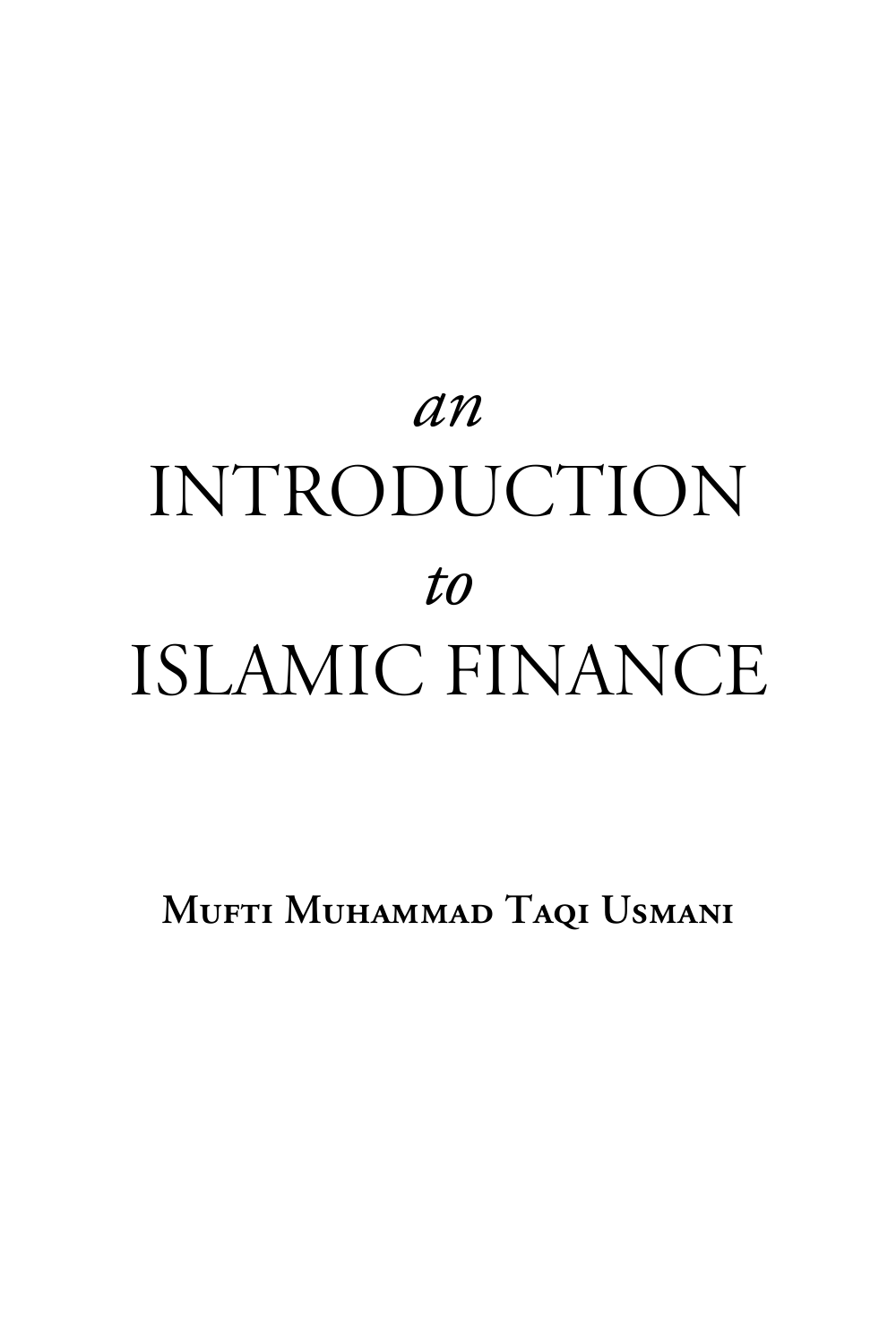# CONTENTS

| Foreword                                                                                | 6  |
|-----------------------------------------------------------------------------------------|----|
| <b>Some Preliminary Points</b>                                                          | 9  |
| <b>BELIEF IN DIVINE GUIDANCE</b><br>THE BASIC DIFFERENCE BETWEEN CAPITALIST AND ISLAMIC | 9  |
| <b>ECONOMY</b>                                                                          | IO |
| ASSET-BACKED FINANCING                                                                  | 12 |
| CAPITAL AND ENTREPRENEUR                                                                | I4 |
| PRESENT PRACTICES OF ISLAMIC BANKS                                                      | 15 |
| Musharakah                                                                              | 17 |
| THE CONCEPT OF MUSHARAKAH                                                               | 19 |
| THE BASIC RULES OF MUSHARAKAH                                                           | 23 |
| Distribution of Profit                                                                  | 23 |
| Ratio of Profit                                                                         | 24 |
| Sharing of Loss                                                                         | 24 |
| THE NATURE OF THE CAPITAL                                                               | 25 |
| MANAGEMENT OF MUSHARAKAH                                                                | 28 |
| <b>TERMINATION OF MUSHARAKAH</b>                                                        | 28 |
| Termination of Musharakah without Closing the Business                                  | 29 |
| Mudarabah                                                                               | 31 |
| <b>BUSINESS OF THE MUDARABAH</b>                                                        | 32 |
| <b>DISTRIBUTION OF THE PROFIT</b>                                                       | 33 |
| <b>TERMINATION OF MUDARABAH</b>                                                         | 34 |
| <b>COMBINATION OF MUSHARAKAH AND MUDARABAH</b>                                          | 35 |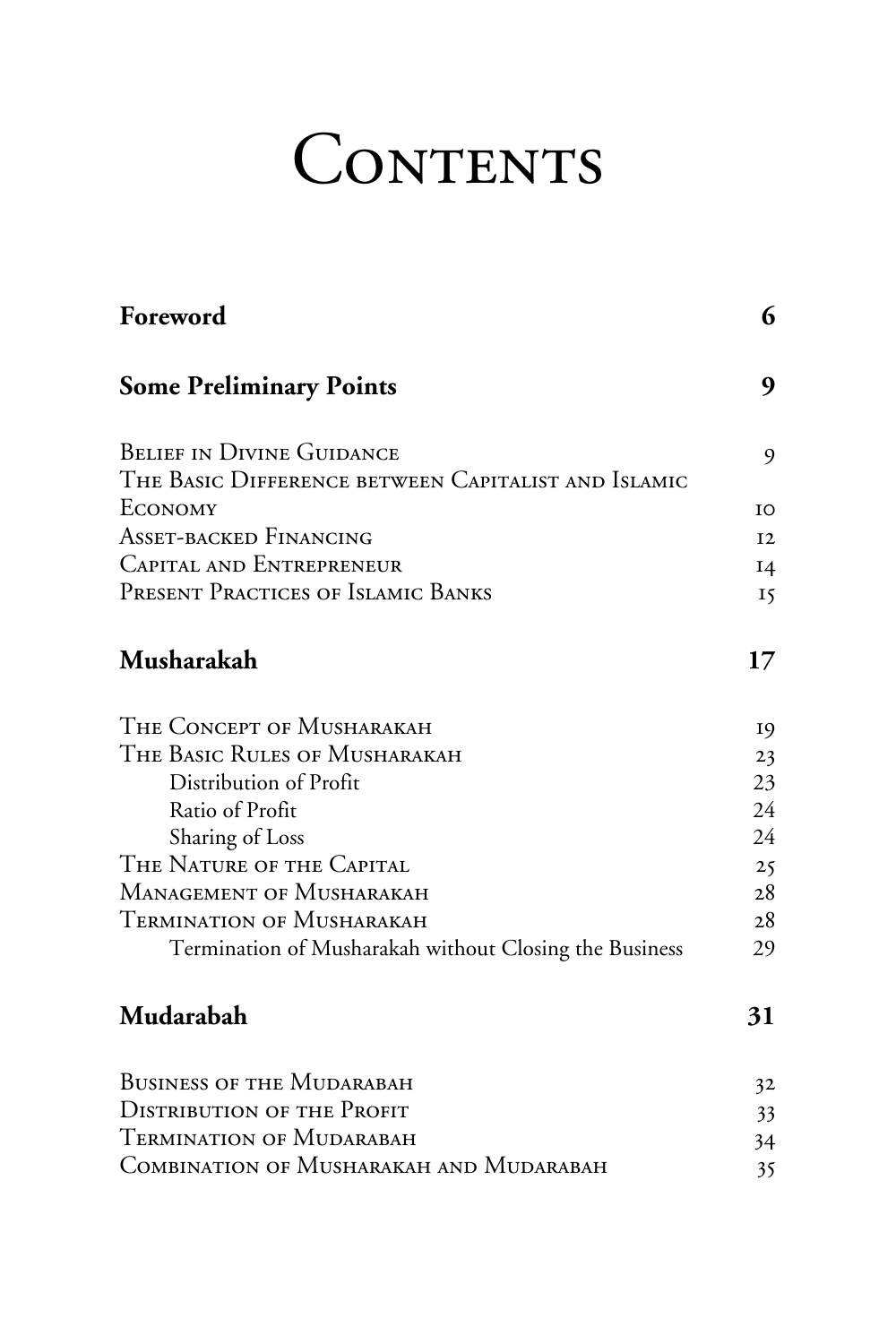| Musharakah & Mudarabah as Modes of Financing             | 37  |
|----------------------------------------------------------|-----|
| <b>PROJECT FINANCING</b>                                 | 38  |
| Securitization of Musharakah                             | 39  |
| Financing of a Single Transaction                        | 42  |
| Financing of the Working Capital                         | 43  |
| <b>SOME OBJECTIONS ON MUSHARAKAH FINANCING</b>           | 52  |
| Risk of Loss                                             | 52  |
| Dishonesty                                               | 54  |
| Secrecy of the Business                                  | 55  |
| Clients' Unwillingness to Share Profits                  | 56  |
| <b>DIMINISHING MUSHARAKAH</b>                            | 57  |
| House Financing on the Basis of Diminishing Musharakah   | 59  |
| Diminishing Musharakah for Carrying Business of Services | 63  |
| Diminishing Musharakah in Trade                          | 63  |
| Murabahah                                                | 65  |
| <b>INTRODUCTION</b>                                      | 65  |
| Some Basic Rules of Sale                                 | 66  |
| Bai' Mu'ajjal (Sale on Deferred Payment Basis)           | 70  |
| Murabahah                                                | 71  |
| Murabahah as a Mode of Financing                         | 72  |
| Basic Features of Murabahah Financing                    | 73  |
| <b>SOME ISSUES INVOLVED IN MURABAHAH</b>                 | 76  |
| Different Pricing for Cash and Credit Sales              | 76  |
| The Use of Interest-Rate as Benchmark                    | 81  |
| Promise to Purchase                                      | 83  |
| Securities against Murabahah Price                       | 88  |
| Guaranteeing the Murabahah                               | 90  |
| Penalty of Default                                       | 91  |
| No Roll Over in Murabahah                                | 98  |
| Rebate on Earlier Payment                                | 99  |
| Calculation of Cost in Murabahah                         | 100 |
| Subject Matter of Murabahah                              | 102 |
| Rescheduling of Payments in Murabahah                    | 103 |
| Securitization of Murabahah                              | 103 |
| SOME BASIC MISTAKES IN MURABAHAH FINANCING               | 104 |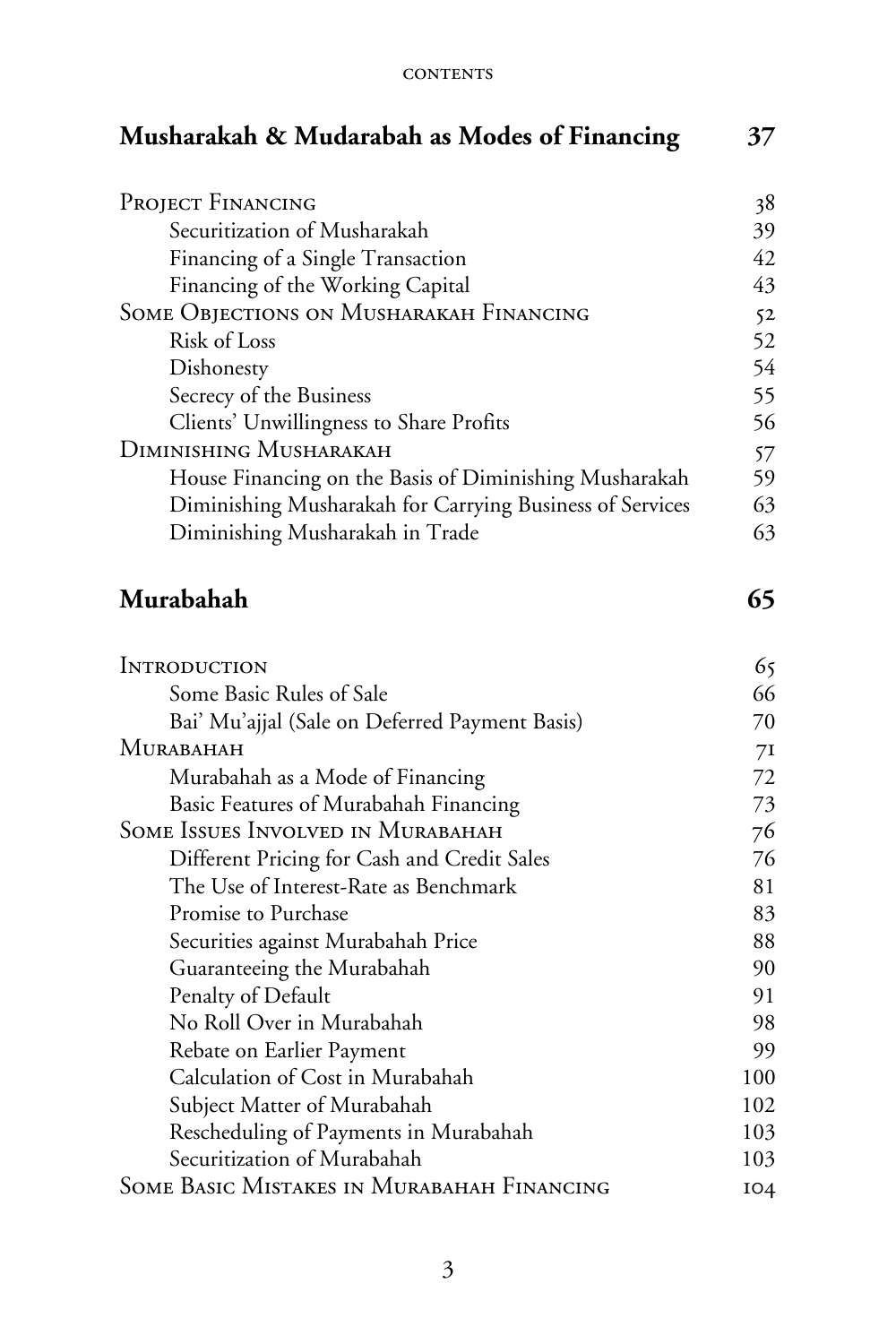#### CONCLUSIONS 106

# **[Ijarah 109](#page-108-0)**

| <b>BASIC RULES OF LEASING</b>                            | ш    |
|----------------------------------------------------------|------|
| Lease as a Mode of Financing                             | II3  |
| 1. The Commencement of Lease                             | 114  |
| 2. Different Relations of the Parties                    | 115  |
| 3. Expenses Consequent to Ownership                      | 116  |
| 4. Liability of the Parties in Case of Loss to the Asset | 117  |
| 5. Variable Rentals in Long Term Leases                  | 117  |
| 6. Penalty for Late Payment of Rent                      | 120  |
| 7. Termination of Lease                                  | 120  |
| 8. Insurance of the Assets                               | 121  |
| 9. The Residual Value of the Leased Asset                | 121  |
| 10. Sub-Lease                                            | 123  |
| 11. Assigning of the Lease                               | 124  |
| SECURITIZATION OF IJARAH                                 | 125  |
| HEAD-LEASE                                               | 12.6 |
|                                                          |      |

# **[Salam and Istisna' 128](#page-127-0)**

| <b>SALAM</b>                           | 128 |
|----------------------------------------|-----|
| Conditions of Salam                    | 129 |
| Salam as a Mode of Financing           | 133 |
| Some Rules of Parallel Salam           | 134 |
| ISTISNA <sup>'</sup>                   | 135 |
| Difference Between Istisna' and Salam  | 136 |
| Difference Between Istisna' and Ijarah | 136 |
| Time of Delivery                       | 137 |
| Istisna' as a Mode of Financing        | 138 |

#### **Islamic Investment Funds** 140

| EQUITY FUND                         | 141 |
|-------------------------------------|-----|
| Conditions for Investment in Shares | 143 |
| IJARAH FUND                         | I47 |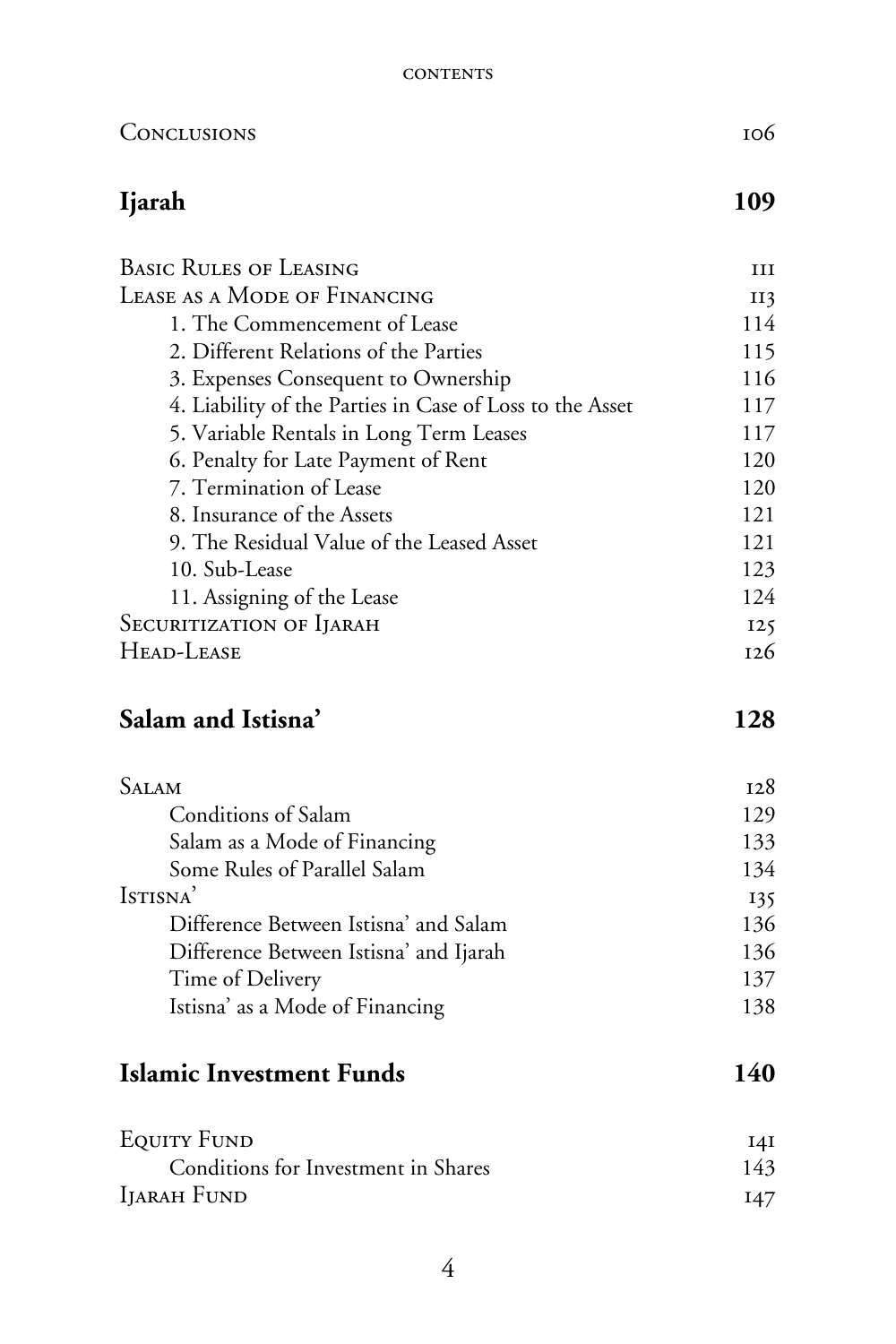| COMMODITY FUND | 148 |
|----------------|-----|
| Murabahah Fund | 149 |
| Bai'-Al-Dain   | 150 |
| MIXED FUND     | 151 |

# **[The Principle of Limited Liability 152](#page-151-0)**

| 154        |
|------------|
| 155        |
| 156        |
| <b>IS7</b> |
| 158        |
|            |

## **[The Performance of the Islamic Banks](#page-160-0) [—A Realistic](#page-160-0)** [Evaluation 161](#page-160-0)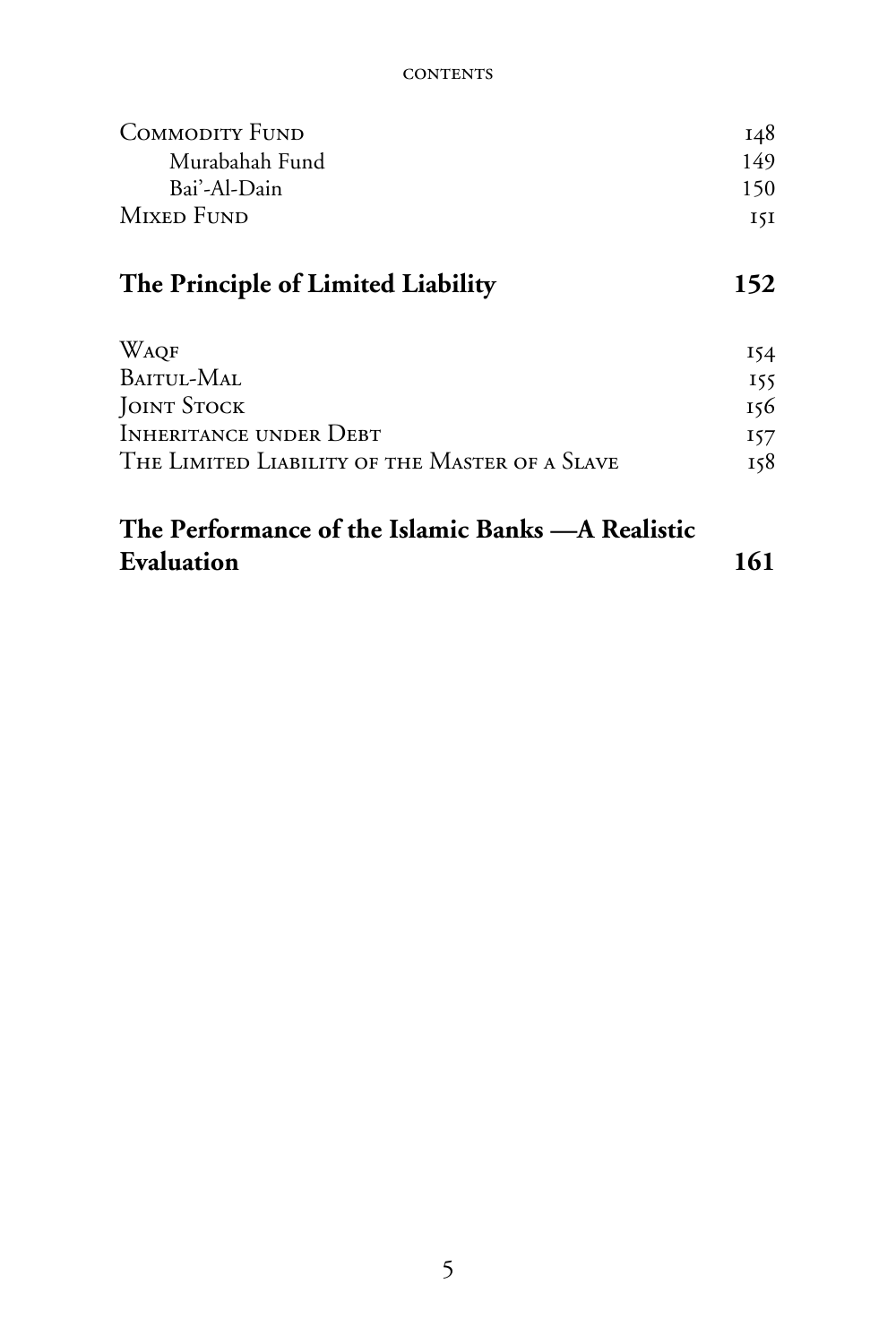# <span id="page-5-0"></span>FOREWORD

Over the last few decades, the Muslims have been trying to restructure their lives on the basis of Islamic principles. They strongly feel that the political and economic dominance of the West, during past centuries, has deprived them of the divine guidance, especially in the socio-economic fields. Therefore, after acquiring political freedom, the masses are striving for the revival of their Islamic identity to organise their collective life in accordance with the Islamic teachings.

In the economic field, it was the biggest challenge for such Muslims to reform their financial institutions to bring them in harmony with the dictates of Shari'ah. In an environment where the entire financial system was based on interest, it was a formidable task to structure the financial institutions on an interest free basis.

The people not conversant with the principles of Shari'ah and its economic philosophy sometimes believe that abolishing interest from the banks and financial institutions would make them charitable, rather than commercial, concerns which offer financial services without a return.

Obviously, this is totally a wrong assumption. According to Shari'ah, interest free loans are meant for cooperative and charitable activities, and not normally for commercial transactions, except in a very limited range. So far as commercial financing is concerned, the Islamic Shari'ah has a different set-up for that purpose. The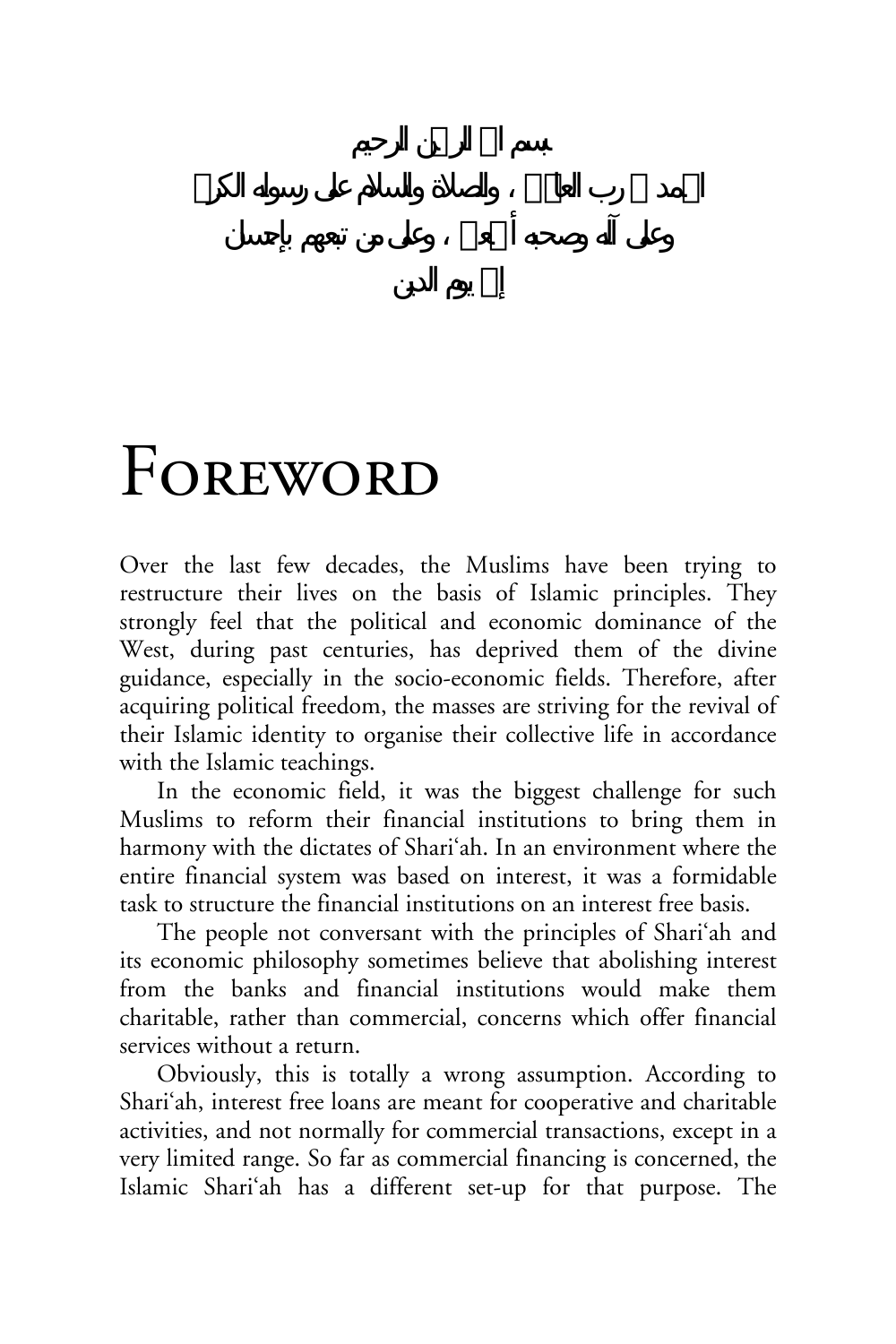principle is that the person extending money to another person must decide whether he wishes to help the opposite party or he wants to share his profits. If he wants to help the borrower, he must rescind from any claim to any additional amount. His principal will be secured and guaranteed, but no return over and above the principal amount is legitimate. But if he is advancing money to share the profits earned by the other party, he can claim a stipulated proportion of profit actually earned by him, and must share his loss also, if he suffers a loss.

It is thus obvious that exclusion of interest from financial activities does not necessarily mean that the financier cannot earn a profit. If financing is meant for a commercial purpose, it can be based on the concept of profit and loss sharing, for which *musharakah* and *mudarabah* have been designed since the very inception of the Islamic commercial law.

There are, however, some sectors where financing on the basis of *musharakah* or *mudarabah* is not workable or feasible for one reason or another. For such sectors the contemporary scholars have suggested some other instruments which can be used for the purpose of financing, like *murabahah*, *ijarah*, *salam* or *istisna*.

Since last two decades, these modes of financing are being used by the Islamic banks and financial institutions. But all these instruments are not the substitutes of interest in the strict sense, and it will be wrong to presume that they may be used exactly in the same fashion as interest is used. They have their own set of principles, philosophy and conditions without which it is not allowed in Shari'ah to use them as modes of financing. Therefore the ignorance of their basic concept and relevant details may lead to confusing the Islamic financing with the conventional system based on interest.

The present book is a revised collection of my different articles that aimed at providing basic information about the principles and precepts of Islamic finance, with special reference to the modes of financing used by the Islamic banks and non-banking financial institutions. I have tried to explain the basic concept underlying these instruments, the necessary requirements for their acceptability from the Shari'ah standpoint, and the correct method of their application. I have also dealt with the practical issues involved in the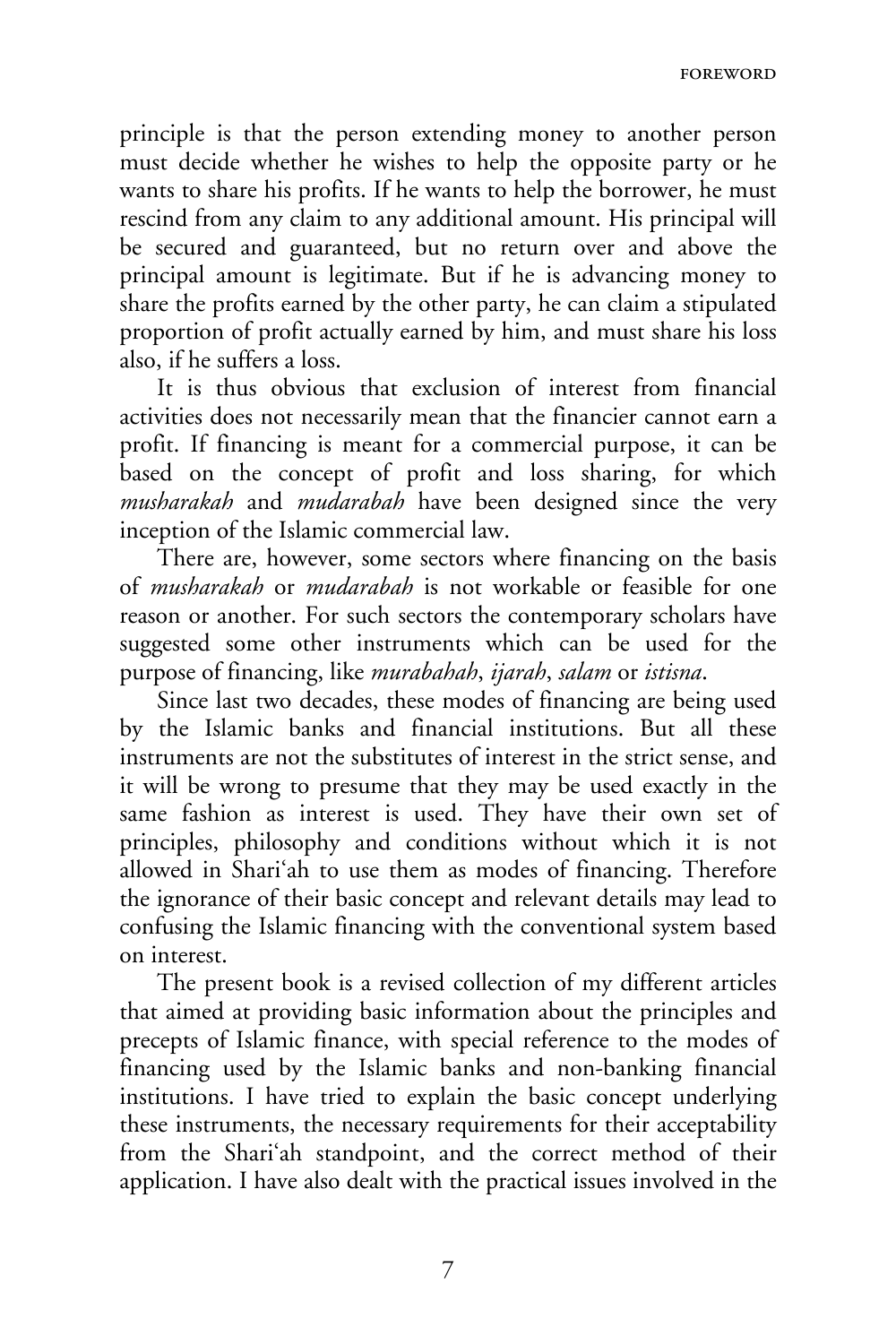application of these instruments and their possible solutions in the light of Shari'ah.

In my capacity as chairman / member of the Shari'ah Supervisory Boards of a number of Islamic banks in different parts of the world, I came across the points of weakness in their operations caused mainly by the lack of clear perception of the relevant rules and principles of Shari'ah. This experience emphasized the need for the present book in which I have tried to discuss the relevant subject in a simple way which may be easily understood by a common reader who had no opportunities to study the Islamic financial principles in depth.

This humble effort, I hope, will facilitate to understand the basic principles of Islamic finance and the main points of difference between conventional and Islamic banking. May Allah Ta'ala accept this humble effort, honour it with His pleasure and make it beneficial for the readers.

> Muhammad Taqi Usmani Karachi 04.03.1419 A.H. 29.06.1998 A.D.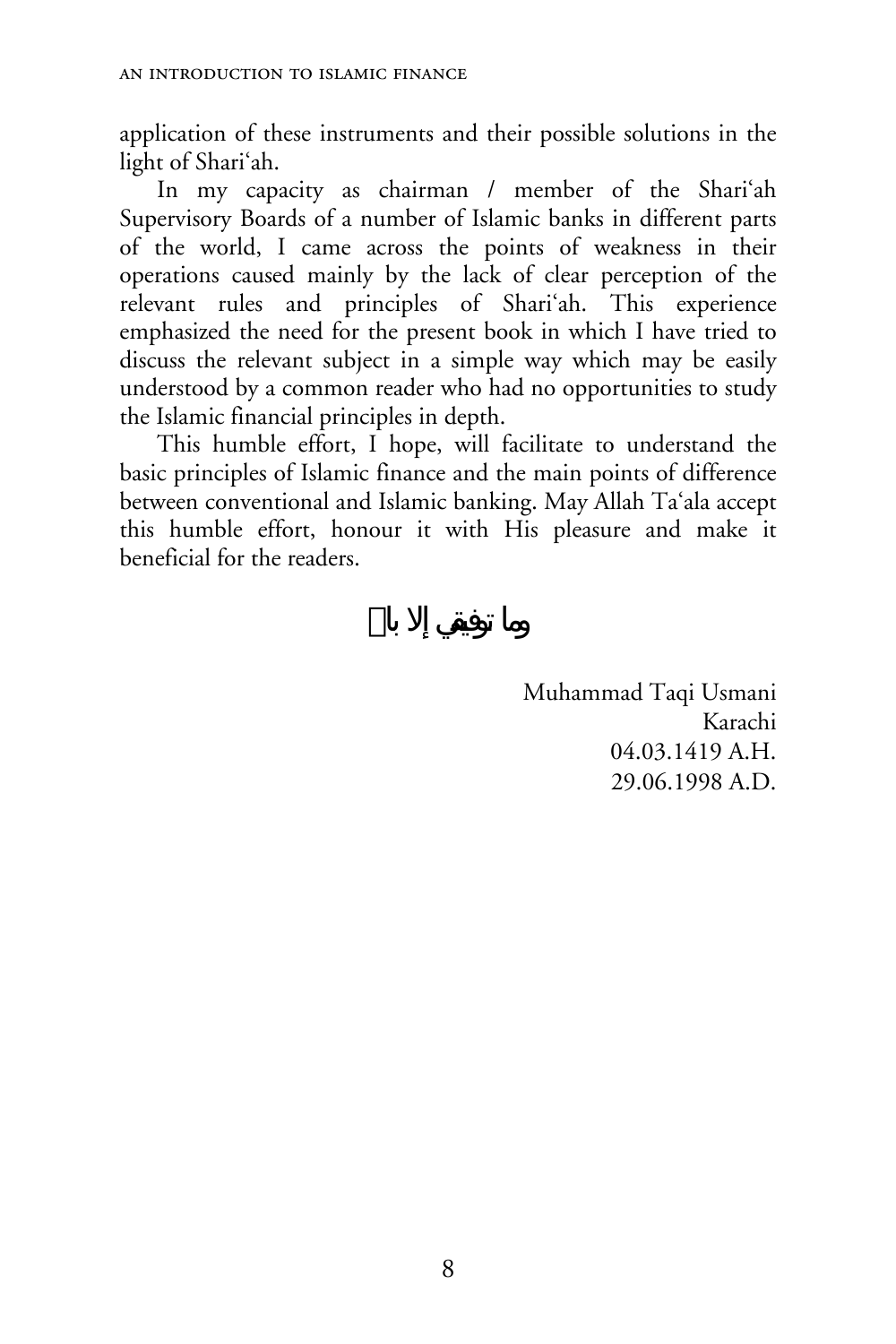# <span id="page-8-0"></span>SOME PRELIMINARY POINTS

Before the details of Islamic modes of financing are discussed, it seems necessary to explain some points concerning the basic principles that govern the whole economic set-up in an Islamic way of life.

## **Belief in Divine Guidance**

The foremost belief around which all the Islamic concepts revolve is that the whole universe is created and controlled by One, the only One God. He has created man and appointed him as His vicegerent on the earth to fulfil certain objectives through obeying His commands. These commands are not restricted to some modes of worship or so-called religious rituals. They, on the contrary, cover a substantial area of almost every aspect of our life. These commands are neither so exhaustive that straiten the human activities within a narrow circle, leaving no role for human intellect to play, nor are they so little or ambiguous that they leave every sphere of life at the mercy of human perception and desire. Far from these two extremes, Islam has a balanced approach to govern the human life. On the one hand, it has left a very wide area of human activities to man's own rational judgment where he can take decisions on the basis of his reason, assessment of facts and expedience. On the other hand, Islam has subjected human activities to a set of principles which have eternal application and cannot be violated on superficial grounds of expediency based on human assessment.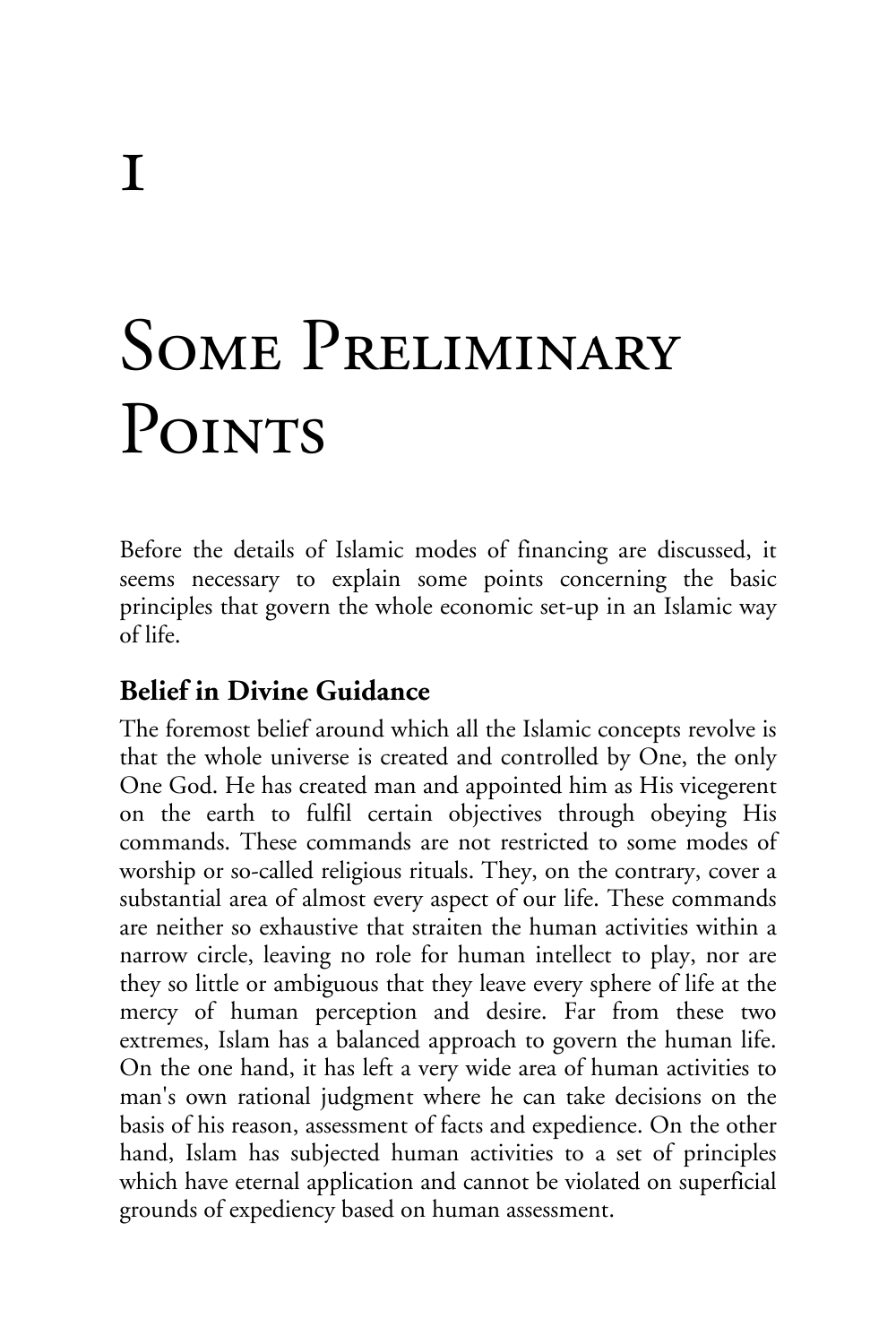<span id="page-9-0"></span>The fact behind this scheme is that human reason, despite its vast capabilities, cannot claim to have unlimited power to reach the truth. After all, it has some limits beyond which it either cannot properly work or may fall prey to errors. There are numerous domains of human life where 'reason' is often confused with 'desires' and where unhealthy instincts, under the disguise of rational arguments, misguide humanity to wrong and destructive decisions. All those theories of the past which are held today to be fallacious, claimed, in their respective times, to be 'rational' but it was after centuries that their fallacy was discovered and their absurdity was universally proved.

It is thus evident that the sphere of work delegated to human 'reason' by its Creator is not unlimited. There are areas in which human reason cannot give proper guidance or, at least, is susceptible to errors. It is these areas in which Allah Almighty, the Creator of the universe, has provided guidance through His revelations sent down to His prophets. On the basis of this approach it is the firm belief of every Muslim that the commands given by the divine revelations through the last Messenger  $\frac{1}{2}$  are to be followed in letter and spirit and cannot be violated or ignored on the basis of one's rational arguments or his inner desires. Therefore, all the human activities must always be subject to these commands and must work within the limits prescribed by them. Unlike other religions, Islam is not confined to some moral teachings, some rituals or some modes of worship. It rather contains guidance in every sphere of life including socio-economic fields. The obedience from servants of Allah is required not only in worship, but also in their economic activities, even though it is at the price of some apparent benefits, because these apparent benefits may go against the collective interest of the society.

## **The Basic Difference between Capitalist and Islamic Economy**

Islam does not deny the market forces and market economy. Even the profit motive is acceptable to a reasonable extent. Private ownership is not totally negated. Yet, the basic difference between capitalist and Islamic economy is that in secular capitalism, the profit motive or private ownership are given unbridled power to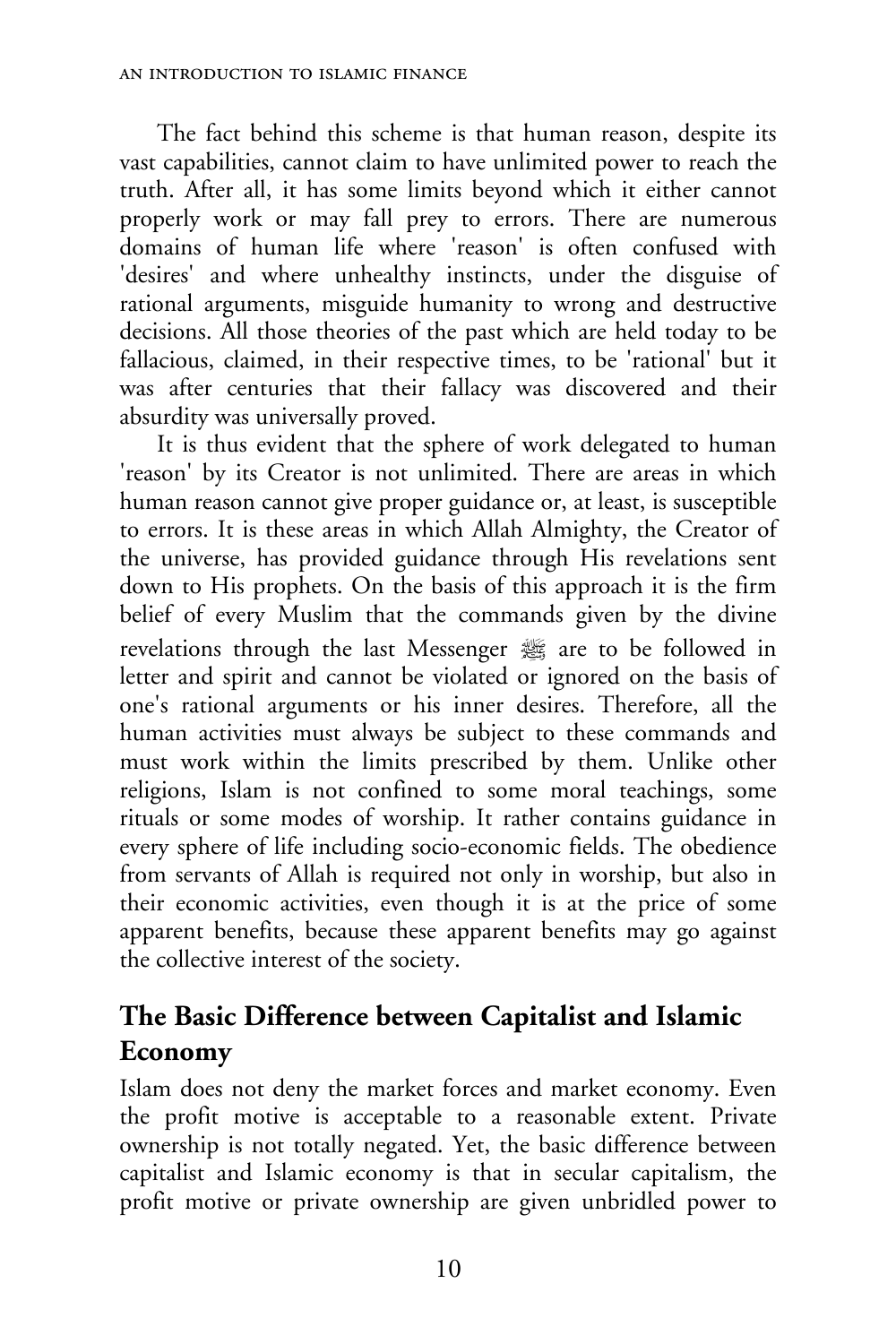make economic decisions. Their liberty is not controlled by any divine injunctions. If there are some restrictions, they are imposed by human beings and are always subject to change through democratic legislation, which accepts no authority of any superhuman power. This attitude has allowed a number of practices which cause imbalances in the society. Interest, gambling, speculative transactions tend to concentrate wealth in the hands of the few. Unhealthy human instincts are exploited to make money through immoral and injurious products. Unbridled profit making creates monopolies which paralyse the market forces or, at least, hinder their natural operation. Thus the capitalist economy which claims to be based on market forces, practically stops the natural process of supply and demand, because these forces can properly work only in an atmosphere of free competition, and not in monopolies. It is sometimes appreciated in a secular capitalist economy that a certain economic activity is not in the interest of the society, yet, it is allowed to be continued because it goes against the interest of some influential circles who dominate the legislature on the strength of their majority. Since every authority beyond the democratic rule is totally denied and 'trust in God' (which is affirmed at the face of every U.S. dollar) has been practically expelled from the socio-economic domain, no divine guidance is recognized to control the economic activities.

The evils emanating from this attitude can never be curbed unless humanity submits to the divine authority and obeys its commands by accepting them as absolute truth and super-human injunctions which should be followed in any case and at any price. This is exactly what Islam does. After recognizing private ownership, profit motive and market forces, Islam has put certain divine restrictions on the economic activities. These restrictions being imposed by Allah Almighty, Whose knowledge has no limits, cannot be removed by any human authority. The prohibition of *riba* (usury or interest), gambling, hoarding, dealing in unlawful goods or services, short sales and speculative transactions are some examples of these divine restrictions. All these prohibitions combined together have a cumulative effect of maintaining balance, distributive justice and equality of opportunities.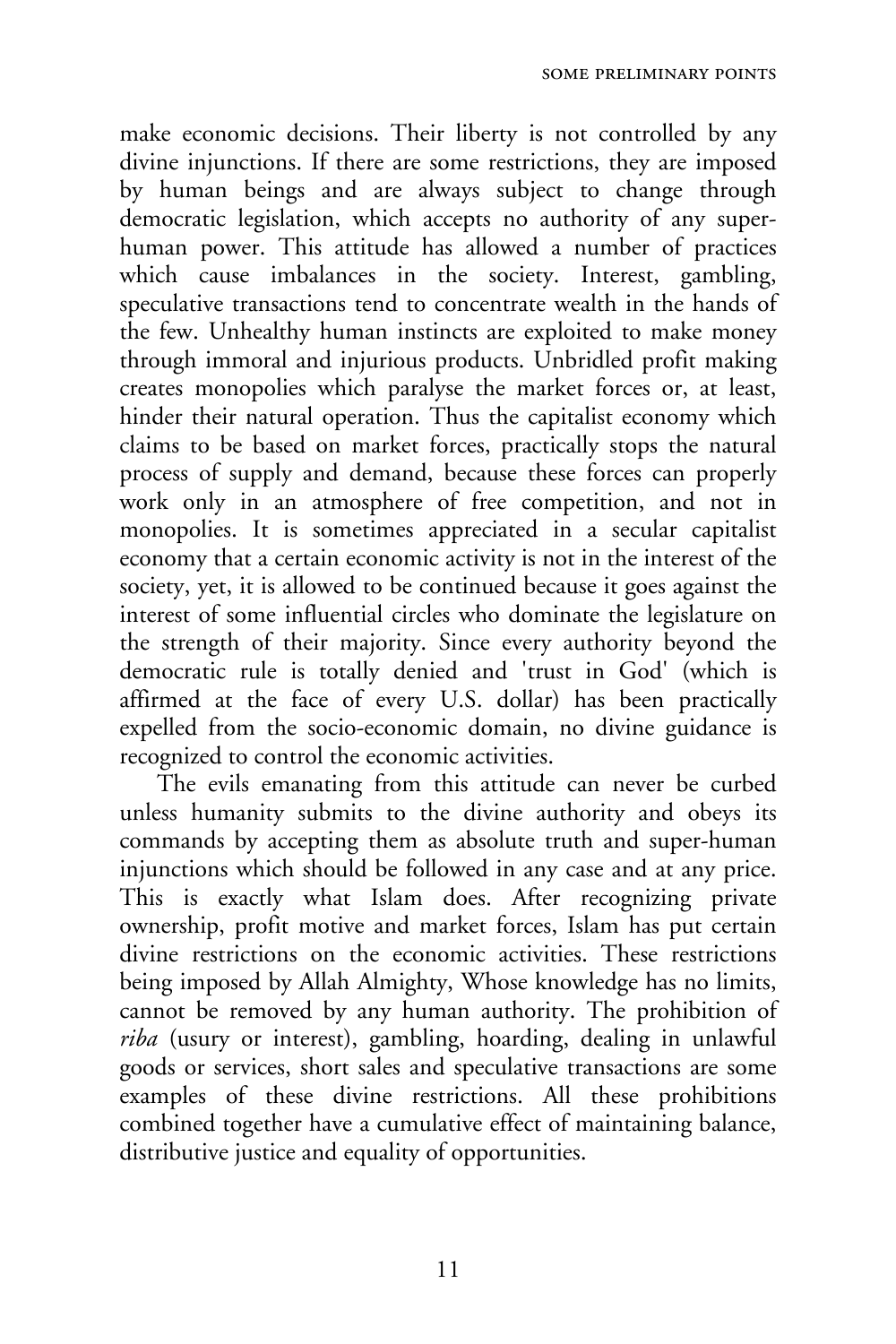#### <span id="page-11-0"></span>**Asset-backed Financing**

One of the most important characteristics of Islamic financing is that it is an asset-backed financing. The conventional / capitalist concept of financing is that the banks and financial institutions deal in money and monetary papers only. That is why they are forbidden, in most countries, from trading in goods and making inventories. Islam, on the other hand, does not recognize money as a subject-matter of trade, except in some special cases. Money has no intrinsic utility; it is only a medium of exchange; Each unit of money is 100% equal to another unit of the same denomination, therefore, there is no room for making profit through the exchange of these units inter se. Profit is generated when something having intrinsic utility is sold for money or when different currencies are exchanged, one for another. The profit earned through dealing in money (of the same currency) or the papers representing them is interest, hence prohibited. Therefore, unlike conventional financial institutions, financing in Islam is always based on illiquid assets which creates real assets and inventories.

The real and ideal instruments of financing in Shari'ah are *musharakah* and *mudarabah*. When a financier contributes money on the basis of these two instruments it is bound to be converted into the assets having intrinsic utility. Profits are generated through the sale of these real assets.

Financing on the basis of *salam* and *istisna*' also creates real assets. The financier in the case of salam receives real goods and can make profit by selling them in the market. In the case of istisna, financing is effected through manufacturing some real assets, as a reward of which the financier earns profit.

Financial leases and *murabahah*, as will be seen later in the relevant chapters, are not originally modes of financing. But, in order to meet some needs they have been reshaped in a manner that they can be used as modes of financing, subject to certain conditions, in those sectors where musharakah, mudarabah, salam or istisna' are not workable for some reasons. The instruments of leasing and murabahah are sometimes criticized on the ground that their net result is often the same as the net result of an interestbased borrowing. This criticism is justified to some extent, and that is why the Shari'ah supervisory Boards are unanimous on the point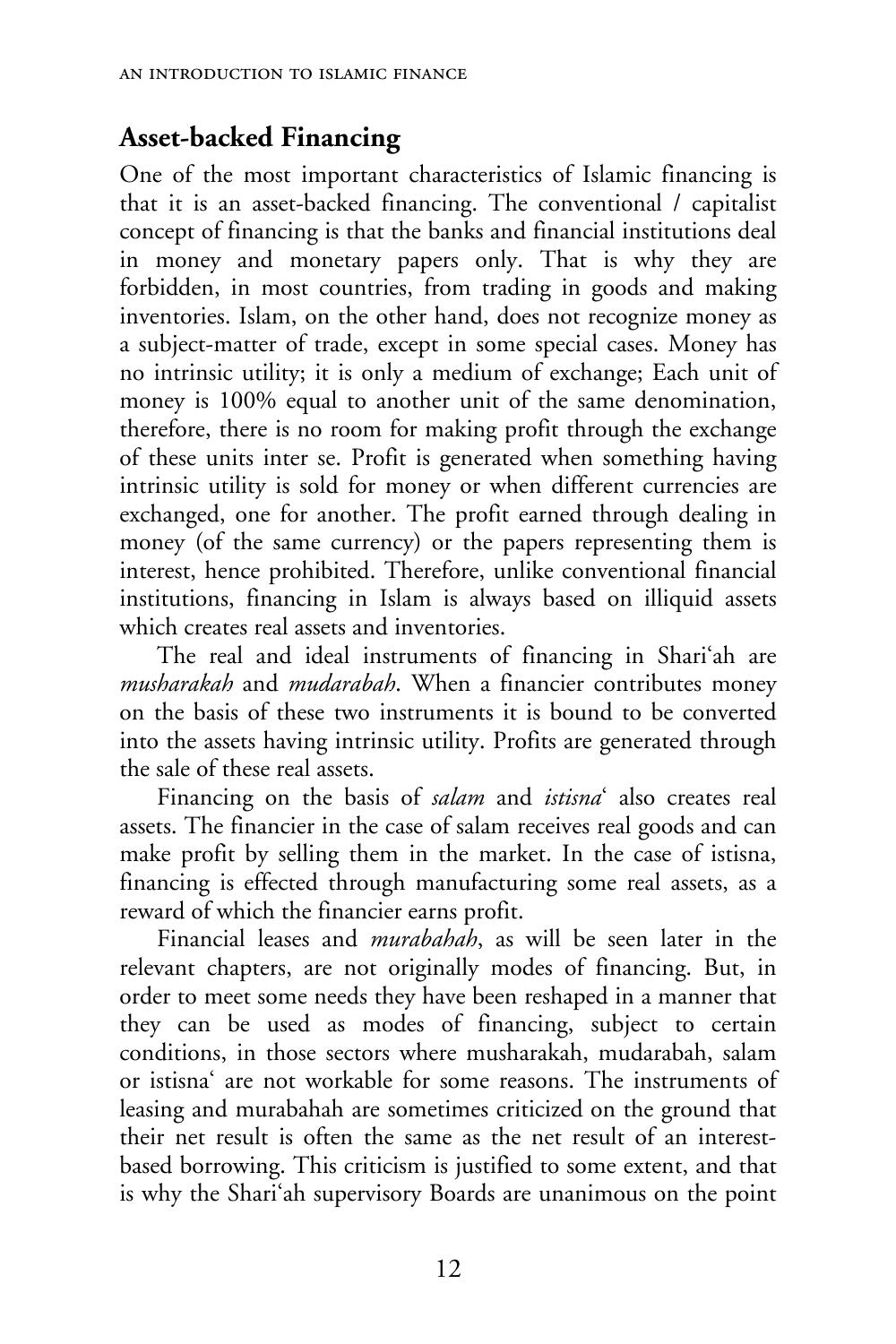that they are not ideal modes of financing and they should be used only in cases of need with full observation of the conditions prescribed by Shari'ah. Despite all this, the instruments of leasing and murabahah, too, are fully backed by assets and financing through these instruments is clearly distinguishable from the interest-based financing on the following grounds.

1. In conventional financing, the financier gives money to his client as an interest-bearing loan, after which he has no concern as to how the money is used by the client. In the case of murabahah, on the contrary, no money is advanced by the financier. Instead, the financier himself purchases the commodity required by the client. Since this transaction cannot be completed unless the client assures the financier that he wishes to purchase a commodity, therefore, murabahah is not possible at all, unless the financier creates inventory. In this manner, financing is always backed by assets.

2. In the conventional financing system, loans may be advanced for any profitable purpose. A gambling casino can borrow money from a bank to develop its gambling business. A pornographic magazine or a company making nude films are as good customers of a conventional bank as a house-builder. Thus, conventional financing is not bound by any divine or religious restrictions. But the Islamic banks and financial institutions cannot remain indifferent about the nature of the activity for which the facility is required. They cannot effect murabahah for any purpose which is either prohibited in Shari'ah or is harmful to the moral health of the society.

3. It is one of the basic requirements for the validity of murabahah that the commodity is purchased by the financier which means that he assumes the risk of the commodity before selling it to the customer. The profit claimed by the financier is the reward of the risk he assumes. No such risk is assumed in an interest-based loan.

4. In an interest bearing loan, the amount to be repaid by the borrower keeps on increasing with the passage of time. In murabahah, on the other hand, a selling price once agreed becomes and remains fixed. As a result, even if the purchaser (client of the Bank) does not pay on time, the seller (Bank) cannot ask for a higher price, due to delay in settlement of dues. This is because in Shari'ah, there is no concept of time due of money.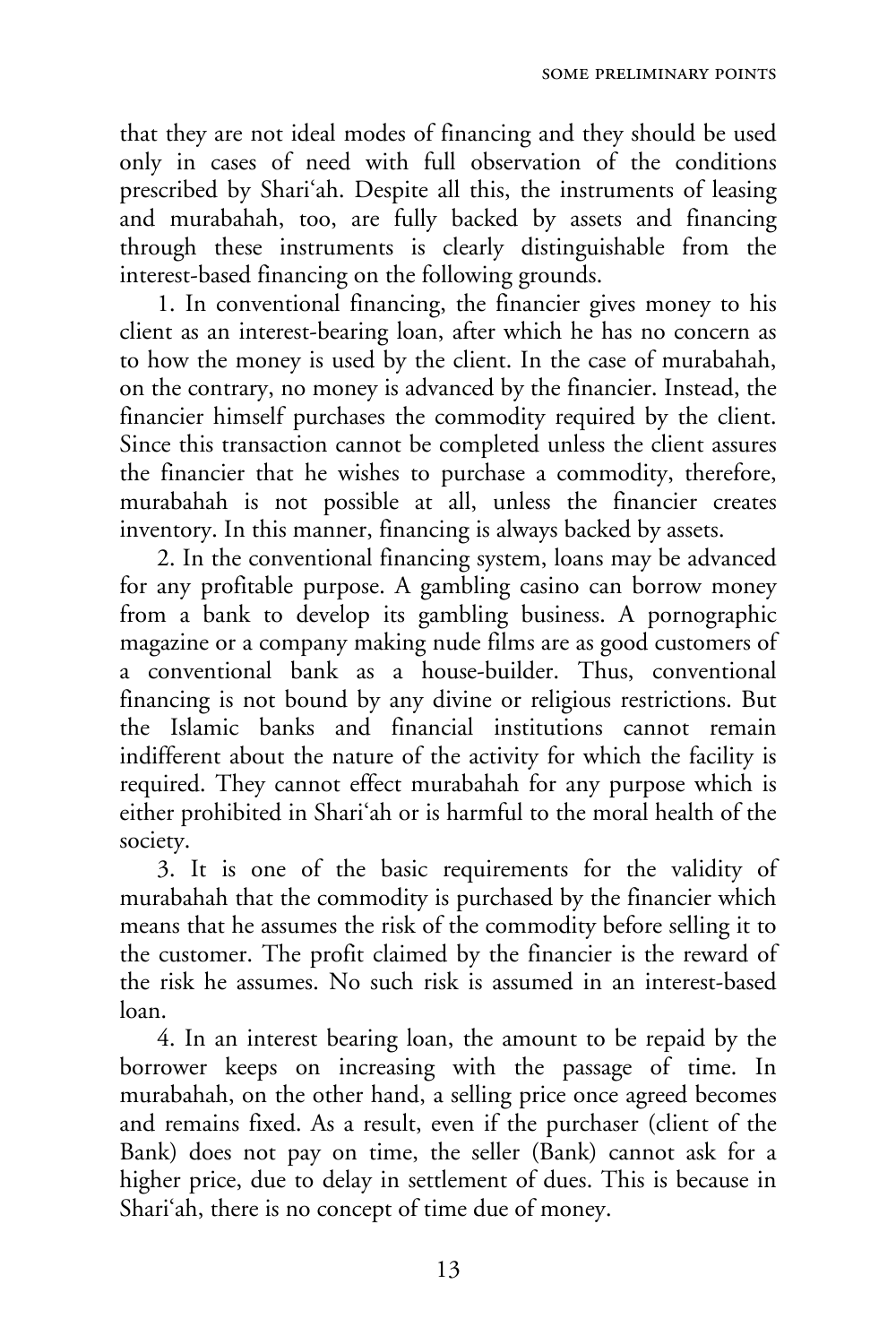<span id="page-13-0"></span>5. In leasing too, financing is offered through providing an asset having usufruct. The risk of the leased property is assumed by the lessor / financier throughout the lease period in the sense that if the leased asset is totally destroyed without any misuse or negligence on the part of the lessee, it is the financier/lessor who will suffer the loss.

It is evident from the above discussion that every financing in an Islamic system creates real assets. This is true even in the case of murabahah and leasing, despite the fact that they are not believed to be ideal modes of financing and are often criticized for their being close to the interest-based financing in their net results. It is known, on the other hand, that interest-based financing does not necessarily create real assets, therefore, the supply of money through the loans advanced by the financial institutions does not normally match with the real goods and services produced in the society, because the loans create artificial money through which the amount of money supply is increased, and sometimes multiplied without creating real assets in the same quantity. This gap between the supply of money and production of real assets creates or fuels inflation. Since financing in an Islamic system is backed by assets, it is always matched with corresponding goods and services.

## **Capital and Entrepreneur**

According to the capitalist theory, capital and entrepreneur are two separate factors of production. The former gets interest while the latter is entitled to profit. Interest is a fixed return for providing capital, while profit can be earned only when there is a surplus after distributing the fixed return to land, labour and capital (in the form of rent, wages and interest).

Islam, on the contrary, does not recognize capital and entrepreneur as two separate factors of production. Every person who contributes capital (in the form of money) to a commercial enterprise assumes the risk of loss and therefore is entitled to a proportionate share in the actual profit. In this manner 'capital' has an intrinsic element of 'entrepreneurship', so far as the risk of the business is concerned. Therefore, instead of a fixed return as interest, it derives profit. The more the profit of the business, the higher the return on capital. In this way the profits generated by the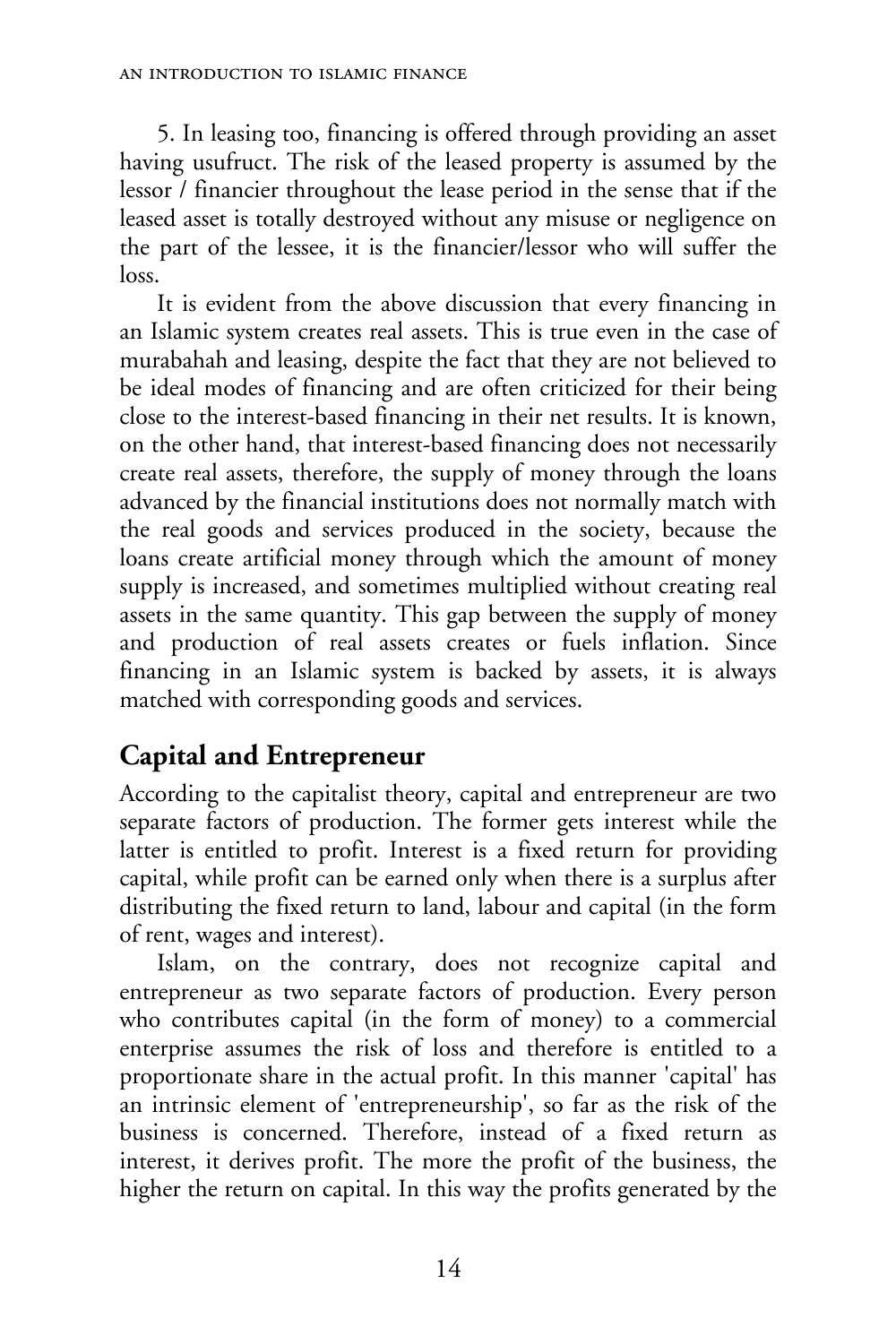<span id="page-14-0"></span>commercial activities in the society are equitably distributed to all those persons who have contributed capital to the enterprise, however little it may be. Since in the context of the modern practice, it is the banks and financial institutions who provide capital to the commercial activities, out of the deposits made with them, the flow of the actual profits earned by the society may be directed towards the depositors in equitable proportions which may distribute wealth in a wider circle and may hamper concentration of wealth in the hands of the few.

#### **Present Practices of Islamic Banks**

It is sometimes argued against the Islamic financial system that the Islamic banks and financial institutions, working since last three decades, did not bring any visible change in the economic set-up, not even in the field of financing. This indicates that the boastful claims of creating 'distributive justice' under the umbrella of Islamic banking are exaggerated.

This criticism is not realistic, because it does not take into account the fact that, in proportion to the conventional banking, the Islamic banks and financial institutions are no more than a small drop in an ocean, and therefore, they cannot be supposed to revolutionise the economy in a short period.

Secondly, these institutions are passing through their age of infancy. They have to work under a large number of constraints, therefore, some of them have not been able to comply with all the requirements of Shari'ah in all their transactions, therefore, each and every transaction carried out by them cannot be attributed to Shari'ah.

Thirdly, the Islamic banks and financial institutions are not normally supported by the governments, legal and taxation system and the central banks of their respective countries. Under these circumstances, they have been given certain concessions, on the grounds of need or necessity, which are not based on the original and ideal principles of Shari'ah.

Islam, being a practical way of life, has two sets of rules; one is based on the ideal objectives of Shari'ah which is applicable in normal conditions, and the second is based on some relaxations given in abnormal situations. The real Islamic order is based on the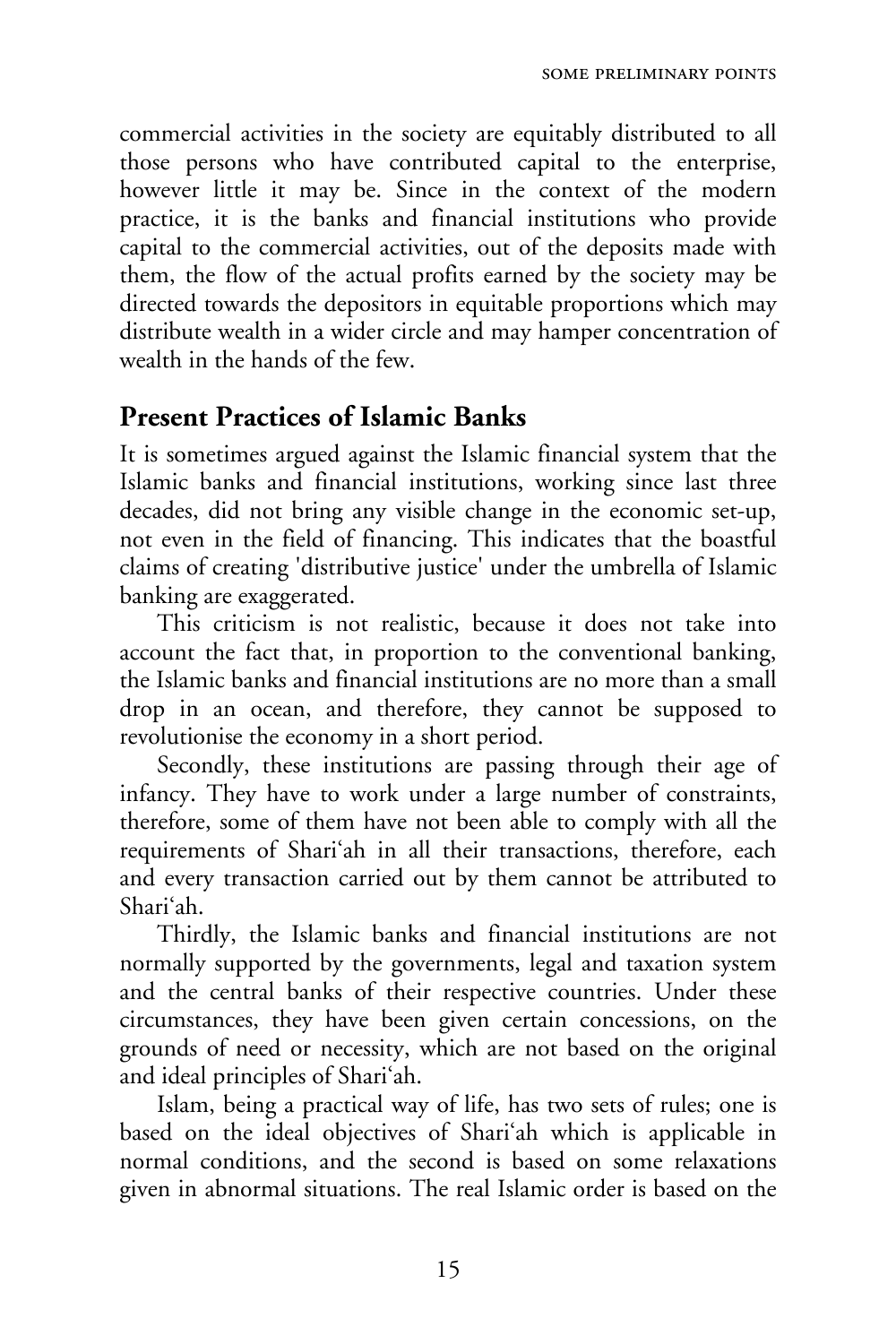former set of principles, while the latter is a concession which can be availed at times of need, but it does not reflect the true picture of the real Islamic order.

Living under constraints, the Islamic banks are mostly relying on the second set of rules, therefore, their activities could not bring a visible change even in the limited circle of their operations. However, if the whole financing system is based on the ideal Islamic principles, it will certainly bring a discernible impact on the economy.

It is to be noted that the present book, being a guide book to the present day financial institutions, has dealt with both types of the Islamic rules. At the outset, the ideal Islamic principles of finance have been elaborated and later on we have discussed the best possible concessions that may be availed of in the transitory period where the Islamic institutions are working under pressure of the existing legal and fiscal system. Shari'ah has specific principles about such concessions as well, and their basic purpose is to avoid clear prohibitions by adopting a less preferable line of action. This may not serve the basic purpose of establishing a true Islamic order, yet it may help one refrain from a glaring sin and save him from the evil fate of disobedience, which, in itself, is a cherished goal of a Muslim, though at individual level. Moreover, this may help the society to advance gradually to the ideal target of establishing a total Islamic order. This book should be studied in the light of this scheme of Islamic Shari'ah.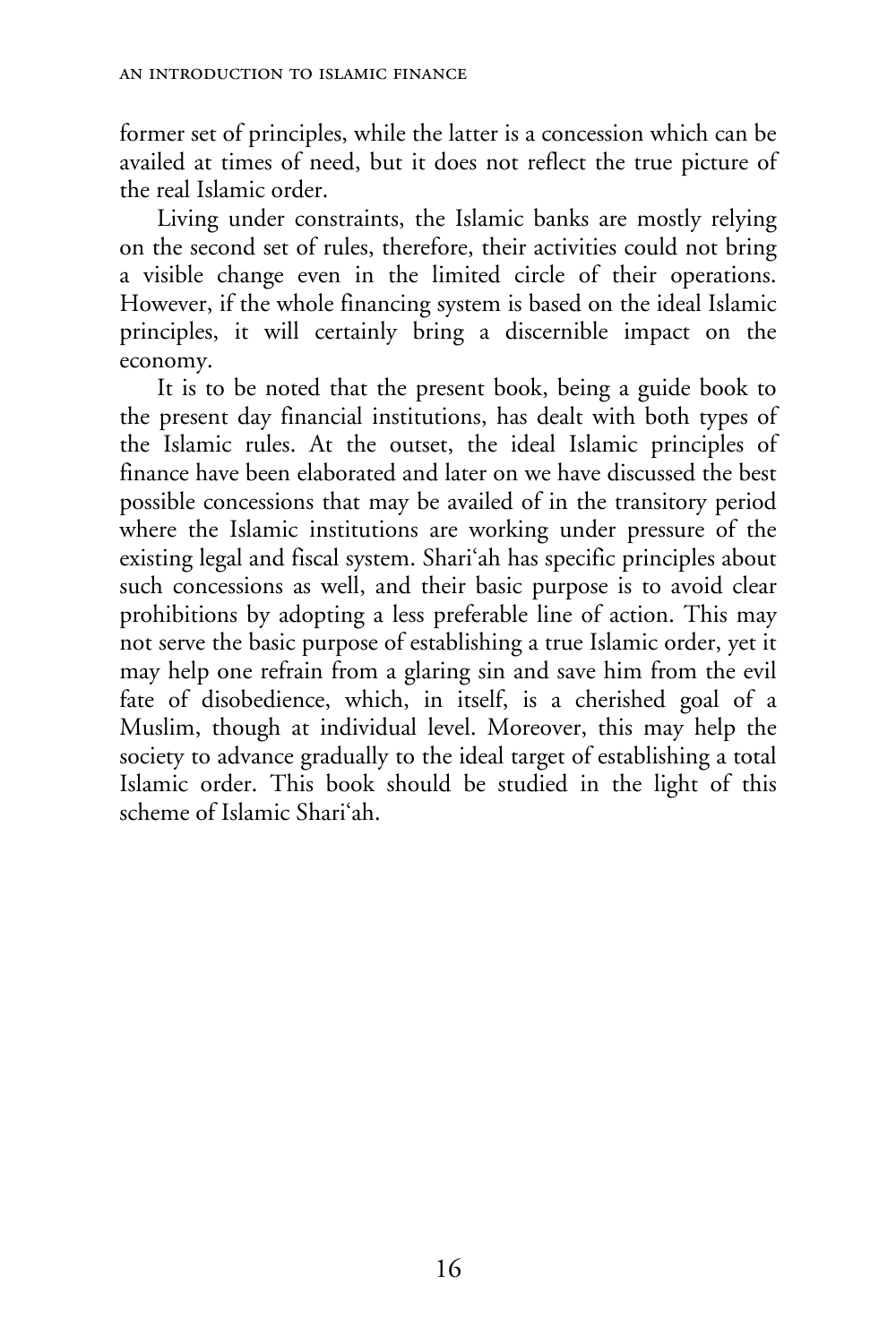# <span id="page-16-0"></span>MUSHARAKAH

'*Musharakah'* is a word of Arabic origin which literally means sharing. In the context of business and trade it means a joint enterprise in which all the partners share the profit or loss of the joint venture. It is an ideal alternative for the interest-based financing with far reaching effects on both production and distribution. In the modern capitalist economy, interest is the sole instrument indiscriminately used in financing of every type. Since Islam has prohibited interest, this instrument cannot be used for providing funds of any kind. Therefore, musharakah can play a vital role in an economy based on Islamic principles.

'Interest' predetermines a fixed rate of return on a loan advanced by the financier irrespective of the profit earned or loss suffered by the debtor, while musharakah does not envisage a fixed rate of return. Rather, the return in musharakah is based on the actual profit earned by the joint venture. The financier in an interest-bearing loan cannot suffer loss while the financier in musharakah can suffer loss, if the joint venture fails to produce fruits. Islam has termed interest as an unjust instrument of financing because it results in injustice either to the creditor or to the debtor. If the debtor suffers a loss, it is unjust on the part of the creditor to claim a fixed rate of return; and if the debtor earns a very high rate of profit, it is injustice to the creditor to give him only a small proportion of the profit leaving the rest for the debtor.

In the modern economic system, it is the banks which advance depositors' money as loans to industrialists and traders. If industrialists having only ten million of their own, acquire 90 million from the banks and embark on a huge profitable project, it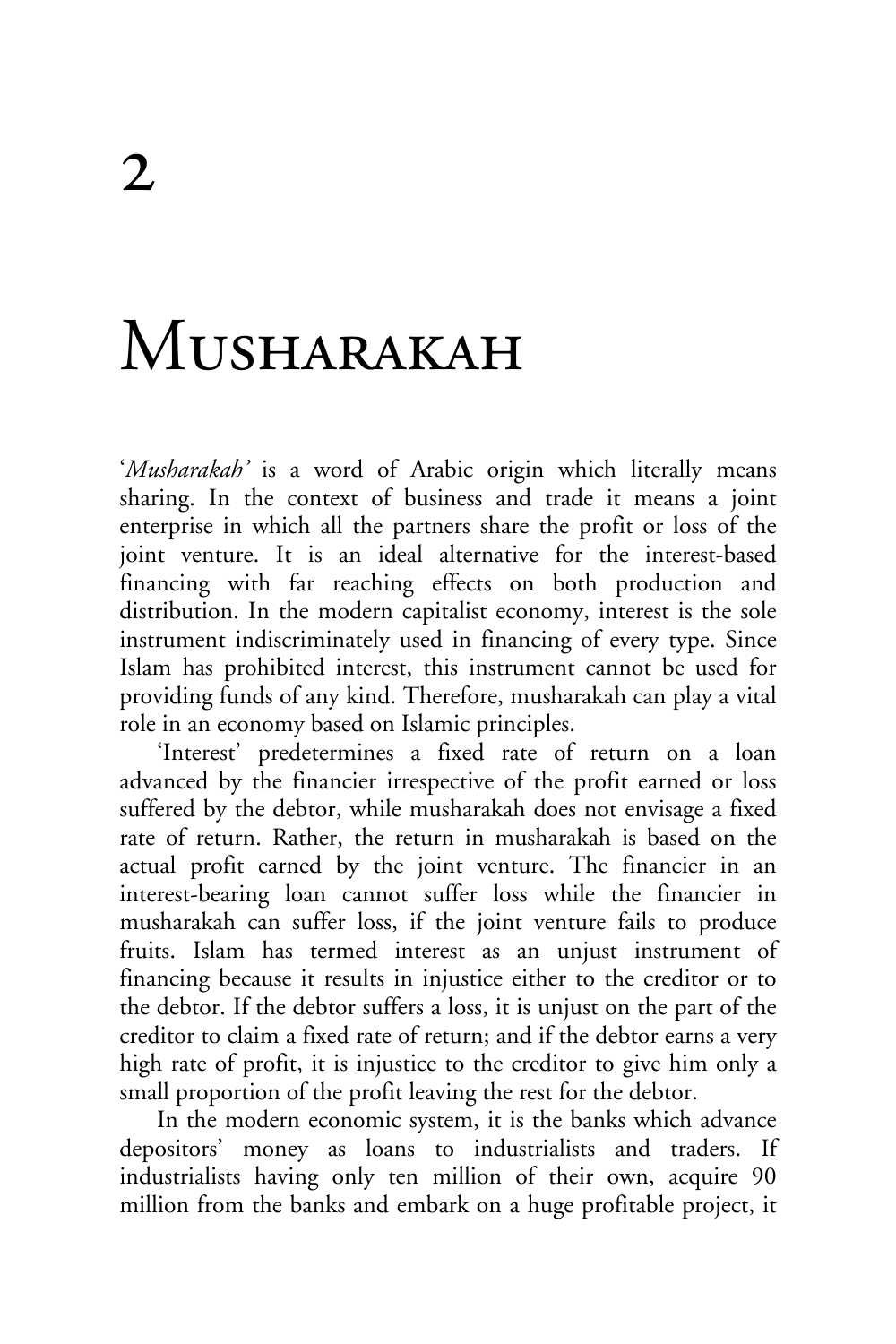means that 90% of the project has been created by the money of the depositors while only 10% has been created by their own capital. If this huge project brings enormous profits, only a small proportion i.e. 14 or 15% will go to the depositors through the bank, while all the rest will be gained by the industrialists whose real contribution to the project is not more than 10%. Even this small proportion of 14 or 15% is taken back by the industrialists, because this proportion is included by them in the cost of their production. The net result is that all the profit of the enterprise is earned by the persons whose own capital does not exceed 10% of the total investment, while the people owning 90% of the investment get no more than the fixed rate of interest which is often repaid by them through the increased prices of the products. On the contrary, if in an extreme situation, the industrialists go insolvent, their own loss is no more than 10%, while the rest of 90% is totally borne by the bank, and in some cases, by the depositors. In this way, the rate of interest is the main cause for imbalances in the system of distribution, which has a constant tendency in favor of the rich and against the interests of the poor.

Conversely, Islam has a clear cut principle for the financier. According to Islamic principles, a financier must determine whether he is advancing a loan to assist the debtor on humanitarian grounds or he desires to share his profits. If he wants to assist the debtor, he should resist from claiming any excess on the principal of his loan, because his aim is to assist him. However, if he wants to have a share in the profits of his debtor, it is necessary that he should also share him in his losses. Thus the returns of the financier in musharakah have been tied up with the actual profits accrued through the enterprise. The greater the profits of the enterprise, the higher the rate of return to the financier. If the enterprise earns enormous profits, all of it cannot be secured by the industrialist exclusively, but they will be shared by the common people as depositors in the bank. In this way, musharakah has a tendency to favor the common people rather than the rich only.

This is the basic philosophy which explains why Islam has suggested musharakah as an alternative to the interest based financing. No doubt, musharakah embodies a number of practical problems in its full implementation as a universal mode of financing. It is sometimes presumed that musharakah is an old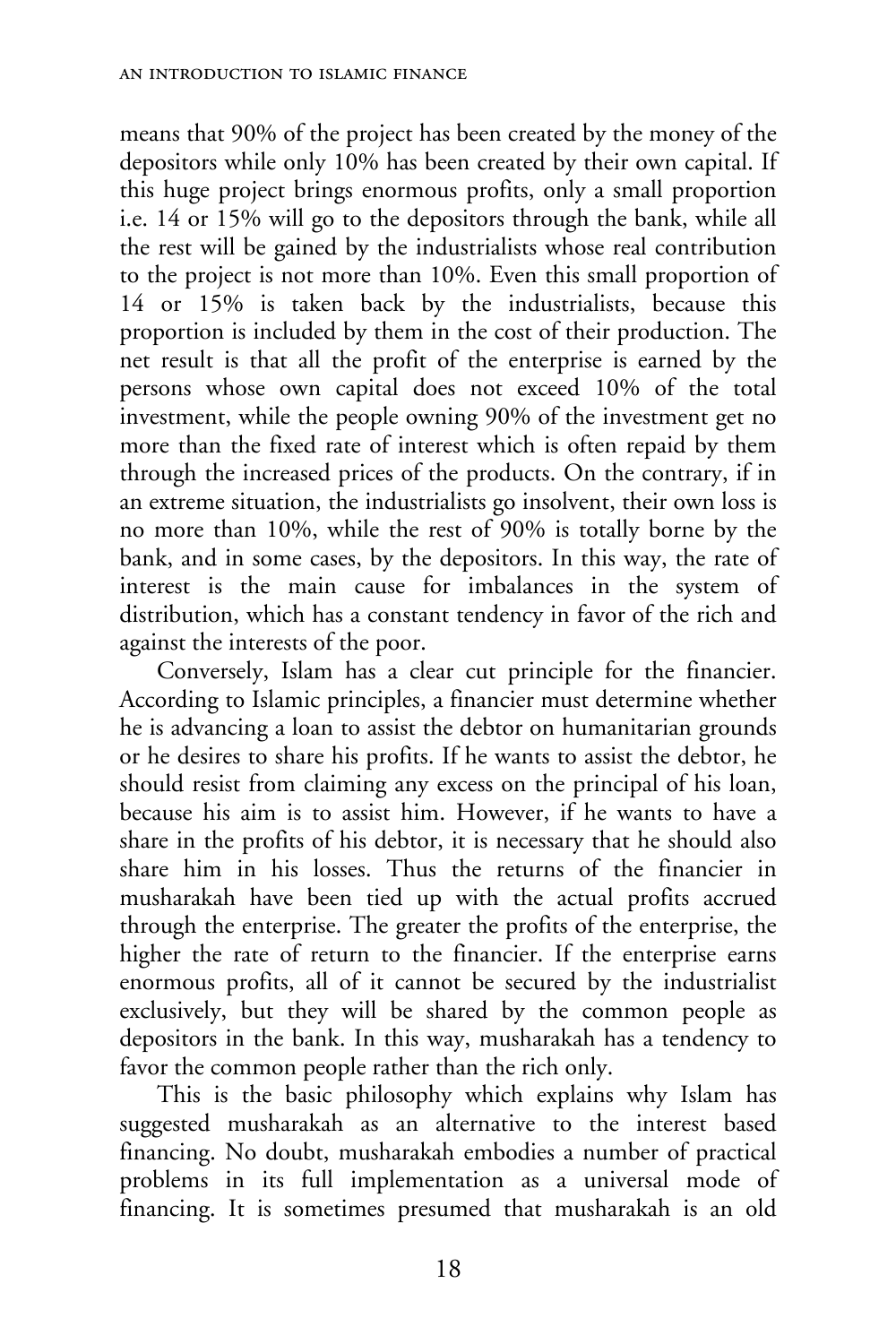<span id="page-18-0"></span>instrument which cannot keep pace with the ever-advancing need for speedy transactions. However, this presumption is due to the lack of proper knowledge concerning the principles of musharakah. In fact, Islam has not prescribed a specific form or procedure for musharakah. Rather, it has set some broad principles which can accommodate numerous forms and procedures. A new form or procedure in musharakah cannot be rejected merely because it has no precedent in the past. In fact, every new form can be acceptable to the Shari'ah in so far as it does not violate any basic principle laid down by the Holy Qur'an, the Sunnah or the consensus of the Muslim jurists. Therefore, it is not necessary that musharakah be implemented only in its traditional old form.

The present chapter contains a discussion of the basic principles of musharakah and the way in which it can be implemented in the context of modern business and trade. This discussion is aimed at introducing musharakah as a modern mode of financing without violating its basic principles in any way. Musharakah has been introduced with reference to the books of Islamic jurisprudence, and basic problems which may be faced in implementing it in a modern situation. It is hoped that this brief discussion will open new horizons for the thinking of Muslim jurists and economists and may help implementing a true Islamic economy.

#### **The Concept of Musharakah**

'Musharakah' is a term frequently referred to in the context of Islamic modes of financing. The connotation of this term is a little limited than the term "*shirkah*" more commonly used in the Islamic jurisprudence. For the purpose of clarity in the basic concepts, it will be pertinent at the outset to explain the meaning of each term, as distinguished from the other.

"Shirkah" means "sharing" and in the terminology of Islamic Fiqh, it has been divided into two kinds:

(1) *Shirkat-ul-Milk*: It means joint ownership of two or more persons in a particular property. This kind of "shirkah" may come into existence in two different ways: Sometimes it comes into operation at the option of the parties. For example, if two or more persons purchase an equipment, it will be owned jointly by both of them and the relationship between them with regard to that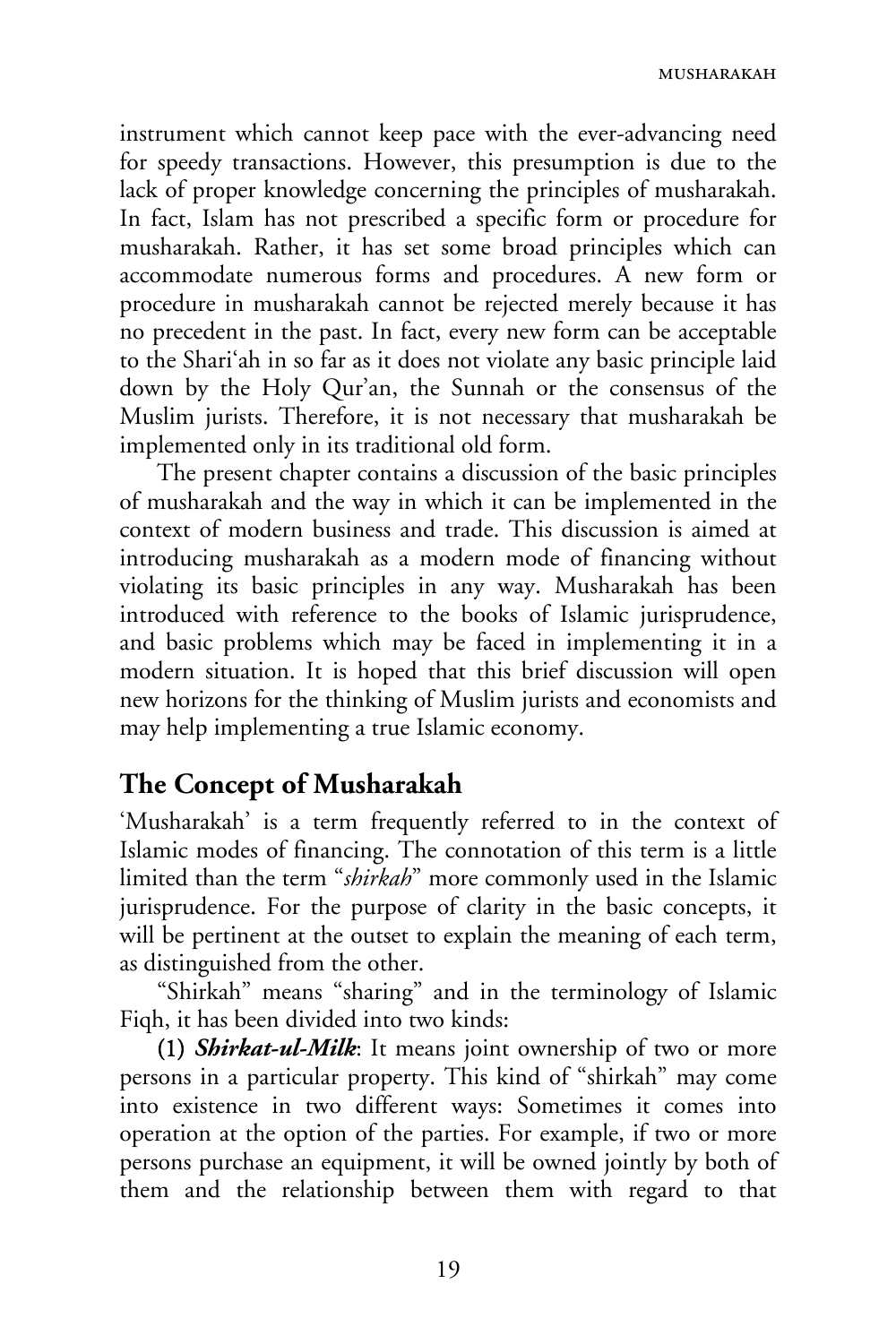property is called "shirkat-ul-milk." Here this relationship has come into existence at their own option, as they themselves elected to purchase the equipment jointly.

But there are cases where this kind of "shirkah" comes to operate automatically without any action taken by the parties. For example, after the death of a person, all his heirs inherit his property which comes into their joint ownership as an automatic consequence of the death of that person.

(2) *Shirkat-ul-'Aqd:* This is the second type of Shirkah which means "a partnership effected by a mutual contract". For the purpose of brevity it may also be translated as "joint commercial enterprise."

Shirkat-ul-'aqd is further divided into three kinds:

(i) *Shirkat-ul-Amwal* where all the partners invest some capital into a commercial enterprise.

(ii) *Shirkat-ul-A'mal* where all the partners jointly undertake to render some services for their customers, and the fee charged from them is distributed among them according to an agreed ratio. For example, if two persons agree to undertake tailoring services for their customers on the condition that the wages so earned will go to a joint pool which shall be distributed between them irrespective of the size of work each partner has actually done, this partnership will be a shirkat-ul-a'mal which is also called Shirkat-ut-taqabbul or Shirkat-us-sana'i' or Shirkat-ul-abdan.

(iii) The third kind of Shirkat-ul-'aqd is Shirkat-ul-wujooh. Here the partners have no investment at all. All they do is that they purchase the commodities on a deferred price and sell them at spot. The profit so earned is distributed between them at an agreed ratio.

All these modes of "Sharing" or partnership are termed as "shirkah" in the terminology of Islamic Fiqh, while the term "musharakah" is not found in the books of Fiqh. This term (i.e. musharakah) has been introduced recently by those who have written on the subject of Islamic modes of financing and it is normally restricted to a particular type of "Shirkah", that is, the Shirkat-ul-amwal, where two or more persons invest some of their capital in a joint commercial venture. However, sometimes it includes Shirkat-ul-a'mal also where partnership takes place in the business of services.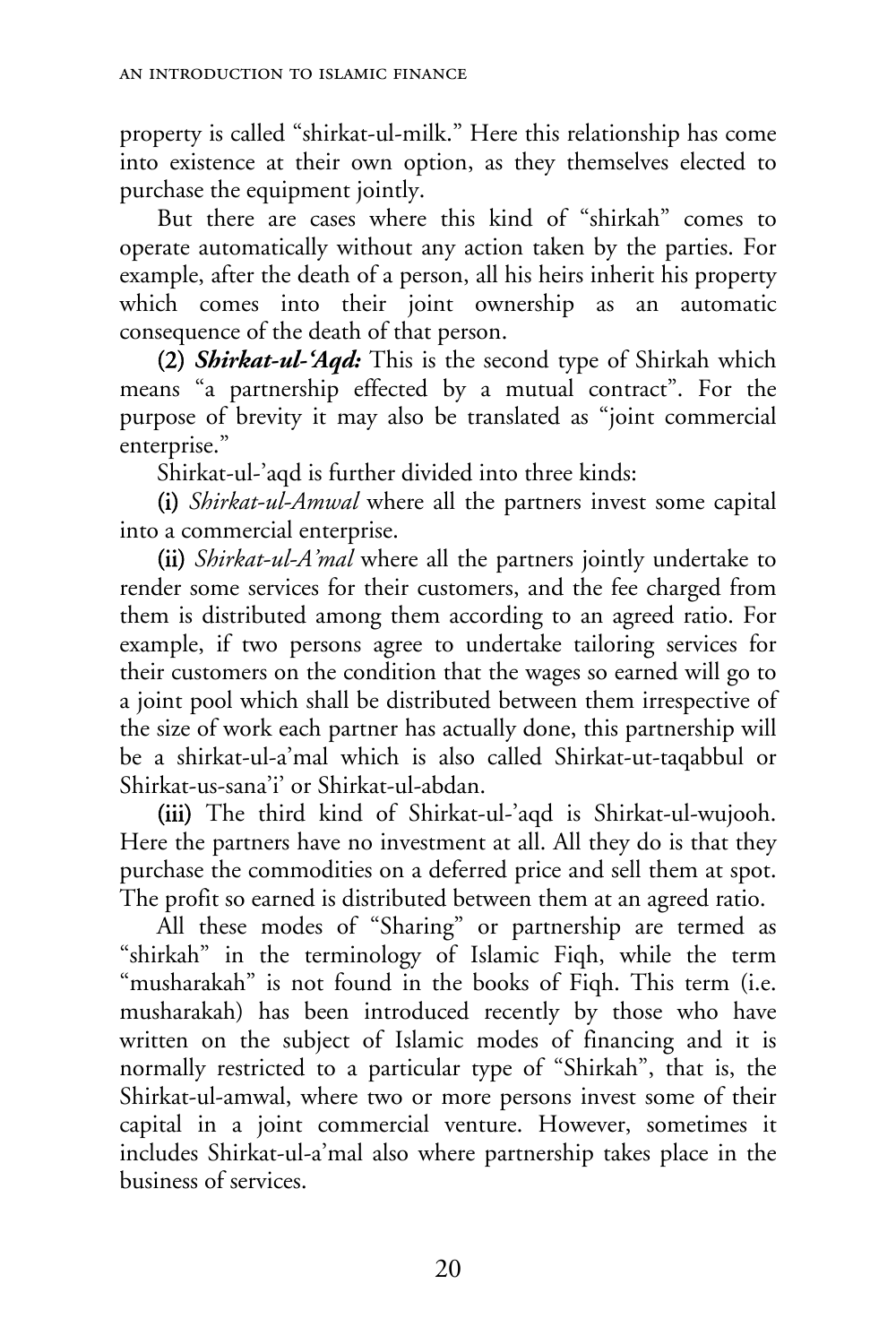It is evident from this discussion that the term "Shirkah" has a much wider sense than the term "musharakah" as is being used today. The latter is limited to the "Shirkat-ul-amwal" only, while the former includes all types of joint ownership and those of partnership. Table 1 will show the different kinds of "Shirkah" and the two kinds which are called "musharakah" in the modern terminology.

Since "musharakah" is more relevant for the purpose of our discussion, and it is almost analogous to "Shirkat-ul-amwal", we shall now dwell upon it, explaining at the first instance, the traditional concept of this type of Shirkah, then giving a brief account of its application to the concept of financing in the modern context.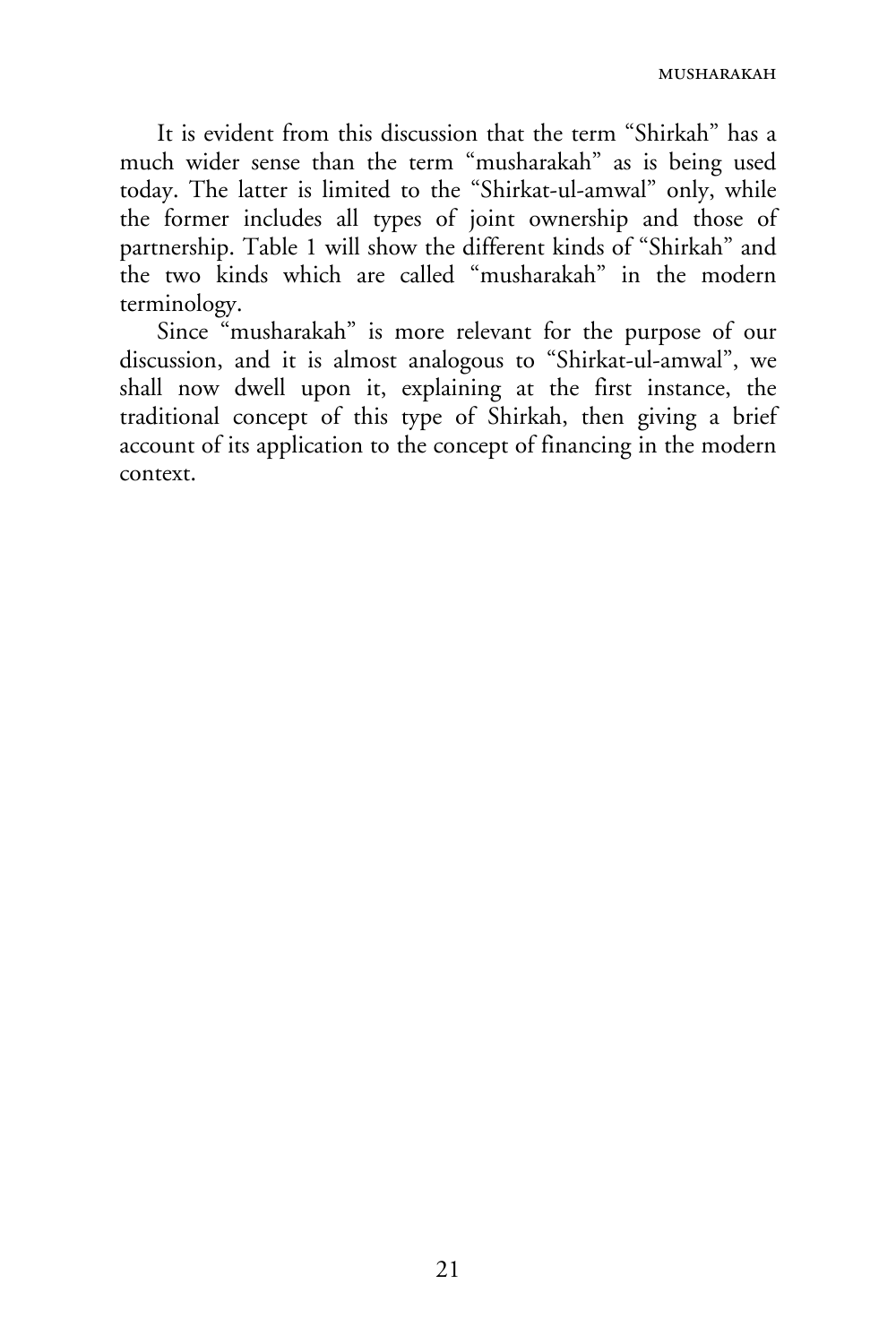

Table 1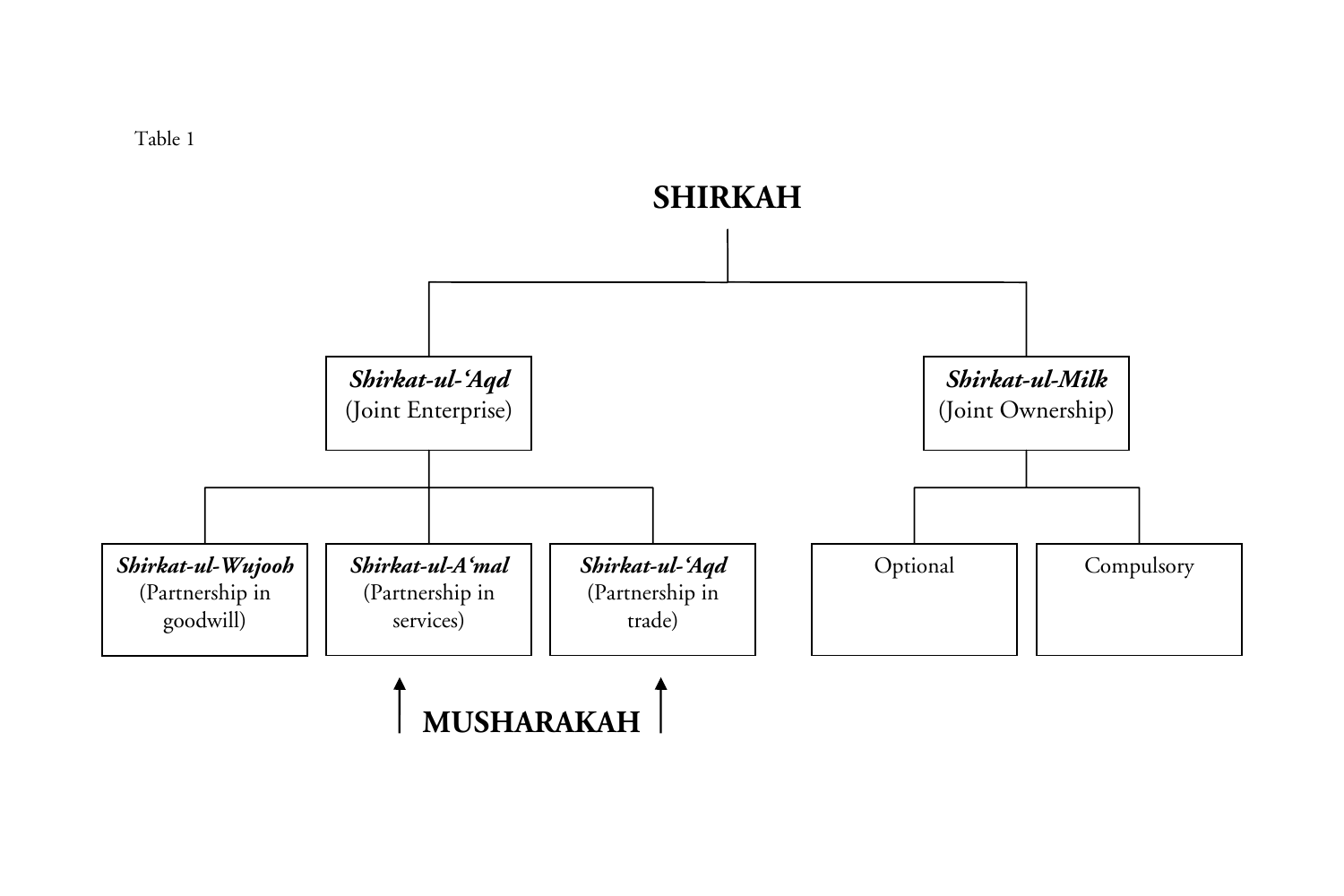### <span id="page-22-0"></span>**The Basic Rules of Musharakah**

1. Musharakah or Shirkat-ul-amwal is a relationship established by the parties through a mutual contract. Therefore, it goes without saying that all the necessary ingredients of a valid contract must be present here also. For example, the parties should be capable of entering into a contract; the contract must take place with free consent of the parties without any duress, fraud or misrepresentation, etc., etc.

But there are certain ingredients which are peculiar to the contract of "musharakah". They are summarized here:

#### **DISTRIBUTION OF PROFIT**

2. The proportion of profit to be distributed between the partners must be agreed upon at the time of effecting the contract. If no such proportion has been determined, the contract is not valid in Shari'ah.

3. The ratio of profit for each partner must be determined in proportion to the actual profit accrued to the business, and not in proportion to the capital invested by him. It is not allowed to fix a lump sum amount for any one of the partners, or any rate of profit tied up with his investment.

Therefore, if A and B enter into a partnership and it is agreed between them that A shall be given Rs 10,000/- per month as his share in the profit, and the rest will go to B, the partnership is invalid. Similarly, if it is agreed between them that A will get 15% of his investment, the contract is not valid. The correct basis for distribution would be an agreed percentage of the actual profit accrued to the business.

If a lump sum amount or a certain percentage of the investment has been agreed for any one of the partners, it must be expressly mentioned in the agreement that it will be subject to the final settlement at the end of the term, meaning thereby that any amount so drawn by any partner shall be treated as 'on account payment' and will be adjusted to the actual profit he may deserve at the end of the term. But if no profit is actually earned or is less than anticipated, the amount drawn by the partner shall have to be returned.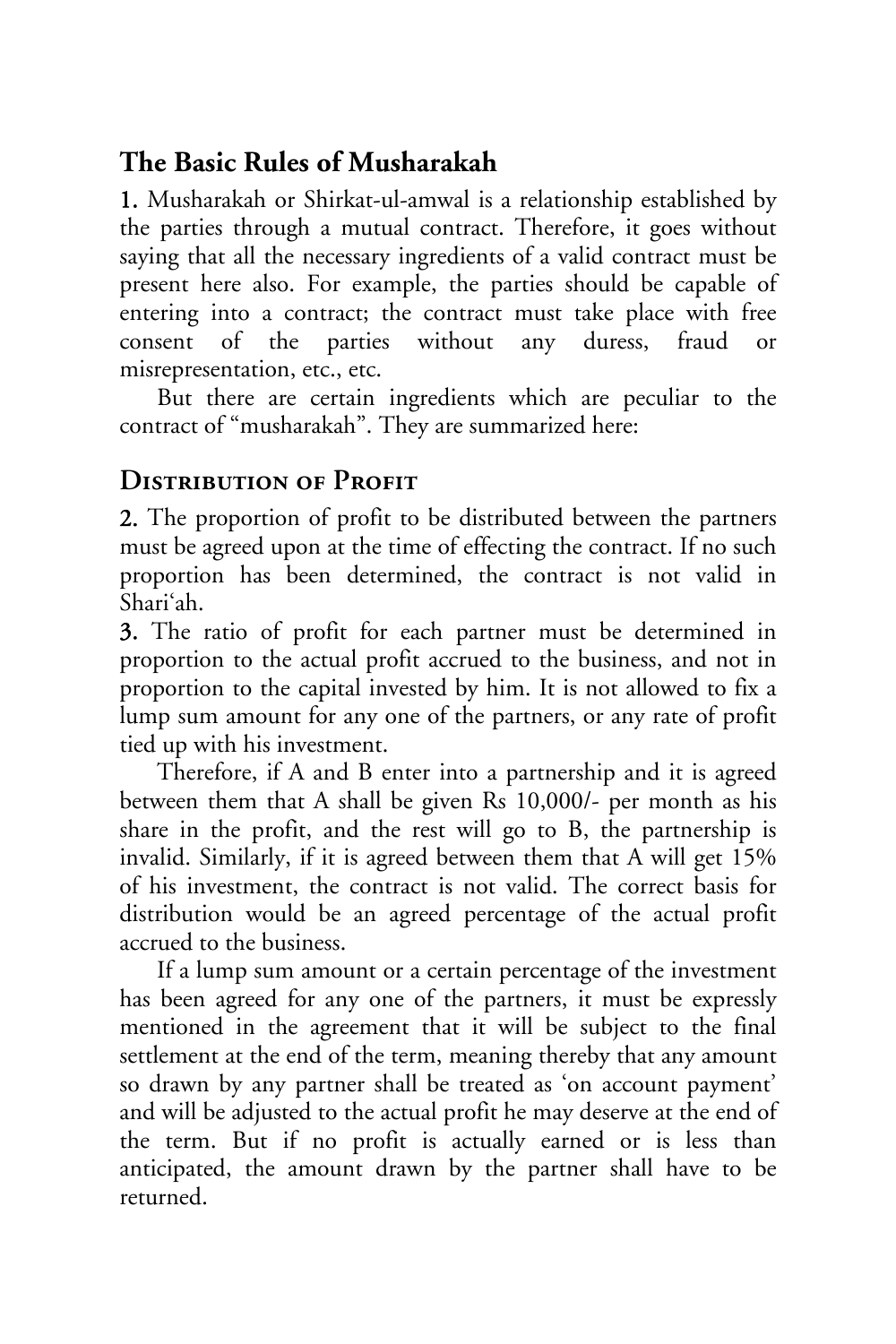#### <span id="page-23-0"></span>**RATIO OF PROFIT**

4. Is it necessary that the ratio of profit of each partner conforms to the ratio of capital invested by him? There is a difference of opinion among the Muslim jurists about this question.

In the view of Imam Malik and Imam Shafi'i, it is necessary for the validity of musharakah that each partner gets the profit exactly in the proportion of his investment. Therefore, if A has invested 40% of the total capital, he must get 40% of the profit. Any agreement to the contrary which makes him entitled to get more or less than 40% will render the musharakah invalid in Shari'ah.

On the contrary, the view of Imam Ahmad is that the ratio of profit may differ from the ratio of investment if it is agreed between the partners with their free consent. Therefore, it is permissible that a partner with 40% of investment gets 60% or 70% of the profit, while the other partner with 60% of investment gets only 40% or  $30\%$ <sup>[1](#page-23-0)</sup>

The third view is presented by Imam Abu Hanifah which can be taken as a via media between the two opinions mentioned above. He says that the ratio of profit may differ from the ratio of investment in normal conditions. However, if a partner has put an express condition in the agreement that he will never work for the musharakah and will remain a sleeping partner throughout the term of musharakah, then his share of profit cannot be more than the ratio of his investment.<sup>[2](#page-23-0)</sup>

#### **SHARING OF LOSS**

But in the case of loss, all the Muslim jurists are unanimous on the point that each partner shall suffer the loss exactly according to the ratio of his investment. Therefore, if a partner has invested 40% of the capital, he must suffer 40% of the loss, not more, not less, and any condition to the contrary shall render the contract invalid. There is a complete consensus of jurists on this principle.<sup>[3](#page-23-0)</sup>

Therefore, according to Imam Shafi'i, the ratio of the share of a partner in profit and loss both must conform to the ratio of his

<sup>&</sup>lt;sup>1</sup> Ibn Qudamah, *Al-Mughni*, (Beirut: Dar al-Kitab al-Arabi, 1972), 5:140.<br><sup>2</sup> Al-Kesani, *Bada'i' al-Sana'i', 6*:162, 63.

<sup>&</sup>lt;sup>2</sup> Al-Kasani, *Bada'i' al-Sana'i'*, 6:162–63.

<sup>&</sup>lt;sup>3</sup> Ibn Qudamah, Al-Mughni, 5:147.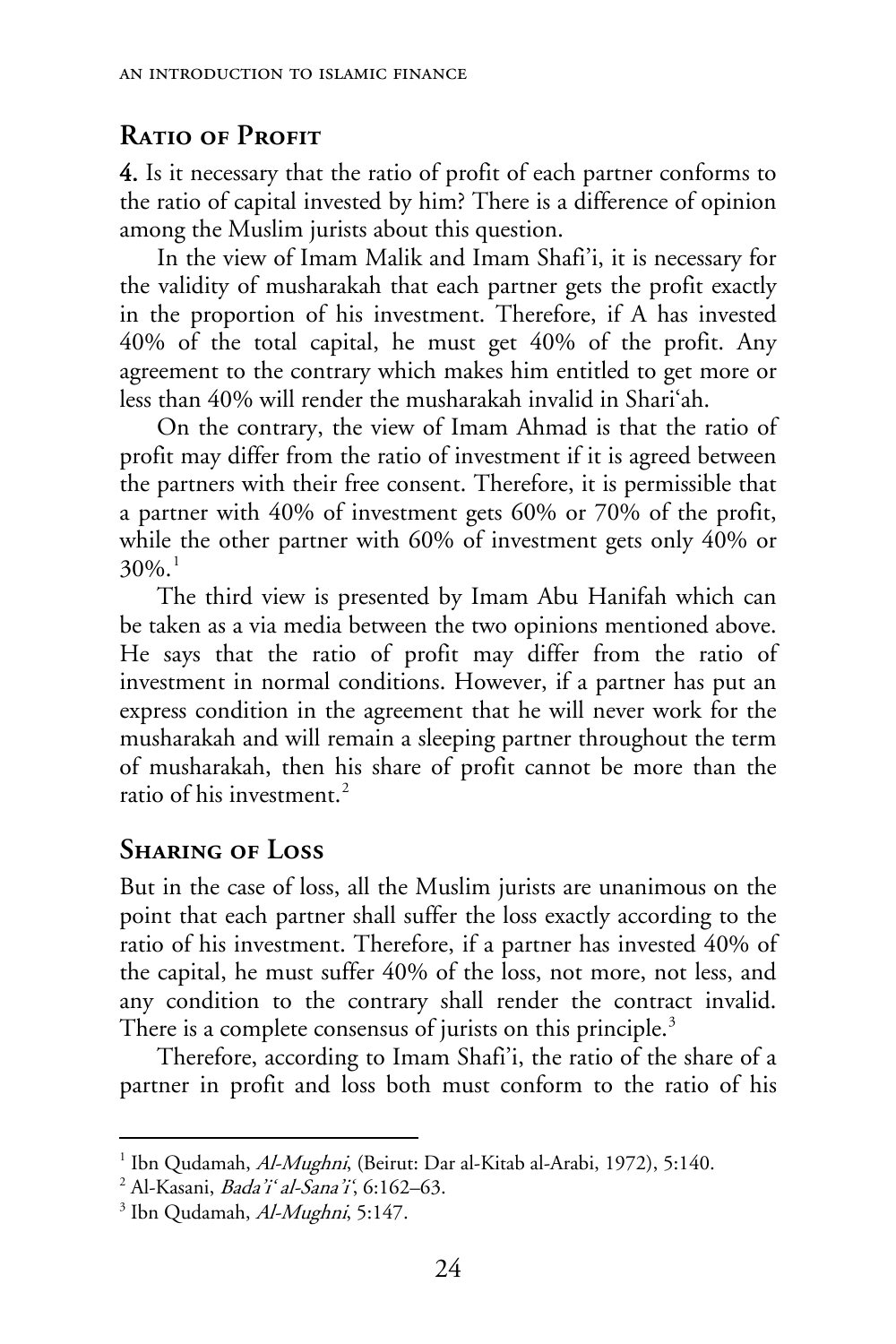**MUSHARAKAH** 

<span id="page-24-0"></span>investment. But according to Imam Abu Hanifah and Imam Ahmad, the ratio of the profit may differ from the ratio of investment according to the agreement of the partners, but the loss must be divided between them exactly in accordance with the ratio of capital invested by each one of them. It is this principle that has been mentioned in the famous maxim:

Profit is based on the agreement of the parties, but loss is always subject to the ratio of investment.

#### **The Nature of the Capital**

Most of the Muslim jurists are of the opinion that the capital invested by each partner must be in liquid form. It means that the contract of musharakah can be based only on money, and not on commodities. In other words, the share capital of a joint venture must be in monetary form. No part of it can be contributed in kind. However, there are different views in this respect.

1. Imam Malik is of the view that the liquidity of capital is not a condition for the validity of musharakah, therefore, it is permissible that a partner contributes to the musharakah in kind, but his share shall be determined on the basis of evaluation according to the market price prevalent at the date of the contract. This view is also adopted by some Hanbali jurists.<sup>[4](#page-24-0)</sup>

2. Imam Abu Hanifah and Imam Ahmad are of the view that no contribution in kind is acceptable in a musharakah. Their standpoint is based on two reasons:

Firstly, they say that the commodities of each partner are always distinguishable from the commodities of the other. For example, if A has contributed one motor car to the business, and B has come with another motor car, each one of the two cars is the exclusive property of its original owner. Now, if the car of A is sold, its saleproceeds should go to A. B has no right to claim a share in its price. Therefore, so far as the property of each partner is distinguished from the property of the other, no partnership can take place. On the contrary, if the capital invested by every partner is in the form of

<sup>&</sup>lt;sup>4</sup> Ibn Qudamah, *Al-Mughni*, 5:125.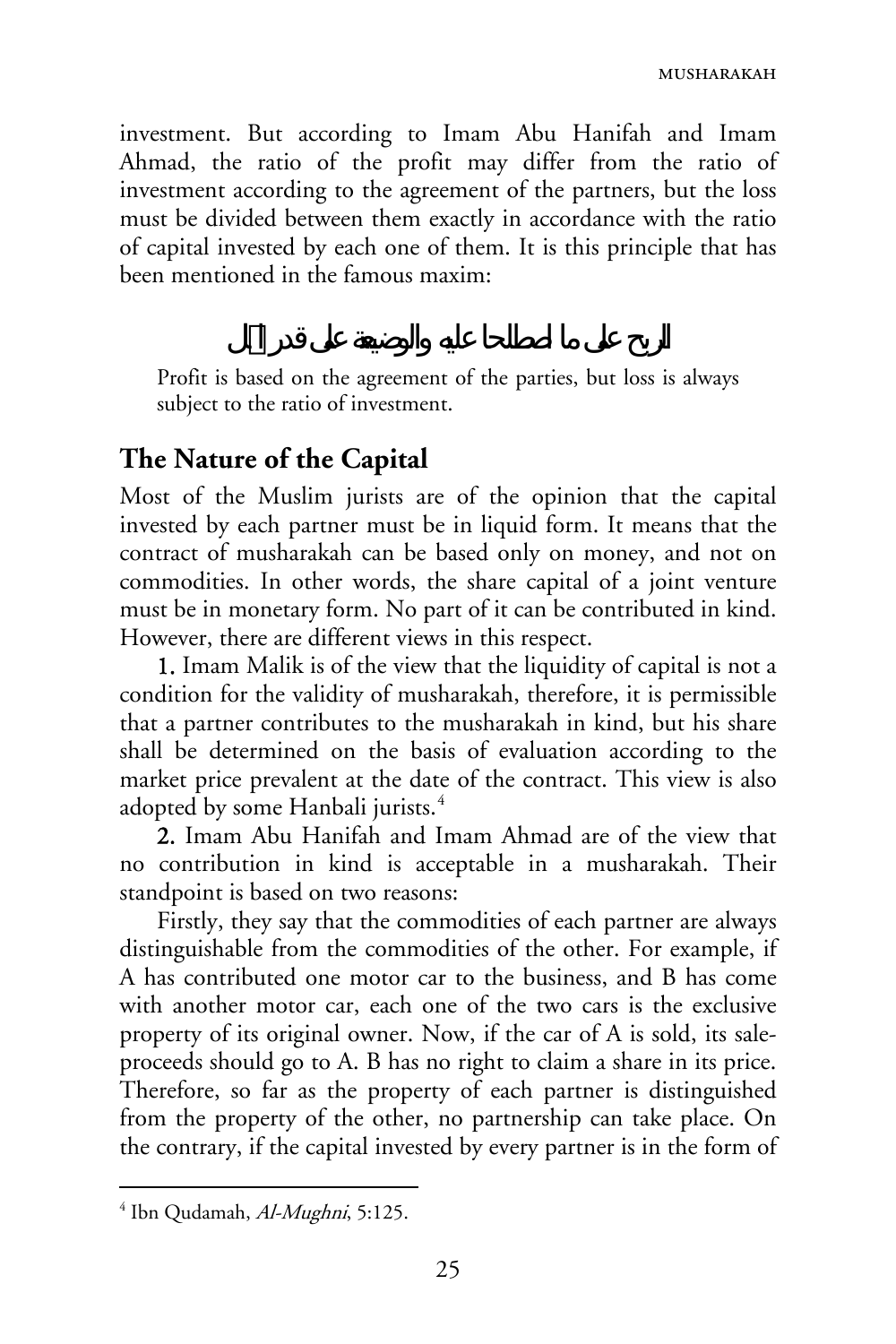<span id="page-25-0"></span>money, the share capital of each partner cannot be distinguished from that of the other, because the units of money are not distinguishable, therefore, they will be deemed to form a common pool, and thus the partnership comes into existence.<sup>[5](#page-25-0)</sup>

Secondly, they say, there are a number of situations in a contract of musharakah where the partners have to resort to redistribution of the share-capital to each partner. If the sharecapital was in the form of commodities, such redistribution cannot take place, because the commodities may have been sold at that time. If the capital is repaid on the basis of its value, the value may have increased, and there is a possibility that a partner gets all the profit of the business, because of the appreciation in the value of the commodities he has invested, leaving nothing for the other partner. Conversely, if the value of those commodities decreases, there is a possibility that one partner secures some part of the original price of the commodity of the other partner in addition to his own  $in$ vestment $^6$  $^6$ 

3. Imam al-Shafi'i has come with a via media between the two points of view explained above. He says that the commodities are of two kinds:

(i) *Dhawat-ul-amthal* ( ) i.e. the commodities which, if destroyed, can be compensated by the similar commodities in quality and quantity e.g. wheat, rice etc. If 100 kilograms of wheat are destroyed, they can easily be replaced by another 100 kg. of wheat of the same quality.

**(ii)** *Dhawat-ul-qeemah* **()** i.e. the commodities which cannot be compensated by the similar commodities, like the cattle. Each head of sheep, for example, has its own characteristics which cannot be found in any other head. Therefore, if somebody kills the sheep of a person, he cannot compensate him by giving him similar sheep. Rather, he is required to pay their price.

Now, Imam al-Shafi'i says that the commodities of the first kind (i.e. dhawat-ul-amthal) may be contributed to the musharakah as the share of a partner in the capital, while the commodities of the

<sup>&</sup>lt;sup>5</sup> Al-Kasani, *Bada'i' al-Sana'i'*, 6:59.<br><sup>6</sup> Ibn Qudamah, *Al Mugbni*, 5:124.

 $\,^6$  Ibn Qudamah, Al-Mughni, 5:124–25.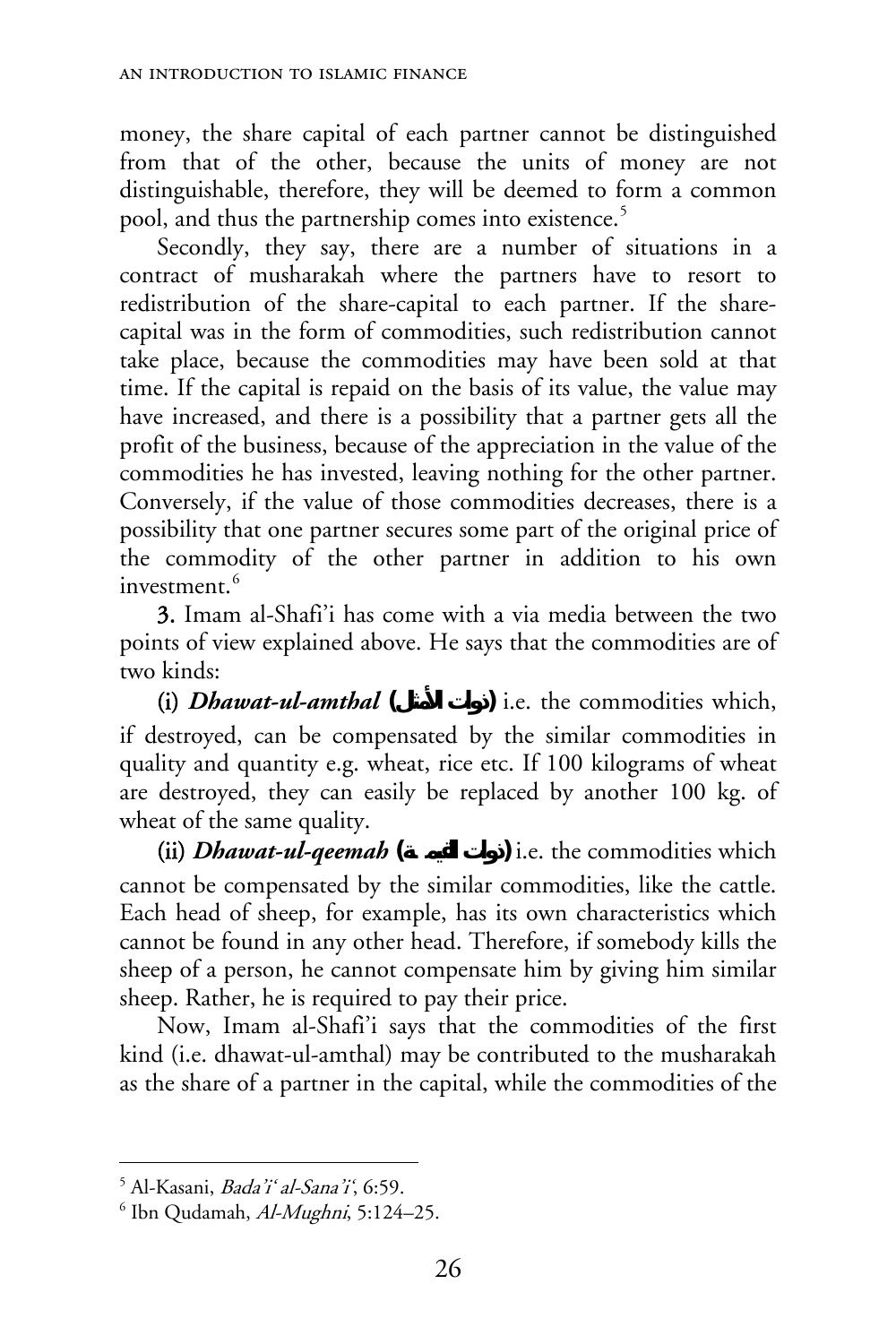<span id="page-26-0"></span>second kind (i.e. the dhawat-ul-qeemah) cannot form part of the share capital.<sup>[7](#page-26-0)</sup>

By this distinction between dhawat-ul-amthal and dhawat-ulqeemah, Imam al-Shafi'i has met the second objection on 'participation by commodities' as was raised by Imam Ahmad. For in the case of dhawat-ul-amthal, redistribution of capital may take place by giving to each partner the similar commodities he had invested. However, the first objection remains still unanswered by Imam al-Shafi'i.

In order to meet this objection also, Imam Abu Hanifah says that the commodities falling under the category of dhawat-ulamthal can form part of the share capital only if the commodities contributed by each partner have been mixed together, in such a way that the commodity of one partner cannot be distinguished from that of the other.<sup>[8](#page-26-0)</sup>

In short, if a partner wants to participate in a musharakah by contributing some commodities to it, he can do so according to Imam Malik without any restriction, and his share in the musharakah shall be determined on the basis of the current market value of the commodities, prevalent at the date of the commencement of musharakah. According to Imam al-Shafi'i, however, this can be done only if the commodity is from the category of dhawat-ul-amthal.

According to Imam Abu Hanifah, if the commodities are dhawat-ul-amthal, this can be done by mixing the commodities of each partner together. And if the commodities are dhawat-ulqeemah, then, they cannot form part of the share capital.

It seems that the view of Imam Malik is more simple and reasonable and meets the needs of the modern business. Therefore, this view can be acted upon.<sup>[9](#page-26-0)</sup>

We may, therefore, conclude from the above discussion that the share capital in a musharakah can be contributed either in cash or in the form of commodities. In the latter case, the market value of the commodities shall determine the share of the partner in the capital.

<sup>7</sup> Ibid., 125.

<sup>8</sup> Al-Kasani, op cit.

<sup>&</sup>lt;sup>9</sup> Ashraf Ali Thanawi, *Imdad al-Fatawa*.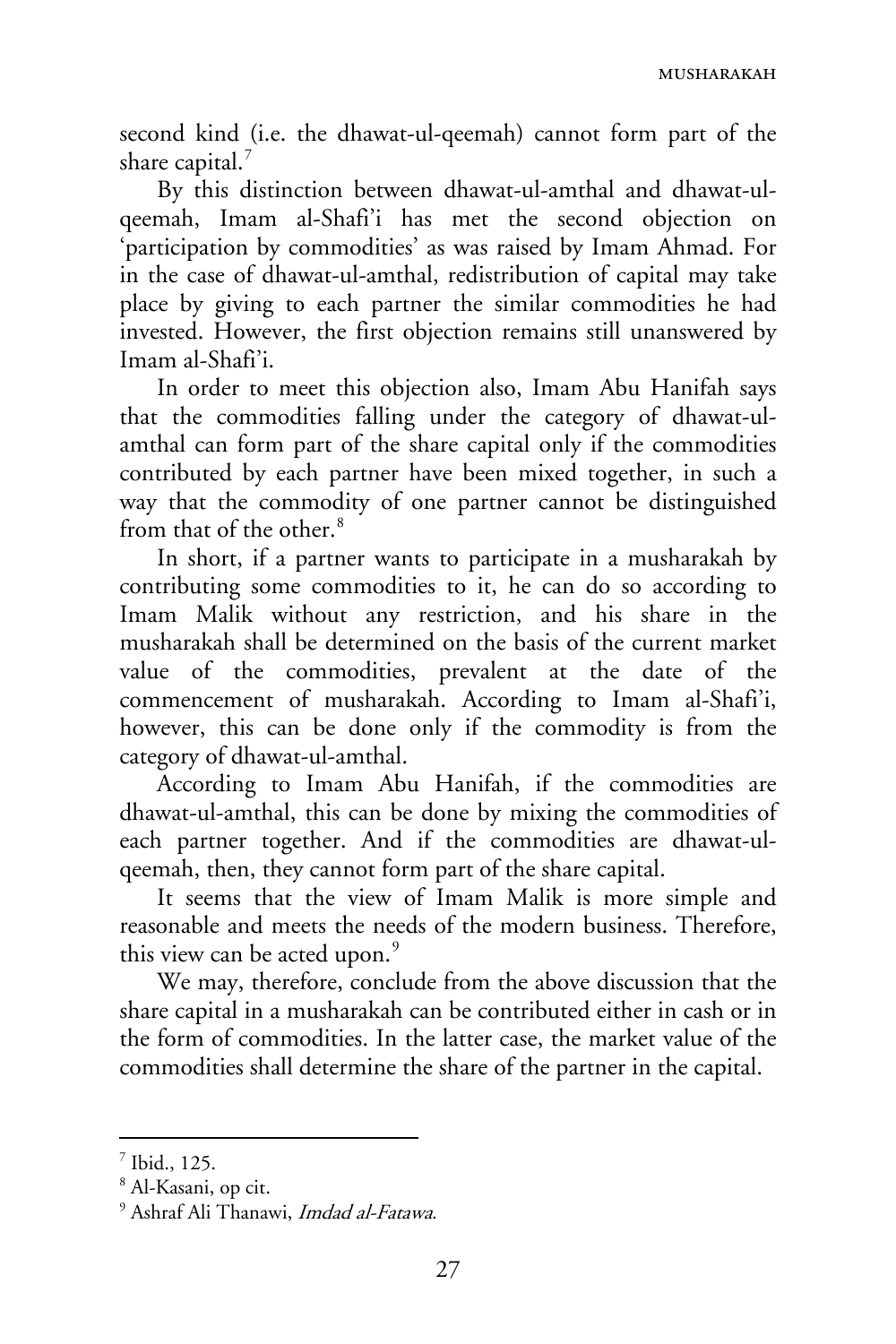#### <span id="page-27-0"></span>**Management of Musharakah**

The normal principle of musharakah is that every partner has a right to take part in its management and to work for it. However, the partners may agree upon a condition that the management shall be carried out by one of them, and no other partner shall work for the musharakah. But in this case the sleeping partner shall be entitled to the profit only to the extent of his investment, and the ratio of profit allocated to him should not exceed the ratio of his investment, as discussed earlier.

However, if all the partners agree to work for the joint venture, each one of them shall be treated as the agent of the other in all the matters of the business and any work done by one of them in the normal course of business shall be deemed to be authorized by all the partners.

# **Termination of Musharakah**

Musharakah is deemed to be terminated in any one of the following events:

(1) Every partner has a right to terminate the musharakah at any time after giving his partner a notice to this effect, whereby the musharakah will come to an end.

In this case, if the assets of the musharakah are in cash form, all of them will be distributed pro rata between the partners. But if the assets are not liquidated, the partners may agree either on the liquidation of the assets, or on their distribution or partition between the partners as they are. If there is a dispute between the partners in this matter i.e. one partner seeks liquidation while the other wants partition or distribution of the non-liquid assets themselves, the latter shall be preferred, because after the termination of musharakah, all the assets are in the joint ownership of the partners, and a co-owner has a right to seek partition or separation, and no one can compel him on liquidation. However, if the assets are such that they cannot be separated or partitioned, such as machinery, then they shall be sold and the sale-proceeds shall be distributed.<sup>[10](#page-27-0)</sup>

 $10$  Ibn Qudamah, Al-Mughni, 5:133-34.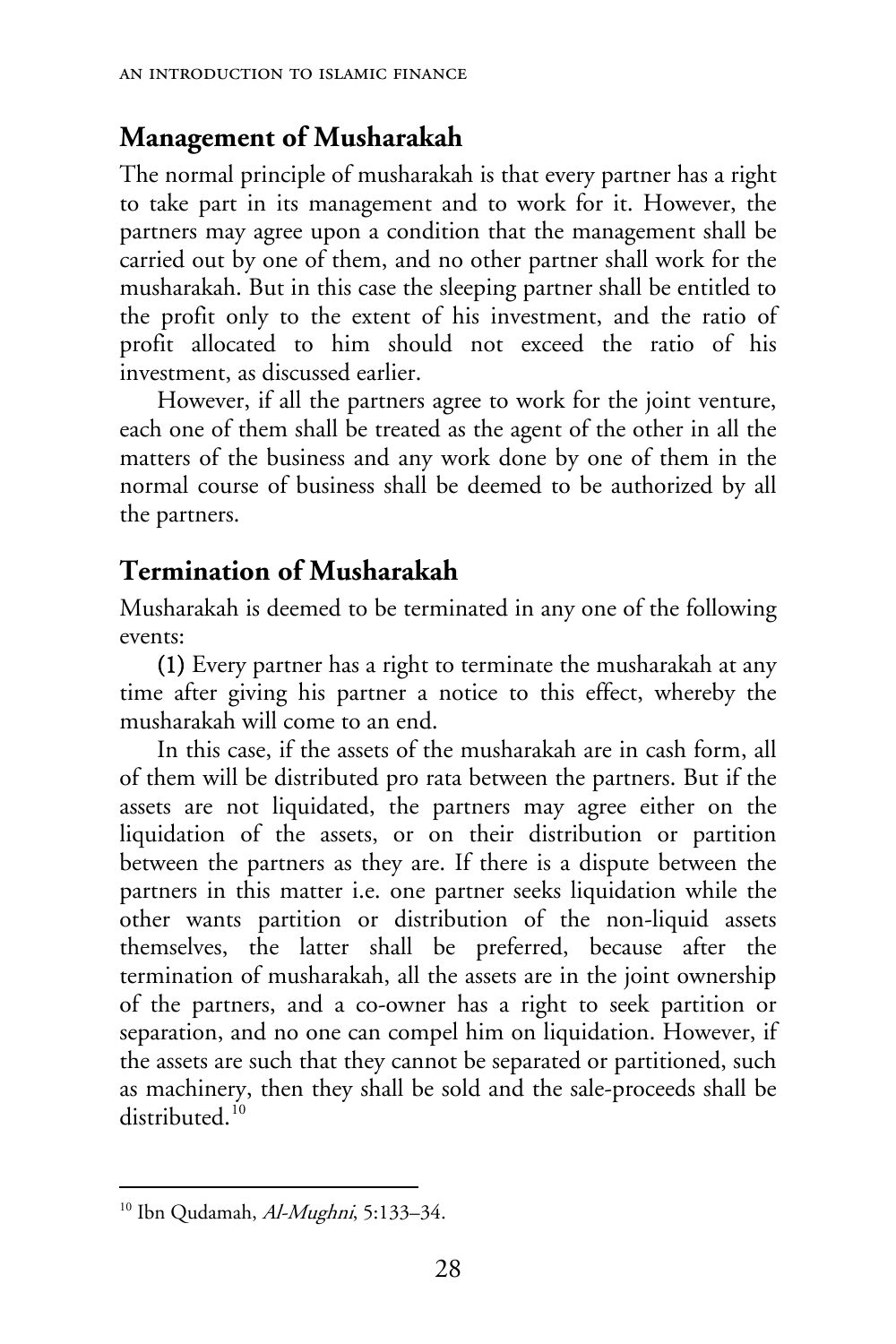**MUSHARAKAH** 

<span id="page-28-0"></span>(2) If any one of the partners dies during the currency of musharakah, the contract of musharakah with him stands terminated. His heirs in this case, will have the option either to draw the share of the deceased from the business, or to continue with the contract of musharakah.<sup>[11](#page-28-0)</sup>

(3) If any one of the partners becomes insane or otherwise becomes incapable of effecting commercial transactions, the musharakah stands terminated.[12](#page-28-0)

#### Termination of Musharakah without Closing the **BUSINESS**

If one of the partners wants termination of the musharakah, while the other partner or partners like to continue with the business, this purpose can be achieved by mutual agreement. The partners who want to run the business may purchase the share of the partner who wants to terminate his partnership, because the termination of musharakah with one partner does not imply its termination between the other partners.<sup>[13](#page-28-0)</sup>

However, in this case, the price of the share of the leaving partner must be determined by mutual consent, and if there is a dispute about the valuation of the share and the partners do not arrive at an agreed price, the leaving partner may compel other partners on the liquidation or on the distribution of the assets themselves.

The question arises whether the partners can agree, while entering into the contract of the musharakah, on a condition that the liquidation or separation of the business shall not be effected unless all the partners, or the majority of them wants to do so, and that a single partner who wants to come out of the partnership shall have to sell his share to the other partners and shall not force them on liquidation or separation.

Most of the traditional books of Islamic Fiqh seem to be silent on this question. However, it appears that there is no bar from the Shari'ah point of view if the partners agree to such a condition right

 $11$  Ibid.

 $12$  Op cit.

<sup>&</sup>lt;sup>13</sup> See *al-Fatawa al-Hindiyyah*, 2:335–36.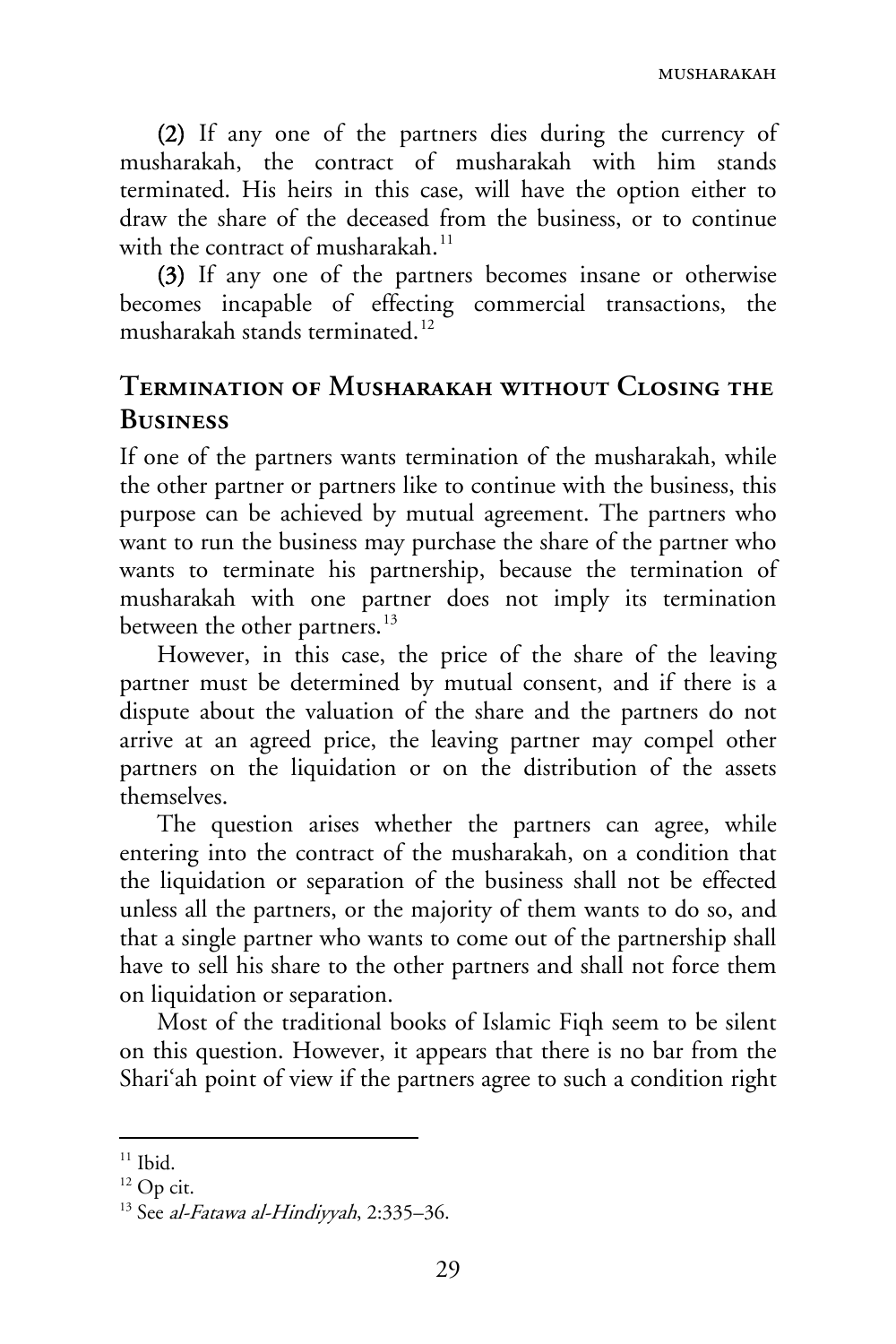<span id="page-29-0"></span>at the beginning of the musharakah. This is expressly permitted by some Hanbali jurists.<sup>[14](#page-29-0)</sup>

This condition may be justified, especially in the modern situations, on the ground that the nature of business, in most cases today, requires continuity for its success, and the liquidation or separation at the instance of a single partner only may cause irreparable damage to the other partners.

If a particular business has been started with huge amounts of money which has been invested in a long term project, and one of the partners seeks liquidation in the infancy of the project, it may be fatal to the interests of the partners, as well as to the economic growth of the society, to give him such an arbitrary power of liquidation or separation. Therefore, such a condition seems to be justified, and it can be supported by the general principle laid down by the Holy Prophet *M* in his famous hadith:

All the conditions agreed upon by the Muslims are upheld, except a condition which allows what is prohibited or prohibits what is lawful.

So far the basic concept of shirkat-ul-amwal or musharakah in its original and traditional sense have been summarized.

Now we are in a position to discuss some basic issues involved in its application to the modern conditions as an approved mode of financing. But it seems more pertinent to discuss these issues after giving an introductory account of mudarabah which is another type of profit-sharing and a typical mode of financing. Since the rules of financing in both musharakah and mudarabah are similar and the issues involved in their application are inter related, it will be more useful to discuss the concept of mudarabah before embarking on these issues.

<sup>&</sup>lt;sup>14</sup> See al-Mardawi, *al-Insaf* (Beirut, 1400 AH), 5:423.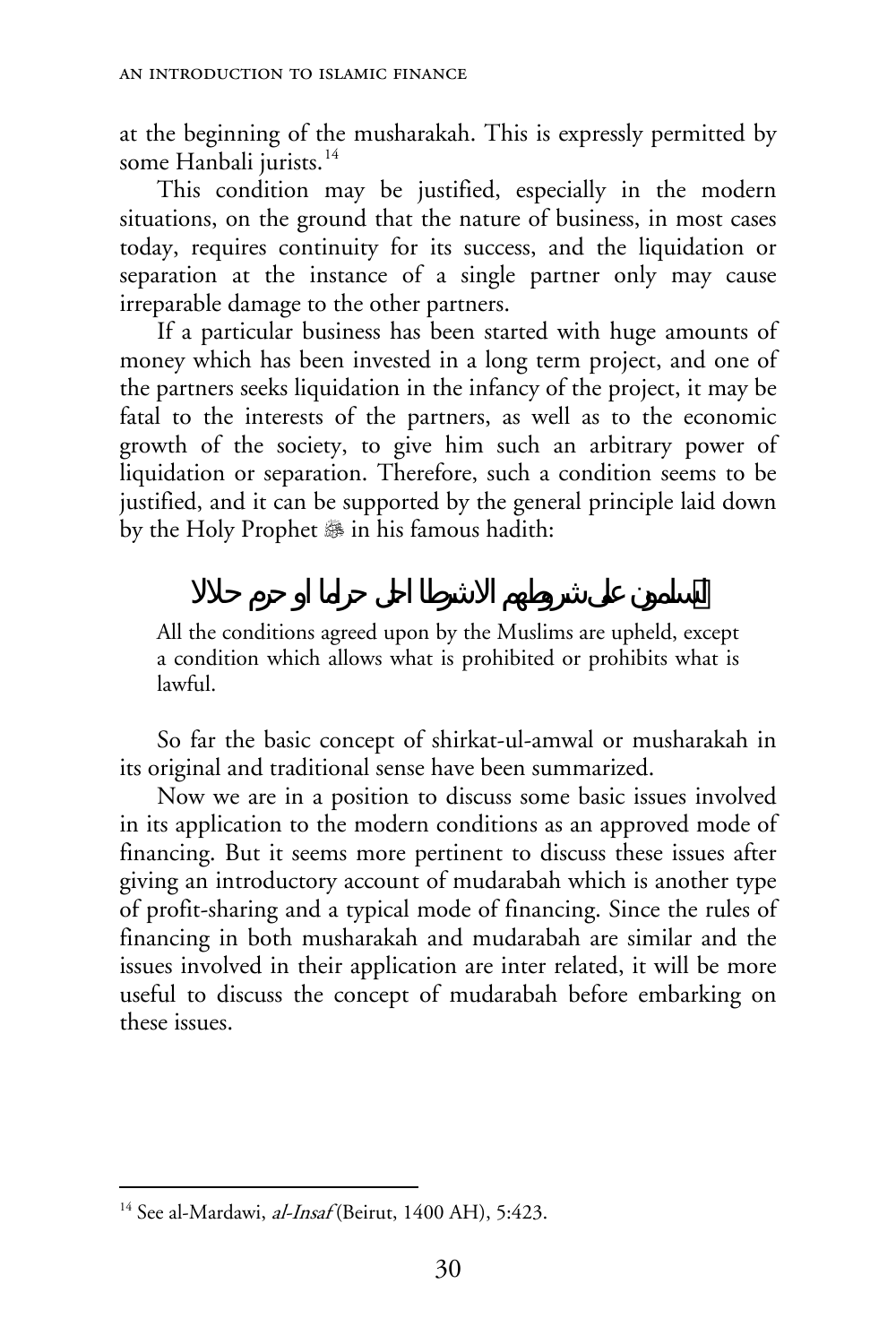# <span id="page-30-0"></span>MUDARABAH

"*Mudarabah*" is a special kind of partnership where one partner gives money to another for investing it in a commercial enterprise. The investment comes from the first partner who is called "*rabb-ulmal*", while the management and work is an exclusive responsibility of the other, who is called "*mudarib*".

The difference between musharakah and mudarabah can be summarized in the following points:

(1) The investment in musharakah comes from all the partners, while in mudarabah, investment is the sole responsibility of rabb-ulmal.

(2) In musharakah, all the partners can participate in the management of the business and can work for it, while in mudarabah, the rabb-ul-mal has no right to participate in the management which is carried out by the mudarib only.

(3) In musharakah all the partners share the loss to the extent of the ratio of their investment while in mudarabah the loss, if any, is suffered by the rabb-ul-mal only, because the mudarib does not invest anything. His loss is restricted to the fact that his labor has gone in vain and his work has not brought any fruit to him. However, this principle is subject to a condition that the mudarib has worked with due diligence which is normally required for the business of that type. If he has worked with negligence or has committed dishonesty, he shall be liable for the loss caused by his negligence or misconduct.

(4) The liability of the partners in musharakah is normally unlimited. Therefore, if the liabilities of the business exceed its assets and the business goes in liquidation, all the exceeding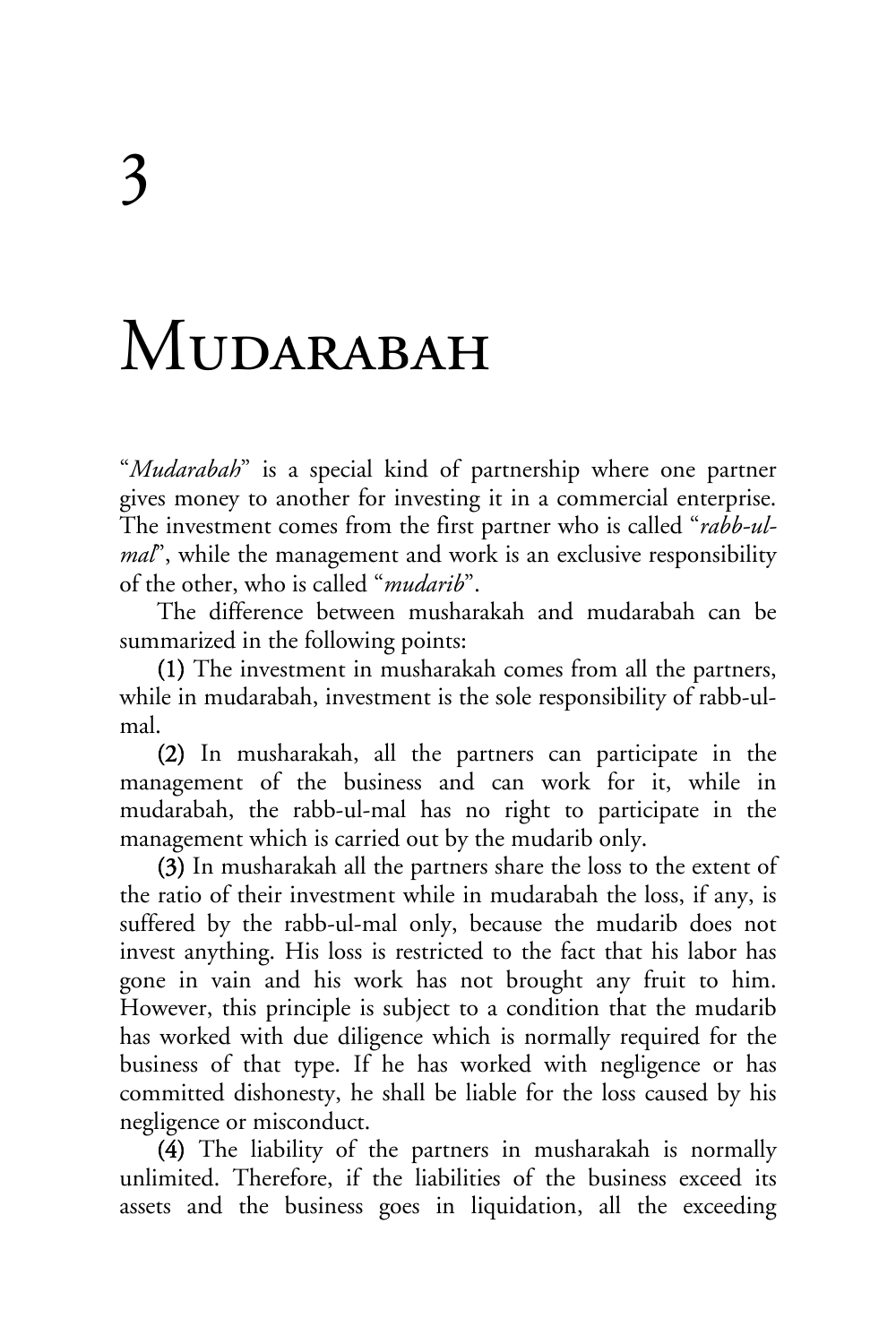<span id="page-31-0"></span>liabilities shall be borne pro rata by all the partners. However, if all the partners have agreed that no partner shall incur any debt during the course of business, then the exceeding liabilities shall be borne by that partner alone who has incurred a debt on the business in violation of the aforesaid condition. Contrary to this is the case of mudarabah. Here the liability of rabb-ul-mal is limited to his investment, unless he has permitted the mudarib to incur debts on his behalf.

(5) In musharakah, as soon as the partners mix up their capital in a joint pool, all the assets of the musharakah become jointly owned by all of them according to the proportion of their respective investment. Therefore, each one of them can benefit from the appreciation in the value of the assets, even if profit has not accrued through sales.

The case of mudarabah is different. Here all the goods purchased by the mudarib are solely owned by the rabb-ul-mal, and the mudarib can earn his share in the profit only in case he sells the goods profitably. Therefore, he is not entitled to claim his share in the assets themselves, even if their value has increased.<sup>[1](#page-31-0)</sup>

## **Business of the Mudarabah**

 $\overline{a}$ 

The rabb-ul-mal may specify a particular business for the mudarib, in which case he shall invest the money in that particular business only. This is called al-mudarabah al-muqayyadah (restricted mudarabah). But if he has left it open for the mudarib to undertake whatever business he wishes, the mudarib shall be authorized to invest the money in any business he deems fit. This type of mudarabah is called "*al-mudarabah al-mutlaqah*" (unrestricted mudarabah)

A rabbul-mal can contract mudarabah with more than one person through a single transaction. It means that he can offer his money to A and B both, so that each one of them can act for him as

<sup>&</sup>lt;sup>1</sup> However, some jurists have opined that any natural increase in the capital may be taken as a profit distributable between the rabbul-mal and mudarib. For example, if the capital was in the form of sheep, and lambs were born to some of them, these lambs will be taken as profit and will be shared between the parties according to the agreed proportions (see al-Nawawi, Rawdat al-Talibin, 5:125). But this is a minority view.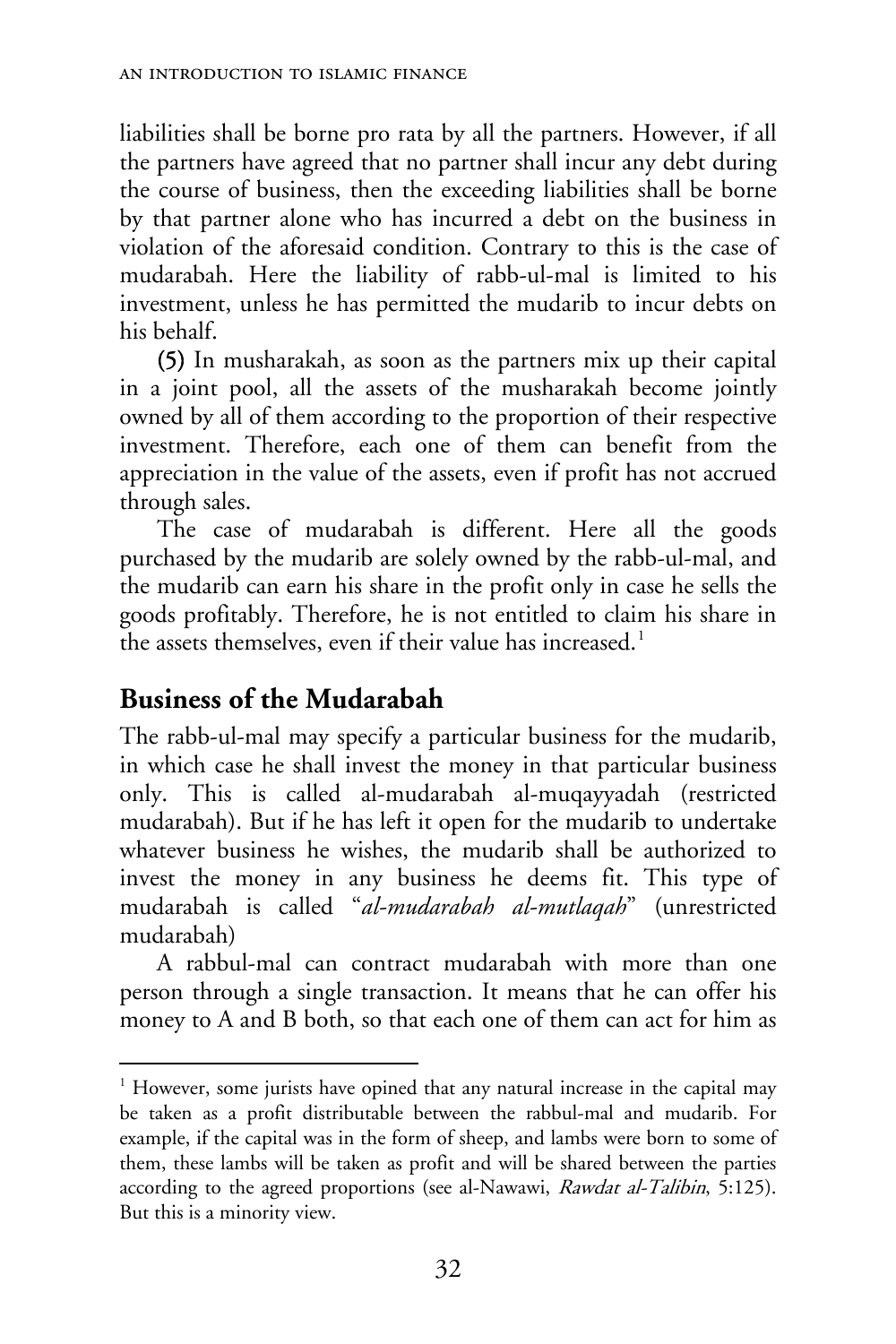<span id="page-32-0"></span>mudarib and the capital of the mudarabah shall be utilized by both of them jointly, and the share of the mudarib shall be distributed between them according to the agreed proportion.<sup>[2](#page-32-0)</sup> In this case both the mudaribs shall run the business as if they were partners inter se.

The mudarib or mudaribs, as the case may be, are authorized to do anything which is normally done in the course of business. However, if they want to do an extraordinary work, which is beyond the normal routine of the traders, they cannot do so without express permission from the rabb-ul-mal.

#### **Distribution of the Profit**

It is necessary for the validity of mudarabah that the parties agree, right at the beginning, on a definite proportion of the actual profit to which each one of them is entitled. No particular proportion has been prescribed by the Shari'ah; rather, it has been left to their mutual consent. They can share the profit in equal proportions, and they can also allocate different proportions for the rabb-ul-mal and the mudarib. However, they cannot allocate a lump sum amount of profit for any party, nor can they determine the share of any party at a specific rate tied up with the capital. For example, if the capital is Rs. 100000/- they cannot agree on a condition that Rs. 10000/ out of the profit shall be the share of the mudarib, nor can they say that 20% of the capital shall be given to rabb-ul-mal. However, they can agree on that 40% of the actual profit shall go to the mudarib and 60% to the rabb-ul-mal or vice versa.

It is also allowed that different proportions are agreed in different situations. For example the rabbul-mal can say to mudarib, "If you trade in wheat, you will get 50% of the profit and if you trade in flour, you will have 33% of the profit". Similarly, he can say "If you do the business in your town, you will be entitled to 30% of the profit, and if you do it in another town, your share will be 50% of the profit." [3](#page-32-0)

Apart from the agreed proportion of the profit, as determined in the above manner, the mudarib cannot claim any periodical salary

<sup>&</sup>lt;sup>2</sup> Ibn Qudamah, *Al-Mughni*, 5:145.<br><sup>3</sup> Al Kasani, *Bada'i' al Sana'i' 6:*99.

 $3$  Al-Kasani, *Bada'i' al-Sana'i'*, 6:99.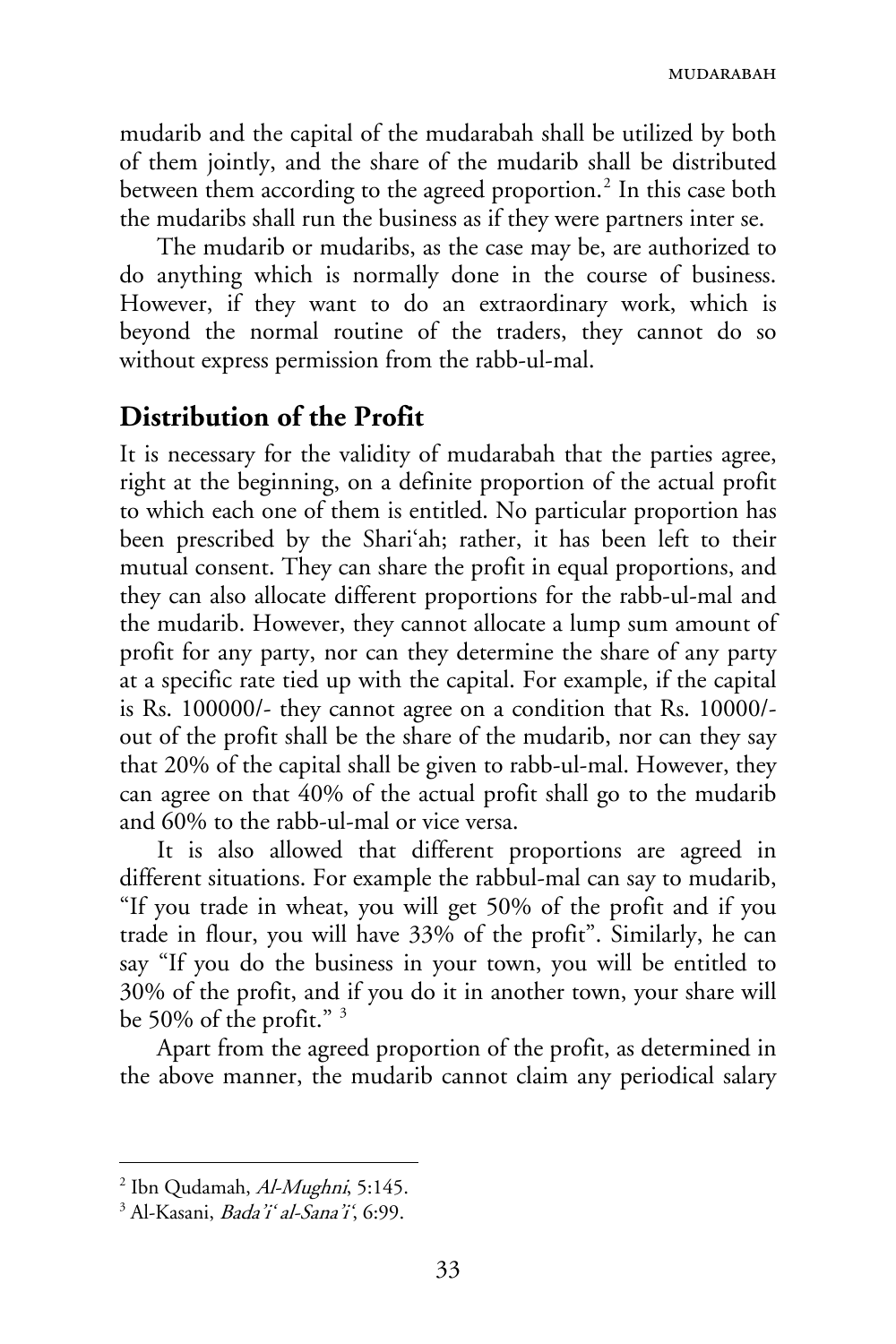<span id="page-33-0"></span>or a fee or remuneration for the work done by him for the mudarabah.[4](#page-33-0)

All the schools of Islamic Fiqh are unanimous on this point. However, Imam Ahmad has allowed for the mudarib to draw his daily expenses of food only from the mudarabah account.<sup>[5](#page-33-0)</sup>

The Hanafi jurists restrict this right of the mudarib only to a situation when he is on a business trip outside his own city. In this case he can claim his personal expenses, accommodation, food, etc., but he is not entitled to get anything as daily allowances when he is in his own city.<sup>[6](#page-33-0)</sup>

If the business has incurred loss in some transactions and has gained profit in some others, the profit shall be used to offset the loss at the first instance, then the remainder, if any, shall be distributed between the parties according to the agreed ratio.<sup>[7](#page-33-0)</sup>

#### **Termination of Mudarabah**

The contract of mudarabah can be terminated at any time by either of the two parties. The only condition is to give a notice to the other party. If all the assets of the mudarabah are in cash form at the time of termination, and some profit has been earned on the principal amount, it shall be distributed between the parties according to the agreed ratio. However, if the assets of the mudarabah are not in the cash form, the mudarib shall be given an opportunity to sell and liquidate them, so that the actual profit may be determined.<sup>[8](#page-33-0)</sup>

There is a difference of opinion among the Muslim jurists about the question whether the contract of mudarabah can be effected for a specified period after which it terminates automatically. The Hanafi and Hanbali schools are of the view that the mudarabah can be restricted to a particular term, like one year, six months, etc, after which it will come to an end without a notice. On the contrary,

<sup>&</sup>lt;sup>4</sup> Al-Sarakhsi, *al-Mabsut*, 22:149–50.<br><sup>5</sup> Jbn Qudamah - Al-Mughni, 5:186.

 $<sup>5</sup>$  Ibn Qudamah, Al-Mughni, 5:186.</sup>

 $6$  Al-Kasani, *Bada'i' al-Sana'i'*, 6:109.

<sup>&</sup>lt;sup>7</sup> Ibn Qudamah, *Al-Mughni*, 5:168.

<sup>&</sup>lt;sup>8</sup> Al-Kasani, *Bada'i' al-Sana'i'*, 6:109.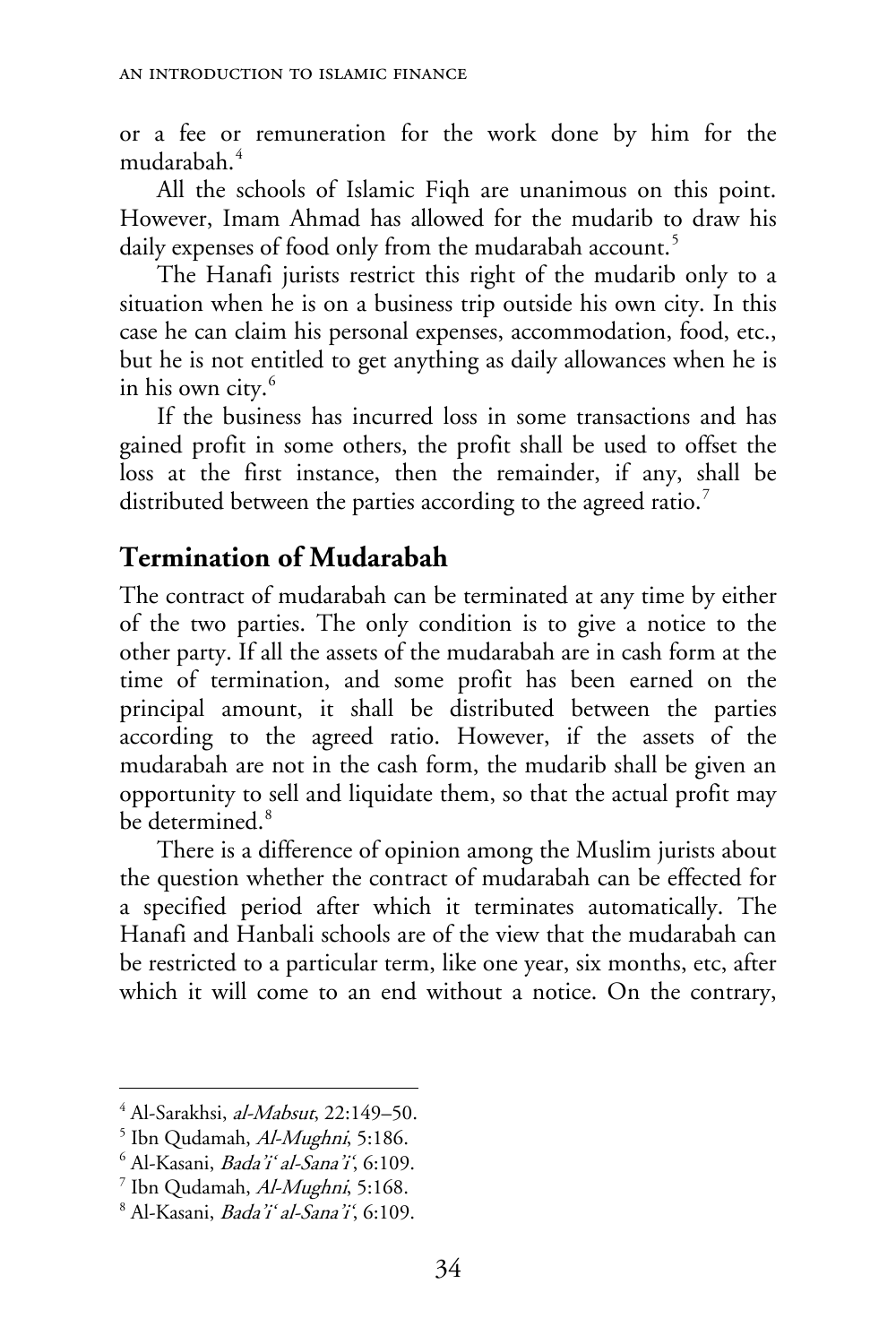<span id="page-34-0"></span>Shafi'i and Maliki schools are of the opinion that the mudarabah cannot be restricted to a particular time. $\frac{5}{3}$ 

However, this difference of opinion relates only to the maximum time-limit of the mudarabah. Can a minimum time-limit also be fixed by the parties before which mudarabah cannot be terminated? No express answer to this question is found in the books of Islamic Fiqh, but it appears from the general principles enumerated therein that no such limit can be fixed, and each party is at liberty to terminate the contract whenever he wishes.

This unlimited power of the parties to terminate the mudarabah at their pleasure may create some difficulties in the context of the present circumstances, because most of the commercial enterprises today need time to bring fruits. They also demand constant and complex efforts. Therefore, it may be disastrous to the project, if the rabb-ul-mal terminates the mudarabah right in the beginning of the enterprise. Specially, it may bring a severe set-back to the mudarib who will earn nothing despite all his efforts. Therefore, if the parties agree, when entering into the mudarabah, that no party shall terminate it during a specified period, except in specified circumstances, it does not seem to violate any principle of Shari'ah, particularly in the light of the famous hadith, already quoted, which says:

All the conditions agreed upon by the Muslims are upheld, except a condition which allows what is prohibited or prohibits what is lawful.

#### **Combination of Musharakah and Mudarabah**

 $\overline{a}$ 

A contract of mudarabah normally presumes that the mudarib has not invested anything to the mudarabah. He is responsible for the management only, while all the investment comes from rabb-ulmal. But there may be situations where mudarib also wants to invest some of his money into the business of mudarabah. In such cases, musharakah and mudarabah are combined together. For example, A

<sup>&</sup>lt;sup>9</sup> Ibid., 6:99. See also Ibn Qudamah, *al-Mughni*, 5:185–86 and al-Sarakhsi, *al-*Mabsut, 22:133.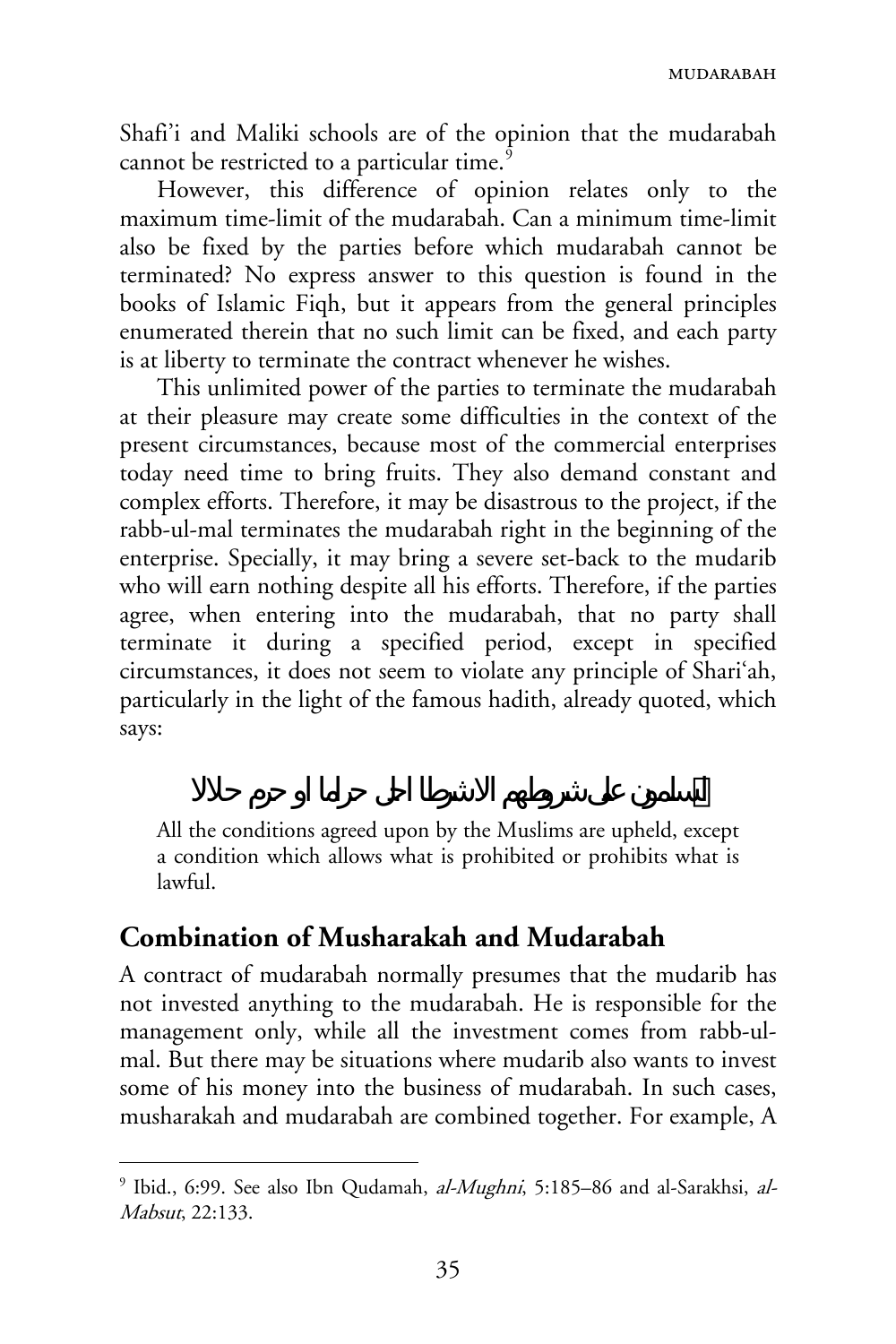<span id="page-35-0"></span>gave to B Rs. 100000/- in a contract of mudarabah. B added Rs. 50000/- from his own pocket with the permission of A. This type of partnership will be treated as a combination of musharakah and mudarabah. Here the mudarib may allocate for himself a certain percentage of profit on account of his investment as a sharik, and at the same time he may allocate another percentage for his management and work as a mudarib. The normal basis for allocation of the profit in the above example would be that B shall secure one third of the actual profit on account of his investment, and the remaining two thirds of the profit shall be distributed between them equally. However, the parties may agree on any other proportion. The only condition is that the sleeping partner should not get more percentage than the proportion of his investment.

Therefore, in the aforesaid example, A cannot allocate for himself more than two thirds of the total profit, because he has not invested more than two thirds of the total capital. Short of that, they can agree on any proportion. If they have agreed on that the total profit will be distributed equally, it means that one third of the profit shall go to B as an investor, while one fourth of the remaining two thirds will go to him as a mudarib. The rest will be given to A as "rabb-ul-mal $\frac{1}{2}$ "<sup>[10](#page-35-0)</sup>

<sup>&</sup>lt;sup>10</sup> See Ibn Qudamah, *al-Mughni*, 5:136-37; and al-Kasani, *Bada'i' al-Sana'i'*.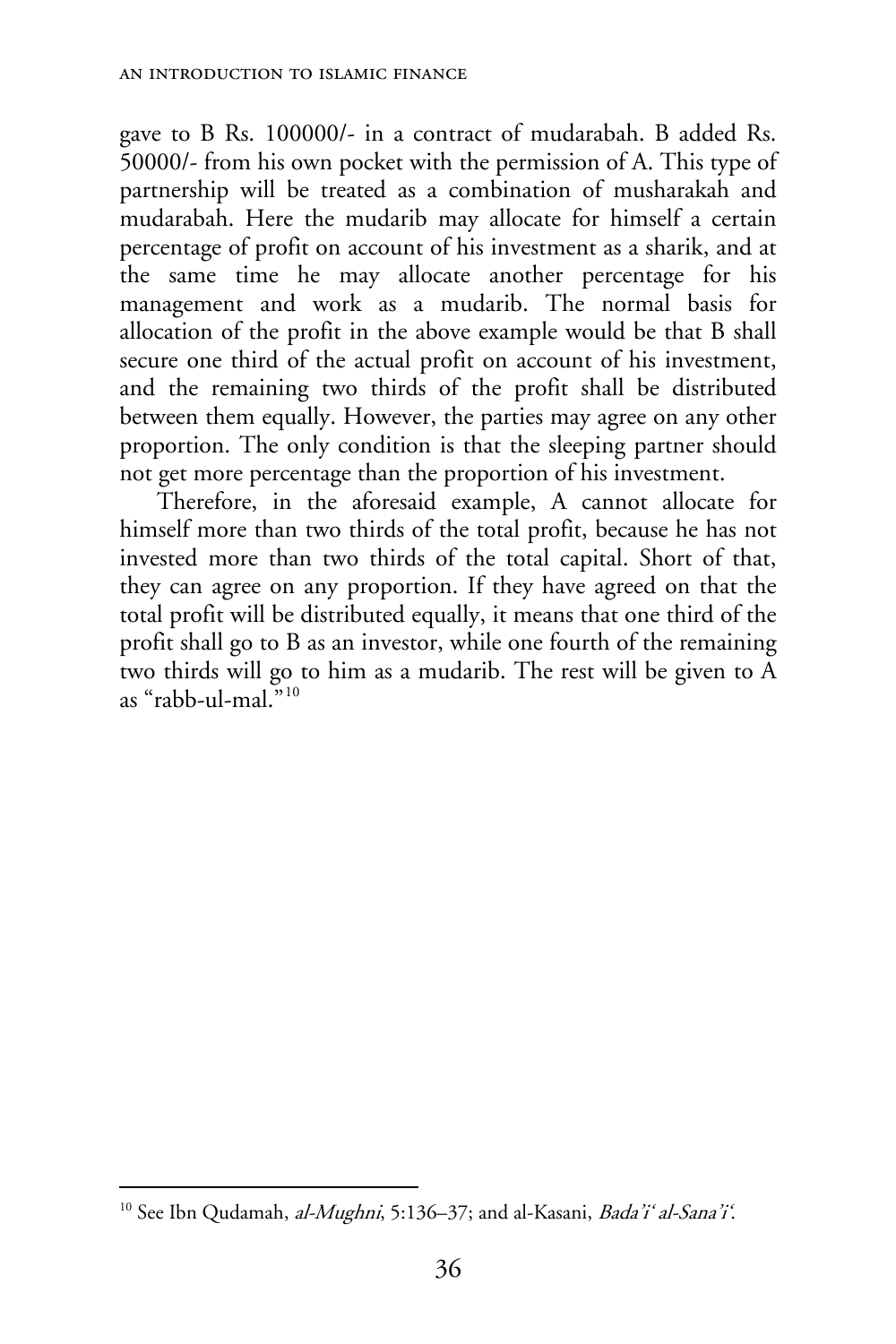# MUSHARAKAH & MUDARABAH AS MODES OF FINANCING

In the foregoing sections, the traditional concept of musharakah and mudarabah and the basic principles of Shari'ah governing them have been explained. It is pertinent now to discuss the way these instruments may be used for the purpose of financing in the context of modern trade and industry.

The concept of musharakah and mudarabah envisaged in the books of Islamic Fiqh generally presumes that these contracts are meant for initiating a joint venture whereby all the partners participate in the business right from its inception and continue to be partners upto the end of the business when all the assets are liquidated. One can hardly find in the traditional books of Islamic Fiqh the concept of a running business where partners join and leave the enterprise without affecting in any way the continuity of the business. Obviously, the classical books of Islamic Fiqh were written in an environment where the large scale commercial enterprises were not in vogue and the commercial activities were not so complex as they are today. Therefore, they did not generally dwell upon the question of such a running business.

However, it does not mean that the concept of musharakah and mudarabah cannot be used for financing a running business. The concept of musharakah and mudarabah is based on some basic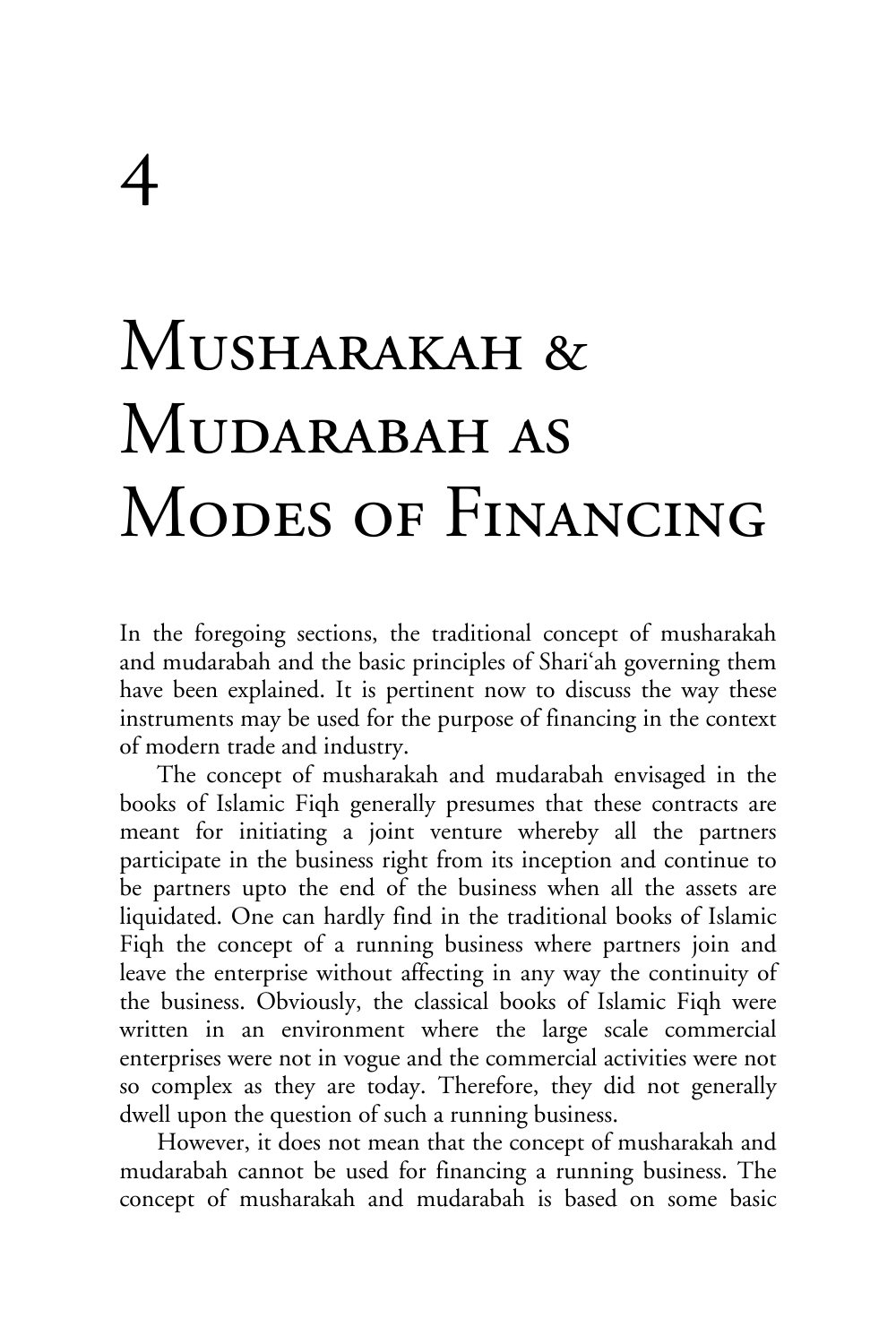principles. As long as these principles are fully complied with, the details of their application may vary from time to time. Let us have a look at these basic principles before entering the details:

(1) Financing through musharakah and mudarabah does never mean the advancing of money. It means to participation in the business and in the case of musharakah, sharing in the assets of the business to the extent of the ratio of financing.

(2) An investor / financier must share the loss incurred by the business to the extent of his financing.

(3) The partners are at liberty to determine, with mutual consent, the ratio of profit allocated to each one of them, which may differ from the ratio of investment. However, the partner who has expressly excluded himself from the responsibility of work for the business cannot claim more than the ratio of his investment.

(4) The loss suffered by each partner must be exactly in the proportion of his investment.

Keeping these broad principles in view, we proceed to see how musharakah and mudarabah can be used in different sectors of financing:

## **Project Financing**

In the case of project financing, the traditional method of musharakah or mudarabah can be easily adopted. If the financier wants to finance the whole project, the form of mudarabah can come into operation. If investment comes from both sides, the form of musharakah can be adopted. In this case, if the management is the sole responsibility of one party, while the investment comes from both, a combination of musharakah and mudarabah can be brought into play according to the rules already discussed.

Since musharakah or mudarabah would have been effected from the very inception of the project, no problem with regard to the valuation of capital should arise. Similarly, the distribution of profits according to the normal accounting standards should not be difficult. However, if the financier wants to withdraw from the musharakah, while the other party wants to continue the business, the latter can purchase the share of the former at an agreed price. In this way the financier may get back the amount he has invested alongwith a profit, if the business has earned a profit. The basis for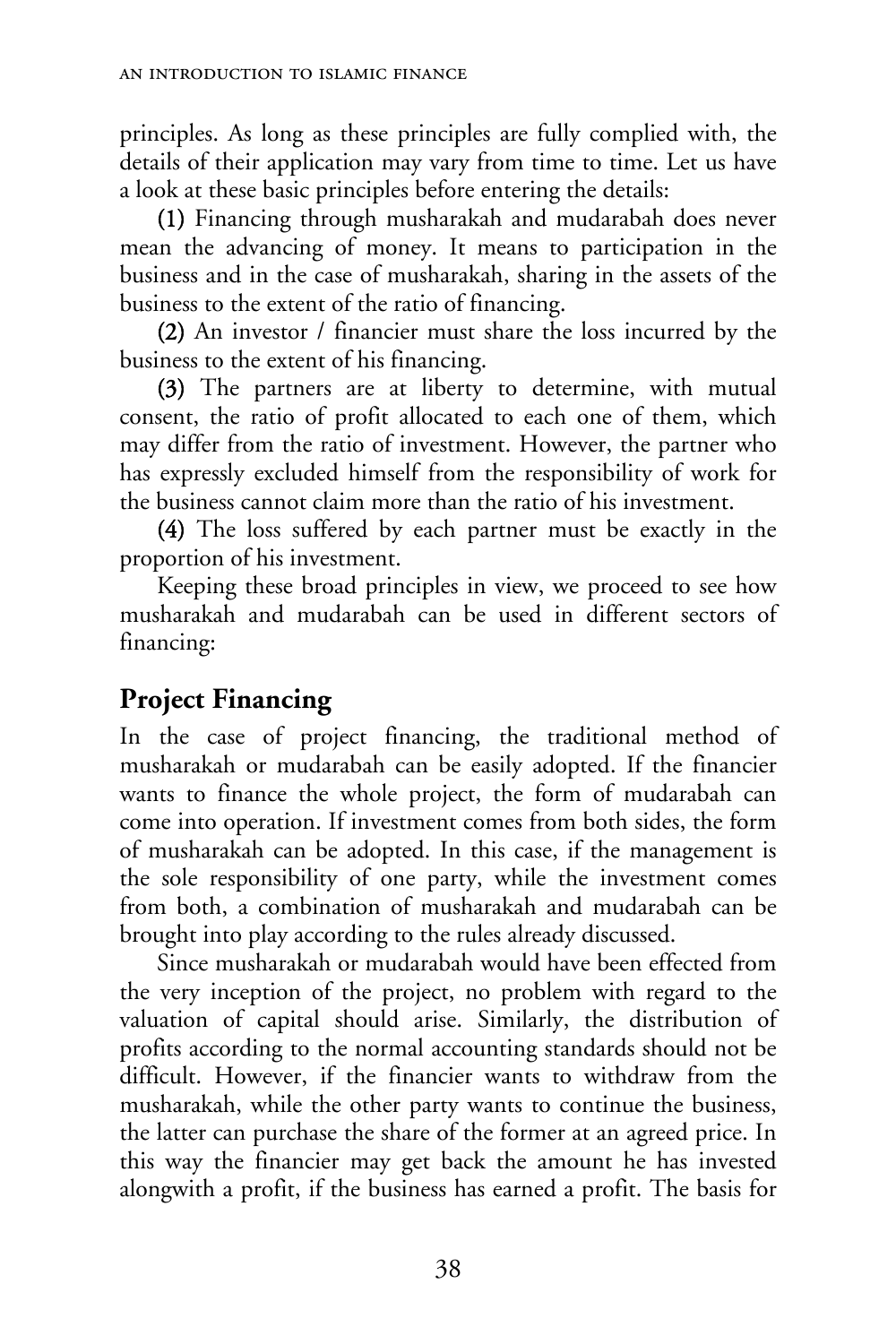determining the price of his share shall be discussed in detail later on (while discussing the financing of working capital).

On the other hand, the businessman can continue with his project, either on his own or by selling the first financier's share to some other person who can substitute the financier.

Since financial institutions do not normally want to remain partner of a specific project for good, they can sell their share to other partners of the project as aforesaid. If the sale of the share on one time basis is not feasible for the lack of liquidity in the project, the share of the financier can be divided into smaller units and each unit can be sold after a suitable interval. Whenever a unit is sold, the share of the financier in the project is reduced to that extent, and when all the units are sold, the financier comes out of the project totally.

#### Securitization of Musharakah

Musharakah is a mode of financing which can be securitized easily, especially, in the case of big projects where huge amounts are required which a limited number of people cannot afford to subscribe. Every subscriber can be given a musharakah certificate which represents his proportionate ownership in the assets of the musharakah, and after the project is started by acquiring substantial non-liquid assets, these musharakah certificates can be treated as negotiable instruments and can be bought and sold in the secondary market. However, trading in these certificates is not allowed when all the assets of the musharakah are still in liquid form (i.e., in the shape of cash or receivables or advances due from others).

For proper understanding of this point, it must be noted that subscribing to a musharakah is different from advancing a loan. A bond issued to evidence a loan has nothing to do with the actual business undertaken with the borrowed money. The bond stands for a loan repayable to the holder in any case, and mostly with interest. The musharakah certificate, on the contrary, represents the direct pro rata ownership of the holder in the assets of the project. If all the assets of the joint project are in liquid form, the certificate will represent a certain proportion of money owned by the project. For example, one hundred certificates, having a value of Rs. one million each, have been issued. It means that the total worth of the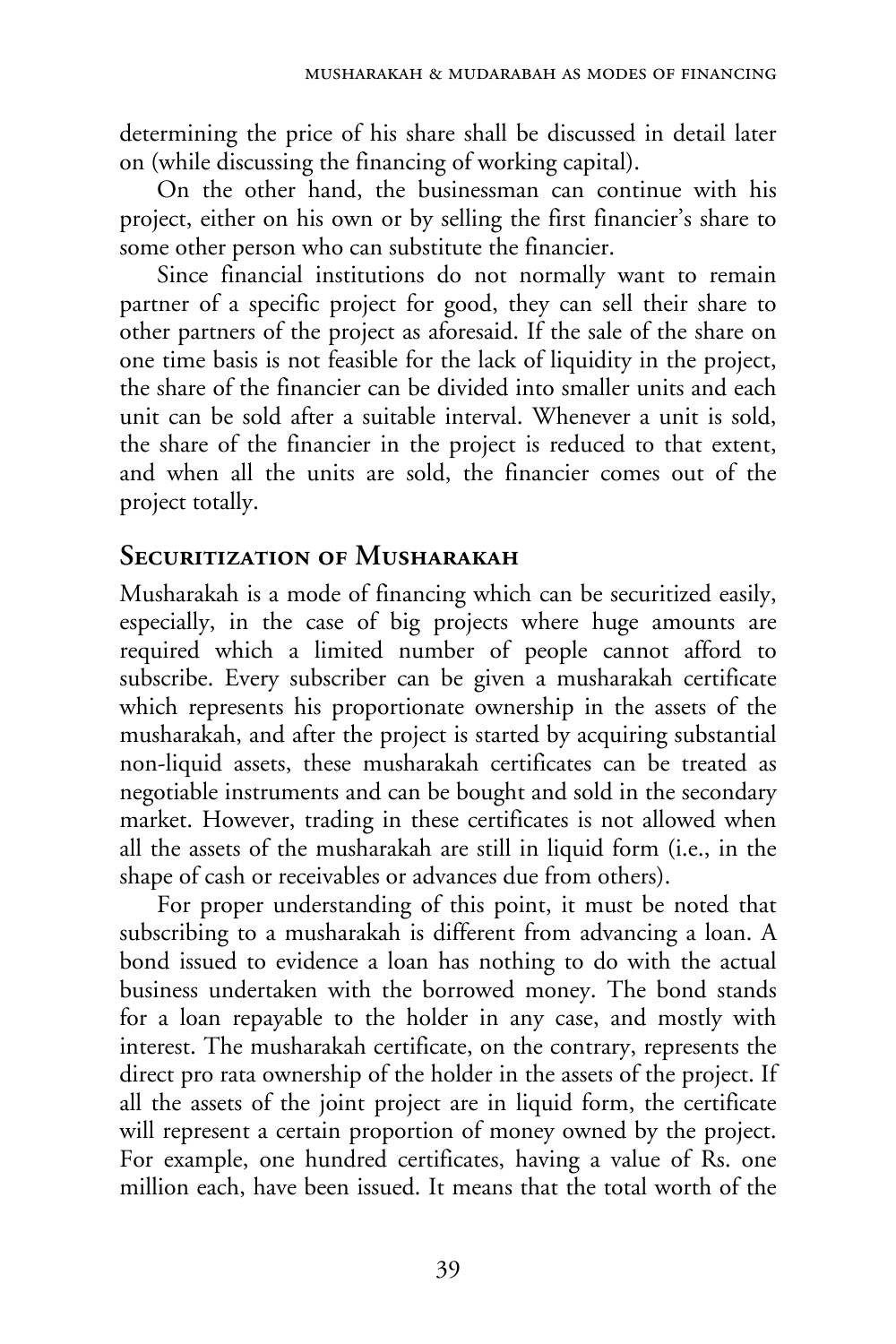project is Rs. 100 million. If nothing has been purchased by this money, every certificate will represent Rs. one million. In this case, this certificate cannot be sold in the market except at par value, because if one certificate is sold for more than Rs. one million, it will mean that Rs. one million are being sold in exchange for more than Rs. one million, which is not allowed in Shari'ah, because where money is exchanged for money, both must be equal. Any excess at either side is riba.

However, when the subscribed money is employed in purchasing non-liquid assets like land, building, machinery, raw material, furniture etc. the musharakah certificates will represent the holders' proportionate ownership in these assets. Thus, in the above example, one certificate will stand for one hundredth share in these assets. In this case it will be allowed by the Shari'ah to sell these certificates in the secondary market for any price agreed upon between the parties which may be more than the face value of the certificate, because the subject matter of the sale is a share in the tangible assets and not in money only, therefore the certificates may be taken as any other commodities which may be sold with profit or at a loss.

In most cases, the assets of the project are a mixture of liquid and non-liquid assets. This comes to happen when the working partner has converted a part of the subscribed money into fixed assets or raw material, while rest of money is still liquid. Or, the project, after converting all its money into non-liquid assets may have sold some of them and has acquired their sale proceeds in the form of money. In some cases the price of its sales may have become due on its customers but may have not yet been received. These receivable amounts, being a debt, are also treated as liquid money. The question arises about the rule of Shari'ah in a situation where the assets of the project are a mixture of liquid and non-liquid assets, whether the musharakah certificates of such a project can be traded in? The opinions of the contemporary Muslim jurists are different on this point. According to the traditional Shafi'i school, this type of certificate cannot be sold. Their classic view is that whenever there is a combination of liquid and non-liquid assets, it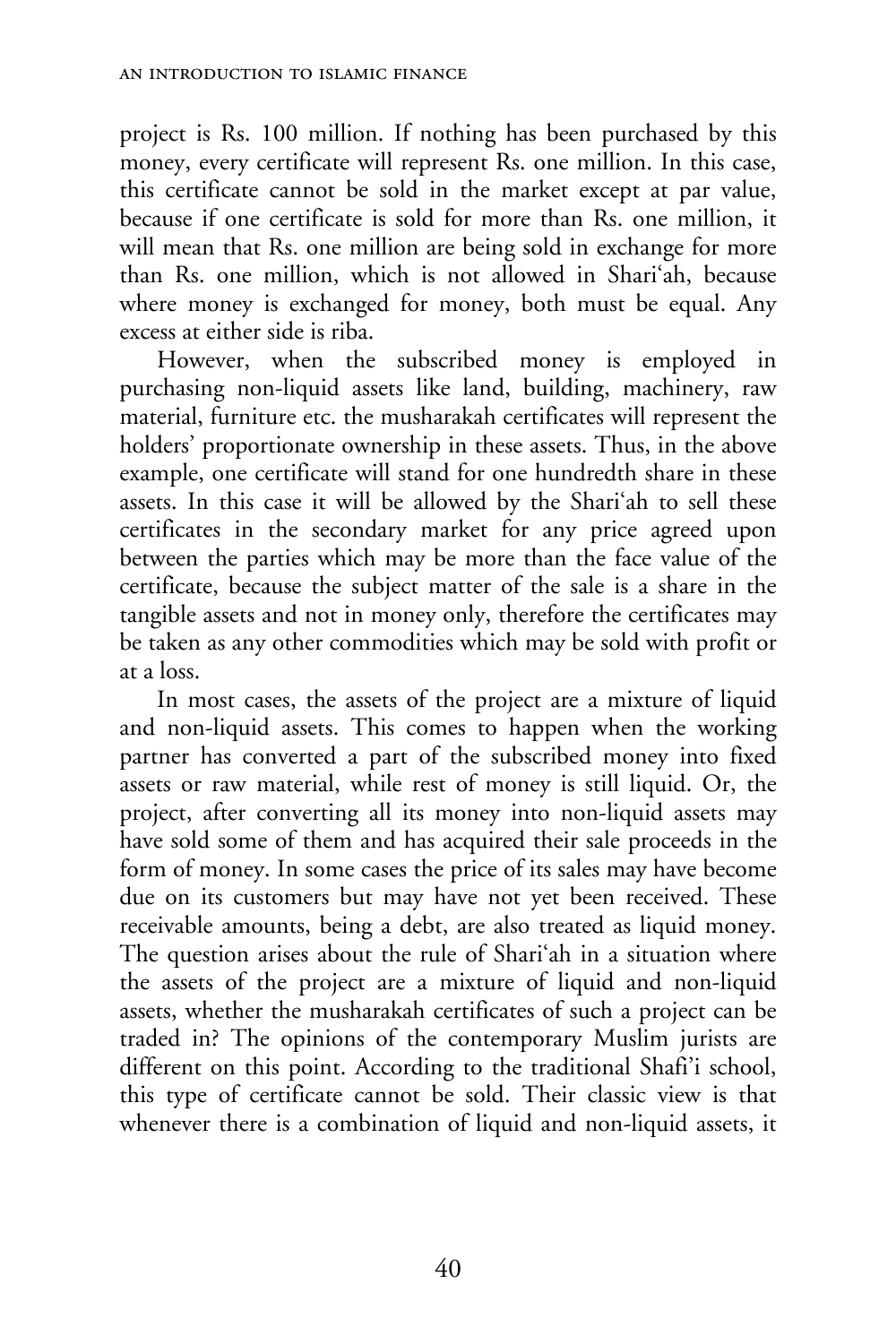<span id="page-40-0"></span>cannot be sold unless the non-liquid part of the business is separated and is sold independently.<sup>[1](#page-40-0)</sup>

The Hanafi school, however, is of the opinion that whenever there is a combination of liquid and non-liquid assets, it can be sold and purchased for an amount greater than the amount of liquid assets in the combination, in which case money will be taken as sold at an equal amount and the excess will be taken as the price of the non-liquid assets owned by the business.

Suppose, the musharakah project contains 40% non-liquid assets i.e. machinery, fixtures etc. and 60% liquid assets, i.e. cash and receivables. Now, each musharakah certificate having the face value of Rs. 100/- represents Rs. 60/- worth of liquid assets, and Rs. 40/- worth of non-liquid assets. This certificate may be sold at any price more than Rs. 60. If it is sold at Rs. 110/- it will mean that Rs. 60 of the price are against Rs. 60/- contained in the certificate and Rs. 50/- is against the proportionate share in the non-liquid assets. But it will never be allowed to sell the certificate for a price of Rs. 60/- or less, because in the case of Rs. 60/- it will not set off the amount of Rs. 60, let alone the other assets.

According to the Hanafi view, no specific proportion of nonliquid assets in the whole is prescribed. Therefore, even if the nonliquid assets represent less than 50% in the whole, its trading according to the above formula is allowed.

However, most of the contemporary scholars, including those of Shafi'i school, have allowed trading in the units of the whole only if the non-liquid assets of the business are more than 50%. Therefore, for a valid trading of the musharakah certificates acceptable to all schools, it is necessary that the portfolio of musharakah consists of non-liquid assets valuing more than 50% of its total worth. However, if Hanafi view is adopted, trading will be allowed even if the non-liquid assets are less than 50%, but the size of the nonliquid assets should not be negligible.

<sup>&</sup>lt;sup>1</sup> This view is based on the famous principle of "mudd al-'ajwah" explained in the traditional books of Islamic fiqh. See for example, al-Khattabi, Ma'alim al-Sunan, 5:23.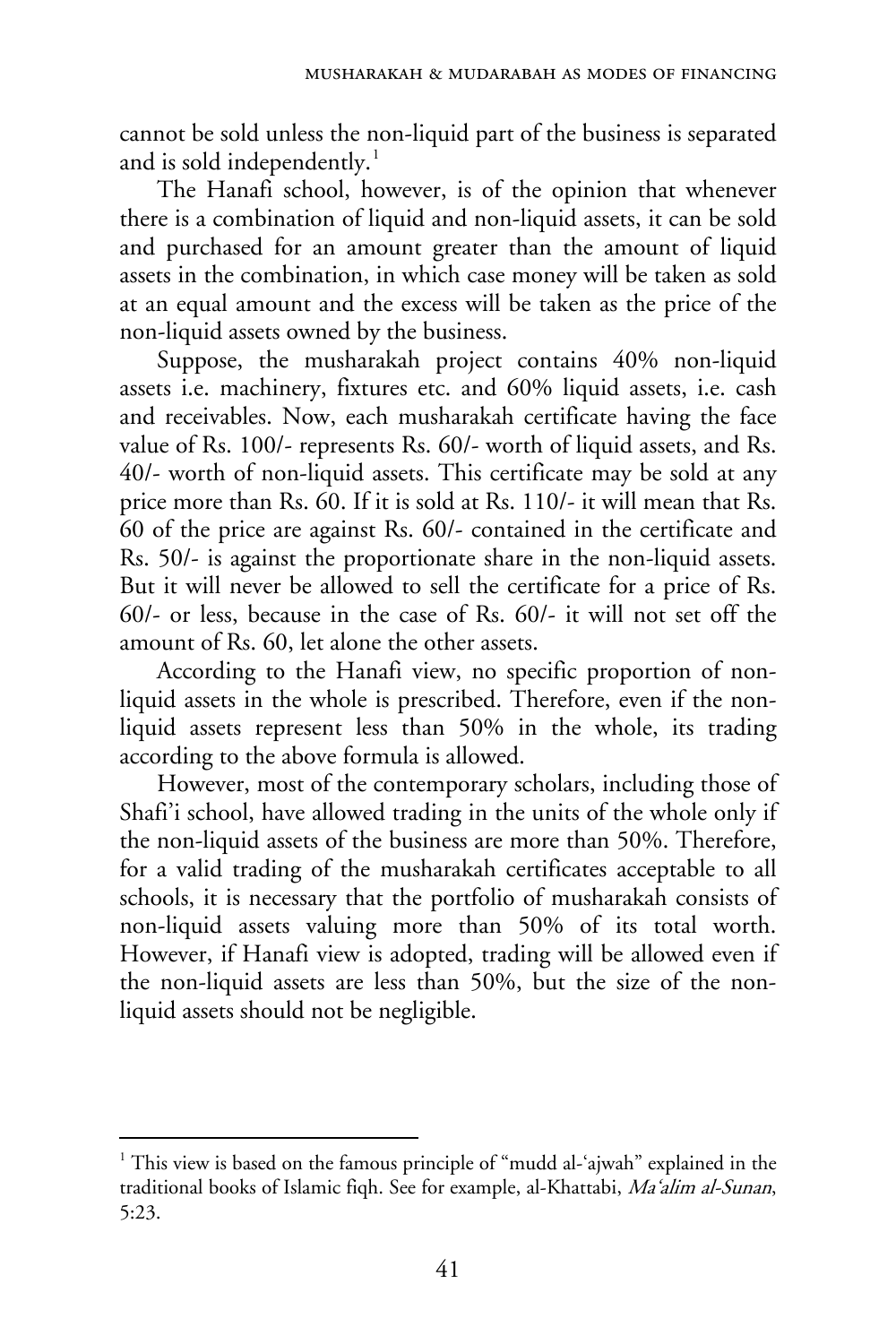#### **FINANCING OF A SINGLE TRANSACTION**

Musharakah and mudarabah can be used more easily for financing a single transaction. Apart from fulfilling the day to-day needs of small traders, these instruments can be employed for financing imports and exports. An importer can approach a financier to finance him for that single transaction of import alone on the basis of musharakah or mudarabah. The banks can also use these instruments for import financing. If the letter of credit has been opened without any margin, the form of mudarabah can be adopted, and if the L/C is opened with some margin, the form of musharakah or a combination of both will be relevant. After the imported goods are cleared from the port, their sale proceeds may be shared by the importer and the financier according to a preagreed ratio.

In this case, the ownership of the imported goods shall remain with the financier to the extent of the ratio of his investment. This musharakah can be restricted to an agreed term, and if the imported goods are not sold in the market up to the expiry of the term, the importer may himself purchase the share of the financier, making himself the sole owner of the goods. However, the sale in this case should take place at the market rate or at a price agreed between the parties on the date of sale, and not at pre-greed price at the time of entering into musharakah. If the price is pre-agreed, the financier cannot compel the client / importer to purchase it.

Similarly, musharakah will be even easier in the case of export financing. The exporter has a specific order from abroad. The price on which the goods will be exported is well-known before hand, and the financier can easily calculate the expected profit. He may finance him on the basis of musharakah or mudarabah, and may share the amount of export bill on a pre-agreed percentage. In order to secure himself from any negligence on the part of the exporter, the financier may put a condition that it will be the responsibility of the exporter to export the goods in full conformity with the conditions of the L/C. In this case, if some discrepancies are found, the exporter alone shall be responsible, and the financier shall be immune from any loss due to such discrepancies, because it is caused by the negligence of the exporter. However, being a partner of the exporter, the financier will be liable to bear any loss which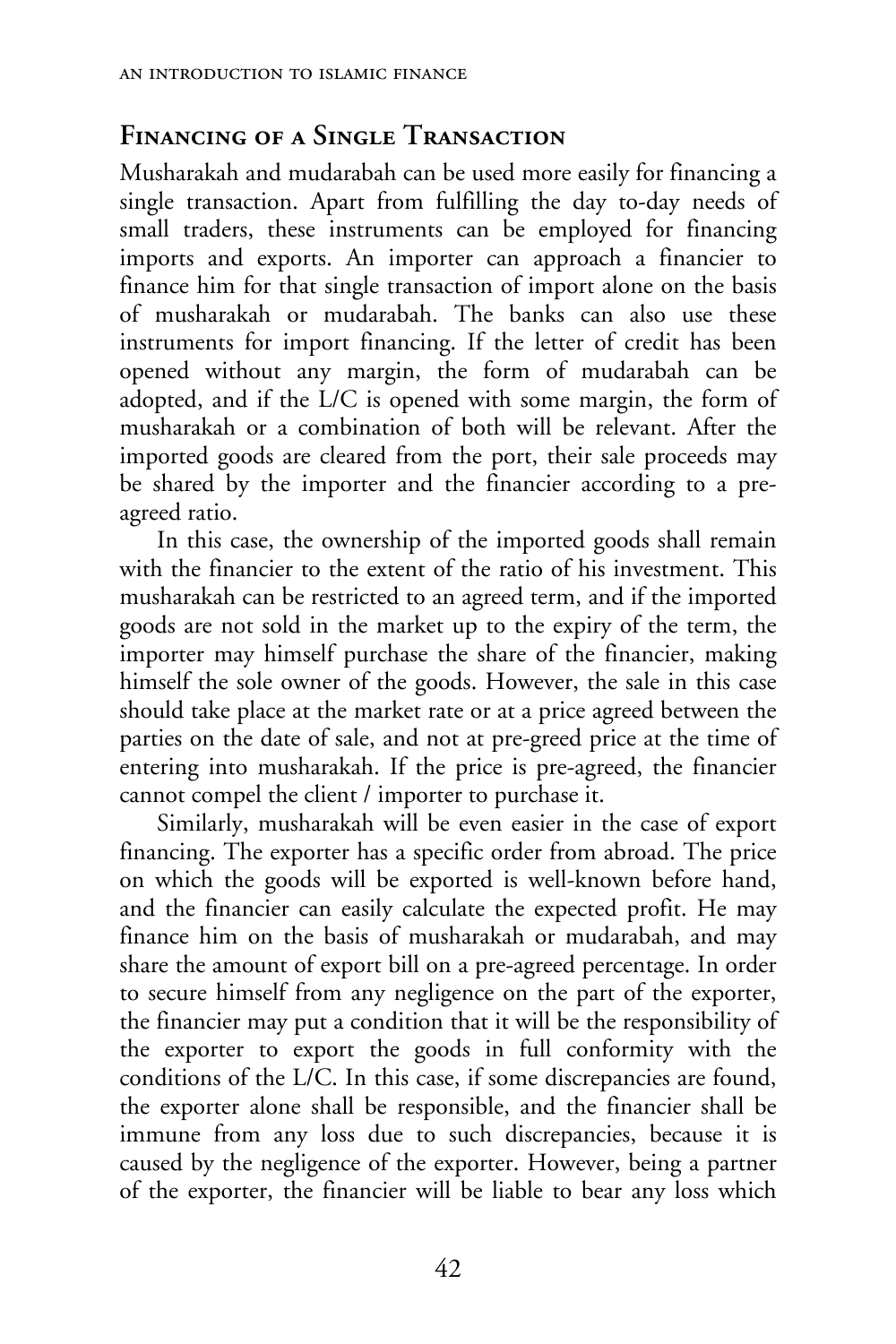may be caused due to any reason other than the negligence or misconduct of the exporter.

#### **FINANCING OF THE WORKING CAPITAL**

Where finances are required for the working capital of a running business, the instrument of musharakah may be used in the following manner:

(1) The capital of the running business may be evaluated with mutual consent. It is already mentioned while discussing the traditional concept of musharakah that it is not necessary, according to Imam Malik, that the capital of musharakah is contributed in cash form. Non-liquid assets can also form part of the capital on the basis of evaluation. This view can be adopted here. In this way, the value of the business can be treated as the investment of the person who seeks finance, while the amount given by the financier can be treated as his share of investment. The musharakah may be effected for a particular period, like one year or six months or less. Both the parties agree on a certain percentage of the profit to be given to the financier, which should not exceed the percentage of his investment, because he shall not work for the business. On the expiry of the term, all liquid and non-liquid assets of the business are again evaluated, and the profit may be distributed on the basis of this evaluation.

Although, according to the traditional concept, the profit cannot be determined unless all the assets of the business are liquidated, yet the valuation of the assets can be treated as "constructive liquidation" with mutual consent of the parties, because there is no specific prohibition in Shari'ah against it. It can also mean that the working partner has purchased the share of the financier in the assets of the business, and the price of his share has been determined on the basis of valuation, keeping in view the ratio of profit allocated for him according to the terms of musharakah.

For example, the total value of the business of A is 30 units. B finances another 20 units, raising the total worth to 50 units; 40% having been contributed by B, and 60% by A. It is agreed that B shall get 20% of the actual profit. At the end of the term, the total worth of the business has increased to 100 units. Now, if the share of B is purchased by A, he should have paid to him 40 units,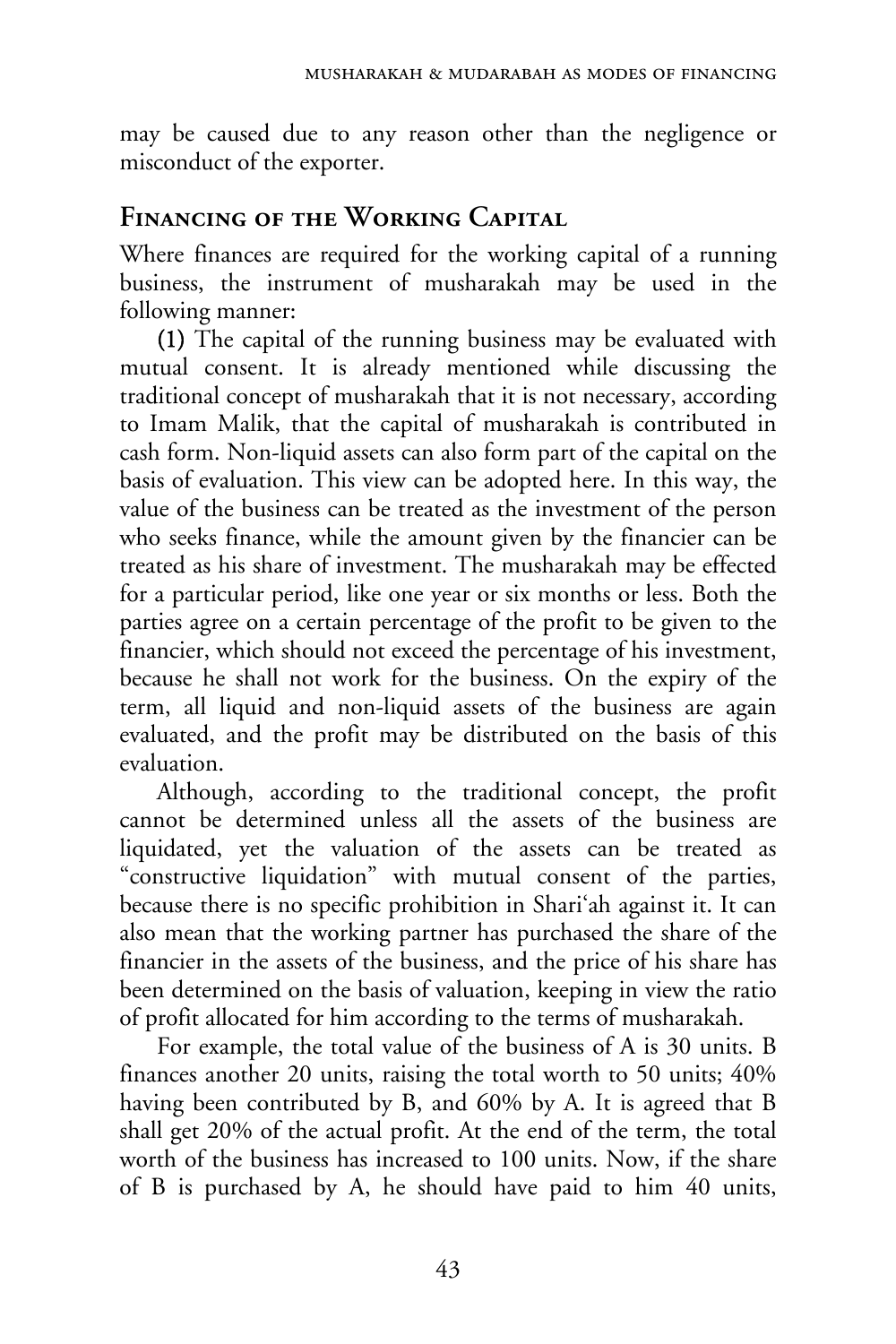because he owns 40% of the assets of the business. But in order to reflect the agreed ratio of profit in the price of his share, the formula of pricing will be different. Any increase in the value of the business shall be divided between the parties in the ratio of 20% and 80%, because this ratio was determined in the contract for the purpose of distribution of profit.

Since the increase in the value of the business is 50 units, these 50 units are divided at the ratio of 20-80, meaning thereby that 10 units will have been earned by B. These 10 units will be added to his original 20 units, and the price of his share will be 30 units.

In the case of loss, however, any decrease in the total value of the assets should be divided between them exactly in the ratio of their investment, i.e., in the ratio of 40/60. Therefore, if the value of the business has decreased, in the above example, by 10 units reducing the total number of units to 40, the loss of 4 units shall be borne by B (being 40% of the loss). These 4 units shall be deducted from his original 20 units, and the price of his share shall be determined as 16 units.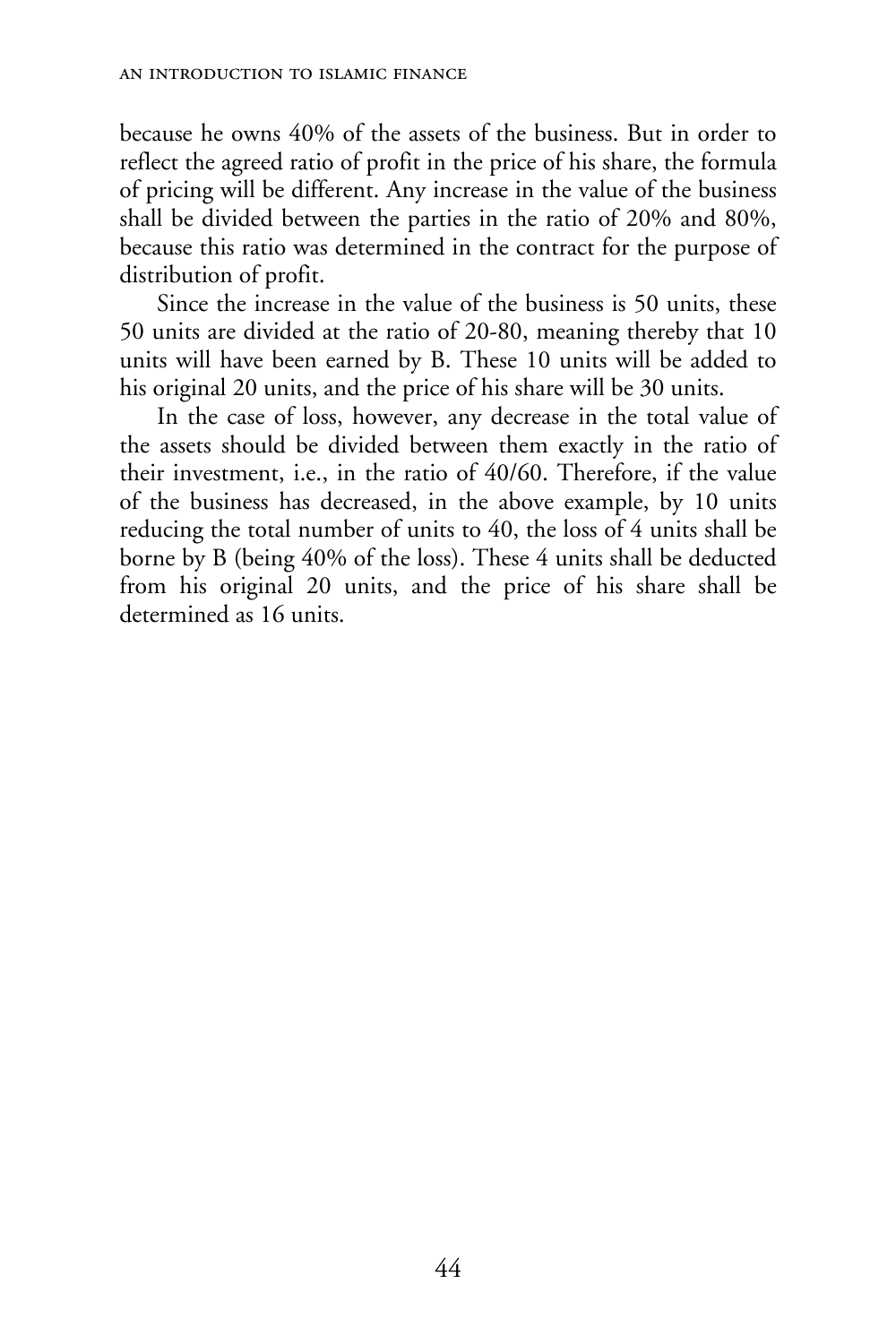#### **BUSINESS**

| A<br>Contribution:<br>Agreed ratio of the profit:                                                  | 30 (60%)<br>80%        | Original Worth 50                    |           | B<br>Contribution:<br>Agreed ratio of the profit:                                                  | 20 (40%)<br>20%        |
|----------------------------------------------------------------------------------------------------|------------------------|--------------------------------------|-----------|----------------------------------------------------------------------------------------------------|------------------------|
| Entitlement<br>A's share in the profit:<br>A's original contribution:<br><b>Total Entitlement:</b> | $40(80\%)$<br>30<br>70 | <b>Raised Value</b><br><b>Profit</b> | 100<br>50 | Entitlement<br>B's share in the profit:<br>B's original contribution:<br><b>Total Entitlement:</b> | $10(20\%)$<br>20<br>30 |
|                                                                                                    |                        |                                      |           |                                                                                                    |                        |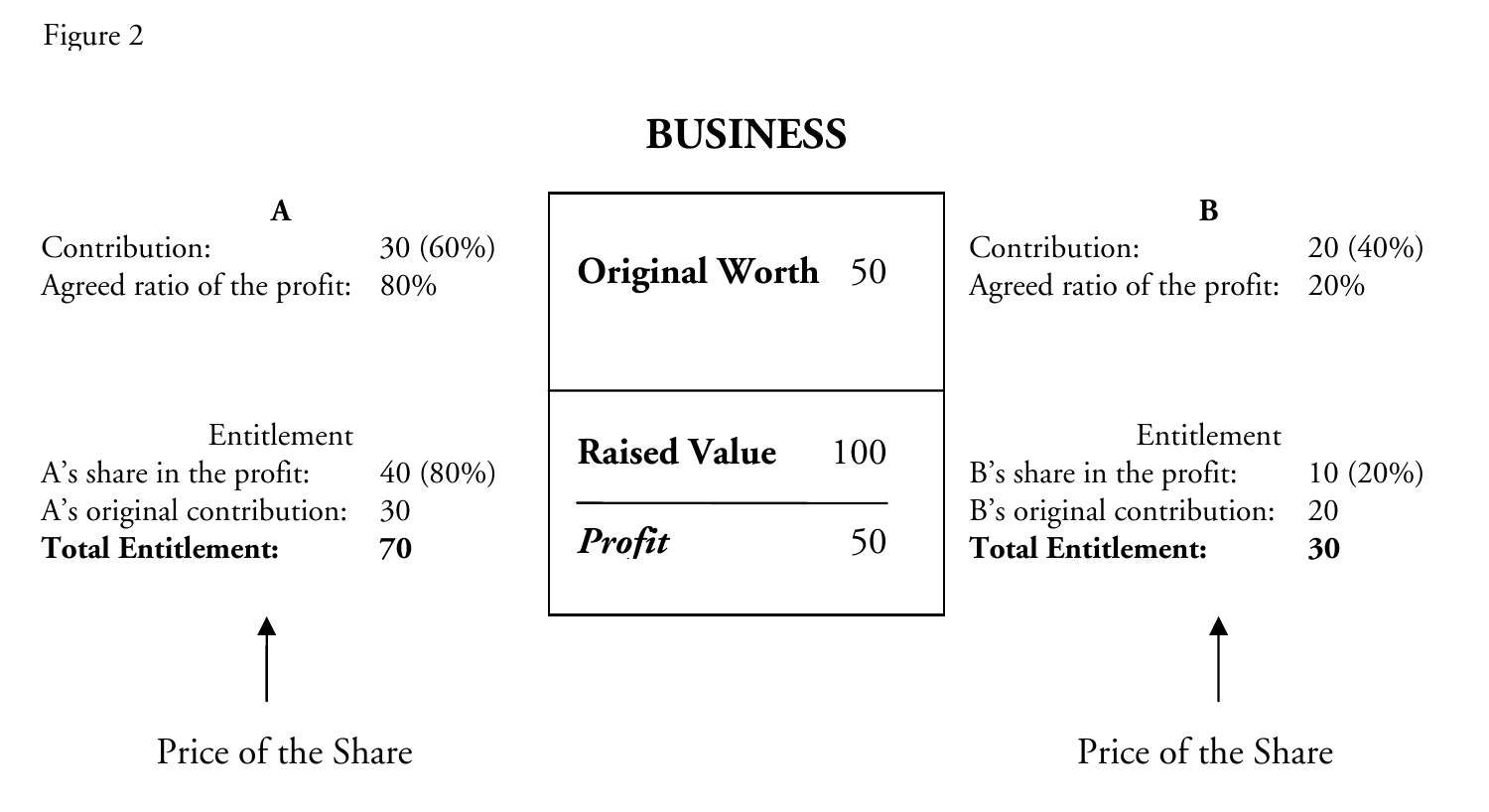#### **Sharing in the Gross Profit Only**

2. Financing on the basis of musharakah according to the above procedure may be difficult in a business having a large number of fixed assets, particularly in a running industry, because the valuation of all its assets and their depreciation or appreciation may create accounting problems giving rise to disputes. In such cases, musharakah may be applied in another way.

The major difficulties in these cases arise in the calculation of indirect expenses, like depreciation of the machinery, salaries of the staff etc. In order to solve this problem, the parties may agree on the principle that, instead of net profit, the gross profit will be distributed between the parties, that is, the indirect expenses shall not be deducted from the distribute able profit. It will mean that all the indirect expenses shall be borne by the industrialist voluntarily, and only direct expenses (like those of raw material, direct labor, electricity etc.) shall be borne by the musharakah. But since the industrialist is offering his machinery, building and staff to the musharakah voluntarily, the percentage of his profit may be increased to compensate him to some extent.

This arrangement may be justified on the ground that the clients of financial institutions do not restrict themselves to the operations for which they seek finance from the financial institutions. Their machinery and staff etc. is, therefore, engaged in some other business also which may not be subject to musharakah, and in such a case the whole cost of these expenses cannot be imposed on the musharakah.

Let us take a practical example. Suppose a ginning factory has a building worth Rs. 22 million, plant and machinery valuing Rs. 2 million and the staff is paid Rs. 50,000/- per month. The factory sought finance of Rs. 5,000,000/- from a bank on the basis of musharakah for a term of one year. It means that after one year the musharakah will be terminated, and the profits accrued up to that point will be distributed between the parties according to the agreed ratio. While determining the profit, all direct expenses will be deducted from the income. The direct expenses may include the following:

1. the amount spent in purchasing raw material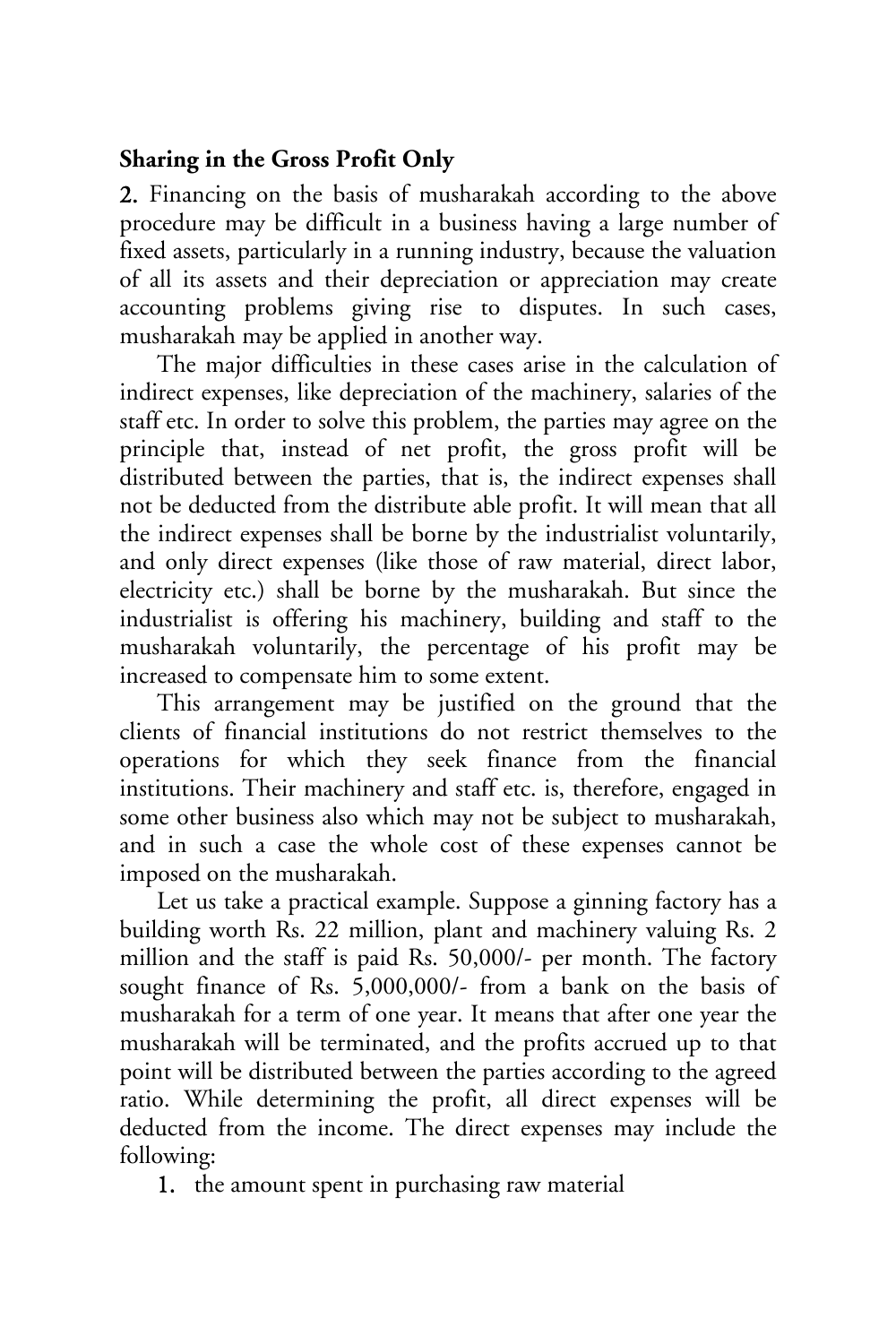- 2. the wages of the labor directly involved in processing the raw material
- 3. the expenses for electricity consumed in the process of ginning
- 4. the bills for other services directly rendered for the musharakah

So far as the building, the machinery and the salary of other staff is concerned, it is obvious that they are not meant for the business of the musharakah alone, because the musharakah will terminate within one year, while the building and the machinery are purchased for a much longer term in which the ginning factory will use them for its own business which is not subject to this one-year musharakah. Therefore, the whole cost of the building and the machinery cannot be borne by this short-term musharakah. What can be done at the most is that the depreciation caused to the building and the machinery during the term of the musharakah is included in its expenses. But in practical terms, it will be very difficult to determine the cost of depreciation, and it may cause disputes also. Therefore, there are two practical ways to solve this problem.

In the first instance, the parties may agree that the musharakah portfolio will pay an agreed rent to the client for the use of the machinery and the building owned by him. This rent will be paid to him from the musharakah fund irrespective of profit or loss accruing to the business.

The second option is that, instead of paying rent to the client, the ratio of his profit is increased.

From the point of view of Shari'ah, it may be justified on the analogy of mudarabah in services which is allowed in the view of **Imam Ahmad bin Hanbal** 

#### **Running Musharakah Account on the Basis of Daily Products**

3. Many financial institutions finance the working capital of an enterprise by opening a running account for them from where the clients draw different amounts at different intervals, but at the same time, they keep returning their surplus amounts. Thus the process of debit and credit goes on up to the date of maturity, and the interest is calculated on the basis of daily products.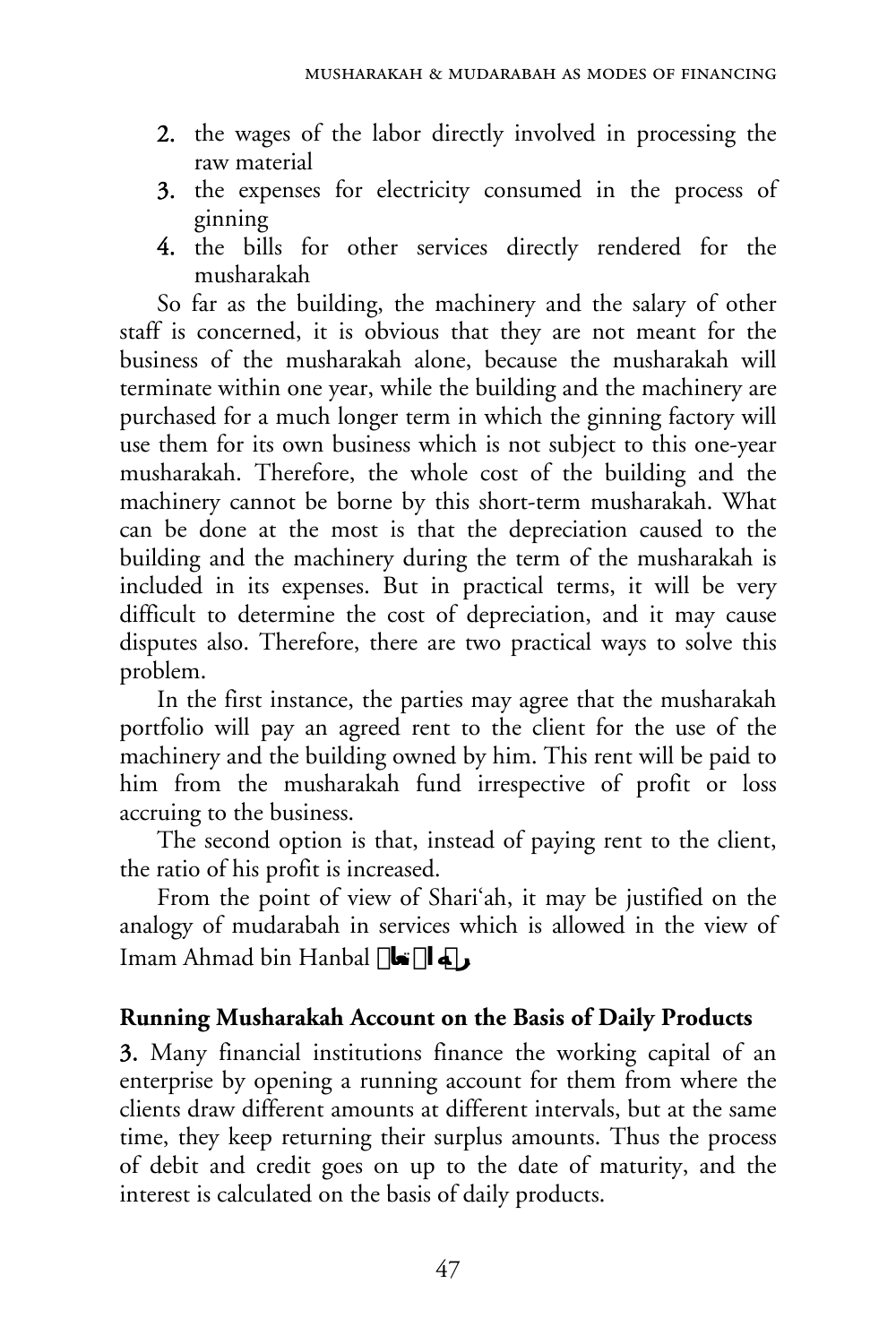Can such an arrangement be possible under the musharakah or mudarabah modes of financing? Obviously, being a new phenomenon, no express answer to this question can be found in the classical works of Islamic Fiqh. However, keeping in view the basic principles of musharakah the following procedure may be suggested for this purpose:

- (i) A certain percentage of the actual profit must be allocated for the management.
- (ii) The remaining percentage of the profit must be allocated for the investors.
- (iii) The loss, if any, should be borne by the investors only in exact proportion of their respective investments.
- (iv) The average balance of the contributions made to the musharakah account calculated on the basis of daily products shall be treated as the share capital of the financier.
- (v) The profit accruing at the end of the term shall be calculated on daily product basis, and shall be distributed accordingly.

If such an arrangement is agreed upon between the parties, it does not seem to violate any basic principle of the musharakah. However, this suggestion needs further consideration and research by the experts of Islamic jurisprudence. Practically, it means that the parties have agreed to the principle that the profit accrued to the musharakah portfolio at the end of the term will be divided on the capital utilized per day, which will lead to the average of the profit earned by each rupee per day. The amount of this average profit per rupee per day will be multiplied by the number of the days each investor has put his money into the business, which will determine his profit entitlement on daily product basis.

Some contemporary scholars do not allow this method of calculating profits on the ground that it is just a conjectural method which does not reflect the actual profits really earned by a partner of the musharakah, because the business may have earned huge profits during a period when a particular investor had no money invested in the business at all, or had a very negligible amount invested, still, he will be treated at par with other investors who had huge amounts invested in the business during that period. Conversely, the business may have suffered a great loss during a period when a particular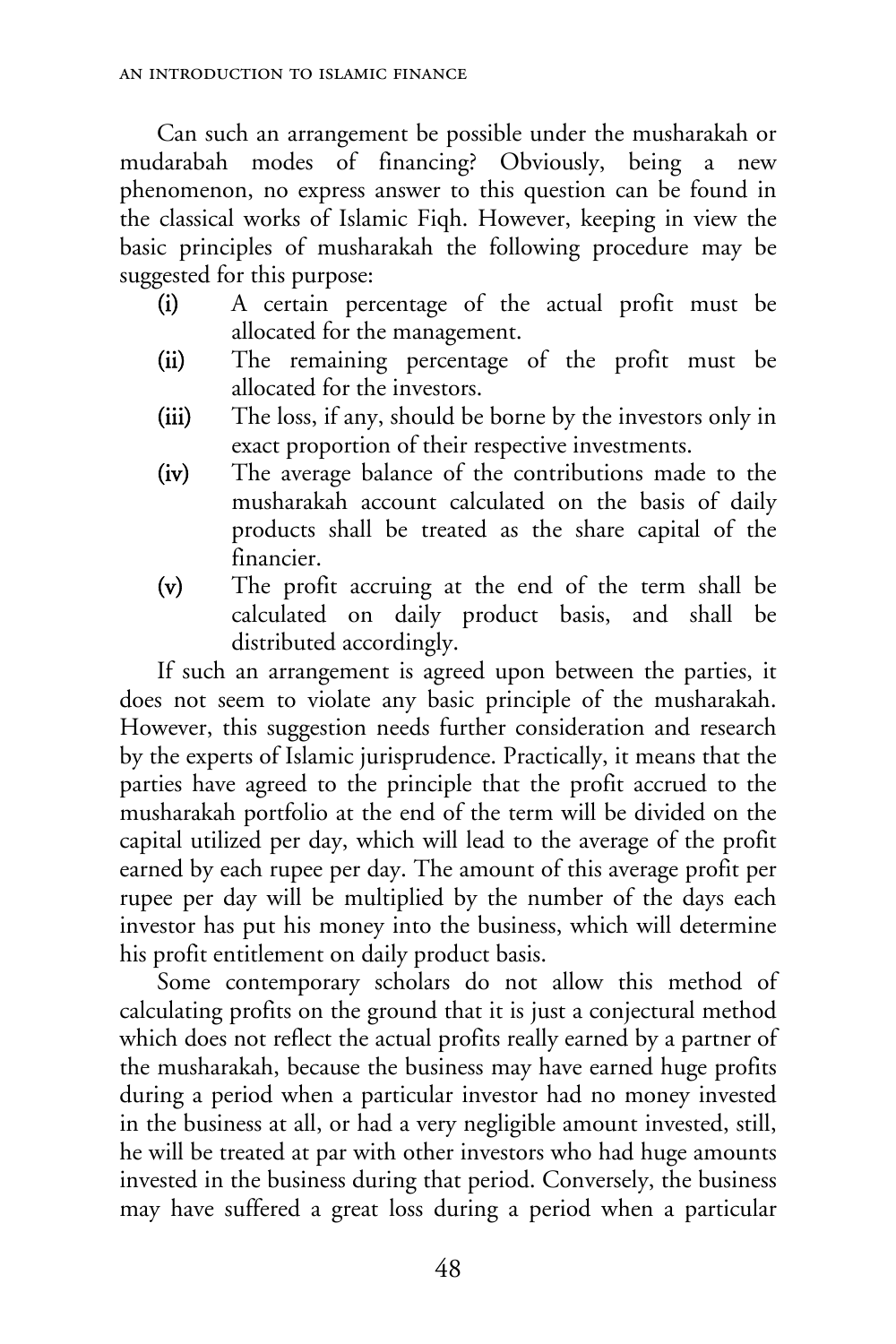<span id="page-48-0"></span>investor had huge amounts invested in it. Still, he will pass on some of his loss to other investors who had no investment in that period or their size of investment was negligible.

This argument can be refuted on the ground that it is not necessary in a musharakah that a partner should earn profit on his own money only. Once a musharakah pool comes into existence, the profits accruing to the joint pool are earned by all the participants, regardless of whether their money is or is not utilized in a particular transaction. This is particularly true of the Hanafi School which does not deem it necessary for a valid musharakah that the monetary contributions of the partners are mixed up together. It means that if A has entered into a musharakah contract with B, but has not yet disbursed his money into the joint pool, he will still be entitled to a share in the profit of the transactions effected by B for the musharakah through his own money.<sup>[1](#page-48-0)</sup> Although his entitlement to a share in the profit will be subject to the disbursement of money undertaken by him, yet the fact remains that the profit of this particular transaction did not accrue to his money, because the money disbursed by him at a later stage may be used for another transaction. Suppose, A and B entered into a musharakah to conduct a business of Rs. 100,000/-

They agreed that each one of them shall contribute Rs. 50,000/ and the profits will be distributed by them equally. A did not yet invest his Rs. 50,000/- into the joint pool. B found a profitable deal and purchased two air-conditions for the musharakah for Rs. 50,000/- contributed by himself and sold them for Rs. 60,000/-, thus earning a profit of Rs. 10000/-. A contributed his share of Rs. 50,000/- after this deal. The partners purchased two refrigerators through this contribution which could not be sold at a greater price than Rs. 48000/- meaning thereby that this deal resulted in a loss of Rs. 2000/- Although the transaction effected by A's money brought loss of Rs. 2000/- while the profitable deal of air-conditions was financed entirely by B's money in which A had no contribution, yet A will be entitled to a share in the profit of the first deal. The loss of Rs. 2000/- in the second deal will be set off from the profit of the first deal reducing the aggregate profit to Rs. 8000/-. This profit of Rs. 8000/- will be shared by both partners equally. It means that A

<sup>&</sup>lt;sup>1</sup> See al-Kasani, *Bada'i' al-Sana'i'*, 6:54, 60.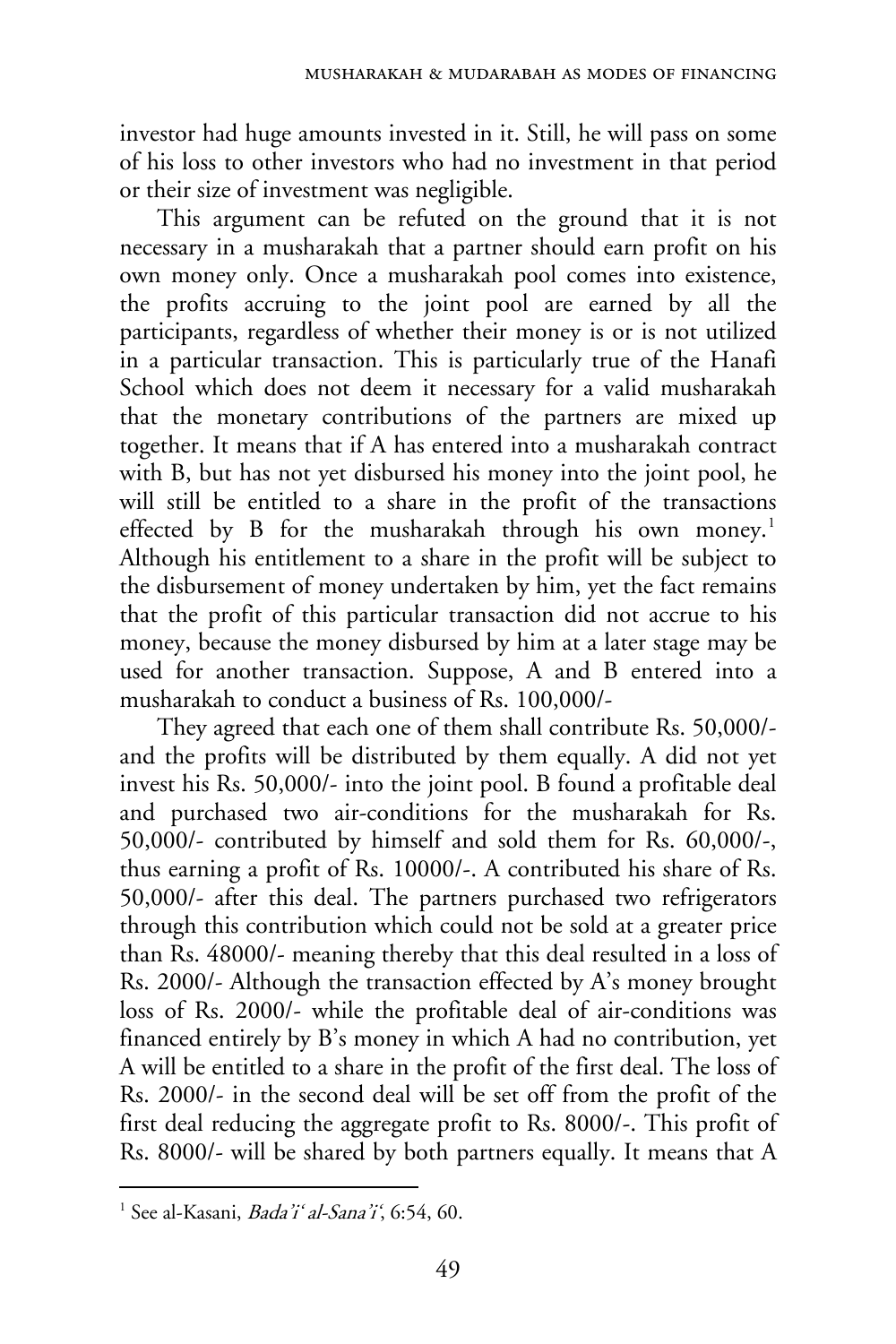will get Rs. 4000/-, even though the transaction effected by his money has suffered loss.

The reason is that once a musharakah contract is entered into by the parties, all the subsequent transactions effected for musharakah belong to the joint pool, regardless of whose individual money is utilized in them. Each partner is a party to each transaction by virtue of his entering into the contract of musharakah.

A possible objection to the above explanation may be that in the above example, A had undertaken to pay Rs. 50,000/- and it was known before hand that he will contribute a specified amount to the musharakah. But in the proposed running account of musharakah where the partners are coming in and going out every day, nobody has undertaken to contribute any specific amount. Therefore, the capital contributed by each partner is unknown at the time of entering into musharakah, which should render the musharakah invalid.

The answer to the above objection is that the classical scholars of Islamic Fiqh have different views about whether it is necessary for a valid musharakah that the capital is pre-known to the partners. The Hanafi scholars are unanimous on the point that it is not a precondition. Al-Kasani, the famous Hanafi jurist, writes:

بالأموال عندنا. وعند الشافعي شرط ... ولنا أن الجهالة تمنع

جواز العقد لعينها، بل لإفضاءها إلى المنازعة. وجهالة رأس المال

According to our Hanafi School, it is not a condition for the validity of musharakah that the amount of capital is known, while it is a condition according to Imam Shafi'i. Our argument is that *jahalah* (uncertainty) in itself does not render a contract invalid, unless it leads to disputes. And the uncertainty in the capital at the time of musharakah does not lead to disputes, because it is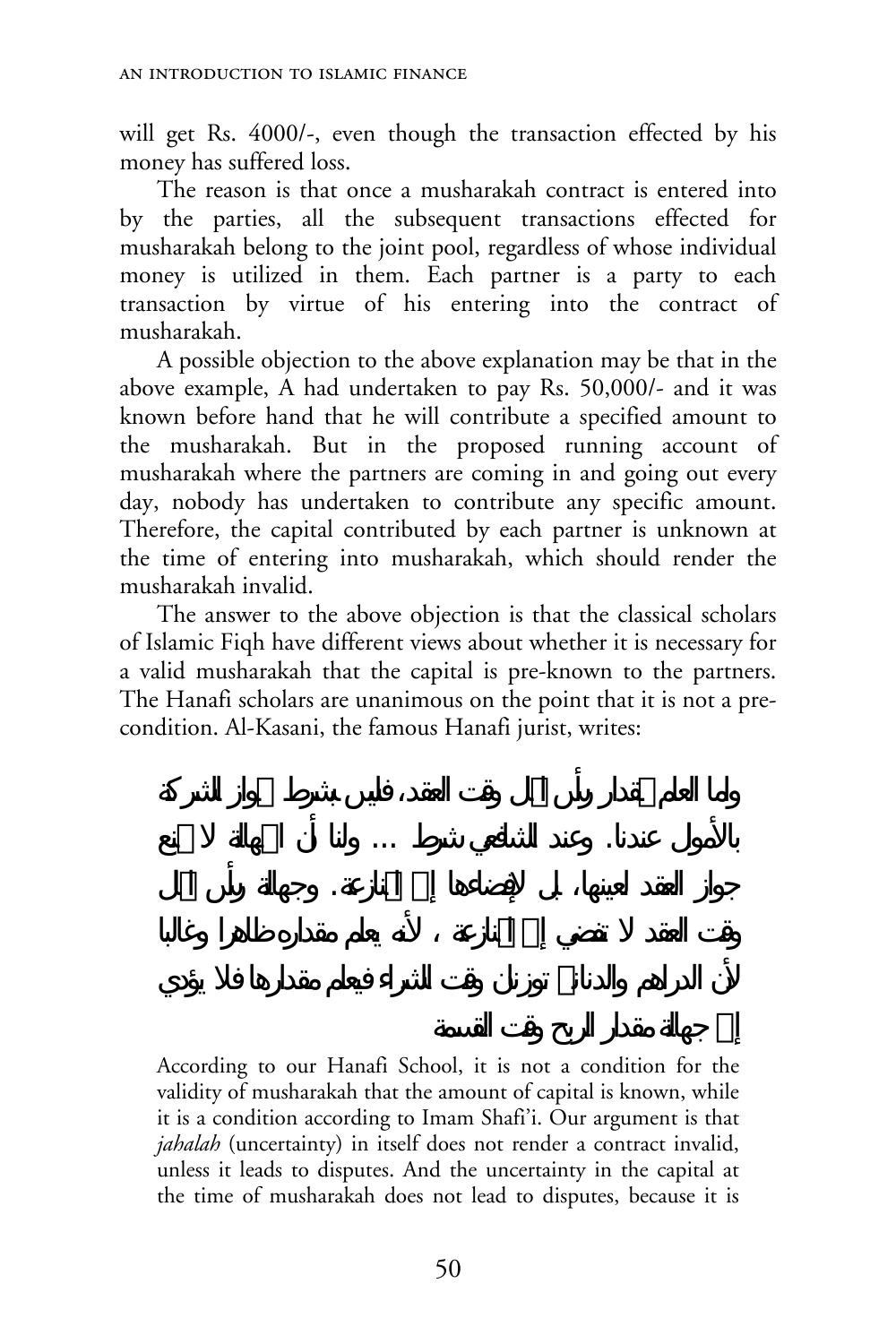<span id="page-50-0"></span>generally known when the commodities are purchased for the musharakah, therefore it does not lead to uncertainty in the profit at the time of distribution.<sup>[2](#page-50-0)</sup>

It is, therefore, clear from the above that even if the amount of the capital is not known at the time of musharakah, the contract is valid. The only condition is that it should not lead to the uncertainty in the profit at the time of distribution. Distribution of profit on daily product basis fulfills this condition.

 It is true that the concept of a running musharakah where the partners at times draw some amounts and at other times inject new money and the profits are calculated on daily products basis is not found in the classical books of Islamic Fiqh. But merely this fact cannot render a new arrangement invalid in Shari'ah, so far as it does not violate any basic principle of musharakah. In the proposed system, all the partners are treated at par. The profit of each partner is calculated on the basis of the period for which his money remained in the joint pool. There is no doubt in the fact that the aggregate profits accrued to the pool are generated by the joint utilization of different amounts contributed by the participants at different times. Therefore, if all of them agree with mutual consent to distribute the profits on daily products basis, there is no injunction of Shari'ah which makes it impermissible; rather, it is covered under the general guideline given by the Holy Prophet *M* in his famous hadith quoted in this book more than once:

All the conditions agreed upon by the Muslims are upheld, except a condition which allows what is prohibited or prohibits what is lawful.

If distribution on daily products basis is not accepted, it will mean that no partner can draw any amount from, nor can he inject new amounts to the joint pool. Similarly, nobody will be able to subscribe to the joint pool except at the particular dates of the commencement of a new term. This arrangement is totally impracticable on the deposits side of the banks and financial

<sup>&</sup>lt;sup>2</sup> Al-Kasani, *Bada'i' al-Sana'i'*, 6:63.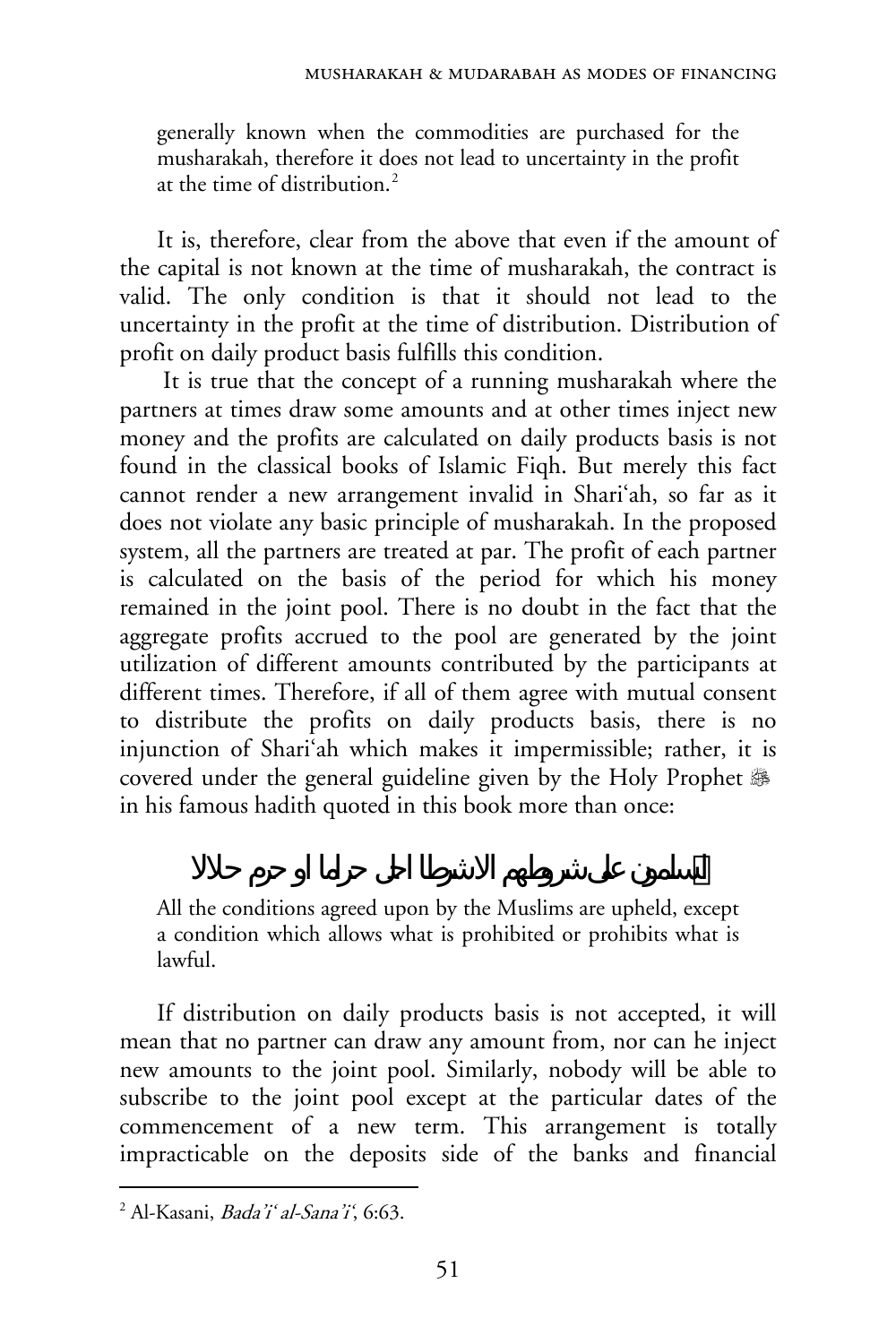institutions where the accounts are debited and credited by the depositors many times a day. The rejection of the concept of the daily products will compel them to wait for months before they deposit their surplus money in a profitable account. This will hinder the utilization of savings for development of industry and trade, and will keep the wheel of financial activities jammed for long periods. There is no other solution for this problem except to apply the method of daily products for the calculation of profits, and since there is no specific injunction of Shari'ah against it, there is no reason why this method should not be adopted.

## **Some Objections on Musharakah Financing**

Let us now examine some objections raised from practical point of view against using musharakah as a mode of financing.

## **RISK OF LOSS**

It is argued that the arrangement of musharakah is more likely to pass on losses of the business to the financier bank or institution. This loss will be passed on to depositors also. The depositors, being constantly exposed to the risk of loss, will not want to deposit their money in the banks and financial institutions and thus their savings will either remain idle or will be used in transactions outside of the banking channels, which will not contribute to the economic development at national level.

This argument is, however, misconceived. Before financing on the basis of musharakah, the banks and financial institution will study the feasibility of the proposed business for which funds are needed. Even in the present system of interest-based loans the banks do not advance loans to each and every applicant. They study the potentials of the business and if they apprehend that the business is not profitable, they refuse to advance a loan. In the case of musharakah, they will have to carry out this study with more depth and precaution.

Moreover, no bank or financial institution can restrict itself to a single musharakah. There will always be a diversified portfolio of musharakah. If a bank has financed 100 of its clients on the basis of musharakah, after studying the feasibility of the proposal of each one of them, it is hardly conceivable that all of these musharakahs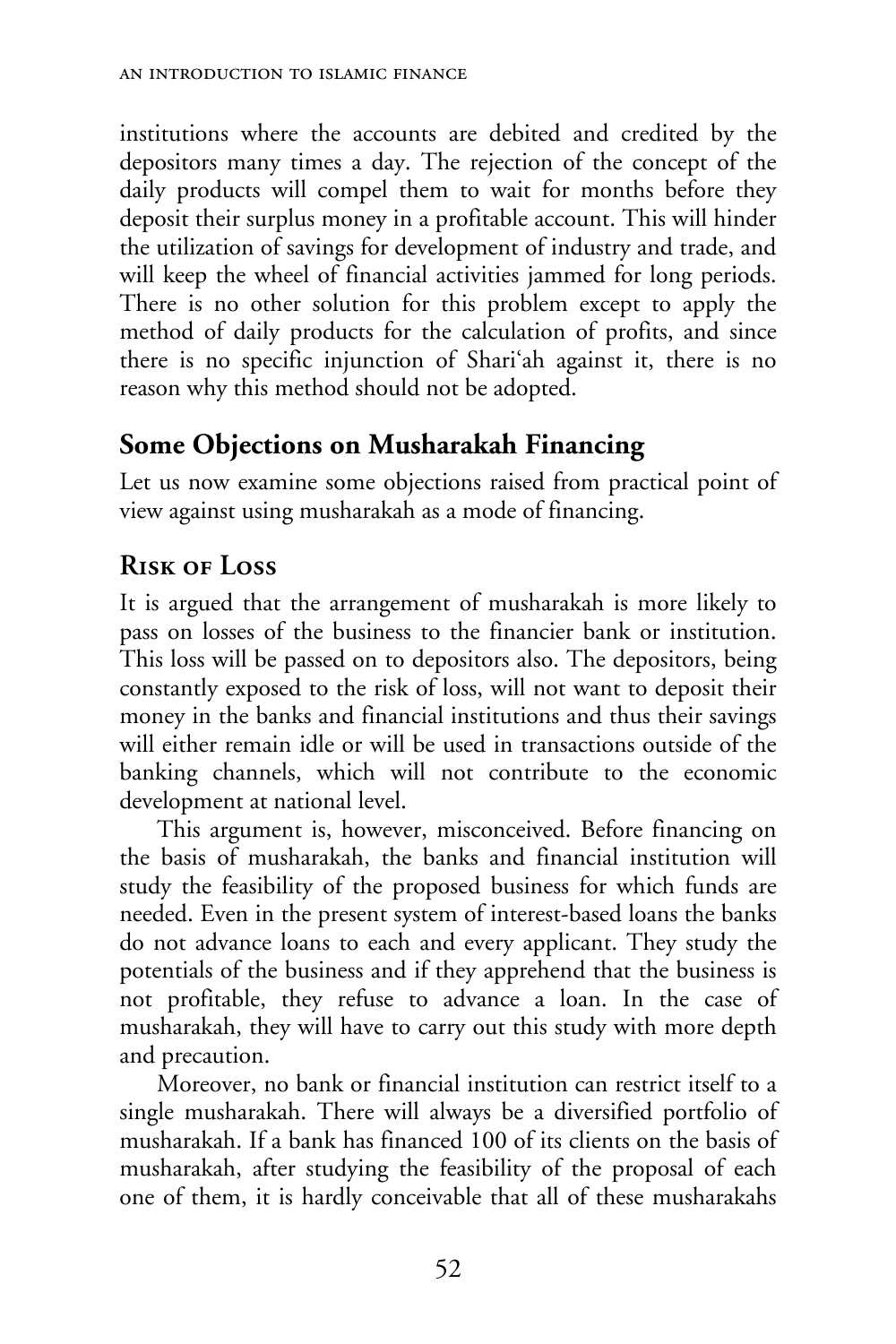or the majority of them will result in a loss. After taking proper measures and due care, what can happen at the most is that some and them make a loss. But on the other hand, the profitable musharakahs are expected to give more return than the interestbased loans, because the actual profit is supposed to be distributed between the client and the bank. Therefore, the musharakah portfolio, as a whole, is not expected to suffer loss, and the possibility of loss to the whole portfolio is merely a theoretical possibility which should not discourage the depositors. This theoretical possibility of loss in a financial institution is much less than the possibility of loss in a joint stock company whose business is restricted to a limited sector of commercial activities. Still, the people purchase its shares and the possibility of loss does not refrain them from investing in these shares. The case of the bank and financial institutions is much stronger, because their musharakah activities will be so diversified that any possible loss in one musharakah will be more than compensated by the profits earned in other musharakahs.

Apart from this, 'an Islamic economy must create a mentality which believes that any profit earned on money is the reward of bearing risks of the business. This risk may be minimized through expertise and diversifying the portfolio where it becomes a hypothetical or theoretical risk only. But there is no way to eliminate this risk totally. The one who wants to earn profit, must accept this minimal risk. Since this understanding is already there in the case of normal joint stock companies, nobody has ever raised the objection that the money of the shareholders is exposed to loss. The problem is created by the system which separates the banking and financing from the normal trade activities, and which has compelled the people to believe that banks and financial institutions deal in money and papers only, and that they have nothing to do with the actual results emerging in trade and industry. Therefore, it is argued that they deserve a fixed return in any case. This separation of financing sector from the sector of trade and industry has brought great harms to the economy at macro-level. Obviously, when we speak of Islamic banking, we never mean that it will follow this conventional system in each and every respect. Islam has its own values and principles which do not believe in separation of financing from trade and industry. Once this Islamic system is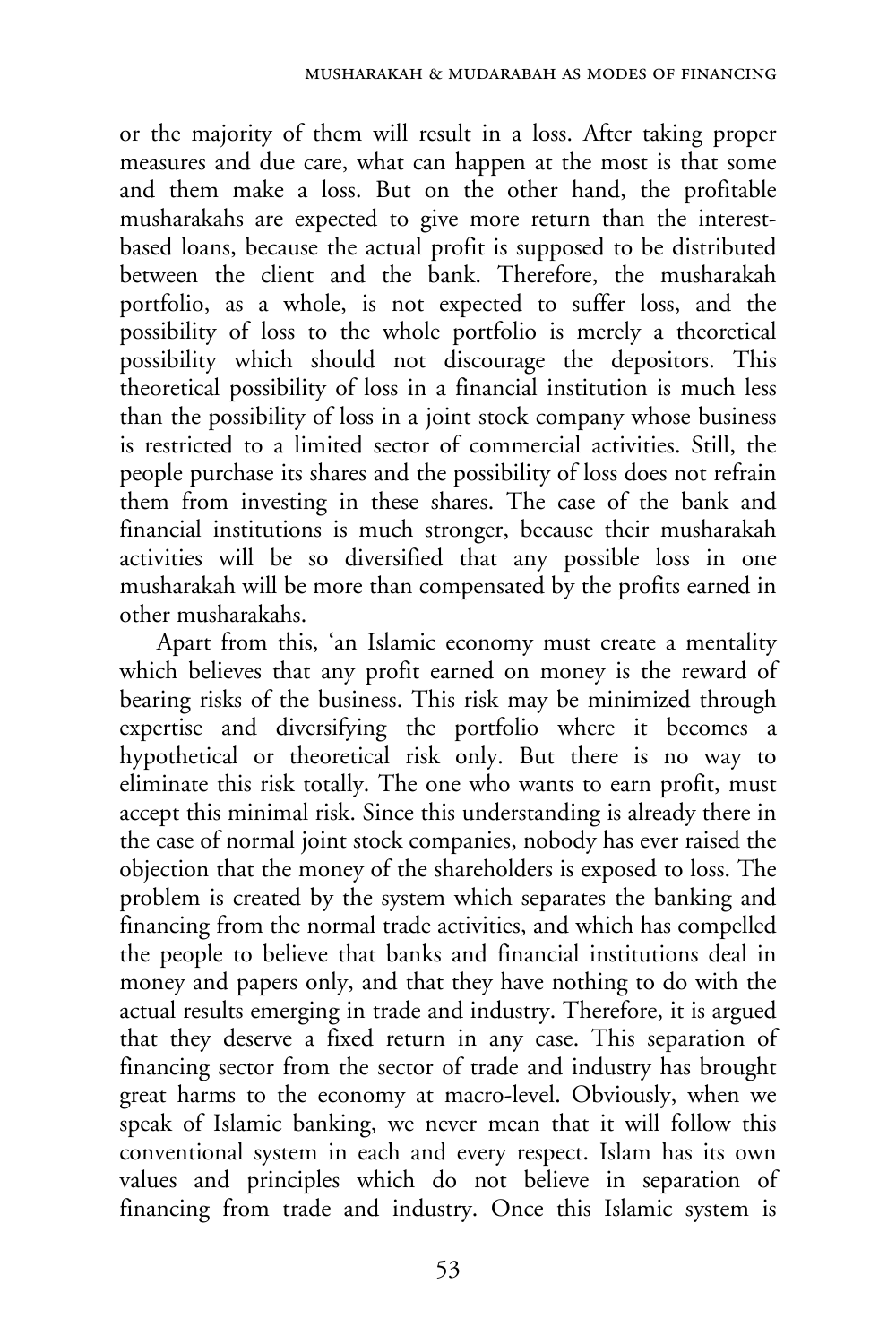understood, the people will invest in the financing sector, despite the theoretical risk of loss, more readily than they invest in the profitable joint stock companies.

## Dish**onesty**

Another apprehension against musharakah financing is that the dishonest clients may exploit the instrument of musharakah by not paying any return to the financiers. They can always show that the business did not earn any profit. Indeed, they can claim that it has suffered a loss in which case not only the profit, but also the principal amount will be jeopardized.

It is, no doubt, a valid apprehension, especially in societies where corruption is the order of the day. However, solution to this problem is not as difficult as is generally believed or exaggerated.

If all the banks in a country are run on pure Islamic pattern with a careful support from the Central Bank and the government, the problem of dishonesty is not hard to overcome. First of all, a well-designed system of auditing should be implemented whereby the accounts of all the clients are fully maintained and properly controlled. It is already discussed that the profits may be calculated to the basis of gross margins only. It will reduce the possibility of disputes and misappropriation. However, if any misconduct, dishonesty or negligence is established against a client, he will be subjected to punitive steps, and may be deprived of availing any facility from any bank in the country, at least for a specified period.

These steps will serve as strong deterrent against concealing the actual profits or committing any other act of dishonesty. Otherwise also, the clients of the banks cannot afford to show artificial losses constantly, because it will be against their own interest in many respects. It is true that even after taking all such precautions, there will remain a possibility of some cases where dishonest clients may succeed in their evil designs, but the punitive steps and the general atmosphere of the business will gradually reduce the number of such cases (Even in an interest-based economy, the defaulters have always been creating the problem of bad debts) But it should not be taken as a justification, or as an excuse, for rejecting the whole system of musharakah.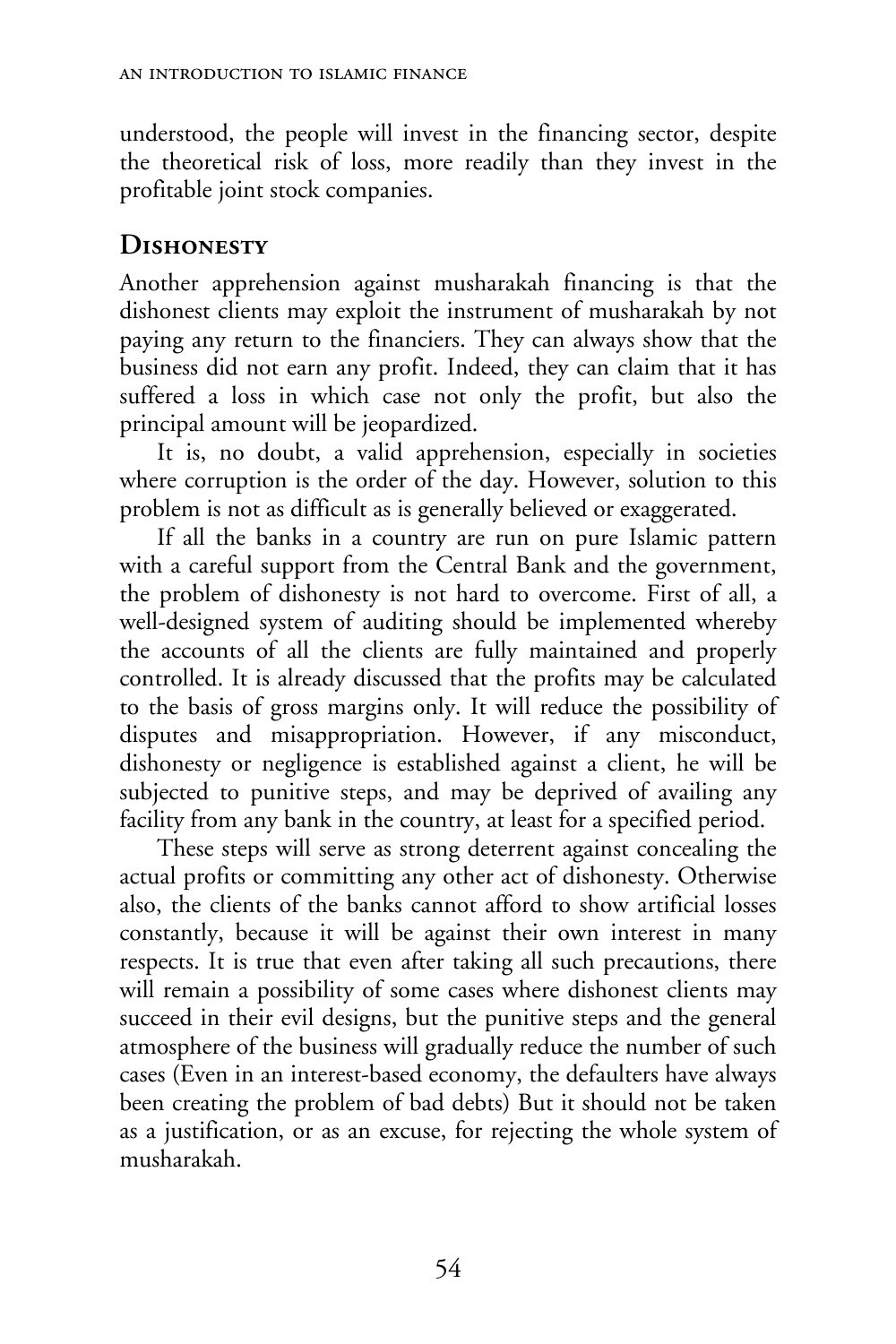Undoubtedly, the apprehension of dishonesty is more severe for the Islamic Banks and Financial institutions working in isolation from the main stream of conventional banks. They have not much support from their respective governments and central Banks. They cannot change the system, nor can they impose their own laws and regulations. However, they should not forget that they are not just commercial institutions. They have been established to introduce a new system of banking which has its own philosophy. They are duty bound to promote this new system, even if they apprehend that it will reduce the size of their profits to some extent. Therefore, they should start using the instrument of musharakah, at least on a selective basis. Each and every bank has a number of clients whose integrity is beyond all doubts. The Islamic banks should, at least, start financing them on the basis of true musharakah. It will help setting good precedents in the market and induce others to follow suit. Moreover, there are some sectors of financing where musharakah can be used easily. For example, the use of musharakah instrument in financing exports has not much room for dishonesty. The exporter has a specific order from abroad. The prices are agreed. The cost is not difficult to determine. Payments are normally secured by a letter of credit. The payments are made through the bank itself. There is no reason in such cases why the musharakah arrangement should not be adopted. Similarly, financing of imports may also be designed on the basis of musharakah with some precautions, as explained earlier in this chapter.

#### **SECRECY OF THE BUSINESS**

Another criticism against musharakah is that, by making the financier a partner in the business of the client, it may disclose the secrets of the business to the financier, and through him to other traders.

However, the solution to this problem is very easy. The client, while entering into the musharakah, may put a condition that the financier will not interfere with the management affairs, and he will not disclose any information about the business to any person without prior permission of the client. Such agreements of maintaining secrecy are always honored by the prestigious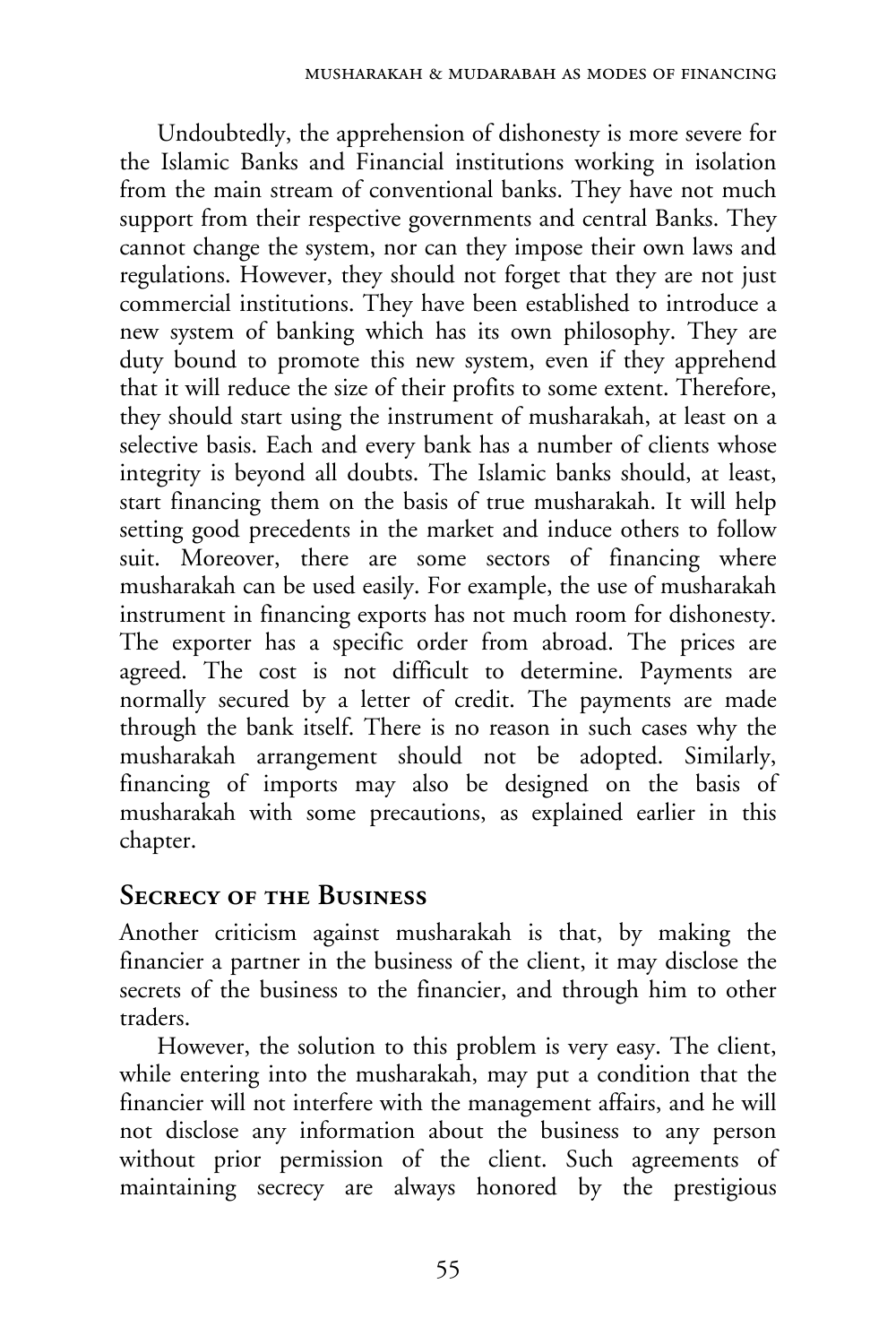institutions, especially by the banks and financial institutions whose entire business is based on confidentiality.

## CLIENTS<sup>'</sup> UNWILLINGNESS TO SHARE PROFITS

Many a time, it is mentioned that the clients are not willing to share with the Banks the actual profits of their business. The reluctance is based on two reasons:

- 1. They think that the bank has no right to share in the actual profit, which may be substantial, because the bank has nothing to do with the management or running of the business and why should they (the clients) share the fruit of their labour with the Bank who merely provides funds. The Clients also argue that conventional banks are content with a meagre rate of interest and so should be the Islamic Banks.
- 2. Even if the above was not a factor, the Clients are afraid to reveal their true profits to the Banks, lest the information is also passed on to the tax authorities and Clients' tax liability increases.

The solution to the first part, though not easy, is not difficult or impossible either. Such Clients need to be convinced and persuaded that borrowing on interest is a cardinal sin, unless there is a dire necessity for such borrowing. Mere expansion of business is not a dire need, by any stretch of imagination. By making a legitimate arrangement for obtaining funds for their business, by way of musharakah, not only do they earn Allah's pleasure but also a legitimate return for themselves, as well as for the Islamic Banks.

In respect of the second factor, all that can be said is that in some muslim countries, rate of taxation are indeed prohibitive and unjust. Islamic Banks as well as their Clients must lobby with the governments and struggle to change the laws which hamper the progress towards Islamic banking. The governments should also try to appreciate the fact that if rates of taxation are reasonable and if the tax-payers are convinced that they will benefit by honestly paying their taxes, this would increase, and not decrease, government revenues.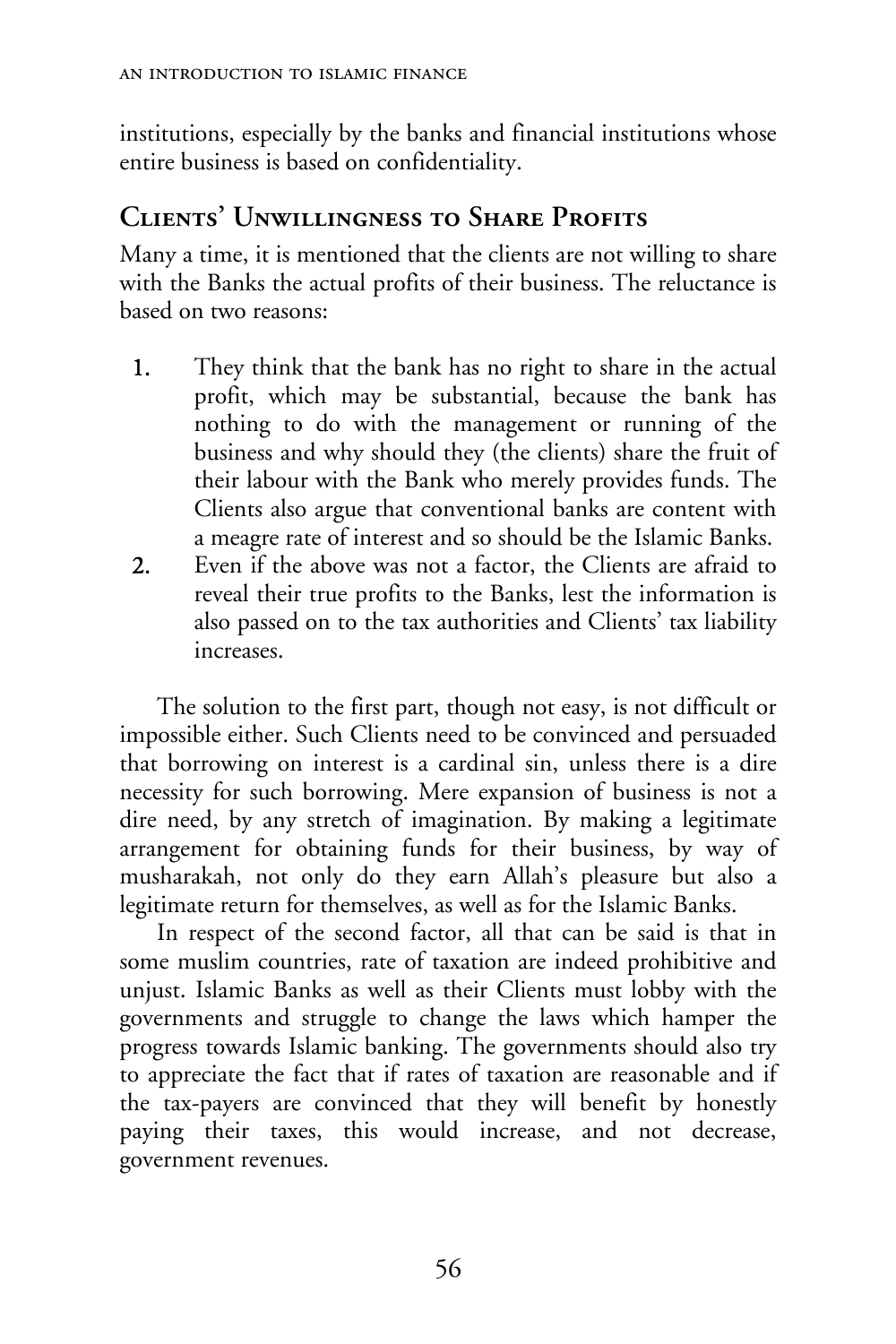## **Diminishing Musharakah**

Another form of musharakah, developed in the near past, is 'diminishing musharakah'. According to this concept, a financier and his client participate either in the joint ownership of a property or an equipment, or in a joint commercial enterprise. The share of the financier is further divided into a number of units and it is understood that the client will purchase the units of the share of the financier one by one periodically, thus increasing his own share till all the units of the financier are purchased by him so as to make him the sole owner of the property, or the commercial enterprise, as the case may be.

The diminishing musharakah based on the above concept has taken different shapes in different transactions. Some examples are given below:

1. It has been used mostly in house financing. The client wants to purchase a house for which he does not have adequate funds. He approaches the financier who agrees to participate with him in purchasing the required house. 20% of the price is paid by the client and 80% of the price by the financier. Thus the financier owns 80% of the house while the client owns 20%. After purchasing the property jointly, the client uses the house for his residential requirement and pays rent to the financier for using his share in the property. At the same time the share of financier is further divided in eight equal units, each unit representing 10% ownership of the house. The client promises to the financier that he will purchase one unit after three months. Accordingly, after the first term of three months he purchases one unit of the share of the financier by paying 1/10th of the price of the house. It reduces the share of the financier from 80% to 70%. Hence, the rent payable to the financier is also reduced to that extent. At the end of the second term, he purchases another unit increasing his share in the property to 40% and reducing the share of the financier to 60% and consequentially reducing the rent to that proportion. This process goes on in the same fashion until after the end of two years, the client purchases the whole share of the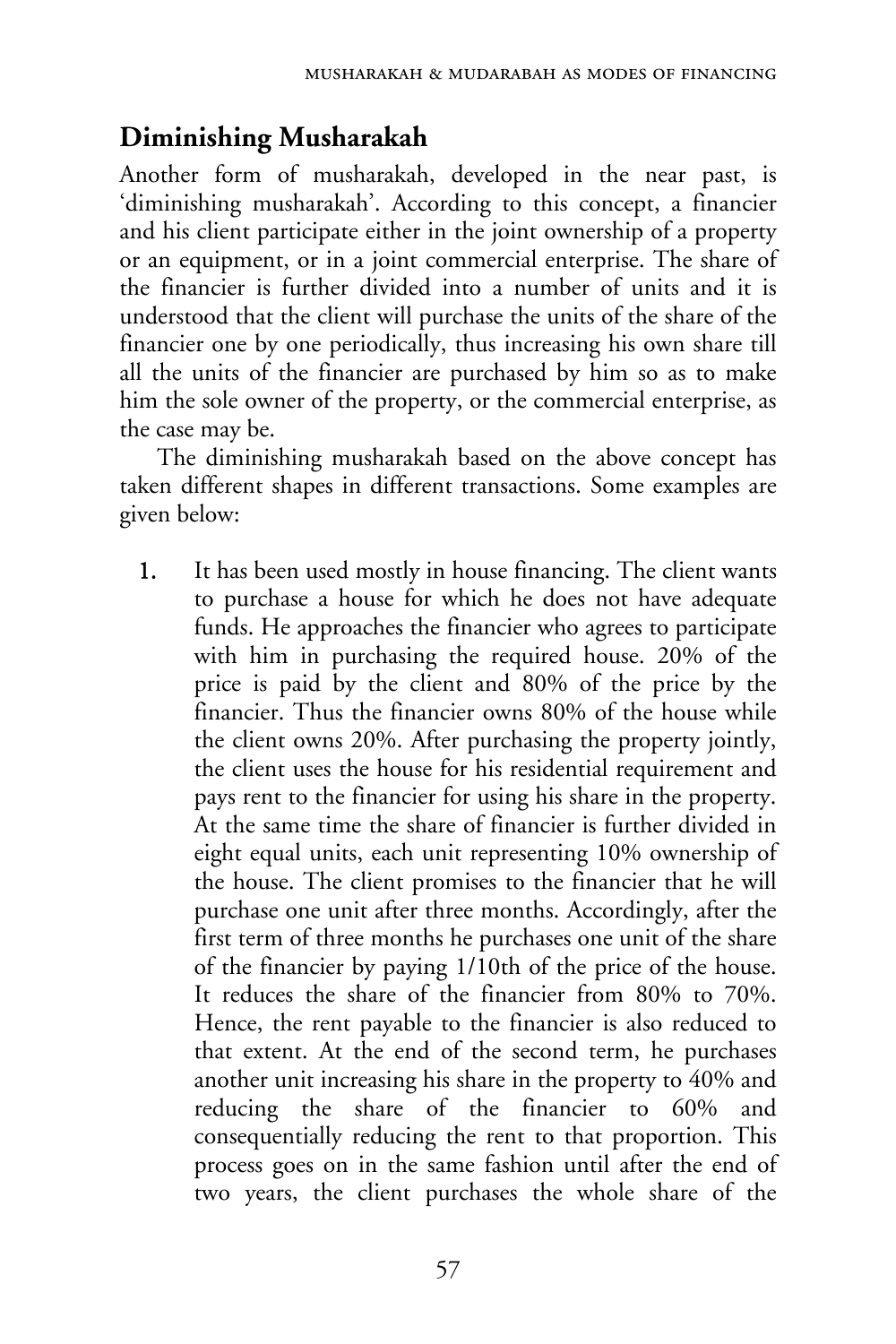financier reducing the share of the financier to 'zero' and increasing his own share to 100%.

This arrangement allows the financier to claim rent according to his proportion of ownership in the property and at the same time allows him periodical return of a part of his principal through purchases of the units of his share.

- 2. 'A' wants to purchase a taxi to use it for offering transport services to passengers and to earn income through fares recovered from them, but he is short of funds. 'B' agrees to participate in the purchase of the taxi, therefore, both of them purchase a taxi jointly. 80% of the price is paid by 'B' and 20% is paid by 'A'. After the taxi is purchased, it is employed to provide transport to the passengers whereby the net income of Rs. 1000/- is earned on daily basis. Since 'B' has 80% share in the taxi it is agreed that 80% of the fare will be given to him and the rest of 20% will be retained by 'A' who has a 20% share in the taxi. It means that Rs. 800/- is earned by 'B' and Rs. 200/- by 'A' on daily basis. At the same time the share of 'B' is further divided into eight units. After three months 'A' purchases one unit from the share of 'B'. Consequently the share of 'B' is reduced to 70% and share of 'A' is increased to 30% meaning thereby that as from that date 'A' will be entitled to Rs. 300/- from the daily income of the taxi and 'B' will earn Rs. 700/-. This process will go on until after the expiry of two years, the whole taxi will be owned by 'A' and 'B' will take back his original investment along with income distributed to him as aforesaid.
- 3. 'A' wishes to start the business of ready-made garments but lacks the required funds for that business. 'B' agrees to participate with him for a specified period, say two years. 40% of the investment is contributed by 'A' and 60% by 'B'. Both start the business on the basis of musharakah. The proportion of profit allocated for each one of them is expressly agreed upon. But at the same time 'B's share in the business is divided to six equal units and 'A' keeps purchasing these units on gradual basis until after the end of two years 'B' comes out of the business, leaving its exclusive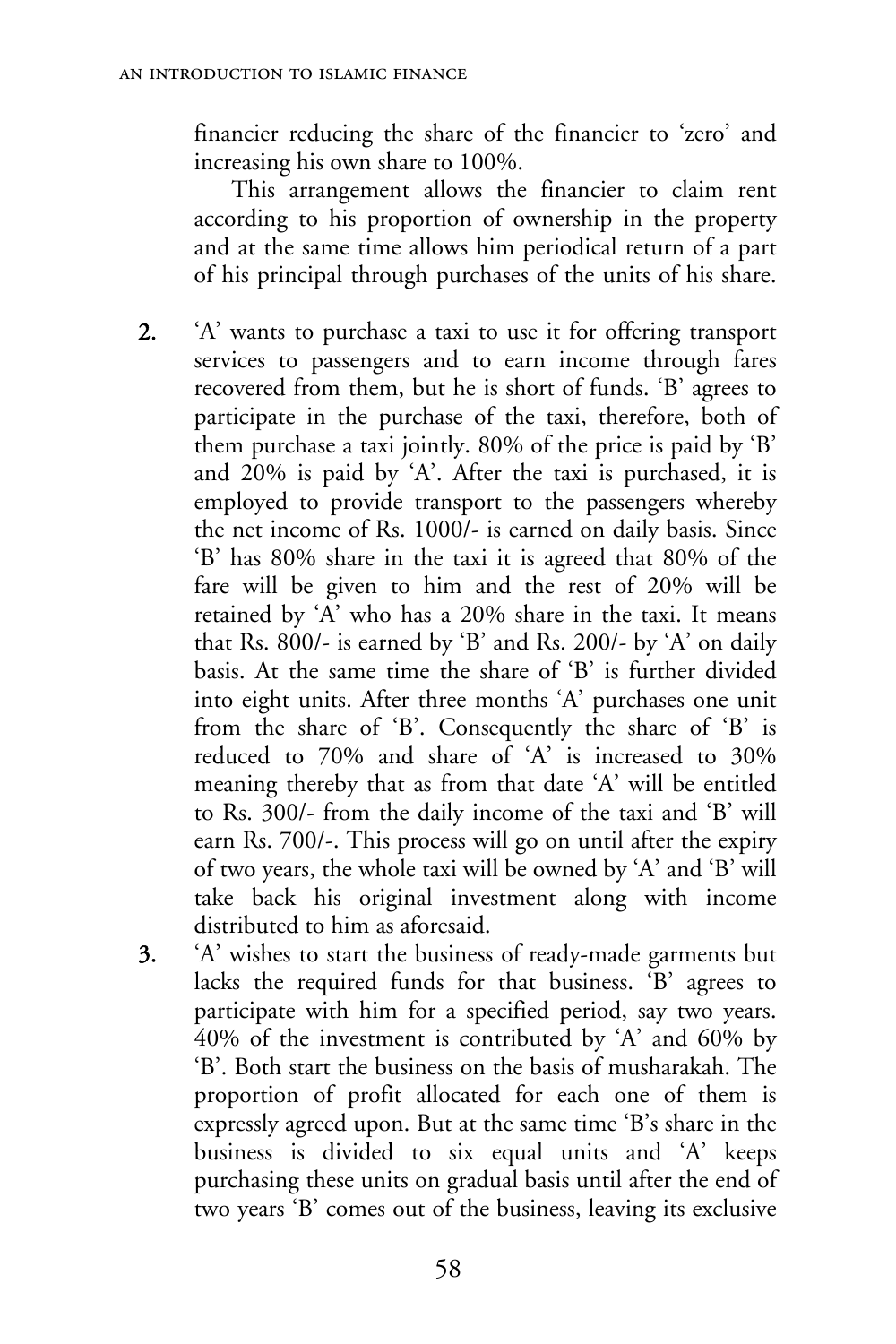<span id="page-58-0"></span>ownership to 'A'. Apart from periodical profits earned by 'B', he gains the price of the units of his share which, in practical terms, tend to repay to him the original amount invested by him.

Analyzed from the Shari'ah point of view this arrangement is composed of different transactions which come to play their role at different stages. Therefore, each one of the foregoing three forms of diminishing musharakah is discussed below in the light of the Islamic principles:

## **House Financing on the Basis of Diminishing** MUSHARAKAH

The proposed arrangement is composed of the following transactions:

- 1. To create joint ownership in the property (Shirkat-al-Milk).
- 2. Giving the share of the financier to the client on rent.
- 3. Promise from the client to purchase the units of share of the financier.
- 4. Actual purchase of the units at different stages.
- 5. Adjustment of the rental according to the remaining share of the financier in the property.

Let me discuss each ingredient of the arrangement in a greater detail.

i) The first step in the above arrangement is to create a joint ownership in the property. It has already been explained in the beginning of this chapter that 'Shirkat-al-Milk' (joint ownership) can come into existence in different ways including joint purchase by the parties. This has been expressly allowed by all schools of Islamic jurisprudence.<sup>[3](#page-58-0)</sup> Therefore no objection can be raised against creating this joint ownership.

ii) The second part of the arrangement is that the financier leases his share in the house to his client and charges rent from him.

<sup>&</sup>lt;sup>3</sup> See for example *Radd al-Muhtar*, 3:364–365.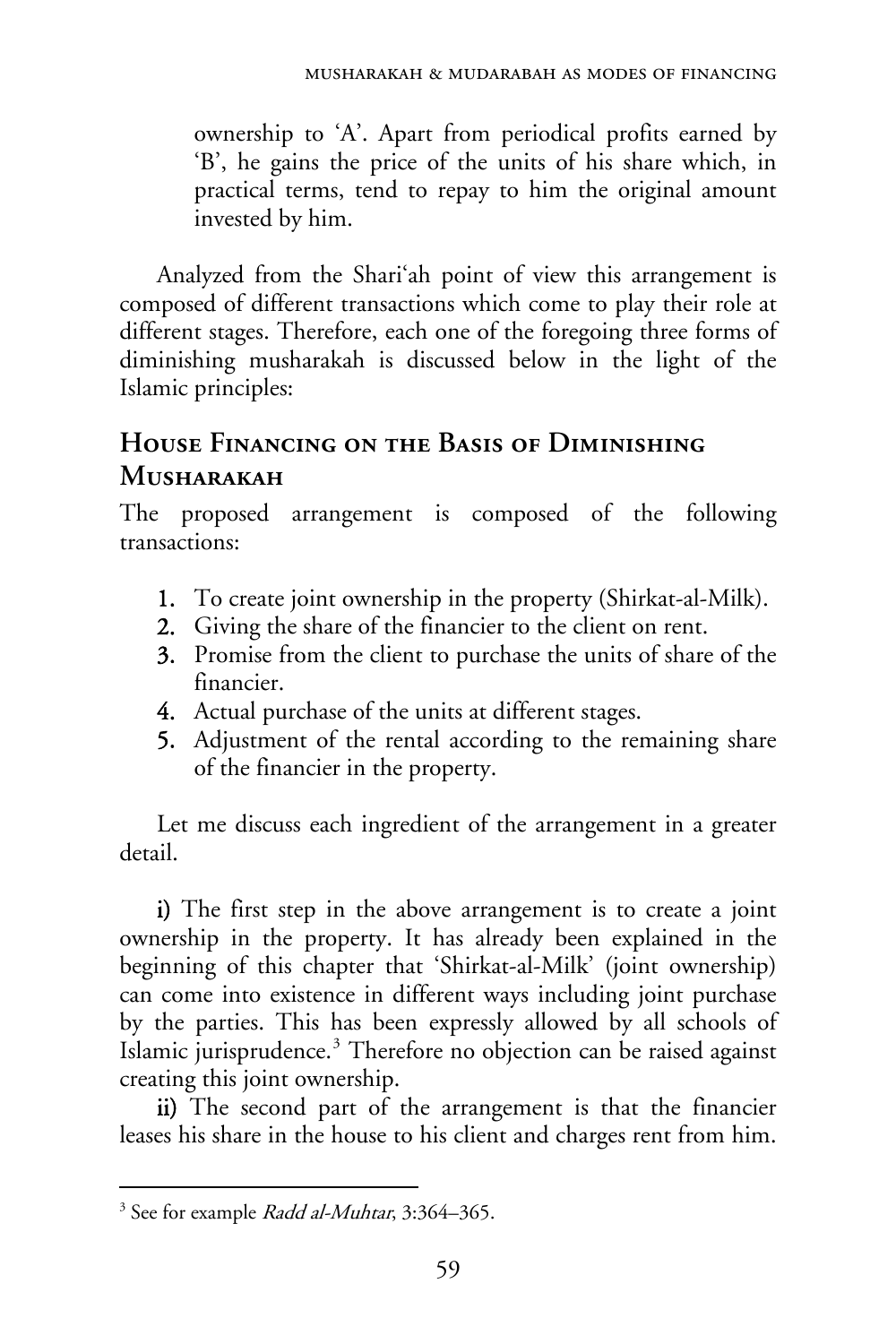<span id="page-59-0"></span>This arrangement is also above board because there is no difference of opinion among the Muslim jurists in the permissibility of leasing one's undivided share in a property to his partner. If the undivided share is leased out to a third party its permissibility is a point of difference between the Muslim jurists. Imam Abu Hanifah and Imam Zufar are of the view that the undivided share cannot be leased out to a third party, while Imam Malik and Imam Shafi'i, Abu Yusuf and Muhammad Ibn Hasan hold that the undivided share can be leased out to any person. But so far as the property is leased to the partner himself, all of them are unanimous on the validity of 'ijarah'.<sup>[4](#page-59-0)</sup>

iii) The third step in the aforesaid arrangement is that the client purchases different units of the undivided share of the financier. This transaction is also allowed. If the undivided share relates to both land and building, the sale of both is allowed according to all the Islamic schools. Similarly if the undivided share of the building is intended to be sold to the partner, it is also allowed unanimously by all the Muslim jurists. However, there is a difference of opinion if it is sold to the third party.<sup>[5](#page-59-0)</sup>

It is clear from the foregoing three points that each one of the transactions mentioned hereinabove is allowed per se, but the question is whether this transaction may be combined in a single arrangement. The answer is that if all these transactions have been combined by making each one of them a condition to the other, then this is not allowed in Shari'ah, because it is a well settled rule in the Islamic legal system that one transaction cannot be made a pre-condition for another. However, the proposed scheme suggests that instead of making two transactions conditional to each other, there should be one sided promise from the client, firstly, to take share of the financier on lease and pay the agreed rent, and secondly, to purchase different units of the share of the financier of the house at different stages. This leads us to the fourth issue, which is, the enforceability of such a promise.

iv) It is generally believed that a promise to do something creates only a moral obligation on the promisor which cannot be enforced through courts of law. However, there are a number of

<sup>&</sup>lt;sup>4</sup> See Ibn Qudamah, *Al-Mughni*, 6:137; and *Radd al-Muhtar*, 6:47, 48.<br><sup>5</sup> See *Badd al Muhtar*, 3:365

 $<sup>5</sup>$  See *Radd al-Muhtar*, 3:365.</sup>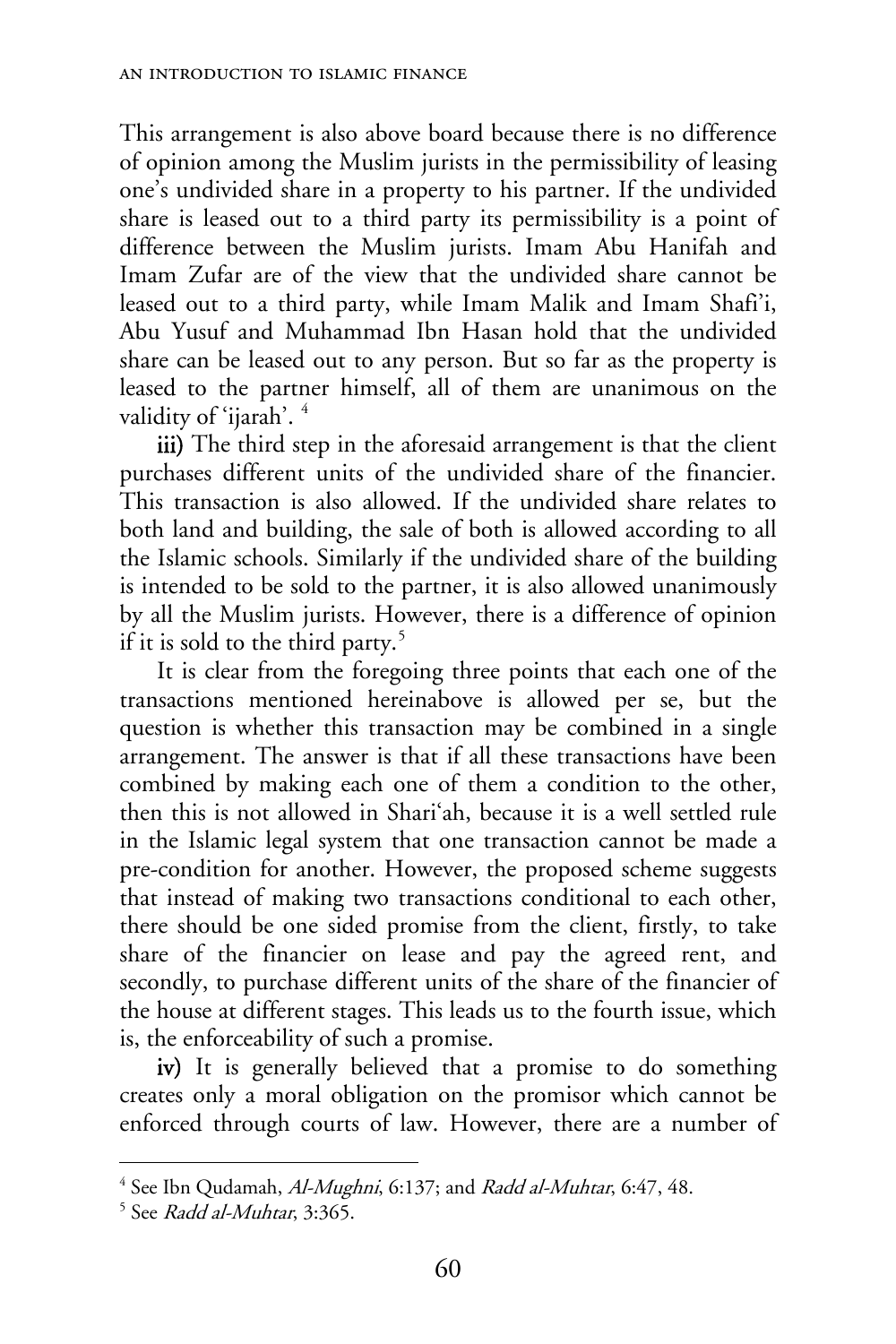<span id="page-60-0"></span>Muslim jurists who opine that promises are enforceable, and the court of law can compel the promisor to fulfil his promise, especially, in the context of commercial activities. Some Maliki and Hanafi jurists can be cited, in particular, who have declared that the promises can be enforced through courts of law in cases of need. The Hanafi jurists have adopted this view with regard to a particular sale called 'bai-bilwafa'. This bai-bilwafa is a special arrangement of sale of a house whereby the buyer promises to the seller that whenever the latter gives him back the price of the house, he will resell the house to him. This arrangement was in vogue in countries of central Asia, and the Hanafi jurists have opined that if the resale of the house to the original seller is made a condition for the initial sale, it is not allowed. However, if the first sale is effected without any condition, but after effecting the sale, the buyer promises to resell the house whenever the seller offers to him the same price, this promise is acceptable and it creates not only a moral obligation, but also an enforceable right of the original seller. The Muslim jurists allowing this arrangement have based their view on the principle made be can promise the" (**قـد تجعـل المواعيـد لازمـة لحاجـة النـاس**" that

enforceable at the time of need).

Even if the promise has been made before effecting the first sale, after which the sale has been effected without a condition, it is also allowed by certain Hanafi jurists.<sup>[6](#page-60-0)</sup>

One may raise an objection that if the promise of resale has been taken before entering into an actual sale, it practically amounts to putting a condition on the sale itself, because the promise is understood to have been entered into between the parties at the time of sale, and therefore, even if the sale is without an express condition, it should be taken as conditional because a promise in an express term has preceded it.

This objection can be answered by saying that there is a big difference between putting a condition in the sale and making a separate promise without making it a condition. If the condition is expressly mentioned at the time of sale, it means that the sale will be valid only if the condition is fulfilled, meaning thereby that if the condition is not fulfilled in future, the present sale will become

 $6$  See *Jami' al-Fusulain*, 2:237 and *Radd al-Muhtar*, 4:135.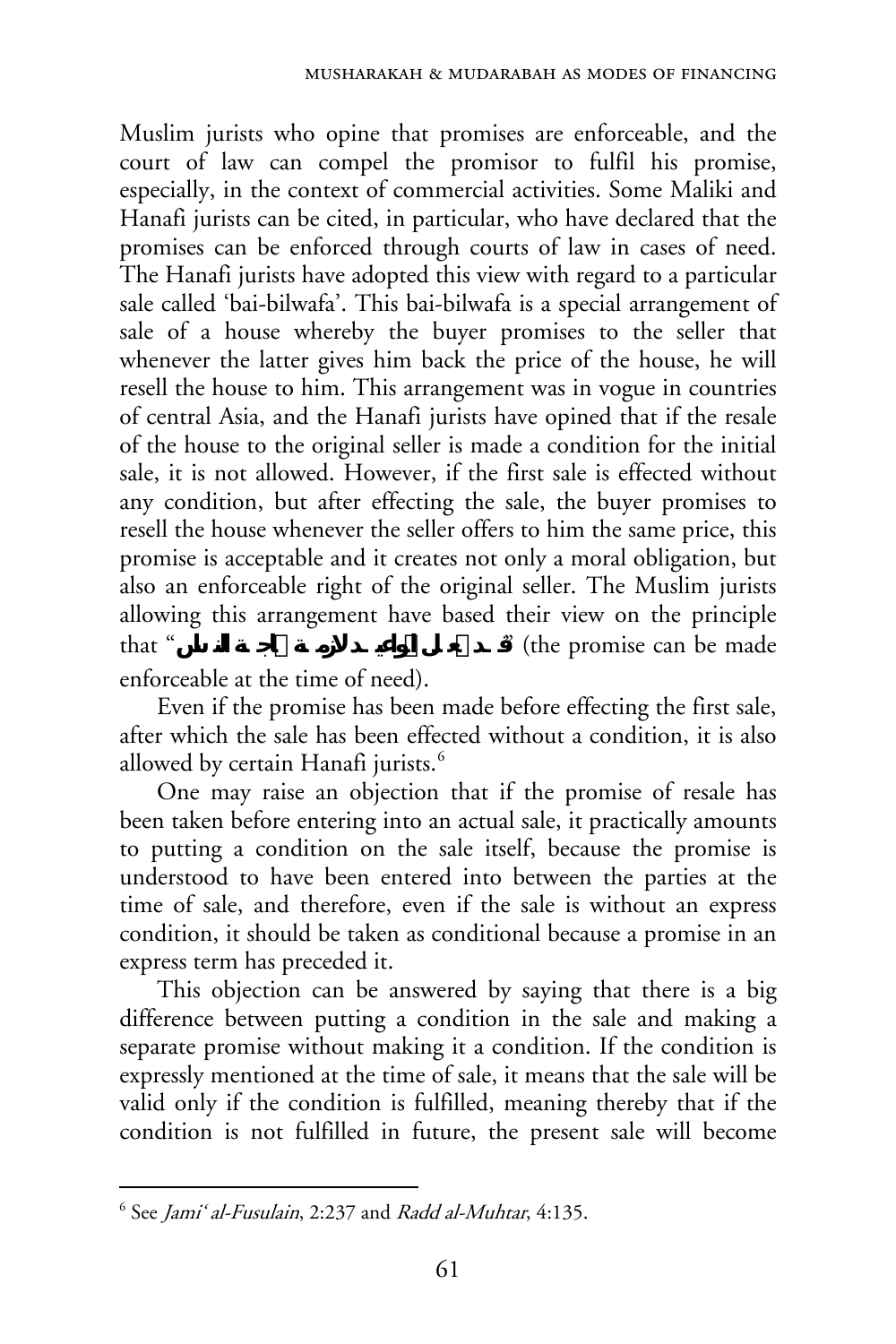void. This makes the transaction of sale contingent on a future event which may or may not occur. It leads to uncertainty (gharar) in the transaction which is totally prohibited in Shari'ah.

Conversely, if the sale is without any condition, but one of the two parties has promised to do something separately, then the sale cannot be held to be contingent or conditional with fulfilling of the promise made. It will take effect irrespective of whether or not the promisor fulfils his promise. Even if the promisor backs out of his promise, the sale will remain effective. The most the promise can do is to compel the promisor through court of law to fulfil his promise and if the promisor is unable to fulfil the promise, the promise can claim actual damages he has suffered because of the default.

This makes it clear that a separate and independent promise to purchase does not render the original contract conditional or contingent. Therefore, it can be enforced.

On the basis of this analysis, diminishing musharakah may be used for House Financing with following conditions:

a) The agreement of joint purchase, leasing and selling different units of the share of the financier should not be tied-up together in one single contract. However, the joint purchase and the contract of lease may be joined in one document whereby the financier agrees to lease his share, after joint purchase, to the client. This is allowed because, as explained in the relevant chapter, ijarah can be effected for a future date. At the same time the client may sign one-sided promise to purchase different units of the share of the financier periodically and the financier may undertake that when the client will purchase a unit of his share, the rent of the remaining units will be reduced accordingly.

b) At the time of the purchase of each unit, sale must be effected by the exchange of offer and acceptance at that particular date.

c) It will be preferable that the purchase of different units by the client is effected on the basis of the market value of the house as prevalent on the date of purchase of that unit, but it is also permissible that a particular price is agreed in the promise of purchase signed by the client.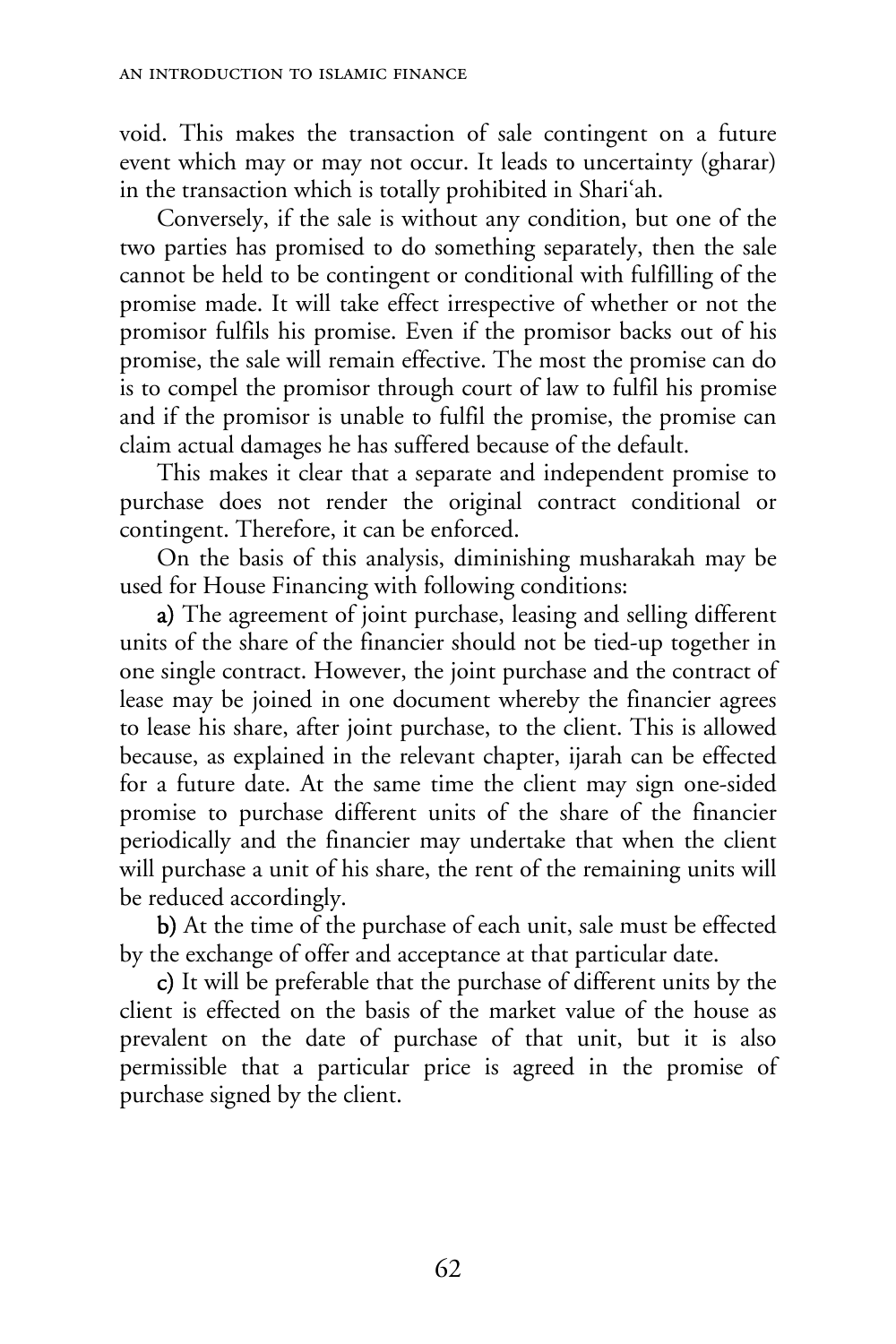## DIMINISHING MUSHARAKAH FOR CARRYING BUSINESS **QE** SERVICES

The second example given above for diminishing musharakah is the joint purchase of a taxi run for earning income by using it as a hired vehicle. This arrangement consists of the following ingredients:

i) Creating joint ownership in a taxi in the form of Shirkah al-Milk. As already stated this is allowed in Shari'ah.

ii) Musharakah in the income generated through the services of taxi. It is also allowed as mentioned earlier in this chapter.

iii) Purchase of different units of the share of the financier by the client. This is again subject to the conditions already detailed in the case of House financing. However, there is a slight difference between House financing and the arrangement suggested in this second example. The taxi, when used as a hired vehicle, normally depreciates in value over time, therefore, depreciation in the value of taxi must be kept in mind while determining the price of different units of the share of the financier.

## DIMINISHING MUSHARAKAH IN TRADE

The third example of diminishing musharakah as given above is that the financier contributes 60% of the capital for launching a business of ready made garments, for example. This arrangement is composed of two ingredients only:

1) In the first place, the arrangement is simply a musharakah whereby two partners invest different amounts of capital in a joint enterprise. This is obviously permissible subject to the conditions of musharakah already spelled out earlier in this chapter.

2) Purchase of different units of the share of the financier by the client. This may be in the form of a separate and independent promise by the client. The requirements of Shari'ah regarding this promise are the same as explained in the case of House financing with one very important difference. Here the price of units of the financier cannot be fixed in the promise to purchase, because if the price is fixed before hand at the time of entering into musharakah, it will practically mean that the client has ensured the principal invested by the financier with or without profit, which is strictly prohibited in the case of musharakah. Therefore, there are two options for the financier about fixing the price of his units to be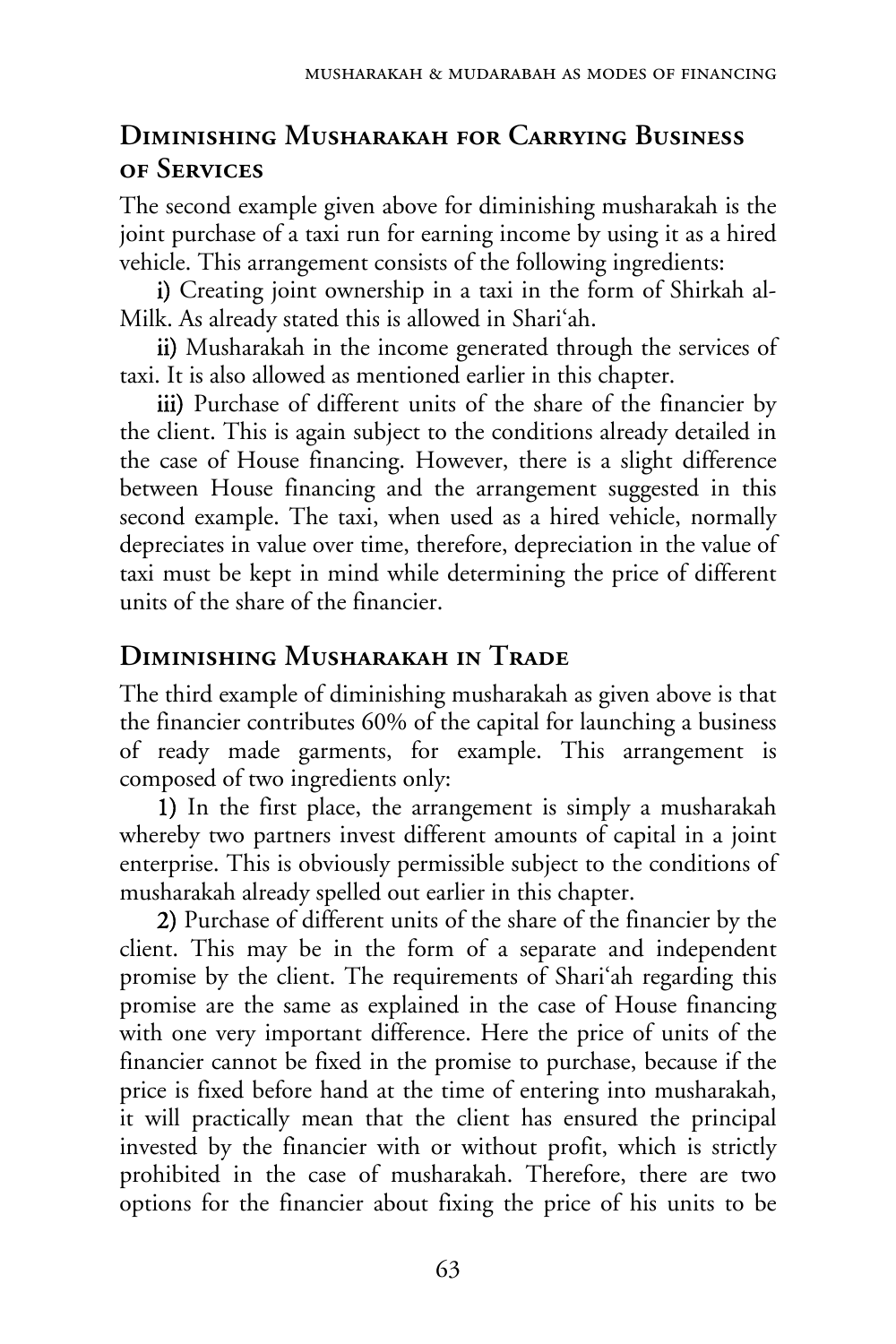purchased by the client. One option is that he agrees to sell the units on the basis of valuation of the business at the time of the purchase of each unit. If the value of the business has increased, the price will be higher and if it has decreased the price will be less. Such valuation may be carried out in accordance with the recognized principles through the experts, whose identity may be agreed upon between the parties when the promise is signed. The second option is that the financier allows the client to sell these units to any body else at whatever price he can, but at the same time he offers a specific price to the client, meaning thereby that if he finds a purchaser of that unit at a higher price, he may sell it to him, but if he wants to sell it to the financier, the latter will be agreeable to purchase it at the price fixed by him before hand.

Although both these options are available according to the principles of Shari'ah, the second option does not seem to be feasible for the financier, because it would lead to injecting new partners in the musharakah which will disturb the whole arrangement and defeat the purpose of diminishing musharakah in which the financier wants to get his money back within a specified period. Therefore, in order to implement the objective of diminishing musharakah, only the first option is practical.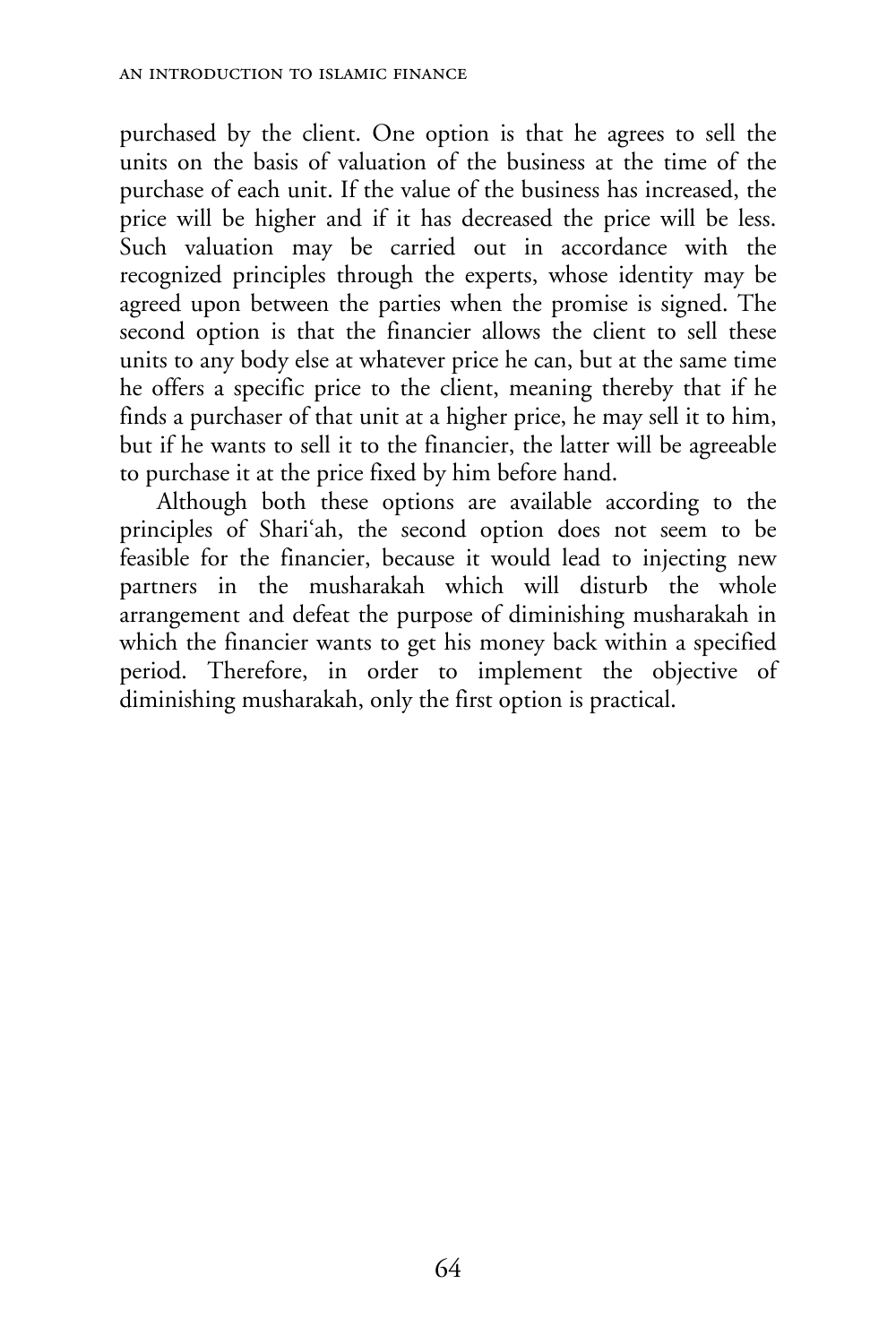## MURABAHAH

## **Introduction**

Most of the Islamic banks and financial institutions are using *murabahah* as an Islamic mode of financing, and most of their financing operations are based on murabahah. That is why this term has been taken in the economic circles today as a method of banking operations, while the original concept of murabahah is different from this assumption.

"Murabahah" is, in fact, a term of Islamic Fiqh and it refers to a particular kind of sale having nothing to do with financing in its original sense. If a seller agrees with his purchaser to provide him a specific commodity on a certain profit added to his cost, it is called a murabahah transaction. The basic ingredient of murabahah is that the seller discloses the actual cost he has incurred in acquiring the commodity, and then adds some profit thereon. This profit may be in lump sum or may be based on a percentage.

The payment in the case of murabahah may be at spot, and may be on a subsequent date agreed upon by the parties. Therefore, murabahah does not necessarily imply the concept of deferred payment, as generally believed by some people who are not acquainted with the Islamic jurisprudence and who have heard about murabahah only in relation with the banking transactions.

Murabahah, in its original Islamic connotation, is simply a sale. The only feature distinguishing it from other kinds of sale is that the seller in murabahah expressly tells the purchaser how much cost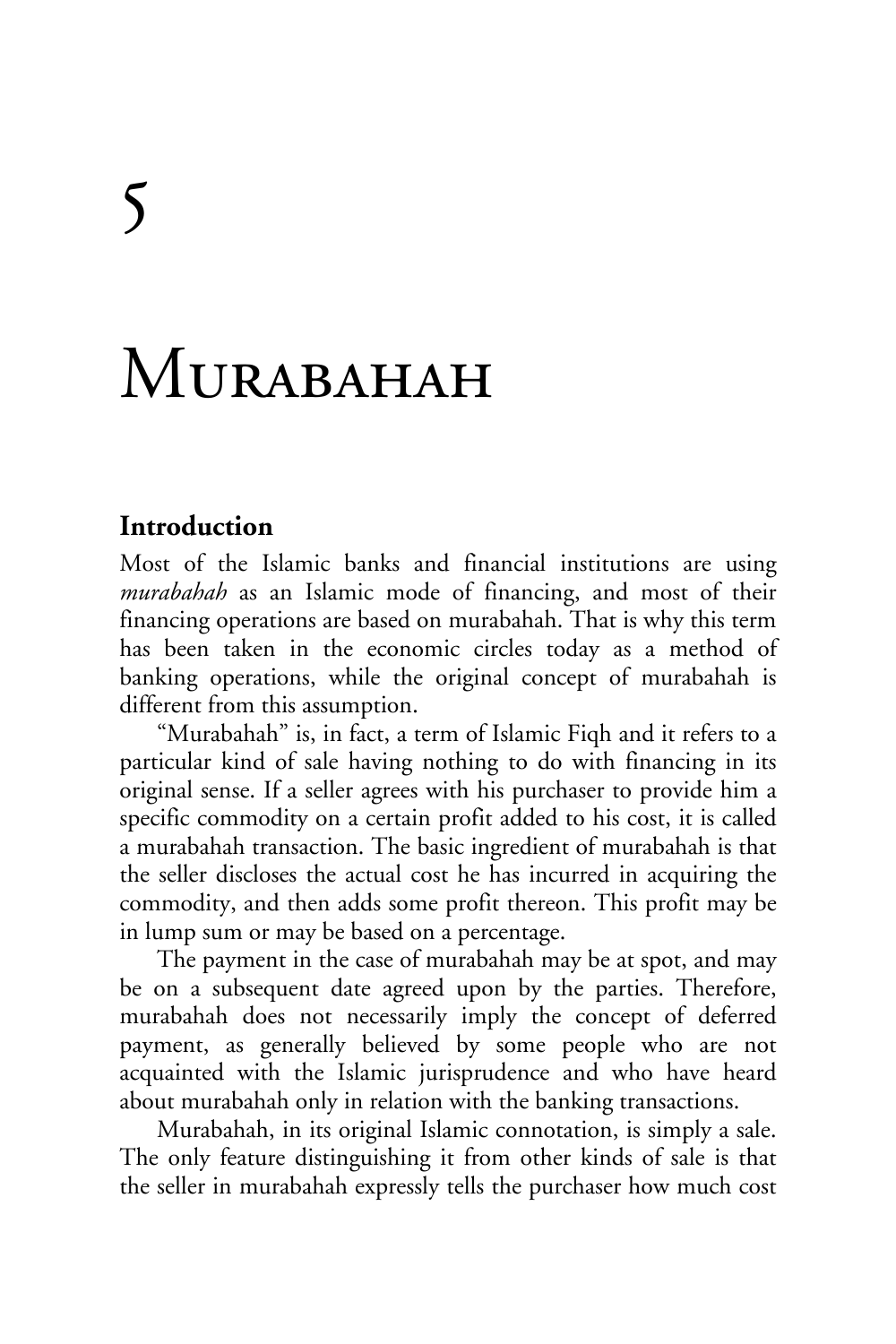he has incurred and how much profit he is going to charge in addition to the cost.

If a person sells a commodity for a lump sum price without any reference to the cost, this is not a murabahah, even though he is earning some profit on his cost because the sale is not based on a "cost-plus" concept. In this case, the sale is called "*musawamah*."

This is the actual sense of the term "murabahah" which is a sale, pure and simple. However, this kind of sale is being used by the Islamic banks and financial institutions by adding some other concepts to it as a mode of financing. But the validity of such transactions depends on some conditions which should be duly observed to make them acceptable in Shari'ah.

In order to understand these conditions correctly, one should, in the first instance, appreciate that murabahah is a sale with all its implications, and that all the basic ingredients of a valid sale should be present in murabahah also. Therefore, this discussion will start with some fundamental rules of sale without which a sale cannot be held as valid in Shari'ah. Then, we shall discuss some special rules governing the sale of murabahah in particular, and in the end the correct procedure for using the murabahah as an acceptable mode of financing will be explained.

An attempt has been made to reduce the detailed principles into concise notes in the shortest possible sentences, so that the basic points of the subject may be grasped at in one glance, and may be preserved for easy reference.

## **Some Basic Rules of Sale**

'Sale' is defined in Shari'ah as 'the exchange of a thing of value by another thing of value with mutual consent'. Islamic jurisprudence has laid down enormous rules governing the contract of sale, and the Muslim jurists have written a large number of books, in a number of volumes, to elaborate them in detail. What is meant here is to give a summary of only those rules which are more relevant to the transactions of murabahah as carried out by the financial institutions:

#### Rule 1. The subject of sale must be existing at the time of sale.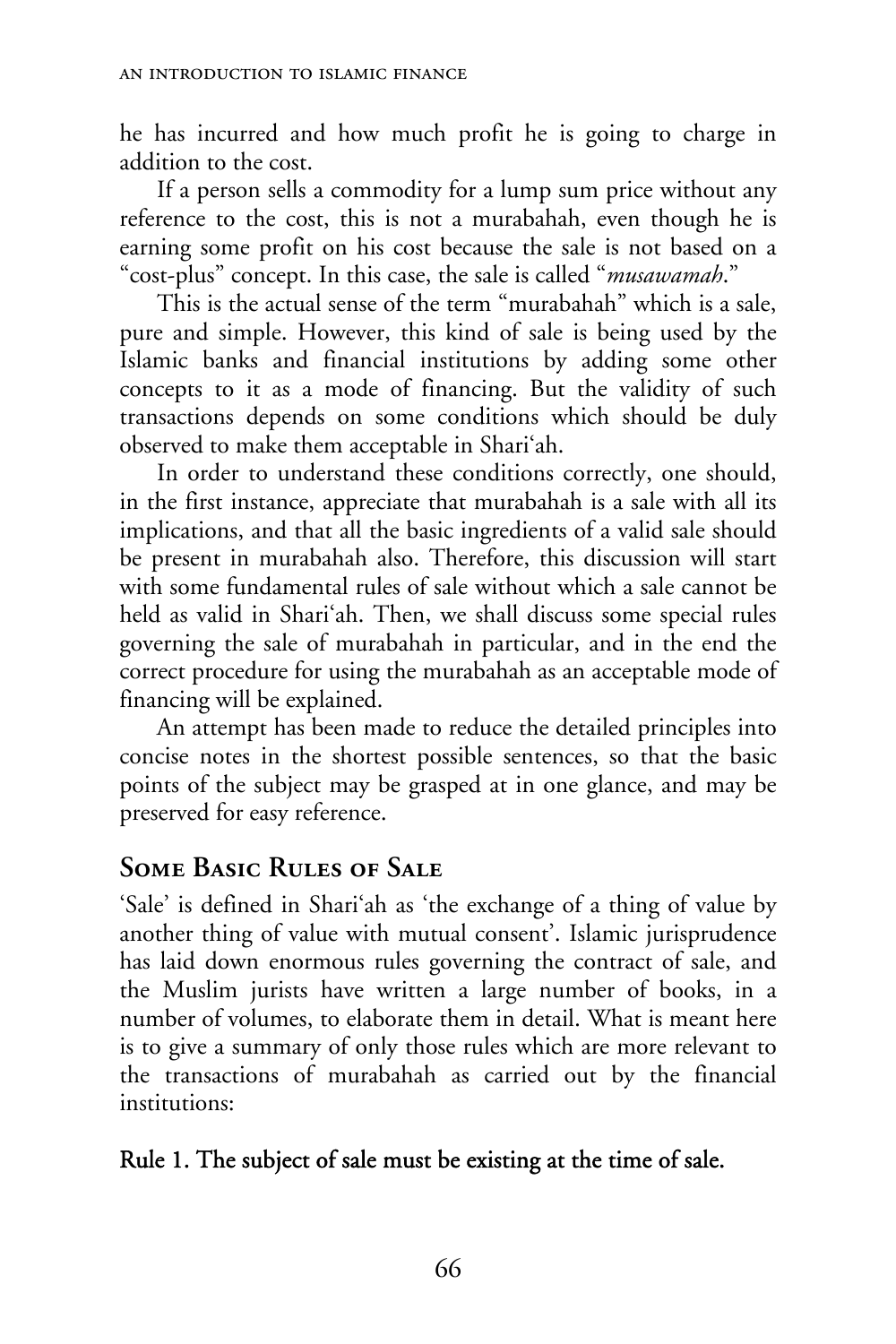Thus, a thing which has not yet come into existence cannot be sold. If a non-existent thing has been sold, though by mutual consent, the sale is void according to Shari'ah.

Example: A sells the unborn calf of his cow to B. The sale is void.

#### Rule 2. The subject of sale must be in the ownership of the seller at the time of sale.

Thus, what is not owned by the seller cannot be sold. If he sells something before acquiring its ownership, the sale is void.

Example: A sells to B a car which is presently owned by C, but A is hopeful that he will buy it from C and shall deliver it to B subsequently. The sale is void, because the car was not owned by A at the time of sale.

#### Rule 3. The subject of sale must be in the physical or constructive possession of the seller when he sells it to another person.

"Constructive possession" means a situation where the possessor has not taken the physical delivery of the commodity, yet the commodity has come into his control, and all the rights and liabilities of the commodity are passed on to him, including the risk of its destruction.

#### Examples:

(i) A has purchased a car from B. B has not yet delivered it to A or to his agent. A cannot sell the car to C. If he sells it before taking its delivery from B, the sale is void.

(ii) A has purchased a car from B. B, after identifying the Car has placed it in a garage to which A has free access and B has allowed him to take the delivery from that place whenever he wishes. Thus the risk of the Car has passed on to A.. The car is in the constructive possession of A. If A sells the car to C without acquiring physical possession, the sale is valid.

## Explanation 1:

The gist of the rules mentioned in paragraphs 1 to 3 is that a person cannot sell a commodity unless: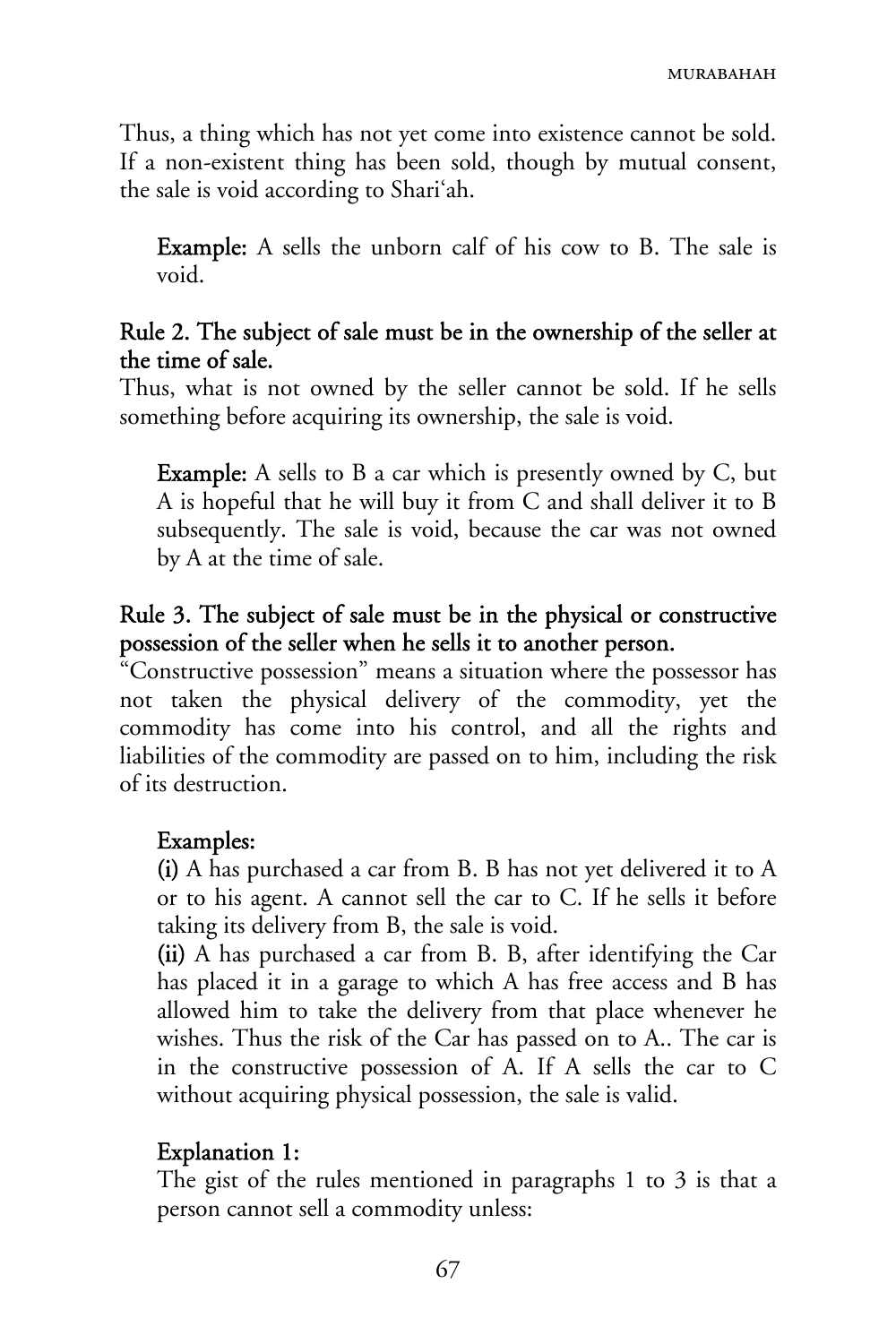- <span id="page-67-0"></span>(a) It has come into existence.
- (b) It is owned by the seller.
- (c) It is in the physical or constructive possession of the seller.

#### Explanation 2:

There is a big difference between an actual sale and a mere promise to sell. The actual sale cannot be effected unless the above three conditions are fulfilled. However one can promise to sell something which is not yet owned or possessed by him. This promise initially creates only a moral obligation on the promisor to fulfil his promise, which is normally not justifiable. Nevertheless, in certain situations, specially where such promise has burdened the promise with some liability, it can be enforceable through the courts of law. In such cases the court may force the promisor to fulfil his promise, i.e. to effect the sale, and if he fails to do so, the court may order him to pay the promise the actual damages he has incurred due to the default of the promisor. $1$ 

But the actual sale will have to be effected after the commodity comes into the possession of the seller. This will require separate offer and acceptance, and unless the sale is effected in this manner, the legal consequences of the sale shall not follow.

#### Exception:

The rules mentioned in paragraphs 1 to 3 are relaxed with respect to two types of sale, namely:

(a) Bai' Salam (b) Istisna'

 $\overline{a}$ 

The rules of these two types will be discussed later in a separate chapter.

#### Rule 4. The sale must be instant and absolute.

Thus a sale attributed to a future date or a sale contingent on a future event is void. If the parties wish to effect a valid sale, they will

<sup>&</sup>lt;sup>1</sup> Resolution no. 2, 3 of the Fifth Session of the Islamic Fiqh Academy held in Kuwait in the year 1409 AH. See مجمع الفقه الإسلامي، العدد الخامس Kuwait in the year 1409 AH.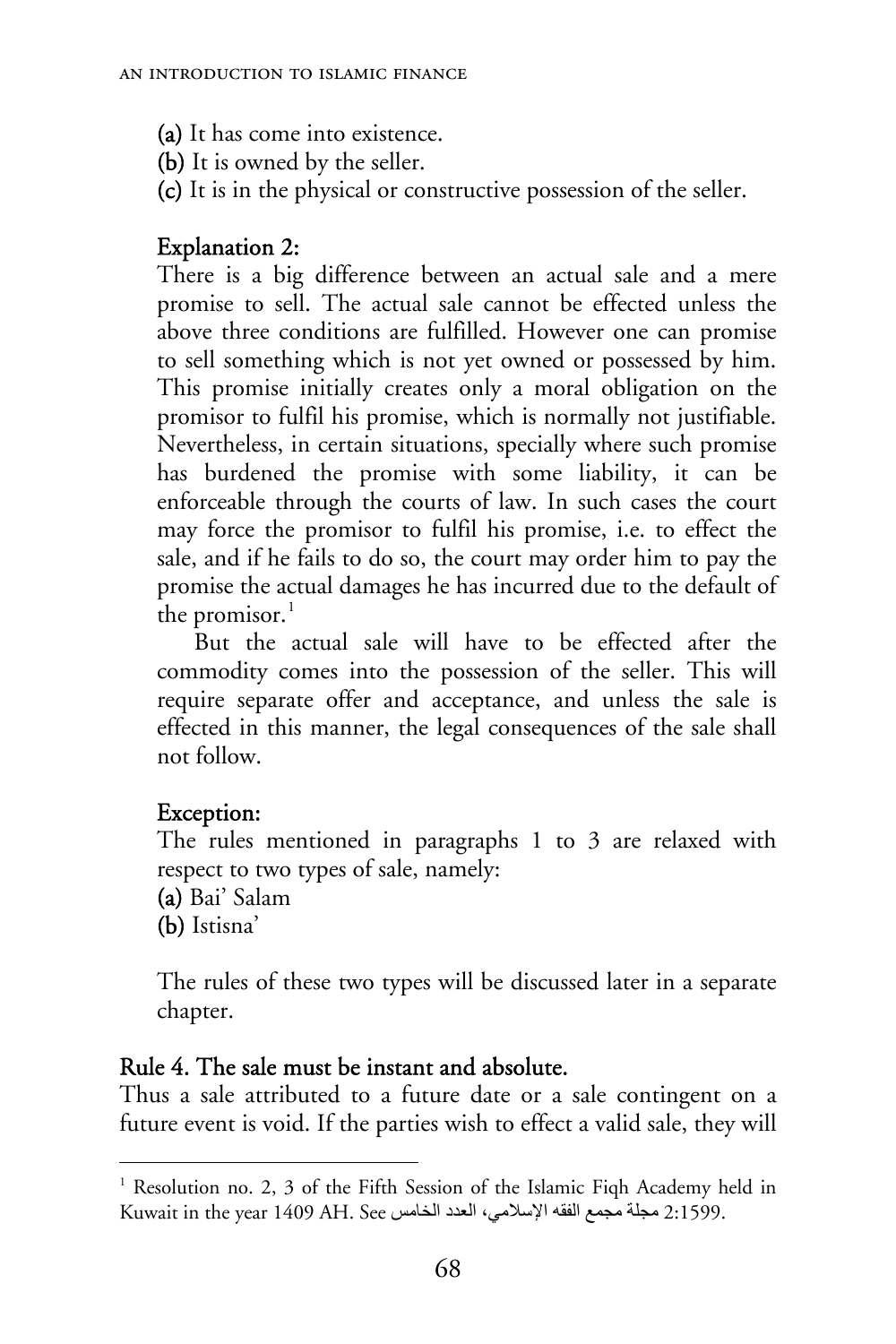have to effect it afresh when the future date comes or the contingency actually occurs.

#### Examples:

(a) A says to B on the first of January: "I sell my car to you on the first of February". The sale is void, because it is attributed to a future date.

(b) A says to B, "If party X wins the elections, my car stands sold to you". The sale is void, because it is contingent on a future event.

## Rule 5. The subject of sale must be a property of value.

Thus, a thing having no value according to the usage of trade cannot be sold or purchased.

Rule 6. The subject of sale should not be a thing which is not used except for a haram purpose, like pork, wine etc.

Rule 7. The subject of sale must be specifically known and identified to the buyer.

## Explanation:

The subject of sale may be identified either by pointation or by detailed specification which can distinguish it from other things not sold.

## Example:

There is a building comprising a number of apartments built in the same pattern. A, the owner of the building says to B, "I sell one of these apartments to you"; B accepts. The sale is void unless the apartment intended to be sold is specifically identified or pointed out to the buyer.

#### Rule 8. The delivery of the sold commodity to the buyer must be certain and should not depend on a contingency or chance.

Example: A sells his car stolen by some anonymous person and the buyer purchases it under the hope that he will manage to take it back. The sale is void.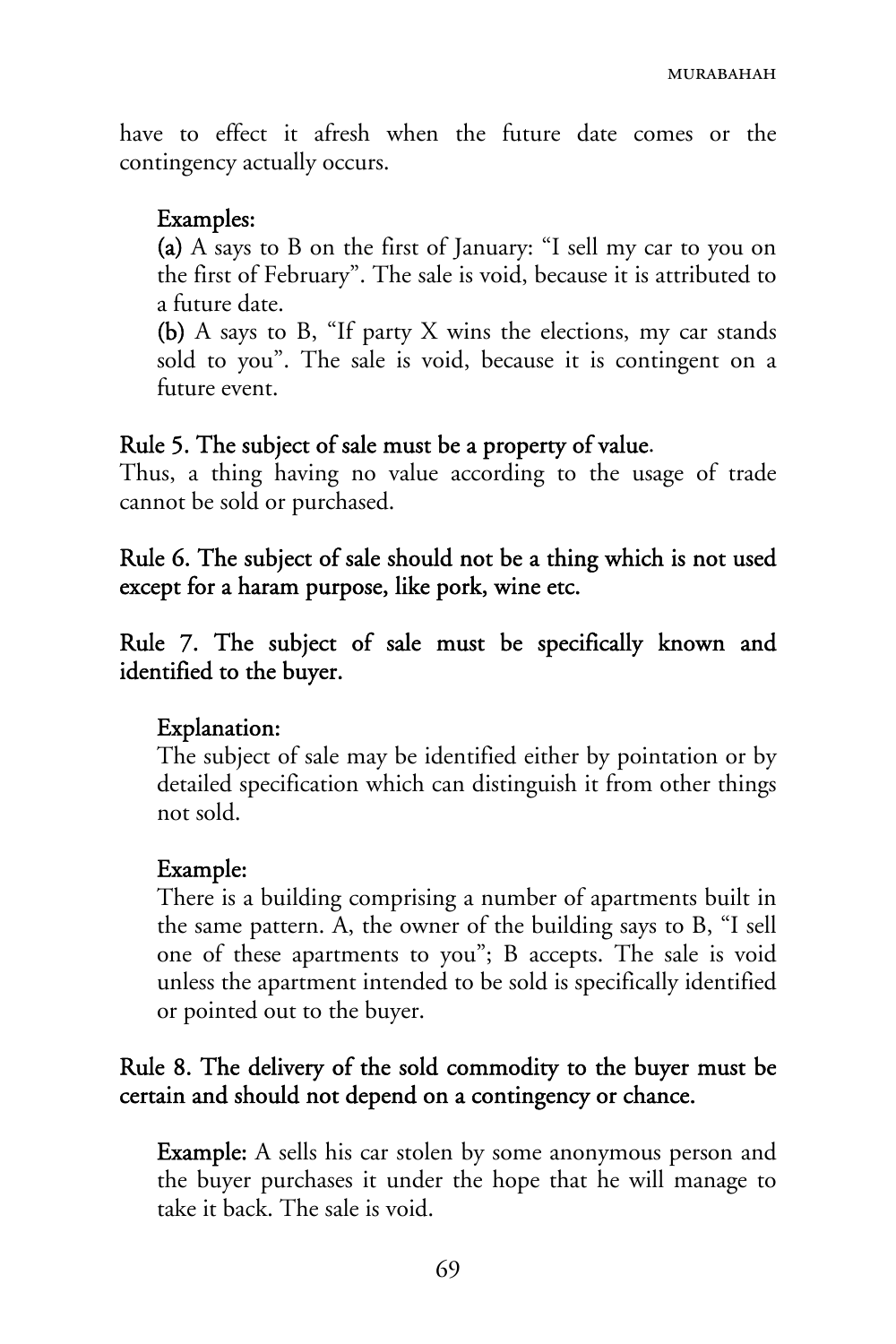Rule 9. The certainty of price is a necessary condition for the validity of a sale. If the price is uncertain, the sale is void.

Example: A says to B, "If you pay within a month, the price is Rs. 50. But if you pay after two months, the price is Rs. 55". B agrees. The price is uncertain and the sale is void, unless anyone of the two alternatives is agreed upon by the parties at the time of sale.

Rule 10. The sale must be unconditional. A conditional sale is invalid, unless the condition is recognized as a part of the transaction according to the usage of trade.

#### Examples:

(1) A buys a car from B with a condition that B will employ his son in his firm. The sale is conditional, hence invalid.

(2) A buys a refrigerator from B, with a condition that B undertakes its free service for 2 years. The condition, being recognized as a part of the transaction, is valid and the sale is lawful.

## Bai<sup>'</sup> Mu<sup>'</sup>ajjal (Sale on Deferred Payment Basis)

1. A sale in which the parties agree that the payment of price shall be deferred is called a "*Bai' Mu'ajjal*".

2. Bai' Mu'ajjal is valid if the due date of payment is fixed in an unambiguous manner.

3. The due time of payment can be fixed either with reference to a particular date, or by specifying a period, like three months, but it cannot be fixed with reference to a future event the exact date of which is unknown or is uncertain. If the time of payment is unknown or uncertain, the sale is void.

4. If a particular period is fixed for payment, like one month, it will be deemed to commence from the time of delivery, unless the parties have agreed otherwise.

5.. The deferred price may be more than the cash price, but it must be fixed at the time of sale.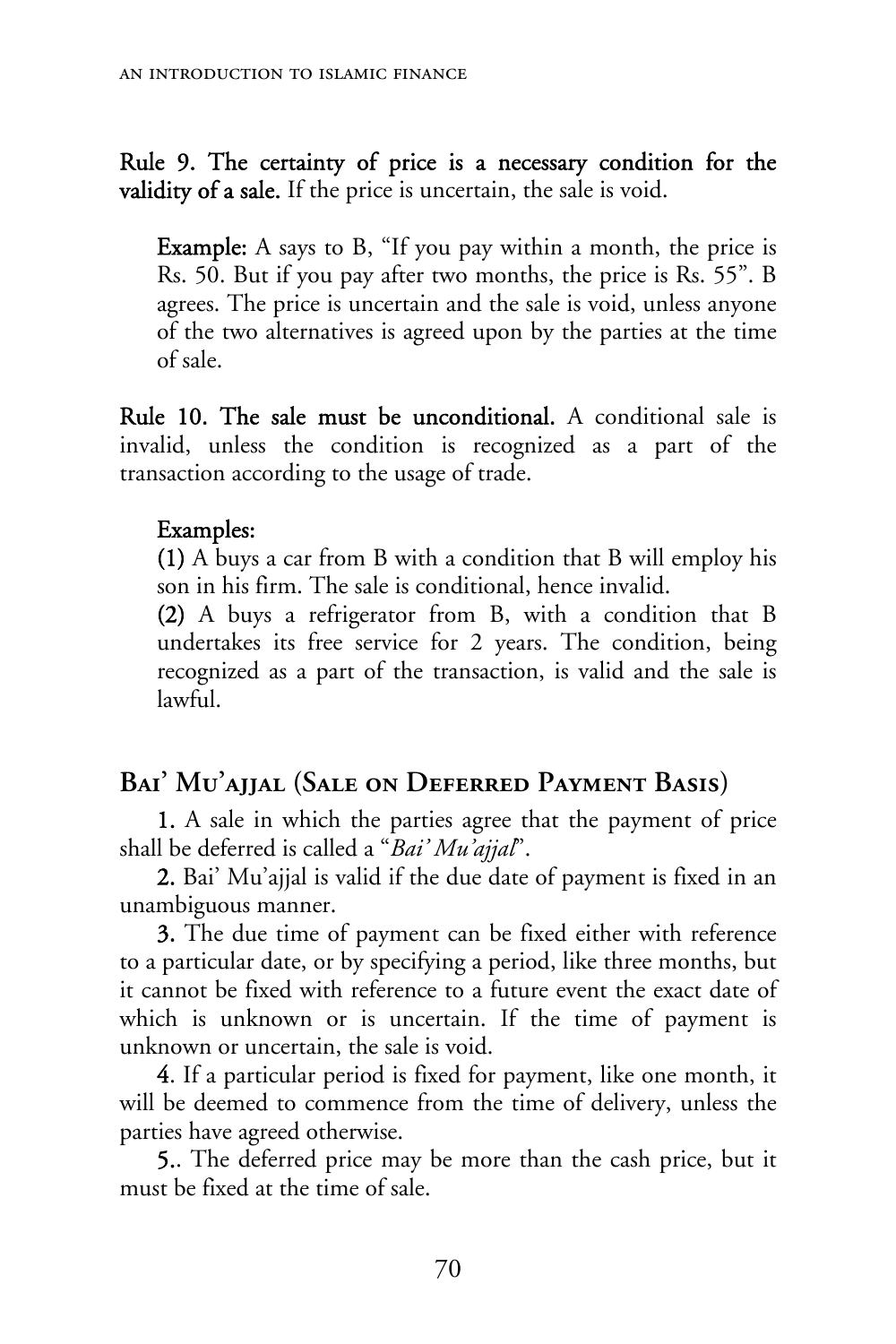**MURABAHAH** 

6. Once the price is fixed, it cannot be decreased in case of earlier payment, nor can it be increased in case of default.

7. In order to pressurize the buyer to pay the installments promptly, the buyer may be asked to promise that in case of default, he will donate some specified amount for a charitable purpose. In this case the seller may receive such amount from the buyer, not to make it a part of his income, but to use it for a charitable purpose on behalf of the buyer. The detailed discussion on this subject will be found later in this chapter.

8. If the commodity is sold on installments, the seller may put a condition on the buyer that if he fails to pay any installment on its due date, the remaining installments will become due immediately.

9. In order to secure the payment of price, the seller may ask the buyer to furnish a security whether in the form of a mortgage or in the form of a lien or a charge on any of his existing assets.

10. The buyer can also be asked to sign a promissory note or a bill of exchange, but the note or the bill cannot be sold to a third party at a price different from its face value.

## **Murabahah**

1. Murabahah is a particular kind of sale where the seller expressly mentions the cost of the sold commodity he has incurred, and sells it to another person by adding some profit or mark-up thereon.

2. The profit in murabahah can be determined by mutual consent, either in lump sum or through an agreed ratio of profit to be charged over the cost.

3. All the expenses incurred by the seller in acquiring the commodity like freight, custom duty etc. shall be included in the cost price and the mark-up can be applied on the aggregate cost. However, recurring expenses of the business like salaries of the staff, the rent of the premises etc. cannot be included in the cost of an individual transaction. In fact, the profit claimed over the cost takes care of these expenses.

4. Murabahah is valid only where the exact cost of a commodity can be ascertained. If the exact cost cannot be ascertained, the commodity cannot be sold on murabahah basis. In this case the commodity must be sold on *musawamah* (bargaining) basis i.e.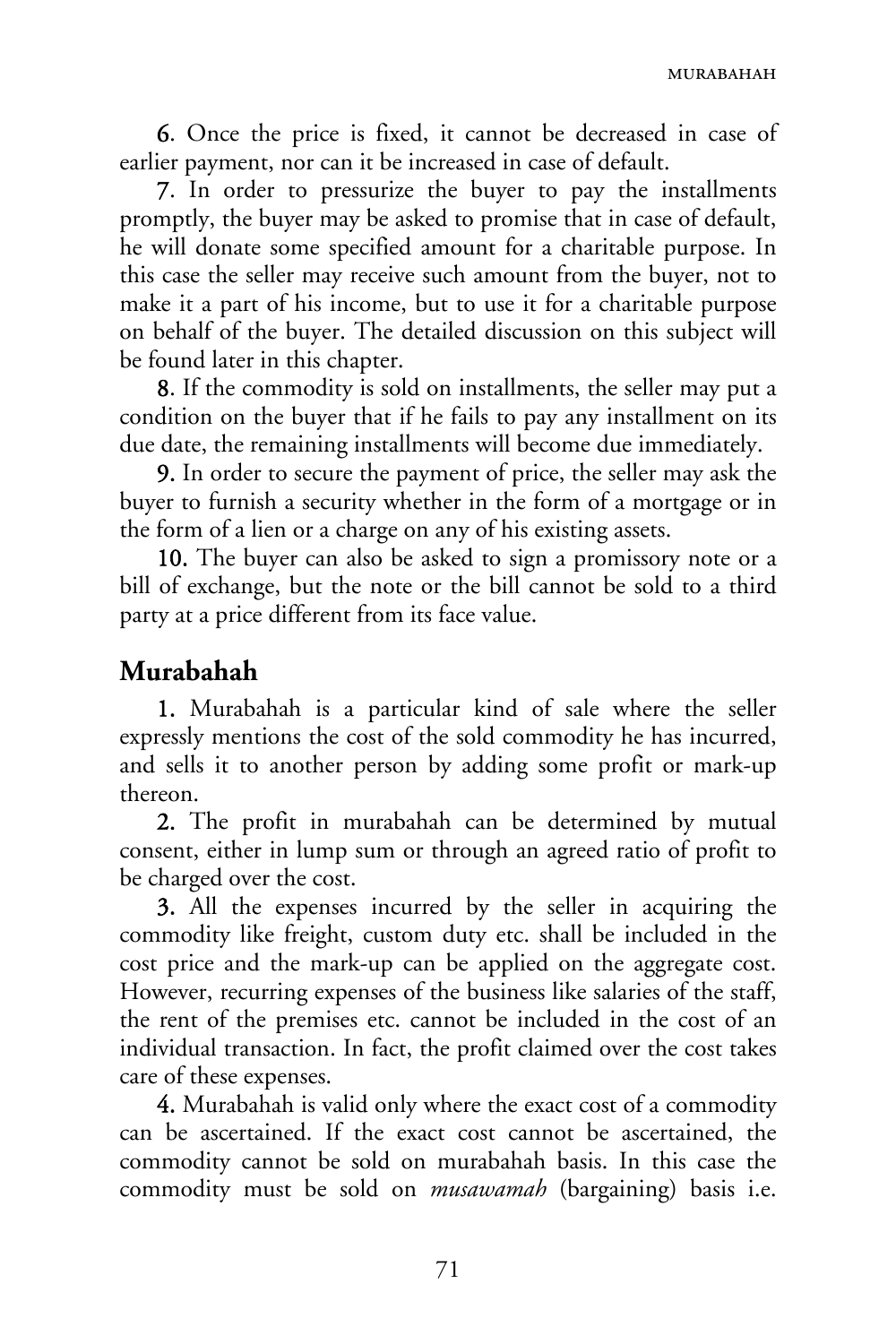without any reference to the cost or to the ratio of profit / mark-up. The price of the commodity in such cases shall be determined in lump sum by mutual consent.

Example (1) A purchased a pair of shoes for Rs. 100/-. He wants to sell it on murabahah with 10% mark-up. The exact cost is known. The murabahah sale is valid.

Example (2) A purchased a ready - made suit with a pair of shoes in a single transaction, for a lump sum price of Rs. 500/-. A can sell the suit including shoes on murabahah. But he cannot sell the shoes separately on murabahah, because the individual cost of the shoes is unknown. If he wants to sell the shoes separately, he must sell it at a lump sum price without reference to the cost or to the mark-up.

## **MURABAHAH AS A MODE OF FINANCING**

Originally, murabahah is a particular type of sale and not a mode of financing. The ideal mode of financing according to Shari'ah is mudarabah or musharakah which have been discussed in the first chapter. However, in the perspective of the current economic set up, there are certain practical difficulties in using mudarabah and musharakah instruments in some areas of financing. Therefore, the contemporary Shari'ah experts have allowed, subject to certain conditions, the use of the murabahah on deferred payment basis as a mode of financing. But there are two essential points which must be fully understood in this respect:

1. It should never be overlooked that, originally, murabahah is not a mode of financing. It is only a device to escape from "interest" and not an ideal instrument for carrying out the real economic objectives of Islam. Therefore, this instrument should be used as a transitory step taken in the process of the Islamization of the economy, and its use should be restricted only to those cases where mudarabah or musharakah are not practicable.

2. The second important point is that the murabahah transaction does not come into existence by merely replacing the word of "interest" by the words of "profit" or "mark-up". Actually, murabahah as a mode of finance, has been allowed by the Shari'ah scholars with some conditions. Unless these conditions are fully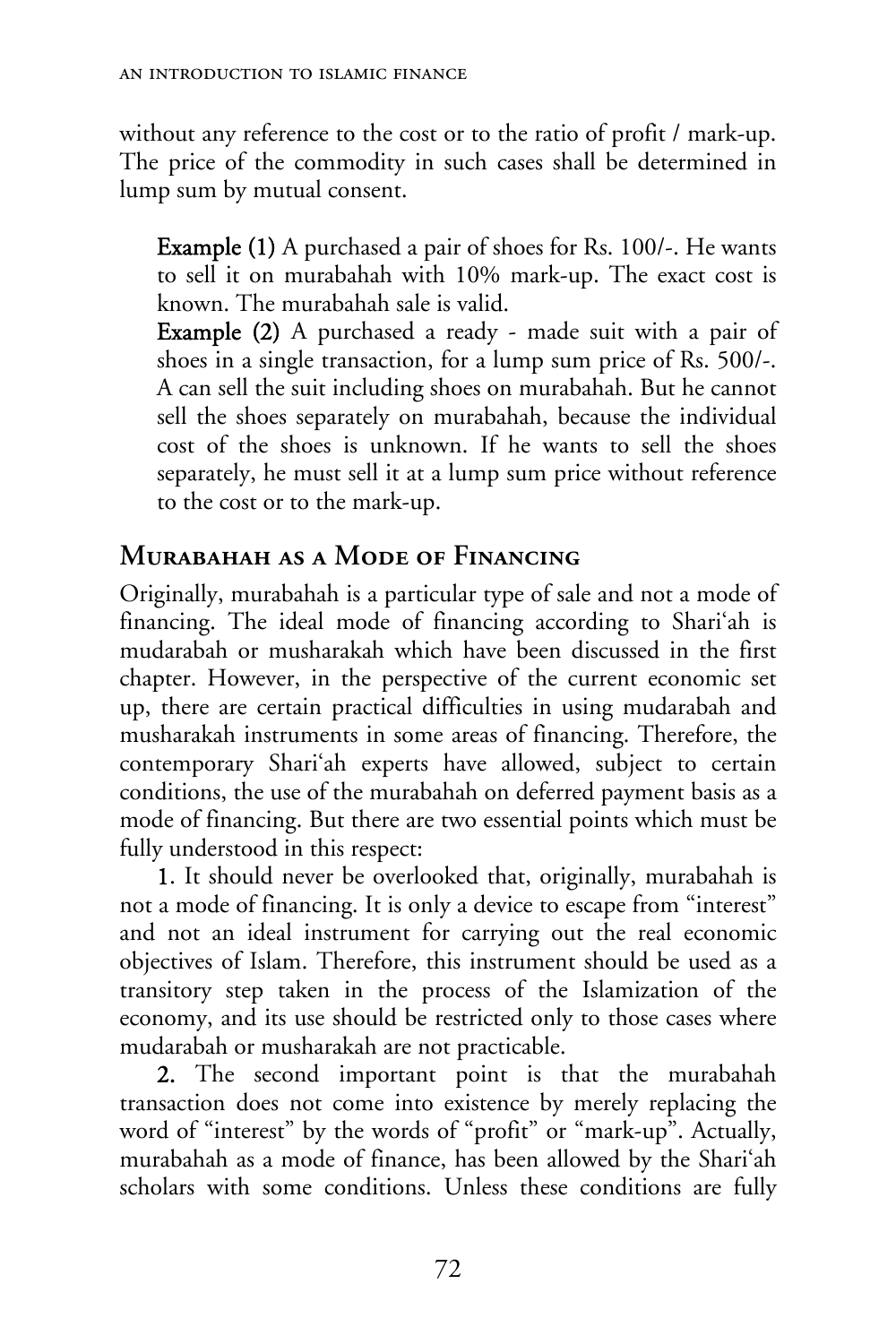observed, murabahah is not permissible. In fact, it is the observance of these conditions which can draw a clear line of distinction between an interest-bearing loan and a transaction of murabahah. If these conditions are neglected, the transaction becomes invalid according to Shari'ah.

## **BASIC FEATURES OF MURABAHAH FINANCING**

1. Murabahah is not a loan given on interest. It is the sale of a commodity for a deferred price which includes an agreed profit added to the cost.

2. Being a sale, and not a loan, the murabahah should fulfil all the conditions necessary for a valid sale, especially those enumerated earlier in this chapter.

3. Murabahah cannot be used as a mode of financing except where the client needs funds to actually purchase some commodities. For example, if he wants funds to purchase cotton as a raw material for his ginning factory, the Bank can sell him the cotton on the basis of murabahah. But where the funds are required for some other purposes, like paying the price of commodities already purchased by him, or the bills of electricity or other utilities or for paying the salaries of his staff, murabahah cannot be effected, because murabahah requires a real sale of some commodities, and not merely advancing a loan.

4. The financier must have owned the commodity before he sells it to his client.

5. The commodity must come into the possession of the financier, whether physical or constructive, in the sense that the commodity must be in his risk, though for a short period.

6. The best way for murabahah, according to Shari'ah, is that the financier himself purchases the commodity and keeps it in his own possession, or purchases the commodity through a third person appointed by him as agent, before he sells it to the customer. However, in exceptional cases, where direct purchase from the supplier is not practicable for some reason, it is also allowed that he makes the customer himself his agent to buy the commodity on his behalf. In this case the client first purchases the commodity on behalf of his financier and takes its possession as such. Thereafter, he purchases the commodity from the financier for a deferred price.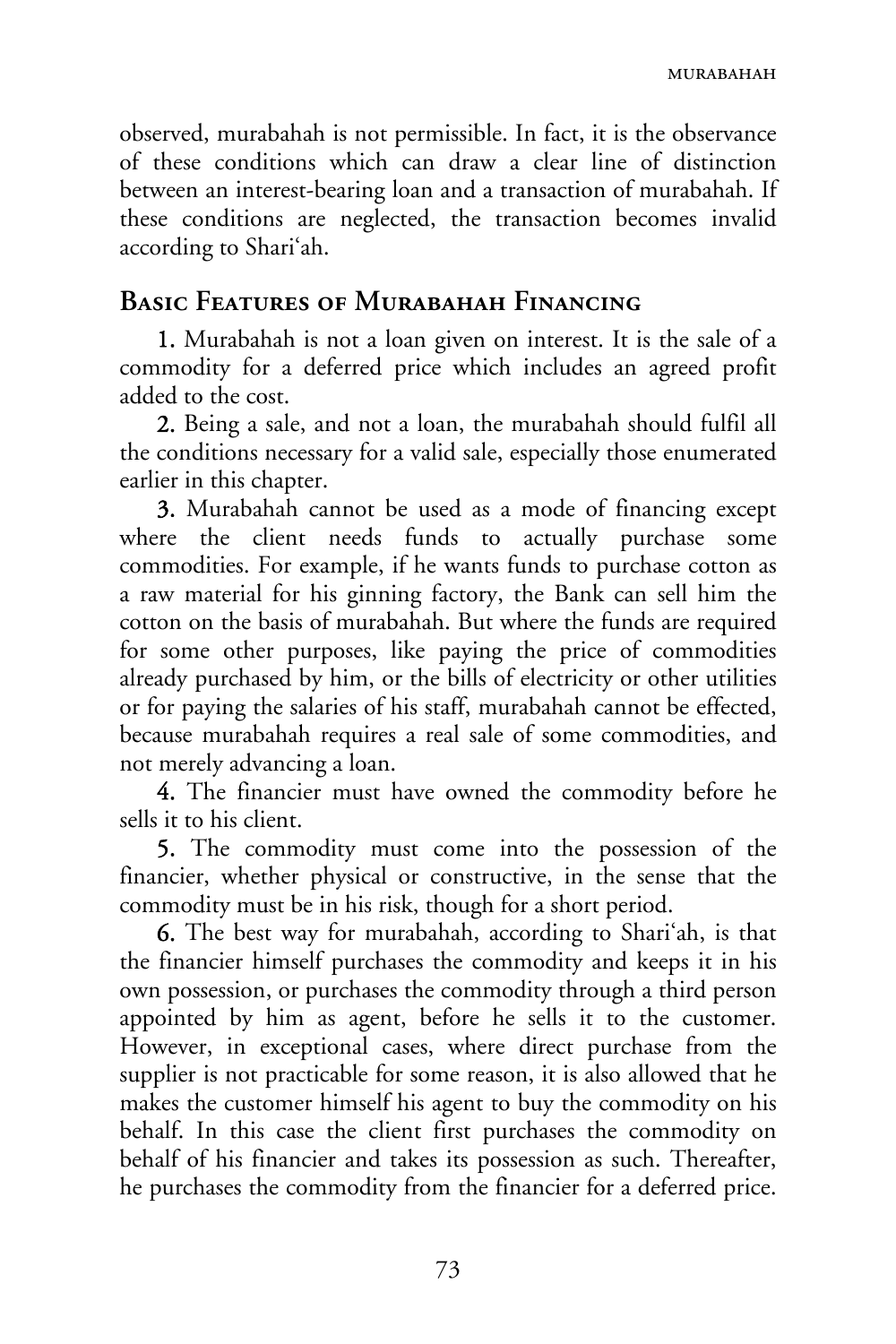His possession over the commodity in the first instance is in the capacity of an agent of his financier. In this capacity he is only a trustee, while the ownership vests in the financier and the risk of the commodity is also borne by him as a logical consequence of the ownership. But when the client purchases the commodity from his financier, the ownership, as well as the risk, is transferred to the client.

7. As mentioned earlier, the sale cannot take place unless the commodity comes into the possession of the seller, but the seller can promise to sell even when the commodity is not in his possession. The same rule is applicable to murabahah.

8. In the light of the aforementioned principles, a financial institution can use the murabahah as a mode of finance by adopting the following procedure:

Firstly: The client and the institution sign an over-all agreement whereby the institution promises to sell and the client promises to buy the commodities from time to time on an agreed ratio of profit added to the cost. This agreement may specify the limit upto which the facility may be availed.

Secondly: When a specific commodity is required by the customer, the institution appoints the client as his agent for purchasing the commodity on its behalf, and an agreement of agency is signed by both the parties.

Thirdly: The client purchases the commodity on behalf of the institution and takes its possession as an agent of the institution.

Fourthly: The client informs the institution that he has purchased the commodity on his behalf, and at the same time, makes an offer to purchase it from the institution.

Fifthly: The institution accepts the offer and the sale is concluded whereby the ownership as well as the risk of the commodity is transferred to the client.

All these five stages are necessary to effect a valid murabahah. If the institution purchases the commodity directly from the supplier (which is preferable) it does not need any agency agreement. In this case, the second phase will be dropped and at the third stage the institution itself will purchase the commodity from the supplier,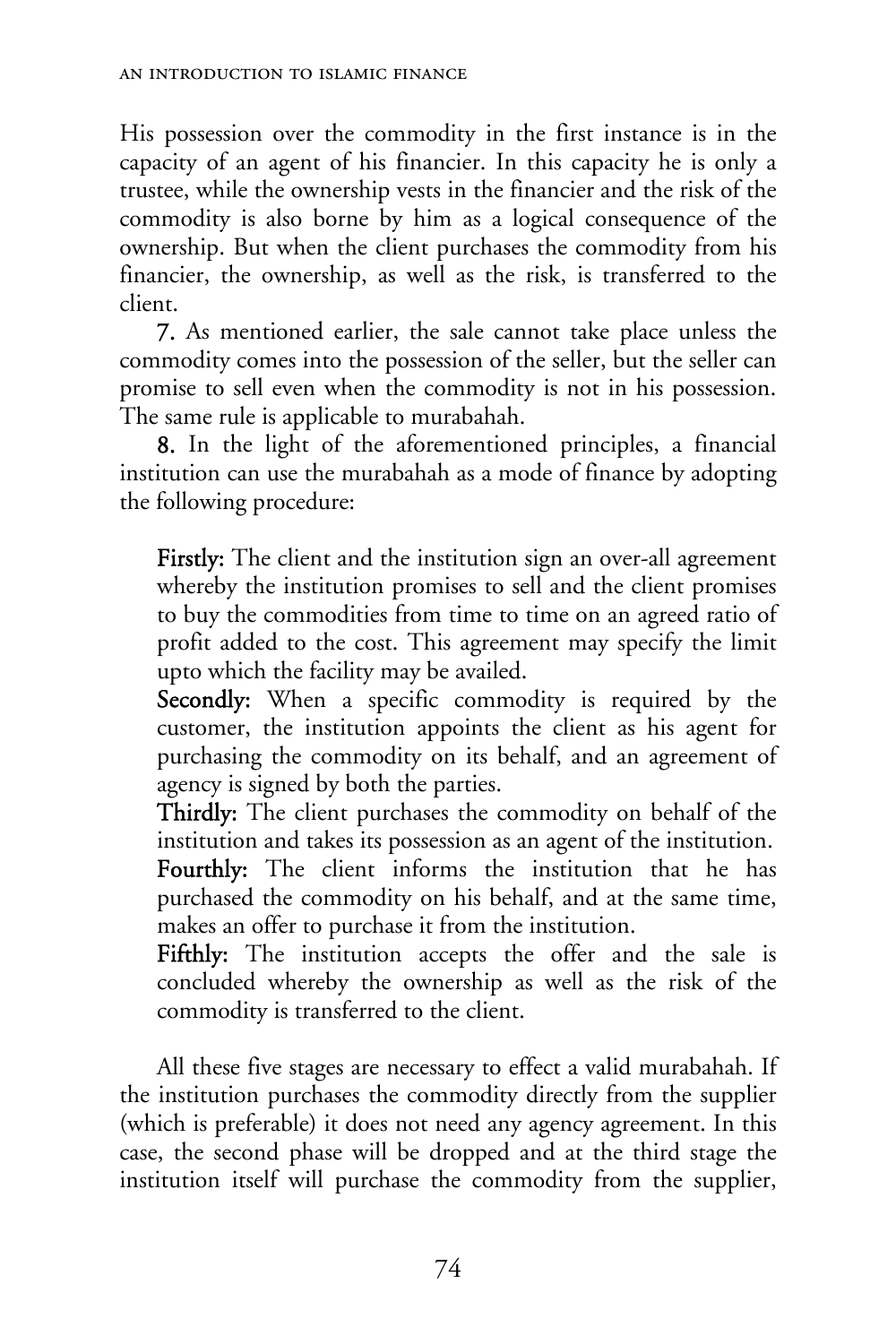and the fourth phase will be restricted to making an offer by the client.

 The most essential element of the transaction is that the commodity must remain in the risk of the institution during the period between the third and the fifth stage. This is the only feature of murabahah which can distinguish it from an interest-based transaction. Therefore, it must be observed with due diligence at all costs, otherwise the murabahah transaction becomes invalid according to Shari'ah.

9. It is also a necessary condition for the validity of murabahah that the commodity is purchased from a third party. The purchase of the commodity from the client himself on 'buy back' agreement is not allowed in Shari'ah. Thus murabahah based on 'buy back' agreement is nothing more than an interest based transaction.

10. The above mentioned procedure of the murabahah financing is a complex transaction where the parties involved have different capacities at different stages.

(a) At the first stage, the institution and the client promise to sell and purchase a commodity in future. This is not an actual sale. It is just a promise to effect a sale in future on murabahah basis. Thus at this stage the relation between the institution and the client is that of a promisor and a promise.

(b) At the second stage, the relation between the parties is that of a principal and an agent.

(c) At the third stage, the relation between the institution and the supplier is that of a buyer and seller.

(d) At the fourth and fifth stage, the relation of buyer and seller comes into operation between the institution and the client, and since the sale is effected on deferred payment basis, the relation of a debtor and creditor also emerges between them simultaneously.

All these capacities must be kept in mind and must come into operation with all their consequential effects, each at its relevant stage, and these different capacities should never be mixed up or confused with each other.

11. The institution may ask the client to furnish a security to its satisfaction for the prompt payment of the deferred price. He may also ask him to sign a promissory note or a bill of exchange, but it must be after the actual sale takes place, i.e. at the fifth stage mentioned above. The reason is that the promissory note is signed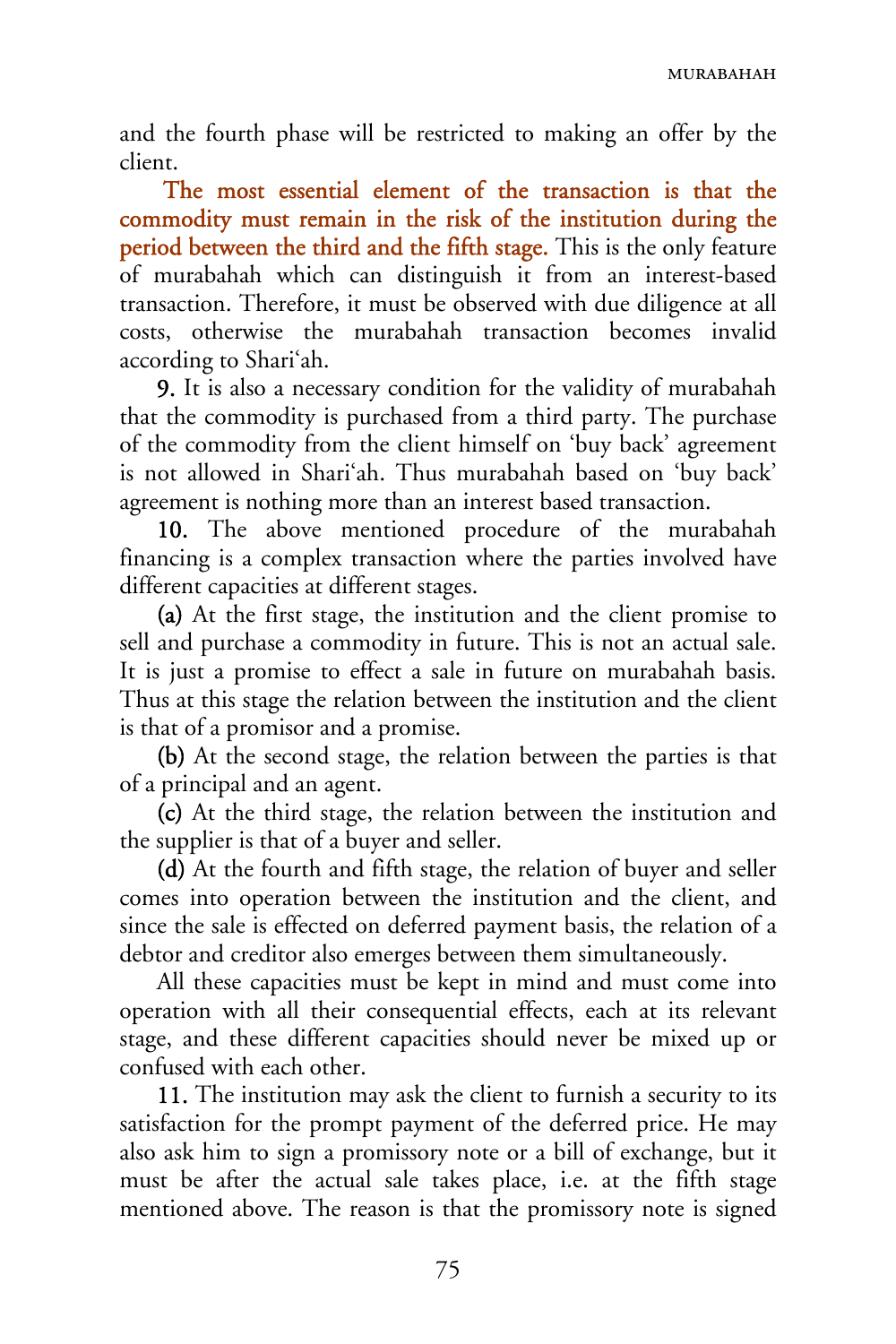by a debtor in favour of his creditor, but the relation of debtor and creditor between the institution and the client begins only at the fifth stage, whereupon the actual sale takes place between them.

12. In the case of default by the buyer in the payment of price at the due date, the price cannot be increased. However, if he has undertaken, in the agreement to pay an amount for a charitable purpose, as mentioned in para 7 of the rules of Bai' Mu'ajjal, he shall be liable to pay the amount undertaken by him. But the amount so recovered from the buyer shall not form part of the income of the seller / the financier. He is bound to spend it for a charitable purpose on behalf of the buyer, as will be explained later in detail.

# **Some Issues Involved in Murabahah**

So far the basic concept of murabahah has been explained. Now, it is proposed to discuss some relevant issues with reference to the underlying Islamic principles and their practical applicability in murabahah transaction, because without correct understanding of these issues, the concept may remain ambiguous and its practical application may be susceptible to errors and misconceptions.

## **DIFFERENT PRICING FOR CASH AND CREDIT SALES**

The first and foremost question about murabahah is that, when used as a mode of financing, it is always effected on the basis of deferred payment. The financier purchases the commodity on cash payment and sells it to the client on credit. While selling the commodity on credit, he takes into account the period in which the price is to be paid by the client and increases the price accordingly. The longer the maturity of the murabahah payment, the higher the price. Therefore the price in a murabahah transaction, as practiced by the Islamic banks, is always higher than the market price. If the client is able to purchase the same commodity from the market on cash payment, he will have to pay much less than he has to pay in a murabahah transaction on deferred payment basis. The question arises as to whether the price of a commodity in a credit sale may be increased from the price of a cash sale. Some people argue that the increase of price in a credit sale, being in consideration of the time given to the purchaser, should be treated analogous to the interest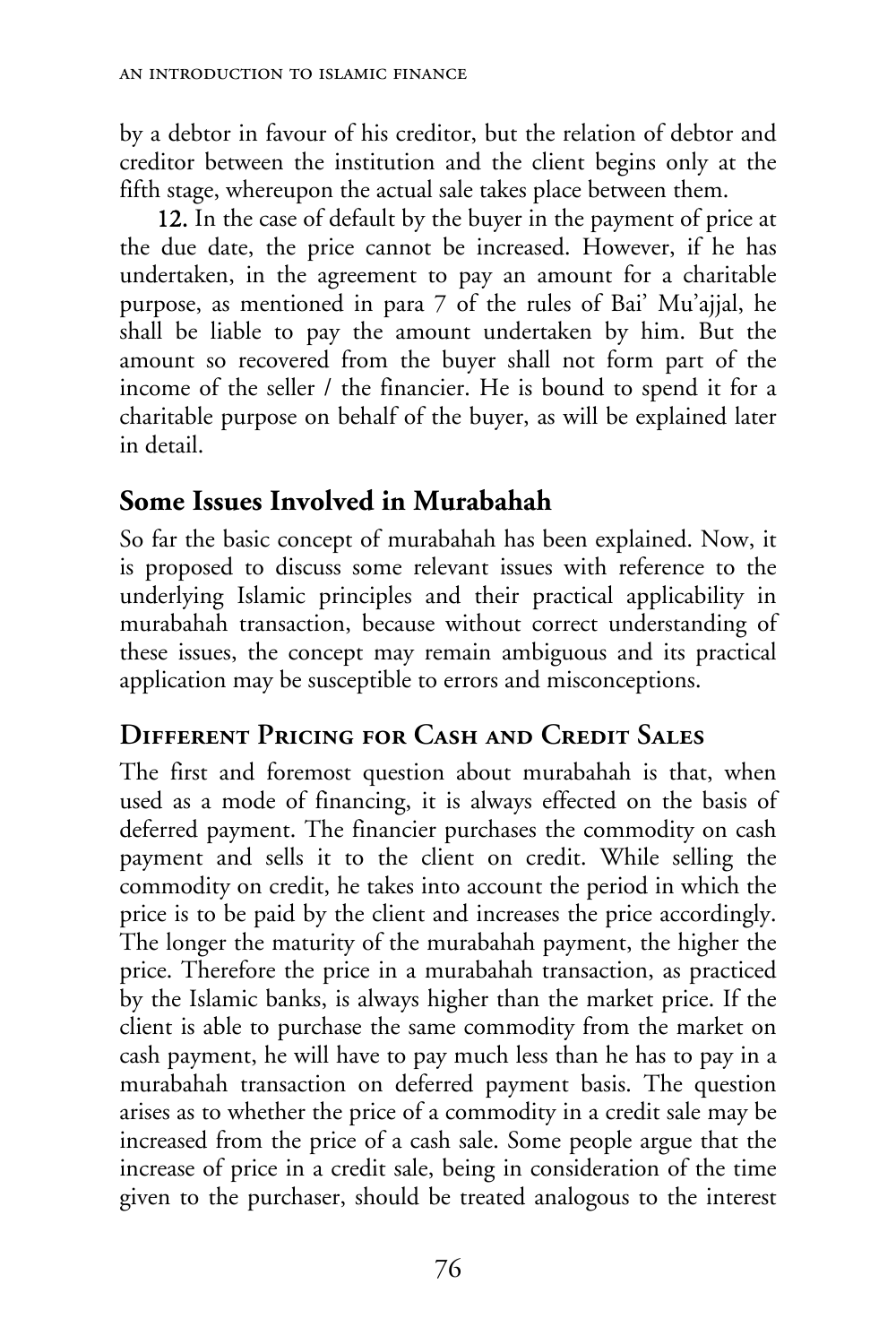charged on a loan, because in both cases an additional amount is charged for the deferment of payment. On this basis they argue that the murabahah transactions, as practiced in the Islamic banks, are not different in essence from the interest-based loans advanced by the conventional banks.

This argument, which seems to be logical in appearance, is based on a misunderstanding about the principles of Shari'ah regarding the prohibition of riba. For the correct comprehension of the concept the following points must be kept in view.

The modern capitalist theory does not differentiate between money and commodity in so far as commercial transactions are concerned. In the matter of exchange, money and commodity both are treated at par. Both can be traded in. Both can be sold at whatever price the parties agree upon. One can sell one dollar for two dollars on the spot as well as on credit, just as he can sell a commodity valuing one dollar for two dollars. The only condition is that it should be with mutual consent.

The Islamic principles, however, do not subscribe to this theory. According to Islamic principles, money and commodity have different characteristics and therefore, they are treated differently. The basic points of difference between money and commodity are the following:

(a) Money has no intrinsic utility. It cannot be utilized for fulfilling human needs directly. It can only be used for acquiring some goods or services. The commodities, on the other hand, have intrinsic utility. They can be utilized directly without exchanging them for some other thing.

(b) The commodities can be of different qualities, while money has no quality except that it is a measure of value or a medium of exchange. Therefore, all the units of money, of same denomination, are 100% equal to each other. An old and dirty note of Rs. 1000/ has the same value as a brand new note of Rs. 1000/-, unlike the commodities which may have different qualities, and obviously an old and used car may be much less in value than a brand new car.

(c) In commodities, the transaction of sale and purchase is effected on a particular individual commodity or, at least, on the commodities having particular specifications. If A has purchased a particular car by pin-pointing it and seller has agreed, he deserves to receive the same car. The seller cannot compel him to take the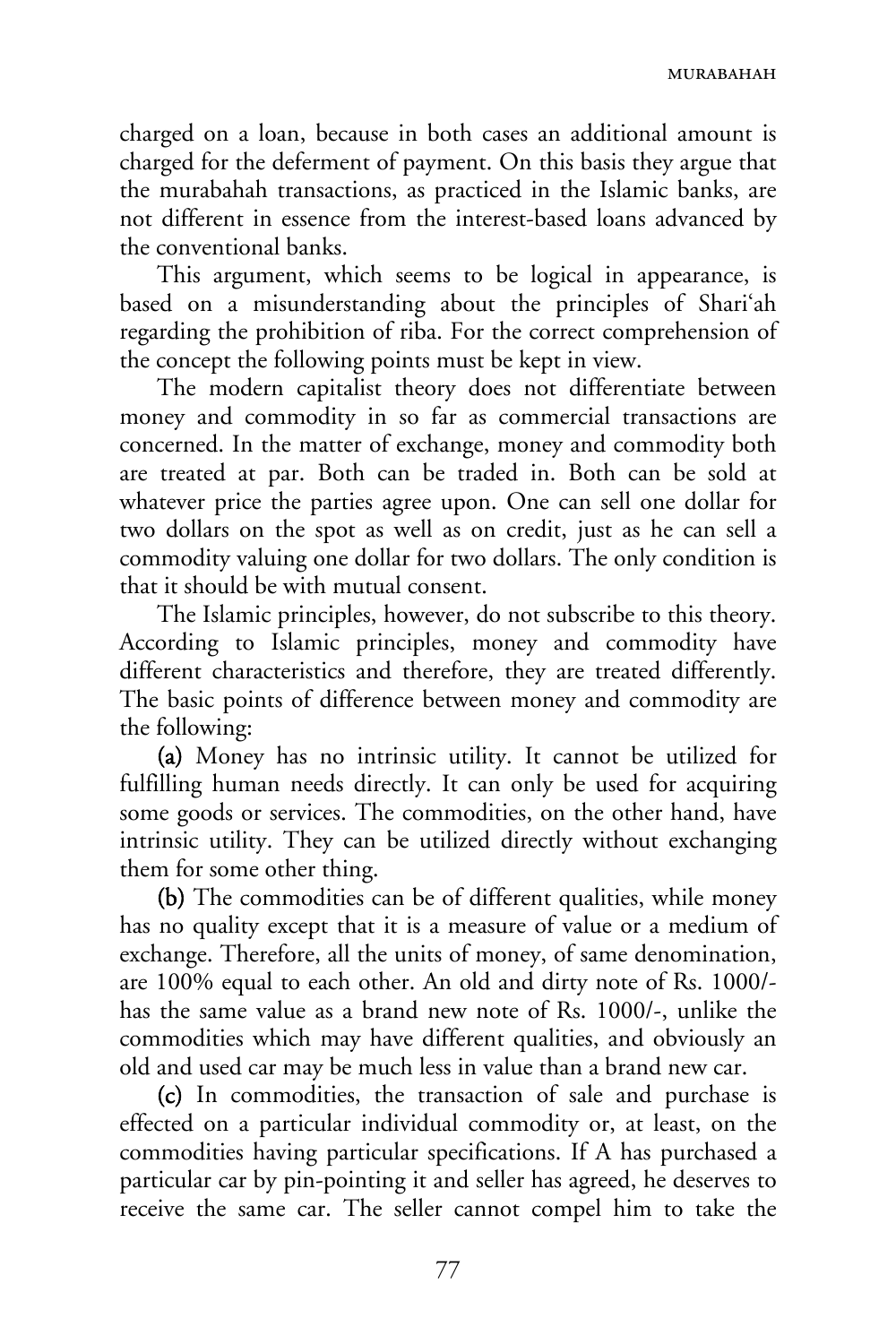delivery of another car, though of the same type or quality. This can only be done if the purchaser agrees to it which implies that the earlier transaction is cancelled and a new transaction on the new car is effected by mutual consent.

Money, on the contrary, cannot be pin-pointed in a transaction of exchange. If A has purchased a commodity from B by showing him a particular note of Rs. 1000/- he can still pay him another note of the same denomination, while B cannot insist that he will take the same note as was shown to him.

Keeping these differences in view, Islam has treated money and commodities differently. Since money has no intrinsic utility, but is only a medium of exchange which has no different qualities, the exchange of a unit of money for another unit of the same denomination cannot be effected except at par value. If a currency note of Rs. 1000/- is exchanged for another note of Pakistani Rupees, it must be of the value of Rs. 1000/- The price of the former note can neither be increased nor decreased from Rs. 1000/ even in a spot transaction, because the currency note has no intrinsic utility nor a different quality (recognized legally), therefore any excess on either side is without consideration, hence not allowed in Shari'ah. As this is true in a spot exchange transaction, it is also true in a credit transaction where there is money on both sides, because if some excess is claimed in a credit transaction (where money is exchanged for money) it will be against nothing but time.

The case of the normal commodities is different. Since they have intrinsic utility and have different qualities, the owner is at liberty to sell them at whatever price he wants, subject to the forces of supply and demand. If the seller does not commit a fraud or misrepresentation, he can sell a commodity at a price higher than the market rate with the consent of the purchaser. If the purchaser accepts to buy it at that increased price, the excess charged from him is quite permissible for the seller. When he can sell his commodity at a higher price in a cash transaction, he can also charge a higher price in a credit sale, subject only to the condition that he neither deceives the purchaser, nor compels him to purchase, and the buyer agrees to pay the price with his free will.

It is sometimes argued that the increase of price in a cash transaction is not based on the deferred payment, therefore it is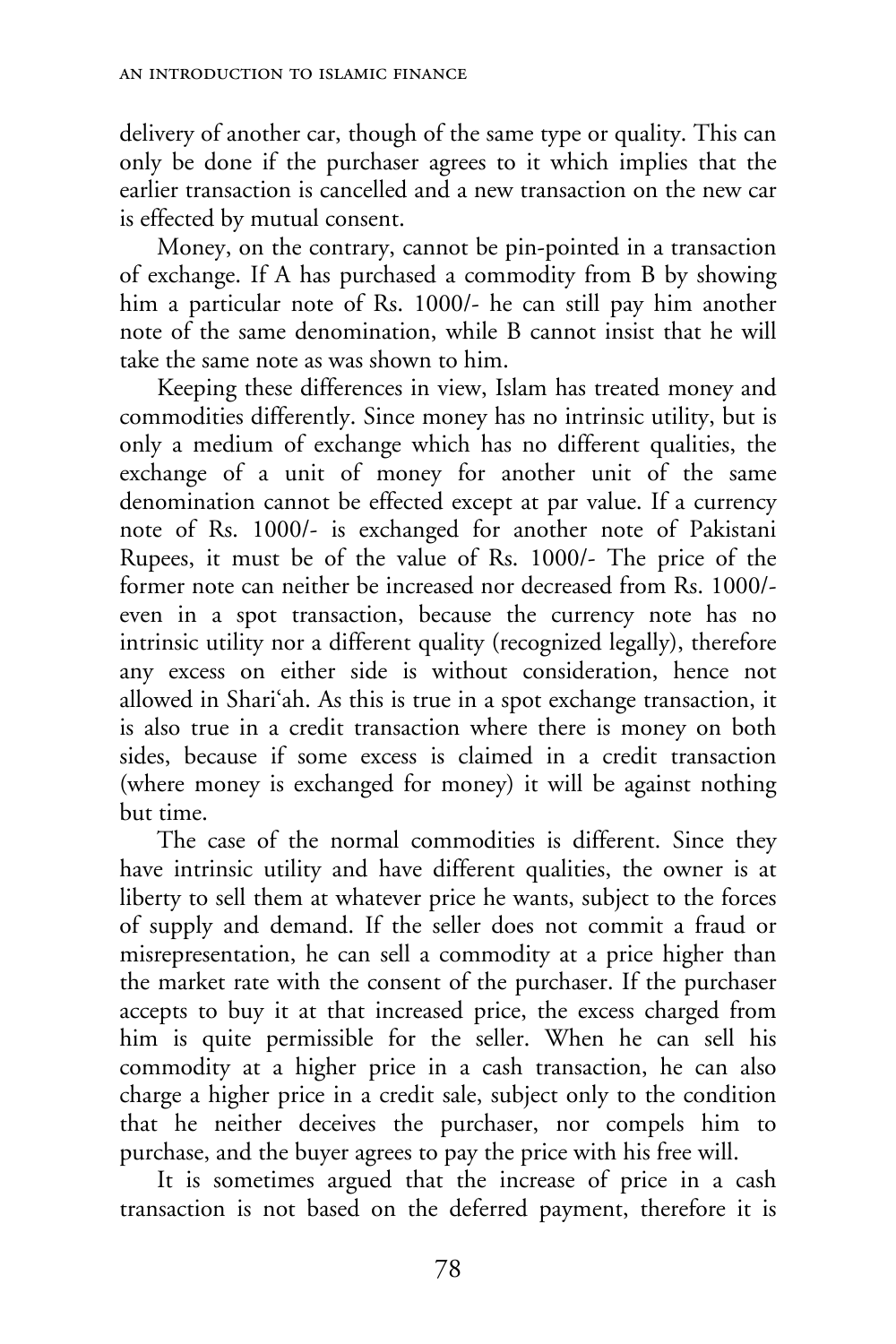permissible while in a sale based on deferred payment, the increase is purely against time which makes it analogous to interest. This argument is again based on the misconception that whenever price is increased taking the time of payment into consideration, the transaction comes within the ambit of interest. This presumption is not correct. Any excess amount charged against late payment is riba only where the subject matter is money on both sides. But if a commodity is sold in exchange of money, the seller, when fixing the price, may take into consideration different factors, including the time of payment. A seller, being the owner of a commodity which has intrinsic utility may charge a higher price and the purchaser may agree to pay it due to various reasons, for example:

- (a) His shop is nearer to the buyer who does not want to go to the market which is not so near.
- (b) The seller is more trust-worthy for the purchaser than others, and the purchaser has more confidence in him that he will give him the required thing without any defect.
- (c) The seller gives him priority in selling commodities having more demand.
- (d) The atmosphere of the shop of the seller is cleaner and more comfortable than other shops,
- (e) The seller is more courteous in his dealings than others.

These and similar other considerations play their role in charging a higher price from the customer. In the same way, if a seller increases the price because he allows credit to his client, it is not prohibited by Shari'ah if there is no cheating and the purchaser accepts it with open eyes, because whatever the reason of increase, the whole price is against a commodity and not against money. It is true that, while increasing the price of the commodity, the seller has kept in view the time of its payment, but once the price is fixed, it relates to the commodity, and not to the time. That is why if the purchaser fails to pay at the stipulated time, the price will remain the same and can never be increased by the seller. Had it been against time, it might have been increased, if the seller allows him more time after the maturity.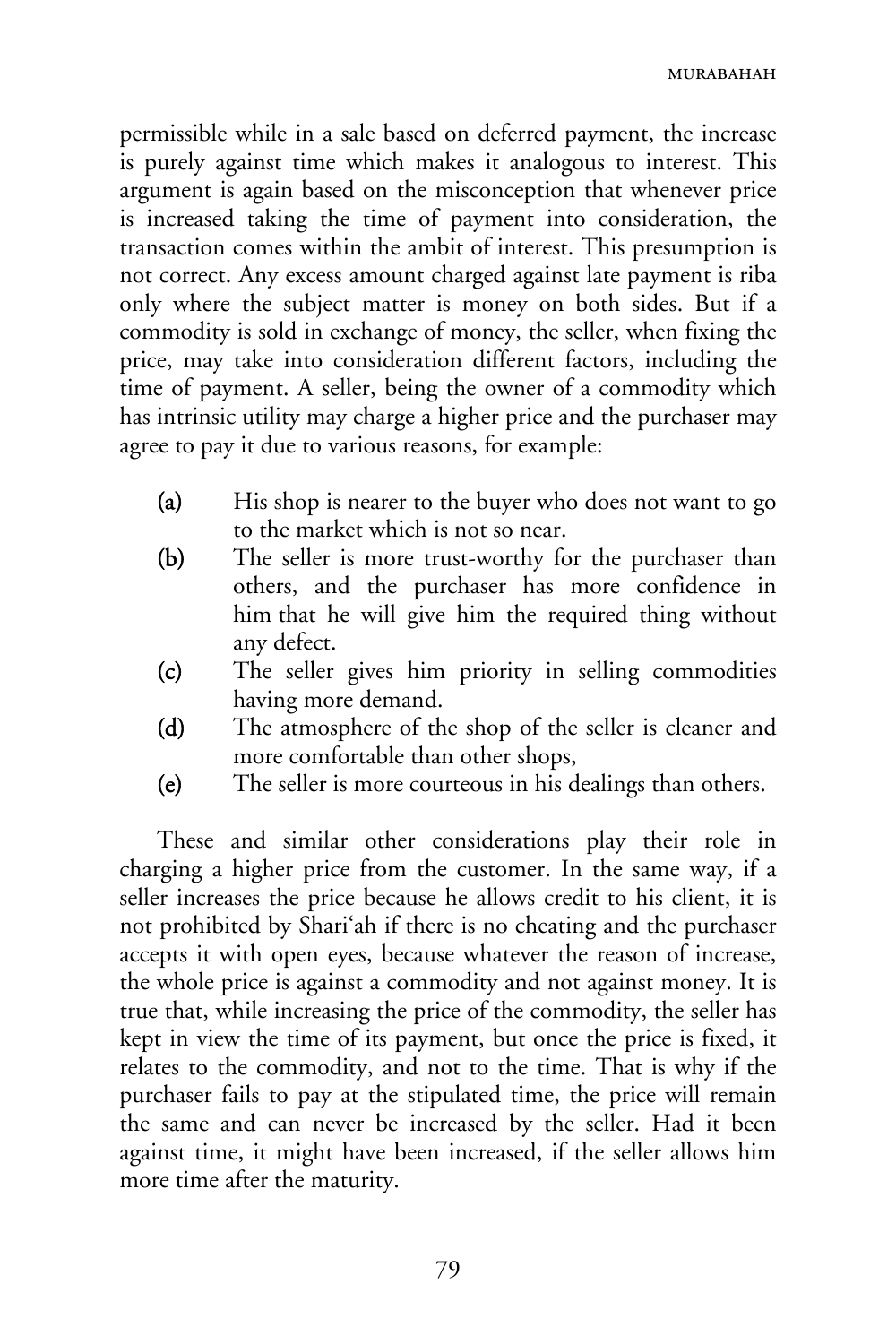<span id="page-79-0"></span>To put it another way, since money can only be traded in at par value, as explained earlier, any excess claimed in a credit transaction (of money in exchange of money) is against nothing but time. That is why if the debtor is allowed more time at maturity, some more money is claimed from him. Conversely, in a credit sale of a commodity, time is not the exclusive consideration while fixing the price. The price is fixed for commodity, not for time. However, time may act as an ancillary factor to determine the price of the commodity, like any other factor from those mentioned above, but once this factor has played its role, every part of the price is attributed to the commodity.

The upshot of this discussion is that when money is exchanged for money, no excess is allowed, neither in cash transaction, nor in credit, but where a commodity is sold for money, the price agreed upon by the parties may be higher than the market price, both in cash and credit transactions. Time of payment may act as an ancillary factor to determine the price of a commodity, but it cannot act as an exclusive basis for and the sole consideration of an excess claimed in exchange of money for money.

This position is accepted unanimously by all the four schools of Islamic law and the majority of the Muslim jurists. They say that if a seller determines two different prices for cash and credit sales, the price of the credit sale being higher than the cash price, it is allowed in Shari'ah. The only condition is that at the time of actual sale, one of the two options must be determined, leaving no ambiguity in the nature of the transaction. For example, it is allowed for the seller, at the time of bargaining, to say to purchaser, "If you purchase the commodity on cash payment, the price would be Rs. 100/- and if you purchase it on a credit of six months, the price would be Rs. 110/-." But the purchaser shall have to select either of the two options. He should say that he would purchase it on credit for Rs. 110/-. Thus, at the time of actual sale, the price will be known to both parties.<sup>[2](#page-79-0)</sup>

However, if either of the two options is not determined in specific terms, the sale will not be valid. This may happen in those installment sales in which different prices are claimed for different

<sup>&</sup>lt;sup>2</sup> See Ibn Qudamah, *al-Mughni*, 4:290; al-Sarakhsi, *al-Mabsut*, 13:8; al-Dasuqi, 3:58; and *Mughni al-Muhtaj*, 2:31.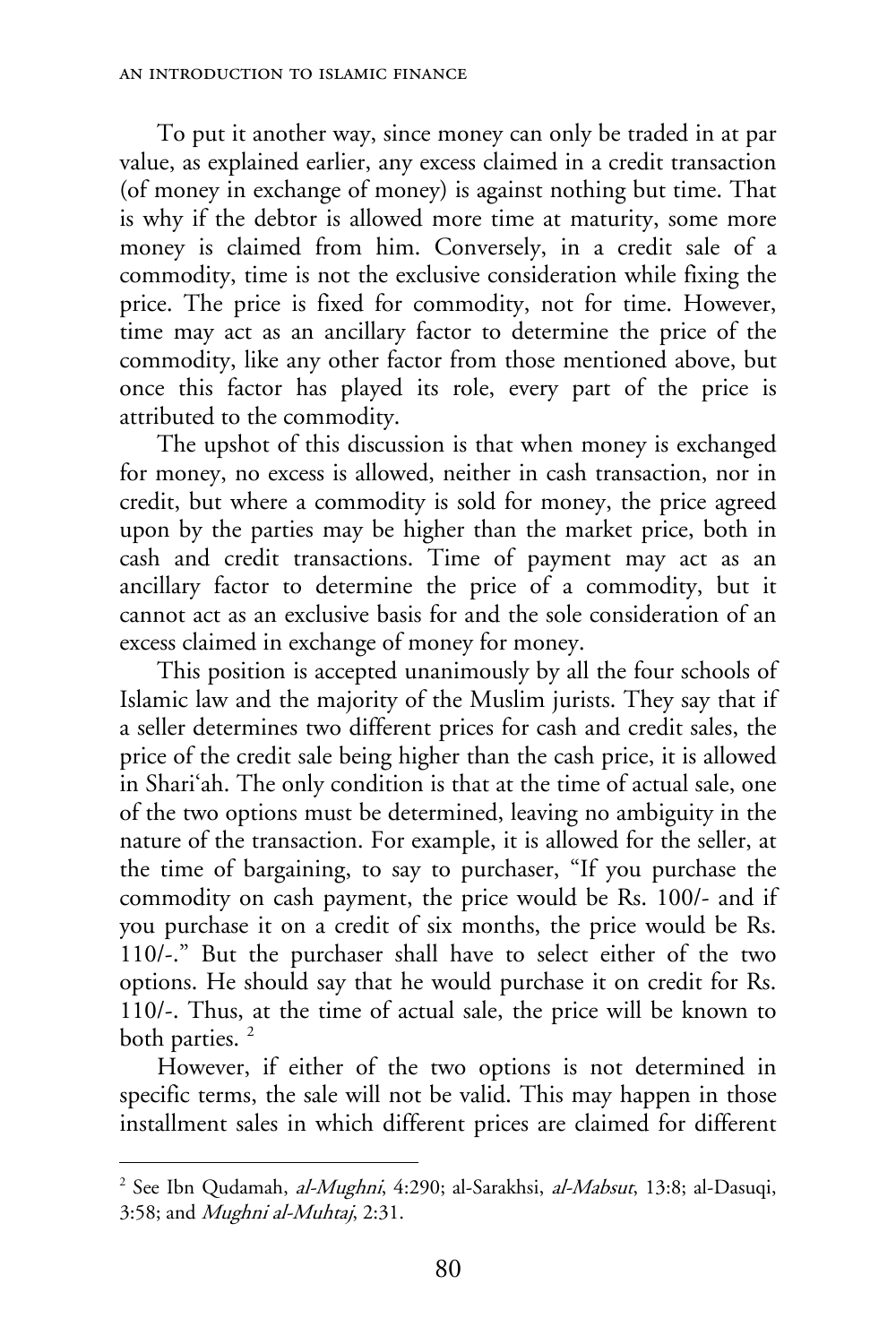maturities. In this case the seller draws a schedule of prices according to schedule of payment. For example, Rs. 1000/- are charged for the credit of 3 months Rs. 1100/- for the credit of 6 months, Rs. 1200/- for 9 month and so on. The purchaser takes the commodity without specifying the option he will exercise, on the assumption that he will pay the price in future according to his convenience. This transaction is not valid, because the time of payment, as well as the price, is not determined. But if he chooses one of this options specifically and says, for example, that he purchases the commodity on 6 months credit with a price of 1100/ the sale will be valid.

Another point must be noted here. What has been allowed above is that the price of the commodity in a credit sale is fixed at more than the cash price. But if the sale has taken place at cash price, and the seller has imposed a condition that in case of late payment, he will charge 10% per annum as a penalty or as interest, this is totally prohibited; because what is being charged is not a part of the price; it is an interest charged on a debt.

The practical difference between the two situations is that where the additional amount is a part of the price, it may be charged on a one time basis only. If the purchaser fails to pay it on time, the seller cannot charge another additional amount. The price will remain the same without any addition. Conversely, where the additional amount is not a part of the price it will keep increasing with the period of default.

#### **THE USE OF INTEREST-RATE AS BENCHMARK**

Many institutions financing by way of murabahah determine their profit or mark-up on the basis of the current interest rate, mostly using LIBOR (Inter-bank offered rate in London) as the criterion. For example, if LIBOR is 6%, they determine their mark-up on murabahah equal to LIBOR or some percentage above LIBOR. This practice is often criticized on the ground that profit based on a rate of interest should be as prohibited as interest itself.

No doubt, the use of the rate of interest for determining a halal profit cannot be considered desirable. It certainly makes the transaction resemble an interest-based financing, at least in appearance, and keeping in view the severity of prohibition of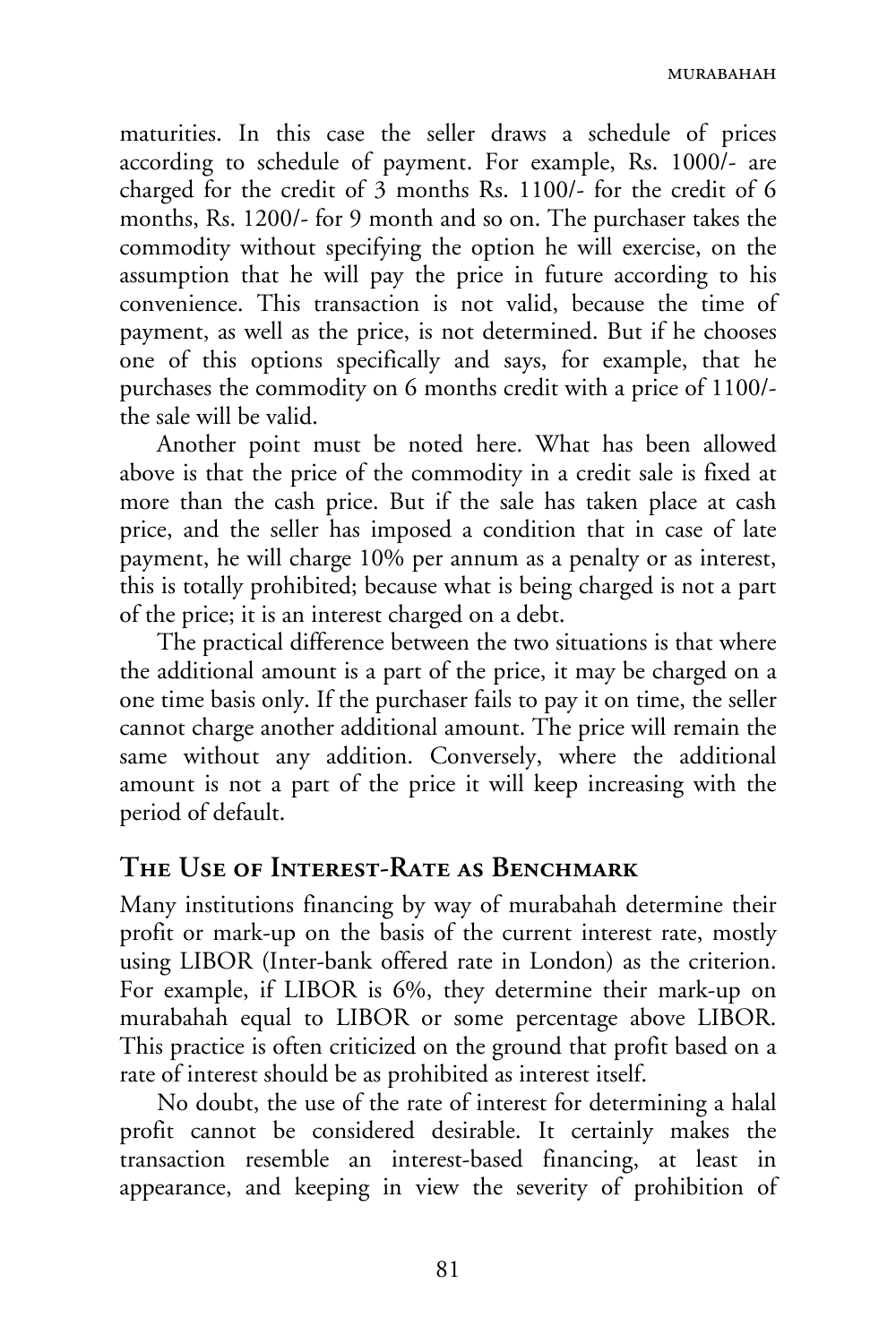interest, even this apparent resemblance should be avoided as far a possible. But one should not ignore the fact that the most important requirement for validity of murabahah is that it is a genuine sale with all its ingredients and necessary consequences. If a murabahah transaction fulfils all the conditions enumerated in this chapter, merely using the interest rate as a benchmark for determining the profit of murabahah does not render the transaction as invalid, haram or prohibited, because the deal itself does not contain interest. The rate of interest has been used only as an indicator or as a benchmark. In order to explain the point, let me give an example.

A and B are two brothers. A trades in liquor which is totally prohibited in Shari'ah. B, being a practicing Muslim dislikes the business of A and starts the business of soft drinks, but he wants his business to earn as much profit as A earns through trading in liquor, therefore he resolves that he will charge the same rate of profit from his customers as A charges over the sale of liquor. Thus he has tied up his rate of profit with the rate used by A in his prohibited business. One may question the propriety of his approach in determining the rate of his profit, but obviously no one can say that the profit charged by him in his halal business is haram, because he has used the rate of profit of the business of liquor as a benchmark.

Similarly, so far as the transaction of murabahah is based on Islamic principles and fulfils all its necessary requirements, the rate of profit determined on the basis of the rate of interest will not render the transaction as haram.

It is, however true that the Islamic banks and financial institutions should get rid of this practice as soon as possible, because, firstly, it takes the rate of interest as an ideal for a halal business which is not desirable, and secondly because it does not advance the basic philosophy of Islamic economy having no impact on the system of distribution. Therefore, the Islamic banks and financial institutions should strive for developing their own benchmark. This can be done by creating their own inter-bank market based on Islamic principles. The purpose can be achieved by creating a common pool which invests in asset-backed instruments like musharakah, ijarah etc. If majority of the assets of the pool is in tangible form, like leased property or equipment, shares in business concerns etc. its units can be sold and purchased on the basis of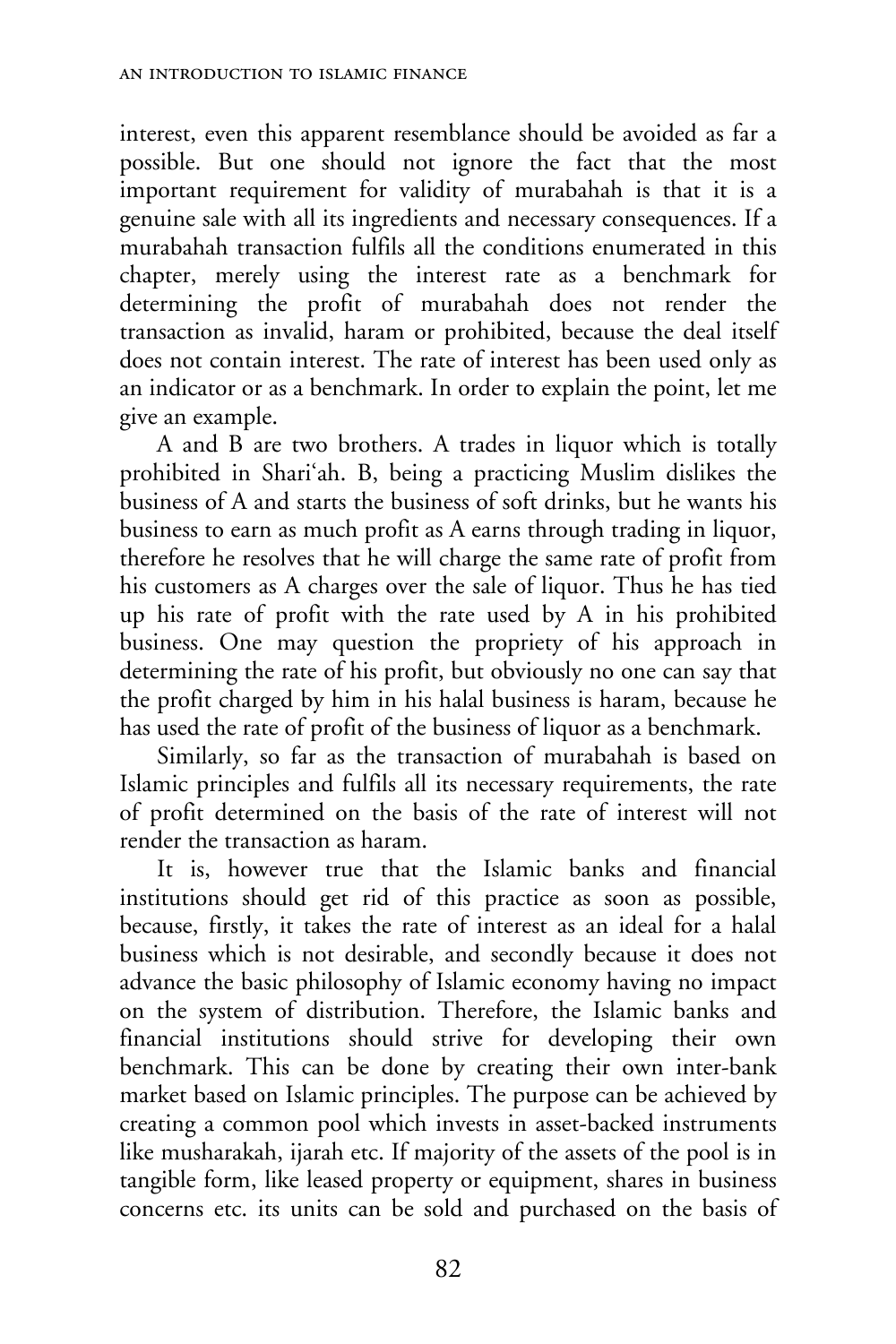their net asset value determined on periodical basis. These units may be negotiable and may be used for overnight financing as well. The banks having surplus liquidity can purchase these units and when they need liquidity, they can sell them. This arrangement may create inter-bank market and the value of the units may serve as an indicator for determining the profit in murabahah and leasing also

#### **PROMISE TO PURCHASE**

Another important issue in murabahah financing which has been subject of debate between the contemporary Shari'ah Scholars is that the bank/financier cannot enter into an actual sale at the time when the client seeks murabahah financing from him, because the required commodity is not owned by the bank at this stage and, as explained earlier, one cannot sell a commodity not owned by him, nor can he effect a forward sale. He is, therefore, bound to purchase the commodity from the supplier, then he can sell it to the client after having its physical or constructive possession. On the other hand, if the client is not bound to purchase the commodity after the financier has purchased it from the supplier, the financier may be confronted with a situation where he has incurred huge expenses to acquire the commodity, but the client refuses to purchase it. The commodity may be of such a nature that it has no common demand in the market and is very difficult to dispose of. In this case the financier may suffer unbearable loss.

Solution to this problem is sought in the murabahah arrangement by asking the client to sign a promise to purchase the commodity when it is acquired by the financier. Instead of being a bilateral contract of forward sale, it is a unilateral promise from the client which binds himself and not the financier. Being a one-sided promise, it is distinguishable from the bilateral forward contract.

This solution is subjected to the objection that a unilateral promise creates a moral obligation but it cannot be enforced, according to Shari'ah, by the courts of law. This leads us to the question whether or not a one-sided promise is enforceable in Shari'ah. The general impression is that it is not, but before accepting this impression at its face value, we will have to examine it in the light of the original sources of Shari'ah.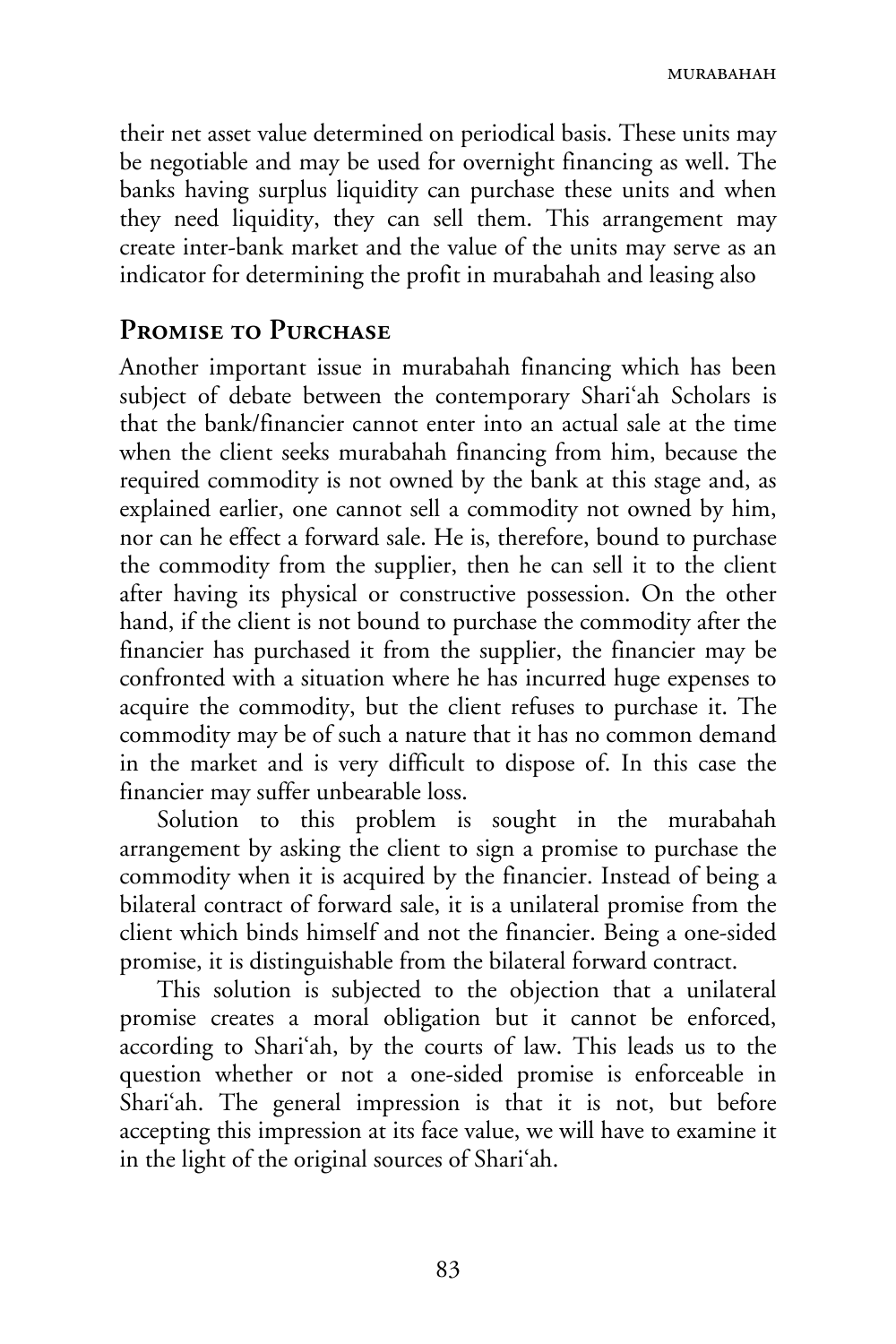<span id="page-83-0"></span>A thorough study of the relevant material in the books of Islamic jurisprudence would show that the *fuqaha'* (the Muslim jurists) have different views on the subject. Their views may be summarized as follows:

1. Many of them are of the opinion that 'fulfilling a promise' is a noble quality and it is advisable for the promisor to observe it, and its violation is reproachable, but it is neither mandatory (wajib), nor enforceable through courts. This view is attributed to Imam Abu Hanifah, Imam al-Shafi'i, Imam Ahmad and to some Maliki jurists.<sup>[3](#page-83-0)</sup> However as will be shown later, many Hanafi and Maliki and some Shafi'i' jurists do not subscribe to this view.

2. A number of the Muslim jurists are of the view that fulfilling a promise is mandatory and a promisor is under moral as well as legal obligation to fulfil his promise. According to them, promise can be enforced through courts of law. This view is ascribed to Samurah ibn Jundub  $\frac{d\mathbb{R}}{d\mathbb{R}}$  the well known companion of the Holy Prophet . Umar ibn Abd al-Aziz, Hasan al-Basri, Sa'id ibn al-Ashwa', Ishaq ibn Rahwaih and Imam al-Bukhari.<sup>[4](#page-83-0)</sup> The same is the view of some Maliki jurists, and it is preferred by Ibn al-'Arabi and Ibn al-Shat, and endorsed by al-Ghazzali, the famous Shafi'i jurist, who says the promise is binding, if it is made in absolute terms. The same is the view of Ibn Shubrumah.<sup>[5](#page-83-0)</sup> The third view is presented by some Maliki jurists. They say that in normal conditions, promise is not binding, but if the promisor has caused the promise to incur some expenses or undertake some labor or liability on the basis of promise, it is mandatory on him to fulfil his promise for which he may be compelled by the courts.<sup>[6](#page-83-0)</sup>

Some contemporary scholars have claimed that the jurists who have accepted the binding nature of a promise have done so only with regard to unilateral gifts or other voluntary payments, but

<sup>&</sup>lt;sup>3</sup> See Umdat al-Qari, 12:121; Mirqat al-Mafatih, 4:653; al-Adhkar al-Nawawi, 282; Fat-h al-'Ali al-Malik, 1:254. 4

 $4$  See *Sahih al-Bukhari*, Kitab al-Shahadat, where this view is reported from the all the aforesaid jurists.

<sup>&</sup>lt;sup>5</sup> Al-Qurtubi, *Al-Jami' li-Ahkam al-Qur'an*, 18:29; *Hashiyah ibn al-Shã<u>t</u> 'ala* Furuq al-Qarafi, 4:24; Al-Ghazzali, Ihya Ulum al-Din, 3:133; Ibn Hazm, al-Muhalla, 8:28. 6 *Al-Furuq al-Qarafi*, 4:25; Fat-h al-'Ali al-Malik, 1:254.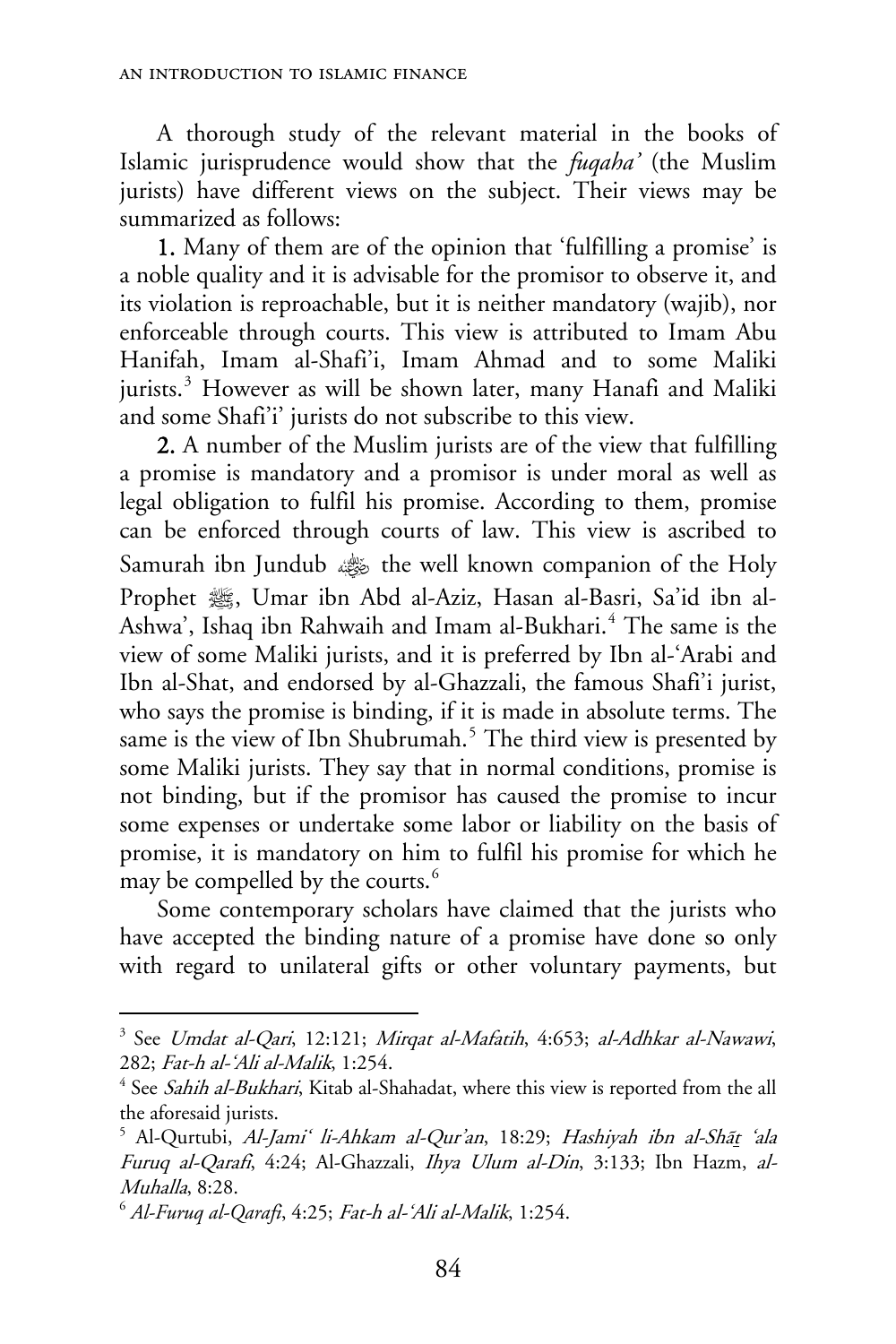<span id="page-84-0"></span>none of them has accepted the binding nature of a promise to effect a bilateral commercial or monetary transaction. However, based on a close study, this notion does not seem to be correct, because the Maliki and Hanafi jurists have allowed '*Bai' bil wafa*' on the basis of binding promise. Bai' bil wafa' is a special kind of sale whereby the purchaser of an immovable property undertakes that whenever the seller will give him the price back, he will resell the house to him. The question of validity of 'Bai'bil wafa' has already been discussed in detail in the first chapter while explaining the concept of house financing on the basis of 'diminishing musharakah'. The gist of the discussion is that if repurchase by the seller is made a condition for the original sale, it is not a valid transaction, but if the parties have entered into the original sale unconditionally, but the seller has signed a separate and independent promise to repurchase the sold property, this promise will be binding on the promisor and enforceable through the courts. The binding nature of the promise in this case has been admitted by both Maliki and Hanafi jurists.<sup>[7](#page-84-0)</sup>

Obviously, this promise does not relate to a gift. It is a promise to effect a sale in future. Still, the Maliki and Hanafi jurists have accepted it as binding on the promisor and enforceable through the courts. It is a clear proof of the fact that the jurists who hold the promises to be binding do not restrict it to the promises of gifts etc. The same principle is applicable, according to them, to the promises whereby the promisor undertakes to enter into a bilateral contract in future.

In fact, the Holy Qur'an and the Sunnah of the Holy Prophet صلى الله عليه وسلم are very particular about fulfilling promises. The Holy Qur'an says:

# وَأَوْفُواْ بِٱلْعَهَّلِّ إِنَّ ٱلْعَهَّدَ كَانَ مَسْئُولًا (\* \* \* : ٣٤)

And fulfill the covenant. Surely, the covenant will be asked about (in the Hereafter) (Bani Isra'il: 34)

<sup>&</sup>lt;sup>7</sup> Al-Hattab, *Tahrir al-Kalam* (Beirut, 1404 AH), 239.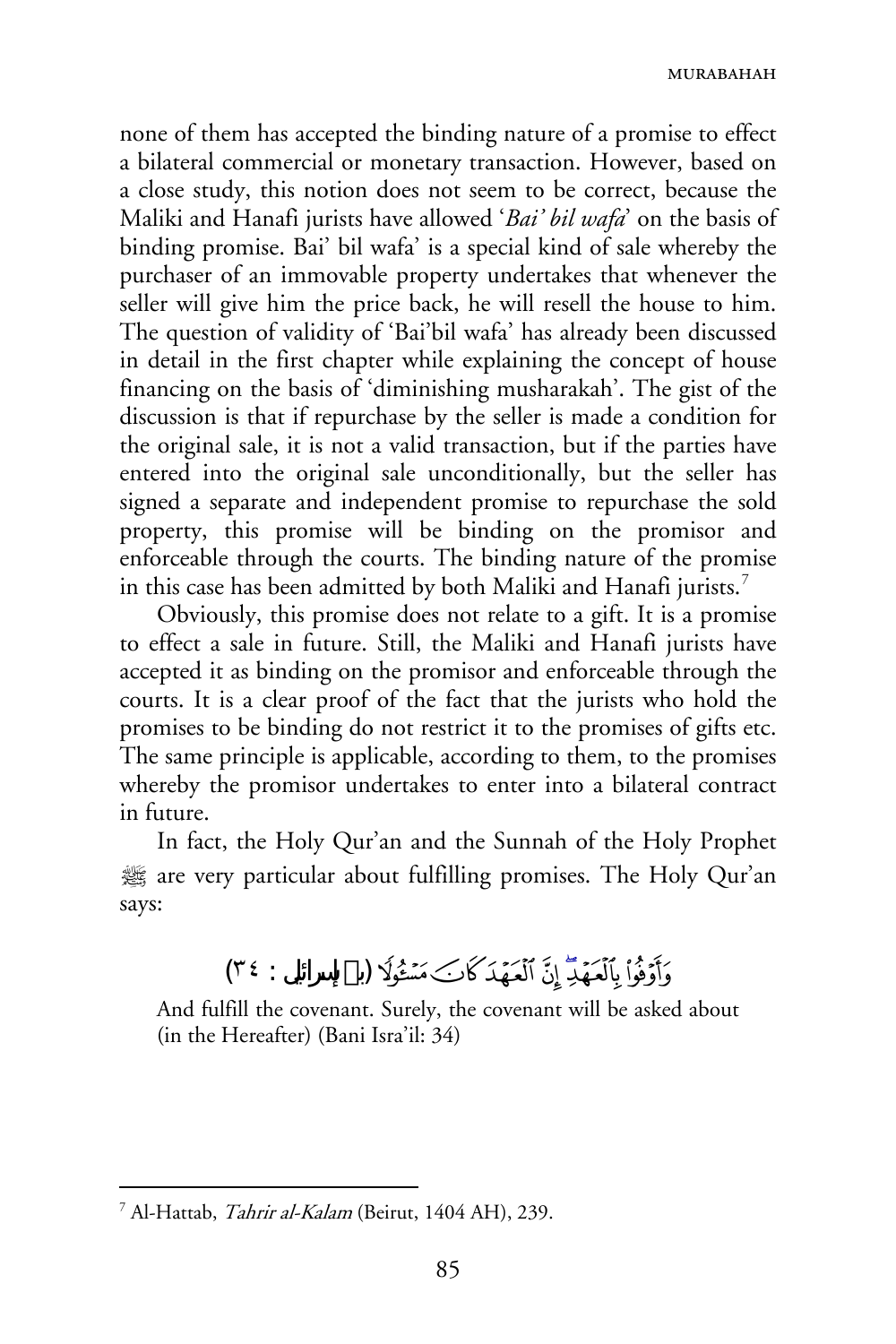<span id="page-85-0"></span> w v u t s r q p o n m l k ( – :لصف } | { ( z y x

O those who believe, why do you say what you not do. It invites Allah's anger that you say what you not do. (al-Saf:2 to 3)

Imam Abu Bakr al-Jassas has said that this verse of the Holy Qur'an indicates that if one undertakes to do something, no matter whether it is a worship or a contract, it is obligatory on him to do  $it.<sup>8</sup>$  $it.<sup>8</sup>$  $it.<sup>8</sup>$ 

The Holy Prophet صلى الله عليه وسلم is reported to have said:

There are three distinguishing features of a hypocrite: when he speaks, tells a lie, when he promises, he backs out and when he is given something in trust, he breaches the trust.<sup>[9](#page-85-0)</sup>

آية المنافق ثلاث: إذا حدث كذب، وإذا وعد أخلف، وإذا اوتمن

This is only an example. There is a large number of injunctions in the ahadith of the Holy Prophet  $\frac{100}{25}$  where it is ordained to fulfil the promises and it is clearly prohibited to back out, except for a valid reason.

Therefore, it is evident from these injunctions that fulfilling promise is obligatory. However, the question whether or not a promise is enforceable in courts depends on the nature of the promise. There are certainly some sorts of promises which cannot be enforced through courts. For example, at the time of engagement the parties promise to go through the marriage. These promises create a moral obligation, but obviously they cannot be enforced through courts of law. But in commercial dealings, where a party has given an absolute promise to sell or purchase something and the other party has incurred liabilities on that basis, there is no reason why such a promise should not be enforced. Therefore, on the basis of the clear injunctions of Islam, if the parties have agreed that this

<sup>&</sup>lt;sup>8</sup> Al-Jassas, *Ahkam al-Qur'an*, 3:420.

<sup>&</sup>lt;sup>9</sup> Sahih al-Bukhari, Kitab al-Iman.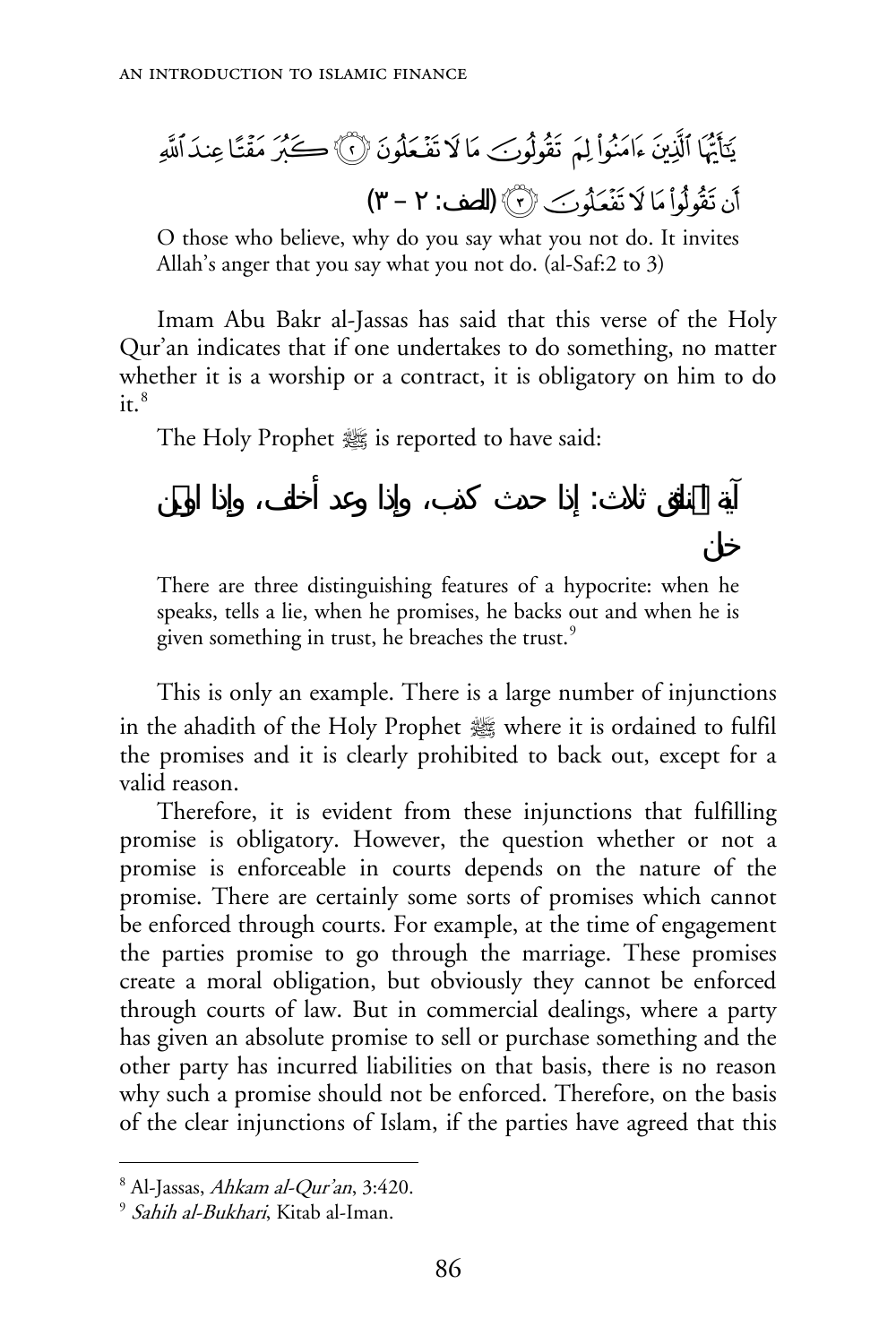<span id="page-86-0"></span>particular promise will be binding on the promisor, it will be enforceable.

This is not a question pertaining to murabahah alone. If promises are not enforceable in the commercial transactions, it may seriously jeopardize commercial activities. If somebody orders a trader to bring for him a certain commodity and promises to purchase it from him, on the basis of which the trader imports it from abroad by incurring huge expenses, how can it be allowed for the former to refuse to purchase it? There is nothing in the Holy Qur'an or Sunnah which prohibits the making of such promises enforceable.

It is on these grounds that the Islamic Fiqh Academy Jeddah has made the promises in commercial dealings binding on the promisor with the following conditions,

(a) It should be one-sided promise.

 $\overline{a}$ 

- (b) The promise must have caused the promise to incur some liabilities.
- (c) If the promise is to purchase something, the actual sale must take place at the appointed time by the exchange of offer and acceptance. Mere promise itself should not be taken as the concluded sale.
- (d) If the promisor backs out of his promise, the court may force him either to purchase the commodity or pay actual damages to the seller.<sup>[10](#page-86-0)</sup> The actual damages will include the actual monetary loss suffered by him, but will not include the opportunity cost.

On this basis, it is allowed that the client promises to the financier that he will purchase the commodity after the latter acquires it from the supplier. This promise will be binding on him and may be enforced through courts in the manner explained above. This promise does not amount to actual sale. It will be simply a promise and the actual sale will take place after the commodity is acquired by the financier for which exchange of offer and acceptance will be necessary.

<sup>&</sup>lt;sup>10</sup> Resolution no. 2 and 3, Fifth Conference of the Islamic Fiqh Academy held in Kuwait, 1409 AH. See the academy's journal no. 5, 2:1599.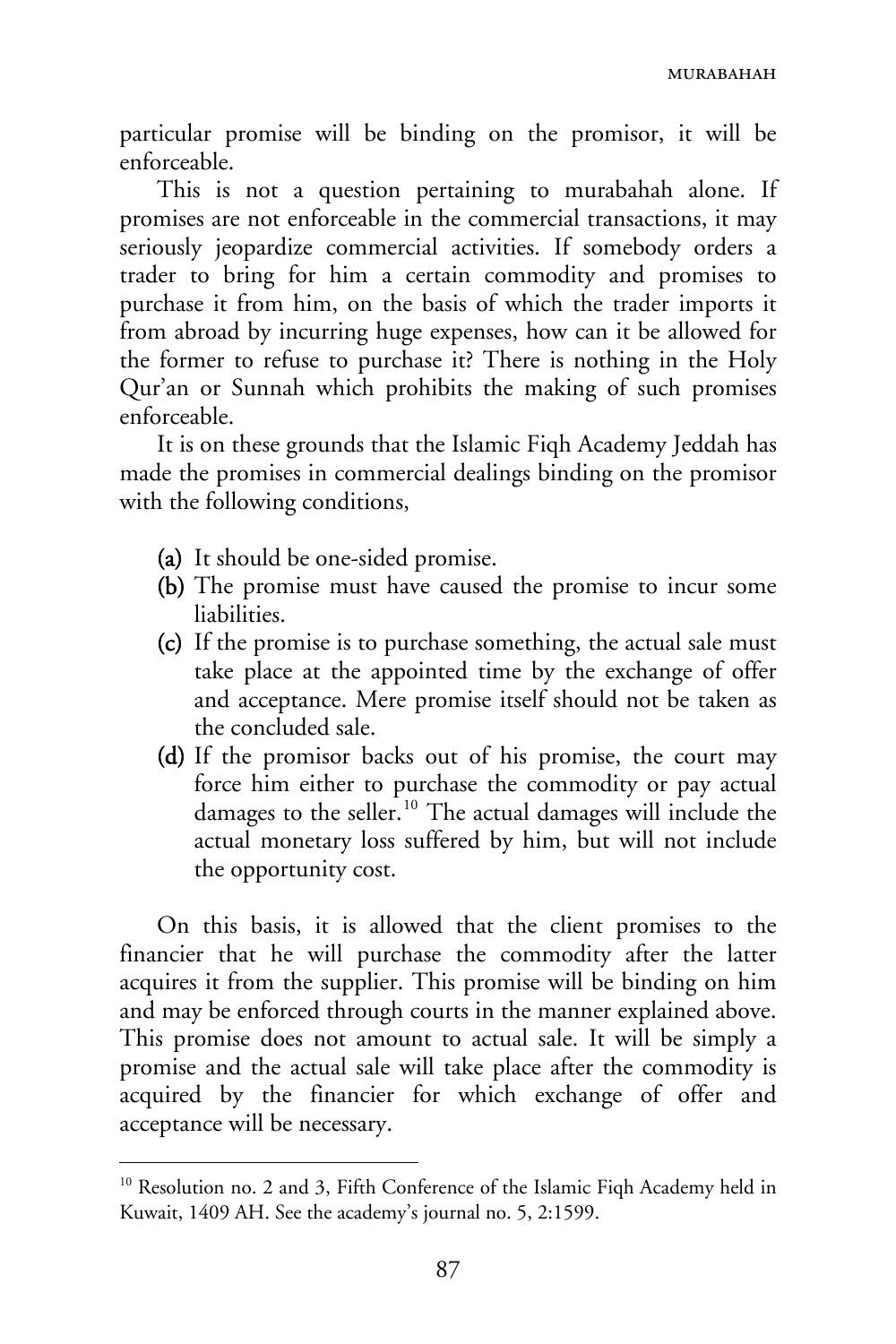#### <span id="page-87-0"></span>**SECURITIES AGAINST MURABAHAH PRICE**

Another issue regarding murabahah financing is that the murabahah price is payable at a later date. The seller/financier naturally wants to make sure that the price will be paid at the due date. for this purpose, he may ask the client to furnish a security to his satisfaction. The security may be in the form of a mortgage or a hypothecation or some kind of lien or charge. Some basic rules about this security must, therefore, be kept in mind.

1. The security can be claimed rightfully where the transaction has created a liability or a debt. No security can be asked from a person who has not incurred a liability or debt. As explained earlier, the procedure of murabahah financing comprises of different transactions carried out at different stages. In the earlier stages of the procedure, the client does not incur a debt. It is only after the commodity is sold to him by the financier on credit that the relationship of a creditor and debtor comes into existence. Therefore, the proper way in a transaction of murabahah would be that the financier asks for a security after he has actually sold the commodity to the client and the price has become due on him, because at this stage the client incurs a debt. However, it is also permissible that the client furnishes a security at earlier stages, but after the murabahah price is determined. In this case, if the security is possessed by the financier, it will remain at his risk, meaning thereby that if it is destroyed before the actual sale to the client, he will have either to pay the market price of the mortgaged asset, and cancel the agreement of murabahah, or sell the commodity required by the client and deduct the market price of the mortgaged asset from the price of the sold property.  $11$ 

2. It is also permissible that the sold commodity itself is given to the seller as a security. Some scholars are of the opinion that this can only be done after the purchaser has taken its delivery and not before. It means that the purchaser shall take its delivery, either physical or constructive, from the seller, then give it back to him as mortgage, so that the transaction of mortgage is distinguished from

 $\overline{a}$ 

 $(8.450)$ 

وإنما يصح الرهن بدين ولو موعودا . . . ولو أخذ الرهن بشرط أن يقرضه كذا فهلك يده قبل أن

<sup>&</sup>lt;sup>11</sup> Ibn Nujaym writes,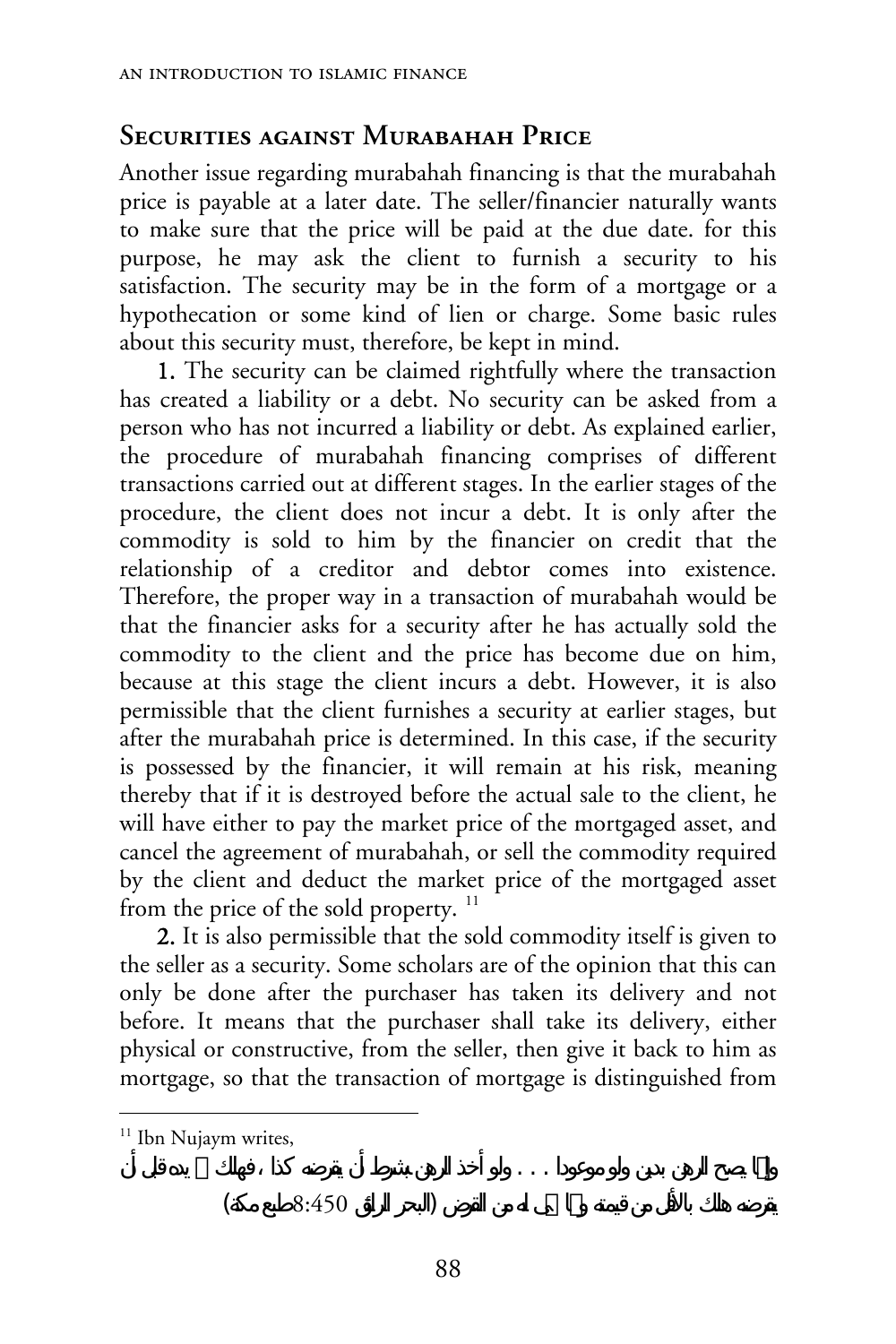<span id="page-88-0"></span>the transaction of sale. However, after studying the relevant material, it can be concluded that the earlier jurists have put this condition in cash sales only and not in credit sales.<sup>[12](#page-88-0)</sup>

Therefore, it is not necessary that the purchaser takes the delivery of the sold property before he surrenders it as mortgage to the seller. The only requirement would be that the point of time whereby the property is held to be mortgaged should necessarily be specified, because from that point of time, the property will be held by the seller in a different capacity which should be clearly earmarked. For example, A sold a car to B on first of january for a price of Rs. 500,000/- to be paid on 30th June. A asked B to give a security for payment at the due date. B has not yet taken delivery of the car and he offered to A that he should keep the car as a mortgage from 2nd January. If the car is destroyed before 2nd of January the sale will be terminated and nothing will be payable by B. But if the car is destroyed after the second of January, sale is not terminated, but it will be subject to the rules prescribed for the destruction of a mortgage. According to Hanafi jurists, in this case, the seller will have to bear the loss of the car, to the extent of its market price or its agreed sale price, whichever is lesser. Therefore, if the market price of the car was 450,000/- he can claim only the remaining part of the agreed sale price (i.e. Rs. 50,000/- in the above example). If the market price of the car is Rs. 500,000/- or higher, nothing can be claimed from the purchaser.

This is the view of Hanafi School. The Shafi'i and Hanbali jurists hold that if the car is destroyed by the negligence of the mortgagee, he will have to bear the loss, according to its market price, but if the car is destroyed without any fault on his part, he will not be liable to anything, and the purchaser will bear the loss and will have to pay the full price.<sup>[13](#page-88-0)</sup>

It is clear from the above example that the possession of A over the car as a seller carries effects and consequences different from his possession as a mortgagee and therefore it is necessary that the point of time on which the car is held by him as a mortgagee should

<sup>&</sup>lt;sup>12</sup> The detailed discussion on the subject may be found in the revised edition of my Arabic book "

<sup>&</sup>lt;sup>13</sup> See Ibn Qudamah, *Al-Mughni*, 4:442; al-Ghazzali, *al-Wasit*, 3:509; Ibn 'Abidin, Radd al-Muhtar, 5:341.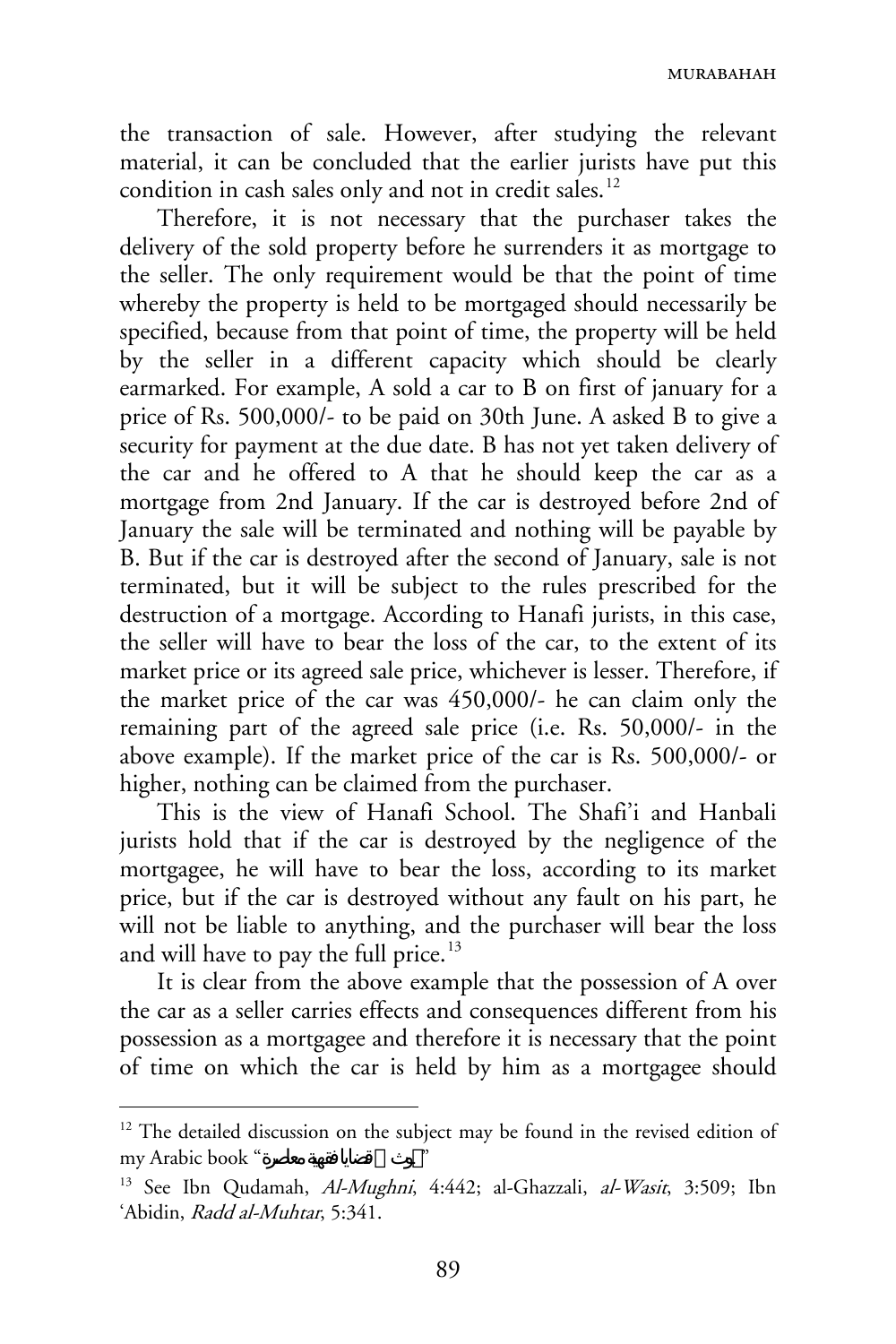clearly be defined. Otherwise different capacities will be mixed up giving rise to dispute and rendering the security invalid.

#### GUARANTEEING THE MURABAHAH

The seller in a murabahah financing can also ask the purchaser/client to furnish a guarantee from a third party. In case of default in the payment of price at the due date, the seller may have recourse to the guarantor, who will be liable to pay the amount guaranteed by him. The rules of Shari'ah regarding guarantee are fully discussed in the books of Islamic fiqh. However, I would point out to two burning issues in the context of Islamic banking.

The guarantor in the contemporary commercial atmosphere does not normally guarantee a payment without a fee charged from the original debtor. The classical Fiqh literature is almost unanimous on the point that the guarantee is a voluntary transaction and no fee can be charged on a guarantee. The most the guarantor can do is to claim his actual secretarial expenses incurred in offering the guarantee, but the guarantee itself should be free of charge. The reason for this prohibition is that the person who advances money to another person as a loan cannot charge a fee for advancing a loan, because it falls under the definition of riba or interest which is prohibited. The guarantor should be subject to this prohibition all the more, because he does not advance money. He only undertakes to pay a certain amount on behalf of the original debtor in case he defaults in payment. If the person who actually pays money cannot charge a fee, how can fee be charged by a person who has merely undertaken to pay and did not pay anything in actual terms?

Suppose, A has borrowed 100 US dollars from B who asked him to produce a guarantor. C says to A, "I pay off your debt to B right now, but you will have to pay me 110 dollars at a later date." Obviously 10 dollars charged from A are not allowed, being interest. Then D comes to A and says, "I stand as a guarantor to you, but you will have to pay me 10 dollars for this service." If we allow to charge a fee for guarantee, it will mean that C cannot charge 10 dollars, despite the fact that he has actually paid the amount, and D can charge 10 dollars, despite the fact that he has merely committed himself to pay only when A fails to pay. This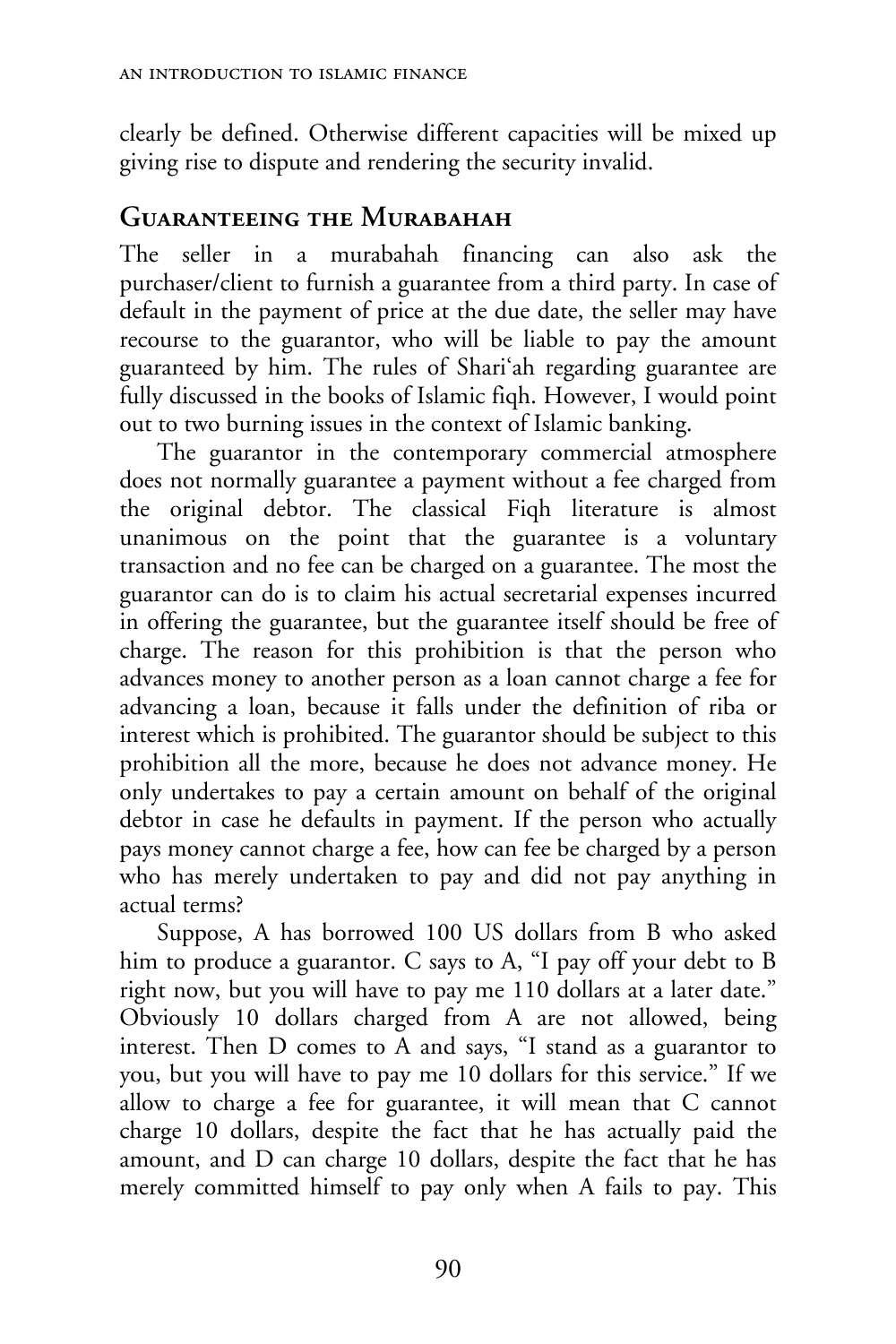being unfair apparently, the classical Muslim jurists have forbidden the charging of a fee for guarantee, so that both C and D, in the above example, may stand on equal footing.

However, some contemporary scholars are considering the problem from a different angle. They feel that guarantee has become a necessity, especially in international trade where the sellers and the buyers do not know each other, and the payment of the price by the purchaser cannot be simultaneous with the supply of the goods. There has to be an intermediary who can guarantee the payment. It is utterly difficult to find the guarantors who can provide this service free of charge in required numbers. Keeping these realities in view, some Shari'ah scholars of our time are adopting a different approach. They say that the prohibition of guarantee fee is not based on any specific injunction of the Holy Qur'an or the Sunnah of the Holy Prophet صلى الله عليه وسلم. It has been deduced from the prohibition of riba as one of its ancillary consequences. Moreover, guarantees in the past were of simple nature. In today's commercial activities, the guarantor sometimes needs a number of studies and a lot of secretarial work. Therefore, they opine, the prohibition of the guarantee fee should be reviewed in this perspective. The question still needs further research and should be placed before a larger forum of scholars. However, unless a definite ruling is given by such a forum, no guarantee fee should be charged or paid by an Islamic financial institution. Instead, they can charge or pay a fee to cover expenses incurred in the process of issuing a guarantee.

#### **PENALTY OF DEFAULT**

Another problem in murabahah financing is that if the client defaults in payment of the price at the due date, the price cannot be increased. In interest-based loans, the amount of loan keeps on increasing according to the period of default. But in murabahah financing, once the price is fixed, it cannot be increased. This restriction is sometimes exploited by dishonest clients who deliberately avoid to pay the price at its due date, because they know that they will not have to pay any additional amount on account of default.

91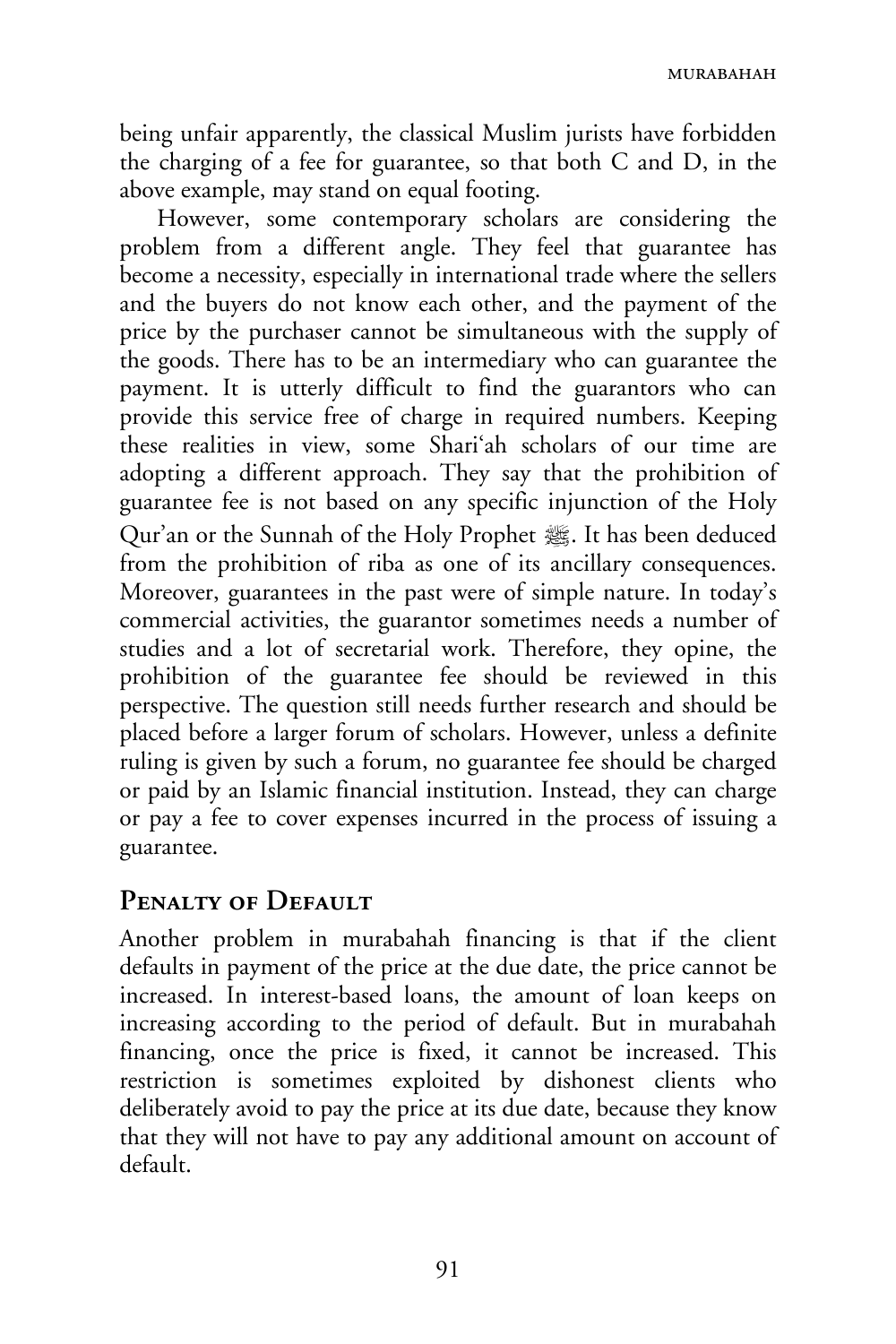This characteristic of murabahah should not create a big problem in a country where all the banks and financial institutions are run on Islamic principles, because the government or the central bank may develop a system where such defaultors may be penalized by depriving them from obtaining any facility from any financial institution. This system may serve a a deterrent against deliberate defaults. However, in the countries where the Islamic banks and financial institutions are working in isolation from the majority of financial institutions run on the basis of interest, this system can hardly work, because even if the client is deprived to avail of a facility from an Islamic bank, he can approach the conventional institutions.

In order to solve this problem, some contemporary scholars have suggested that the dishonest clients who default in payment deliberately should be made liable to pay compensation to the Islamic bank for the loss it may have suffered on account of default. They suggest that the amount of this compensation may be equal to the profit given by that bank to its depositors during the period of default. For example, the defaulter has paid the price three months after the due date. If the bank has given to its depositors a profit at the rate of 5%, the client has to pay 5% more as compensation for the loss of the bank. However, the scholars who allow this compensation make it subject to the following conditions:

(a) The defaulter should be given a grace period of at least one month after the maturity date during which he must be given weekly notices warning him that he should pay the price, otherwise he will have to pay compensation.

(b) It is proved beyond doubt that the client is defaulting without valid excuse. If it appears that his default is due to poverty, no compensation can be claimed from him. Indeed, he must be given respite until he is able to pay, because the Holy Qur'an has expressly said,

وَإِن كَانَ ذُو عُسْرَةٍ فَنَظِرَةُ إِلَىٰ مَيْسَرَةٍ ( )

And if he (the debtor) is short of funds, then he must be given respite until he is well off. (2:280)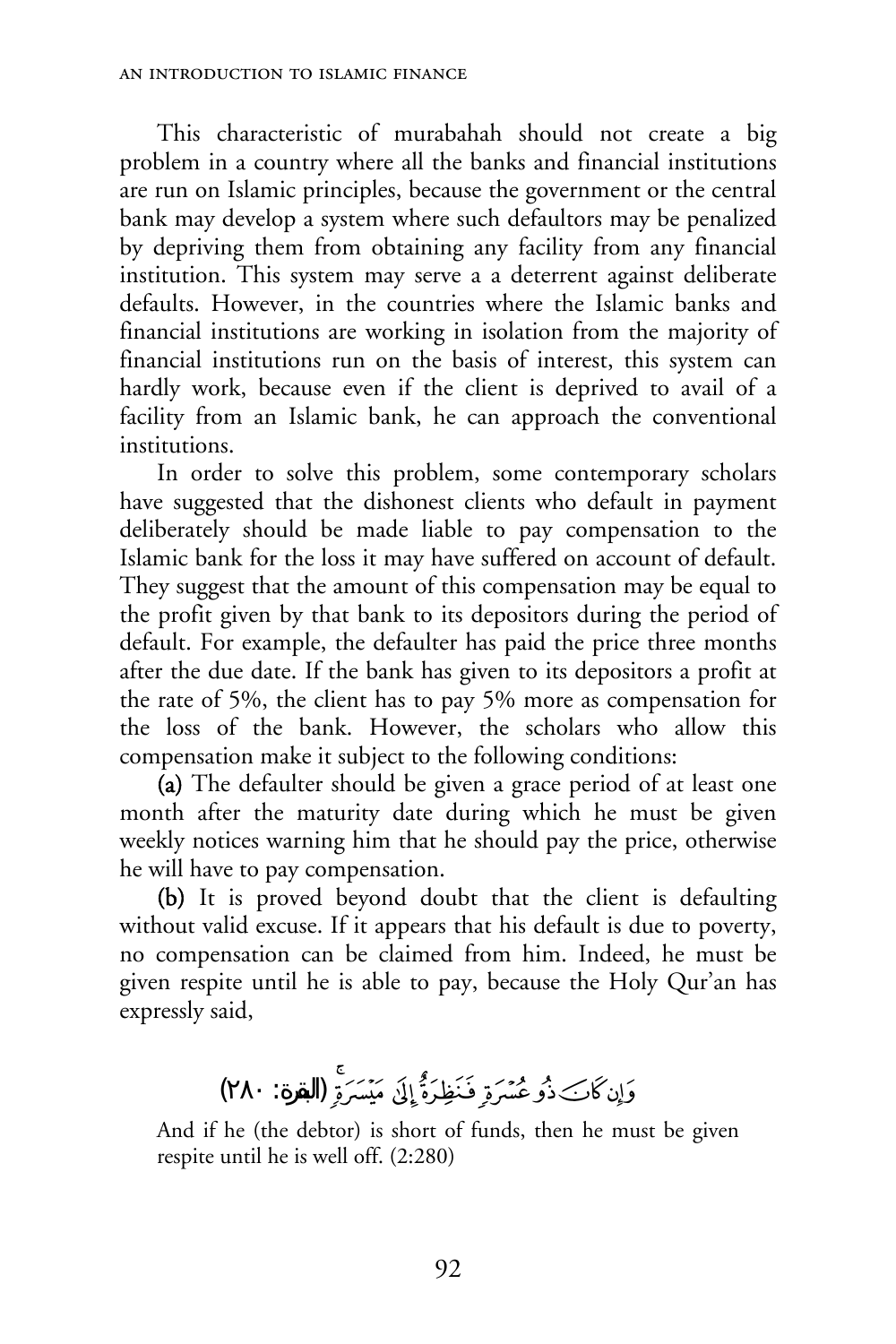(c) The compensation is allowed only if the investment account of the Islamic bank has earned some profit to be distributed to the depositors. If the investment account of the bank has not earned profit during the period of default, no compensation shall be claimed from the client.

This concept of compensation, however, is not accepted by the majority of the present day scholars. (including the author). It is the considered opinion of such scholars that this suggestion neither conforms to the principles of Shari'ah nor is it able to solve the problem of default.

First of all, any additional amount charged from a debtor is riba. In the days of Jahiliyyah (before Islam) the people used to charge additional amounts from their debtors when they were not able to pay at the due date. They used to say,

Either you pay off the debt or you increase the payable amount.

The aforementioned suggestion of paying compensation to the creditor/seller resembles the same attitude.

It can be argued that the above suggestion is theoretically different from the practice of jahiliyyah in that the suggestion is to grant the debtor a grace period of one month to make sure that he is avoiding payment without a valid cause and to exempt him from compensation if it appears that his non-payment is due to poverty or a hardship. But in practical application of the concept, these conditions are hardly fulfilled, because every debtor may claim that his default is due to his financial inability at the due date, and it is very difficult for a financial institution to hold an inquiry about the financial position of each client and to verify whether or not he was able to pay. What the banks normally do is that they presume that every client was able to pay unless he has been declared as bankrupt or insolvent. It means that the concession allowed in the suggestion can be enjoyed only by the insolvent people. Obviously, insolvency is a rare phenomenon, and in this rare situation, even the interestbased banks cannot normally recover interest from the borrower. Therefore, the suggestion leaves no practical and meaningful

93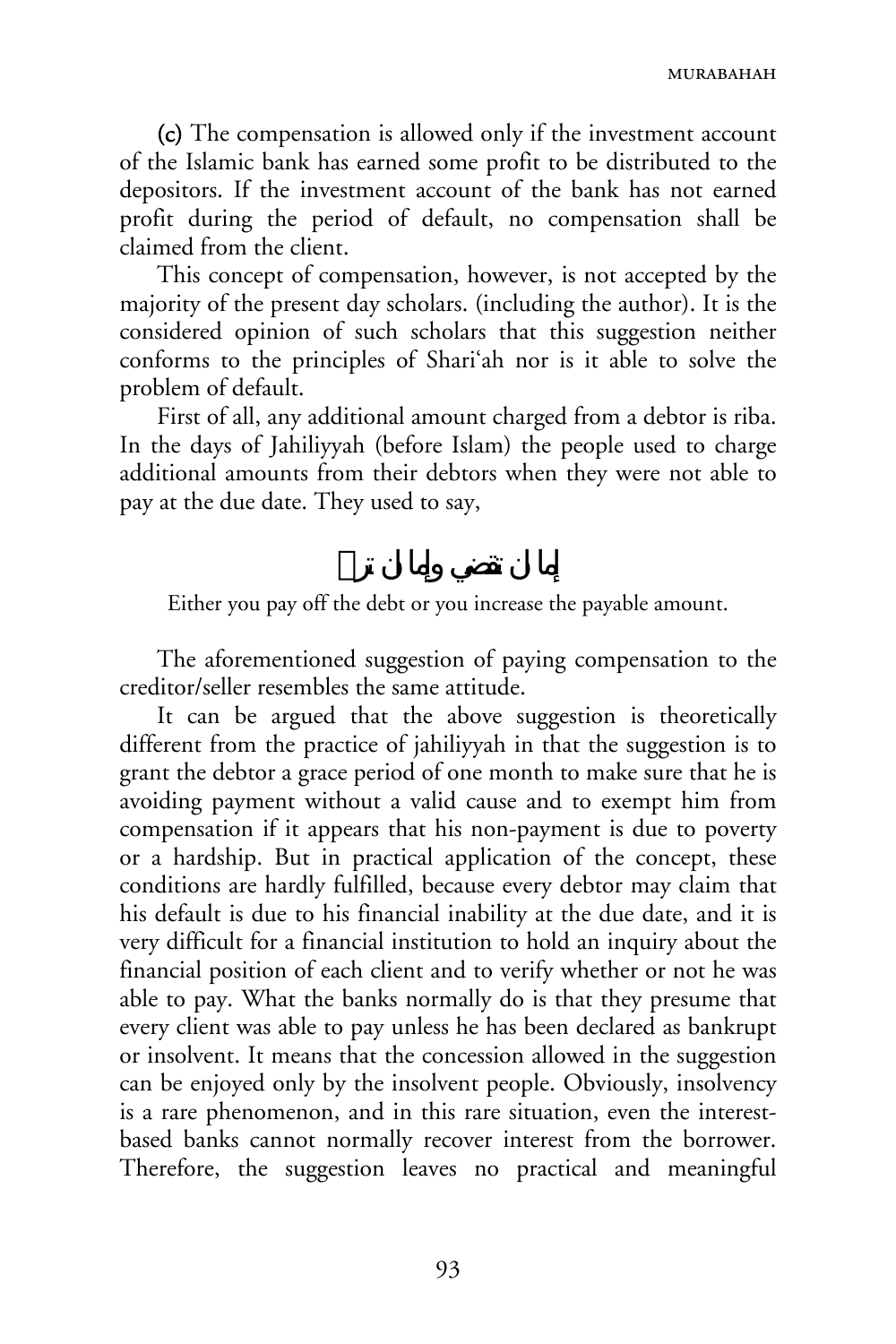<span id="page-93-0"></span>difference between an interest based financing and an Islamic financing.

So far as grace period is concerned, it is a minor concession which is sometimes given by the conventional banks as well. Once again, in practical terms, there is no material difference between interest and the late payment charged as compensation.

It is argued in favor of charging compensation that the Holy Prophet  $\frac{1}{2}$  has condemned the person who delays the payment of his dues without a valid cause. According to the well-known hadith he has said,

The well-off person who delays the payment of his debt, subjects himself to punishment and disgrace.<sup>[14](#page-93-0)</sup>

The argument runs that the Holy Prophet صلى الله عليه وسلم has permitted to inflict a punishment on such a person. The punishments may be of different kinds, including the imposition of a monetary penalty. But this argument overlooks the fact that even if it is assumed that imposing fine or a monetary penalty is allowed in Shari'ah,<sup>[15](#page-93-0)</sup> it is imposed by a court of law and is normally paid to the government. Nobody has allowed a situation where an aggrieved party imposes the fine on its own (and for its own benefit) without a judgment of a court, competent to decide the matter.

Moreover, had it been a recognized punishment, it should have been imposed even if the investment account has earned no profit during that period, because the guilt of the defaulter is established and it has no nexus with the profit of the investment account of the bank.

In fact, the suggestion of compensation equal to the rate of profit of the investment account is based on the concept of opportunity cost of money. This concept is foreign to the principles of Shari'ah. Islam does not recognize opportunity cost of money,

<sup>&</sup>lt;sup>14</sup> *Sahih al-Bukhari*, hadith no. 2400, with *Fath al-Bari*, 5:62.<br><sup>15</sup> Many classical jurists do not allow the imposition of fine (بعزير بالمال) even by a court of law; however, some classical jurists, like Imam Ahmad and Abu Yusuf allow it and this is the preferred view according to most contemporary jurists.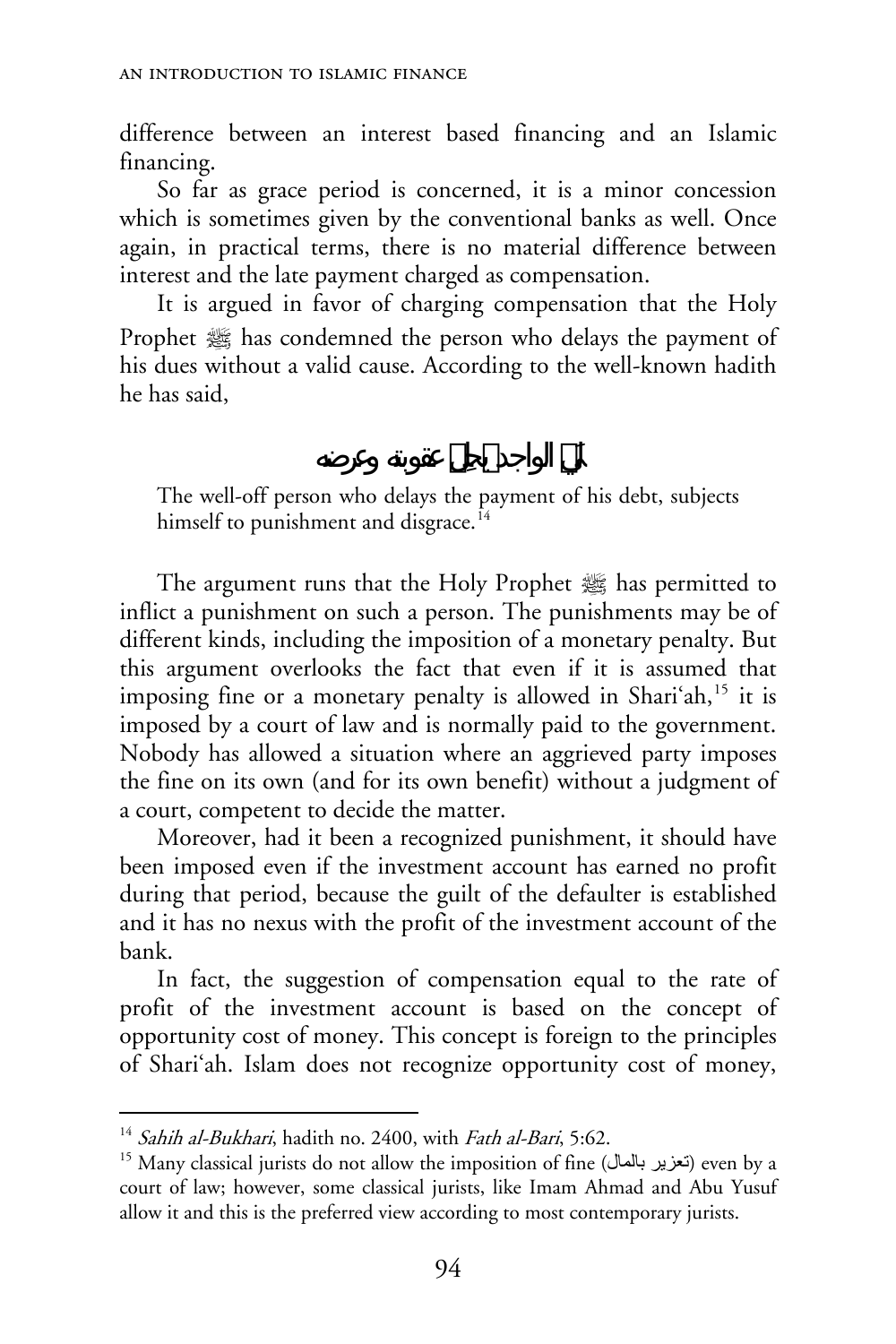<span id="page-94-0"></span>because after the elimination of interest from the economy, money has no definite return. It is always exposed to loss as well as it has the ability to earn a profit. And it is the risk of loss which makes it entitled to gain a return.

Another point is worth attention. The one who defaults in payment of debt is, at the most, like a thief or a usurper. But the study of the rules prescribed for theft and usurpation would show that a thief has been subjected to very severe punishment of amputating his hands, but he was never asked to pay an additional mount to compensate the victim of theft. Similarly, if a person has usurped the money of another person, he may be punished by way of *ta'zir*, but no Muslim jurist has ever imposed on him a financial penalty to compensate the owner.

Imam al-Shafi'i is of the view that if someone usurps the land of another person, he will have to pay the rent of the land according to the market rate. But if he has usurped money, he will return the equal amount of money and not more.<sup>[16](#page-94-0)</sup>

All these rules go a long way to prove that the opportunity cost of money is never recognized by the Islamic Shari'ah, because, as explained above, money has no definite return, nor any intrinsic utility.

On the basis of what is stated above, the idea of compensation to be charged from a defaulter is not approved by most of the contemporary scholars. The question was thoroughly discussed in the annual session of Islamic Fiqh Academy, Jeddah, and it was resolved that no such compensation is allowed in Shari'ah.<sup>[17](#page-94-0)</sup>

All this discussion relates to the impermissibility of the proposed compensation in Shari'ah. Now it is to be noted that this proposal does not solve the problem of default at all. To the contrary, it may encourage the debtors to commit as much default as they wish. The reason is that, according to this suggestion, the defaulter is asked to pay compensation equal to the return earned by the depositors during the period of default. It is evident that the rate of return earned by the depositors is always less than the rate of profit paid by the customer in a murabahah transaction. Therefore, the customer

<sup>&</sup>lt;sup>16</sup> Al-Shirazi, *al-Muhadh-dhab*, 1:370.<br><sup>17</sup> Resolution no. 53, Vth Annual Session of the Islamic Fiqh Academy, Jeddah, Journal no. 6, 1:447.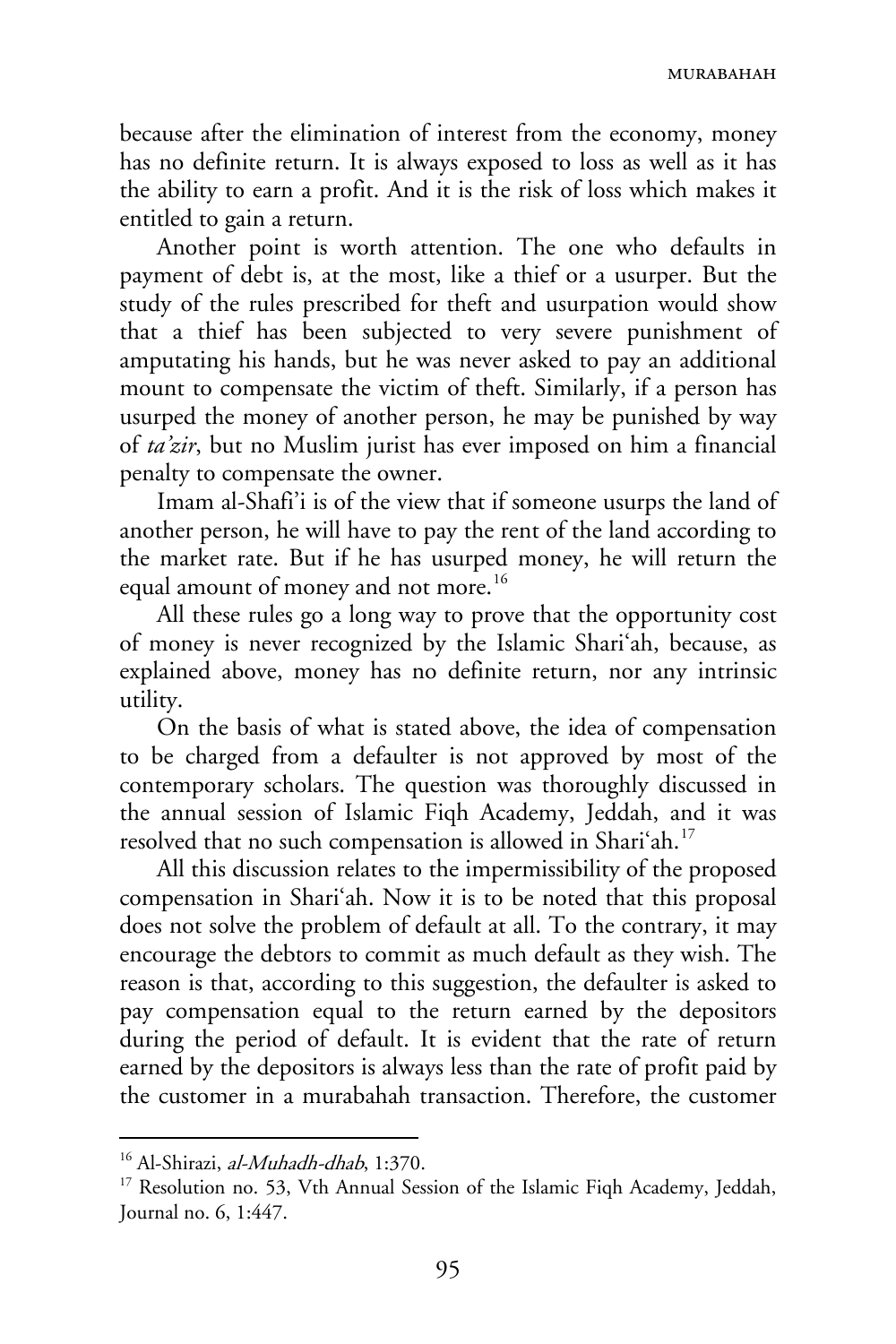will be paying after default, much less than he was paying before the default. Therefore, he would willingly accept to pay this amount and not pay the amount of price which he will invest in a more profitable activity. Suppose the rate of profit agreed in a murabahah transaction of six moths is 15% p.a. and the rate of profit declared to the depositors is 10%. p.a. It means that if the client withholds the price of murabahah after its maturity date and keeps it for another six months, he will have to pay the compensation at the rate of 10% p.a. which is much less than the rate of original murabahah (i.e. 15%). As such he will default and enjoy another facility for the next six months at a lesser rate.

This proposal, therefore, is not only against Shari'ah, but also deficient in meeting the problem of default.

#### **The Alternative Suggestion**

The question now arises as to how the banks and financial institutions may solve this problem. If nothing is charged from the defaulters, it may be a greater incentive for a dishonest person to default continuously. Here is the answer to this question:

We have already mentioned that the real solution to this problem is to develop a system where the defaulters are duly punished by depriving them from enjoying a financial facility in future. However, as commented earlier, this may be only where the whole banking system is based on Islamic principles, or the Islamic banks are given due protection against defaulters. Therefore, up to a time when this goal is reached, we may need some other alternative.

For this purpose it was suggested that the client, when entering into a murabahah transaction, should undertake that in case he defaults in payment at the due date, he will pay a specified amount to a charitable fund maintained by the bank. It must be ensured that no part of this amount shall form part of the income of the bank. However, the bank may establish a charitable fund for this purpose and all amounts credited therein shall be exclusively used for purely charitable purpose approved by the Shari'ah. The bank may also advance interest-free loans to the needy persons from this charitable fund.

This proposal is based on a ruling given by some Maliki jurists who say that if a debtor is asked to pay an additional amount in case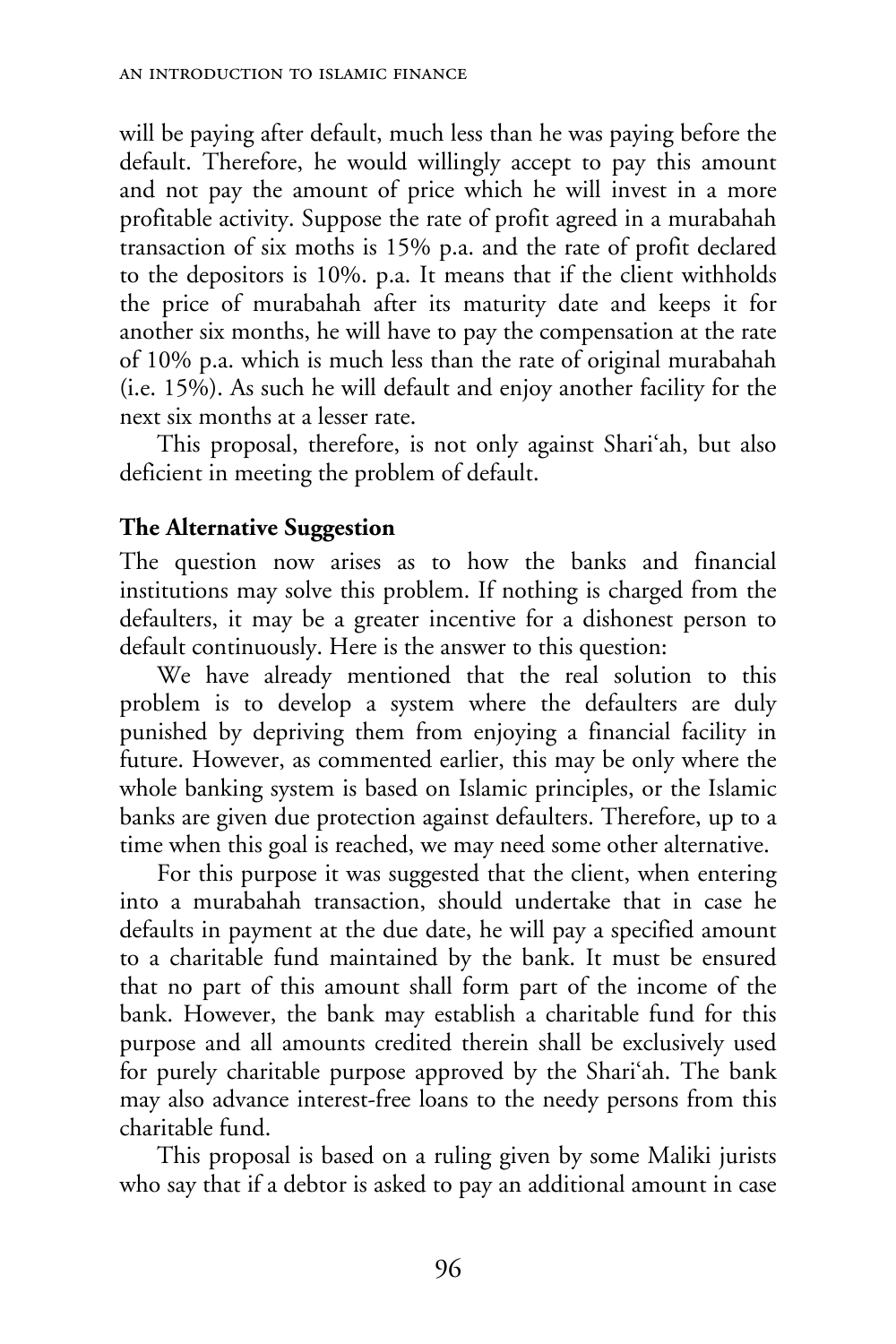<span id="page-96-0"></span>of default, it is not allowed by Shari'ah, because it amounts to charging interest. However, in order to assure the creditor of prompt payment, the debtor may undertake to give some amount in charity in case of default. This is, in fact, a sort of Yamin (vow) which is a self-imposed penalty to keep oneself away from default. Normally, such 'vows' create a moral or religious obligation and are not enforceable through courts. However, some Maliki jurists allow to make it justiceable,<sup>[18](#page-96-0)</sup> and there is nothing in the Holy Qur'an or in the Sunnah of the Holy Prophet  $\frac{100}{200}$  which forbids making this 'vow' enforceable through the courts of law. Therefore, in cases of genuine need, this view can be acted upon. But, while implementing this proposal, the following points must be kept in mind.

1. The proposal is meant only to pressurize the debtors on paying their dues promptly and not to increase the income of the creditor / financier, nor to compensate him for his opportunity cost. Therefore, it must be ensured that no part of the penalty forms part of the income of the bank in any case, nor can it be used to pay taxes or to set-off any liability of the financier.

2. Since the amount of penalty is not deserved by the financier as his income, but it goes to charity, it may be any amount willfully undertaken by the debtor. It can also be determined on per cent per annum basis. Therefore, it may serve as a real deterrent against deliberate default, unlike the former suggestion of compensation which, as explained earlier, may tend to encourage the defaults.

3. Since the penalty undertaken by the client is originally a selfundertaken vow, and not penalty charged by the financier, the agreement should reflect this concept. Therefore, the proper wording of the penalty clause would be on the following pattern,

The client hereby undertakes that if he defaults in payment of any of his dues under this agreement, he shall pay to the charitable account/fund maintained by the Bank/Financier a sum calculated on the basis of ...% per annum for each day of default unless he establishes through the evidence satisfactory to the Bank/financier that his non-payment at the due date was caused due to poverty or some other factors beyond his control.

<sup>&</sup>lt;sup>18</sup> Al-Hattab, Tahrir al-Kalam (Beirut, 1404 AH), 176.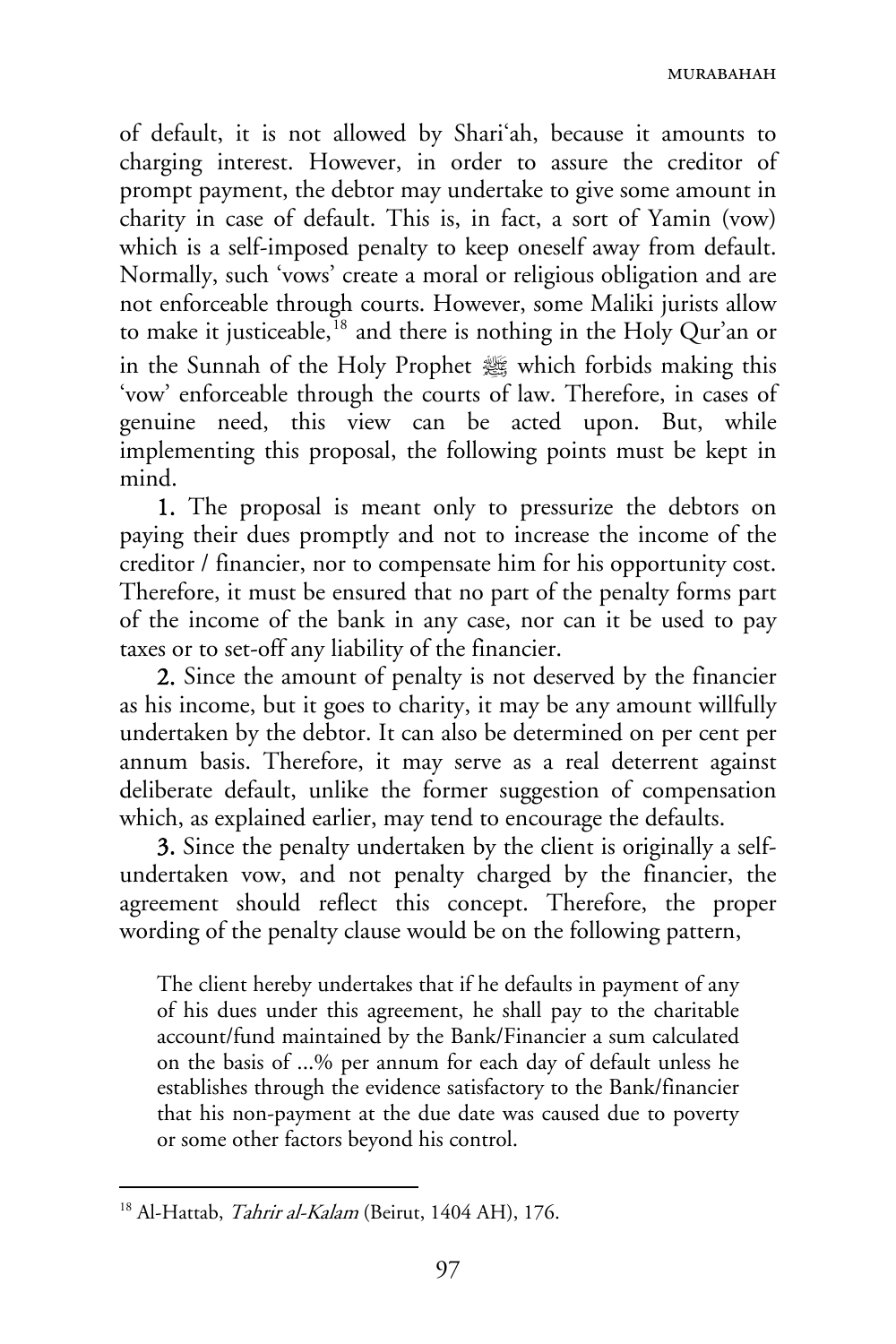4. Being a vow of charitable act, it was originally permissible for the client to give the stipulated amount to any charity of his own choice, but in order to ensure that he will pay, the charitable account or fund maintained by the financier/bank is specified in the proposed undertaking. This specific undertaking does not violate any principle of Shari'ah. However, it is necessary that the bank or the financial institution maintains a separate fund, or at least, a separate account for this purpose and the amounts credited to that account must be spent in well-defined charities known to the client/debtor.

This proposal has now been implemented successfully in a large number of Islamic financial institutions.

#### **No Roll Over in Murabahah**

Another rule which must be remembered and fully complied with is that murabahah transaction cannot be rolled over for a further period. In an interest-based financing, if a customer of the bank cannot pay at the due date for any reason, he may request the bank to extend the facility for another term. If the bank agrees, the facility is rolled over on the terms and conditions mutually agreed at that point of time, whereby the newly agreed rate of interest is applied to the new term. It actually means that another loan of the same amount is re-advanced to the borrower.

Some Islamic banks or financial institutions, who misunderstood the concept of murabahah and took it as merely a mode of financing analogous to an interest-based loan, started using the concept of roll-over to murabahah also. If the client requests them to extend the maturity date of murabahah, they roll it over and extend the period of payment on an additional mark-up charged from the client which practically means that another separate murabahah is booked on the same commodity. This practice is totally against the well-settled principles of Shari'ah.

It should be clearly understood that murabahah is not a loan. It is the sale of a commodity the price of which is deferred to a specific date. Once the commodity is sold, its ownership is passed on to the client. It is no more a property of the seller. What the seller can legitimately claim is the agreed price which has become a debt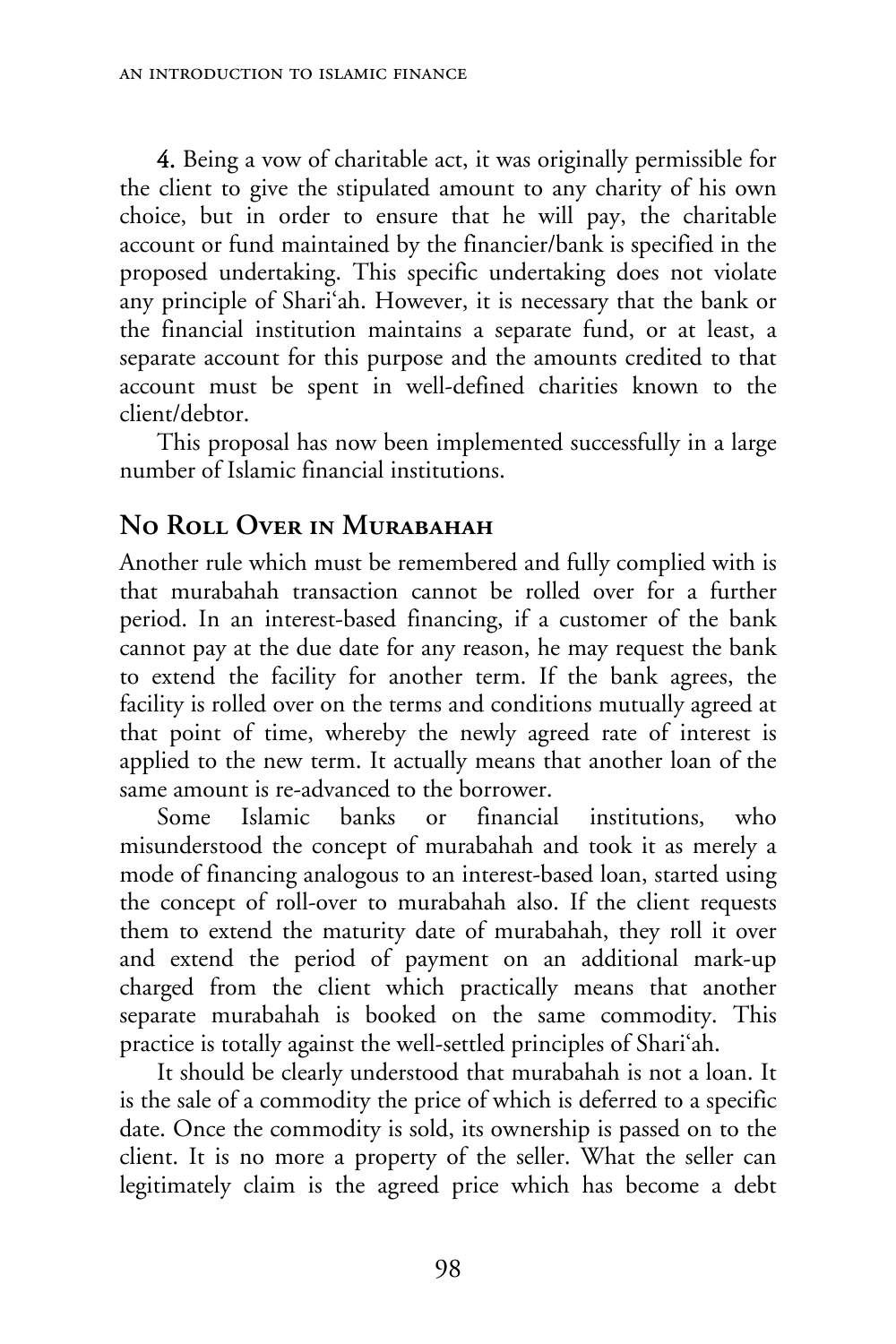<span id="page-98-0"></span>payable by the buyer. Therefore, there is no question of effecting another sale on the same commodity between the same parties. The roll-over in murabahah is nothing but interest pure and simple because it is an agreement to charge an additional amount on the debt created by the murabahah sale.

## **REBATE ON EARLIER PAYMENT**

Sometimes the debtor wants to pay earlier than the specified date. In this case he wants to earn a discount on the agreed deferred price. Is it permissible to allow him a rebate for his earlier payment? This question has been discussed by the classical jurists in detail. The issue is known in the Islamic legal literature as " **Cive** discount and receive soon). Some earlier jurists have held this arrangement as permissible, but the majority of the Muslim jurists, including the four recognized schools of Islamic jurisprudence do not allow it, if the discount is held to be a condition for earlier payment.<sup>[19](#page-98-0)</sup>

The view of those who allow this arrangement is based on a hadith in which Abdullah ibn Abbas signified to have said that when the Jews belonging to the tribe of Banu Nadir were banished from Madinah (because of their conspiracies) some people came to the Holy Prophet صلى الله عليه وسلم and said, "You have ordered them to be expelled, but some people owe them some debts which have not yet matured." Thereupon the Holy Prophet  $\frac{100}{20}$  said to them (i.e., the Jews who were the creditors)

Give discount and receive (your debts) soon.<sup>[20](#page-98-0)</sup>

The majority of the Muslim jurists, however, does not accept this hadith as authentic. Even Imam al-Baihaqi, who has reported this hadith in his book, has expressly admitted that this is a weak narration.

<sup>&</sup>lt;sup>19</sup> Ibn Qudamah, Al-Mughni, 4:174-75. For a full discussion, see my Arabic book *Bahuth fi Qadaya Fiqhiyyah Mu'asirah* (  $\qquad \qquad$  ), 25.

<sup>20</sup> Al-Bayhaqi, al-Sunan al-Kubra, 6:28.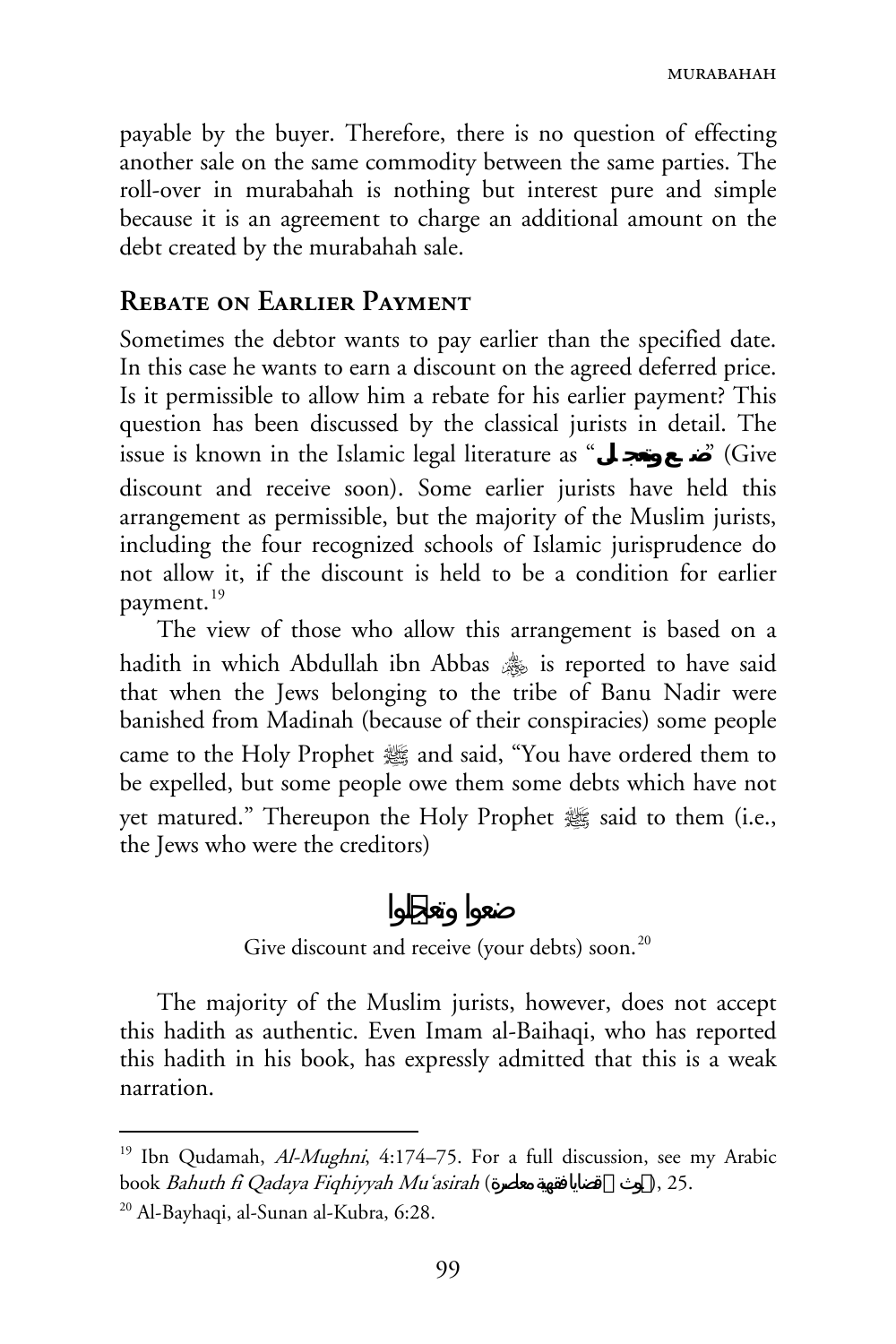<span id="page-99-0"></span>Even if the hadith is held to be authentic, the exile of Banu Nadir was in the second year after hijrah, when riba was not yet prohibited.

Moreover, al-Waqidi has mentioned that Banu Nadir used to advance usurious loans. Therefore, the arrangement allowed by the Holy Prophet  $\frac{100}{200}$  was that the creditors forego the interest and the debtors pay the principal sooner. Al-Waqidi has narrated that Sallam ibn Abi Huqaiq, a Jew of Banu Nadir, had advanced eighty dinars to Usaid ibn Hudayr payable after one year with an addition of 40 dinars. Thus, Usaid is owed him 120 dinars after one year. After this arrangement, he paid the principal amount of 80 dinars and Sallam withdrew from the rest.<sup>[21](#page-99-0)</sup>

For these reasons, the majority of the jurists hold that if the earlier payment is conditioned with discount, it is not permissible. However, if this is not taken to be a condition for earlier payment, and the creditor gives a rebate voluntarily on his own, it is permissible.

The same view is taken by the Islamic Fiqh Academy in its annual session.<sup>[22](#page-99-0)</sup>

It means that in a murabahah transaction effected by an Islamic bank or financial institution, no such rebate can be stipulated in the agreement, nor can the client claim it as his right. However, if the bank or a financial institution gives him a rebate on its own, it is not objectionable, especially where the client is a needy person. For example, if a poor farmer has purchased a tractor or agricultural inputs on the basis of murabahah, the bank should give him a voluntary discount.

#### Calculation of Cost in Murabahah

It is already mentioned that the transaction of murabahah contemplates the concept of cost-plus sale, therefore, it can be effected only where the seller can ascertain the exact cost he has incurred in acquiring the commodity he wants to sell. If the exact cost cannot be ascertained, no murabahah can be possible. In this

<sup>&</sup>lt;sup>21</sup> Al-Waqidi, *al-Maghazi*, 1:374.<br><sup>22</sup> Resolution no. 66, VIth Session of Islamic Fiqh Academy, Jeddah, Journal no. 7, 2:217.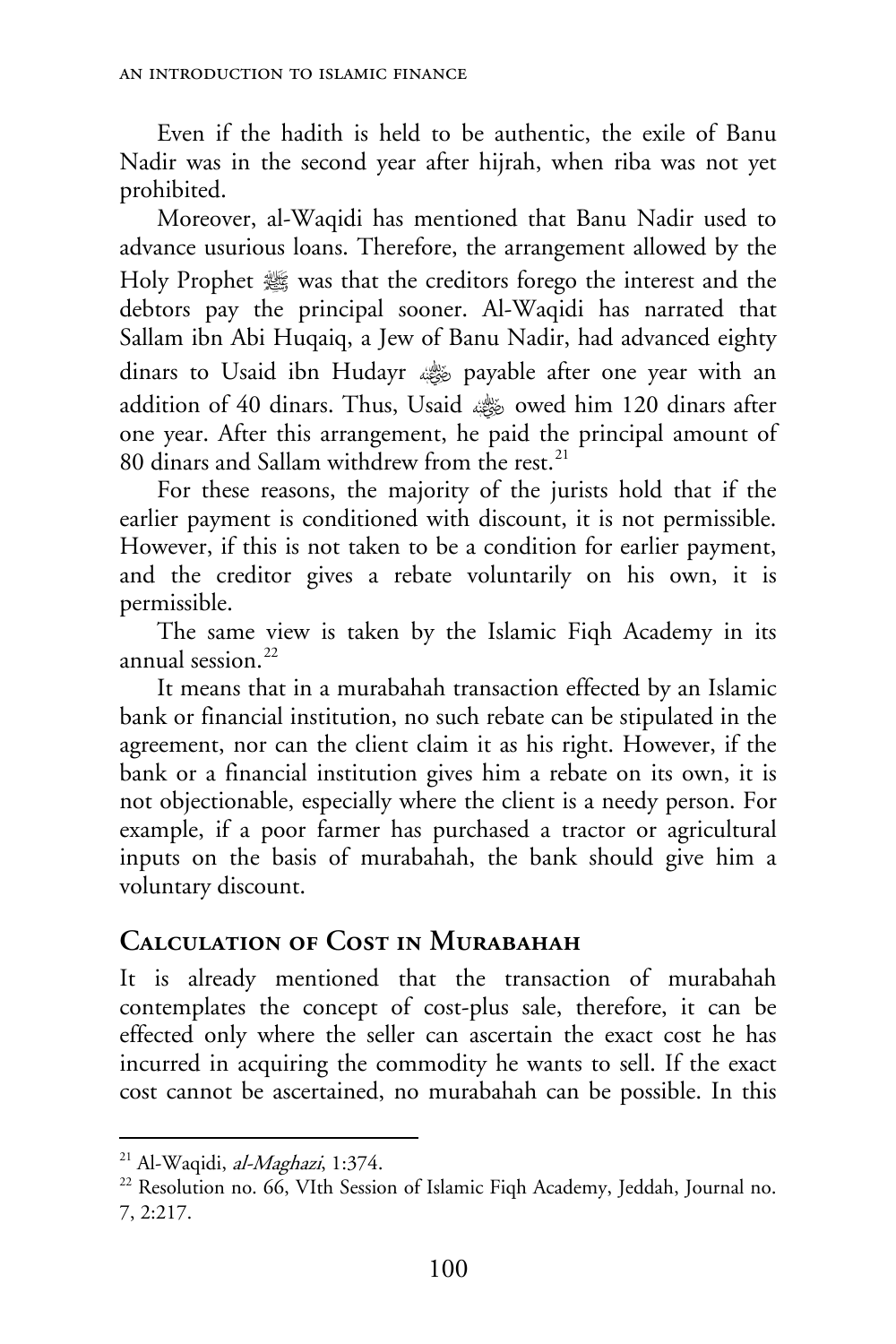case, the sale must be effected on the basis of musawamah (i.e. sale without reference to cost).

This principle leads to another rule: the murabahah transaction should be based on the same currency in which the seller has purchased the commodity from the original supplier. If the seller has purchased it for Pakistani rupees, the onward sale to the ultimate purchaser should also be based on Pakistani rupees, and if the first purchase has occurred in U.S. dollars, the price of murabahah should be based on dollars as well, so that the exact cost may be ascertained.

However, in the case of international trade, it may be difficult to base both purchases on the same currency. If the commodity intended to be sold to the customer is imported from a foreign country, while the ultimate purchaser is in Pakistan, the price of the original sale has to be paid in a foreign currency and the price of the second sale will be determined in Pak. Rupees.

This situation may be met with in two ways. Firstly, if the ultimate purchaser agrees and the laws of the country allow, the price of the second sale may also be determined in dollars.

Secondly, if the seller has purchased the commodity by converting Pakistani Rupees into dollars, the exact amount of Pak rupees paid by the seller to convert them into dollars can be taken as the cost price and the profit of murabahah can be added thereon.

In some cases, the bank purchases the commodity from abroad at a price payable after three months or in different installments, and sells the commodity to his client before he pays the full price to the supplier. Since he pays the price in dollars, its equivalent in Pakistani Rupees are not known at the time when the commodity is sold to the client. Due to fluctuation in the price of dollars in Pak Rupees, the bank may have to pay more than it anticipated at the time of murabahah sale. For example, the rate of U.S. dollars at the time of murabahah was Rs. 40/- for one dollar. The price of murabahah was settled according to this rate, but when the bank paid the price to the supplier, the dollar rate increased to Rs. 41/ for one dollar, meaning thereby that the cost of the bank increased by 2.5%. In order to meet this situation, some financial institutions put a condition in the murabahah agreement that in case of such fluctuation in currency rates, the client shall bear the additional cost. According to the classical Muslim jurists, murabahah based on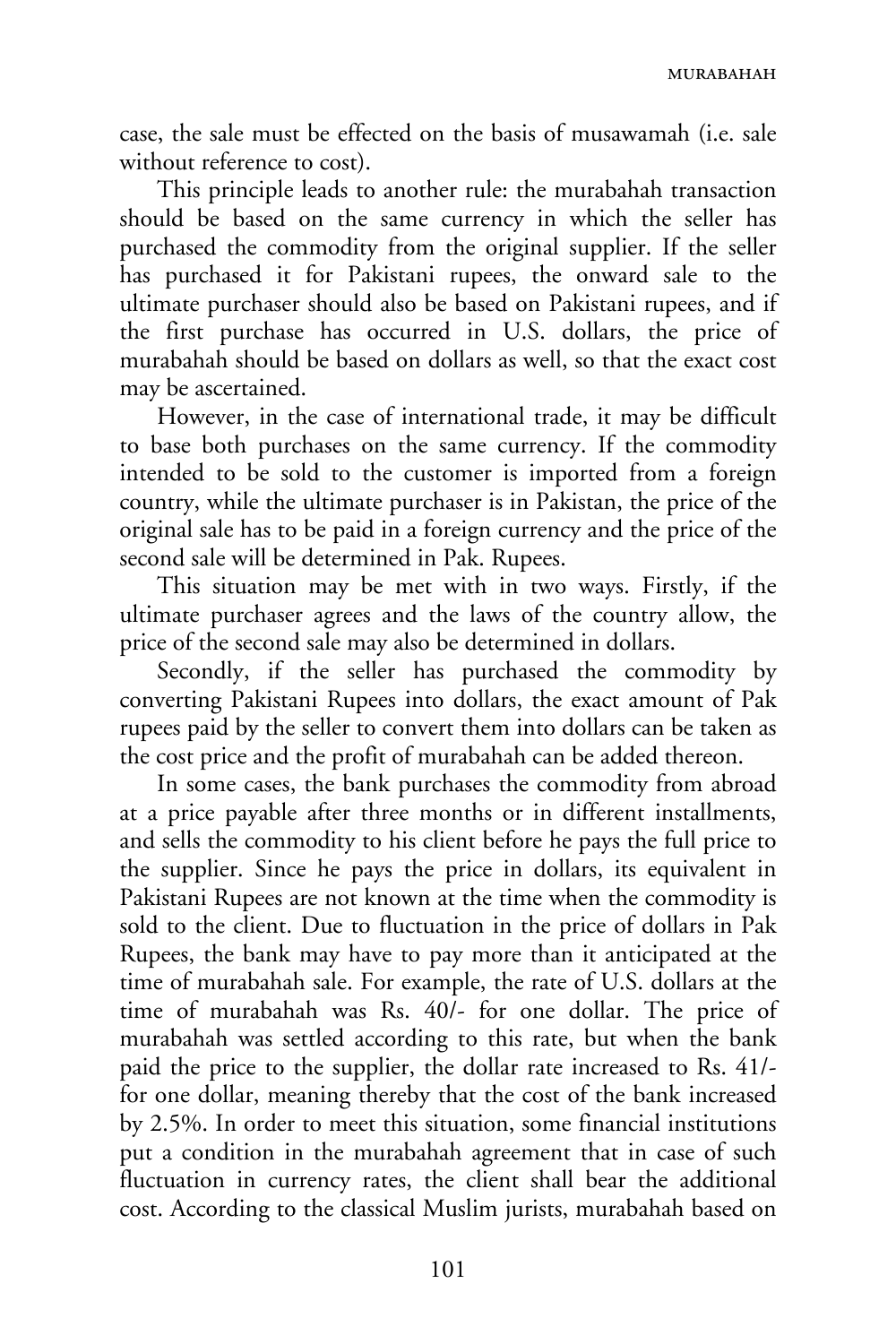this condition is not valid because it leads to uncertainty of the price at the time of sale. Such uncertainty continues upto a date after three months when the buyer actually pays the price to the supplier. Such uncertainty renders the transaction invalid. Therefore, there are following options open to the bank in this issue:

(a) The bank should purchase that commodity on the basis of L/C at sight and should pay the price to the supplier before effecting sale with the customer. In this case no question of fluctuation in currency rates will be involved. The murabahah price can be determined on the basis of the market rate of dollars on the date when the bank has paid the price to the supplier.

(b) The bank determines the murabahah price in US dollars rather than in Pak rupees, so that the deferred murabahah price is paid by the customer in dollars. In this case the bank will be entitled to receive dollars from the customer and the risk of the fluctuation in dollar's price will be borne by the purchaser.

(c) Instead of murabahah, the deal may be on the basis of musawamah (a sale without reference to the cost of the seller) and the price may be fixed as to cover the anticipated fluctuation in the currency rates.

## **SUBJECT MATTER OF MURABAHAH**

All commodities which may be subject matter of sale with profit can be subject matter of murabahah, because it is a particular kind of sale. Therefore, the shares of a lawful company may be sold or purchased on murabahah basis, because according to the Islamic principles, the shares of a company represent the holder's proportionate ownership in the assets of the company. If the assets of a company can be sold with profit, its shares can also be sold by way of murabahah. But it goes without saying that the transaction must fulfil all the basic conditions, already discussed, for the validity of a murabahah transaction. Therefore, the seller must first acquire the possession of the shares with all their rights and obligations, then sell them to his client. A buy back arrangement or selling the shares without taking their possession is not allowed at all.

Conversely, no murabahah can be effected on things which cannot be subject - matter of sale, For example murabahah is not possible in exchange of currencies, because it must be spontaneous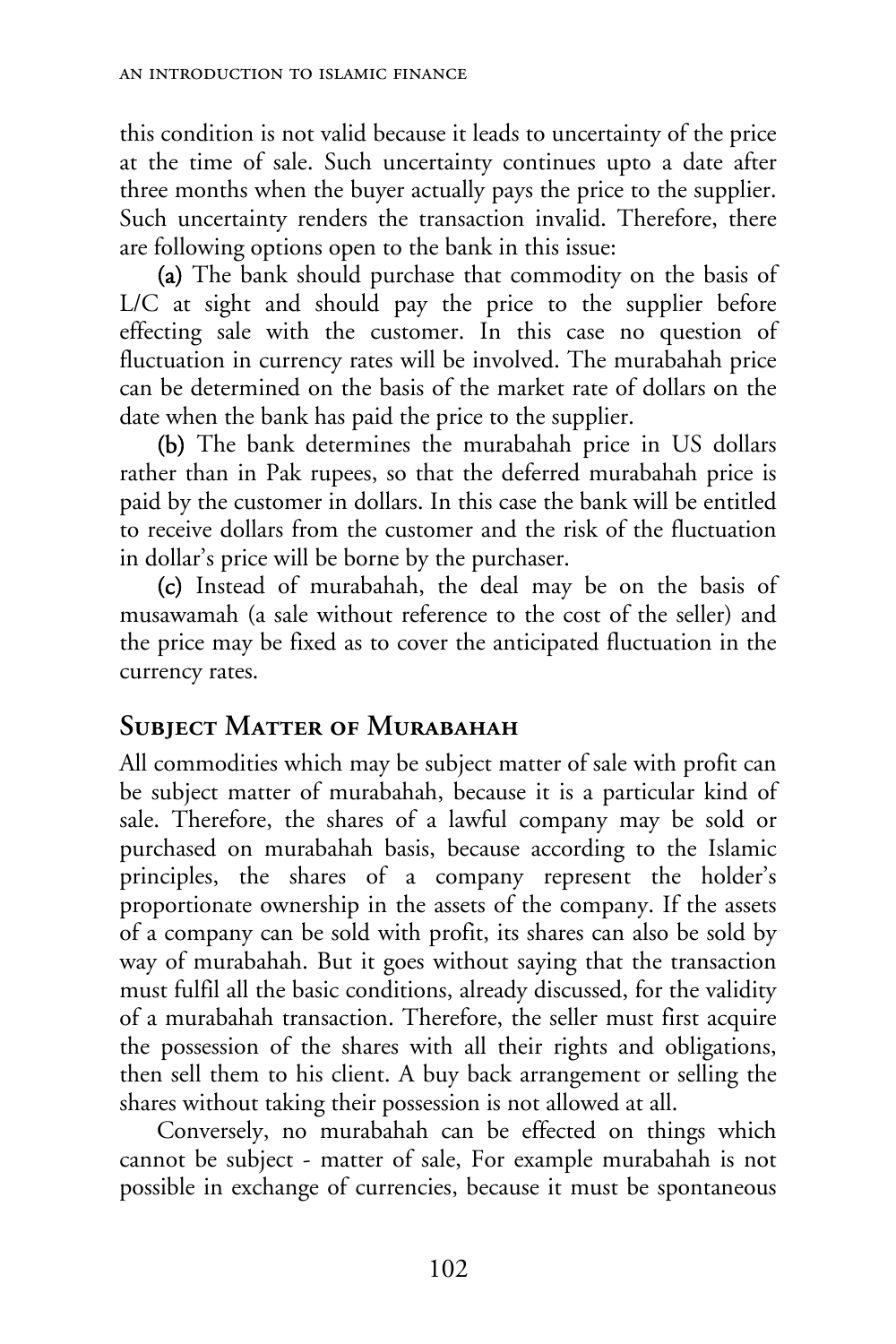<span id="page-102-0"></span>or, if deferred, on the market rate prevalent on the date of the transaction.<sup>[23](#page-102-0)</sup> Similarly, the commercial papers representing a debt receivable by the holder cannot be sold or purchased except at par value, and therefore no murabahah can be effected in respect of such papers. Similarly, any paper entitling the holder to receive a specified amount of money from the issuer cannot be negotiated. The only way of its sale is to transfer if for its face value. Therefore, they cannot be sold on murabahah basis.

#### **RESCHEDULING OF PAYMENTS IN MURABAHAH**

If the purchaser/client in murabahah financing is not able to pay according to the dates agreed upon in the murabahah agreement, he sometimes requests the seller / the bank for rescheduling the installments. In conventional banks, the loans are normally rescheduled on the basis of additional interest. This is not possible in murabahah payments. If the installments are rescheduled, no additional amount can be charged for rescheduling. The amount of the murabahah price will remain the same in the same currency.

Some Islamic banks proposed to reschedule the murabahah price in a hard currency different from the one in which the original sale took place. This was proposed to compensate the bank through appreciation of the value of the hard currency. Since this benefit was proposed to be drawn from rescheduling, it is not permissible. Rescheduling must always be on the basis of the same amount in the same currency. At the time of payment however, the purchaser may pay with the consent of the seller, in a different currency on the basis of the exchange rate of that day (i.e. the day of payment) and not the rate of the date of transaction.

#### Securitization of Murabahah

 $\overline{a}$ 

Murabahah is a transaction which cannot be securitized for creating a negotiable instrument to be sold and purchased in secondary market. The reason is obvious. If the purchaser/client in a murabahah transaction signs a paper to evidence his indebtedness towards the seller/financier, the paper will represent a monetary

 $^{23}$  For detailed discussion on the subject, see my Arabic treatise Ahkam al-Awraq  $al-Na$ qdiyyah $($ ).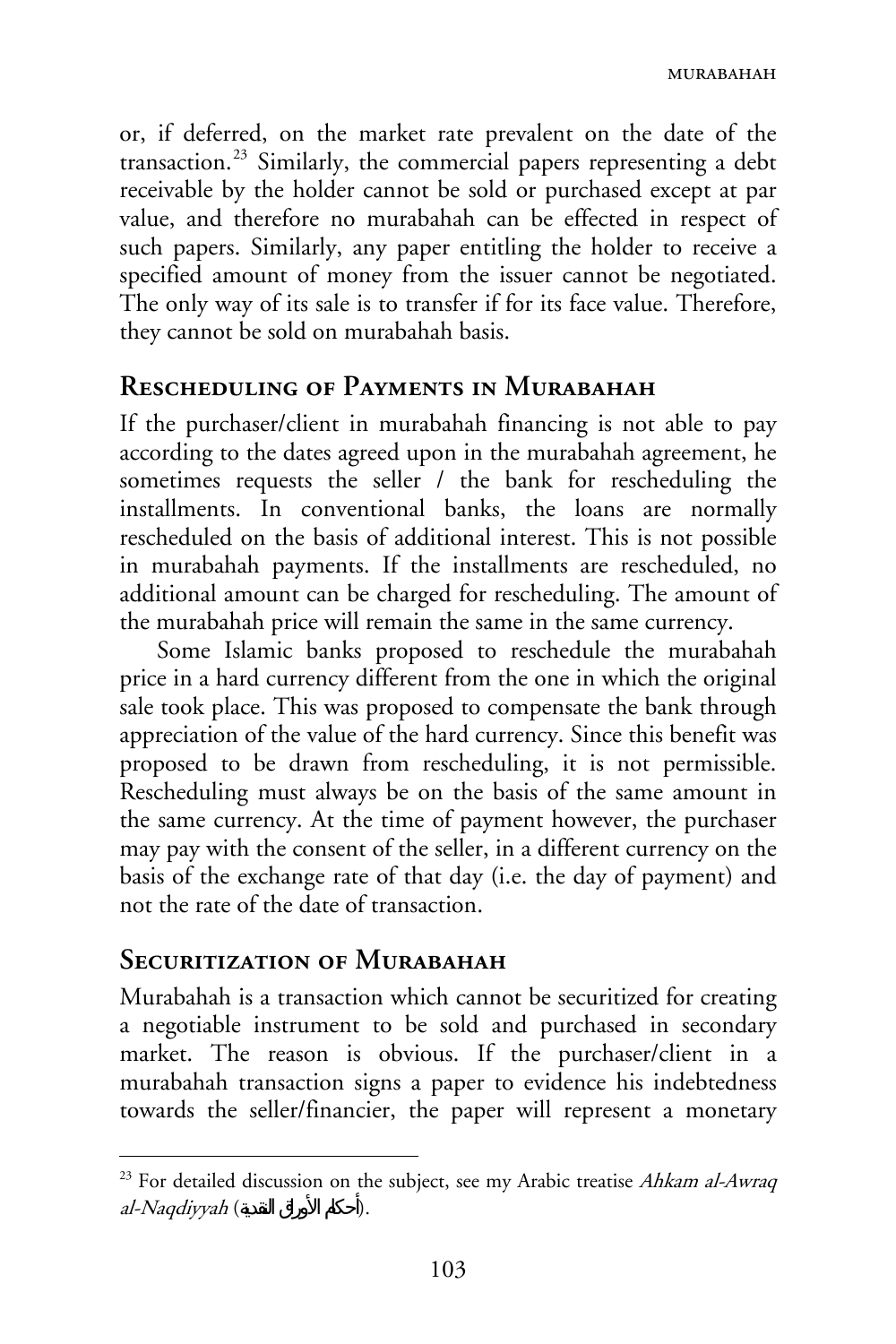<span id="page-103-0"></span>debt receivable from him. In other words, it represents money payable by him. Therefore transfer of this paper to a third party will mean transfer of money. It has already been explained that where money is exchanged for money (in the same currency) the transfer must be at par value. It cannot be sold or purchased at a lower or a higher price. Therefore, the paper representing a monetary obligation arising out of a murabahah transaction cannot create a negotiable instrument. If the paper is transferred, it must be at par value. However, if there is a mixed portfolio consisting of a number of transactions like musharakah, leasing and murabahah, then this portfolio may issue negotiable certificates subject to certain conditions more fully discussed in the chapter of "Islamic Funds".

# **Some Basic Mistakes in Murabahah Financing**

After explaining the concept of murabahah and its relevant issues, it will be pertinent to highlight some basic mistakes often committed by the financial institutions in the practical implementation of the concept.

1. The first and the most glaring mistake is to assume that murabahah is a universal instrument which can be used for every type of financing offered by conventional interest-based banks and NBFIs.[24](#page-103-0) Under this false assumption, some financial institutions are found using murabahah for financing overhead expenses of a firm or company like paying salaries of their staff, paying the bills of electricity etc. and setting off their debts payable to other parties. This practice is totally unacceptable, because murabahah can be used only where a commodity is intended to be purchased by the customer. If funds are required for some other purpose, murabahah cannot work. In such cases, some other suitable modes of financing, like musharakah, leasing etc. can be used according to the nature of the requirement.

2. In some cases, the clients sign the murabahah documents merely to obtain funds. They never intend to employ these funds to purchase a specific commodity. They just want funds for unspecified purpose, but to satisfy the requirement of the formal

<sup>&</sup>lt;sup>24</sup> NBFI: Non-Bank Financial Institution.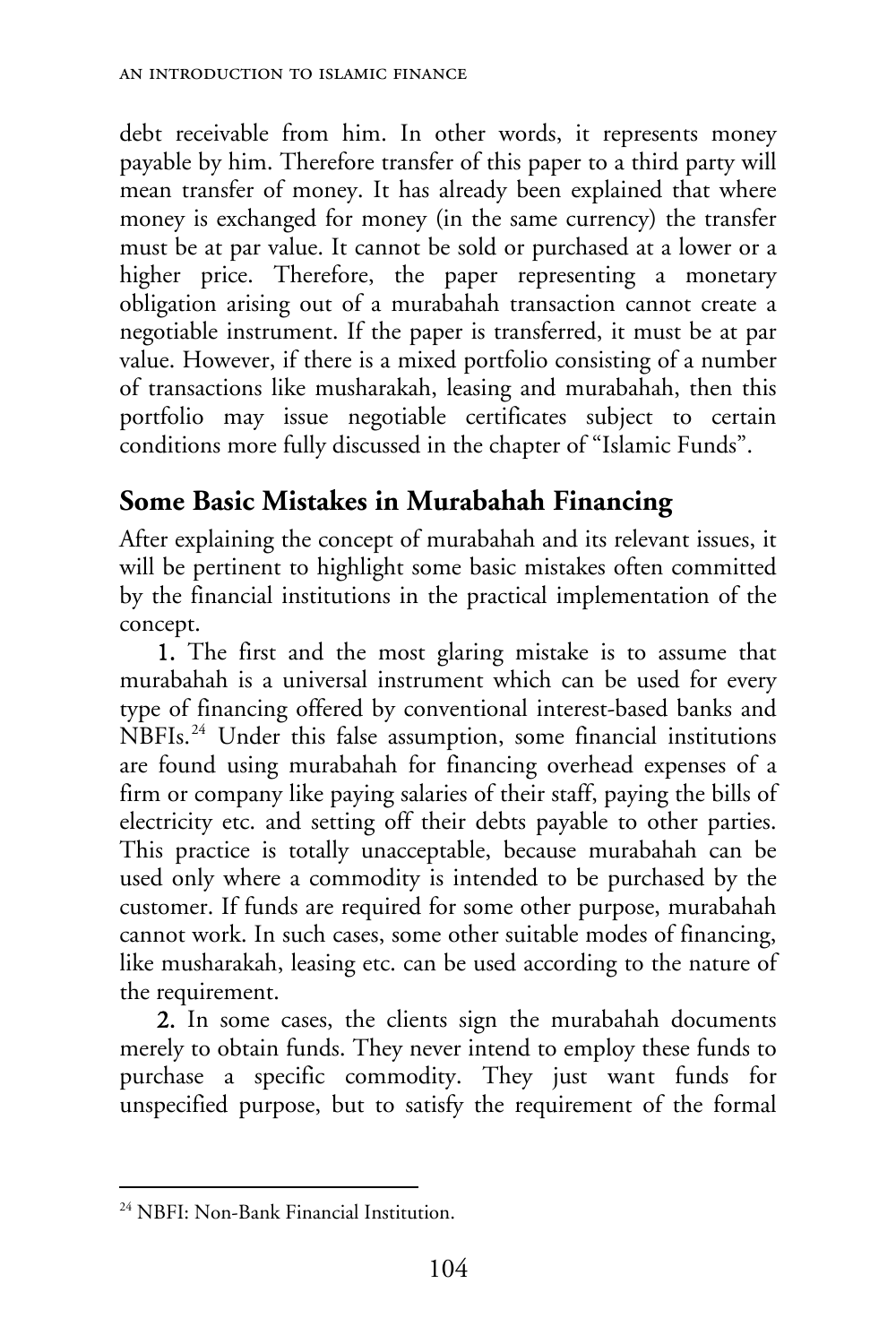documents, they name a fictitiously commodity. After receiving money, they use it for whatever purpose they wish.

Obviously this is a fictitious deal, and the Islamic financiers must be very careful about it. It is their duty to make sure that the client really intends to purchase a commodity which may be subject to murabahah. This assurance must be obtained by the authorities sanctioning the facility to the customer. Then, all necessary steps must be taken to confirm that the transaction is genuine. For example:

(a) Instead of giving funds to the customer, the purchase price should be paid directly to the supplier.

(b) If it becomes necessary that the client is entrusted with funds to purchase the commodity on behalf of the financier, his purchase should be evidenced by invoices or similar other documents which he should present to the financier.

(c) Where either one of the above two requirements is not possible to be fulfilled, the financing institution should arrange for physical inspection of the purchased commodities.

Anyhow, the Islamic financial institutions are under an obligation to make sure that murabahah is a real and genuine transaction of actual sale and is not being misused to camouflage an interest-based loan.

3. In some cases, sale of commodity to the client is effected before the commodity is acquired from the supplier. This mistake is invariably committed in transactions where all the documents of murabahah are signed at one time without taking into account various stages of the murabahah. Some institutions have only one murabahah agreement which is signed at the time of disbursement of money, or in some cases, at the time of approving the facility. This is totally against the basic principles of murabahah. It has already been explained in this article that the murabahah arrangement practiced by the banks is a package of different contracts which come into play one after another at their respective stages. These stages have been fully highlighted earlier while discussing the concept of murabahah financing. Without observing this basic feature of murabahah financing, the whole transaction turns into an interest-bearing loan. Merely changing the nomenclature does not make it lawful in the eyes of Shari'ah.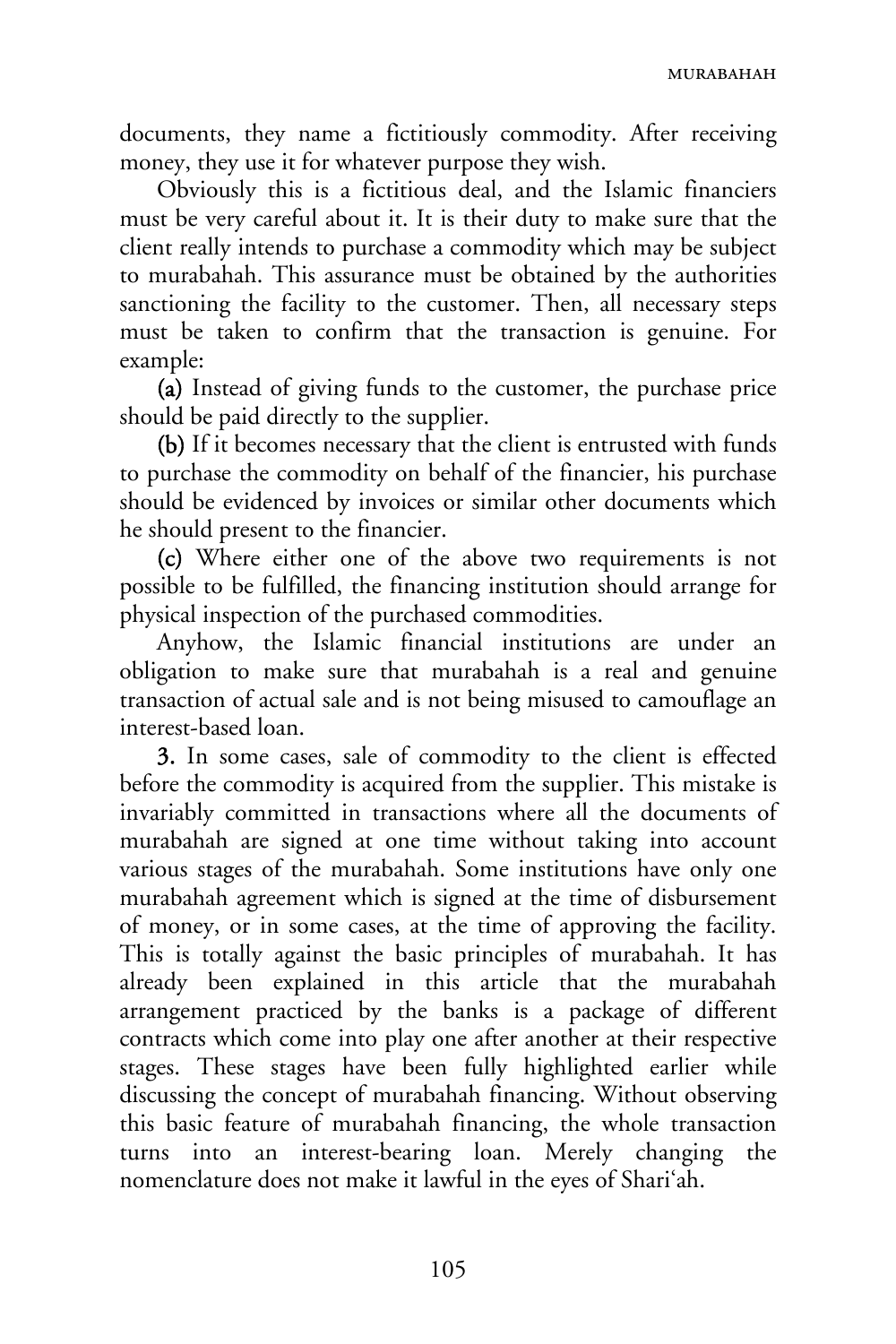The representatives of the Shari'ah Boards of the Islamic banks, when they check the transactions of the bank with regard to their compliance with Shari'ah, must make sure that all these stages have been really observed, and every transaction is effected at its due time.

4. International commodity transactions are often resorted to for liquidity management. Some Islamic banks feel that these transactions, being asset-based, can easily be entered into on murabahah basis, and they enter the field ignoring the fact that the commodity operations as in vogue in the international markets, do not conform to the principles of Shari'ah. In many cases, they are fictitious transactions where no delivery takes place. The parties end up paying differences. In some cases, there are real commodities but they are subjected to forward sales or short sales which are not allowed in Shari'ah. Even if the transactions are restricted to spot sales, they should be formulated on the basis of Islamic principles of murabahah by fulfilling all the necessary conditions already mentioned in this book.

5. It is observed in some financial institutions that they effect murabahah on commodities already purchased by their clients from a third party. This is again a practice never warranted by the Shari'ah. Once the commodity is purchased by the client himself, it cannot be purchased again from the same supplier. If it is purchased by the bank from the client himself and is sold to him, it is a buyback technique which is not allowed in Shari'ah, especially in murabahah. In fact, if the client has already purchased a commodity, and he approaches the bank for funds, he either wants to set-off his liability towards his supplier, or he wants to use the funds for some other purpose. In both cases an Islamic bank cannot finance him on the basis of murabahah. Murabahah can be effected only on commodities not yet purchased by the client.

## **Conclusions**

From the foregoing discussion on different aspects of murabahah financing, the following conclusions may be summarized as the basic points to remember:

1. Murabahah is not a mode of financing in its origin. It is a simple sale on cost-plus basis. However, after adding the concept of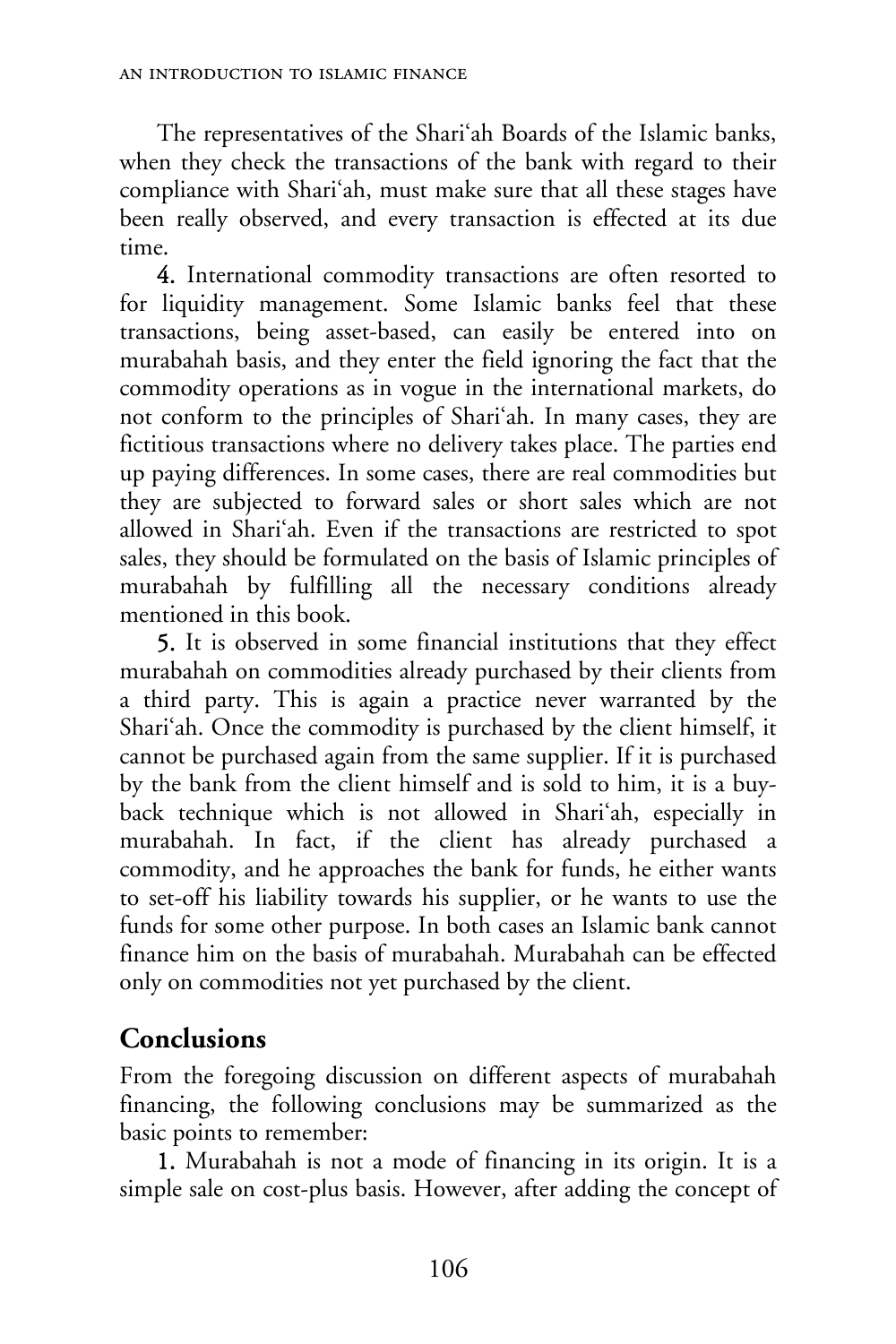deferred payment, it has been devised to be used as a mode of financing only in cases where the client intends to purchase a commodity. Therefore, it should neither be taken as an ideal Islamic mode of financing, nor a universal instrument for all sorts of financing. It should be taken as a transitory step towards the ideal Islamic system of financing based on musharakah or mudarabah. Otherwise its use should be restricted to areas where musharakah or mudarabah cannot work.

2. While approving a murabahah facility, the sanctioning authority must make sure that the client really intends to purchase commodities which may be subject-matter of murabahah. It should never be taken as merely a paper-work having no genuine basis.

3. No murabahah can be effected for overhead expenses, paying the bills or settling the debts of the client, nor can it be effected for purchase of currencies.

4. It is the foremost condition for the validity of murabahah that the commodity comes in the ownership and physical or constructive possession of the financier before he sells it to the customer on murabahah basis. There should be a time in which the risk of the commodity is borne by the financier. Without having its ownership or assuming the risk of the commodity, though for a short while, the transaction is not acceptable to Shari'ah and the profit accruing therefrom is not halal.

5. The best way to effect murabahah is that the financier himself purchases the commodity directly from the supplier and after taking its delivery sells it to the client on murabahah basis. Making the client agent to purchase on behalf of the financier renders the arrangement dubious. For this very reason some Shari'ah Boards have forbidden this technique, except in cases where direct purchase is not possible at all. Therefore, the agency concept should be avoided as far as possible.

6. If in cases of genuine need, the financier appoints the client his agent to purchase the commodity on his behalf, his different capacities (i.e. as agent and as ultimate purchaser) should be clearly distinguished. As an agent, he is a trustee, and unless he commits negligence or fraud, he is not liable to any loss so far as the commodity is in his possession as agent of the financier. After he purchases the commodity in his capacity as agent, he must inform the financier that, in fulfilling his obligation as his agent, he has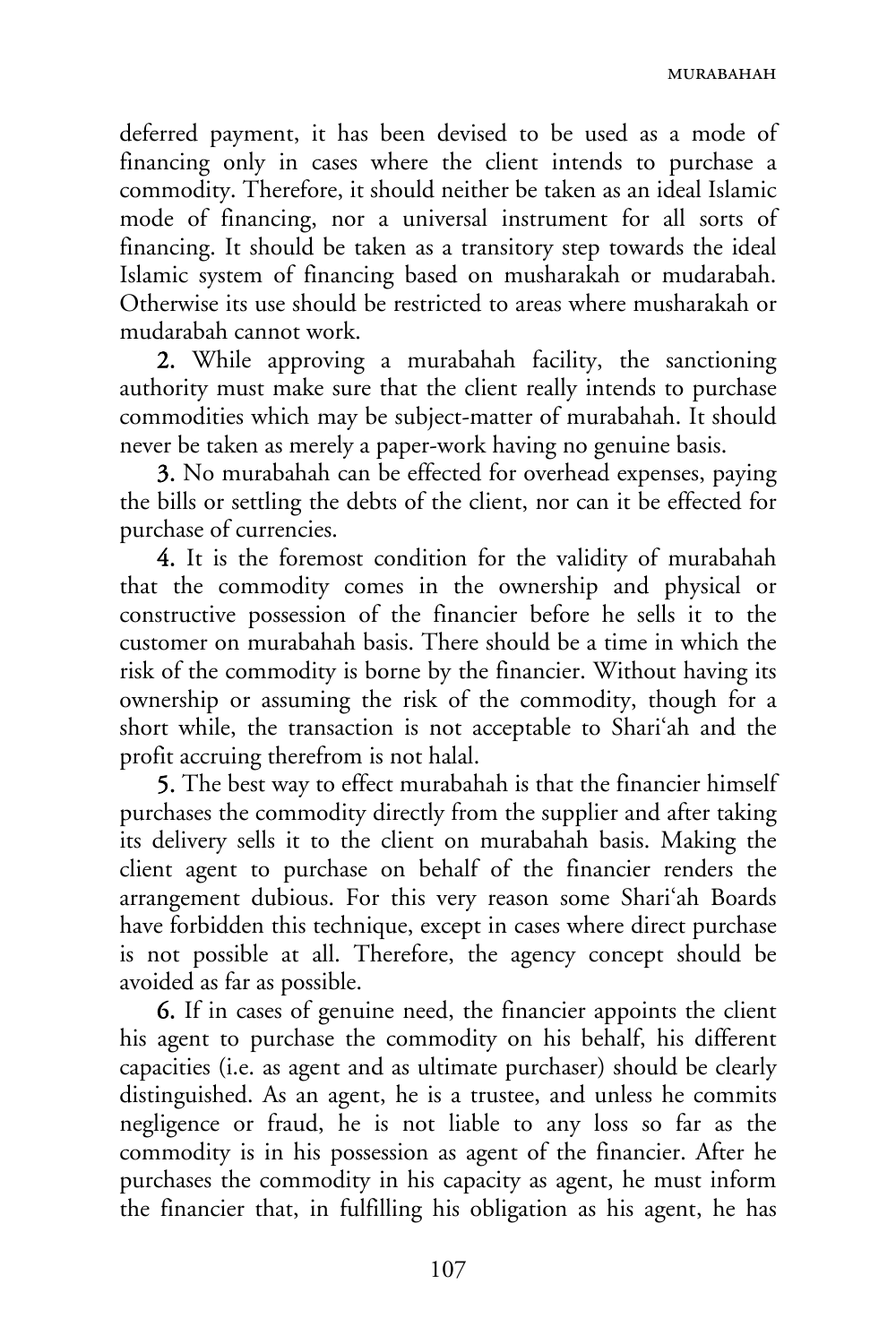taken delivery of the purchased commodity and now he extends his offer to purchase it from him. When, in response to this offer, the financier conveys his acceptance to this offer, the sale will be deemed to be complete, and the risk of the property will be passed on to the client as purchaser. At this point, he will become a debtor and the consequences of indebtedness will follow. These are the necessary requirements of murabahah financing which can never be dispensed with. While describing the concept of "murabahah as a mode of financing" we have already identified five stages of murabahah under agency agreement. Each and every step out of these five is necessary in its own right and neglecting any one of them renders the whole arrangement unacceptable.

It should be noted with care that murabahah is a border-line transaction and a slight departure from the prescribed procedure makes it step in the prohibited area of interest-based financing. Therefore this transaction must be carried out with due diligence and no requirement of Shari'ah should be taken lightly.

7. Two different prices for cash and credit sales are allowed on condition that either of the two options is specifically elected by the customer. Once the price is fixed, it can neither be increased because of late payment, nor decreased on earlier payment.

8. In order to assure that the purchaser will pay the price promptly, he may undertake that in case of default, he will pay a certain amount to the charitable fund maintained by the financing institution. This amount may be based on per cent per annum concept, but it must invariably be spent for purely charitable purposes and should in no case form part of the income of the institution.

9. In case of earlier payment, no rebate can be claimed by the client. However, the institution may at it own option, forego some part of the price without making it a pre-condition in the agreement.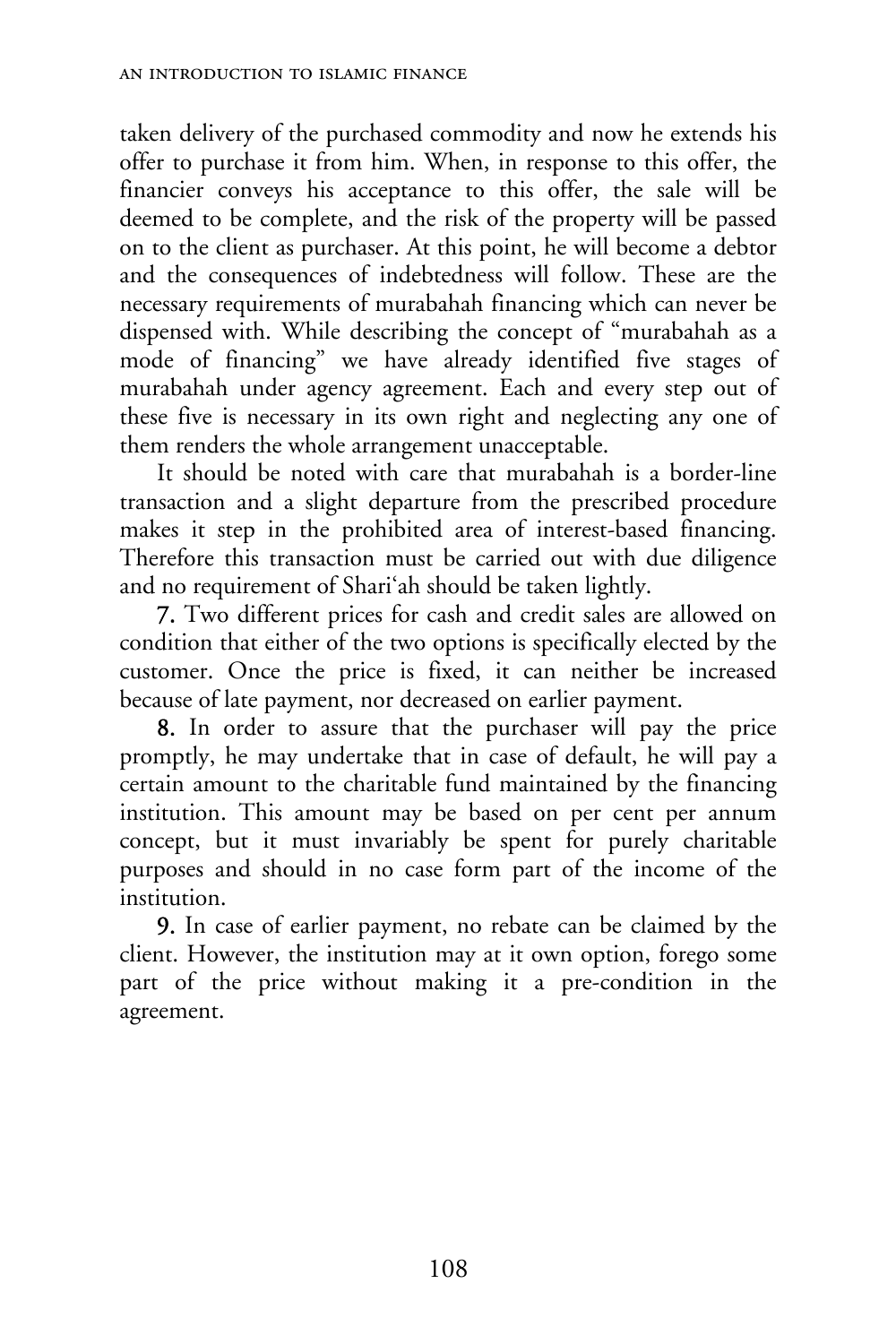# $\overline{6}$

# IJARAH

 "*Ijarah*" is a term of Islamic fiqh. Lexically, it means 'to give something on rent'. In the Islamic jurisprudence, the term '*ijarah*' is used for two different situations. In the first place, it means 'to employ the services of a person on wages given to him as a consideration for his hired services.' The employer is called *musta'jir* while the employee is called *ajir*.

Therefore, if A has employed B in his office as a manager or as a clerk on a monthly salary, A is musta'jir, and B is an ajir. Similarly, if A has hired the services of a porter to carry his baggage to the airport, A is a musta'jir while the porter is an ajir, and in both cases the transaction between the parties is termed as ijarah. This type of ijarah includes every transaction where the services of a person are hired by someone else. He may be a doctor, a lawyer, a teacher, a laborer or any other person who can render some valuable services. Each one of them may be called an 'ajir' according to the terminology of Islamic law, and the person who hires their services is called a 'musta'jir', while the wages paid to the ajir are called their 'ujrah'.

The second type of ijarah relates to the usufructs of assets and properties, and not to the services of human beings. 'Ijarah' in this sense means 'to transfer the usufruct of a particular property to another person in exchange for a rent claimed from him.' In this case, the term 'ijarah' is analogous to the English term 'leasing'. Here the lessor is called '*mu'jir*', the lessee is called '*musta'jir*' and the rent payable to the lessor is called '*ujrah*'.

Both these kinds of 'ijarah' are thoroughly discussed in the literature of Islamic jurisprudence and each one of them has its own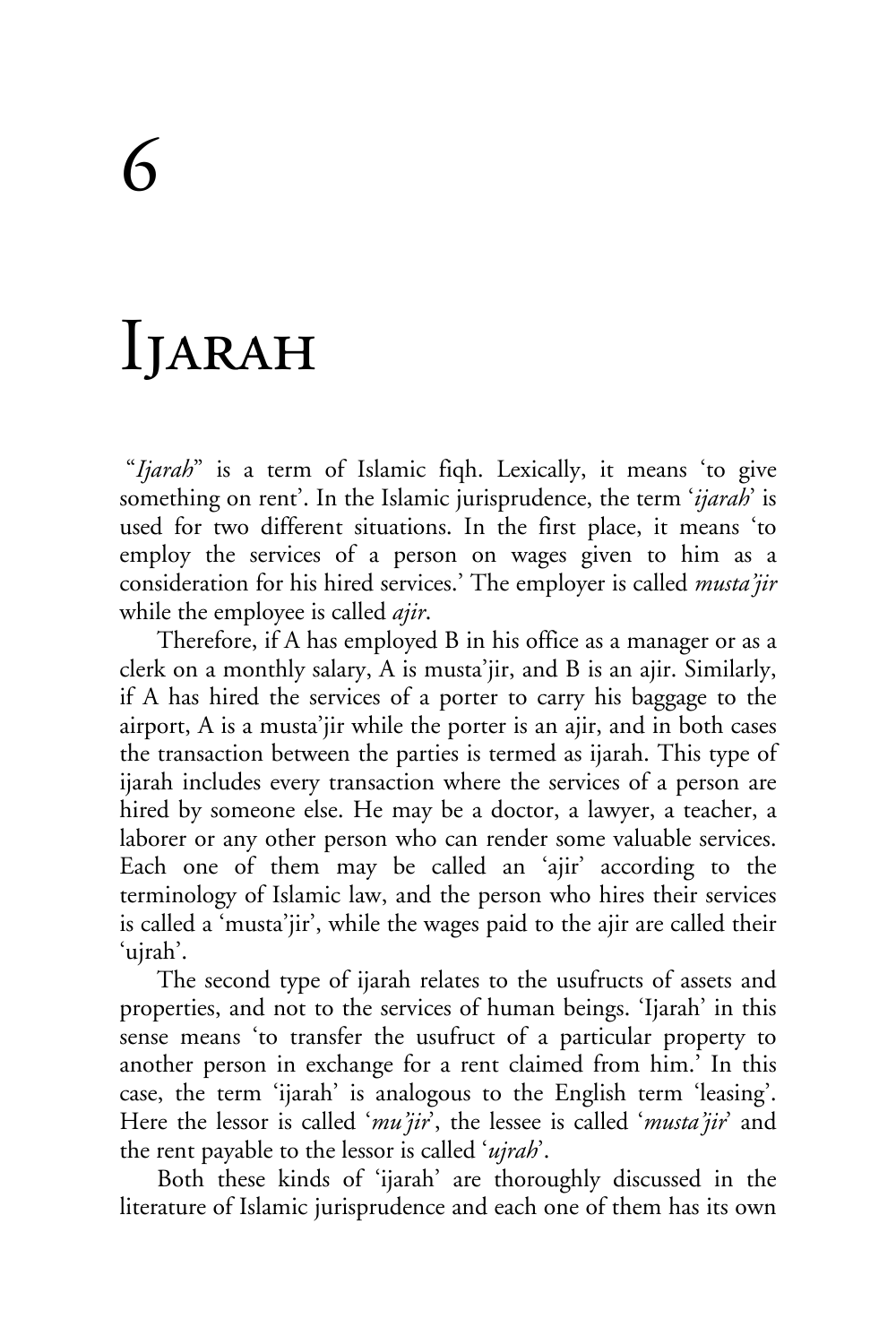set of rules. But for the purpose of the present book, the second type of ijarah is more relevant, because it is generally used as a form of investment, and as a mode of financing also.

The rules of ijarah, in the sense of leasing, is very much analogous to the rules of sale, because in both cases something is transferred to another person for a valuable consideration. The only difference between ijarah and sale is that in the latter case the corpus of the property is transferred to the purchaser, while in the case of ijarah, the corpus of the property remains in the ownership of the transferor, but only its usufruct i.e. the right to use it, is transferred to the lessee.

Therefore, it can easily be seen that 'ijarah' is not a mode of financing in its origin. It is a normal business activity like sale. However, due to certain reasons, and in particular, due to some tax concessions it may carry, this transaction is being used in the Western countries for the purpose of financing also. Instead of giving a simple interest - bearing loan, some financial institutions started leasing some equipment's to their customers. While fixing the rent of these equipment, they calculate the total cost they have incurred in the purchase of these assets and add the stipulated interest they could have claimed on such an amount during the lease period. The aggregate amount so calculated is divided on the total months of the lease period, and the monthly rent is fixed on that basis.

The question whether or not the transaction of leasing can be used as a mode of financing in Shari'ah depends on the terms and conditions of the contract. As mentioned earlier, leasing is a normal business transaction and not a mode of financing. Therefore, the lease transaction is always governed by the rules of Shari'ah prescribed for ijarah. Let us, therefore, discuss the basic rules governing the lease transactions, as enumerated in the Islamic Fiqh. After the study of these rules, we will be able to understand under what conditions the ijarah may be used for the purpose of financing.

Although the principles of ijarah are so numerous that a separate volume is required for their full discussion, we will attempt in this chapter to summarize those basic principles only which are necessary for the proper understanding of the nature of the transaction and are generally needed in the context of modern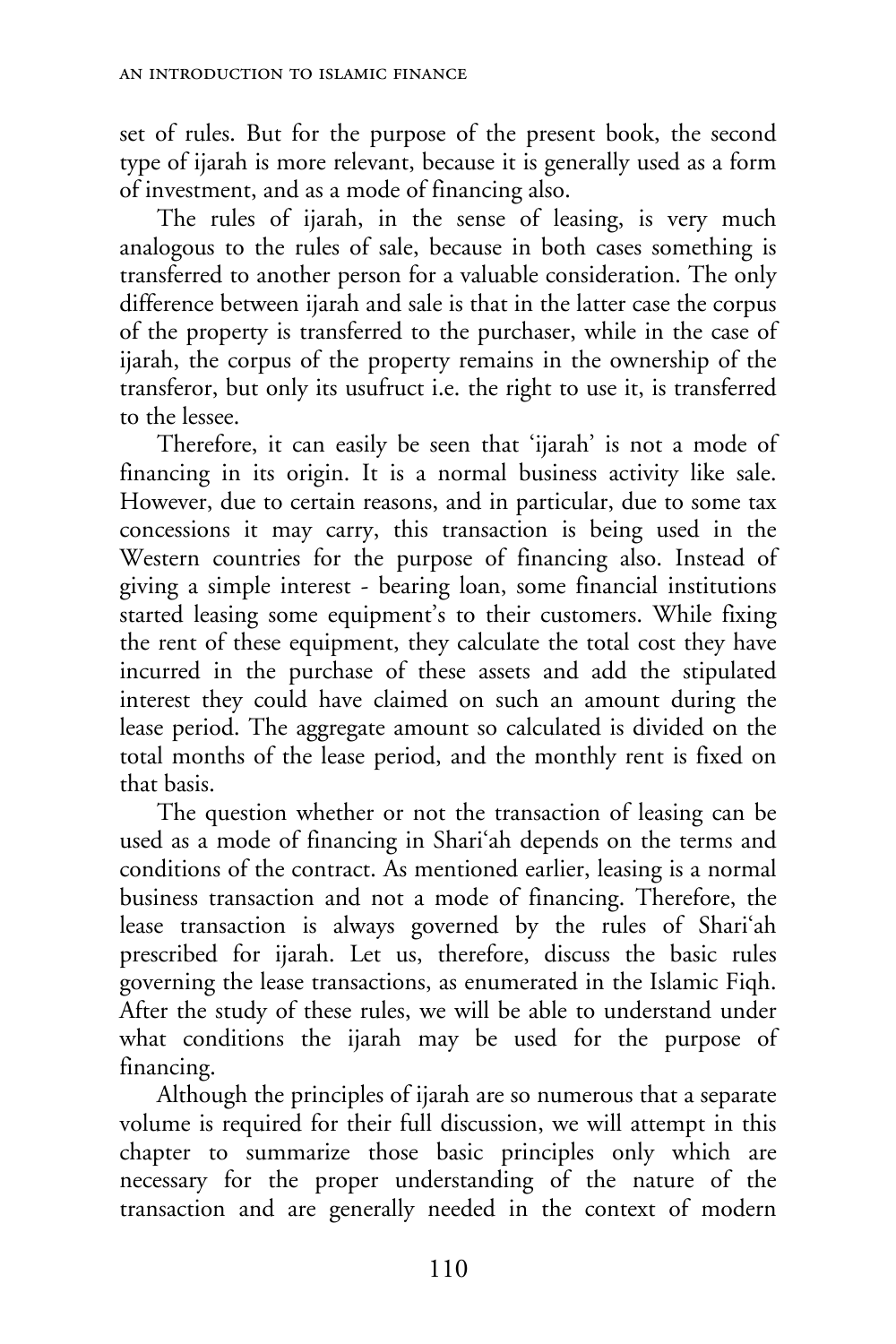economic practice. These principles are recorded here in the form of brief notes, so that the readers may use them for quick reference.

#### **Basic Rules of Leasing**

1. Leasing is a contract whereby the owner of something transfers its usufruct to another person for an agreed period, at an agreed consideration.

2. The subject of lease must have a valuable use. Therefore, things having no usufruct at all cannot be leased.

3. It is necessary for a valid contract of lease that the corpus of the leased property remains in the ownership of the seller, and only its usufruct is transferred to the lessee. Thus, anything which cannot be used without consuming cannot be leased out. Therefore, the lease cannot be effected in respect of money, eatables, fuel and ammunition etc. because their use is not possible unless they are consumed. If anything of this nature is leased out, it will be deemed to be a loan and all the rules concerning the transaction of loan shall accordingly apply. Any rent charged on this invalid lease shall be an interest charged on a loan.

4. As the corpus of the leased property remains in the ownership of the lessor, all the liabilities emerging from the ownership shall be borne by the lessor, but the liabilities referable to the use of the property shall be borne by the lessee.

#### Example:

A has leased his house to B. The taxes referable to the property shall be borne by A, while the water tax, electricity bills and all expenses referable to the use of the house shall be borne by B, the lessee.

5. The period of lease must be determined in clear terms.

6. The lessee cannot use the leased asset for any purpose other than the purpose specified in the lease agreement. If no such purpose is specified in the agreement, the lessee can use it for whatever purpose it is used in the normal course. However if he wishes to use it for an abnormal purpose, he cannot do so unless the lessor allows him in express terms.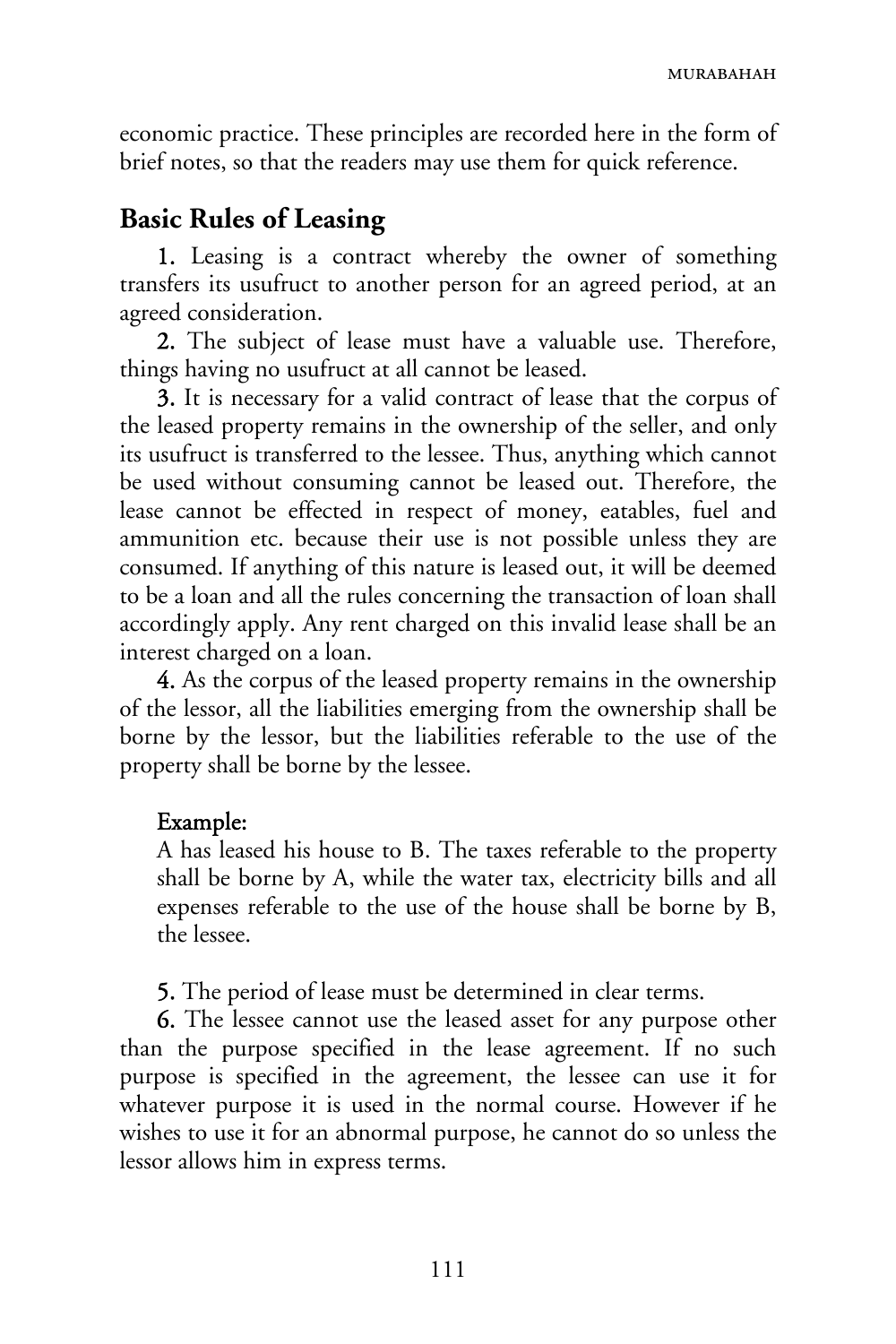<span id="page-111-0"></span>7. The lessee is liable to compensate the lessor for every harm to the leased asset caused by any misuse or negligence on the part of the lessee.

8. The leased asset shall remain in the risk of the lessor throughout the lease period in the sense that any harm or loss caused by the factors beyond the control of the lessee shall be borne by the lessor.

9. A property jointly owned by two or more persons can be leased out, and the rental shall be distributed between all the joint owners according to the proportion of their respective shares in the property.

10. A joint owner of a property can lease his proportionate share to his co-sharer only, and not to any other person.<sup>[1](#page-111-0)</sup>

11. It is necessary for a valid lease that the leased asset is fully identified by the parties.

#### Example:

 $\overline{a}$ 

A said to B. "I lease you one of my two shops." B agreed. The lease is void, unless the leased shop is clearly determined and identified.

12. The rental must be determined at the time of contract for the whole period of lease.

It is permissible that different amounts of rent are fixed for different phases during the lease period, provided that the amount of rent for each phase is specifically agreed upon at the time of effecting a lease. If the rent for a subsequent phase of the lease period has not been determined or has been left at the option of the lessor, the lease is not valid.

Example (1): A leases his house to B for a total period of 5 years. The rent for the first year is fixed as Rs. 2000/- per month and it is agreed that the rent of every subsequent year shall be 10% more than the previous one. The lease is valid.

Example (2): In the above example, A puts a condition in the agreement that the rent of Rs. 2000/- per month is fixed for the

<sup>&</sup>lt;sup>1</sup> See Ibn 'Abidin, *Radd al-Muhtar*, 6:47–48.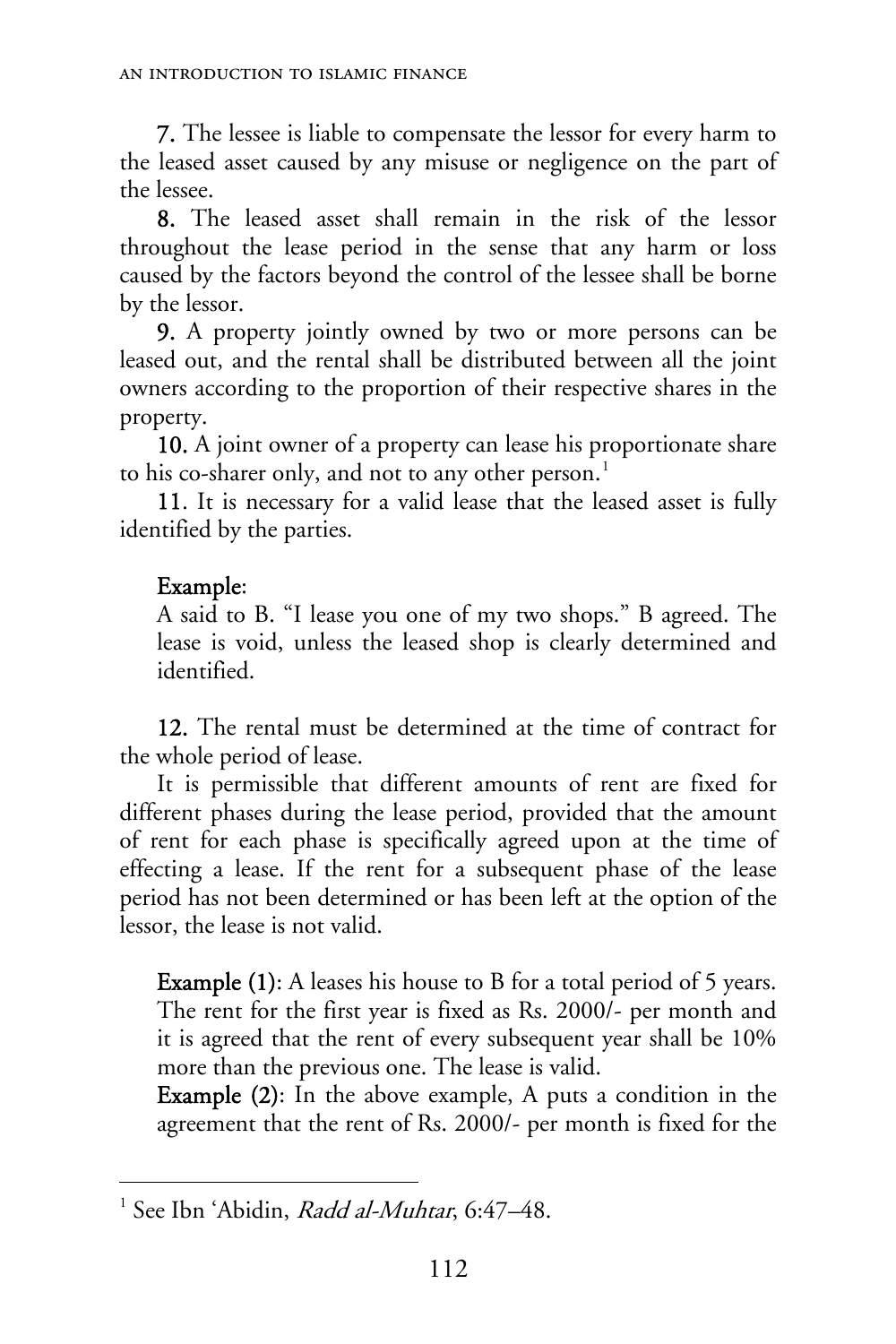first year only. The rent for the subsequent years shall be fixed each year at the option of the lessor. The lease is void, because the rent is uncertain.

The determination of rental on the basis of the aggregate cost incurred in the purchase of the asset by the lessor, as normally done in financial leases, is not against the rules of Shari'ah, if both parties agree to it, provided that all other conditions of a valid lease prescribed by the Shari'ah are fully adhered to.

14. The lessor cannot increase the rent unilaterally, and any agreement to to this effect is void.

15. The rent or any part thereof may be payable in advance before the delivery of the asset to the lessee, but the amount so collected by the lessor shall remain with him as 'on account' payment and shall be adjusted towards the rent after its being due.

16. The lease period shall commence from the date on which the leased asset has been delivered to the lessee, no matter whether the lessee has started using it or not.

17. If the leased asset has totally lost the function for which it was leased, and no repair is possible, the lease shall terminate on the day on which such loss has been caused. However, if the loss is caused by the misuse or by the negligence of the lessee, he will be liable to compensate the lessor for the depreciated value of the asset as, it was immediately before the loss.

#### **Lease as a Mode of Financing**

Like murabahah, lease is not originally a mode of financing. It is simply a transaction meant to transfer the usufruct of a property from one person to another for an agreed period against an agreed consideration. However, certain financial institutions have adopted leasing as a mode of financing instead of long term lending on the basis of interest. This kind of lease is generally known as the 'financial lease' as distinguished from the 'operating lease' and many basic features of actual leasing transaction have been dispensed with therein.

When interest-free financial institutions were established in the near past, they found that leasing is a recognized mode of finance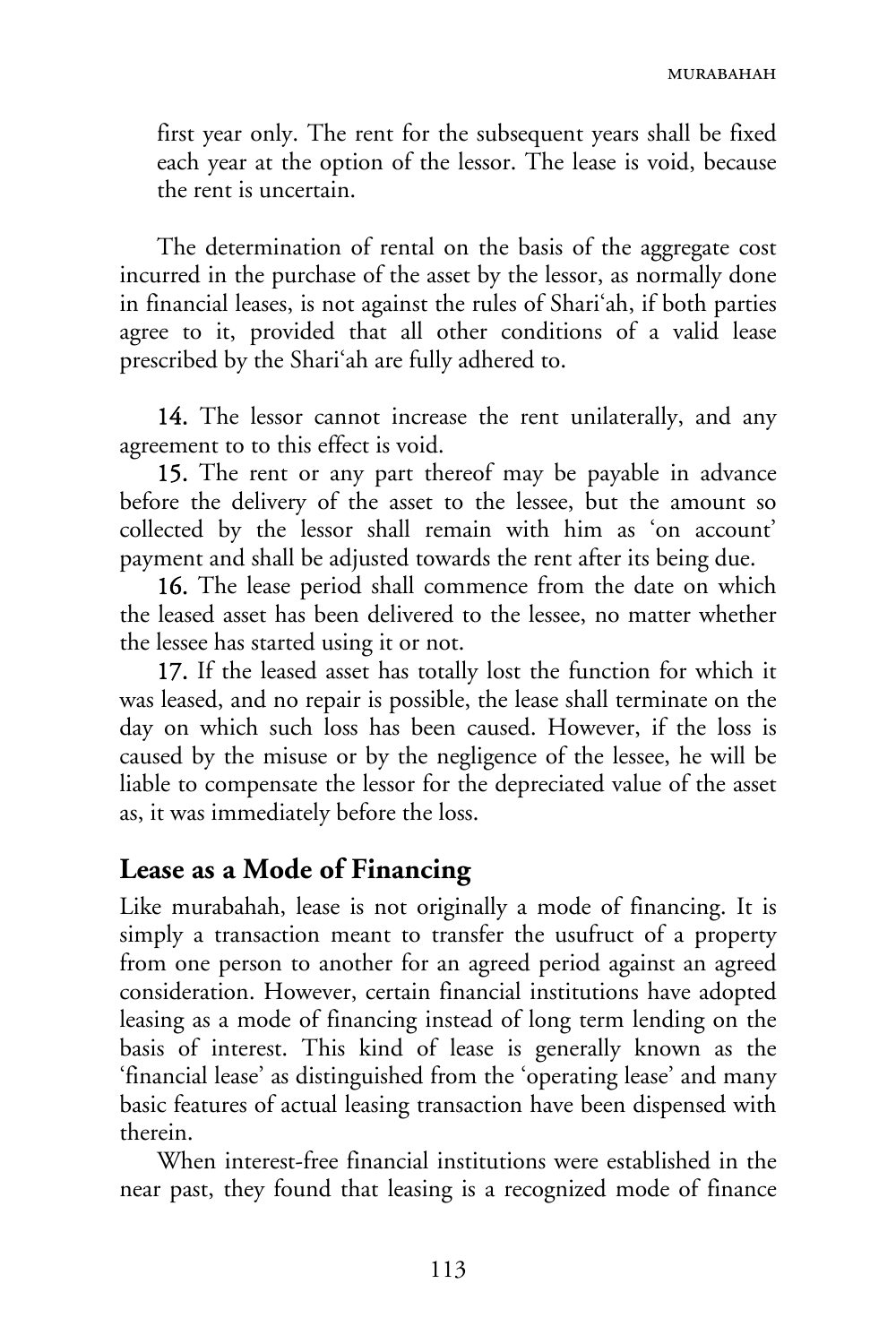<span id="page-113-0"></span>throughout the world. On the other hand, they realized that leasing is a lawful transaction according to Shari'ah and it can be used as an interest-free mode of financing. Therefore, leasing has been adopted by the Islamic financial institutions, but very few of them paid attention to the fact that the 'financial lease' has a number of characteristics more similar to interest than to the actual lease transaction. That is why they started using the same model agreements of leasing as were in vogue among the conventional financial institutions without any modification, while a number of their provisions were not in conformity with Shari'ah.

As mentioned earlier, leasing is not a mode of financing in its origin. However, the transaction may be used for financing, subject to certain conditions. It is not sufficient for this purpose to substitute the name of 'interest' by the name of 'rent' and replace the name of 'mortgage' by the name of 'leased asset'. There must be a substantial difference between leasing and an interest-bearing loan. That will be possible only by following all the Islamic rules of leasing, some of which have been mentioned in the first part of this chapter.

To be more specific, some basic differences between the contemporary financial leasing and the actual leasing allowed by the Shari'ah are indicated below.

#### **I. THE COMMENCEMENT OF LEASE**

Unlike the contract of sale, the agreement of ijarah can be effected for a future date.<sup>[2](#page-113-0)</sup> Thus, while a forward sale is not allowed in Shari'ah, an 'ijarah' for a future date is allowed, on the condition that the rent will be payable only after the leased asset is delivered to the lessee.

In most cases of the 'financial lease' the lessor i.e. the financial institution purchases the asset through the lessee himself. The lessee purchases the asset on behalf of the lessor who pays its price to the supplier, either directly or through the lessee. In some lease agreements, the lease commences on the very day on which the price is paid by the lessor, irrespective of whether the lessee has effected payment to the supplier and taken delivery of the asset or

<sup>&</sup>lt;sup>2</sup> See Ibn 'Abidin, *Radd al-Muhtar*, 4:64.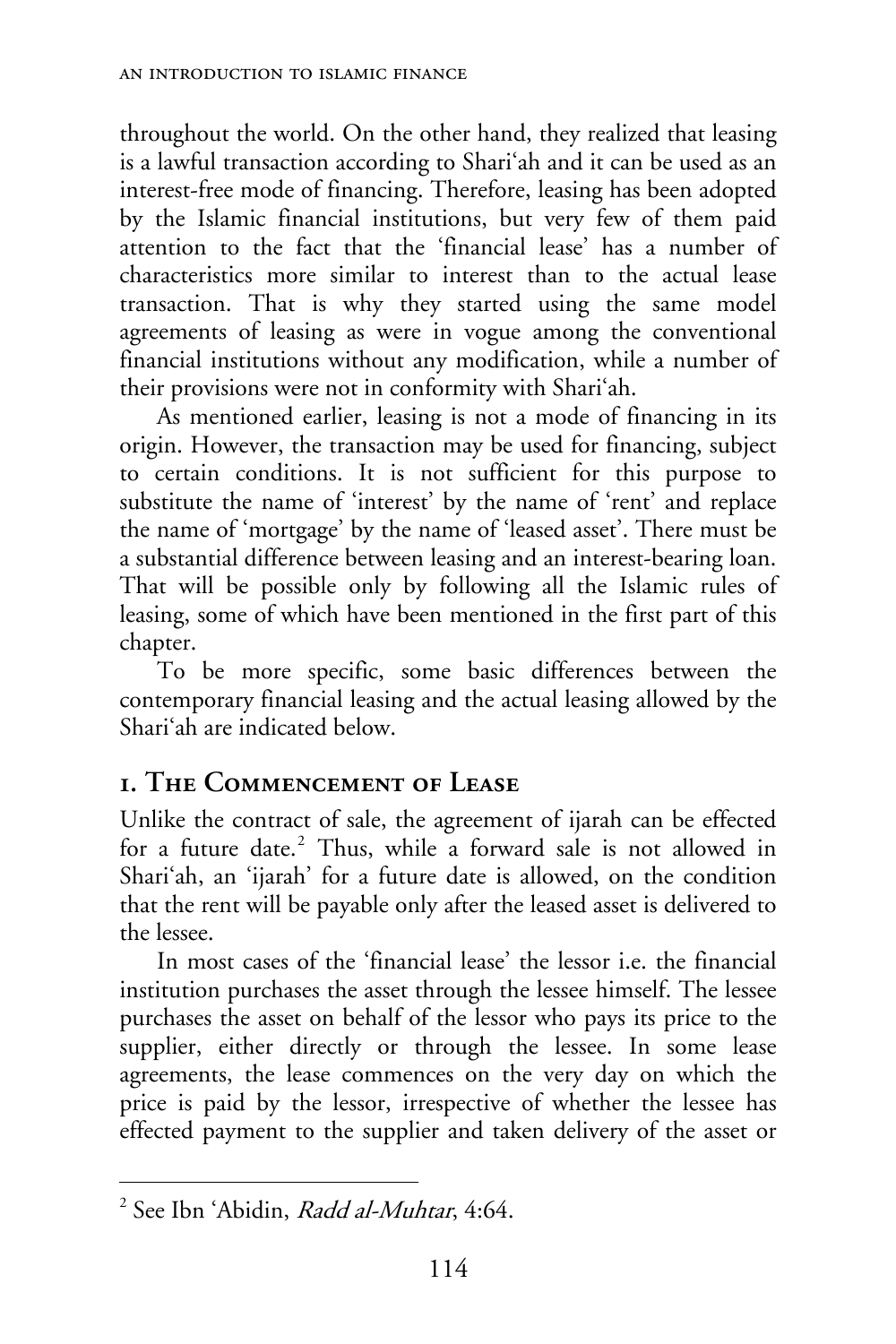**MURABAHAH** 

not. It may mean that lessee's liability for the rent starts before the lessee takes delivery of the asset. This is not allowed in Shari'ah, because it amounts to charging rent on the money given to the customer which is nothing but interest, pure and simple.

The correct way, according to Shari'ah, is that the rent be charged after the lessee has taken delivery of the asset, and not from the day the price has been paid. If the supplier has delayed the delivery after receiving the full price, the lessee should not be liable for the rent of the period of delay.

#### **2. DIFFERENT RELATIONS OF THE PARTIES**

It should be clearly understood that when the lessee himself has been entrusted with the purchase of the asset intended to be leased, there are two separate relations between the institution and the client which come into operation one after the other. In the first instance, the client is an agent of the institution to purchase the asset on latter's behalf. At this stage, the relation between the parties is nothing more than the relation of a principal and his agent. The relation of lessor and lessee has not yet come into operation.

The second stage begins from the date when the client takes delivery from the supplier. At this stage, the relation of lessor and lessee comes to play its role. These two capacities of the parties should not be mixed up or confused with each other. During the first stage, the client cannot be held liable for the obligations of a lessee. In this period, he is responsible to carry out the functions of an agent only. But when the asset is delivered to him, he is liable to discharge his obligations as a lessee.

However, there is a point of difference between murabahah and leasing. In murabahah, as mentioned earlier, actual sale should take place after the client takes delivery from the supplier, and the previous agreement of murabahah is not enough for effecting the actual sale. Therefore, after taking possession of the asset as an agent, he is bound to give intimation to the institution, and make an offer for the purchase from him. The sale takes place after the institution accepts the offer.

The procedure in leasing is different, and a little shorter. Here the parties need not effect the lease contract after taking delivery. If the institution, while appointing the client its agent, has agreed to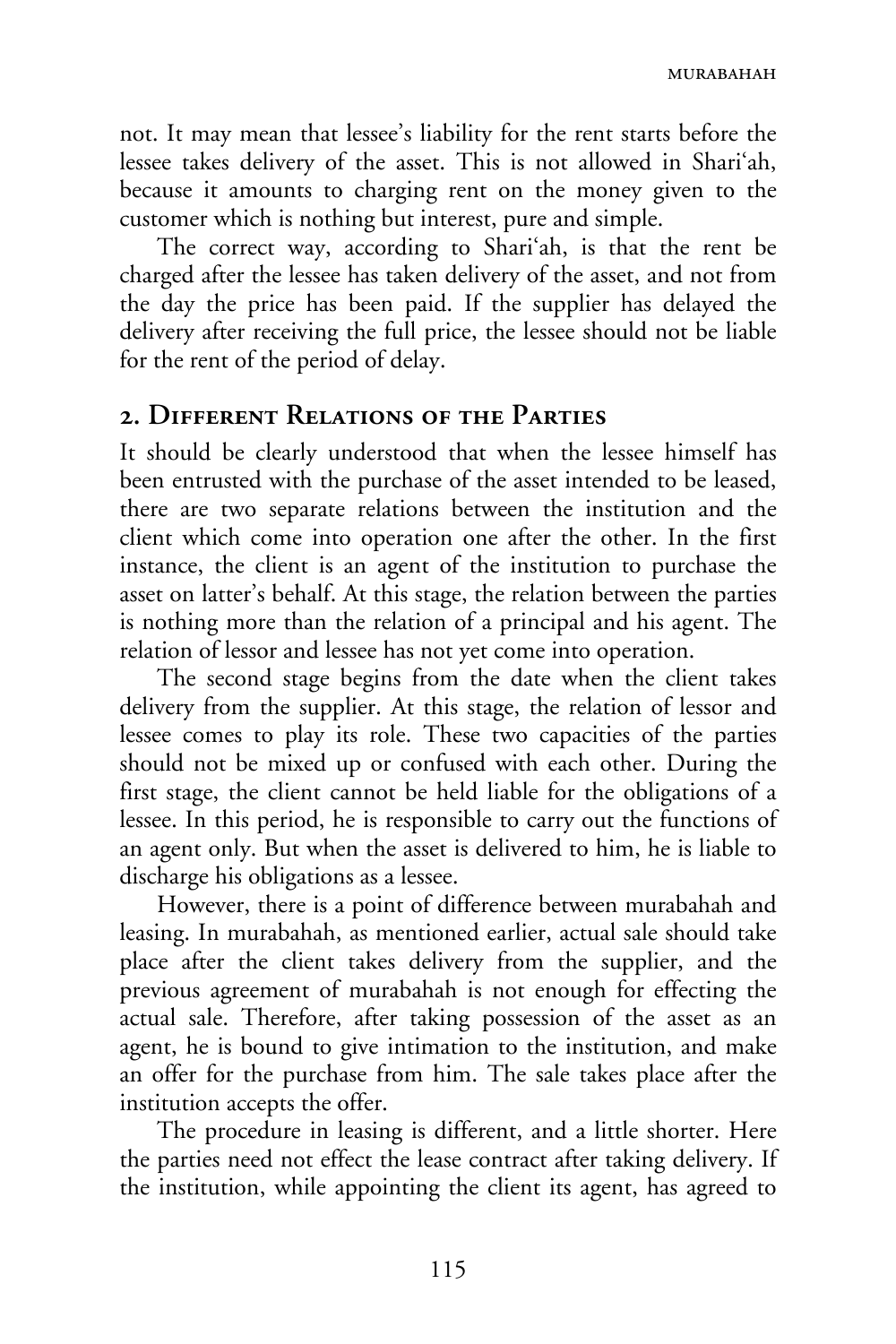lease the asset with effect from the date of delivery, the lease will automatically start on that date without any additional procedure. There are two reasons for this difference between murabahah and leasing:

Firstly, it is a necessary condition for a valid sale that it should be effected instantly. Thus, a sale attributed to a future date is invalid in Shari'ah. But leasing can be attributed to a future date. Therefore, the previous agreement is not sufficient in the case of murabahah, while it is quite enough in the case of leasing.

Secondly, the basic principle of Shari'ah is that one cannot claim a profit or a fee for a property the risk of which was never borne by him. Applying this principle to murabahah, the seller cannot claim a profit over a property which never remained under his risk for a moment. Therefore, if the previous agreement is held to be sufficient for effecting a sale between the client and the institution, the asset shall be transferred to the client simultaneously when he takes its possession, and the asset shall not come into the risk of the seller even for a moment. That is why the simultaneous transfer is not possible in murabahah, and there should be a fresh offer and acceptance after the delivery.

In leasing, however, the asset remains under the risk and ownership of the lessor throughout the leasing period, because the ownership has not been transferred. Therefore, if the lease period begins right from the time when the client has taken delivery, it does not violate the principle mentioned above.

#### **3. EXPENSES CONSEQUENT TO OWNERSHIP**

As the lessor is the owner of the asset, and he has purchased it from the supplier through his agent, he is liable to pay all the expenses incurred in the process of its purchase and its import to the country of the lessor. Consequently, he is liable to pay the freight and the customs duty etc. He can, of course, include all these expenses in his cost and can take them into consideration while fixing the rentals, but as a matter of principle, he is liable to bear all these expenses as the owner of the asset. Any agreement to the contrary, as is found in the traditional financial leases, is not in conformity with Shari'ah.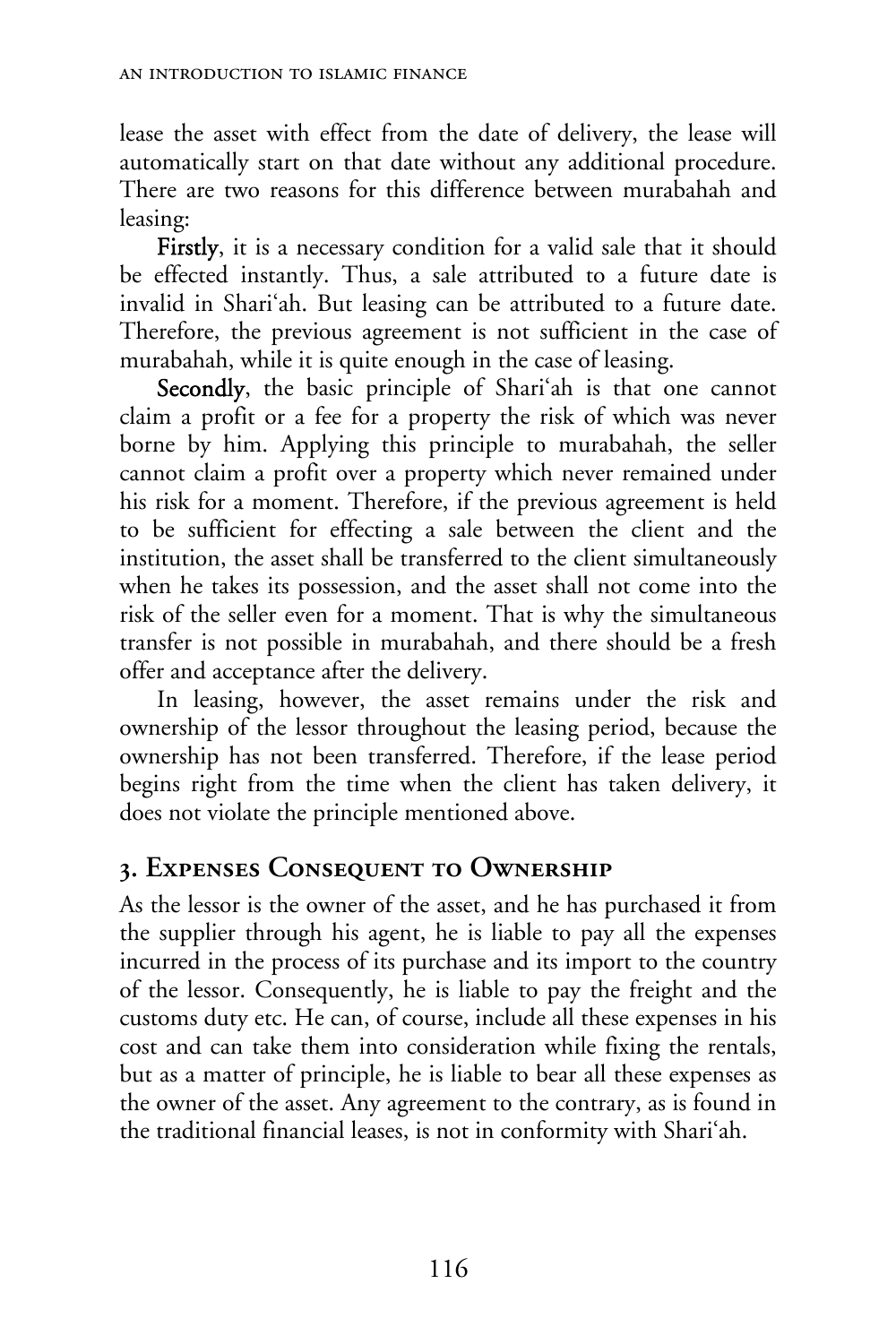## 4. LIABILITY OF THE PARTIES IN CASE OF LOSS TO THE **Asset**

As mentioned in the basic principles of leasing, the lessee is responsible for any loss caused to the asset by his misuse or negligence. He can also be made liable to the wear and tear which normally occurs during its use. But he cannot be made liable to a loss caused by the factors beyond his control. The agreements of the traditional 'financial lease' generally do not differentiate between the two situations. In a lease based on the Islamic principles, both the situations should be dealt with separately.

## 5. VARIABLE RENTALS IN LONG TERM LEASES

In the long term lease agreements it is mostly not in the benefit of the lessor to fix one amount of rent for the whole period of lease, because the market conditions change from time to time.

In this case the lessor has two options:

(a) He can contract lease with a condition that the rent shall be increased according to a specified proportion (e.g. 5%) after a specified period (like one year).

(b) He can contract lease for a shorter period after which the parties can renew the lease at new terms and by mutual consent, with full liberty to each one of them to refuse the renewal, in which case the lessee is bound to vacate the leased property and return it back to the lessor.

These two options are available to the lessor according to the classical rules of Islamic Fiqh. However, some contemporary scholars have allowed, in long-term leases, to tie up the rental amount with a variable benchmark which is so well-known and well-defined that it does not leave room for any dispute. For example, it is permissible according to them to provide in the lease contract that in case of any increase in the taxes imposed by the government on the lessor, the rent will be increased to the extent of same amount. Similarly it is allowed by them that the annual increase in the rent is tied up with the rate of inflation. Therefore if there is an increase of 5% in the rate of inflation, it will result in an increase of 5% in the rent as well. Based on the same principle, some Islamic banks use the rate of interest as a benchmark to determine the rental amounts. They want to earn the same profit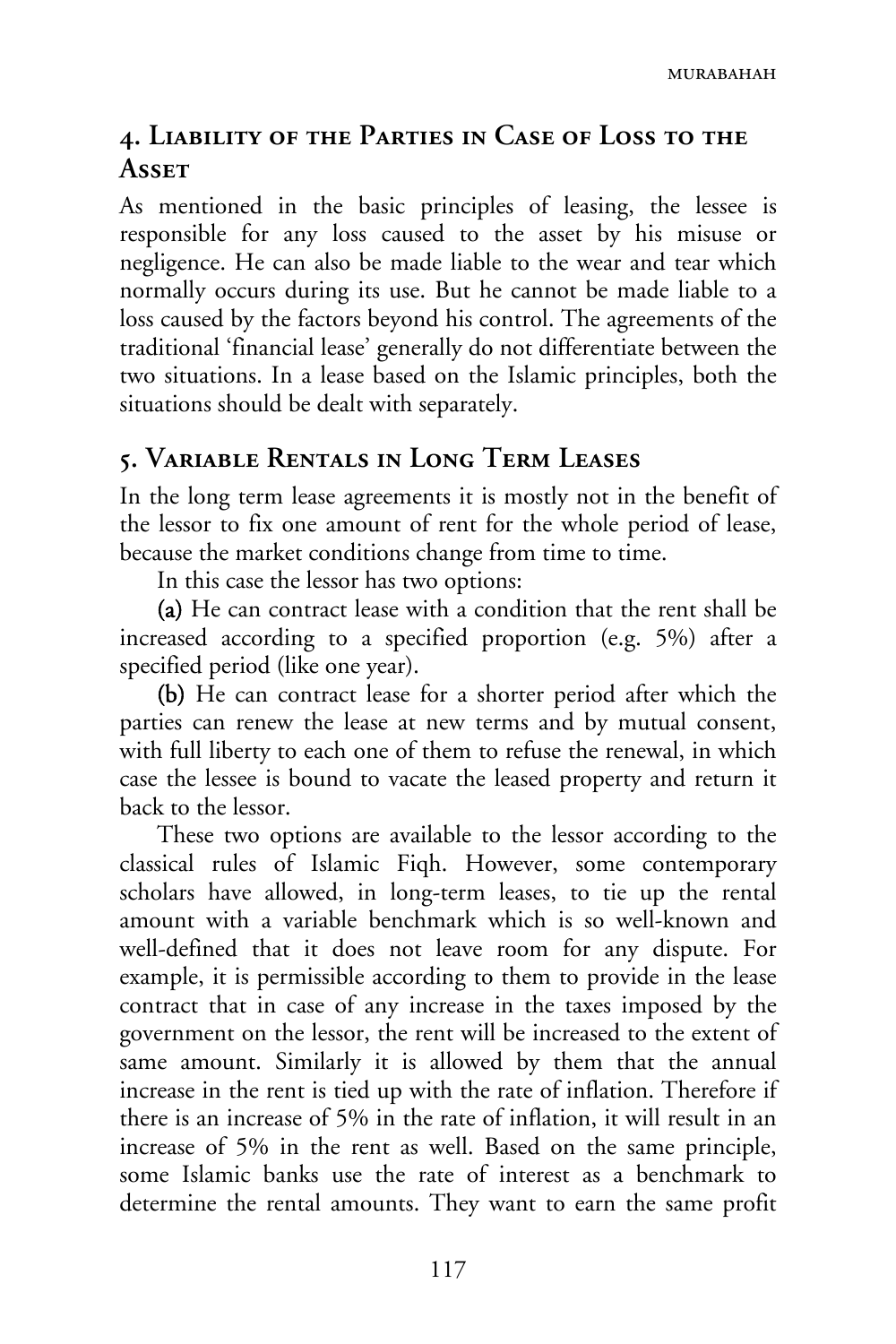through leasing as is earned by the conventional banks through advancing loans on the basis of interest. Therefore, they want to tie up the rentals with the rate of interest and instead of fixing a definite amount of rental, they calculate the cost of purchasing the lease assets and want to earn through rentals an amount equal to the rate of interest. Therefore, the agreement provides that the rental will be equal to the rate of interest or to the rate of interest plus something. Since the rate of interest is variable, it cannot be determined for the whole lease period. Therefore, these contracts use the interest rate of a particular country (like LIBOR) as a benchmark for determining the periodical increase in the rent.

This arrangement has been criticized on two grounds:

The first objection raised against it is that, by subjecting the rental payments to the rate of interest, the transaction is rendered akin to an interest based financing. This objection can be overcome by saying that, as fully discussed in the case of murabahah, the rate of interest is used as a benchmark only. So far as other requirements of Shari'ah for a valid lease are properly fulfilled, the contract may use any benchmark for determining the amount of rental. The basic difference between an interest - based financing and a valid lease does not lie in the amount to be paid to the financier or the lessor. The basic difference is that in the case of lease, the lessor assumes the full risk of the corpus of the leased asset. If the asset is destroyed during the lease period, the lessor will suffer the loss. Similarly, if the leased asset looses its usufruct without any misuse or negligence on the part of the lessee, the lessor cannot claim the rent, while in the case of an interest-based financing, the financier is entitled to receive interest, even if the debtor did not at all benefit from the money borrowed. So far as this basic difference is maintained, (i.e. the lessor assumes the risk of the leased asset) the transaction cannot be categorised as an interest-bearing transaction, even though the amount of rent claimed from the lessee is equal to the rate of interest.

It is thus clear that the use of the rate of interest merely as a benchmark does not render the contract invalid as an interest based transaction. It is, however, advisable at all times to avoid using interest even as a benchmark, so that an Islamic transaction is totally distinguished from an un-Islamic one, having no resemblance of interest whatsoever.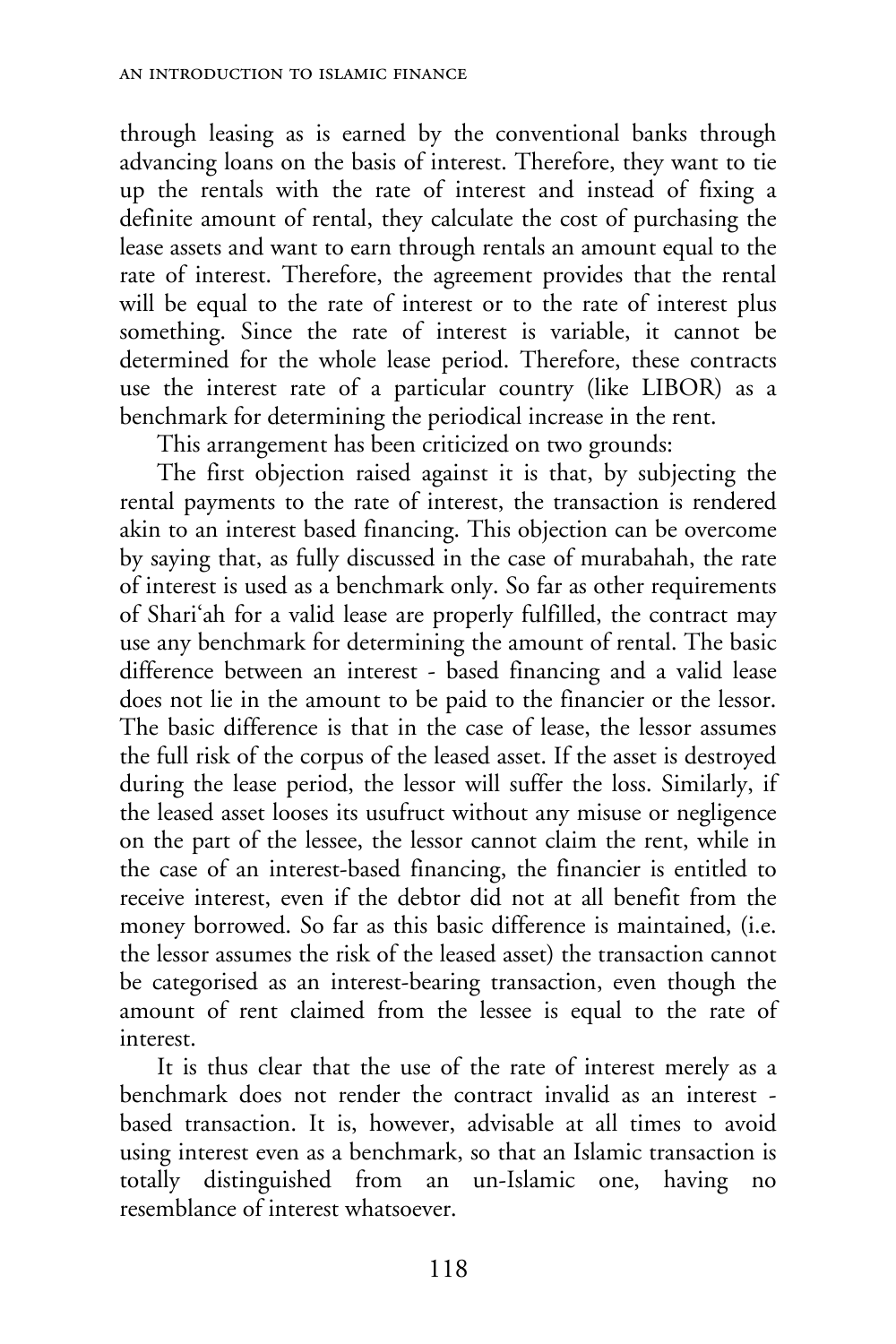The second objection to this arrangement is that the variations of the rate of interest being unknown, the rental tied up with the rate of interest will imply *jahalah* and *gharar* which is not permissible in Shari'ah. It is one of the basic requirements of Shari'ah that the consideration in every contract must be known to the parties when they enter into it. The consideration in a transaction of lease is the rent charged from the lessee, and therefore it must be known to each party right at the beginning of the contract of lease. If we tie up the rental with the future rate of interest, which is unknown, the amount of rent will remain unknown as well. This is the jahalah or gharar which renders the transaction invalid.

Responding to this objection, one may say that the jahalah has been prohibited for two reasons: One reason is that it may lead to dispute between the parties. This reason is not applicable here, because both parties have agreed with mutual consent upon a well defined benchmark that will serve as a criterion for determining the rent, and whatever amount is determined, based on this benchmark, will be acceptable to both parties. Therefore, there is no question of any dispute between them.

The second reason for the prohibition of jahalah is that it renders the parties susceptible to an unforeseen loss. It is possible that the rate of interest, in a particular period, zooms up to an unexpected level in which case the lessee will suffer. It is equally possible that the rate of interest zooms down to an unexpected level, in which case the lessor may suffer. In order to meet the risks involved in such possibilities, it is suggested by some contemporary scholars that the relation between rent and the rate of interest is subjected to a limit or ceiling. For example, it may be provided in the base contract that the rental amount after a given period, will be changed according to the change in the rate of interest, but it will in no case be higher than 15% or lower than 5% of the previous monthly rent. It will mean that if the increase in the rate of interest is more than 15% the rent will be increased only up to 15%. Conversely, if the decrease in the rate of interest is more than 5% the rent will not be decreased to more than 5%. In our opinion, this is the moderate view which takes care of all the aspects involved in the issue.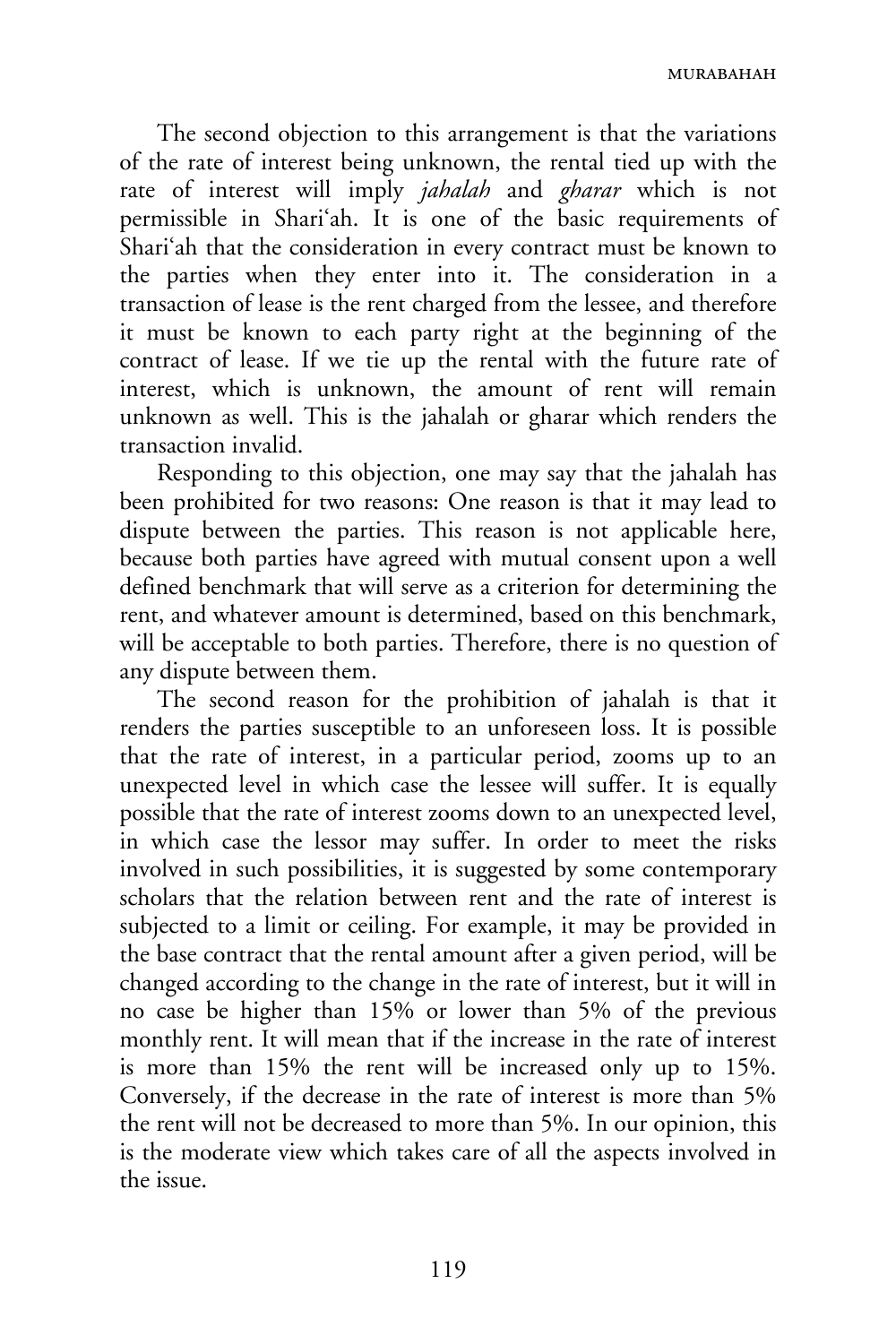#### **6. PENALTY FOR LATE PAYMENT OF RENT**

In some agreements of financial leases, a penalty is imposed on the lessee in case he delays the payment of rent after the due date. This penalty, if meant to add to the income of the lessor, is not warranted by the Shari'ah. The reason is that the rent after it becomes due, is a debt payable by the lessee, and is subject to all the rules prescribed for a debt. A monetary charge from a debtor for his late payment is exactly the riba prohibited by the Holy Qur'an. Therefore, the lessor cannot charge an additional amount in case the lessee delays payment of the rent.

However, in order to avoid the adverse consequences resulting from the misuse of this prohibition, another alternative may be resorted to. The lessee may be asked to undertake that, if he fails to pay rent on its due date, he will pay certain amount to a charity. For this purpose the financier / lessor may maintain a charity fund where such amounts may be credited and disbursed for charitable purposes, including advancing interest-free loans to the needy persons. The amount payable for charitable purposes by the lessee may vary according to the period of default and may be calculated at per cent, per annum basis. The agreement of the lease may contain the following clause for this purpose:

The Lessee hereby undertakes that, if he fails to pay rent at its due date, he shall pay an amount calculated at ....% p.a. to the charity Fund maintained by the Lessor which will be used by the Lessor exclusively for charitable purposes approved by the Shari'ah and shall in no case form part of the income of the Lessor.

This arrangement, though does not compensate the lessor for his opportunity cost of the period of default, yet it may serve as a strong deterrent for the lessee to pay the rent promptly.

The justification for such undertaking of the lessee, and inability of any penalty or compensation claimed by the lessor for his own benefit is discussed in full in the chapter of murabahah in the present book which may be consulted for details.

#### **7. TERMINATION OF LEASE**

If the lessee contravenes any term of the agreement, the lessor has a right to terminate the lease contract unilaterally. However, if there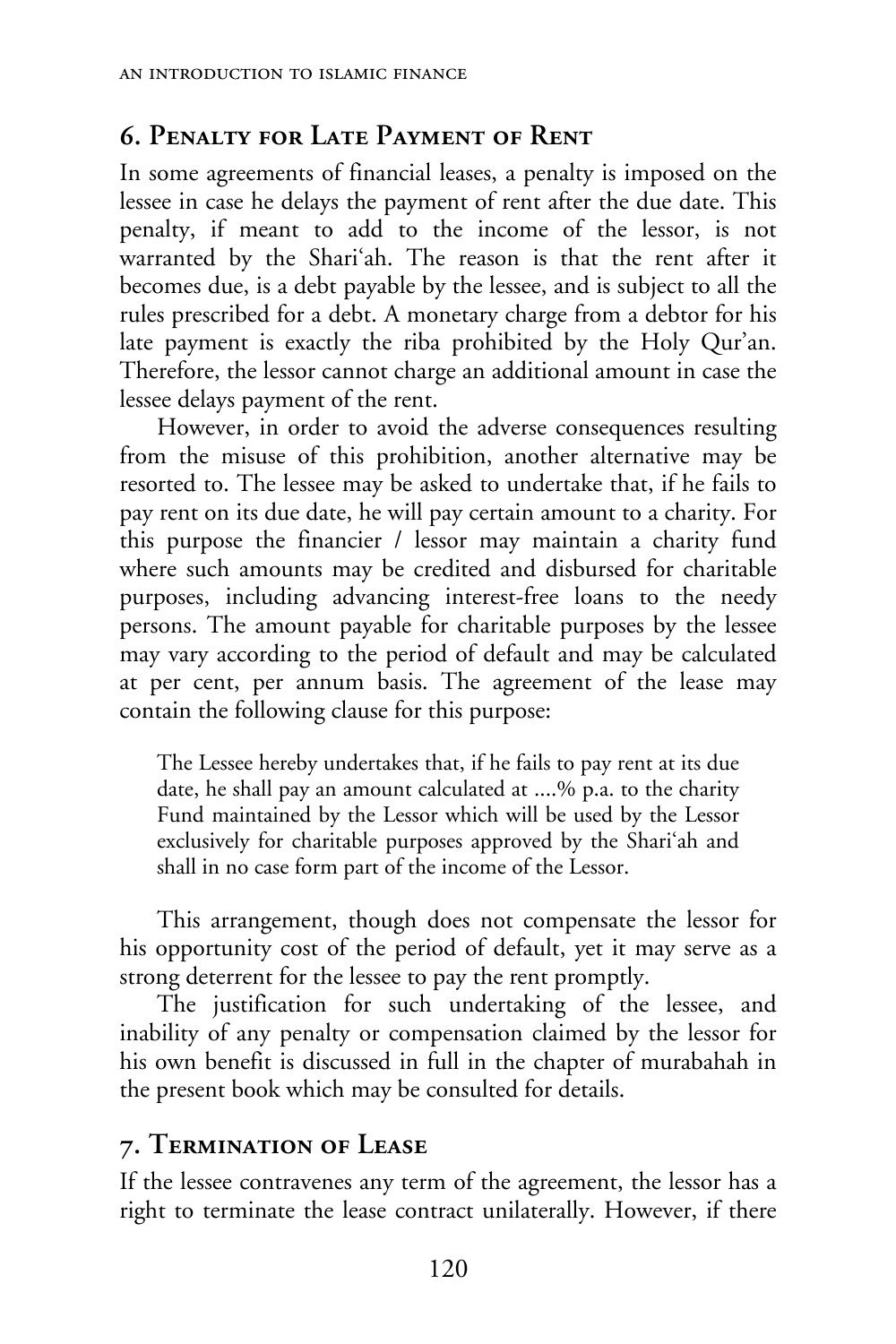is no contravention on the part of the lessee, the lease cannot be terminated without mutual consent. In some agreements of the 'financial lease' it has been noticed that the lessor has been given an unrestricted power to terminate the lease unilaterally whenever he wishes, according to his sole judgment. This is again contrary to the principles of Shari'ah.

In some agreements of the 'financial lease' a condition has been found to the effect that in case of the termination of lease, even at the option of the lessor, the rent of the remaining lease period shall be paid by the lessee. This condition is obviously against Shari'ah and the principles of equity and justice. The basic reason for inserting such conditions in the agreement of lease is that the main concept behind the agreement is to give an interest-bearing loan under the ostensible cover of lease. That is why every effort is made to avoid the logical consequences of the lease contract.

Naturally, such a condition cannot be acceptable to Shari'ah. The logical consequence of the termination of lease is that the asset should be taken back by the lessor. The lessee should be asked to pay the rent as due up to the date of termination. If the termination has been effected due to the misuse or negligence on the part of the lessee, he can also be asked to compensate the lessor for the loss caused by such misuse or negligence. But he cannot be compelled to pay the rent of the remaining period.

#### 8. Insurance of the Assets

If the leased property is insured under the Islamic mode of *takaful*, it should be at the expense of the lessor and not at the expense of the lessee, as is generally provided in the agreements of the current 'financial leases'.

#### 9. The Residual Value of the Leased Asset

Another important feature of the modern 'financial leases' is that after the expiry of the lease period, the corpus of the leased asset is normally transferred to the lessee. As the lessor already recovers his cost along with an additional profit thereon, which is normally equal to the amount of interest which could have been earned on a loan of that amount advanced for that period, the lessor has no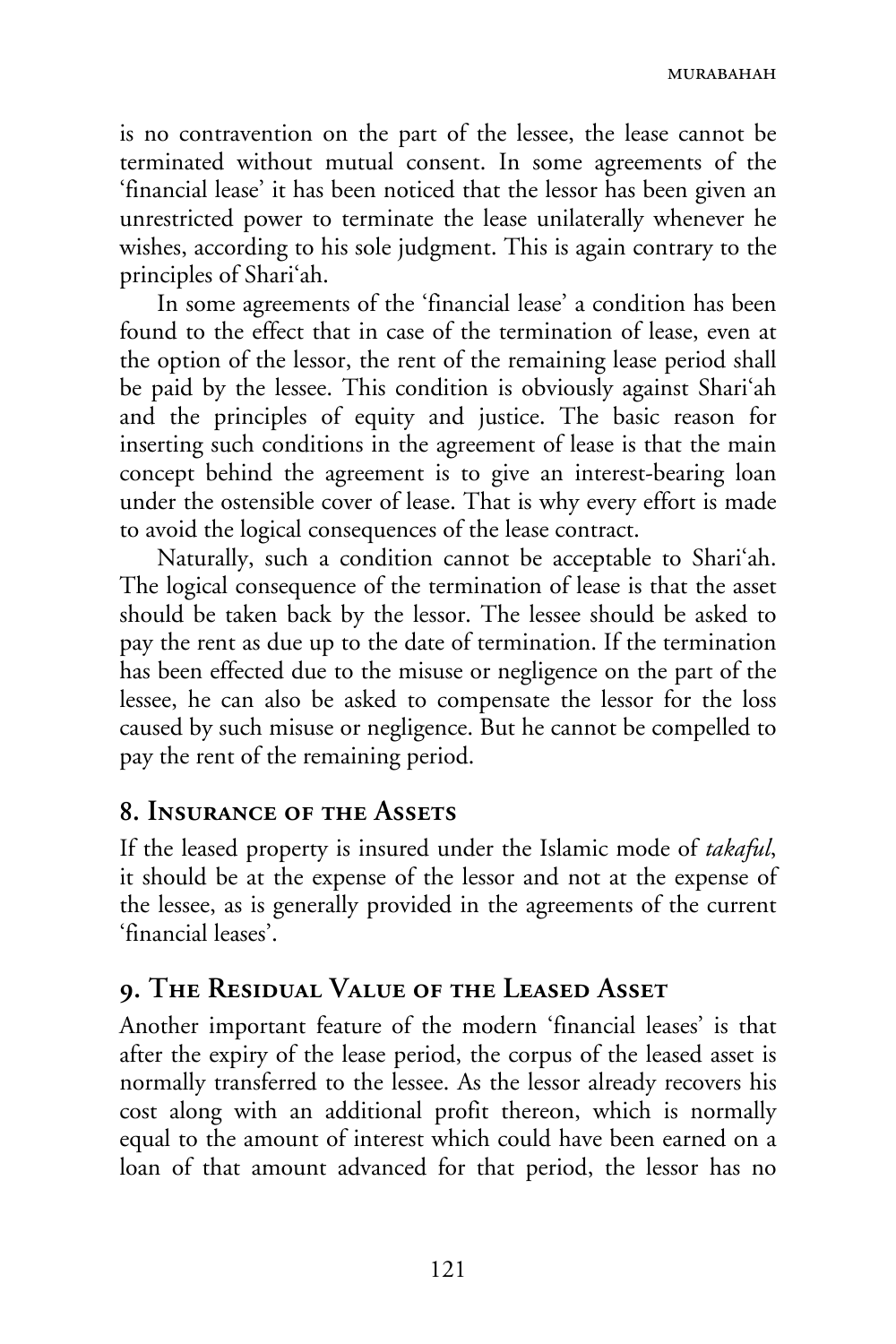further interest in the leased asset. On the other hand, the lessee wants to retain the asset after the expiry of the leased period.

For these reasons, the leased asset is generally transferred to the lessee at the end of the lease, either free of any charge or at a nominal token price. In order to ensure that the asset will be transferred to the lessee, sometimes the lease contract has an express clause to this effect. Sometimes this condition is not mentioned in the contract expressly; however, it is understood between the parties that the title of the asset will be passed on to the lessee at the end of the lease term.

This condition, whether it is express or implied, is not in accordance with the principles of Shari'ah. It is a well settled rule of Islamic jurisprudence that one transaction cannot be tied up with another transaction so as to make the former a pre-condition for the other. Here the transfer of the asset at the end has been made a necessary condition for the transaction of lease which is not allowed in Shari'ah.

The original position in Shari'ah is that the asset shall be the sole property of the lessor, and after the expiry of the lease period, the lessor shall be at liberty to take the asset back, or to renew the lease or to lease it out to another party, or sell it to the lessee or to any other person. The lessee cannot force him to sell it to him at a nominal price, nor can such a condition be imposed on the lessor in the lease agreement.

But after the lease period expires, and the lessor wants to give the asset to the lessee as a gift or to sell it to him, he can do so by his free will. However, some contemporary scholars, keeping in view the needs of the Islamic financial institutions have come up with an alternative. They say that the agreement of ijarah itself should not contain a condition of gift or sale at the end of the lease period. However, the lessor may enter into a unilateral promise to sell the leased asset to the lessee at the end of the lease period. This promise will be binding on the lessor only. The principle, according to them, is that a unilateral promise to enter into a contract at a future date is allowed whereby the promisor is bound to fulfil the promise, but the promisee is not bound to enter into that contract . It means that he has an option to purchase which he may or may not exercise. However, if he wants to exercise his option to purchase, the promisor cannot refuse it because he is bound by his promise.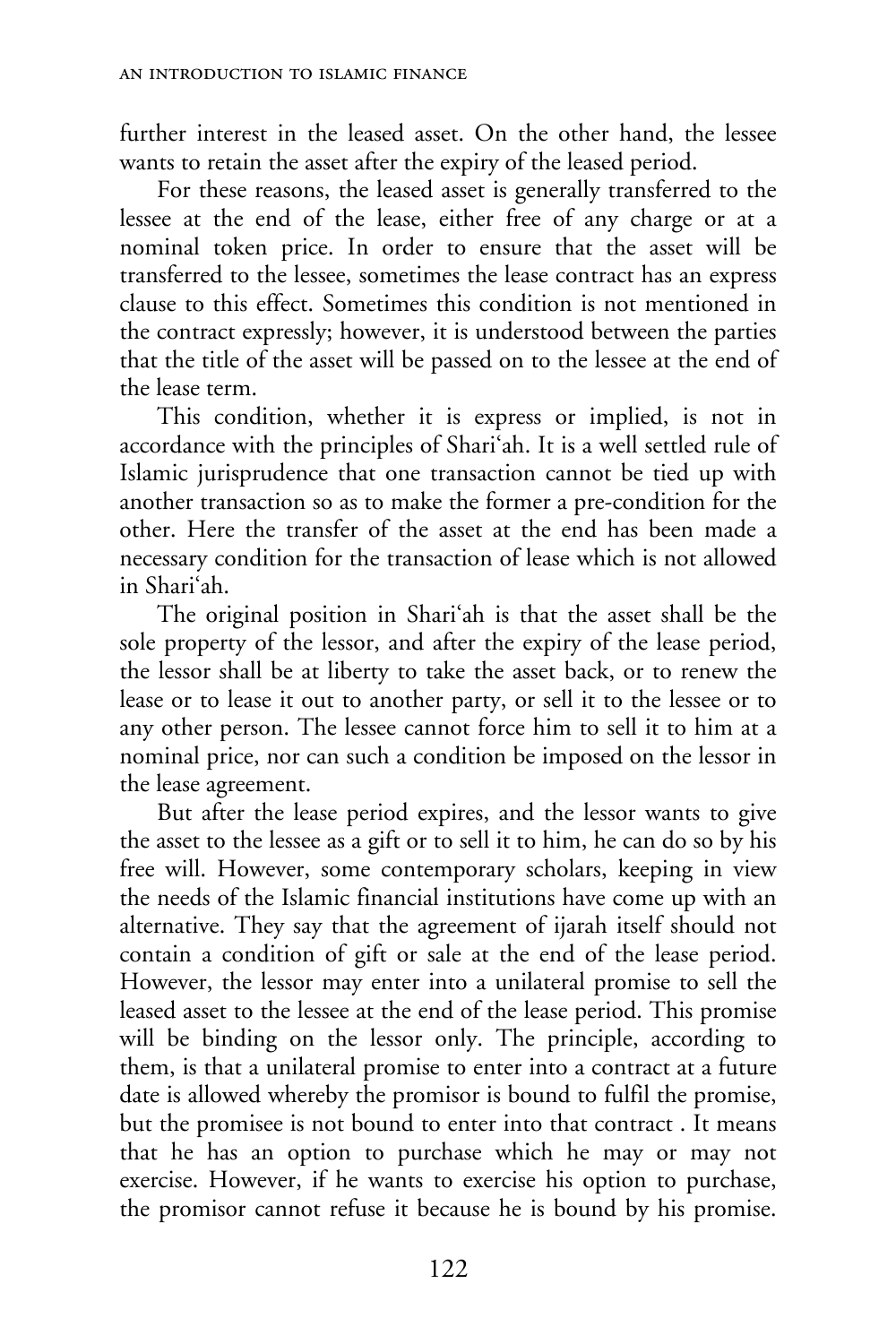Therefore, these scholars suggest that the lessor, after entering into the lease agreement, can sign a separate unilateral promise whereby he undertakes that if the lessee has paid all the amounts of rentals and wants to purchase the asset at a specified mutually acceptable price, he will sell the leased asset to him for that price.

Once this promise is signed by the lessor, he is bound to fulfil it and the lessee may exercise his option to purchase at the end of the period, if he has fully paid the amounts of rent according to the agreement of lease. Similarly, it is also allowed by these scholars that, instead of sale, the lessor signs a separate promise to gift the leased asset to the lessee at the end of the lease period, subject to his payment of all amounts of rent. This arrangement is called '*ijarah wa iqtina*'. It has been allowed by a large number of contemporary scholars and is widely acted upon by the Islamic banks and financial institutions. The validity of this arrangement is subject to two basic conditions:

Firstly, the agreement of ijarah itself should not be subjected to signing this promise of sale or gift but the promise should he recorded in a separate document.

Secondly, the promise should be unilateral and binding on the promisor only. It should not be a bilateral promise binding on both parties because in this case it will be a full contract effected to a future date which is not allowed in the case of sale or gift.

#### IO. SUB-LEASE

If the leased asset is used differently by different users, the lessee cannot sub-lease the leased asset except with the express permission of the lessor. If the lessor permits the lessee for subleasing, he may sub-lease it. If the rent claimed from the sub-lessee is equal to or less than the rent payable to the owner / original lessor, all the recognized schools of Islamic jurisprudence are unanimous on the permissibility of the sub lease. However, the opinions are different in case the rent charged from the sub-lessee is higher than the rent payable to the owner. Imam al-Shafi'i and some other scholars allow it and hold that the sub lessor may enjoy the surplus received from the sub-lessee. This is the preferred view in the Hanbali school as well. On the other hand. Imam Abu Hanifah is of the view that the surplus received from the sub-lessee in this case is not permissible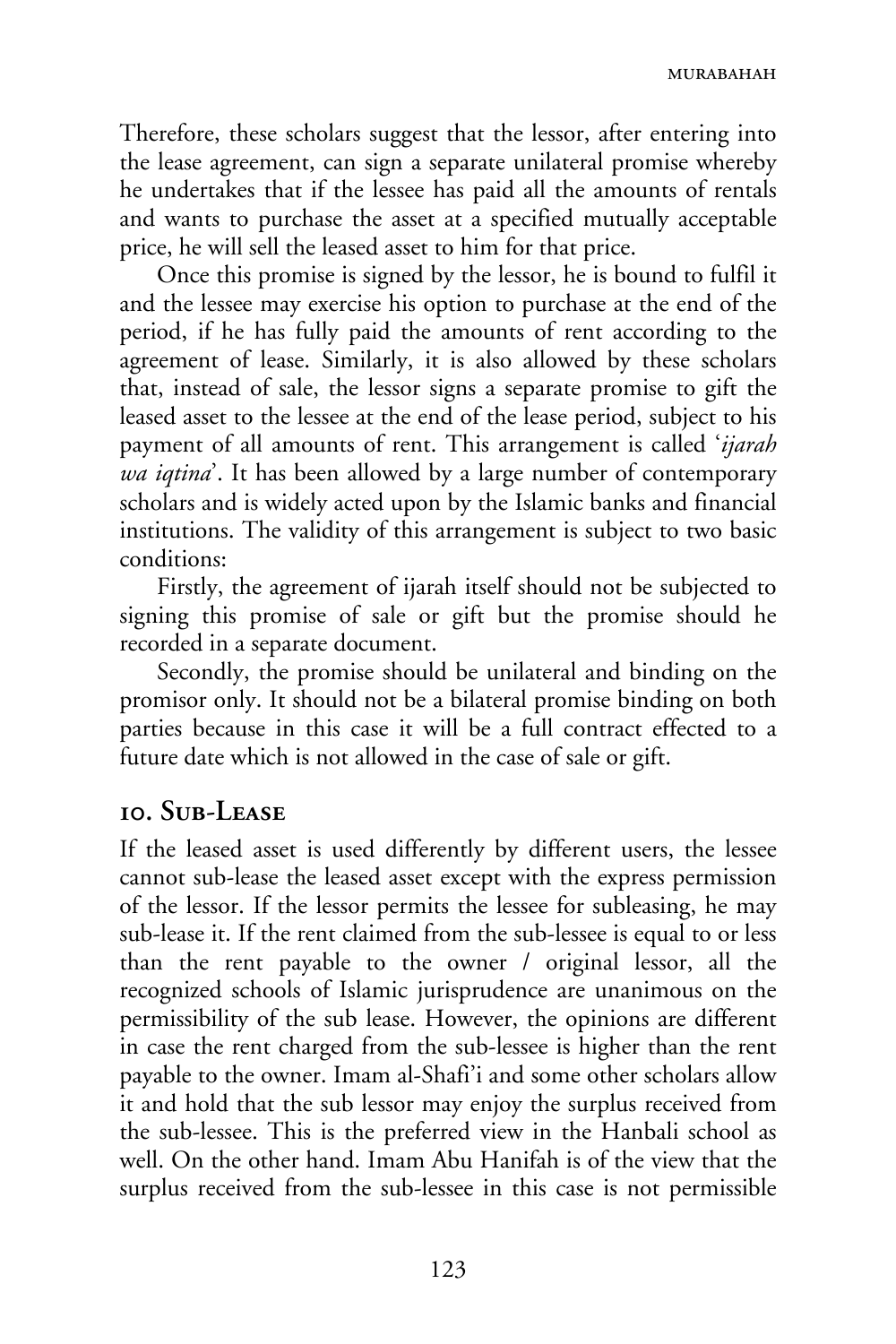<span id="page-123-0"></span>for the sub-lessor to keep and he will have to give that surplus in charity. However, if the sub-lessor has developed the leased property by adding something to it or has rented it in a currency different from the currency in which he himself pays rent to the owner/the original lessor, he can claim a higher rent from his sub-lessee and can enjoy the surplus.<sup>[3](#page-123-0)</sup>

Although the view of Imam Abu Hanifah is more precautious which should be acted upon to the best possible extent, in cases of need the view of Shafi'i and Hanbali schools may be followed because there is no express prohibition in the Holy Qur'an or in the Sunnah against the surplus claimed from the lessee. Ibn Qudamah has argued for the permissibility of surplus on forceful grounds.

#### **NUGGEE** LEASE

 $\overline{a}$ 

The lessor can sell the leased property to a third party whereby the relation of lessor and lessee shall be established between the new owner and the lessee. However, the assigning of the lease itself (without assigning the ownership in the leased asset) for a monetary consideration is not permissible.

The difference between the two situations is that in the latter case the ownership of the asset is not transferred to the assignee, but he becomes entitled to receive the rent of the asset only. This kind of assignment is allowed in Shari'ah only where no monetary consideration is charged from the assignee for this assignment. for example, a lessor can assign his right to claim rent from the lessee to his son, or to his friend in the form of a gift. Similarly, he can assign this right to any one of his creditors to set off his debt out of the rentals received by him. But if the lessor wants to sell this right for a fixed price, it is not permissible, because in this case the money (the amount of rentals) is sold for money which is a transaction subject to the principle of equality. Otherwise it will be tantamount to a riba transaction, hence prohibited.

<sup>&</sup>lt;sup>3</sup> See Ibn Qudamah, Al-Mughni (Riyadh, 1981), 5:475; Ibn 'Abidin, Radd al-Muhtar, 5:20.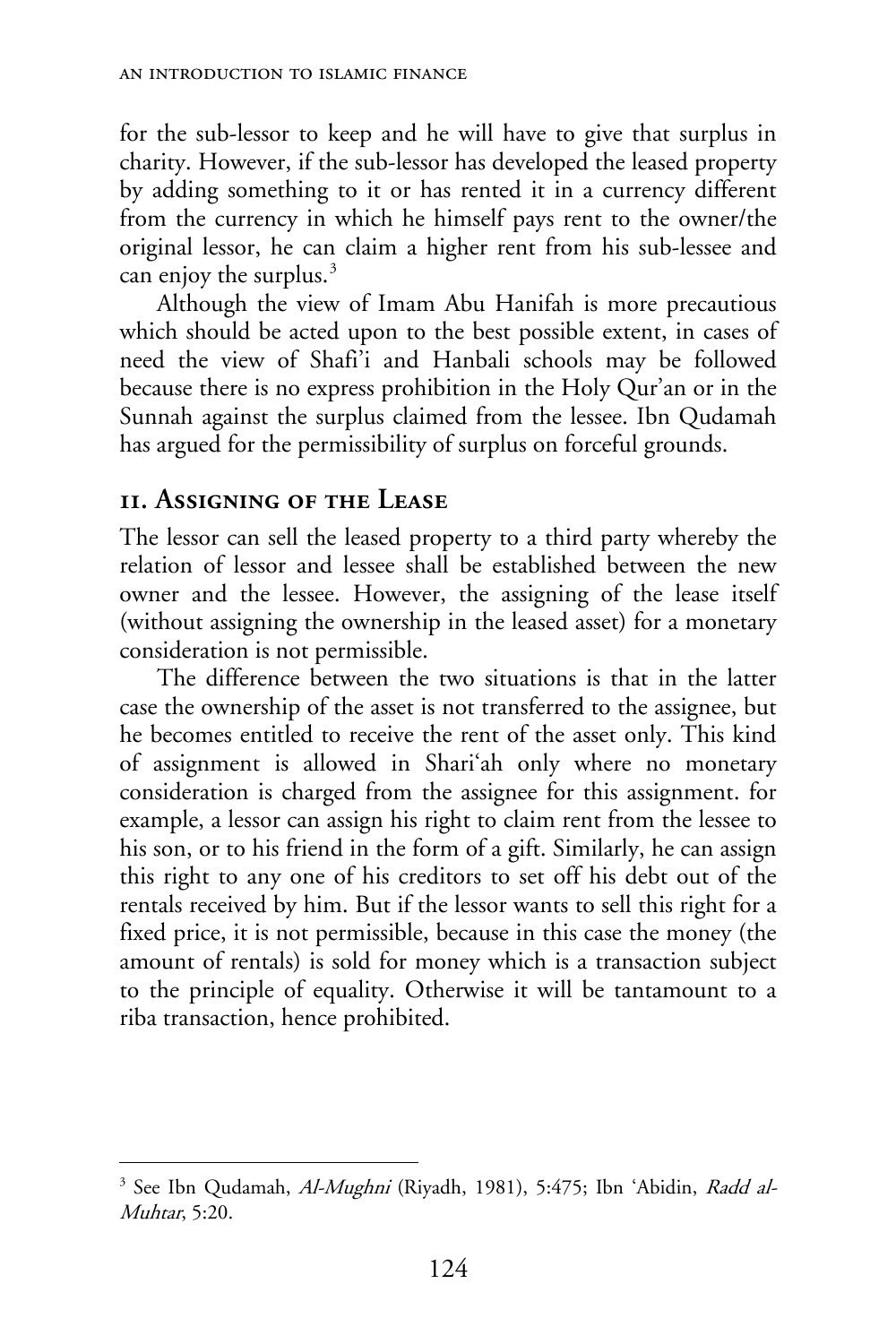**MURABAHAH** 

#### <span id="page-124-0"></span>**Securitization of Ijarah**

 $\overline{a}$ 

The arrangement of ijarah has a good potential of securitization which may help create a secondary market for the financiers on the basis of ijarah. Since the lessor in ijarah owns the leased assets, he can sell the asset, in whole or in part, to a third party who may purchase it and may replace the seller in the rights and obligations of the lessor with regard to the purchased part of the asset. $^4$  $^4$ 

Therefore, if the lessor, after entering into ijarah, wishes to recover his cost of purchase of the asset with a profit thereon, he can sell the leased asset wholly or partly either to one party or to a number of individuals. In the latter case, the purchase of a proportion of the asset by each individual may be evidenced by a certificate which may be called 'ijarah certificate'. This certificate will represent the holder's proportionate ownership in the leased asset and he will assume the rights and obligations of the owner/lessor to that extent. Since the asset is already leased to the lessee, lease will continue with the new owners, each one of the holders of this certificate will have the right to enjoy a part of the rent according to his proportion of ownership in the asset. Similarly he will also assume the obligations of the lessor to the extent of his ownership. Therefore, in the case of total destruction of the asset, he will suffer the loss to the extent of his ownership. These certificates, being an evidence of proportionate ownership in a tangible asset, can be negotiated and traded in freely in the market and can serve as an instrument easily convertible into cash. Thus they may help in solving the problems of liquidity management faced by the Islamic banks and financial institutions.

It should be remembered, however, that the certificate must represent ownership of an undivided part of the asset with all its rights and obligations. Misunderstanding this basic concept, some quarters tried to issue ijarah certificates representing the holder's right to claim certain amount of the rental only without assigning to him any kind of ownership in the asset. It means that the holder of such a certificate has no relation with the leased asset at all. His only

<sup>&</sup>lt;sup>4</sup> Some jurists are of the opinion that this sale will not take effect until the lease period is over. However, Imam Abu Yusuf and other jurists are of the view that the sale is valid, the purchaser will replace the seller, and ijarah may continue. (See Ibn 'Abidin, Radd al-Muhtar, 4:57)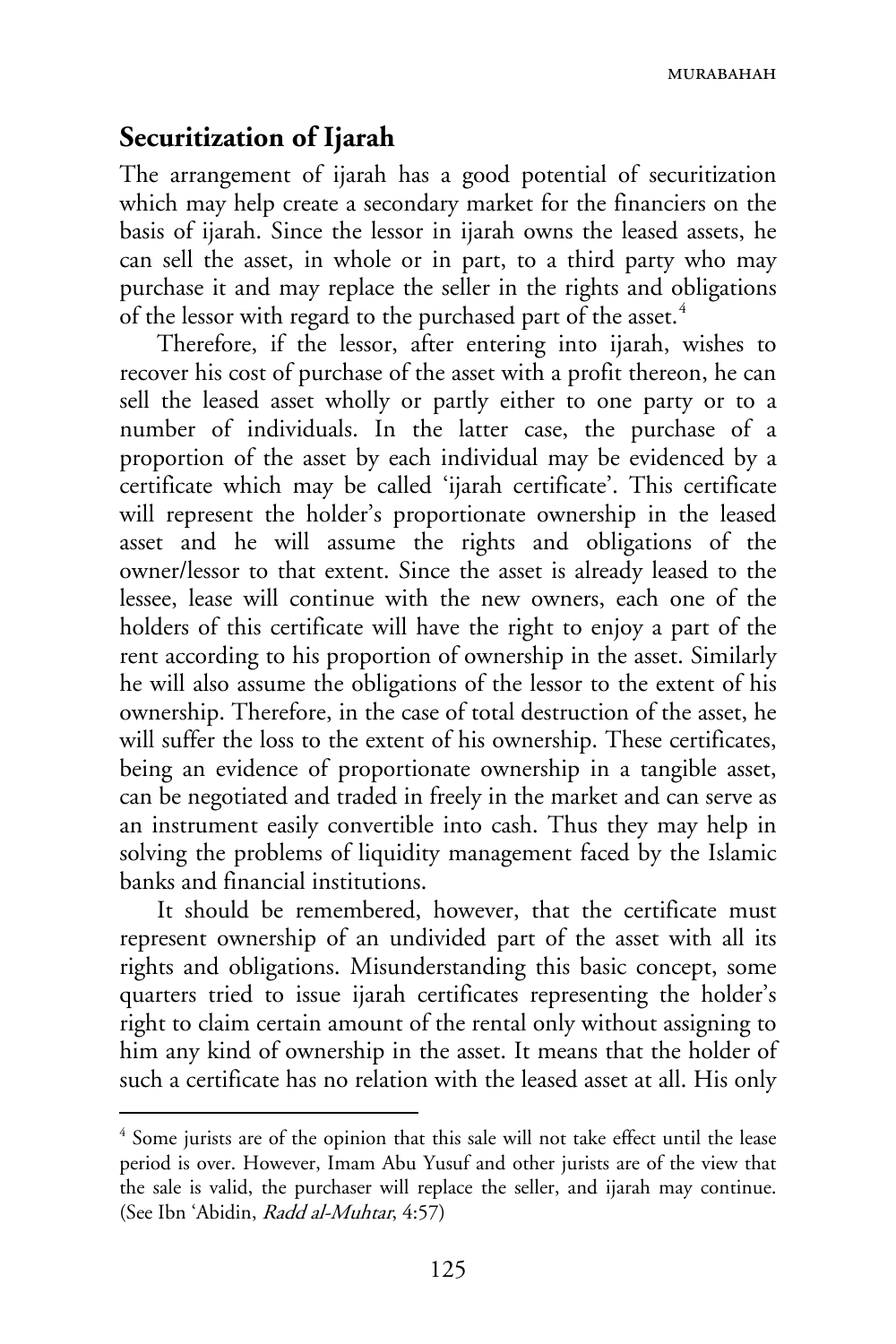right is to share the rentals received from the lessee. This type of securitization is not allowed in Shari'ah. As explained earlier in this chapter, the rent after being due is a debt payable by the lessee. The debt or any security representing debt only is not a negotiable instrument in Shari'ah, because trading in such an instrument amounts to trade in money or in monetary obligation which is not allowed, except on the basis of equality, and if the equality of value is observed while trading in such instruments, the very purpose of securitization is defeated. Therefore, this type of ijarah certificates cannot serve the purpose of creating a secondary market. It is, therefore, necessary that the ijarah certificates are designed to represent real ownership of the leased assets, and not only a right to receive rent.

# **Head-Lease**

Another concept developed in the modern leasing business is that of 'head-leasing.' In this arrangement a lessee sub-leases the property to a number of sub-lessees. Then, he invites others to participate in his business by making them share the rentals received by his sublessees. For making them participate in receiving rentals, he charges a specified amount from them. This arrangement is not in accordance with the principles of Shari'ah. The reason is obvious. The lessee does not own the property. He is entitled to benefit from its usufruct only. That usufruct he has passed on to his sub-lessees by contracting a sub-lease with them. Now he does not own anything, neither the corpus of the property, nor its usufruct. What he has is the right to receive rent only. Therefore, he assigns a part of this right to other persons. It is already explained in detail that this right cannot be traded in, because it amounts to selling a receivable debt at a discount which is one of the forms of riba prohibited by the Holy Qur'an and Sunnah. Therefore, this concept is not acceptable.

These are some basic features of the 'financial lease' which are not in conformity with the dictates of Shari'ah. While using the lease as an Islamic mode of finance, these shortcomings must be avoided.

The list of the possible shortcomings in the lease agreement is not restricted to what has been mentioned above, but only the basic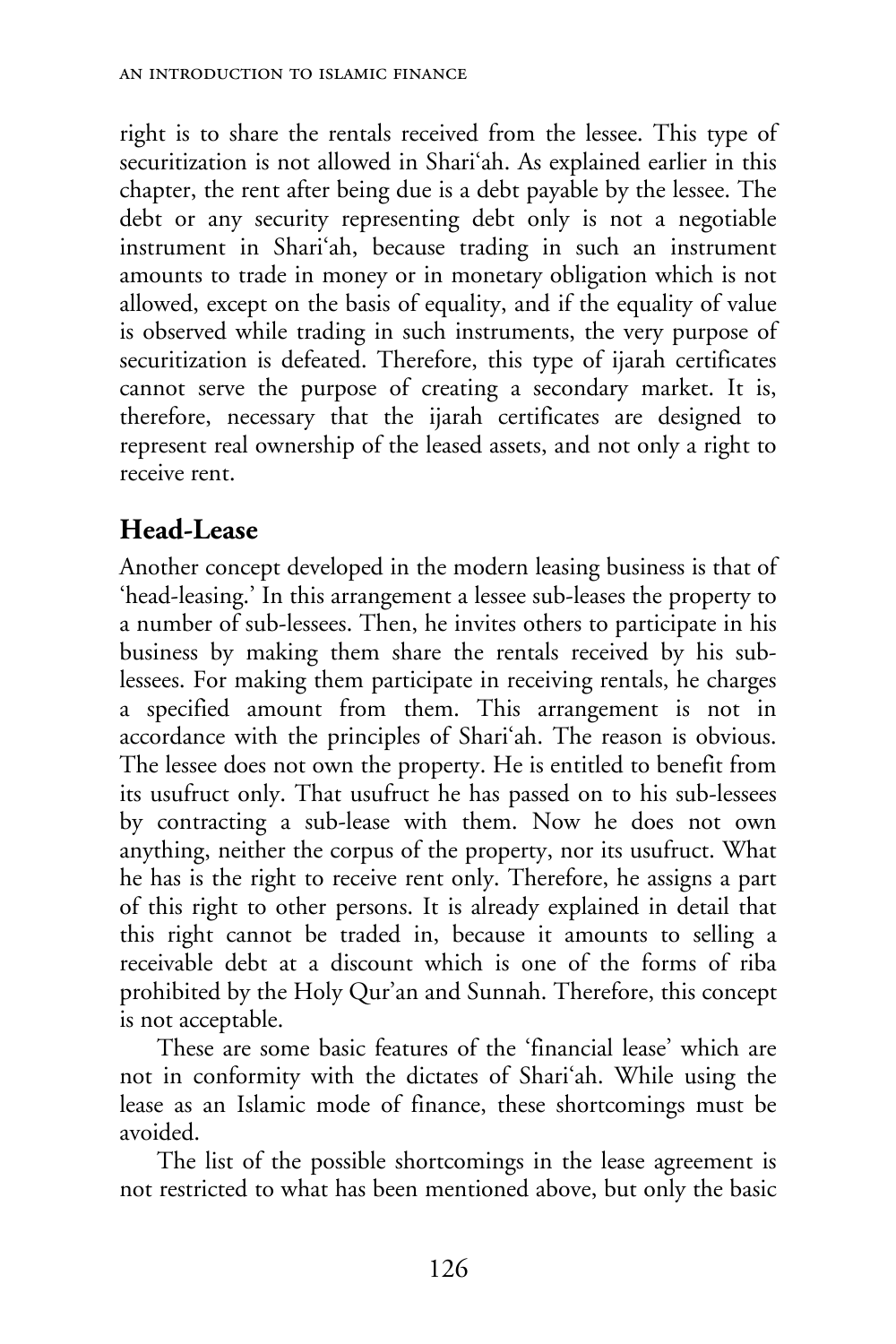errors found in different agreements have been pointed out, and the basic principles of Islamic leasing have been summarized. An Islamic lease agreement must conform to all of them.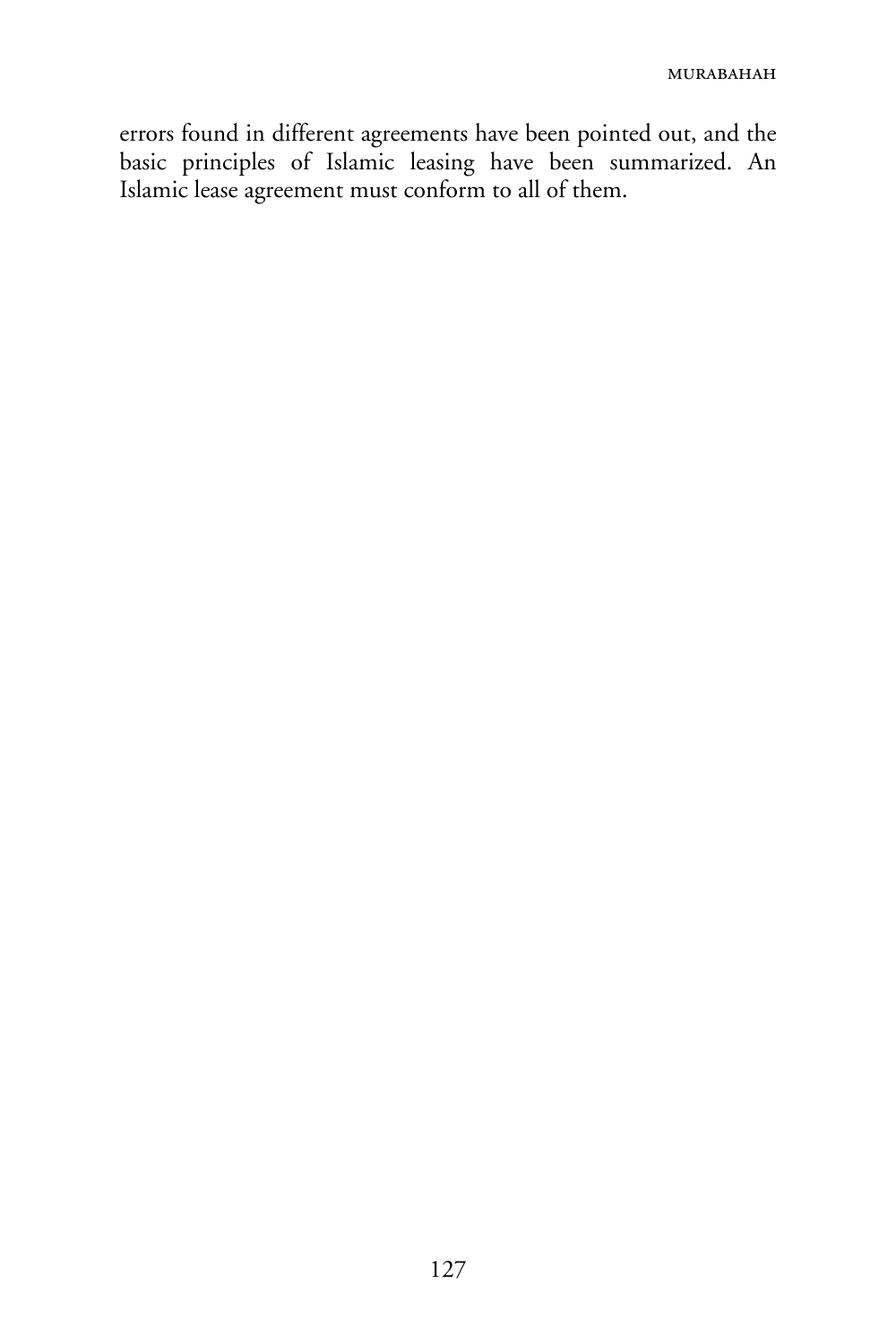# SALAM AND ISTISNA

It is one of the basic conditions for the validity of a sale in Shari'ah that the commodity (intended to be sold) must be in the physical or constructive possession of the seller. This condition has three ingredients:

Firstly, the commodity must be existing; therefore, a commodity which does not exist at the time of sale cannot be sold.

Secondly, the seller should have acquired the ownership of that commodity. Therefore, if the commodity is existing, but the seller does not own it, he cannot sell it to anybody.

Thirdly, mere ownership is not enough. It should have come in to the possession of the seller, either physically or constructively. If the seller owns a commodity, but he has not taken its delivery himself or through an agent, he cannot sell it.

There are only two exceptions to this general principle in Shari'ah. One is *salam* and the other is *istisna'*. Both are sales of a special nature, and in the present chapter the concept of these two kinds of sale and the extent to which they can be used for the purpose of financing will be explained.

# **Salam**

*Salam* is a sale whereby the seller undertakes to supply some specific goods to the buyer at a future date in exchange of an advanced price fully paid at spot.

Here the price is cash, but the supply of the purchased goods is deferred. The buyer is called "*rabb-us-salam*", the seller is "*muslam ilaih*", the cash price is "*ra's-ul-mal*" and the purchased commodity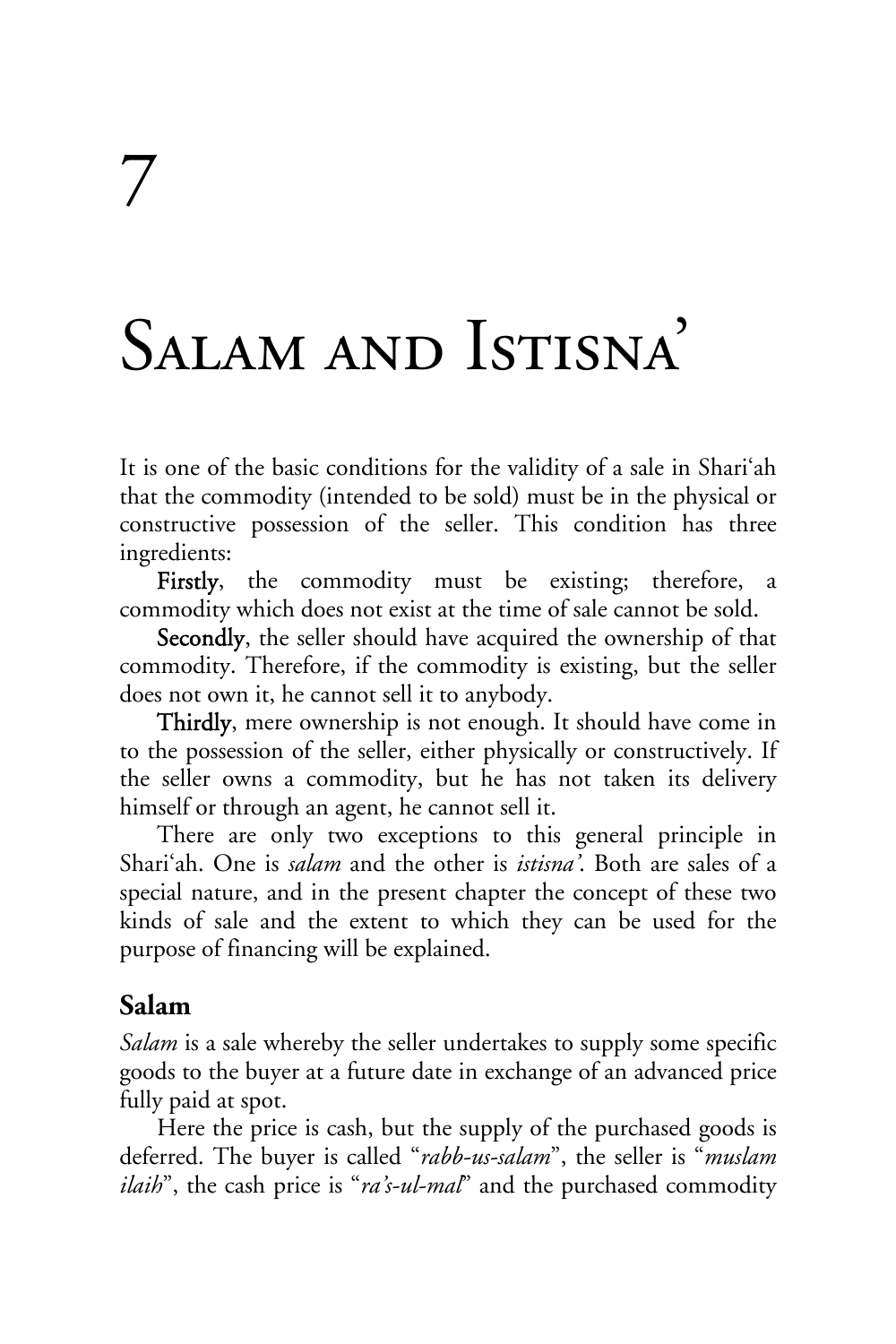<span id="page-128-0"></span>is termed as "*muslam fih*", but for the purpose of simplicity, I shall use the English synonyms of these terms.

Salam was allowed by the Holy Prophet صلى الله عليه وسلم subject to certain conditions. The basic purpose of this sale was to meet the needs of the small farmers who needed money to grow their crops and to feed their family upto the time of harvest. After the prohibition of riba they could not take usurious loans. Therefore, it was allowed for them to sell the agricultural products in advance.

Similarly, the traders of Arabia used to export goods to other places and to import some other goods to their homeland. They needed money to undertake this type of business. They could not borrow from the usurers after the prohibition of riba. It was, therefore, allowed for them that they sell the goods in advance. After receiving their cash price, they could easily undertake the aforesaid business.

Salam was beneficial to the seller, because he received the price in advance, and it was beneficial to the buyer also, because normally, the price in salam used to be lower than the price in spot sales. The permissibility of salam was an exception to the general rule that prohibits the forward sales, and therefore, it was subjected to some strict conditions. These conditions are summarized below:

#### **CONDITIONS OF SALAM**

1. First of all, it is necessary for the validity of salam that the buyer pays the price in full to the seller at the time of effecting the sale. It is necessary because in the absence of full payment by the buyer, it will be tantamount to sale of a debt against a debt, which is expressly prohibited by the Holy Prophet صلى الله عليه وسلم. Moreover, the basic wisdom behind the permissibility of salam is to fulfill the instant needs of the seller. If the price is not paid to him in full, the basic purpose of the transaction will be defeated. Therefore, all the Muslim jurists are unanimous on the point that full payment of the price is necessary in salam. However, Imam Malik is of the view that the seller may give a concession of two or three days to the buyers, but this concession should not form part of the agreement. $^1$  $^1$ 

<sup>&</sup>lt;sup>1</sup> Ibn Qudamah, Al-Mughni, 4:328.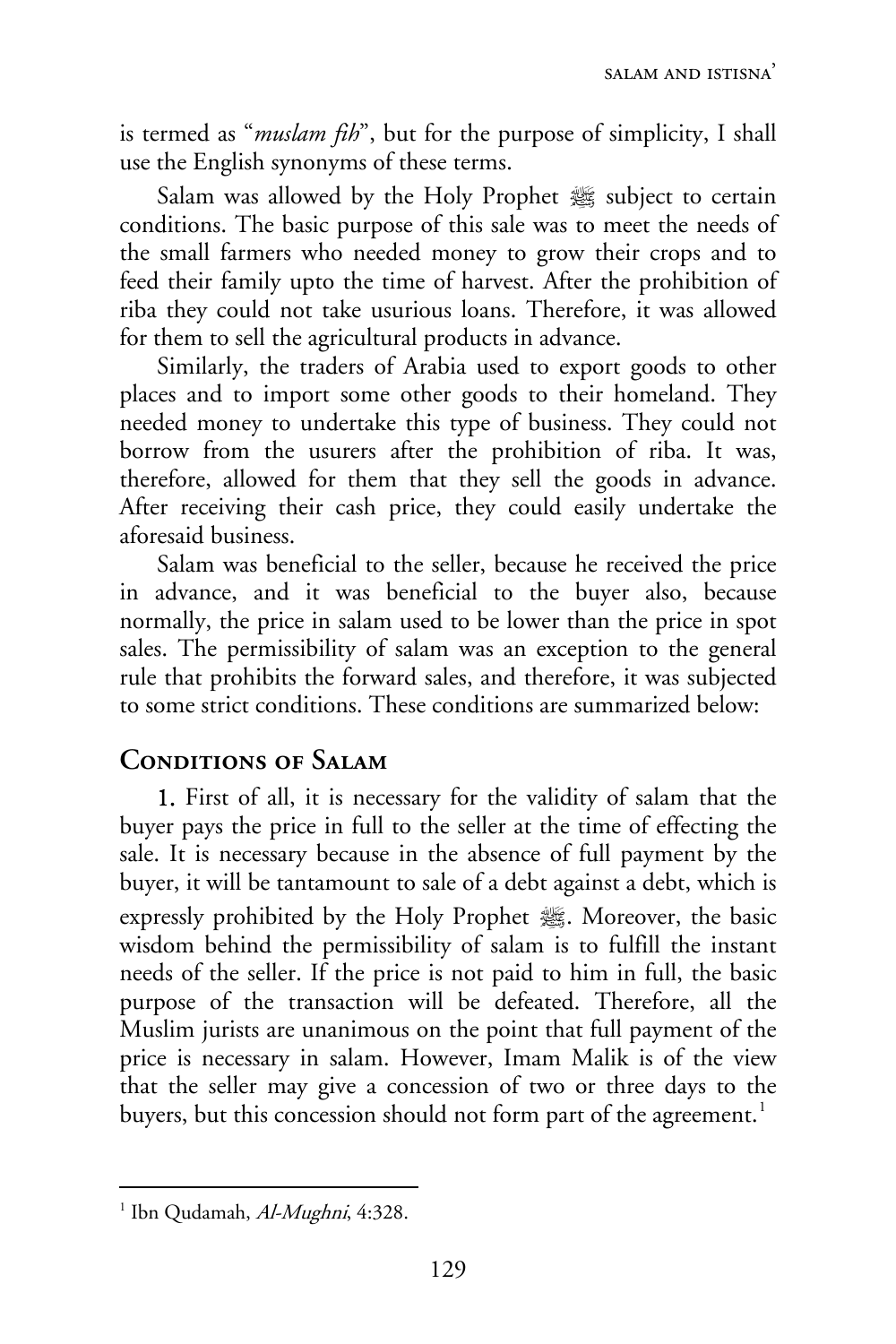<span id="page-129-0"></span>2. Salam can be effected in those commodities only the quality and quantity of which can be specified exactly. The things whose quality or quantity is not determined by specification cannot be sold through the contract of salam. For example, precious stones cannot be sold on the basis of salam, because every piece of precious stones is normally different from the other either in its quality or in its size or weight and their exact specification is not generally possible.

3. Salam cannot be effected on a particular commodity or on a product of a particular field or farm. For example, if the seller undertakes to supply the wheat of a particular field, or the fruit of a particular tree, the salam will not be valid, because there is a possibility that the crop of that particular field or the fruit of that tree is destroyed before delivery, and, given such possibility, the delivery remains uncertain. The same rule is applicable to every commodity the supply of which is not certain. $2$ 

4. It is necessary that the quality of the commodity (intended to be purchased through salam) is fully specified leaving no ambiguity which may lead to a dispute. All the possible details in this respect must be expressly mentioned.

5. It is also necessary that the quantity of the commodity is agreed upon in unequivocal terms. If the commodity is quantified in weights according to the usage of its traders, its weight must be determined, and if it is quantified through measures, its exact measure should be known. What is normally weighed cannot be quantified in measures and vice versa.

6. The exact date and place of delivery must be specified in the contract.

7. Salam cannot be effected in respect of things which must be delivered at spot. For example, if gold is purchased in exchange of silver, it is necessary, according to Shari'ah, that the delivery of both be simultaneous. Here, salam cannot work. Similarly, if wheat is bartered for barley, the simultaneous delivery of both is necessary for the validity of sale. Therefore the contract of salam in this case is not allowed. All the Muslim jurists are unanimous on the principle that salam will not be valid unless all these conditions are fully observed, because they are based on the express ahadith of the Holy

<sup>&</sup>lt;sup>2</sup> See Ibn Qudamah, Al-Mughni (Riyadh, 1981), 4:325.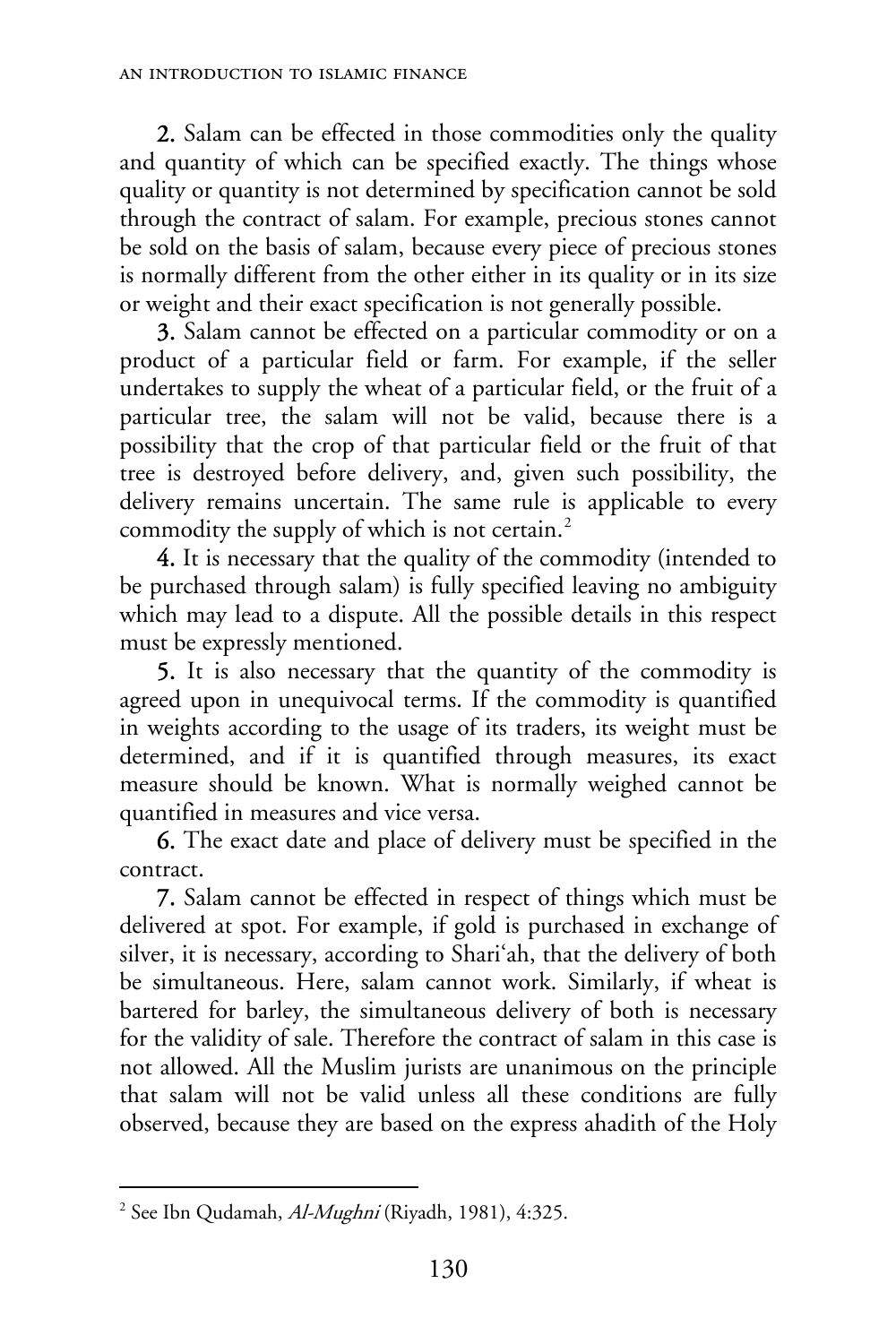<span id="page-130-0"></span>Prophet  $\mathcal{L}$ . The most famous hadith in this context is the one in which the Holy Prophet  $\frac{100}{200}$  has said:

Whoever wishes to enter into a contract of salam, he must effect the salam according to the specified measure and the specified weight and the specified date of delivery.<sup>[3](#page-130-0)</sup>

However, there are certain other conditions which have been a point of difference between the different schools of the Islamic jurisprudence. Some of these conditions are discussed below:

(1) It is necessary, according to the Hanafi school, that the commodity (for which salam is effected) remains available in the market right from the day of contract upto the date of delivery. Therefore, if a commodity is not available in the market at the time of the contract, salam cannot be effected in respect of that commodity, even though it is expected that it will be available in the markets at the date of delivery.<sup>[4](#page-130-0)</sup>

However, the other three schools of Fiqh (i.e. Shafi'i, Maliki, and Hanbali) are of the view that the availability of the commodity at the time of the contract is not a condition for the validity of salam. What is necessary, according to them, is that it should be available at the time of delivery.<sup>[5](#page-130-0)</sup>

This view can be adopted in the present circumstances. $^6$  $^6$ 

(2) It is necessary, according to the Hanafi and Hanbali schools that the time of delivery is, at least, one month from the date of agreement. If the time of delivery is fixed earlier than one month, salam is not valid. Their argument is that salam has been allowed for the needs of small farmers and traders and therefore, they should be given enough opportunity to acquire the commodity. They may not be able to supply the commodity before one month. Moreover,

<sup>&</sup>lt;sup>3</sup> This hadith is reported by all the six famous books of hadith (see Ibn al-Hummam, Fat-h al-Qadir, 6:205).

<sup>&</sup>lt;sup>4</sup> Al-Kasani, *Bada'i' al-Sana'i'*, 5:211.

 $<sup>5</sup>$  Ibn Qudamah, Al-Mughni, 4:326.</sup>

<sup>&</sup>lt;sup>6</sup> Ashraf ʿAli Thanawi, *Imdad al-Fatawa*, Vol. 3.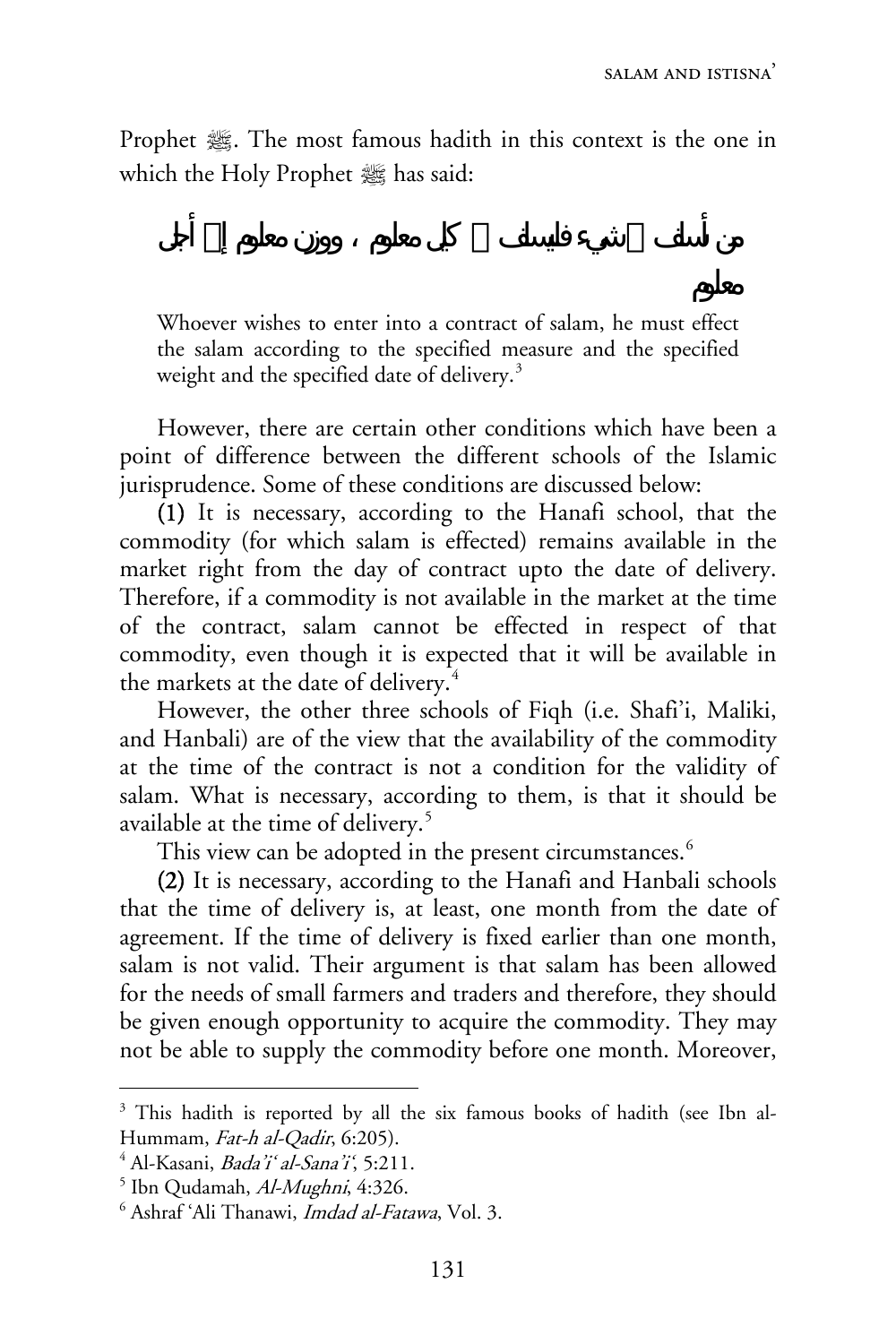<span id="page-131-0"></span>the price in salam is normally lower than the price in spot sales. This concession in the price may be justified only when the commodities are delivered after a period which has a reasonable bearing on the prices. A period of less than one month does not normally affect the prices. Therefore, the minimum time of delivery should not be less than one month. $^7$  $^7$ 

Imam Malik supports the view that there should be a minimum period for the contract of salam. However, he is of the opinion that it should not be less than fifteen days, because the rates of the market may change within a fortnight.<sup>[8](#page-131-0)</sup>

This view is, however, opposed by some other jurists, like Imam Shafi'i and some Hanafi jurists also.<sup>[9](#page-131-0)</sup> They say that the Holy Prophet  $\frac{100}{200}$  has not specified a minimum period for the validity of salam. The only condition, according to the Hadith, is that the time of delivery must be clearly defined. Therefore, no minimum period can be prescribed. The parties may fix any date for delivery with mutual consent.

This view seems to be preferable in the present circumstances, because the Holy Prophet steps has not prescribed a minimum period. The jurists have prescribed different periods which range between one day to one month. It is obvious that they have done so on the basis of expedience and keeping in view the interest of the poor sellers. But the expediency may differ from time to time and from place to place. Likewise, sometimes it is more in the interest of the seller to fix an earlier date. As far as the price is concerned, it is not a necessary ingredient of salam that the price is always lower than the market price on that day. The seller himself is the best judge of his interest, and if he accepts an earlier date of delivery with his free will and consent, there is no reason why he should be forbidden from doing so.

Certain contemporary jurists have adopted this view being more suitable for the modern transactions. $10$ 

<sup>&</sup>lt;sup>7</sup> Ibn Qudamah, *Al-Mughni*, 4:323.<br><sup>8 Al</sup> Derdir, *Al Sharb al Saghir*, 3:27

<sup>&</sup>lt;sup>8</sup> Al-Dardir, *Al-Sharh al-Saghir*, 3:275; al-Khurashi, 3:20.<br><sup>9</sup> Ibn al-Hummam, *Fat-h al-Qadir*, 6:219.

<sup>&</sup>lt;sup>10</sup> Ashraf 'Ali Thanawi, Imdad al-Fatawa, Vol. 3.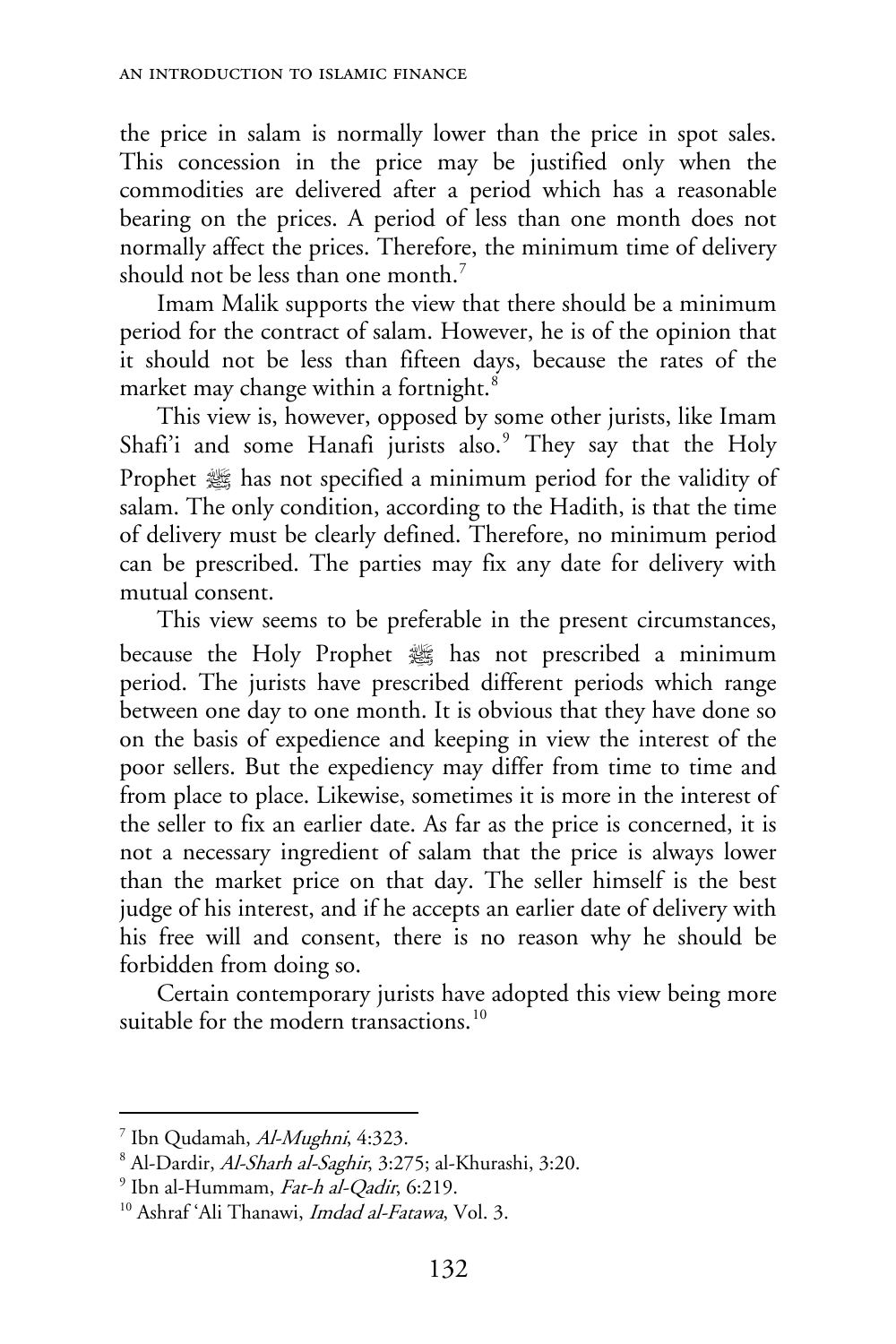## <span id="page-132-0"></span>**SALAM AS A MODE OF FINANCING**

It is evident from the foregoing discussion that salam was allowed by Shari'ah to fulfill the needs of farmers and traders. Therefore, it is basically a mode of financing for small farmers and traders. This mode of financing can be used by the modern banks and financial institutions, especially to finance the agricultural sector. As pointed out earlier, the price in salam may be fixed at a lower rate than the price of those commodities delivered at spot. In this way, the difference between the two prices may be a valid profit for the banks or financial institutions. In order to ensure that the seller shall deliver the commodity on the agreed date, they can also ask him to furnish a security, which may be in the form of a guarantee or in the form of mortgage or hypothecation.<sup>[11](#page-132-0)</sup> In the case of default in delivery, the guarantor may be asked to deliver the same commodity, and if there is a mortgage, the buyer / the financier can sell the mortgaged property and the sale proceeds can be used either to realize the required commodity by purchasing it from the market, or to recover the price advanced by him.

The only problem in salam which may agitate the modern banks and financial institutions is that they will receive certain commodities from their clients, and will not receive money. Being conversant with dealing in money only, it seems to be cumbersome for them to receive different commodities from different clients and to sell them in the market. They cannot sell those commodities before they are actually delivered to them, because it is prohibited in Shari'ah.

But whenever we talk about the Islamic modes of financing, one basic point should never be ignored. The point is that the concept of the financial institutions dealing in money only is foreign to Islamic Shari'ah. If these institutions want to earn a halal profit, they shall have to deal in commodities in one way or the other, because no profit is allowed in Shari'ah on advancing loans only. Therefore, the establishment of an Islamic economy requires a basic change in the approach and in the outlook of the financial institutions. They shall have to establish a special cell for dealing in commodities. If such a special cell is established, it should not be

<sup>&</sup>lt;sup>11</sup> Ashraf 'Ali Thanawi, *Imdad al-Fatawa*, Vol. 3.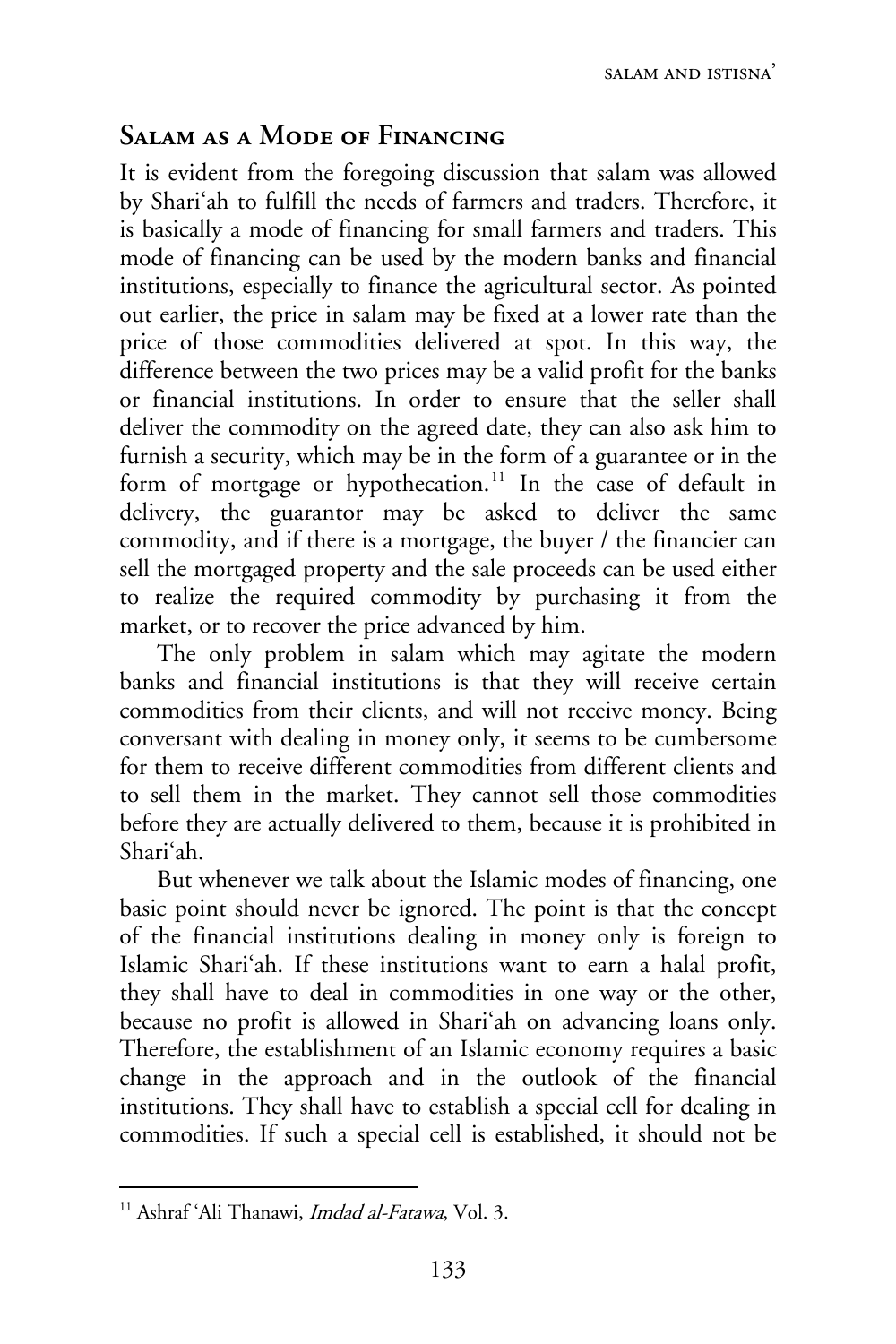difficult to purchase commodities through salam and to sell them in the spot markets.

However, there are two other ways of benefiting from the contract of salam.

Firstly, after purchasing a commodity by way of salam, the financial institutions may sell it through a parallel contract of salam for the same date of delivery. The period of salam in the second (parallel) transaction being shorter, the price may be a little higher than the price of the first transaction, and the difference between the two prices shall be the profit earned by the institution. The shorter the period of salam, the higher the price, and the greater the profit. In this way the institutions may manage their short term financing portfolios.

Secondly, if a parallel contract of salam is not feasible for one reason or another, they can obtain a promise to purchase from a third party. This promise should be unilateral from the expected buyer. Being merely a promise, and not the actual sale, their buyers will not have to pay the price in advance. Therefore, a higher price may be fixed and as soon as the commodity is received by the institution, it will be sold to the third party at a pre-agreed price, according to the terms of the promise.

A third option is sometimes proposed that, at the date of delivery, the commodity is sold back to the seller at a higher price. But this suggestion is not in line with the dictates of Shari'ah. It is never permitted by the Shari'ah that the purchased commodity is sold back to the seller before the buyer takes its delivery, and if it is done at a higher price it will be tantamount to riba which is totally prohibited. Even if it is sold back to the seller after taking delivery from him, it cannot be pre-arranged at the time of original sale. Therefore, this proposal is not acceptable at all.

#### **SOME RULES OF PARALLEL SALAM**

Since the modern Islamic Banks and Financial Institutions are using the instrument of parallel salam, some rules for the validity of this arrangement are necessary to observe:

1. In an arrangement of parallel salam, the bank enters into two different contracts. In one of them, the bank is the buyer and in the second one the bank is the seller. Each one of these contracts must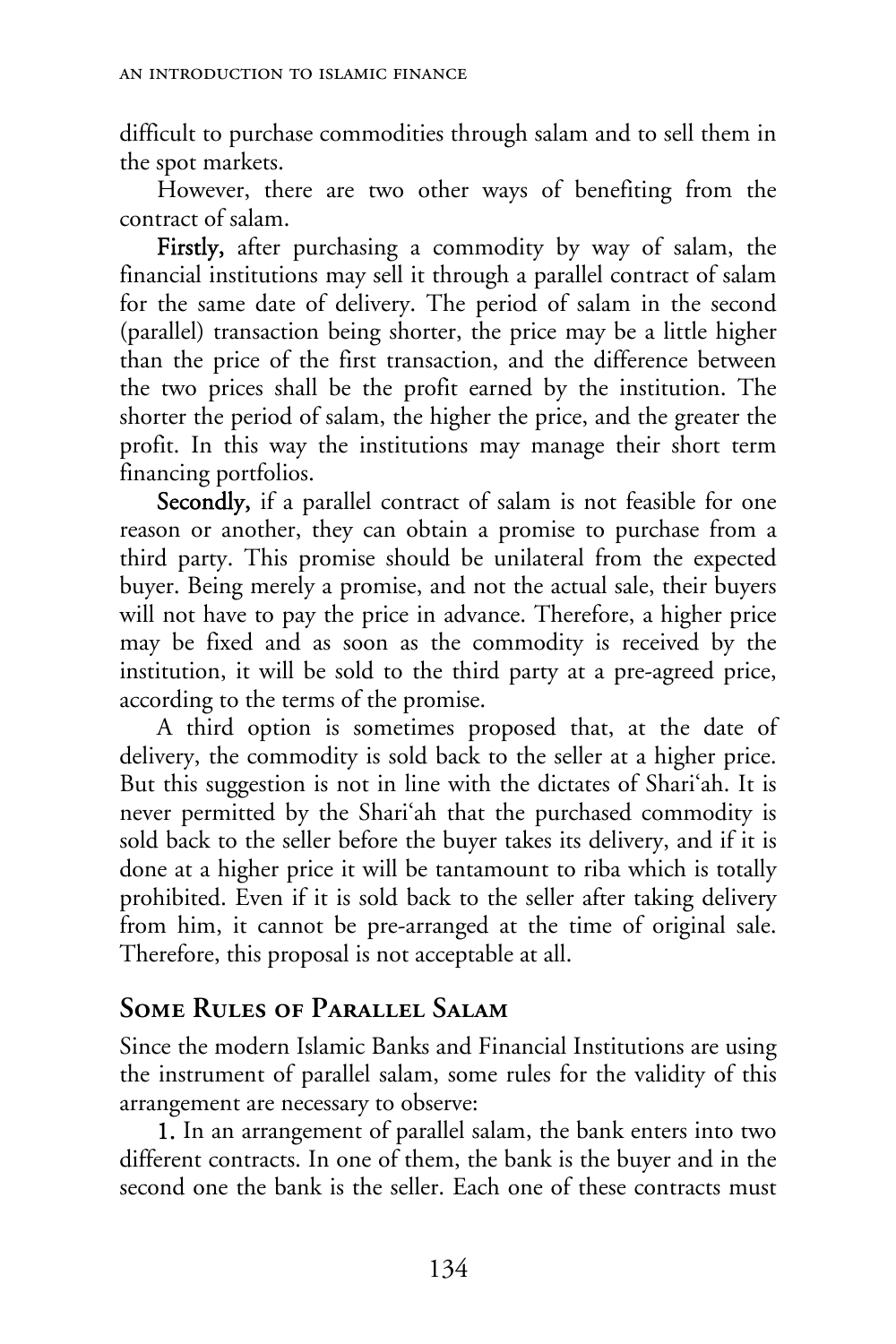be independent of the other. They cannot be tied up in a manner that the rights and obligations of one contract are dependant on the rights and obligations of the parallel contract. Each contract should have its own force and its performance should not be contingent on the other.

For example, if A has purchased from B 1000 bags of wheat by way of salam to be delivered on 31 December, A can contract a parallel salam with C to deliver to him 1000 bags of wheat on 31 December. But while contracting parallel salam with C, the delivery of wheat to C cannot be conditioned with taking delivery from B. Therefore, even if B did not deliver wheat on 31 December, A is duty bound to deliver 1000 bags of wheat to C. He can seek whatever recourse he has against B, but he cannot rid himself from his liability to deliver wheat to C.

Similarly, if B has delivered defective goods which do not conform with the agreed specifications, A is still obligated to deliver the goods to C according to the specifications agreed with him.

2. Parallel salam is allowed with a third party only. The seller in the first contract cannot be made purchaser in the parallel contract of salam, because it will be a buy-back contract, which is not permissible in Shari'ah. Even if the purchaser in the second contract is a separate legal entity, but it is fully owned by the seller in the first contract the arrangement will not be allowed, because in practical terms it will amount to 'buy-back' arrangement. For example A has purchased 1000 bags of wheat by way of salam from B, a joint stock company. B has a subsidiary C, which is a separate legal entity but is fully owned by B. A cannot contract the parallel salam with C. However, if C is not wholly owned by B, A can contract parallel salam with it, even if some share-holders are common between B and C.

# **Istisna'**

'*Istisna'*' is the second kind of sale where a commodity is transacted before it comes into existence. It means to order a manufacturer to manufacture a specific commodity for the purchaser. If the manufacturer undertakes to manufacture the goods for him with material from the manufacturer, the transaction of istisna' comes into existence. But it is necessary for the validity of istisna' that the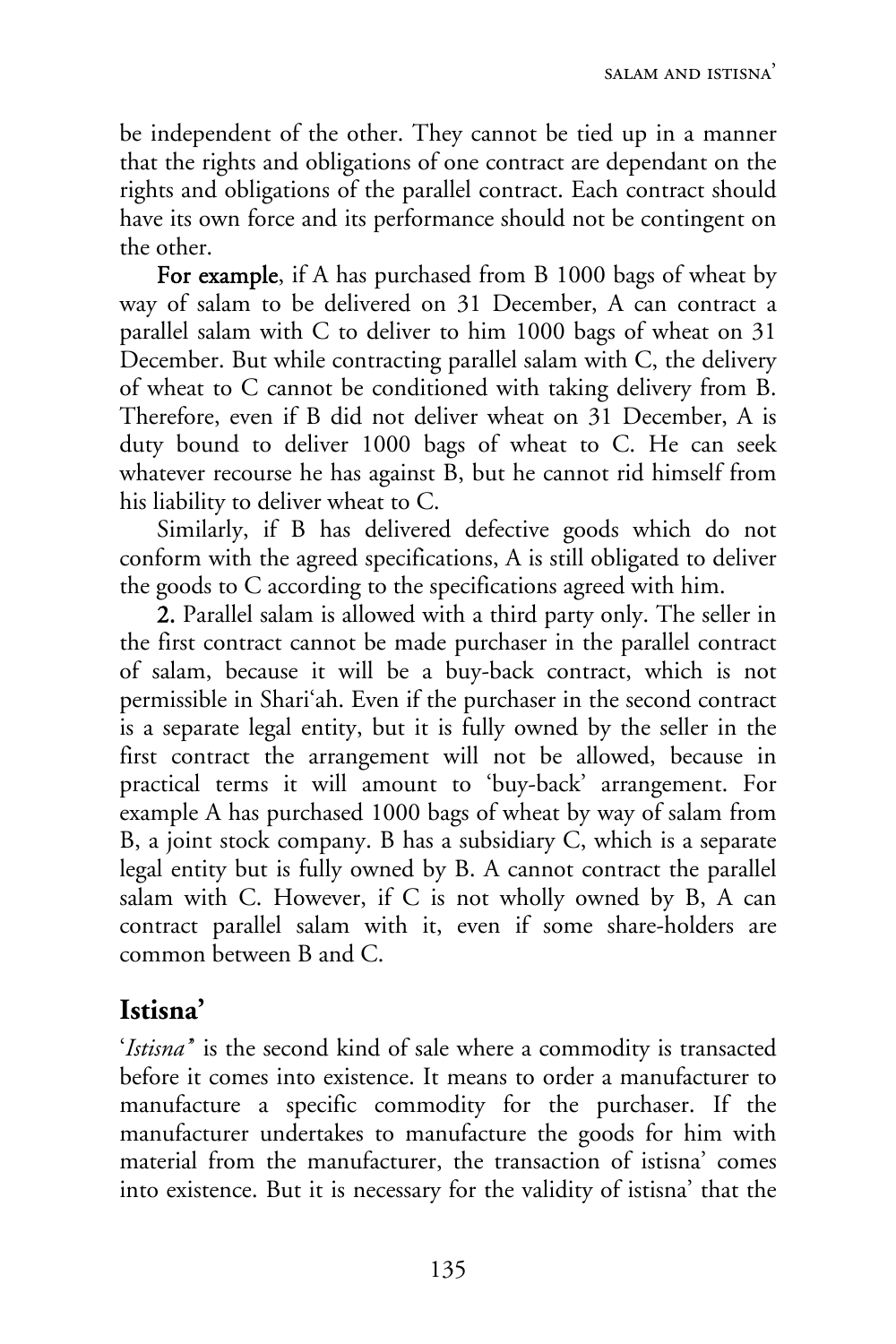<span id="page-135-0"></span>price is fixed with the consent of the parties and that necessary specification of the commodity (intended to be manufactured) is fully settled between them.

The contract of istisna' creates a moral obligation on the manufacturer to manufacture the goods, but before he starts the work, any one of the parties may cancel the contract after giving a notice to the other.[12](#page-135-0) However after the manufacturer has started the work, the contract cannot be cancelled unilaterally.

# DIFFERENCE BETWEEN ISTISNA<sup>'</sup> AND SALAM

Keeping in view this nature of istisna' there are several points of difference between istisna' and salam which are summarized below:

(i) The subject of istisna' is always a thing which needs manufacturing, while salam can be effected on any thing, no matter whether it needs manufacturing or not.

(ii) It is necessary for salam that the price is paid in full in advance, while it is not necessary in istisna'.

(iii) The contract of salam, once effected, cannot be cancelled unilaterally, while the contract of istisna' can be cancelled before the manufacturer starts the work.

(iv) The time of delivery is an essential part of the sale in salam while it is not necessary in istisna' that the time of delivery is fixed. $13$ 

# DIFFERENCE BETWEEN ISTISNA<sup>'</sup> AND IJARAH

It should also be kept in mind that the manufacturer, in istisna', undertakes to make the required goods with his own material. Therefore, this transaction implies that the manufacturer shall obtain the material, if it is not already with him, and shall undertake the work required for making the ordered goods with it. If the material is provided by the customer, and the manufacturer is required to use his labor and skill only, the transaction is not istisna'. In this case it will be a transaction of ijarah whereby the services of a person are hired for a specified fee paid to him.<sup>[14](#page-135-0)</sup>

<sup>&</sup>lt;sup>12</sup> Ibn 'Abidin, *Radd al-Muhtar*, 5:223.<br><sup>13</sup> Ibid., 5:225.

<sup>&</sup>lt;sup>14</sup> Khalid al-Atasi, *Sharh al-Majallah*, 2:403.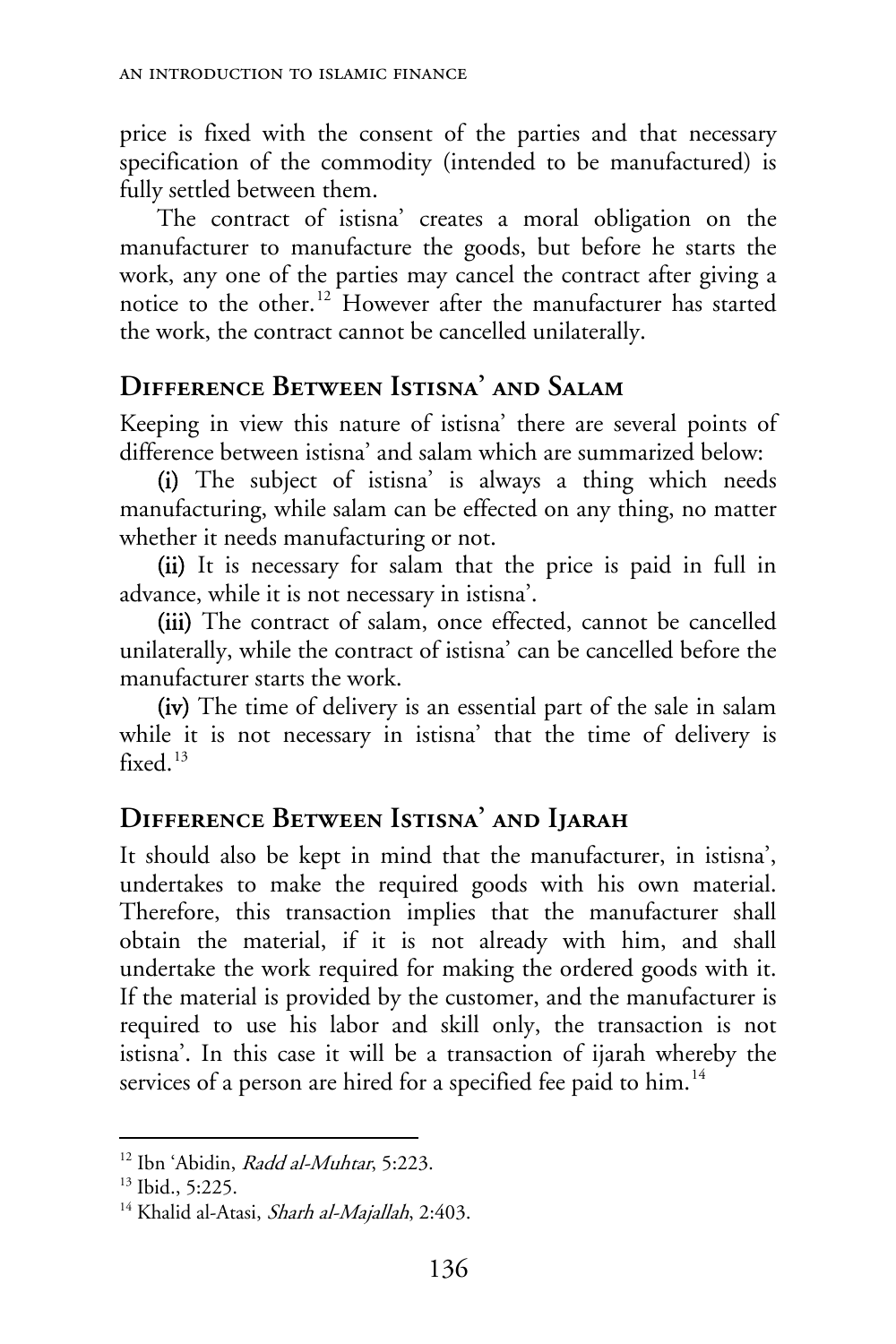<span id="page-136-0"></span>When the required goods have been manufactured by the seller, he should present them to the purchaser. But there is a difference of opinion among the Muslim jurists whether or not the purchaser has a right to reject the goods at this stage. Imam Abu Hanifah is of the view that he can exercise his 'option of seeing' (*khiyar-ur-ru'yah*) after seeing the goods, because istisna' is a sale and if somebody purchases a thing which is not seen by him, he has the option to cancel the sale after seeing it. The same principle is also applicable to istisna'.

However, Imam Abu Yusuf says that if the commodity conforms to the specifications agreed upon between the parties at the time of the contract, the purchaser is bound to accept the goods and he cannot exercise the option of seeing. This view has been preferred by the jurists of the Ottoman Empire, and the Hanafi law has been codified according to this view, because it is damaging in the context of modern trade and industry that after the manufacturer has used all his resources to prepare the required goods, the purchaser cancels the sale without assigning any reason, even though the goods are in full conformity with the required specifications.<sup>[15](#page-136-0)</sup>

#### **TIME OF DELIVERY**

As pointed out earlier, it is not necessary in istisna' that the time of delivery is fixed. However, the purchaser may fix a maximum time for delivery which means that if the manufacturer delays the delivery after the appointed time, he will not be bound to accept the goods and to pay the price.<sup>[16](#page-136-0)</sup>

In order to ensure that the goods will be delivered within the specified period, some modern agreements of this nature contain a penal clause to the effect that in case the manufacturer delays the delivery after the appointed time, he shall be liable to a penalty which shall be calculated on daily basis. Can such a penal clause be inserted in a contract of istisna' according to Shari'ah? Although the classical jurists seem to be silent about this question while they discuss the contract of istisna', yet they have allowed a similar

<sup>&</sup>lt;sup>15</sup> See *Majallah*, sec. 392 and the introduction.<br><sup>16</sup> Ibn 'Abidin, *Radd al-Muhtar*, 5:225.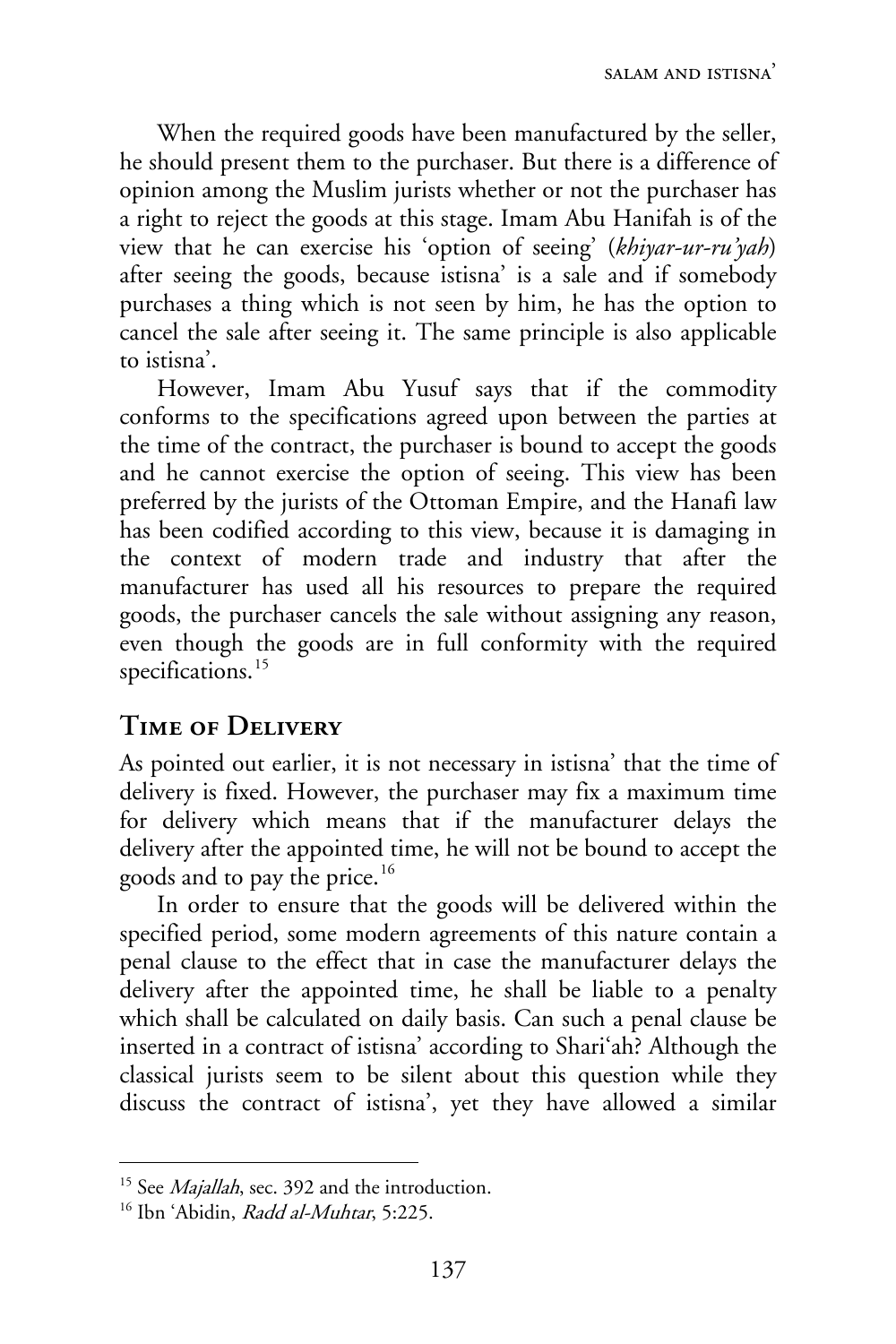<span id="page-137-0"></span>condition in the case of ijarah. They say that if a person hires the services of a person to tailor his clothes, the fee may be variable according to the time of delivery. The hirer may say that he will pay Rs. 100/- in case the tailor prepares the clothes within one day and Rs. 80/- in case he prepares them after two days. $17$ 

On the same analogy, the price in istisna' may be tied up with the time of delivery, and it will be permissible if it is agreed between the parties that in the case of delay in delivery, the price shall be reduced by a specified amount per day.

## **ISTISNA<sup>,</sup> AS A MODE OF FINANCING**

Istisna' can be used for providing the facility of financing in certain transactions, especially in the house finance sector. If the client has his own land and he seeks financing for the construction of a house, the financier may undertake to construct the house at that open land, on the basis of istisna', and if the client has no land and he wants to purchase the land also, the financier may undertake to provide him a constructed house on a specified piece of land.

Since it is not necessary in istisna' that the price is paid in advance, nor is it necessary that it is paid at the time of delivery, (it may be deferred to any time according to the agreement of the parties)<sup>[18](#page-137-0)</sup>, therefore, the time of payment may be fixed in whatever manner they wish. The payment may also be in installments.

On the other hand, it is not necessary that the financier himself constructs the house. He can enter into a parallel contract of istisna' with a third party, or may hire the services of a contractor (other than the client). In both cases, he can calculate his cost and fix the price of istisna' with his client in a manner which may give him a reasonable profit over his cost. The payment of installments by the client may start, in this case, right from the day when the contract of istisna' is signed by the parties, and may continue during the construction of the house and after it is handed over to the client. In order to secure the payment of the installments, the title deeds of the house or land, or any other property of the client may be kept by the financier as a security, until the last installment is paid by the client.

 $17$  Ibid.,  $3:311$ .

<sup>&</sup>lt;sup>18</sup> Al-Atasi, Sharh al-Majallah, 2:406.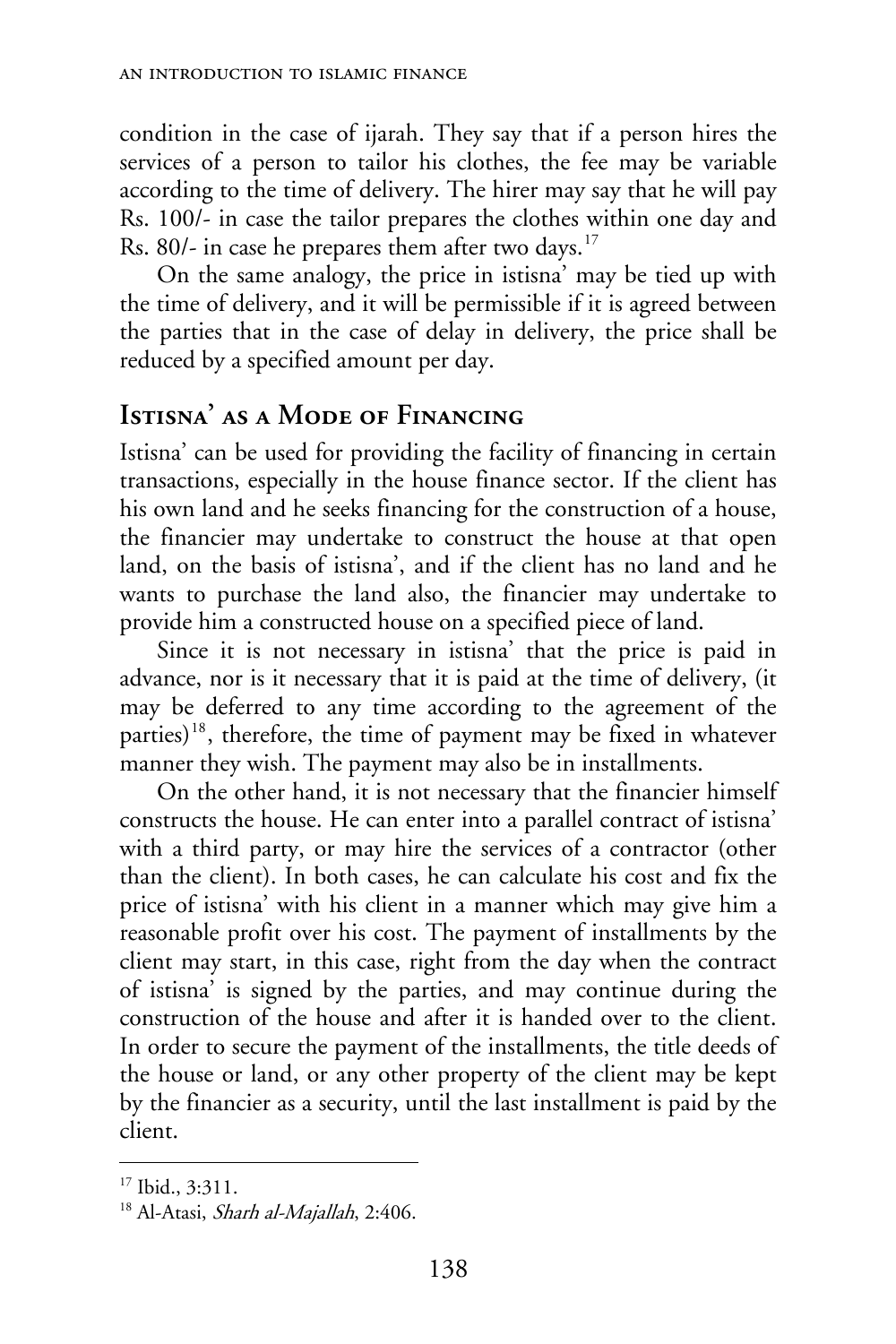The financier, in this case, will be responsible for the construction of the house in full conformity with the specifications detailed in the agreement. In the case of any discrepancy, the financier will undertake such alteration at his own cost as may be necessary for bringing it in harmony with the terms of the contract.

The instrument of istisna' may also be used for project financing on similar lines. If a client wants to install an air-conditioning plant in his factory, and the plant needs to be manufactured, the financier may undertake to prepare the plant through the contract of istisna' according to the aforesaid procedure. Similarly, the contract of istisna' can be used for building a bridge or a highway.

The modern BOT (Buy, Operate and Transfer) agreements may also be formalized on the basis of istisna'. If a government wants to construct a highway, it may enter into a contract of istisna' with a builder. The price of istisna', in this case, may be the right of the builder to operate the highway and collect tolls for a specified period.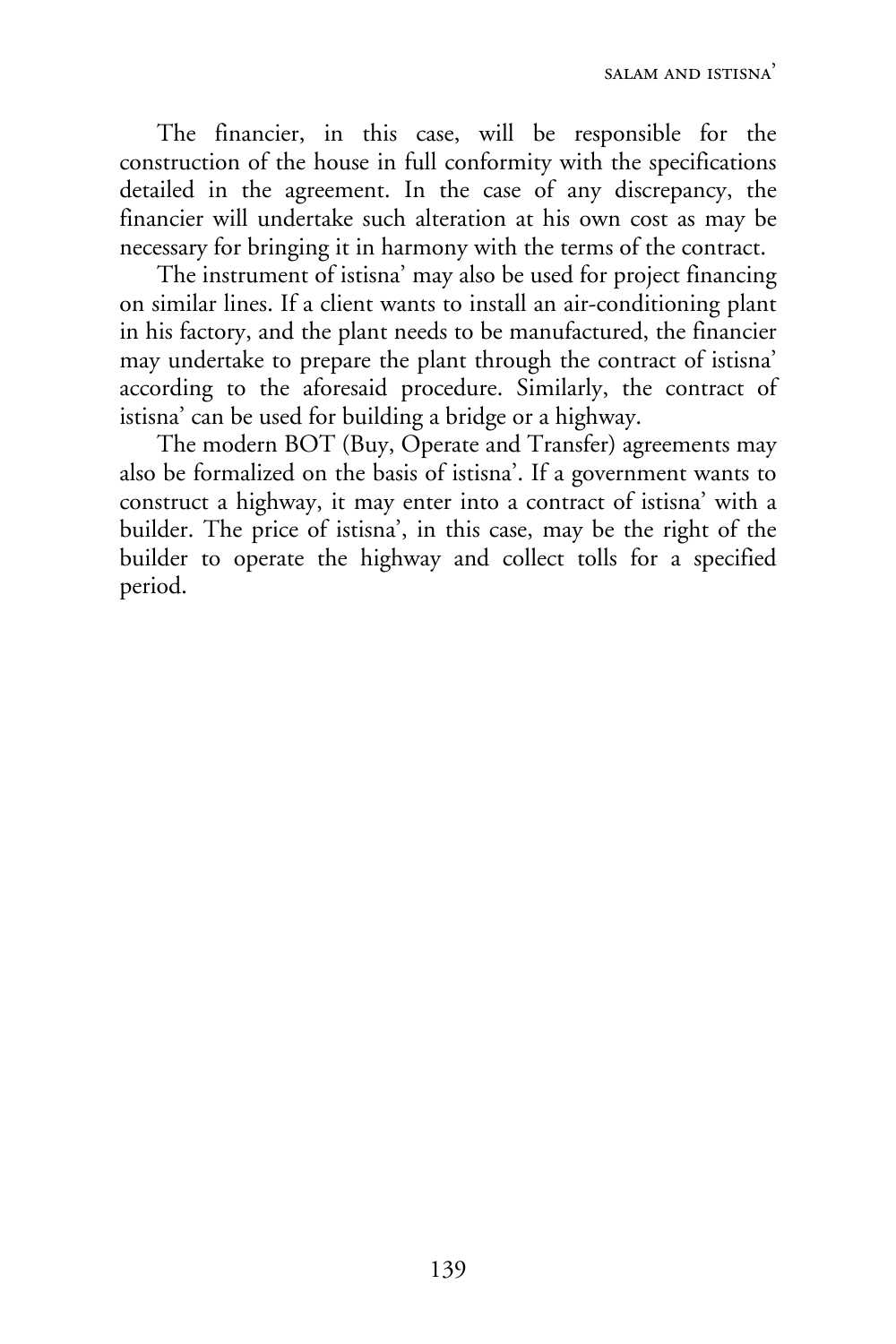# **ISLAMIC INVESTMENT** FUNDS

The term "Islamic Investment Fund" in this chapter means a joint pool wherein the investors contribute their surplus money for the purpose of its investment to earn halal profits in strict conformity with the precepts of Islamic Shari'ah. The subscribers of the Fund may receive a document certifying their subscription and entitling them to the pro-rata profits actually earned by the Fund. These documents may be called 'certificates', 'units', 'shares' or may be given any other name, but their validity in terms of Shari'ah, will always be subject to two basic conditions:

Firstly, instead of a fixed return tied up with their face value, they must carry a pro-rata profit actually earned by the Fund. Therefore, neither the principal nor a rate of profit (tied up with the principal) can be guaranteed. The subscribers must enter into the fund with a clear understanding that the return on their subscription is tied up with the actual profit earned or loss suffered by the Fund. If the Fund earns huge profits, the return on their subscription will increase to that proportion. However, in case the Fund suffers loss, they will have to share it also, unless the loss is caused by the negligence or mismanagement, in which case the management, and not the Fund, will be liable to compensate it.

Secondly, the amounts so pooled together must be invested in a business acceptable to Shari'ah. It means that not only the channels of investment, but also the terms agreed with them must conform to the Islamic principles.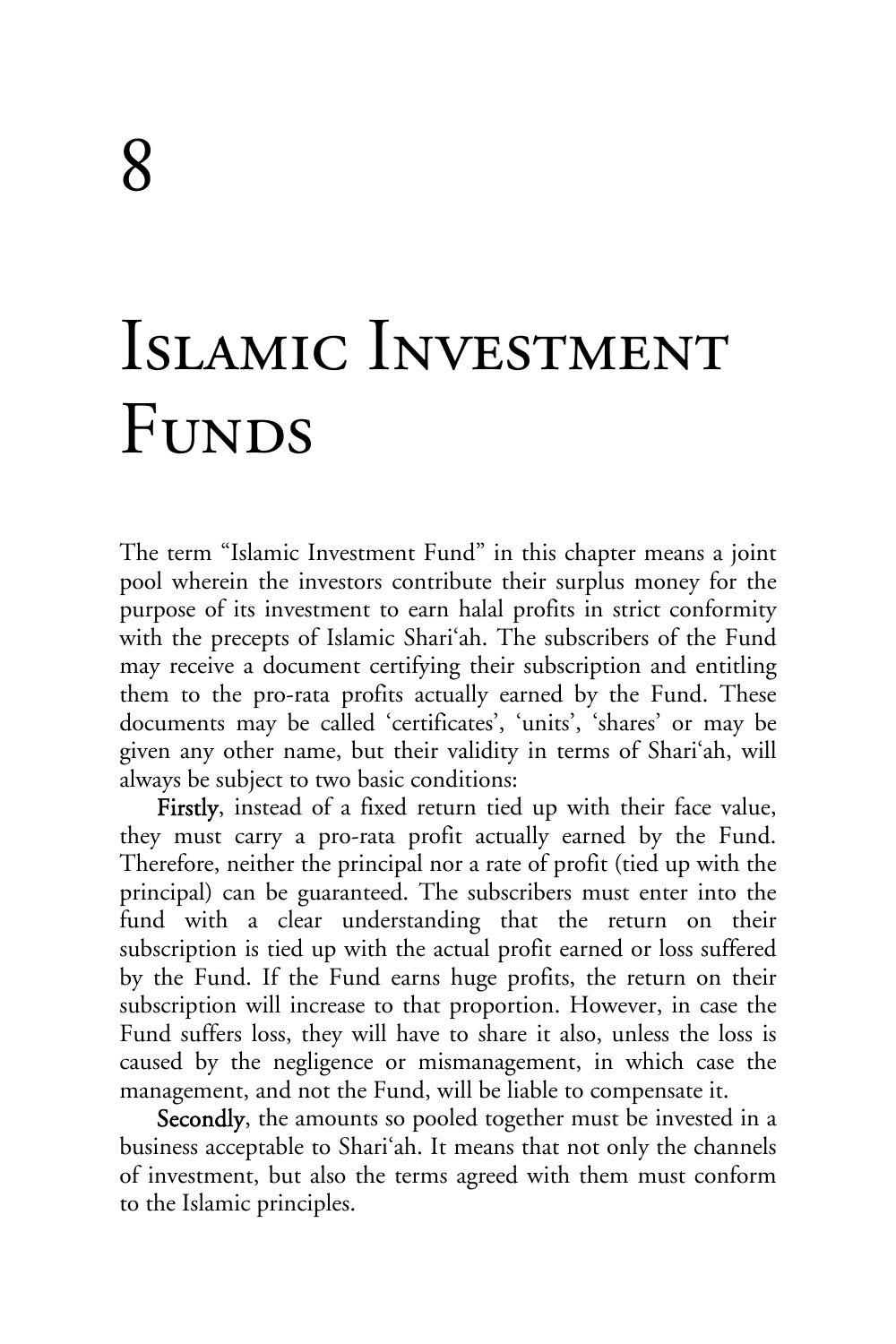Keeping these basic requisites in view, the Islamic Investment Funds may accommodate a variety of modes of investment which are discussed briefly in the following paragraphs

# **Equity Fund**

In an equity fund the amounts are invested in the shares of joint stock companies. The profits are mainly derived through the capital gains by purchasing the shares and selling them when their prices are increased. Profits are also earned through dividends distributed by the relevant companies.

It is obvious that if the main business of a company is not lawful in terms of Shari'ah, it is not allowed for an Islamic Fund to purchase, hold or sell its shares, because it will entail the direct involvement of the share holder in that prohibited business.

Similarly the contemporary Shari'ah experts are almost unanimous on the point that if all the transactions of a company are in full conformity with Shari'ah, which includes that the company neither borrows money on interest nor keeps its surplus in an interest bearing account, its shares can be purchased, held and sold without any hindrance from the Shari'ah side. But evidently, such companies are very rare in the contemporary stock markets. Almost all the companies quoted in the present stock markets are in some way involved in an activity which violates the injunctions of Shari'ah. Even if the main business of a company is halâl, its borrowings are based on interest'. On the other hand, they keep their surplus money in an interest bearing account or purchase interest-bearing bonds or securities.

The case of such companies has been a matter of debate between the Shari'ah experts in the present century. A group of the Shari'ah experts is of the view that it is not allowed for a Muslim to deal in the shares of such a company, even if its main business is halâl. Their basic argument is that every share-holder of a company is a *sharîk* (partner) of the company, and every *sharîk*, according to the Islamic jurisprudence, is an agent for the other partners in the matters of the joint business. Therefore, the mere purchase of a share of a company embodies an authorization from the shareholder to the company to carry on its business in whatever manner the management deems fit. If it is known to the share-holder that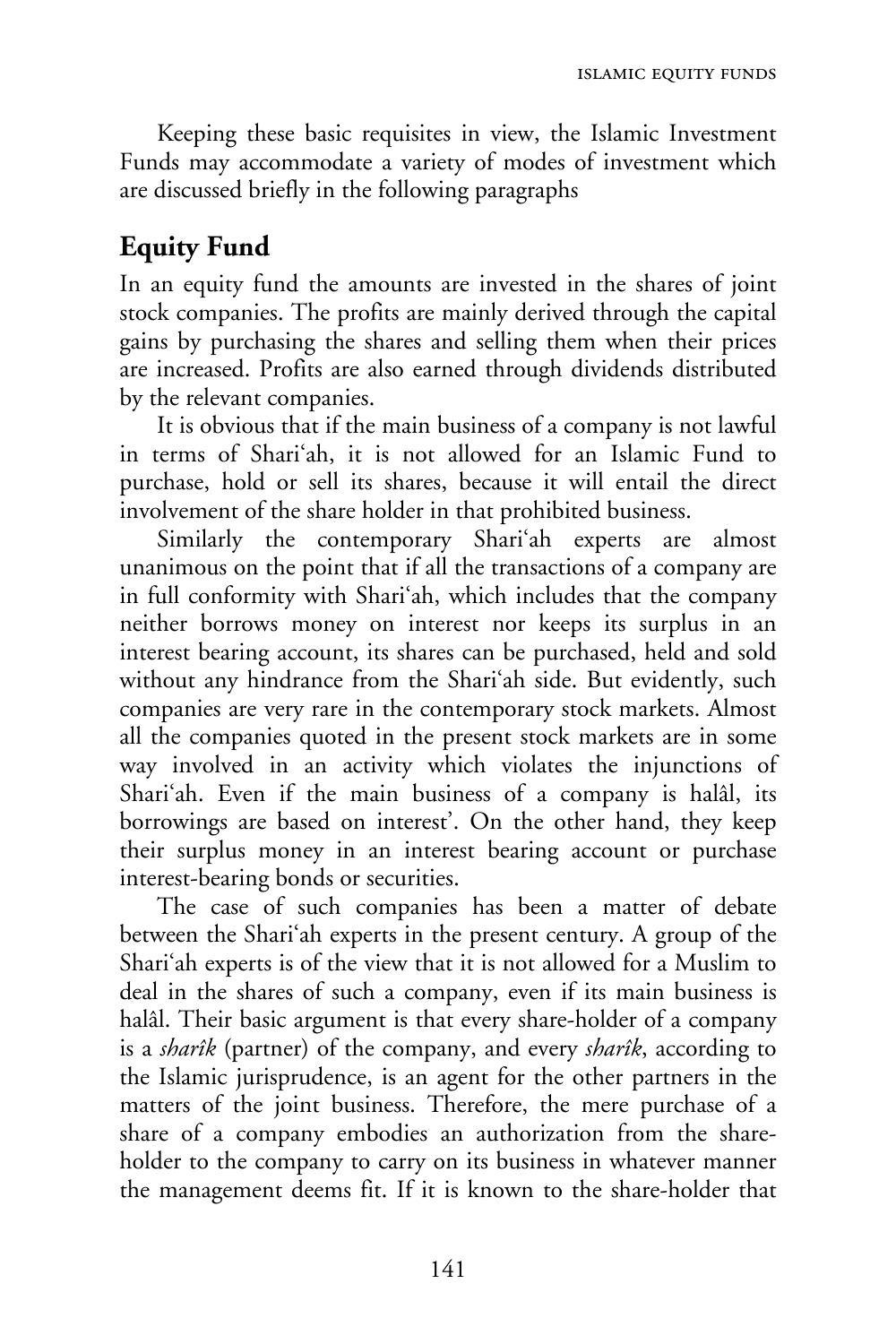the company is involved in an un-Islamic transaction, and still he holds the shares of that company, it means that he has authorized the management to proceed with that UN-Islamic transaction. In this case, he will not only be responsible for giving his consent to an UN-Islamic transaction, but that transaction will also be rightfully attributed to himself, because the management of the company is working under his tacit authorization.

Moreover, when a company is financed on the basis of interest, its funds employed in the business are impure. Similarly, when the company receives interest on its deposits an impure element is necessarily included in its income which will be distributed to the share-holders through dividends.

However, a large number of the present day scholars do not endorse this view. They argue that a joint stock company is basically different from a simple partnership. In partnership, all the policy decisions are taken through the consensus of all the partners, and each one of them has a veto power with regard to the policy of the business. Therefore, all the actions of a partnership are rightfully attributed to each partner. Conversely, the policy decisions in a joint stock company are taken by the majority. Being composed of a large number of share-holders, a company cannot give a veto power to each share-holder. The opinions of individual share-holders can be overruled by a majority decision. Therefore, each and every action taken by the company cannot be attributed to every shareholder in his individual capacity. If a share-holder raises an objection against a particular transaction in an Annual General Meeting, but his objection is overruled by the majority, it will not be fair to conclude that he has given his consent to that transaction in his individual capacity, especially when he intends to refrain from the income resulting from that transaction.

Therefore, if a company is engaged in a halâl business, but also keeps its surplus money in an interest-bearing account, wherefrom a small incidental income of interest is received, it does not render all the business of the company unlawful. Now, if a person acquires the shares of such a company with clear intention that he will oppose this incidental transaction also, and will not use that proportion of the dividend for his own benefit, how can it be said that he has approved the transaction of interest and how can that transaction be attributed to him?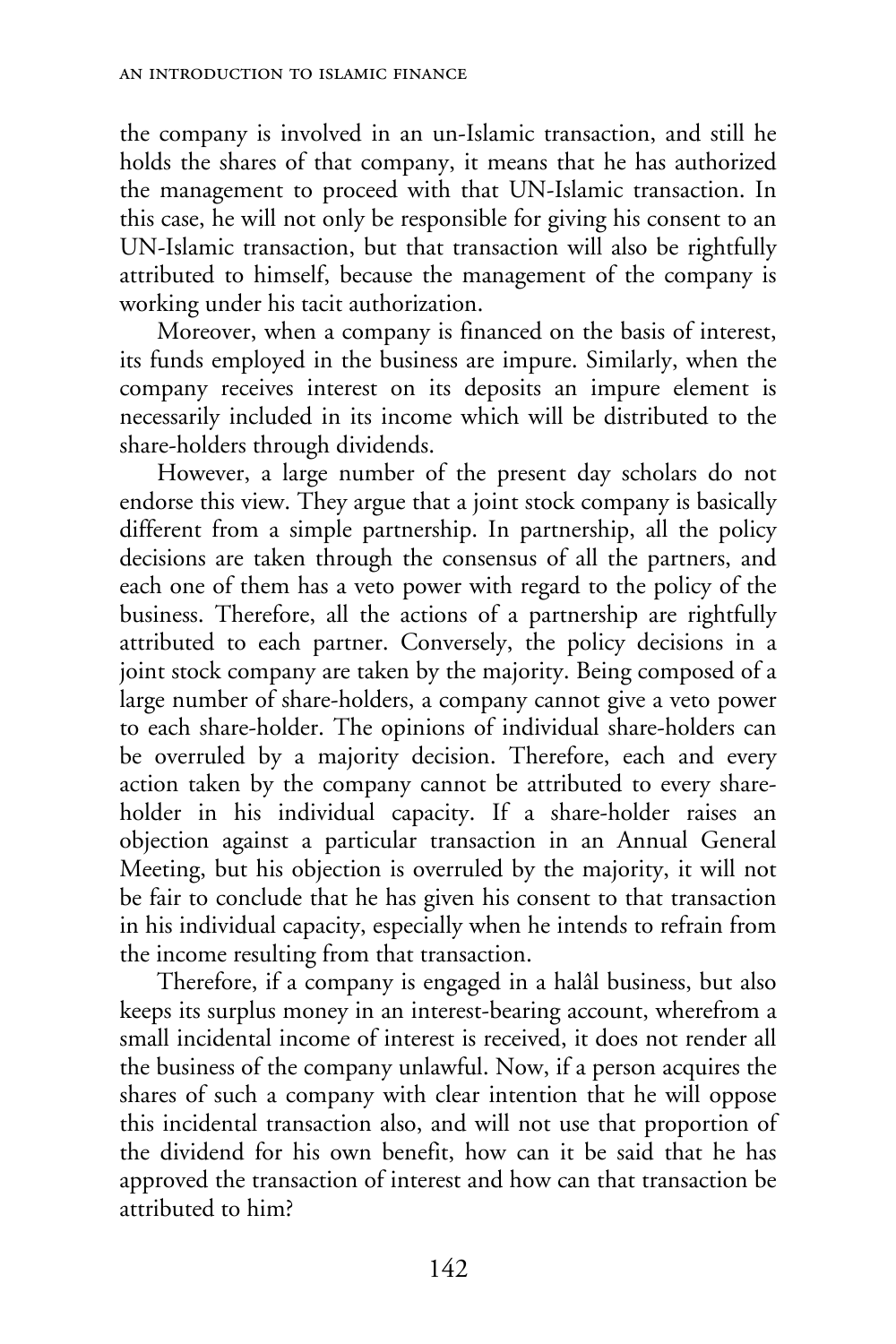The other aspect of the dealings of such a company is that it sometimes borrows money from financial institutions. These borrowings are mostly based on interest. Here again the same principle is relevant. If a share-holder is not personally agreeable to such borrowings, but has been overruled by the majority, these borrowing transactions cannot be attributed to him.

Moreover, even though according to the principles of Islamic jurisprudence, borrowing on interest is a grave and sinful act, for which the borrower is responsible in the Hereafter; but, this sinful act does not render the whole business of the borrower as harâm or impermissible. The borrowed amount being recognized as owned by the borrower, anything purchased in exchange for that money is not unlawful. Therefore, the responsibility of committing a sinful act of borrowing on interest rests with the person who willfully indulged in a transaction of interest, but this fact does render the whole business of a company as unlawful

#### CONDITIONS FOR INVESTMENT IN SHARES

In the light of the foregoing discussion, dealing in equity shares can be acceptable in Shari'ah subject to the following conditions:

1. The main business of the company is not violative of Shari'ah. Therefore, it is not permissible to acquire the shares of the companies providing financial services on interest, like conventional banks, insurance companies, or the companies involved in some other business not approved by the Shari'ah, such as companies manufacturing, selling or offering liquors, pork, harâm meat, or involved in gambling, night club activities, pornography etc.

2. If the main business of the companies is halâl, like automobiles, textile, etc. but they deposit their surplus amounts in an interest-bearing account or borrow money on interest, the share holder must express his disapproval against such dealings, preferably by raising his voice against such activities in the annual general meeting of the company.

3. If some income from interest-bearing accounts is included in the income of the company, the proportion of such income in the dividend paid to the share-holder must be given in charity, and must not be retained by him. For example, if 5% of the whole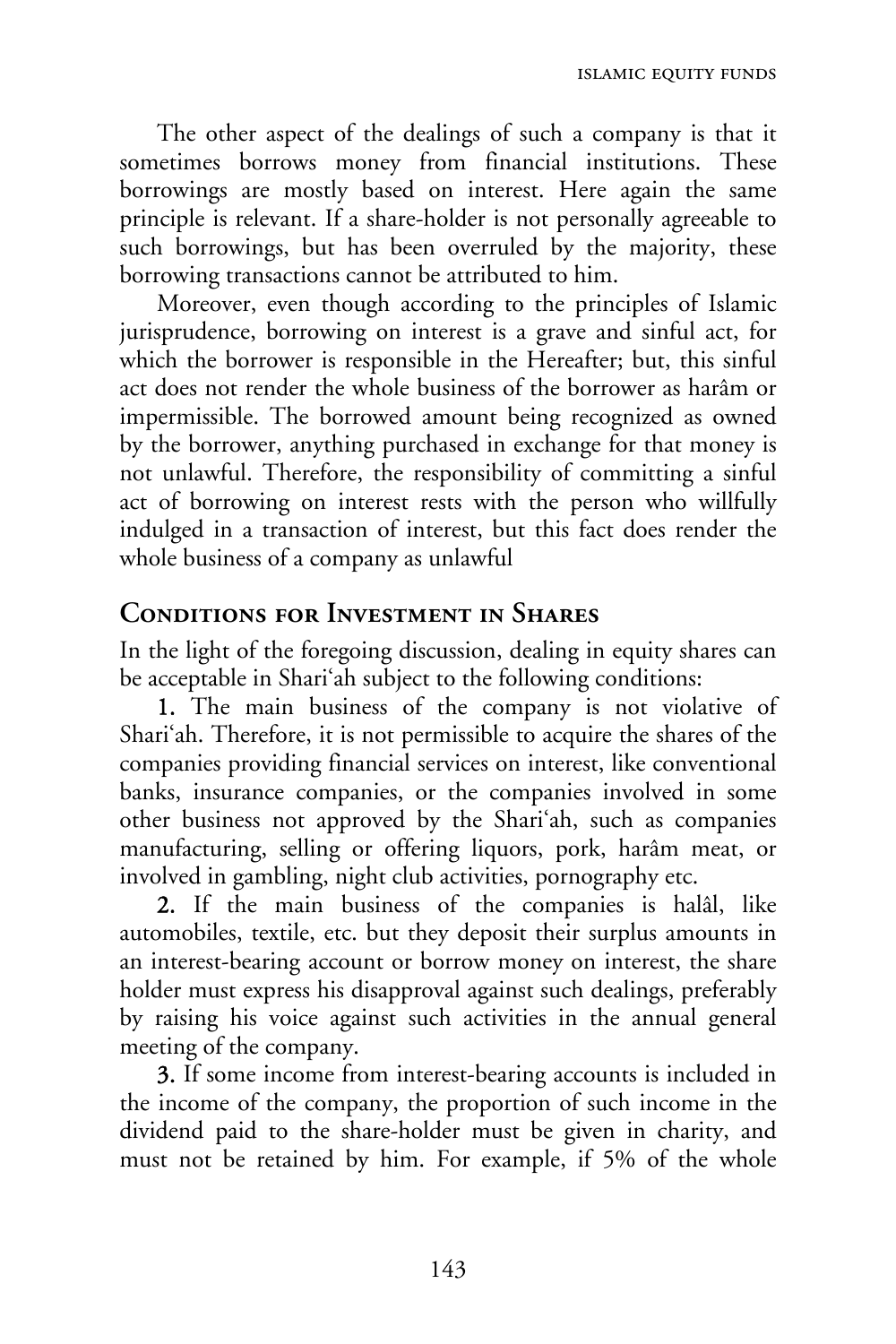income of a company has come out of interest-bearing deposits, 5% of the dividend must be given in charity.

4. The shares of a company are negotiable only if the company owns some illiquid assets. If all the assets of a company are in liquid form, i.e. in the form of money they cannot be purchased or sold except at par value, because in this case the share represents money only and the money cannot be traded in except at par.

What should be the exact proportion of illquid assets of a company for warranting the negotiability of its shares? The contemporary scholars have different views about this question. Some scholars are of the view that the ratio of illiquid assets must be 51% in the least. They argue that if such assets are less than 50%, then most of the assets are in liquid form, and therefore, all its assets should be treated as liquid on the basis of the juristic principle:

The majority deserves to be treated as the whole of a thing.

Some other scholars have opined that even if the illiquid asset of a company are 33%, its shares can be treated as negotiable.

The third view is based on the Hanafi jurisprudence. The principle of the Hanafi school is that whenever an asset is a combination of liquid and illiquid assets, it can be negotiable irrespective of the proportion of its liquid part. However, this principle is subject to two conditions:

Firstly, the illiquid part of the combination must not be in ignore-able quantity. It means that it should be in a considerable proportion.

Secondly, the price of the combination should be more than the value of the liquid amount contained therein. For example, if a share of 100 dollars represents 75 dollars, plus some fixed assets, the price of the share must be more than 75 dollars. In this case, if the price of the share is fixed as 105, it will mean that 75 dollars are in exchange of 75 dollars owned by the share and the balance of 30 dollars is in exchange of the fixed assets. Conversely, if the price of that share is fixed as 70 dollars, it will not be allowed, because the 75 dollars owned by the share are in this case against an amount which is less than 75. This kind of exchange falls within the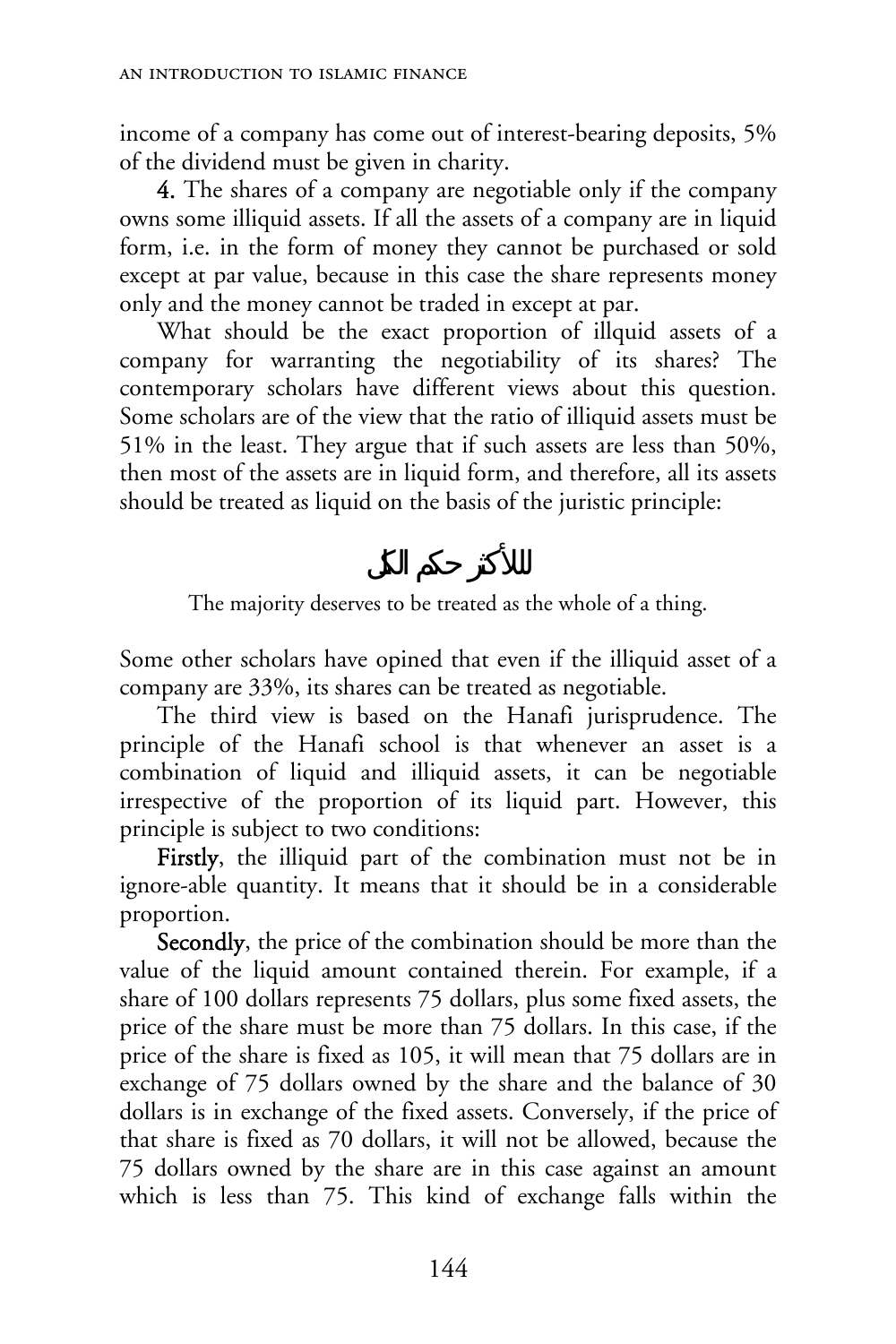definition of 'riba' and is not allowed. Similarly, if the price of the share, in the above example, is fixed as 75 dollars, it will not be permissible, because if we presume that 75 dollars of the price are against 75 dollars owned by the share, no part of the price can be attributed to the fixed assets owned by the share. Therefore, some part of the price (75 dollars) must be presumed to be in exchange of the fixed assets of the share. In this case, the remaining amount will not be adequate for being the price of 75 dollars. For this reason the transaction will not be valid. However, in practical terms, this is merely a theoretical possibility, because it is difficult to imagine a situation where the price of a share goes lower than its liquid assets.

Subject to these conditions, the purchase and sale of shares is permissible in Shari'ah. An Islamic Equity Fund can be established on this basis. The subscribers to the Fund will be treated in Shari'ah as partners inter se. All the subscription amounts will form a joint pool and will be invested in purchasing the shares of different companies. The profits can accrue either through dividends distributed by the relevant companies or through the appreciation in the prices of the shares. In the first case i.e. where the profits are earned through dividends, a certain proportion of the dividend, which corresponds to the proportion of interest earned by the company, must be given in charity. The contemporary Islamic Funds have termed this process as 'purification'.

The Shari'ah scholars have different views about whether the 'purification' is necessary where the profits are made through capital gains (i.e. by purchasing the shares at a lower price and selling them at a higher price). Some scholars are of the view that even in the case of capital gains, the process of 'purification' is necessary, because the market price of the share may reflect an element of interest included in the assets of the company. The other view is that no purification is required if the share is sold, even if it results in a capital gain. The reason is that no specific amount of the price can be allocated for the interest received by the company. It is obvious that if all the above requirements of the halâl shares are observed, then most of the assets of the company are halâl, and a very small proportion of its assets may have been created by the income of interest. This small proportion is not only unknown, but also ignore-able as compared to bulk of the assets of the company. Therefore, the price of the share, in fact, is against bulk of the assets,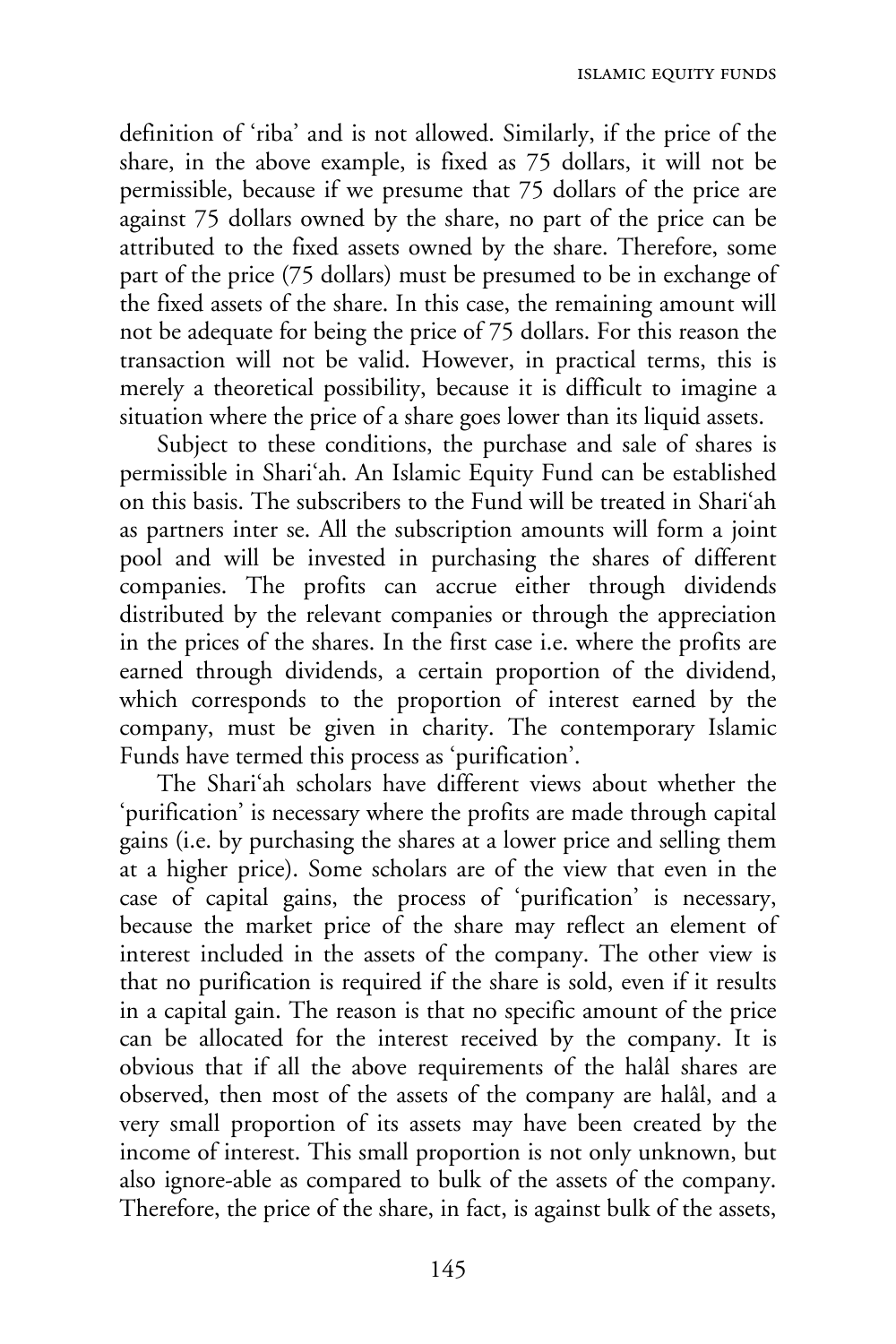and not against such a small proportion. The whole price of the share therefore, may be taken as the price of the halâl assets only.

Although this second view is not without force, yet the first view is more precautious and far from doubts. Particularly, it is more equitable in an open-ended equity fund, because if the purification is not carried out on the appreciation and a person redeems his unit of the Fund at a time when no dividend is received by it, no amount of purification will be deducted from its price, even though the price of the unit may have increased due to the appreciation in the prices of the shares held by the fund. Conversely, when a person redeems his unit after some dividends have been received in the fund and the amount of purification has been deducted therefrom, reducing the net asset value per unit, he will get a lesser price as compared to the first person.

On the contrary, if purification is carried out both on dividends and on capital gains, all the unit-holders will be treated at par with regard to the deduction of the amounts of purification. Therefore, it is not only free from doubts but also more equitable for all the unitholders to carry out purification in the capital gains also. This purification may be carried out on the basis of an average percentage of the interest earned by the companies included in the portfolio.

The management of the fund may be carried out in two alternative ways. The managers of the Fund may act as mudâribs for the subscribers. In this case a certain percentage of the annual profit accrued to the Fund may be determined as the reward of the management, meaning thereby that the management will get its share only if the fund has earned some profit. If there is no profit in the fund, the management will deserve nothing. The share of the management will increase with the increase of profits.

The second option for the management is to act as an agent for the subscribers. In this case, the management may be given a preagreed fee for its services. This fee may be fixed in lump sum or as a monthly or annual remuneration. According to the contemporary Shari'ah scholars, the fee can also be based on a percentage of the net asset value of the fund. For example, it may be agreed that the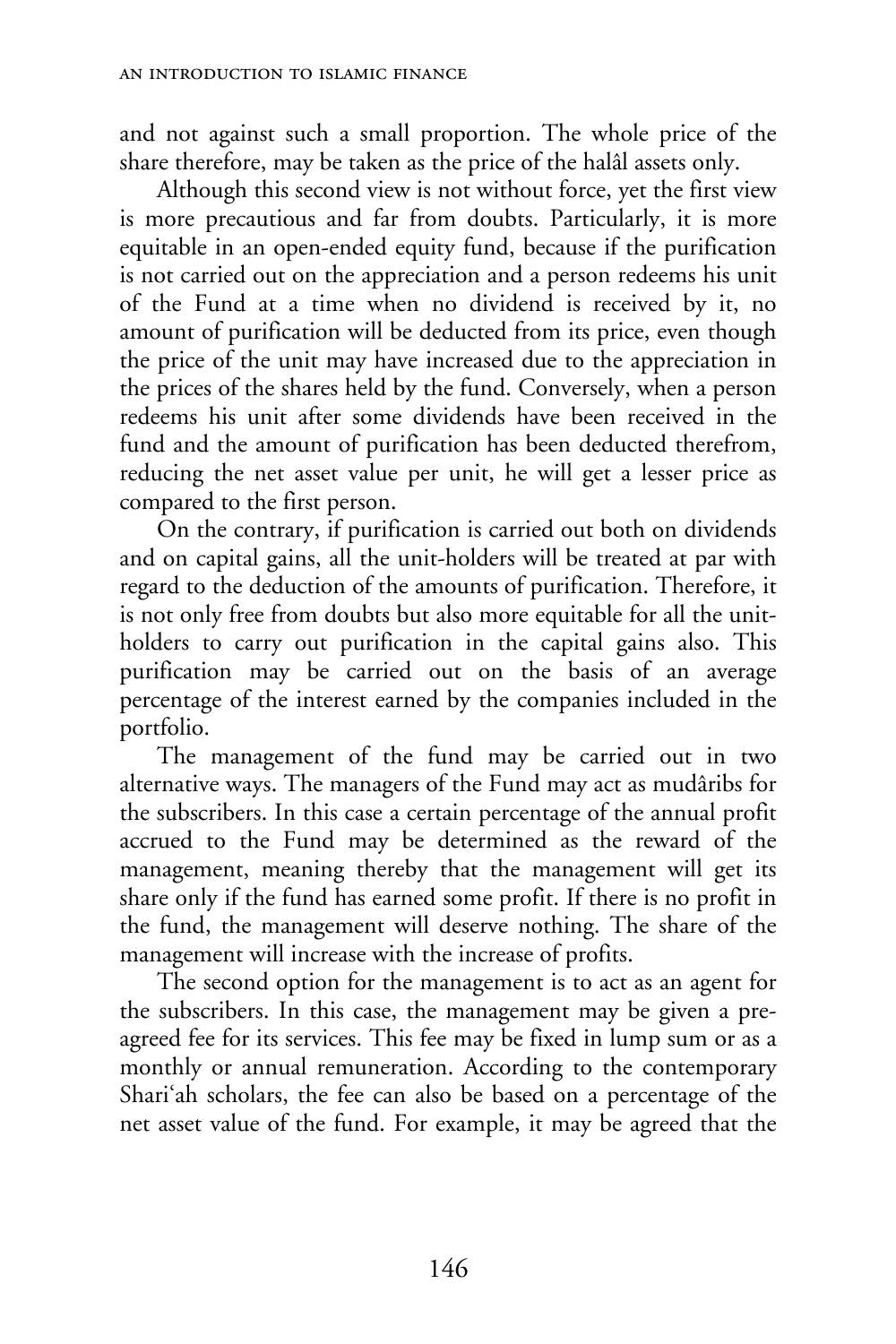<span id="page-146-0"></span>management will get 2% or 3% of the net asset value of the fund  $1<sup>1</sup>$  $1<sup>1</sup>$ at the end of every financial year.

However, it is necessary in Shari'ah to determine any one of the aforesaid methods before the launch of the fund. The practical way for this would be to disclose in the prospectus of the fund the basis on which the fees of the management will be paid. It is generally presumed that whoever subscribes to the fund agrees with the terms mentioned in the prospectus. Therefore, the manner of paying the management will be taken as agreed upon by all the subscribers.

#### **Ijarah Fund**

 $\overline{a}$ 

Another type of Islamic Fund may be an ijârah fund. Ijârah means leasing the detailed rules of which have already been discussed in the third chapter of this book. In this fund the subscription amounts are used to purchase assets like real estate, motor vehicles or other equipment for the purpose of leasing them out to their ultimate users. The ownership of these assets remains with the Fund and the rentals are charged from the users. These rentals are the source of income for the fund which is distributed pro rata to the subscribers.

Each subscriber is given a certificate to evidence his proportionate ownership in the leased assets and to ensure his entitlement to the pro rata share in the income. These certificates may preferably be called '*sukûk*'—a term recognized in the traditional Islamic jurisprudence. Since these sukûk represent the pro rata ownership of their holders in the tangible assets of the fund, and not the liquid amounts or debts, they are fully negotiable and can be sold and purchased in the secondary market. Anyone who purchases these sukûk replaces the sellers in the pro rata ownership of the relevant assets and all the rights and obligations of the original subscriber are passed on to him. The price of these sukûk will be determined on the basis of market forces, and are normally based on their profitability.

However, it should be kept in mind that the contracts of leasing must conform to the principles of Shari'ah which substantially differ from the terms and conditions used in the agreements of

<sup>&</sup>lt;sup>1</sup> This way may be justified on the analogy of *simsâr* (broker) for whom the fee based on percentage is allowed.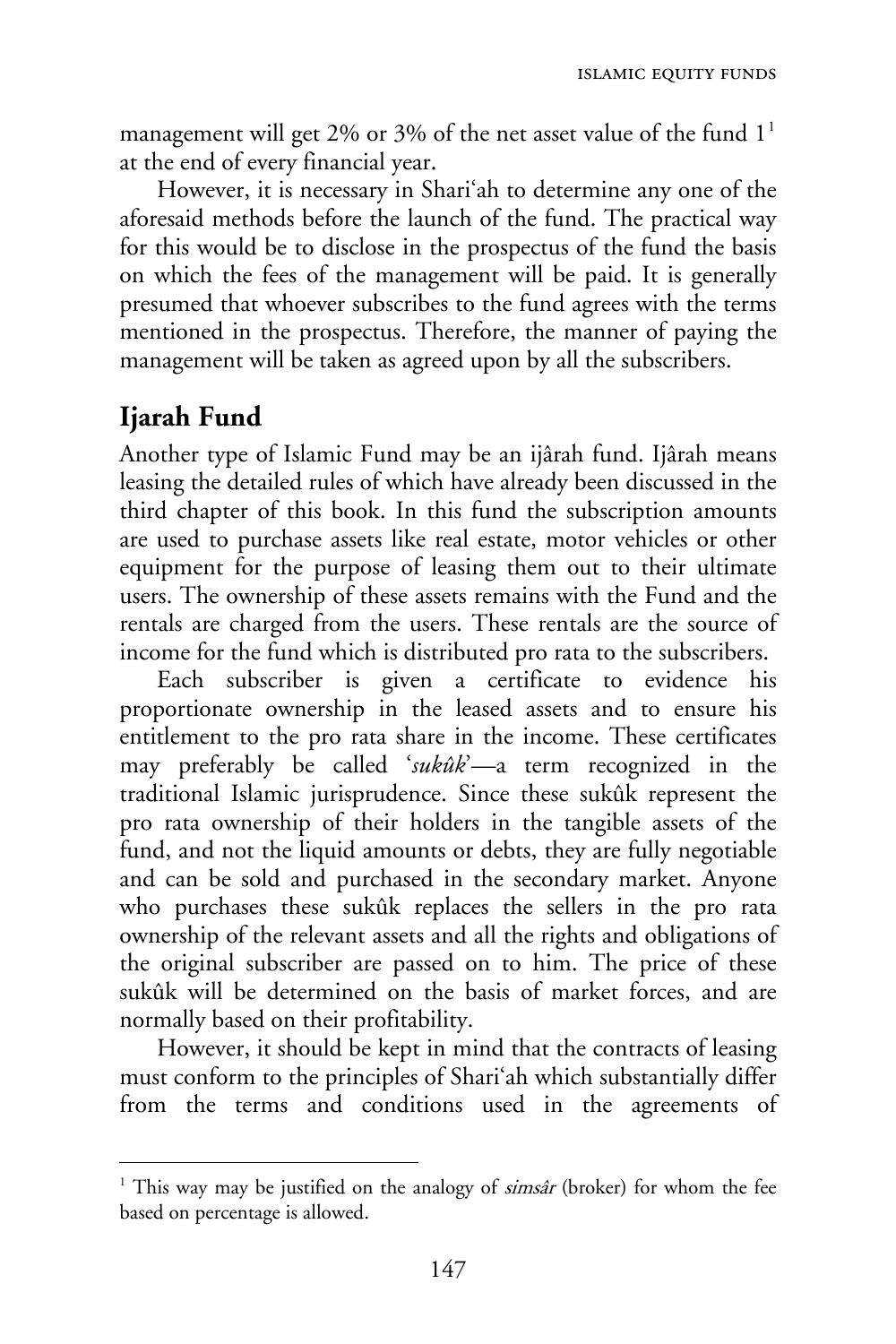conventional financial leases. The points of difference are explained in detail in the third chapter of this book. However, some basic principles are summarized here:

1. The leased assets must have some usufruct, and the rental must be charged only from that point of time when the usufruct is handed over to the lessee.

2. The leased assets must be of a nature that their halâl (permissible) use is possible.

3. The lessor must undertake all the responsibilities consequent to the ownership of the assets.

4. The rental must be fixed and known to the parties right at the beginning of the contract.

In this type of the fund the management should act as an agent of the subscribers and should be paid a fee for its services. The management fee may be a fixed amount or a proportion of the rentals received. Most of the Muslim jurists are of the view that such a fund cannot be created on the basis of mudârabah, because mudârabah, according to them, is restricted to the sale of commodities and does not extend to the business of services and leases. However, in the Hanbali school, mudârabah can be effected in services and leases also. This view has been preferred by a number of contemporary scholars.

#### **Commodity Fund**

Another possible type of Islamic Funds may be a commodity fund. In the fund of this type the subscription amounts are used in purchasing different commodities for the purpose of their resale. The profits generated by the sales are the income of the fund which is distributed pro rata among the subscribers.

In order to make this fund acceptable to Shari'ah, it is necessary that all the rules governing the transactions of sale are fully complied with. For example:

1. The commodity must be owned by the seller at the time of sale, because short sales in which a person sells a commodity before he owns it are not allowed in Shari'ah.

2. Forward sales are not allowed except in the case of salam and istisnâ' (For their full details the previous chapter of this book may be consulted).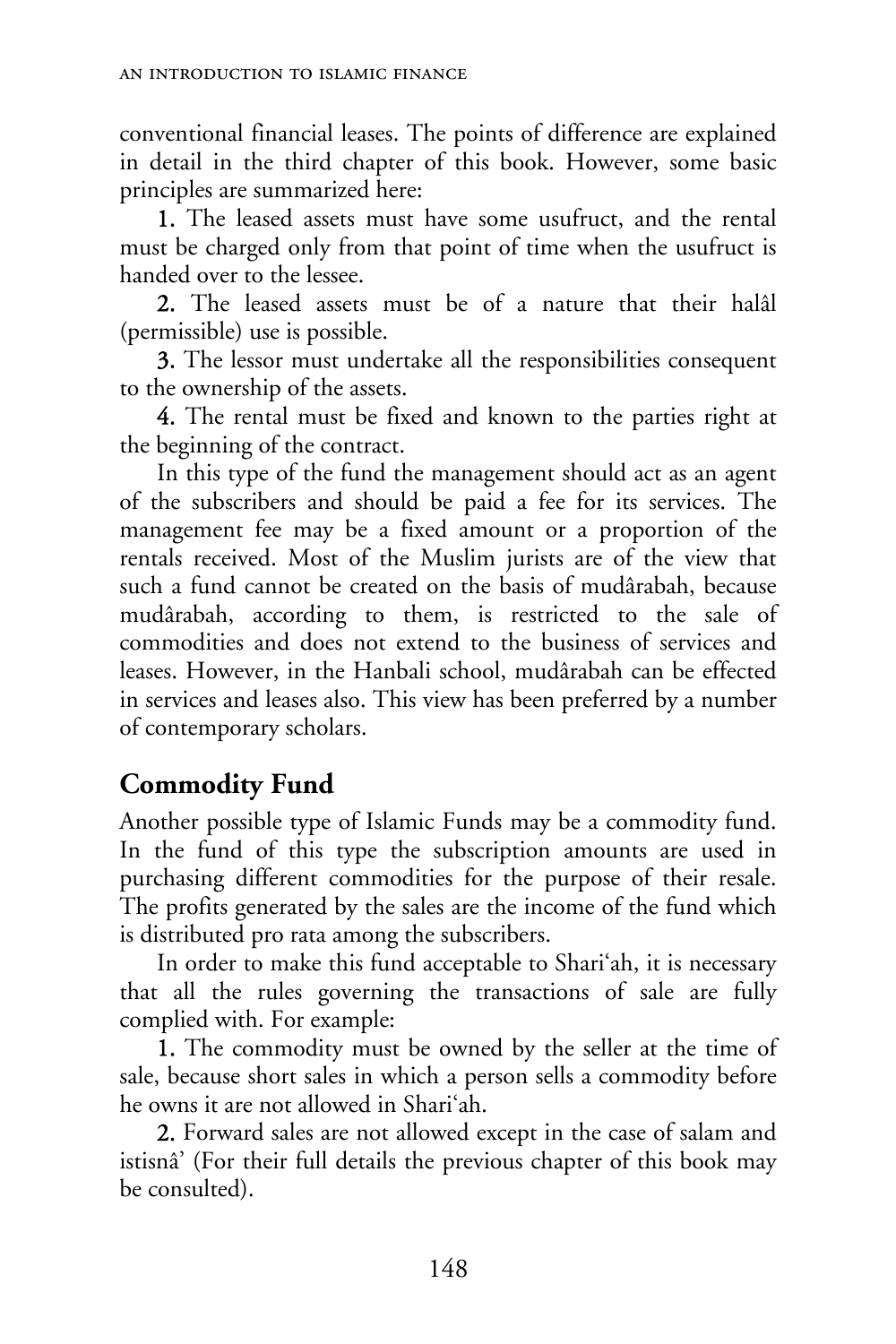3. The commodities must be halâl. Therefore, it is not allowed to deal in wines, pork or other prohibited materials.

4. The seller must have physical or constructive possession over the commodity he wants to sell. (Constructive possession includes any act by which the risk of the commodity is passed on to the purchaser).

5. The price of the commodity must be fixed and known to the parties. Any price which is uncertain or is tied up with an uncertain event renders the sale invalid.

In view of the above and similar other conditions, more fully described in the second chapter of this book, it may easily be understood that the transactions prevalent in the contemporary commodity markets, specially in the futures commodity markets do not comply with these conditions. Therefore, an Islamic Commodity Fund cannot enter into such transactions. However, if there are genuine commodity transactions observing all the requirements of Shari'ah, including the above conditions, a commodity fund may well be established. The units of such a fund can also be traded in with the condition that the portfolio owns some commodities at all times.

#### **MURABAHAH FUND**

*Murabahah* is a specific kind of sale where the commodities are sold on a cost-plus basis. This kind of sale has been adopted by the contemporary Islamic banks and financial institutions as a mode of financing. They purchase the commodity for the benefit of their clients, then sell it to them on the basis of deferred payment at an agreed margin of profit added to the cost. If a fund is created to undertake this kind of sale, it should be a closed-end fund and its units cannot be negotiable in a secondary market. The reason is that in the case of murabahah, as undertaken by the present financial institutions, the commodities are sold to the clients immediately after their purchase from the original supplier, while the price being on deferred payment basis becomes a debt payable by the client. Therefore, the portfolio of murabahah does not own any tangible assets. It comprises either cash or the receivable debts, Therefore, the units of the fund represent either the money or the receivable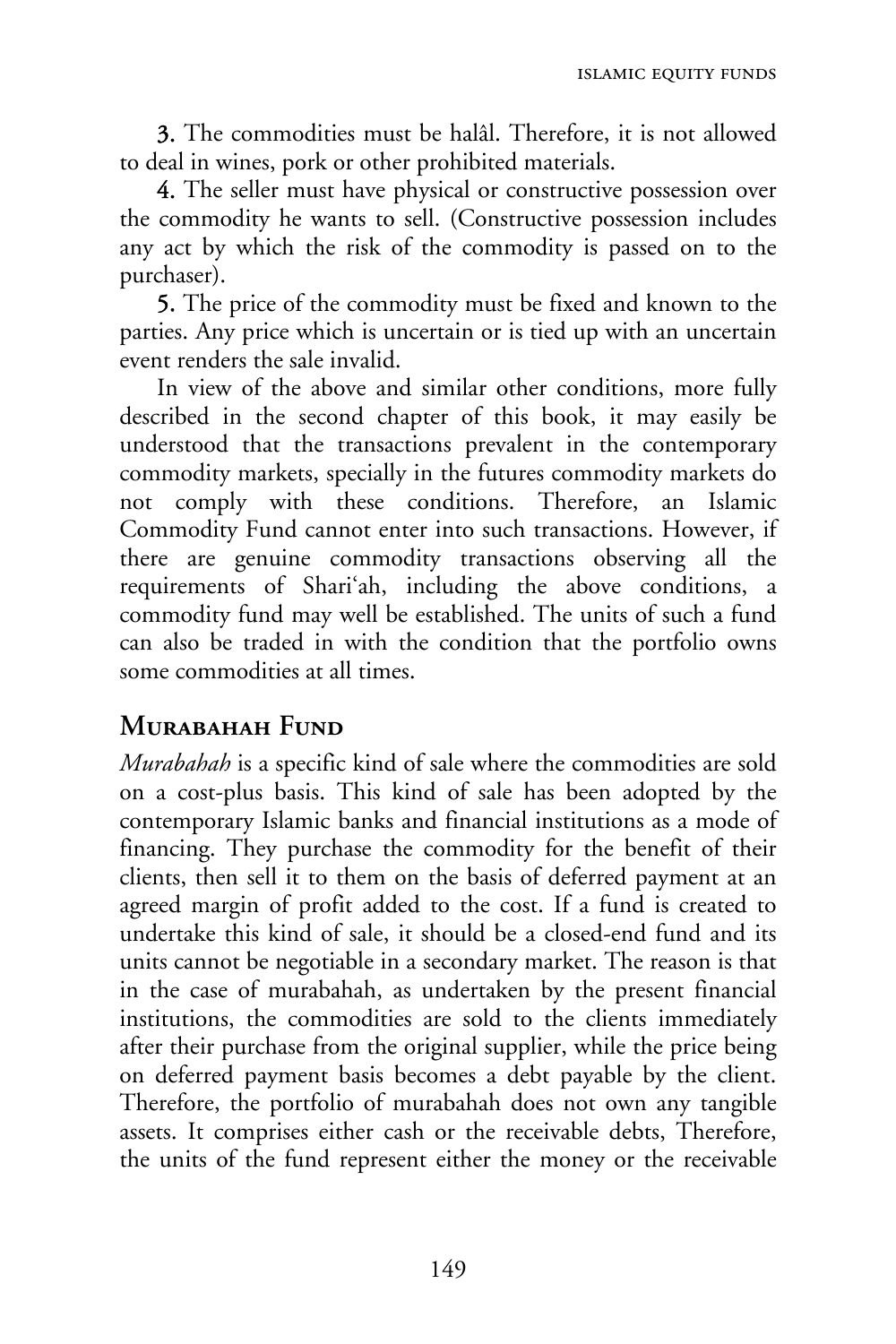debts, and both these things are not negotiable, as explained earlier. If they are exchanged for money, it must be at par value.

#### Bat<sup>3</sup>-Al-Dain

Here comes the question whether or not *bai'-al-dain* is allowed in Sharî'ah. *Dain* means 'debt' and *bai'* means sale. Bai'-al-dain, therefore, connotes the sale of debt. If a person has a debt receivable from a person and he wants to sell it at a discount, as normally happens in the bills of exchange, it is termed in Sharî'ah as Bai'-aldain. The traditional Muslim jurists (fuqahâ') are unanimous on the point that bai'al-dain with discount is not allowed in Shari'ah. The overwhelming majority of the contemporary Muslim scholars are of the same view. However, some scholars of Malaysia have allowed this kind of sale. They normally refer to the ruling of Shâfi'ite school wherein it is held that the sale of debt is allowed, but they did not pay attention to the fact that the Shâfi'ite jurists have allowed it only in a case where a debt is sold at its par value.

In fact, the prohibition of bai'-al-dain is a logical consequence of the prohibition of 'riba' or interest. A 'debt' receivable in monetary terms corresponds to money, and every transaction where money is exchanged for the same denomination of money, the price must be at par value. Any increase or decrease from one side is tantamount to 'riba' and can never be allowed in Shari'ah.

Some scholars argue that the permissibility of bai'-al-dain is restricted to a case where the debt is created through the sale of a commodity. In this case, they say, the debt represents the sold commodity and its sale may be taken as the sale of a commodity. The argument, however, is devoid of force. For, once the commodity is sold, its ownership is passed on to the purchaser and it is no longer owned by the seller. What the seller owns is nothing other than money. Therefore if he sells the debt, it is no more than the sale of money and it cannot be termed by any stretch of imagination as the sale of the commodity.

That is why this view has not been accepted by the overwhelming majority of the contemporary scholars. The Islamic Fiqh Academy of Jeddah, which is the largest representative body of the Shari'ah scholars and has the representation of all the Muslim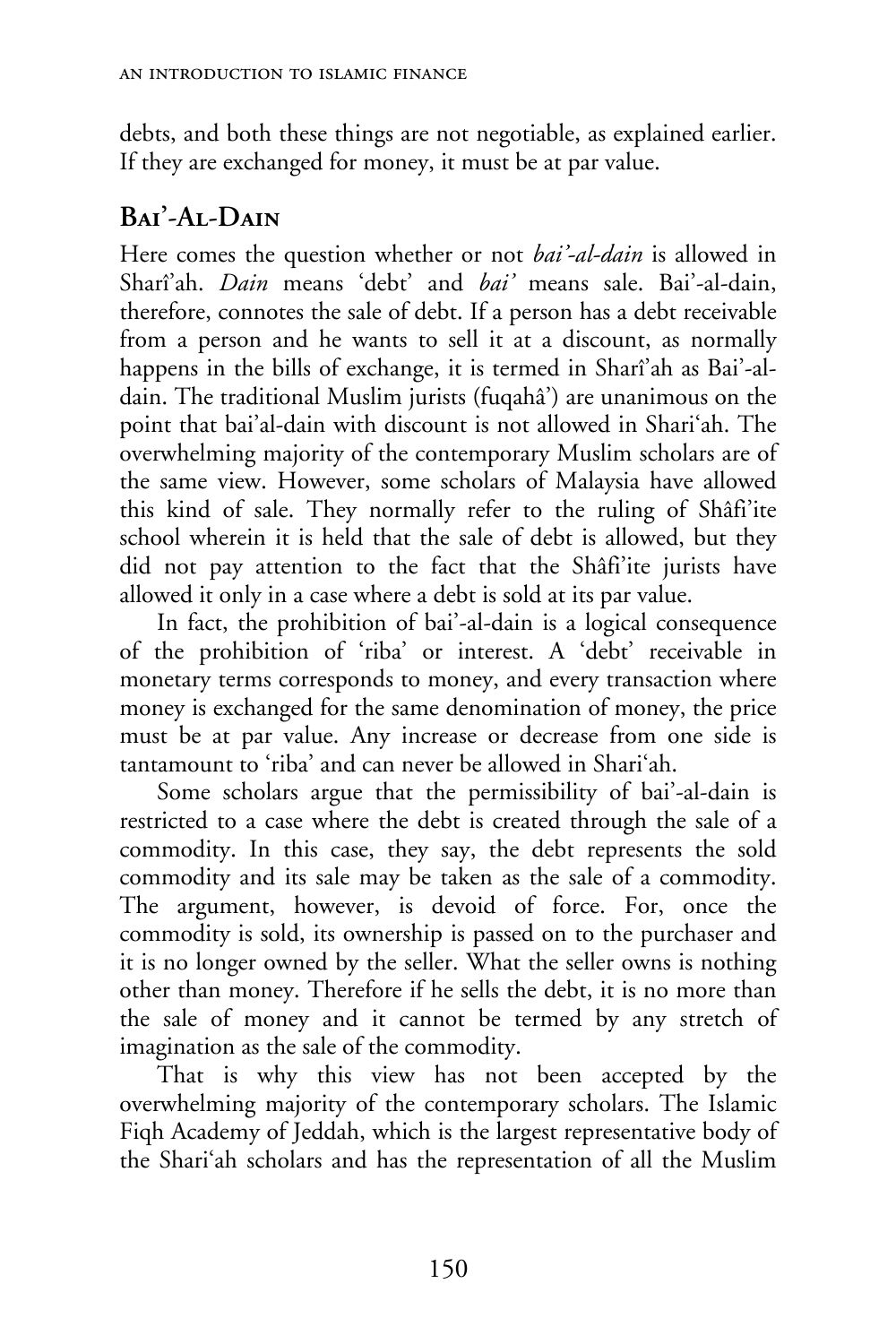countries, including Malaysia, has approved the prohibition of bai' al-dain unanimously without a single dissent.

#### **Mixed Fund**

Another type of Islamic Fund may be of a nature where the subscription amounts are employed in different types of investments, like equities, leasing, commodities etc. This may be called a Mixed Islamic Fund. In this case if the tangible assets of the Fund are more than 51% while the liquidity and debts are less than 50% the units of the fund may be negotiable. However, if the proportion of liquidity and debts exceeds 50%, its units cannot be traded according to the majority of the contemporary scholars. In this case the Fund must be a closed-end Fund.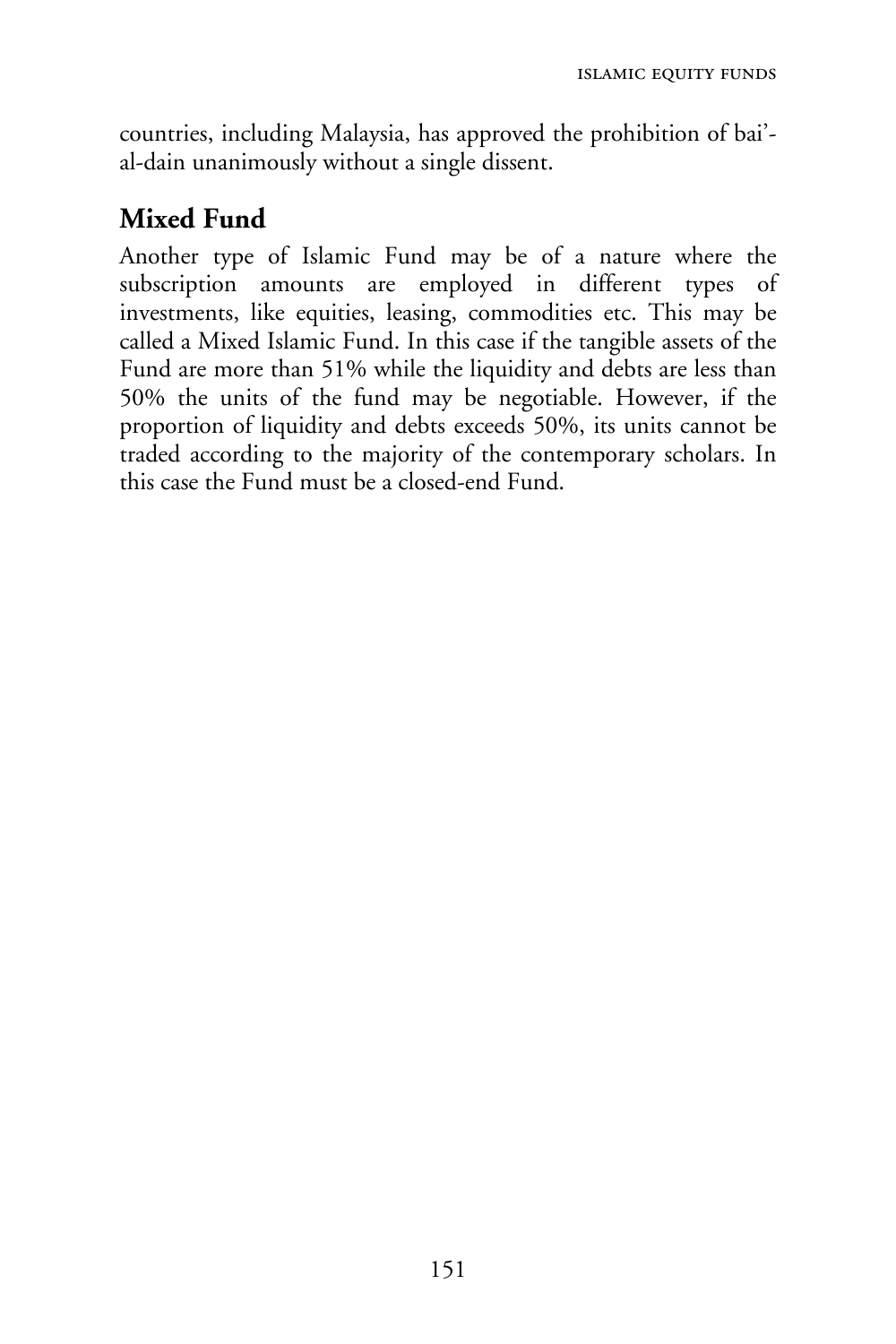# THE PRINCIPLE OF LIMITED LIABILITY

The concept of 'limited liability' has now become an inseparable ingredient of the large scale enterprises of trade and industry throughout the modern world, including the Muslim countries. The present chapter aims to explain this concept and evaluate it from the Shari'ah point of view in order to know whether or not this principle is acceptable in a pure Islamic economy. The limited liability' in the modern economic and legal terminology is a condition under which a partner or a shareholder of a business secures himself from bearing a loss greater than the amount he has invested in a company or partner-ship with limited liability. If the business incurs a loss, the maximum a shareholder can suffer, is that he may lose his entire original investment. But the loss cannot extend to his personal assets, and if the assets of the company are not sufficient to discharge all its liabilities, the creditors cannot claim the remaining part of their receivables from the personal assets of the shareholders.

Although the concept of 'limited liability' was, in some countries applied to the partnership also, yet, it was most commonly applied to the companies and corporate bodies. Rather, it will be more true, perhaps, to say that the concept of 'limited liability' originally emerged with the emergence of the corporate bodies and joint stock companies. The basic purpose of the introduction of this principle was to attract the maximum number of investors to the large-scale joint ventures and to assure them that their personal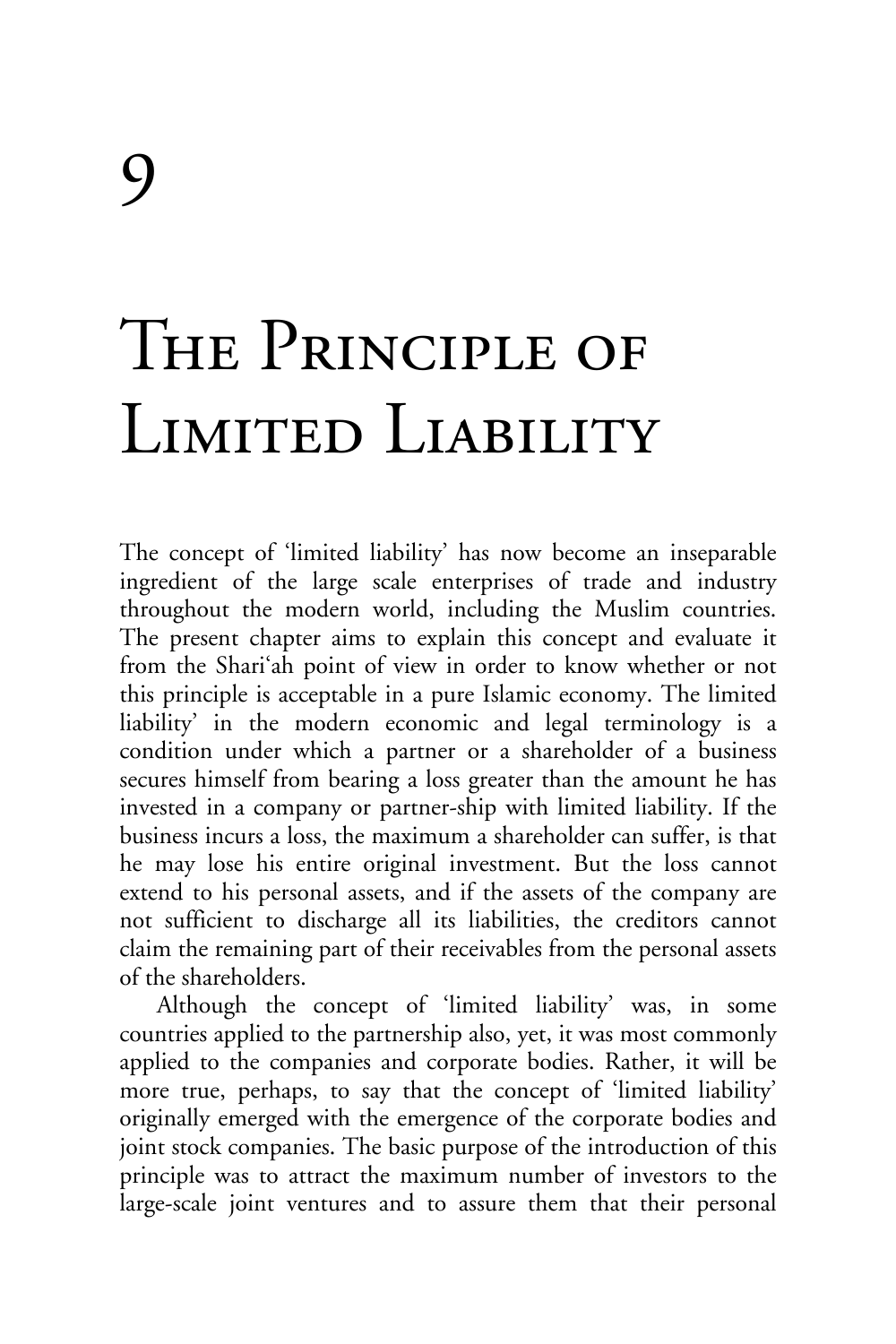fortunes will not be at stake if they wish to invest their savings in such a joint enterprise. In the practice of modern trade, the concept proved itself to be a vital force to mobilize large amounts of capital from a wide range of investors.

No doubt, the concept of 'limited liability' is beneficial to the shareholders of a company. But, at the same time, it may be injurious to its creditors. If the liabilities of a limited company exceed its assets, the company becomes insolvent and is consequently liquidated, the creditors may lose a considerable amount of their claims, because they can only receive the liquidated value of the assets of the company, and have no recourse to its shareholders for the rest of their claims. Even the directors of the company who may be responsible for such an unfortunate situation cannot be held responsible for satisfying the claims of the creditors. It is this aspect of the concept of 'limited liability' which requires consideration and research from the Shari'ah viewpoint.

Although the concept of 'limited liability' in the context of the modern commercial practice is a new concept and finds no express mention as such in the original sources of Islamic Fiqh, yet the Shari'ah viewpoint about it can be sought in the principles laid down by the Holy Qur'an, the Sunnah of the Holy Prophet  $\frac{160}{25}$  and the Islamic jurisprudence. This exercise requires some sort of *ijtihad* carried out by the persons qualified for it. This ijtihad should preferably be undertaken by the Shari'ah scholars at a collective level, yet, as a pre-requisite, there should be some individual efforts which may serve as a basis for the collective exercise.

As a humble student of Shari'ah, this author have been considering the issue since long, and what is going to be presented in this article should not be treated as a final verdict on this subject, nor an absolute opinion on the point. It is the outcome of initial thinking on the subject, and the purpose of this article is to provide a foundation for further research.

The question of 'limited liability' it can be said, is closely related to the concept of juridical personality of the modern corporate bodies. According to this concept, a joint-stock company in itself enjoys the status of a separate entity as distinguished from the individual entities of its shareholders. The separate entity as a fictive person has legal personality and may thus sue and be sued, may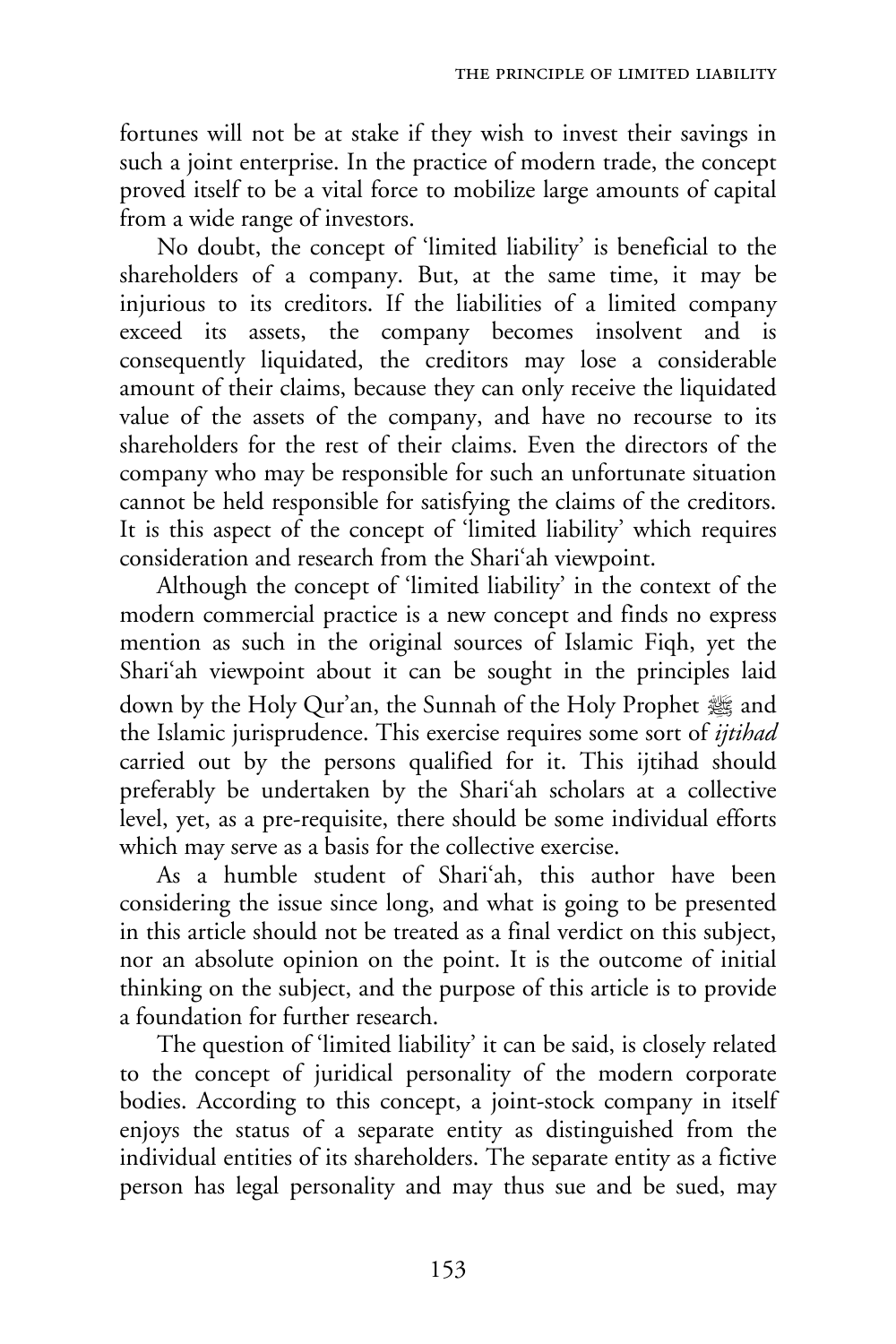make contracts, may hold property in its name, and has the legal status of a natural person in all its transactions entered into in the capacity of a juridical person.

The basic question, it is believed, is whether the concept of a 'juridical person' is acceptable in Shari'ah or not. Once the concept of 'juridical person' is accepted and it is admitted that, despite its fictive nature, a juridical person can be treated as a natural person in respect of the legal consequences of the transactions made in its name, we will have to accept the concept of 'limited liability' which will follow as a logical result of the former concept. The reason is obvious. If a real person i.e. a human being dies insolvent, his creditors have no claim except to the extent of the assets he has left behind. If his liabilities exceed his assets, the creditors will certainly suffer, no remedy being left for them after the death of the indebted person.

Now, if we accept that a company, in its capacity of a juridical person, has the rights and obligations similar to those of a natural person, the same principle will apply to an insolvent company. A company, after becoming insolvent, is bound to be liquidated: and the liquidation of a company corresponds to the death of a person, because a company after its liquidation, cannot exist any more. If the creditors of a real person can suffer, when he dies insolvent, the creditors of a juridical person may suffer too, when its legal life comes to an end by its liquidation.

Therefore, the basic question is whether or not the concept of 'juridical person' is acceptable to Shari'ah. Although the idea of a juridical person, as envisaged by the modern economic and legal systems has not been dealt with in the Islamic Fiqh, yet there are certain prcedents wherefrom the basic concept of a juridical person may be derived by inference.

### **Waqf**

The first precedent is that of a *Waqf*. The Waqf is a legal and religious institution wherein a person dedicates some of his properties for a religious or a charitable purpose. The properties, after being declared as Waqf, no longer remain in the ownership of the donor. The beneficiaries of a Waqf can benefit from the corpus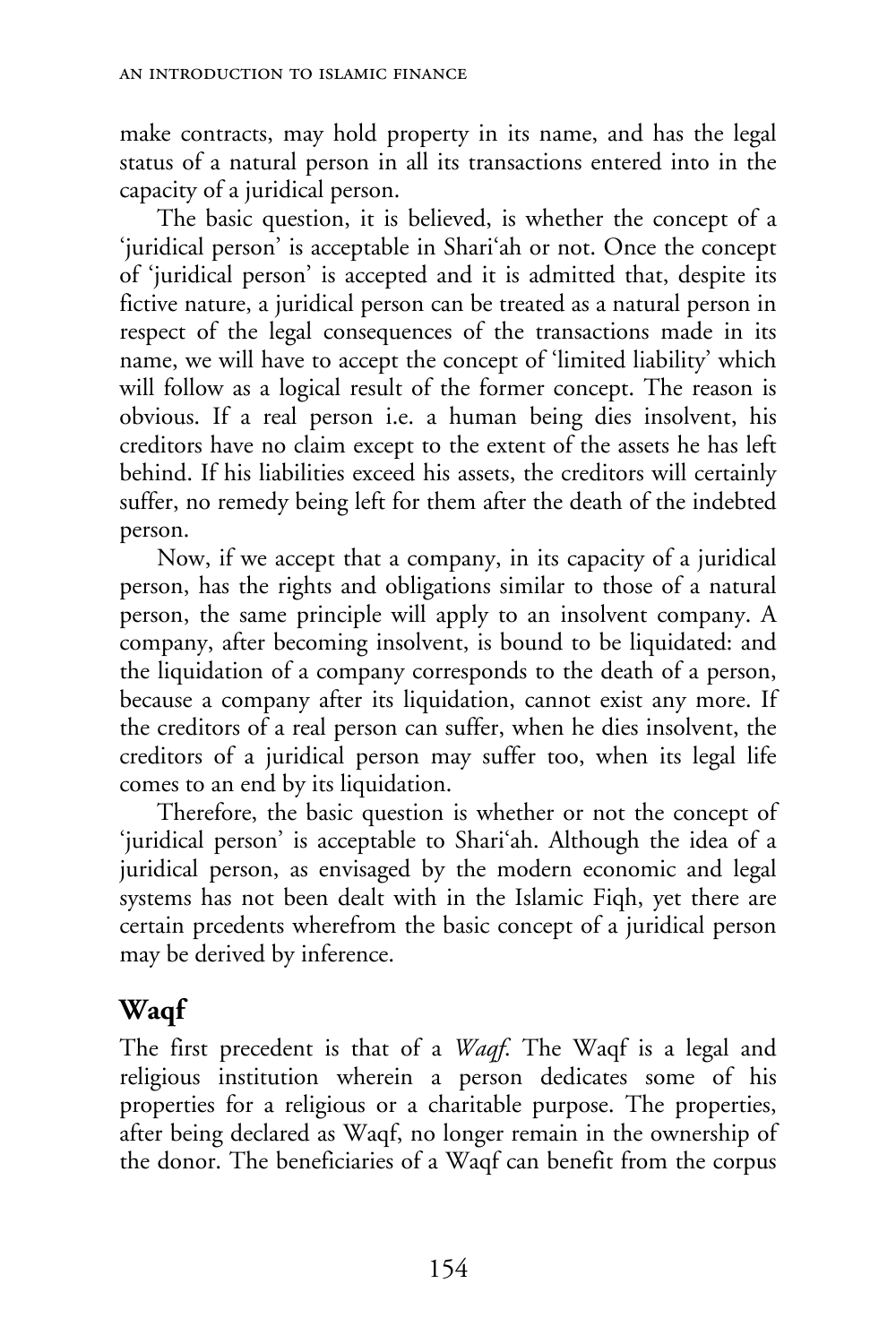<span id="page-154-0"></span>or the proceeds of the dedicated property, but they are not its owners. Its ownership vests in Allah Almighty alone.

It seems that the Muslim jurists have treated the Waqf as a separate legal entity and have ascribed to it some characteristics similar to those of a natural person. This will be clear from two rulings given by the fuqaha' (Muslim jurists) in respect of Waqf.

Firstly, if a property is purchased with the income of a Waqf, the purchased property cannot become a part of the Waqf automatically. Rather, the jurists say, the property so purchased shall be treated as a property owned by the  $W a q f.$ <sup>[1](#page-154-0)</sup> It clearly means that a Waqf, like a natural person, can own a property.

Secondly, the jurists have clearly mentioned that the money given to a mosque as donation does not form part of the Waqf, but it passes to the ownership of the mosque.<sup>[2](#page-154-0)</sup>

Here again the mosque is accepted to be an owner of money. This principle has been expressly mentioned by some jurists of the Maliki school also. They have stated that a mosque is capable of being the owner of something. This capability of the mosque, according to them, is constructive, while the capability enjoyed by a human being is physical. $3$ 

Another renowned Maliki jurist, namely, Ahmad Al-Dardir, validates a bequest made in favour of a mosque, and gives the reason that a mosque can own properties. Not only this, he extends the principle to an inn and a bridge also, provided that they are Waqf.

It is clear from these examples that the Muslim jurists have accepted that a Waqf can own properties. Obviously, a Waqf is not a human being, yet they have treated it as a human being in the matter of ownership. Once its ownership it established, it will logically follow that it can sell and purchase, may become a debtor and a creditor and can sue and be sued, and thus all the characteristics of a 'juridical person' can be attributed to it.

#### **Baitul-Mal**

 $\overline{a}$ 

Another example of 'juridical person' found in our classic literature of Fiqh is that of the *Baitul-mal* (the exchequer of an Islamic state).

 $1$  Al-Fatawa al-Hindiyyah, Waqf, Ch. 5, 2:417.

<sup>&</sup>lt;sup>2</sup> Ibid., 3:240. See also  $I'$ lã' al-Sunan, 13:198.

<sup>&</sup>lt;sup>3</sup> See al-Khurashi's commentary on *Mukhtasar al-Khalil*, 7:80.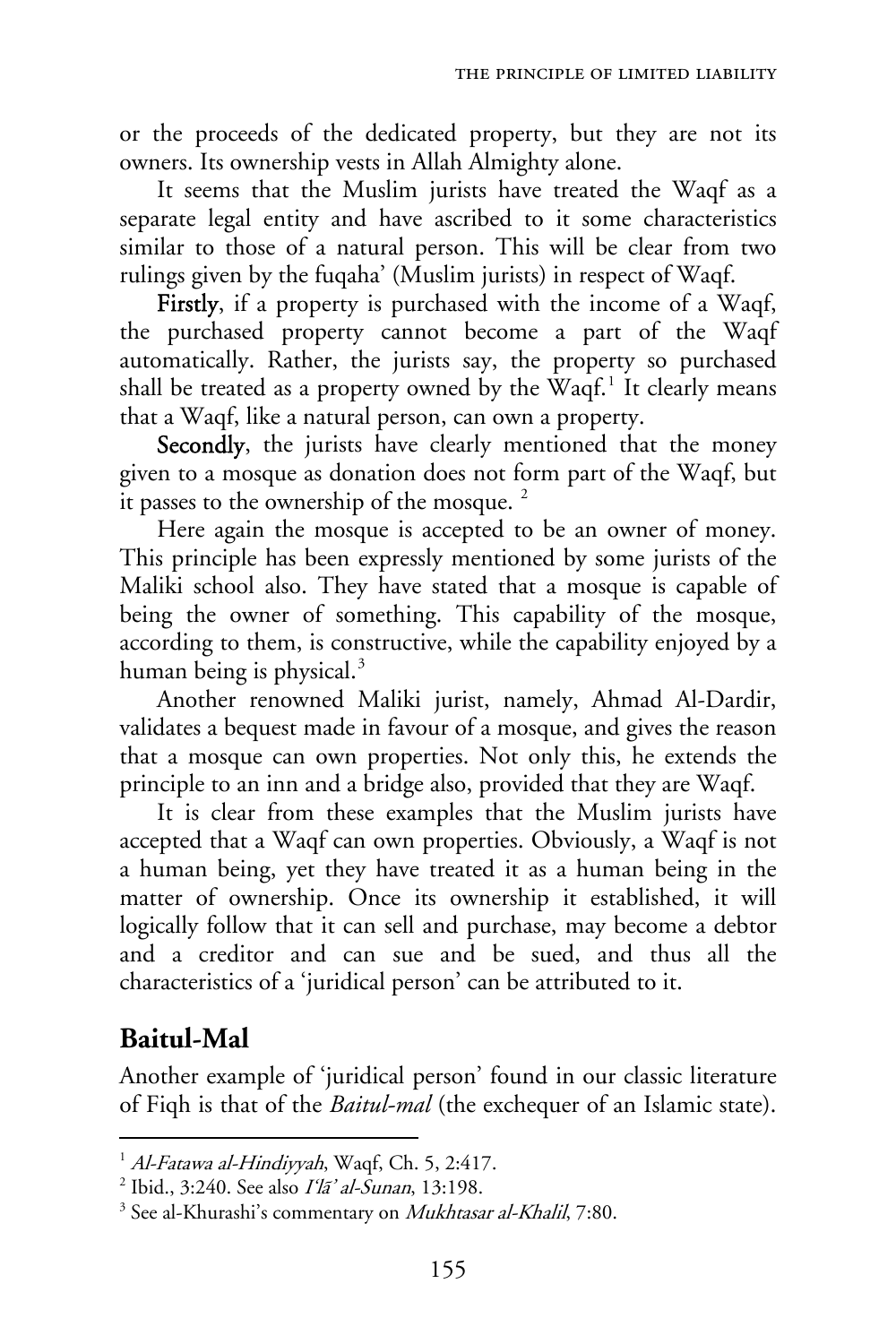<span id="page-155-0"></span>Being public property, all the citizens of an Islamic state have some beneficial right over the Baitul-mal, yet, nobody can claim to be its owner. Still, the Baitul-mal has some rights and obligations. Imam Al-Sarakhsi, the well-known Hanafi jurist, says in his work "Al-Mabsut":

The Baitul-mal has some rights and obligations which may possibly be undetermined.[4](#page-155-0)

At another place the same author says:

If the head of an Islamic state needs money to give salaries to his army, but he finds no money in the Kharaj department of the Baitul-mal (wherefrom the salaries are generally given) he can give salaries from the sadaqah (Zakah) department, but the amount so taken from the sadaqah department shall be deemed to be a debt on the Kharaj department.<sup>[5](#page-155-0)</sup>

It follows from this that not only the Baitul-mal, but also the different departments therein can borrow and advance loans to each other. The liability of these loans does not lie on the head of state, but on the concerned department of Baitul-mal. It means that each department of Baitul-mal is a separate entity and in that capacity it can advance and borrow money, may be treated a debtor or a creditor, and thus can sue and be sued in the same manner as a juridical person does. It means that the Fuqaha of Islam have accepted the concept of juridical person in respect of Baitul-mal.

### **Joint Stock**

Another example very much close to the concept of 'juridical person' in a joint stock company is found in the Fiqh of Imam Shafi'i. According to a settled principle of Shafi'i School, if more than one person run their business in partner-ship, where their assets are mixed with each other, the zakah will be levied on each of them individually, but it will be payable on their joint-stock as a whole, so much so that even if one of them does not own the

 $\overline{a}$ 

<sup>&</sup>lt;sup>4</sup> Al-Sarakhsi, *al-Mabsut*, 14:33.<br><sup>5</sup> Ibid - 3:18

 $<sup>5</sup>$  Ibid., 3:18.</sup>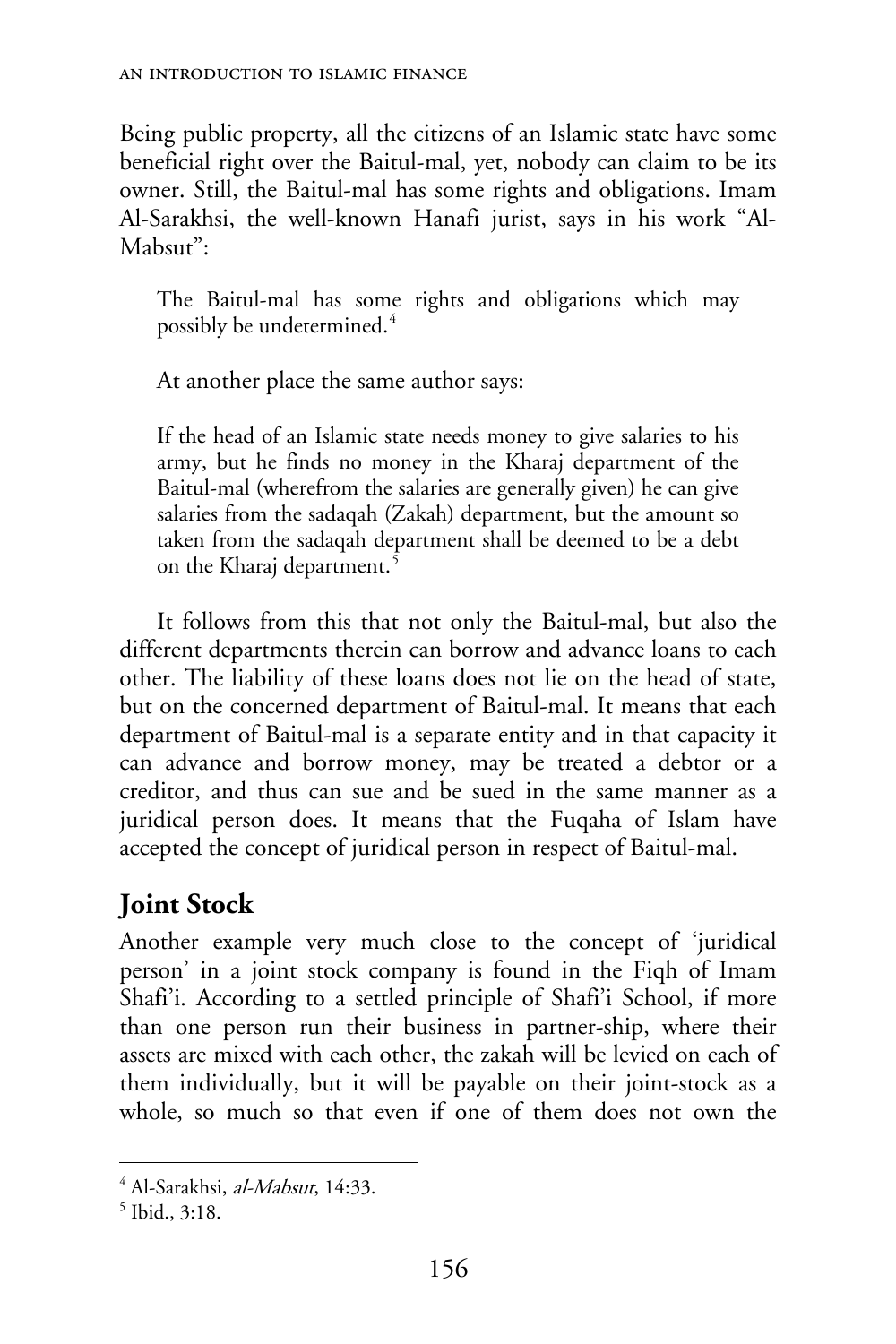amount of the nisab, but the combined value of the total assets exceeds the prescribed limit of the nisab, zakah will be payable on the whole joint-stock including the share of the former, and thus the person whose share is less than the nisab shall also contribute to the levy in proportion to his ownership in the total assets, whereas he was not subject to the levy of zakah, had it been levied on each person in his individual capacity.

The same principle, which is called the principle of '*Khultah-al-Shuyu'*' is more forcefully applied to the levy of Zakah on the livestock. Consequently, a person sometimes has to pay more Zakah than he was liable to in his individual capacity, and sometimes he has to pay less than that.

That is why the Holy Prophet  $\frac{100}{25}$  has said:

'The separate assets should not be joined together nor the joint assets should be separated in order to reduce the amount of Zakah levied on them.

This principle of 'Khultah-al-Shuyu'' which is also accepted to some extent by the Maliki and Hanbali schools with some variance in details, has a basic concept of a juridical person underlying it. It is not the individual, according to this principle, who is liable to Zakah. It is the 'joint-stock' which has been made subject to the levy. It means that the 'joint-stock' has been treated a separate entity, and the obligation of 'zakah has been diverted towards this entity which is very close to the concept of a 'juridical person', though it is not exactly the same.

#### **Inheritance under Debt**

The fourth example is the property left by a deceased person whose liabilities exceed the value of all the property left by him. For the purpose of brevity we can refer to it as 'inheritance under debt'.

According to the jurists, this property is neither owned by the deceased, because he is no more alive, nor is it owned by his heirs, for the debts on the deceased have a preferential right over the property as compared to the rights of the heirs. It is not even owned by the creditors, because the settlement has not yet taken place.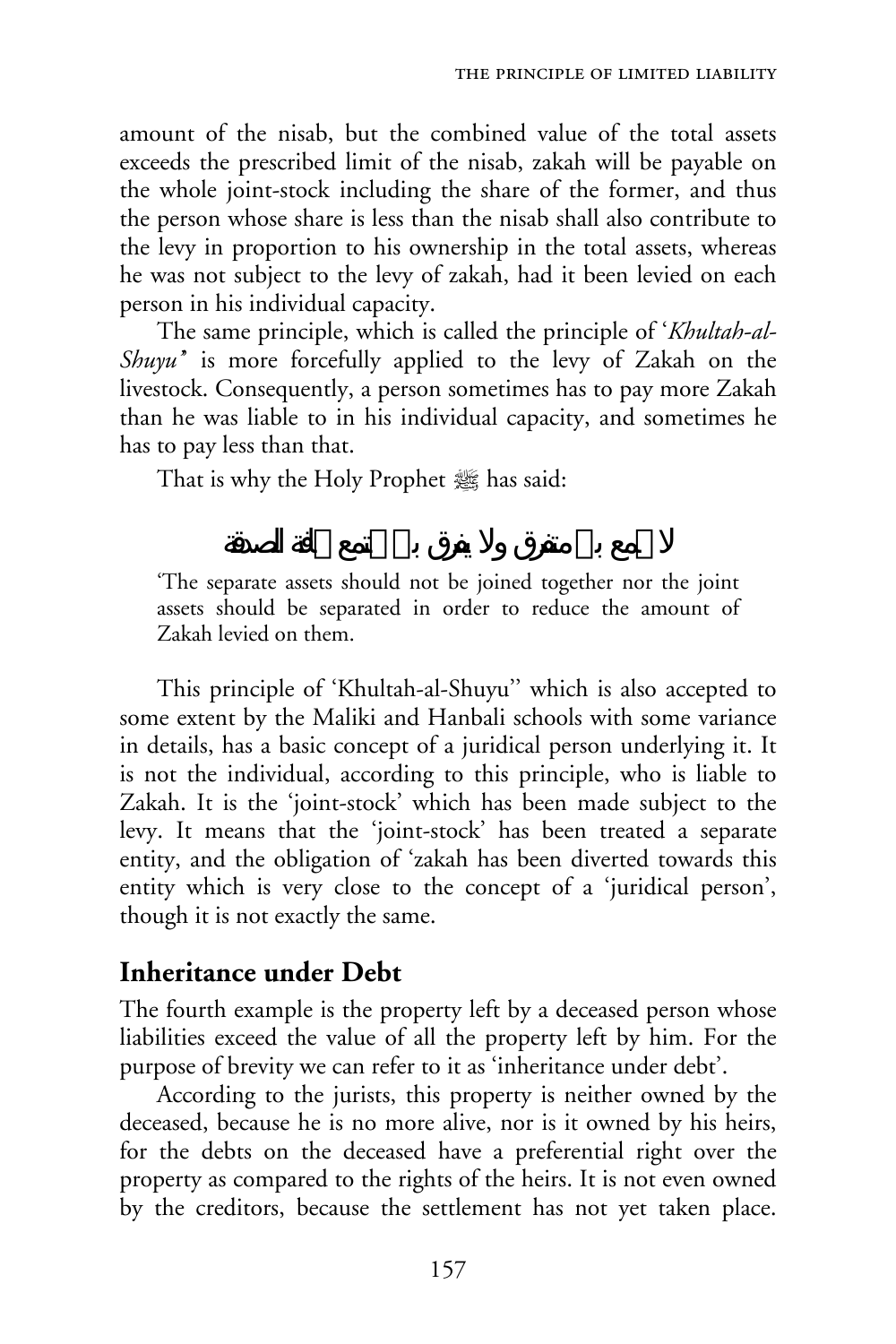They have their claims over it, but it is not their property unless it is actually divided between them. Being property of nobody, it has its own existence and it can be termed a legal entity. The heirs of the deceased or his nominated executor will look after the property as managers, but they are not the owners. If the process of the settlement of debt requires some expenses, the same will be met by the property itself.

Looked at from this angle, this 'inheritance under debt' has its own entity which may sell and purchase, becomes debtor and creditor, and has the characteristics very much similar to those of a 'juridical person.' Not only this, the liability of this 'juridical person' is certainly limited to its existing assets. If the assets do not suffice to settle all the debts, there is no remedy left with its creditors to sue anybody, including the heirs of the deceased, for the rest of their claims.

These are some instances where the Muslim jurists have affirmed a legal entity, similar to that of a juridical person. These examples would show that the concept of 'juridical person' is not totally foreign to the Islamic jurisprudence, and if the juridical entity of a joint-stock company is accepted on the basis of these precedents, no serious objection is likely to be raised against it.

As mentioned earlier, the question of limited liability of a company is closely related to the concept of a 'juridical person'. If a 'juridical person' can be treated a natural person in its rights and obligations, then, every person is liable only to the limit of the assets he owns, and in case he dies insolvent no other person can bear the burden of his remaining liabilities, however closely related to him he may be. On this analogy the limited liability of a joint-stock company may be justified.

#### **The Limited Liability of the Master of a Slave**

Here I would like to cite another example with advantage, which is the closest example to the limited liability of a joint-stock company. The example relates to a period of our past history when slavery was in vogue, and the slaves were treated as the property of their masters and were freely traded in. Although the institution of slavery with reference to our age is something past and closed, yet the legal principles laid down by our jurists while dealing with various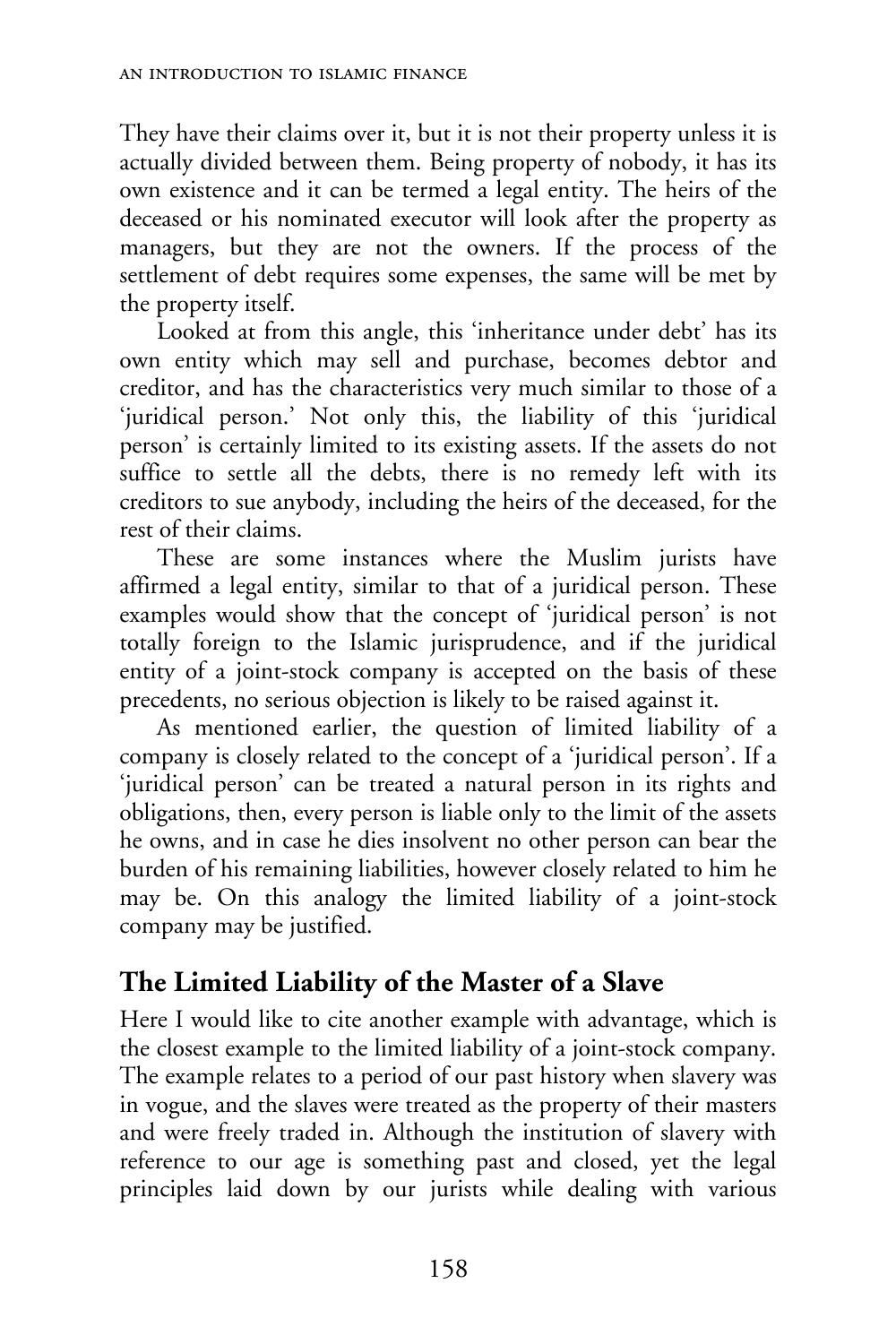questions pertaining to the trade of slaves are still beneficial to a student of Islamic jurisprudence, and we can avail of those principles while seeking solutions to our modern problems and in this respect, it is believed that this example is the most relevant to the question at issue. The slaves in those days were of two kinds. The first kind was of those who were not permitted by their masters to enter into any commercial transaction. A slave of this kind was called '*qinn*'. But there was another kind of slaves who were allowed by their masters to trade. A slave of this kind was called

The initial capital for the purpose of trade was given to such a slave by his master, but he was free to enter into all the commercial transactions. The capital invested by him totally belonged to his master. The income would also vest in him, and whatever the slave earned would go to the master as his exclusive property. If in the course of trade, the slave incurred debts, the same would be set off by the cash and the stock present in the hands of the slave. But if the amount of such cash and stock would not be sufficient to set off the debts, the creditors had a right to sell the slave and settle their claims out of his price. However, if their claims would not be satisfied even after selling the slave, and the slave would die in that state of indebtedness, the creditors could not approach his master for the rest of their claims.

Here, the master was actually the owner of the whole business, the slave being merely an intermediary tool to carry out the business transactions. The slave owned nothing from the business. Still, the liability of the master was limited to the capital he invested including the value of the slave. After the death of the slave, the creditors could not have a claim over the personal assets of the master.

This is the nearest example found in the Islamic Fiqh which is very much similar to the limited liability of the share holders of a company, which can be justified on the same analogy. On the basis of these five precedents, it seems that the concepts of a juridical person and that of limited liability do not contravene any injunction of Islam. But at the same time, it should be emphasized, that the concept of 'limited liability' should not be allowed to work for cheating people and escaping the natural liabilities consequent to a profitable trade. So, the concept could be restricted, to the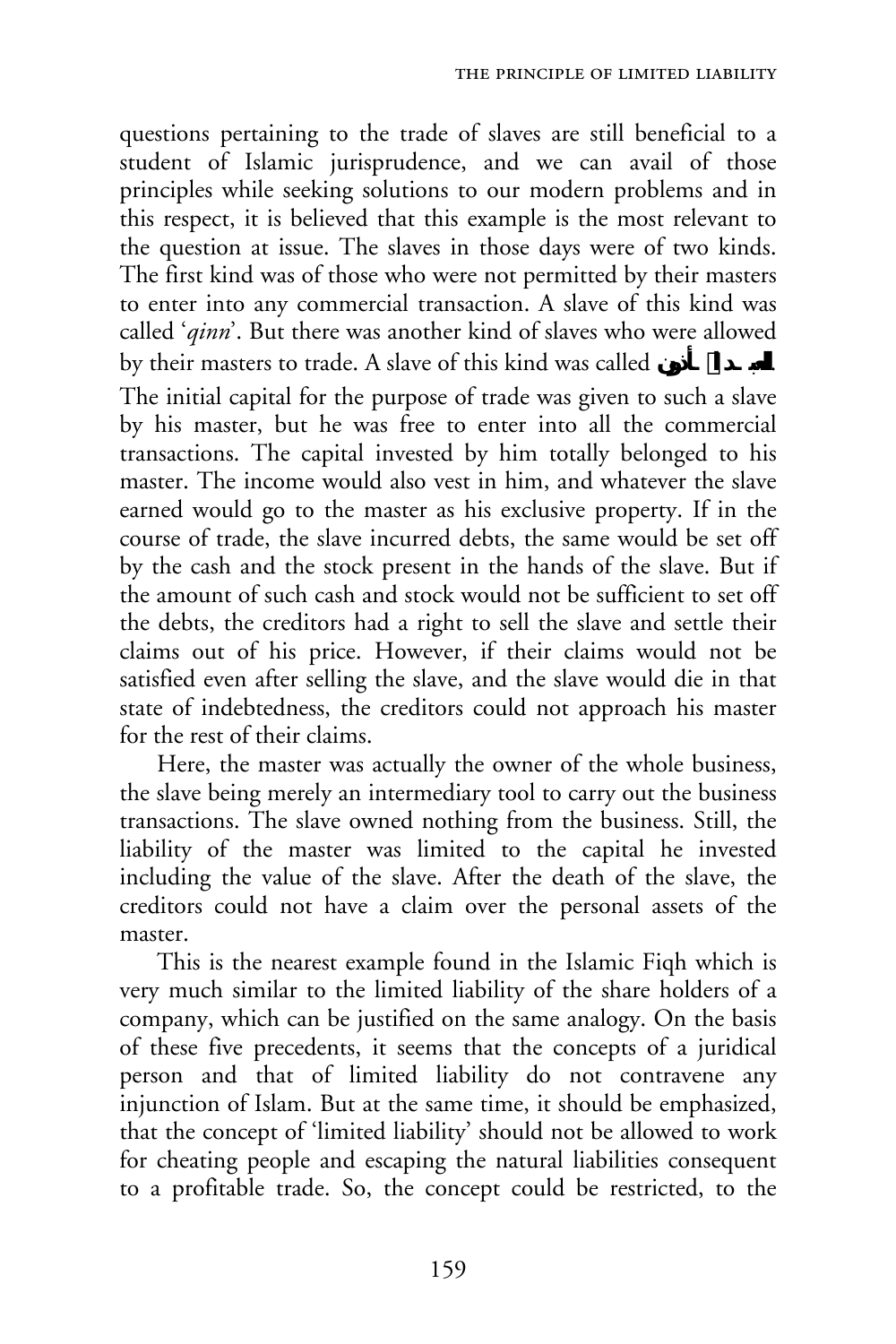public companies only who issue their shares to the general public and the number of whose shareholders is so large that each one of them cannot be held responsible for the day-to-day affairs of the business and for the debts exceeding the assets.

As for the private companies or the partnerships, the concept of limited liability should not be applied to them, because, practically, each one of their shareholders and partners can easily acquire a knowledge of the day-to-day affairs of the business and should be held responsible for all its liabilities. There may be an exception for the sleeping partners or the shareholders of a private company who do not take part in the business practically and their liability may be limited as per agreement between the partners. If the sleeping partners have a limited liability under this agreement, it means, in terms of Islamic jurisprudence, that they have not allowed the working partners to incur debts exceeding the value of the assets of the business. In this case, if the debts of the business increase from the specified limit, it will be the sole responsibility of the working partners who have exceeded the limit.

The upshot of the foregoing discussion is that the concept of limited liability can be justified, from the Shari'ah viewpoint, in the public joint-stock companies and those corporate bodies only who issue their shares to general public. The concept may also be applied to the sleeping partners of a firm and to the shareholders of a private company who take no active part in the business management. But the liability of the active partners in a partnership and active shareholders of a private company should always be unlimited.

At the end, we should again recall what has been pointed out at the outset. The issue of limited liability, being a modern issue which requires a collective effort to find out its solution in the light of Shari'ah, the above discussion should not be deemed to be a final verdict on the subject. This is only the outcome of an initial thinking which always remains subject to further study and research.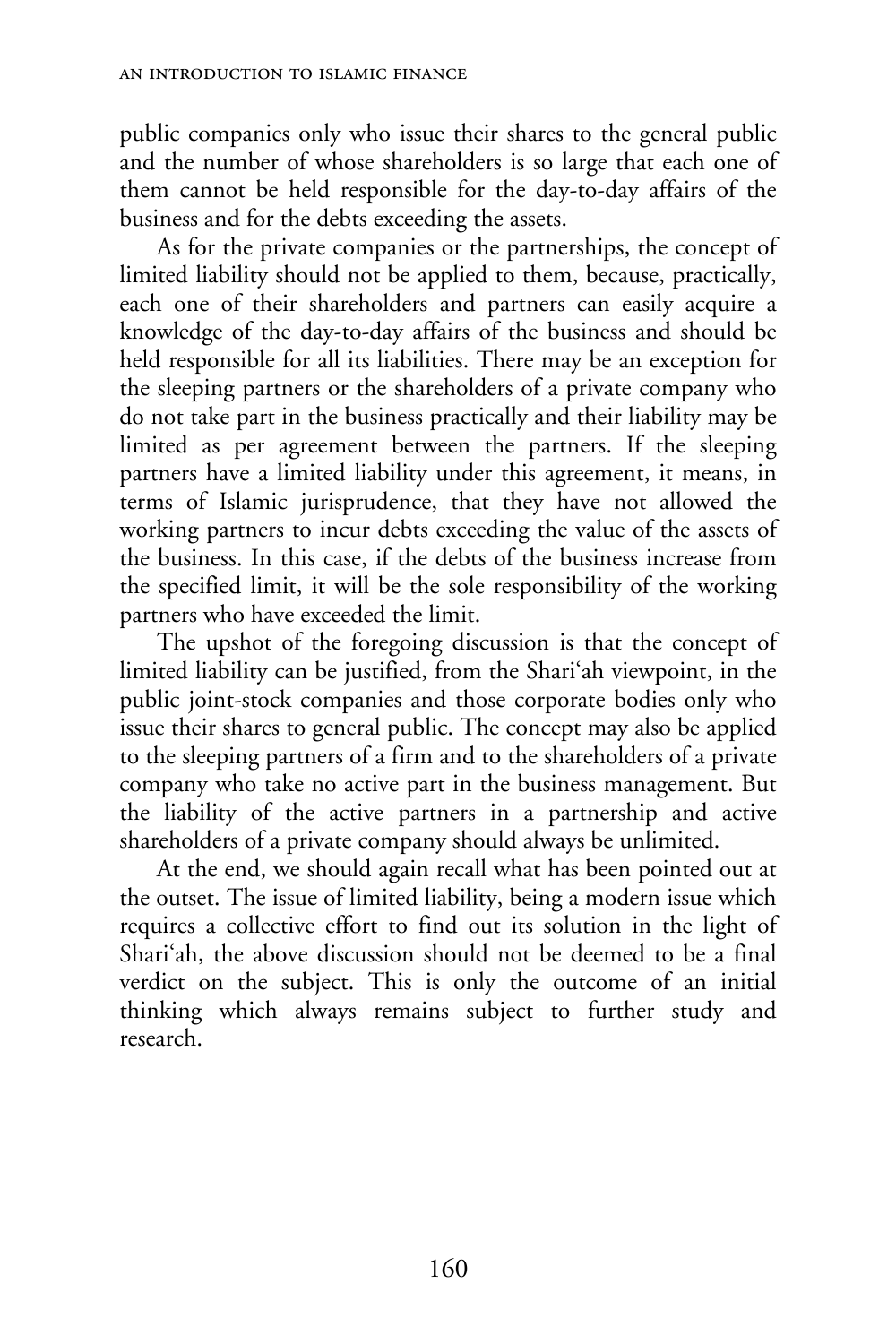## $1^{\circ}$

# THE PERFORMANCE OF THE ISLAMIC BANKS-A REALISTIC EVALUATION

Islamic banking has become today an undeniable reality. The number of Islamic banks and the financial institutions is ever increasing. New Islamic Banks with huge amount of capital are being established. Conventional banks are opening Islamic windows or Islamic subsidiaries for the operations of Islamic banking. Even the non-Muslim financial institutions are entering the field and trying to compete each other to attract as many Muslim customers as they can. It seems that the size of Islamic banking will be at least multiplied during the next decade and the operation of Islamic banks are expected to cover a large area of financial transactions of the world. But before the Islamic financial institutions expand their business they should evaluate their performance during the last two decades because every new system has to learn from the experience of the past, to revise its activities and to analyze its deficiencies in a realistic manner. Unless we analyze our merits and demerits we cannot expect to advance towards our total success. It is in this perspective that we should seek to analyze the operation of Islamic banks and financial institutions in the light of Shari'ah and to highlight what they have achieved and what they have missed.

Once during a press conference in Malaysia, this author was asked the question about the contribution of the Islamic Banks in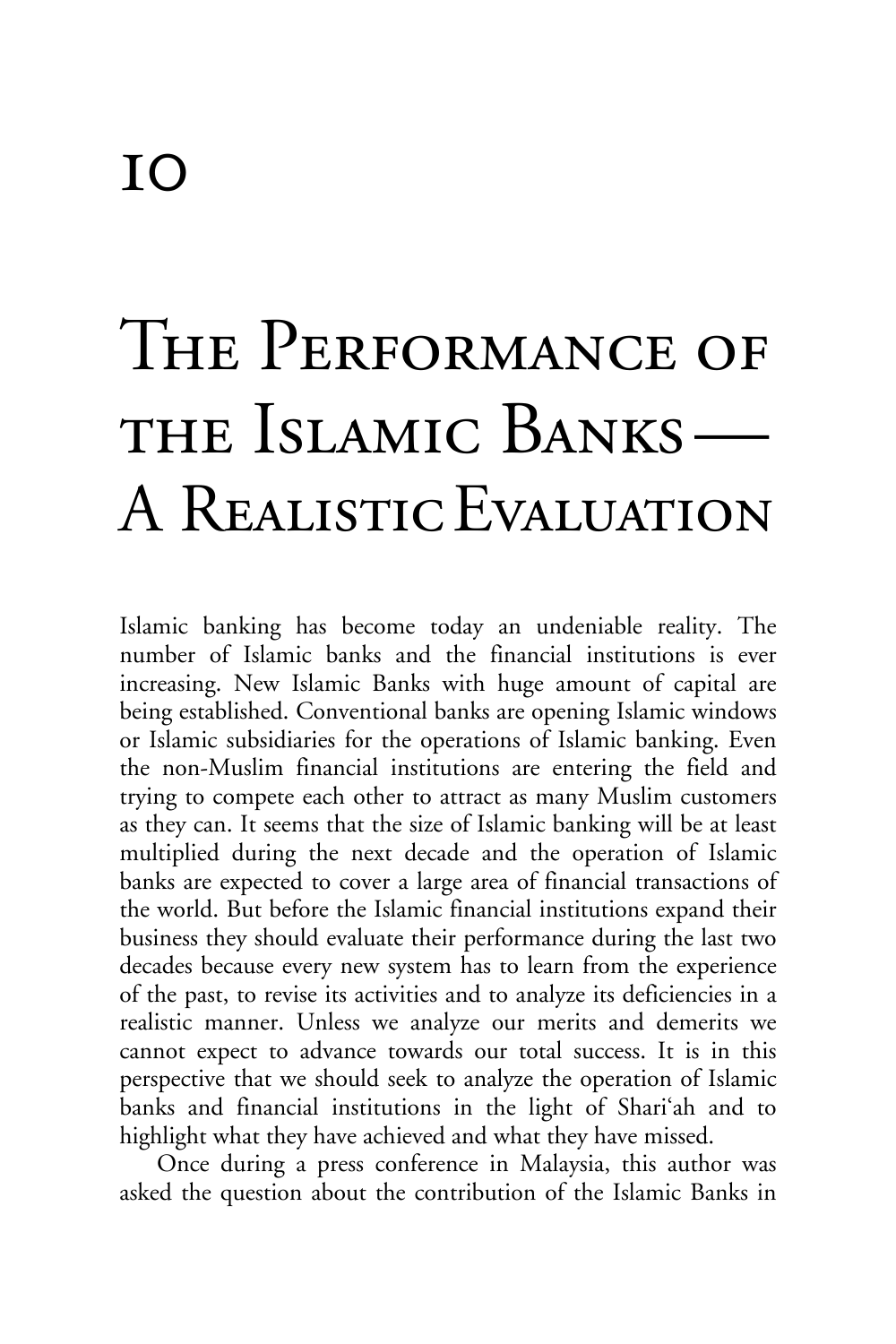promoting the Islamic economy. My reply to the question was apparently contradictory, I said it he has contributed a lot and they have contributed nothing. In the present chapter an attempt has been made to elaborate upon this reply. When it was said that they have contributed a lot, what was meant is that it was a remarkable achievement of the Islamic banks that they have made a great breakthrough in the present banking system by establishing Islamic financial institutions meant to follow Shari'ah. It was a cherished dream of the Muslim Ummah to have an interest-free economy, but the concept of Islamic banking was merely a theory discussed in research papers, having no practical example. It was the Islamic banks and financial institutions which translated the theory into practice and presented a living and practical example for the theoretical concept in an environment where it was claimed that no financial institution can work without interest. It was indeed a courageous step on the part of the Islamic banks to come forward with a firm resolution that all their transactions will conform to Shari'ah and all their activities will be free from all transactions involving interest.

Another major contribution of the Islamic banks is that, being under supervision of their respective Shari'ah Boards they presented a wide spectrum of questions relating to modern business, to the Shari'ah scholars, thus providing them with an opportunity not only to understand the contemporary practice of business and trade but also to evaluate it in the light of Shari'ah and to find out other alternatives which may be acceptable according to the Islamic principles.

It must be understood that when we claim that Islam has a satisfactory solution for every problem emerging in any situation in all times to come, we do not mean that the Holy Qur'an or the Sunnah of the Holy Prophet صلى الله عليه وسلم or the rulings of the Islamic scholars provide a specific answer to each and every minute detail of our socio-economic life. What we mean is that the Holy Qur'an and the Holy Sunnah of the Prophet صلى الله عليه وسلم have laid down broad principles in the light of which the scholars of every time have deduced specific answers to the new situation arising in their age. Therefore, in order to reach a definite answer about a new situation the scholars of Shari'ah have to play a very important role. They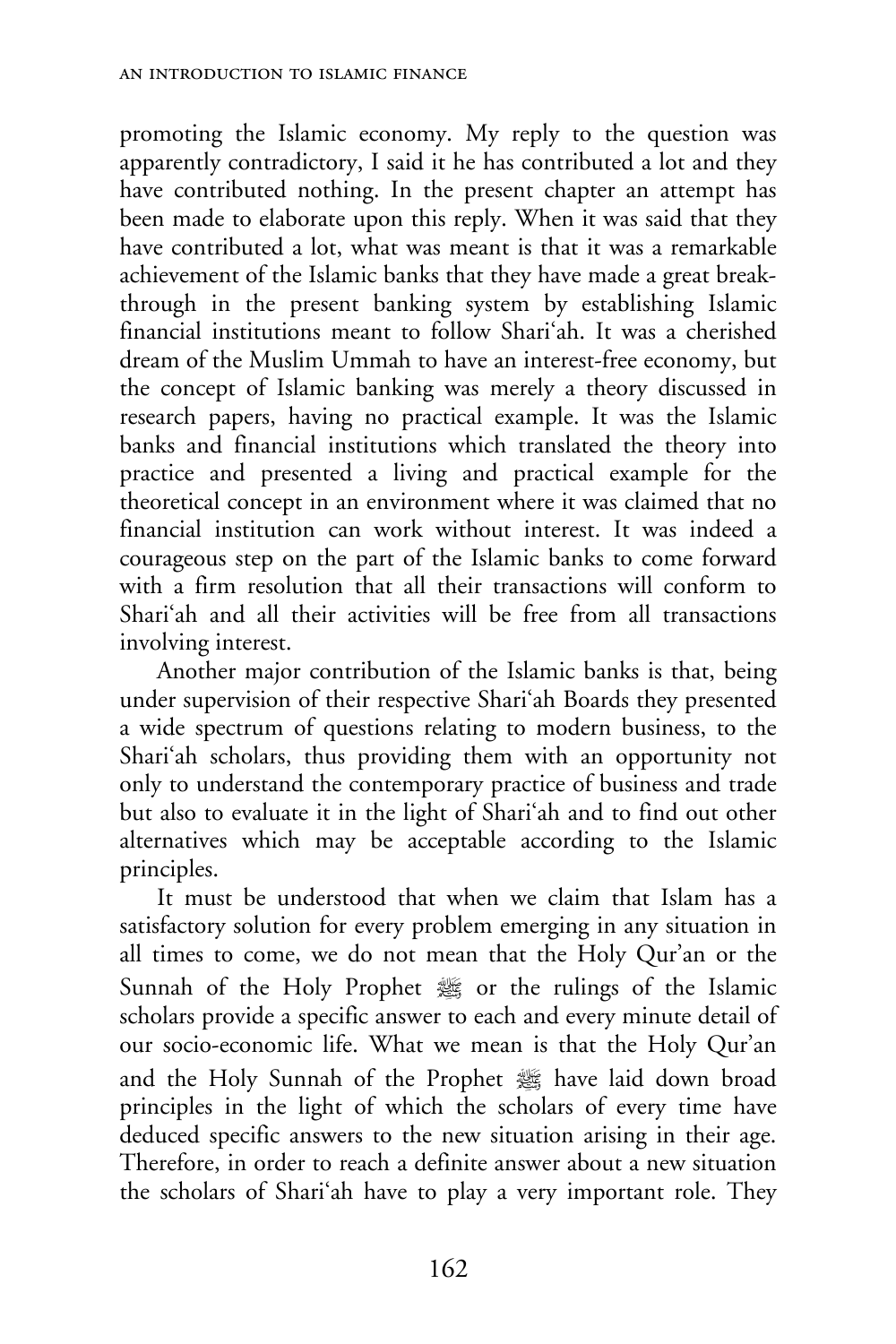have to analyze every new question in the light of the principles laid down by the Holy Qur'an and Sunnah as well as in the light of the standards set by the earlier jurists, enumerated in the books of Islamic jurisprudence. This exercise is called *istinbat* or *ijtihad*. It is this exercise which has enriched the Islamic jurisprudence with a wealth of knowledge and wisdom for which no parallel is found in any other religion. In a society where the Shari'ah is implemented in its full sway the ongoing process of *istinbat* keeps injecting new ideas, concepts and rulings into the heritage of Islamic jurisprudence which makes it easier to find out specific answer to almost every situation in the books of Islamic jurisprudence. But during the past few centuries the political decline of the Muslims stopped this process to a considerable extent. Most of the Islamic countries were captured by non-Muslim rulers who by enforcing with power the secular system of government, deprived the socioeconomic life from the guidance provided by the Shari'ah, and the Islamic teachings were restricted to a limited sphere of worship, religious education and in some countries to the matter of marriage, divorce and inheritance only. So far as the political and economic activities are concerned the governance of Shari'ah was totally rejected.

Since the evolution of any legal system depends on its practical application, the evolution of Islamic law with regard to business and trade was hindered by this situation. Almost all the transactions in the market being based on secular concepts were seldom brought to the Shari'ah scholars for their scrutiny in the light of Shari'ah. It is true that even in these days some practicing Muslims brought some practical questions before the Shari'ah scholars for which the scholars have been giving their rulings in the forms of fatawas of which a substantial collection is still available. However, all these fatawas related mostly to the individual problems of the relevant persons and addressed their individual needs.

It is a major contribution of the Islamic banks that, because of their entry into the field of large scale business, the wheel of evolution of Islamic legal system has re-started. Most of the Islamic banks are working under the supervision of their Shari'ah Boards. They bring their day to day problems before the Shari'ah scholars who examine them in the light of Islamic rules and principles and give specific rulings about them. This procedure not only makes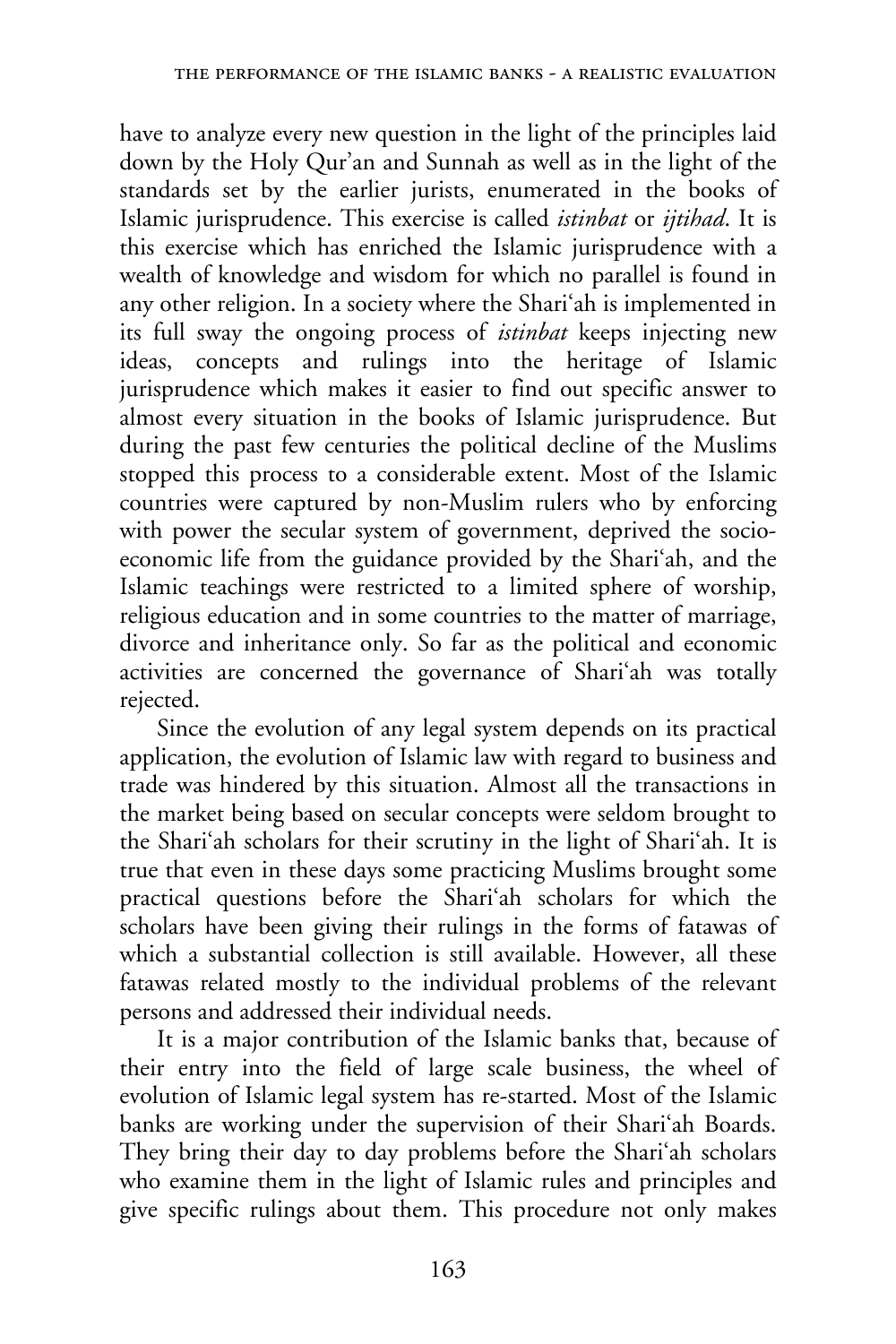Shari'ah scholars more familiar with the new market situation but also through their exercise of istinbat contributes to the evolution of Islamic jurisprudence. Thus, if a practice is held to be un-Islamic by the Shari'ah scholars a suitable alternative is also sought by the joint efforts of the Shari'ah scholars and the management of the Islamic banks. The resolutions of the Shari'ah Boards have by now produced dozens of volumes—a contribution which can never be under-rated.

Another major contribution of the Islamic banks is that they have now asserted themselves in the international market, and Islamic banking as distinguished from conventional banking is being gradually recognized throughout the world. This is how I explain my comment that they have contributed a lot. On the other hand there are a number of deficiencies in the working of the present Islamic banks which should be analyzed with all seriousness.

First of all, the concept of Islamic banking was based on an economic philosophy underlying the rules and principles of Shari'ah. In the context of interest-free banking this philosophy aimed at establishing distributive justice free from all sorts of exploitation. As I have explained in a number of articles, the instrument of interest has a constant tendency in favor of the rich and against the interests of the common people. The rich industrialists by borrowing huge amounts from the bank utilize the money of the depositors in their huge profitable projects. After they earn profits, they do not let the depositors share these profits except to the extent of a meager rate of interest and this is also taken by them by adding it to the cost of their products. Therefore, looked at from macro level, they pay nothing to the depositors. While in the extreme cases of losses which lead to their bankruptcy and the consequent bankruptcy of the bank itself, the whole loss is suffered by the depositors. This is how interest creates inequity and imbalance in the distribution of wealth.

Contrary to this is the case of Islamic financing. The ideal instrument of financing according to Shari'ah is musharakah where the profits and losses both are shared by both the parties according to equitable proportion. Musharakah provides better opportunities for the depositors to share actual profits earned by the business which in normal cases may be much higher than the rate of interest. Since the profits cannot be determined unless the relevant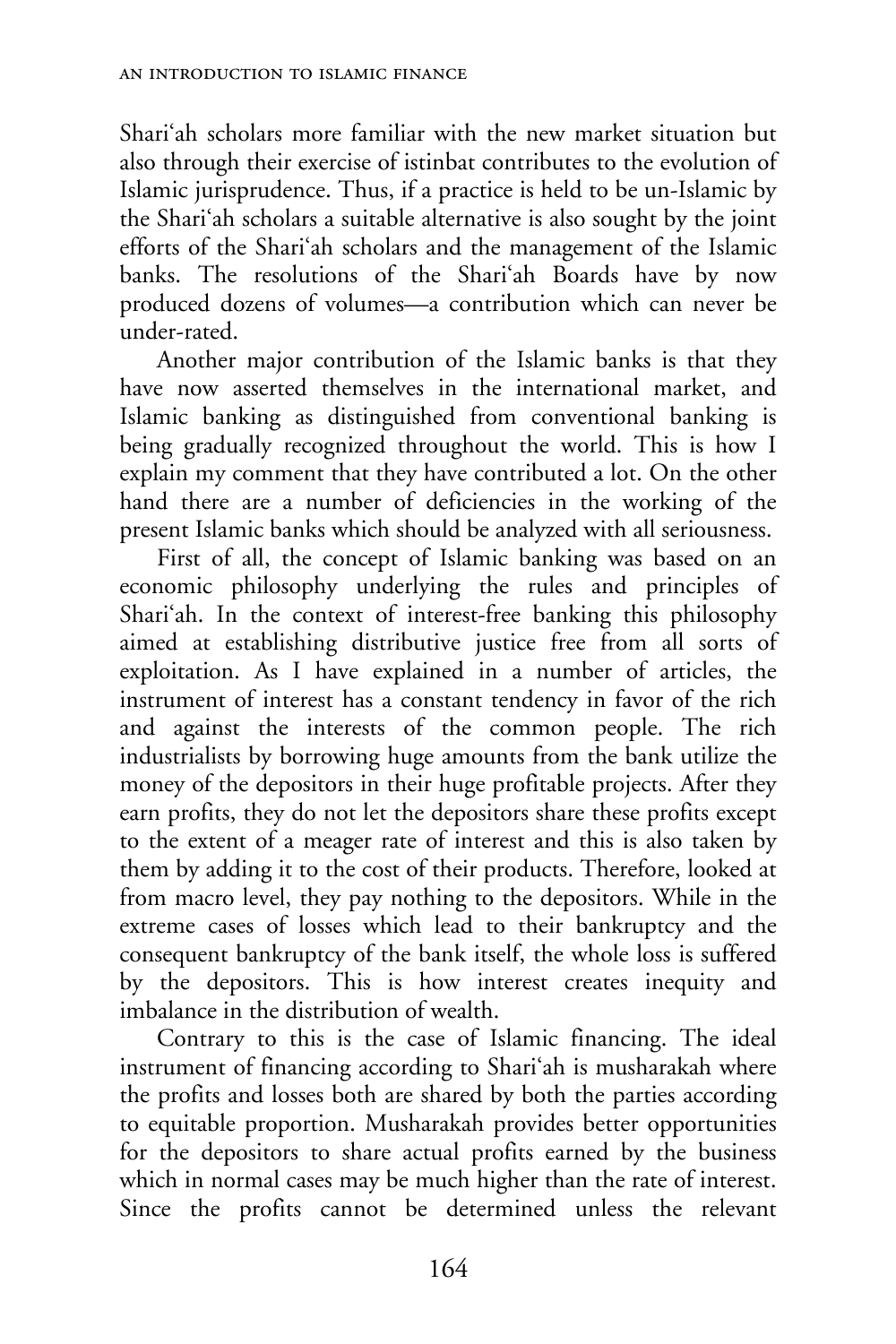commodities are completely sold, the profits paid to the depositors cannot be added to the cost of production, therefore, unlike the interest-based system the amount paid to the depositors cannot be claimed back through increase in the prices.

This philosophy cannot be translated into reality unless the use of the musharakah is expanded by the Islamic banks. It is true that there are practical problems in using the musharakah as a mode of financing especially in the present atmosphere where the Islamic banks are working in isolation and, mostly without the support of their respective governments. The fact, however, remains that the Islamic banks should have gressed towards musharakah in gradual phases and should have increased the size of musharakah financing. Unfortunately, the Islamic banks have overlooked this basic requirement of Islamic banking and there are no visible efforts to progress towards this transaction even in a gradual manner even on a selective basis. This situation has resulted in a number of adverse factors :

Firstly, the basic philosophy of Islamic banking seems to be totally neglected.

Secondly, by ignoring the instrument of musharakah the Islamic banks are forced to use the instrument of murabahah and ijarah and these too, within the framework of the conventional benchmarks like Libber etc. where the net result is not materially different from the interest based transactions. I do not subscribe to the view of those people who do not find any difference between the transactions of conventional banks and murabahah and ijarah and who blame the instruments of murabahah and ijarah for perpetuating the same business with a different name, because if murabahah and ijarah are implemented with their necessary conditions, they have many points of difference which distinguish them from interest-based transactions. However, one cannot deny that these two transactions are not originally modes of financing in Shari'ah. The Shari'ah scholars have allowed their use for financing purposes only in those spheres where musharakah cannot work and that too with certain conditions. This allowance should not be taken as a permanent rule for all sorts of transactions and the entire operations of Islamic Banks should not revolve around it.

Thirdly, when people realize that income from in the transactions undertaken by Islamic banks is dubious akin to the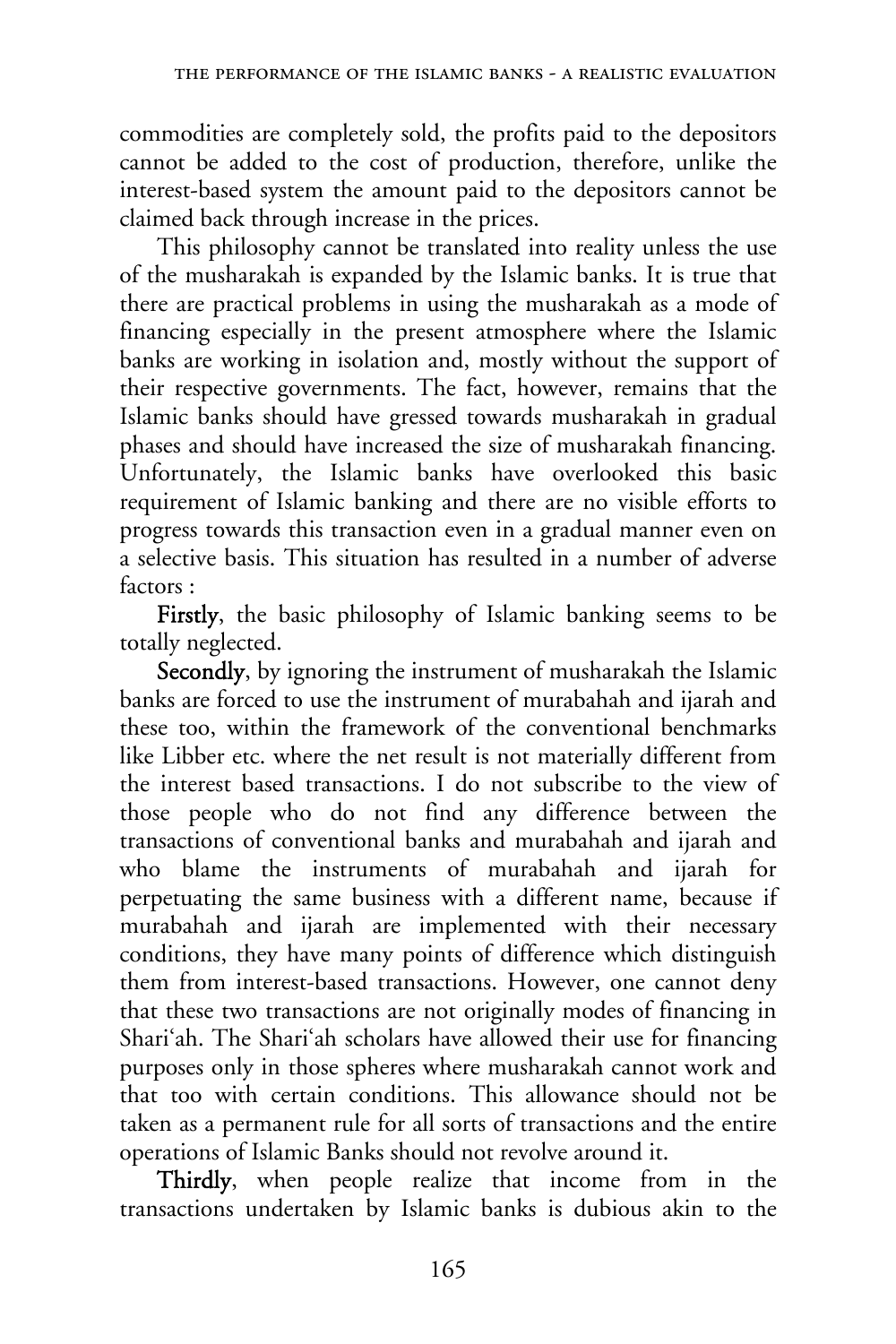transactions of conventional banks, they become skeptical towards the functioning of Islamic banks.

Fourthly, if all the transactions of Islamic banks are based on the above devices it becomes very difficult to argue for the case of Islamic banking before the masses especially, before the non-Muslims who feel that it is nothing but a matter of twisting of documents only.

It is observed in a number of Islamic banks that even murabahah and ijarah are not effected according to the procedure required by the Shari'ah. The basic concept of murabahah was that the bank should purchase the commodity and then sell it to the customer on deferred payment basis at a margin of profit. From the Shari'ah point of view it is necessary that the commodity should come into the ownership and at least in the constructive possession of the bank before it is sold to the customer. The bank should bear the risk of the commodity during the period it is owned and possessed by the bank. It is observed that many Islamic banks and financial institutions commit a number of mistakes with regard to this transaction:

Some financial institutions have presumed that murabahah is the substitute for interest, for all practical purposes. Therefore, they contract a murabahah even when the client wants funds for his overhead expenses like paying salaries or bills for the goods and services already consumed. Obviously murabahah cannot be effected in this case because no commodity is being purchased by the bank.

In some cases the client purchases the commodity on his own prior to any agreement with the Islamic Bank and a murabahah is effected on a buy-back basis. This is again contrary to the Islamic principles because the buy-back arrangement is unanimously held as prohibited in Shari'ah.

In some cases the client himself is made an agent for the bank to purchase a commodity and to sell it to himself immediately after acquiring the commodity. This is not in accordance with the basic conditions of the permissibility of murabahah. If the client himself is made an agent to purchase the commodity, his capacity as an agent must be distinguished from his capacity as a buyer which means that after purchasing commodity on behalf of the bank he must inform the bank that he has effected the purchase on its behalf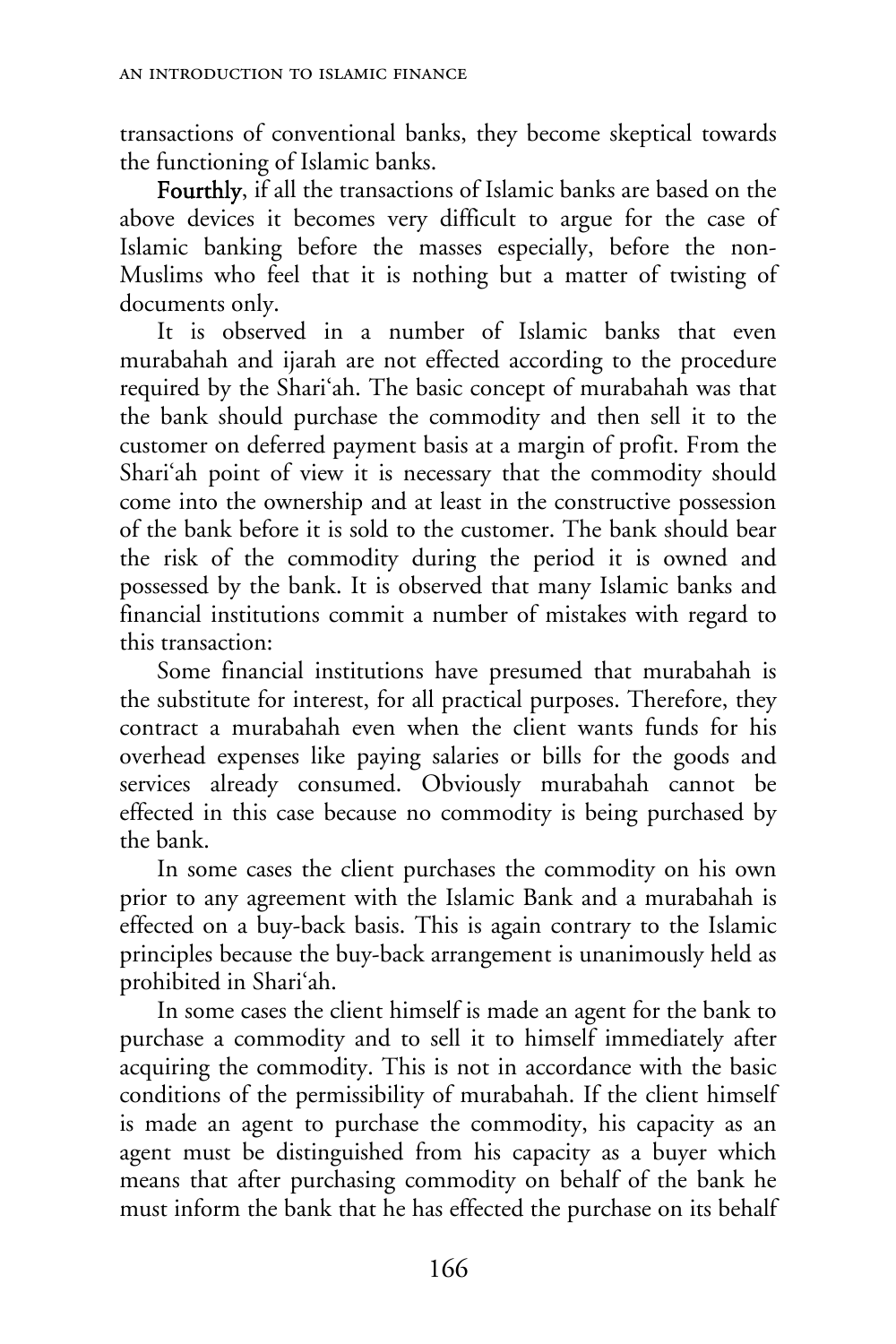and then the commodity should be sold to him by the bank through a proper offer and acceptance which may be effected through the exchange of telexes or faxes.

As explained earlier murabahah is a kind of sale and it is an established principle of Shari'ah that the price must be determined at the time of sale. This price can neither be increased nor reduced unilaterally once it is fixed by the parties. It is observed that some financial institutions increase the price of murabahah in the case of late payment which is not allowed in Shari'ah. Some financial institutions roll-over the murabahah in the case of default by the client. Obviously, this practice is not warranted by Shari'ah because once the commodity is sold to the customer it cannot be the subject matter of another sale to the same customer.

In transactions of ijarah also some requirements of Shari'ah are often overlooked. It is a prerequisite for a valid ijarah that the lessor bears the risks related to the ownership of the leased asset and that the usufruct of the leased asset must be made available to the lessee for which he pays rent. It is observed in a number of ijarah agreements that these rules are violated. Even in the case of destruction of the asset due to force majeure, the lessee is required to keep paying the rent which means that the lessor neither assumes the liability for his ownership nor offers any usufruct to the lessee. This type of ijarah is against the basic principles of Shari'ah.

The Islamic banking is based on principles different from those followed in conventional banking system. It is therefore logical that the results of their operations are not necessarily the same in terms of profitability. An Islamic bank may earn more in some cases and may earn less in some others. If our target is always to match the conventional banks in terms of profits, we can hardly develop our own products based on pure Islamic principles. Unless the sponsors of the bank as well as its management and its clientele realize this fact and are ready to accept different - but not necessarily adverse results, the Islamic banks will keep using artificial devices and a true Islamic system will not come into being.

According to the Islamic principles, business transactions can never be separated from the moral objectives of the society. Therefore, Islamic banks were supposed to adopt new financing policies and to explore new channels of investments which may encourage development and support the small scale traders to lift up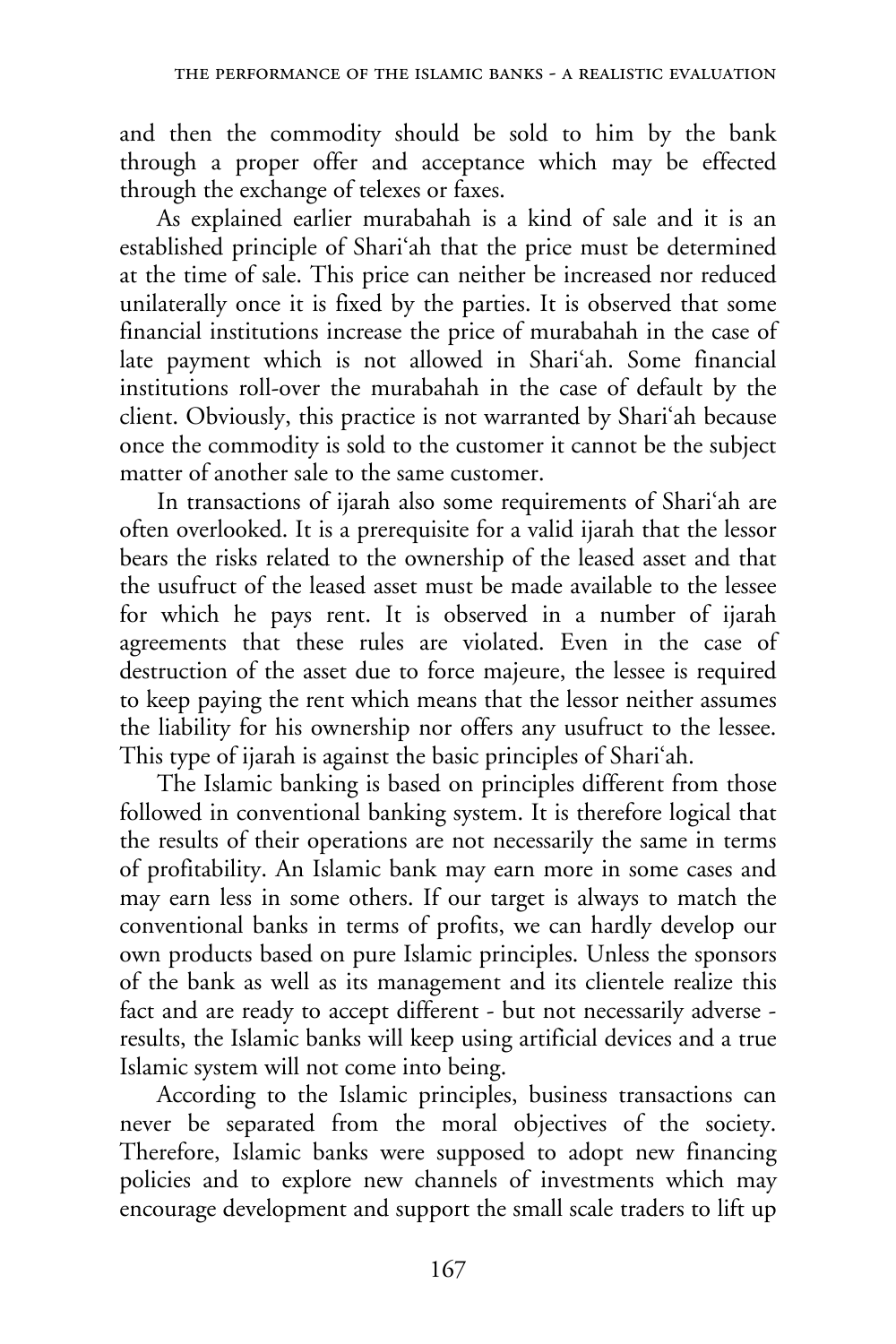their economic level. A very few Islamic banks and financial institutions have paid attention to this aspect. Unlike the conventional financial institutions who strive for nothing but making enormous profits, the Islamic banks should have taken the fulfillment of the needs of the society as one of their major objectives and should have given preference to the products which may help the common people to raise their standard of living. They should have invented new schemes for house-financing, vehiclefinancing and rehabilitation-financing for the small traders. This area still awaits attention of the Islamic banks.

The case of Islamic banking cannot be advanced unless a strong system of inter-bank transactions based on Islamic principles is developed. The lack of such a system forces the Islamic banks to turn to the conventional banks for their short term needs of liquidity which the conventional banks do not provide without either an open or camouflaged interest. The creation of an interbank relationship based on Islamic principles should no longer be deemed difficult. The number of Islamic financial institutions today has reached around two hundred. They can create a fund with a mixture of murabahah and ijarah instruments the units of which can be used even for overnight transactions. If they develop such a fund it may solve a number of problems.

Lastly, the Islamic banks should develop their own culture. Obviously, Islam is not restricted to the banking transactions. It is a set of rules and principles governing the whole human life. Therefore, for being 'Islamic' it is not sufficient to design the transactions on Islamic principles. It is also necessary that the outlook of the institution and its staff reflects the Islamic identity quite distinguished from the conventional institution. This requires a major change in the general attitude of the institution and its management. Islamic obligations of worship as well as the ethical norms must be prominent in the whole atmosphere of an institution which claims to be Islamic. This is an area in which some Islamic institutions in the Middle East have made progress. However, it should be a distinguishing feature of all the Islamic banks and financial institutions throughout the world. The guidance of Shari'ah Boards should be sought in this area also.

The purpose of this discussion, as clarified at the outset, is by no means to discourage the Islamic Banks or to find faults with them.